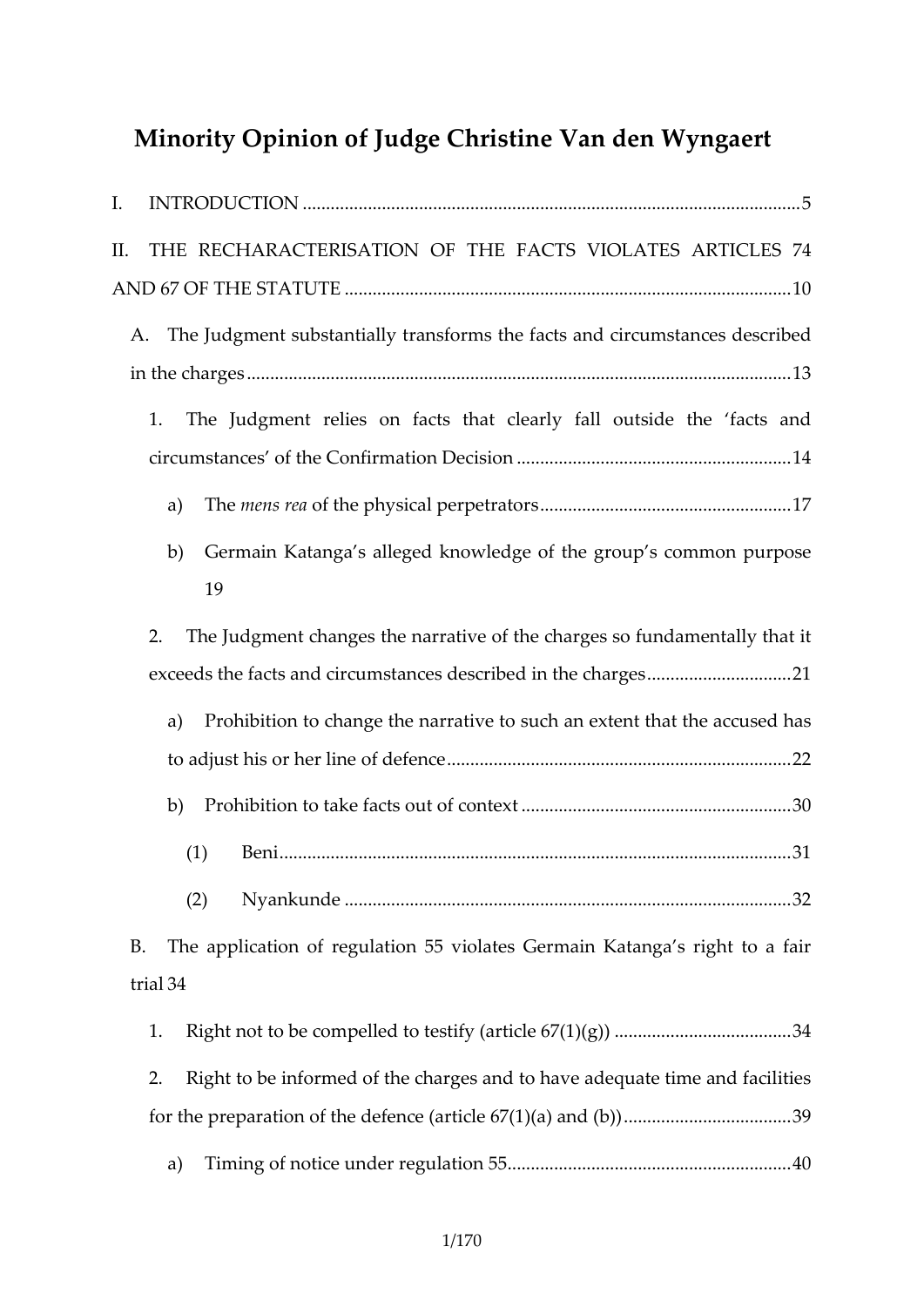| 3. Failure to afford a reasonable opportunity to investig           |  |
|---------------------------------------------------------------------|--|
|                                                                     |  |
|                                                                     |  |
| b) There wenro meaningful alternatives, short.o.f.6f@esh inv        |  |
| c) The Defence did not have a meaningful oppo 6.60 unity to         |  |
| 4. The Majority s unwillingness to rule on a number of req          |  |
|                                                                     |  |
|                                                                     |  |
| b)                                                                  |  |
|                                                                     |  |
| 5. The expediency of the proceedings (article 64(2)) and            |  |
|                                                                     |  |
|                                                                     |  |
|                                                                     |  |
|                                                                     |  |
| III. GERMAIN KATANGA S GUILT HAS NOT BEEN ESTABLISH                 |  |
|                                                                     |  |
| A. Weakness of Prosecution case under article 2.5 (830) (.a.)       |  |
| B. Weakness of the Majority s case under article  2853 (3.) (d) (ii |  |
| 1. Erroneous application of standard.of.pro.of8.3                   |  |
|                                                                     |  |
|                                                                     |  |
|                                                                     |  |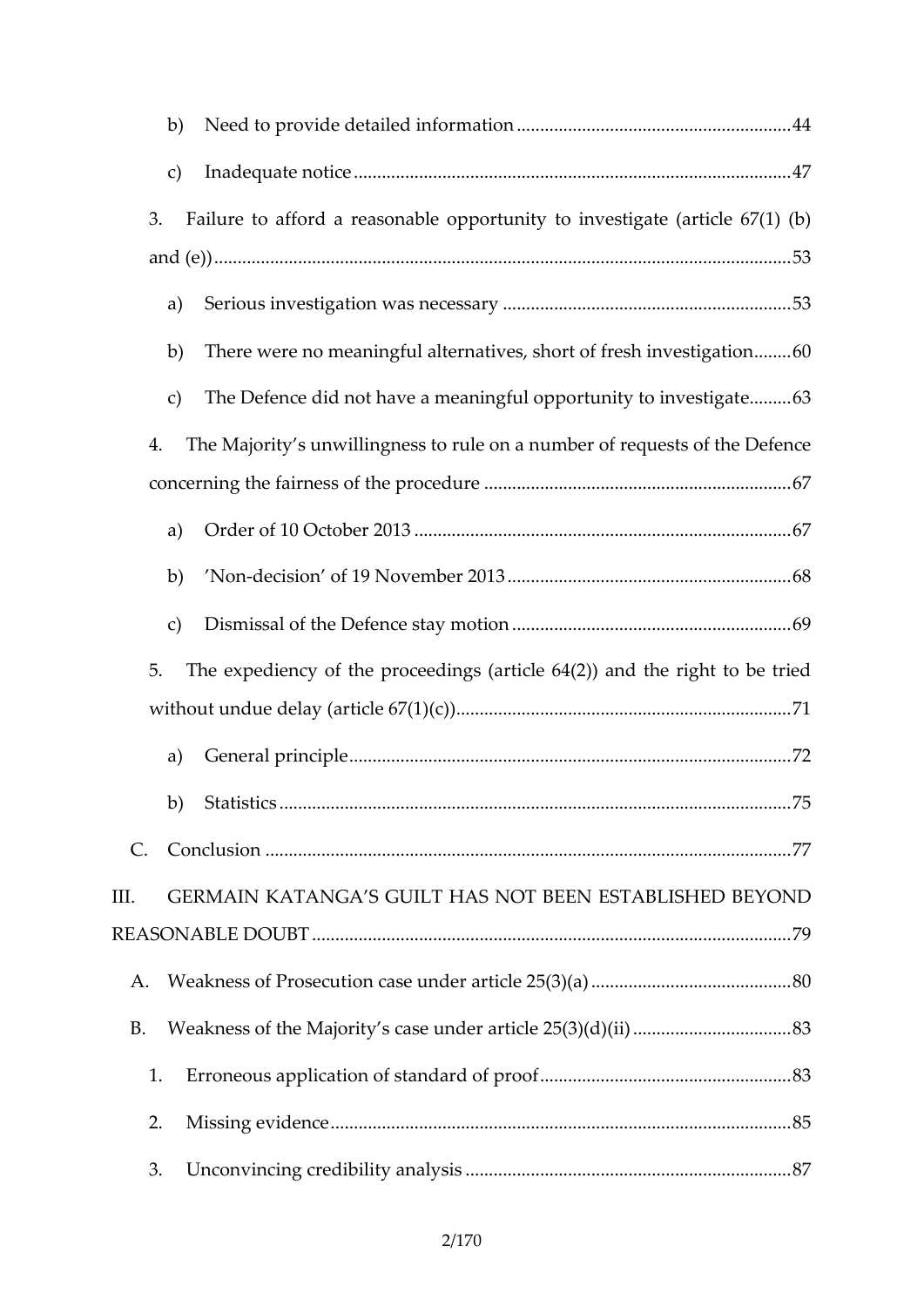| d) Improper use of Germain Kantyanga.s.testim.o9.6                                                                                          |  |
|---------------------------------------------------------------------------------------------------------------------------------------------|--|
|                                                                                                                                             |  |
| C. Another reasonable reading of the evidence is 1000s sible.                                                                               |  |
| 1. The Bogoro attack was not an attack against the civilia                                                                                  |  |
| 2. The Ngiti fighters oBli Mobil ed nidd un ot constitute a group act<br>a common purpose (article $25(3)(d)$ ) or anorg. and $68$ a.t. ion |  |
|                                                                                                                                             |  |
| b) The existence of a group acting with a common p                                                                                          |  |
| 3. There is no evidence of a commogannipsuartpions all oproloicy to                                                                         |  |
|                                                                                                                                             |  |
| b) The content of the policy/comman.purpose1.23                                                                                             |  |
| (1) The policy/common purpose had legitimate 24 spects.                                                                                     |  |
| (2) There is no convincing evidence of a crimi2n5al comm                                                                                    |  |
| c) There is a more plausible interpretation.o.f. the oviden                                                                                 |  |
|                                                                                                                                             |  |
| D. There is insufficient evidence of crimes against4 2umanity                                                                               |  |
|                                                                                                                                             |  |
|                                                                                                                                             |  |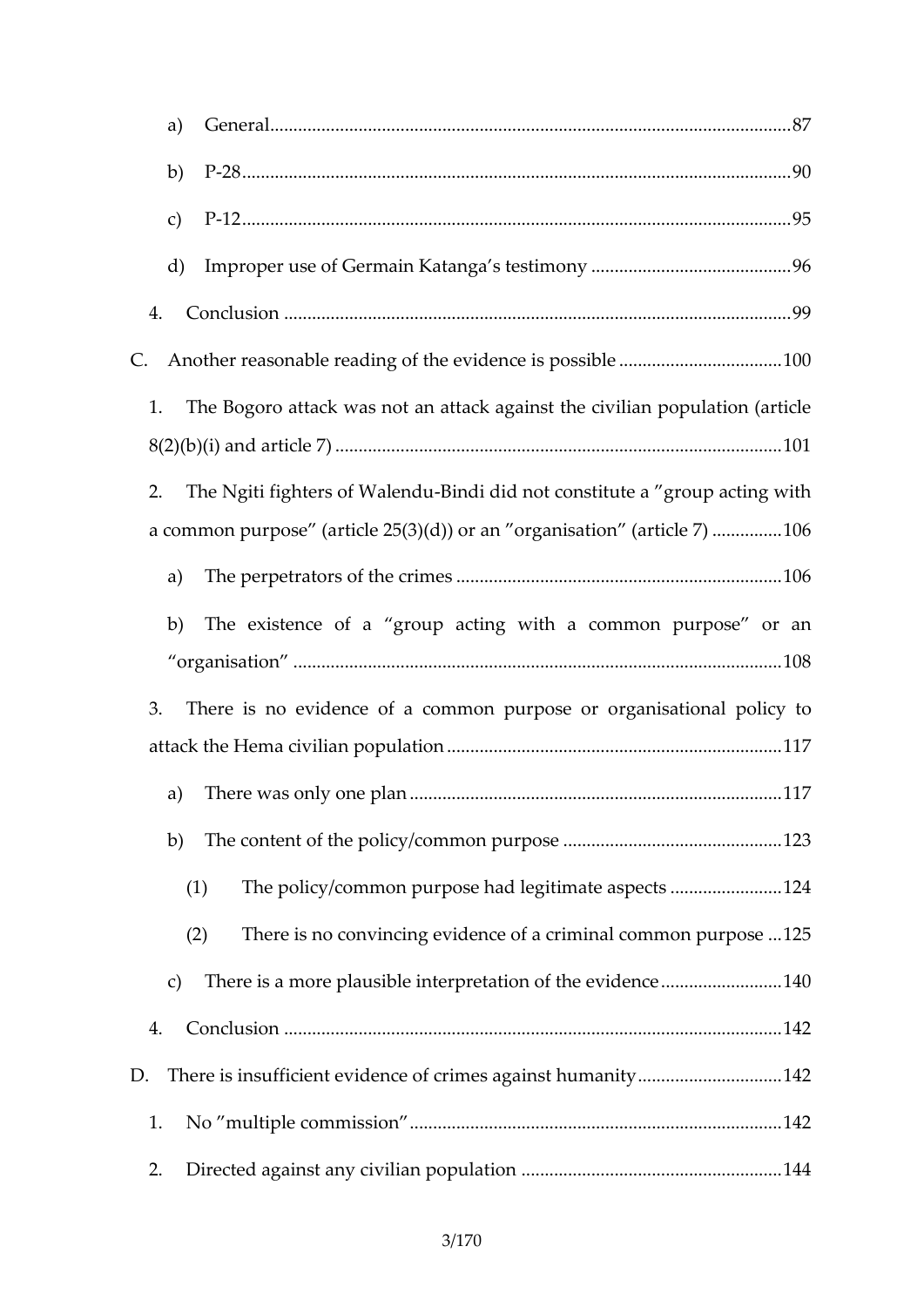| F. Germain Katanga s responsibility under article 25(3)     |  |
|-------------------------------------------------------------|--|
| G. Germain Katanga s responsibility under article 25(3)(d   |  |
|                                                             |  |
|                                                             |  |
| a) Germain Katanga s alleged knowledge o.f. .the 5c4 iminal |  |
| b) Germain Katanga s alleged contribution to the 7ctimes.   |  |
| The evidence does not show Germain Kata55@a was<br>(1)      |  |
| The evidence dsoheoswnbhat Germain Katanga s contr<br>(2)   |  |
|                                                             |  |
|                                                             |  |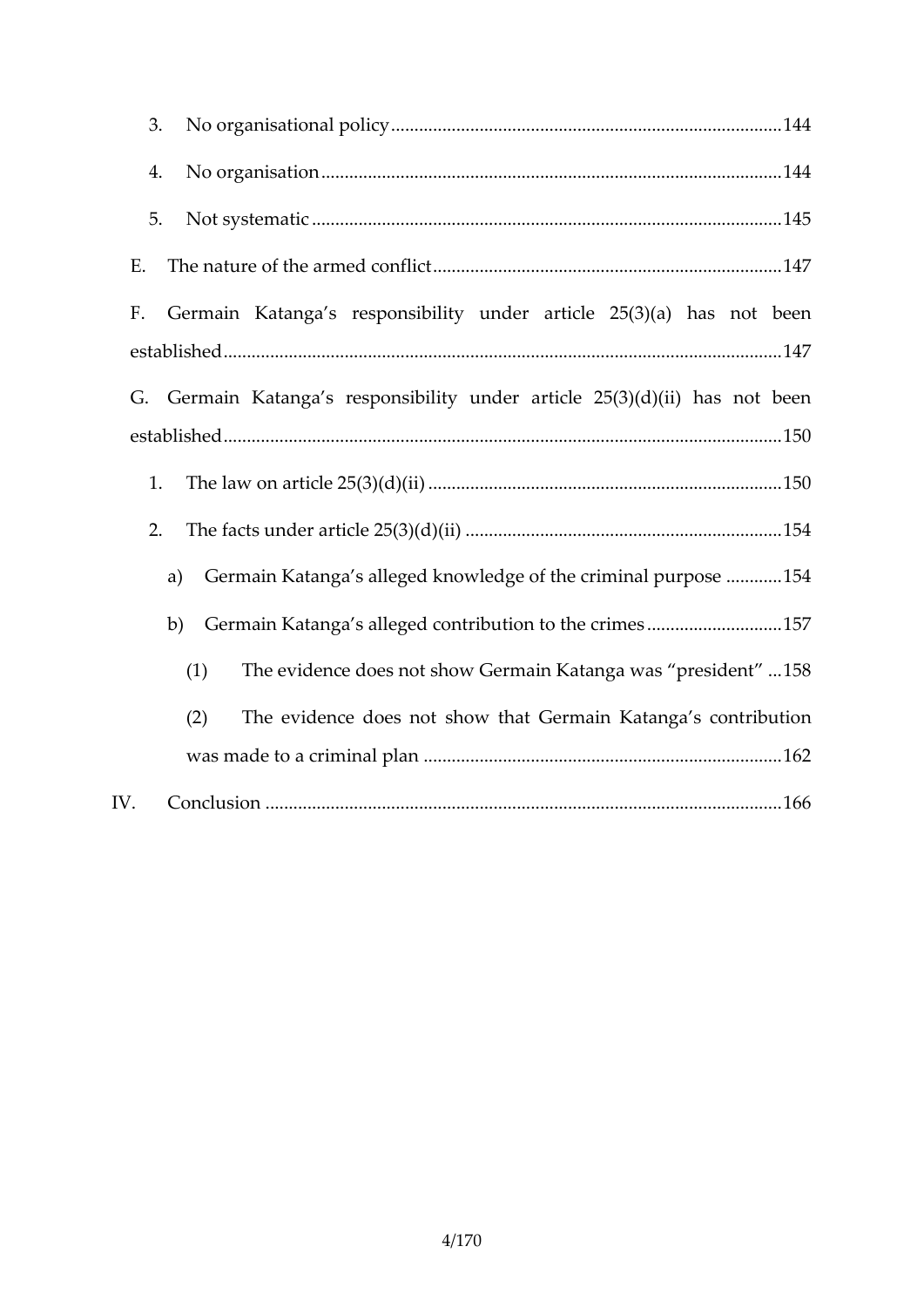# I. INTRODUCTION

- 1. Today, 444 days adted enholandowas acquitted, Germain Kat is now alsoit teen chard fitted only charges that were levelled a by the Prosecutor Adthonuigh. I think this decision com unjustifiably late, I do concur with the Majority s conclu under article  $25(3)(a)$  of the Statute dhene prove mot been reasonable dbawbever, this is as far as our Ausnanimity g concerns the rest of the Malidintdy s  $\sqrt{3}$  pullion disagreement with almost every aspect of it. Not only do I believe that manner in which the erissaltiagrachas been implemented fundamentally unfair and has violated several of the a fundamental rights, I am also of the view that the evide simply does not support the charges against him.
- 2. For the reasons set Mointornity hopindonnot believe that it was opten the Majority to recharacterise the charges a confirmed by the aPr@hamber and to enter a conviction article  $25(3)(d)(ii)$  of the Statute. The new charges exc circumstances of the case, contrary to article 74. In recharacterisation was made in repeated violation of the trial rights under article 67 of the Statute and regulation the Regulations of the Courtlib the theat it was impossible the Majority to adjudicate the case on the basis of the charges.

3. As I will further explain in this Opinion, even supposing

<sup>1</sup>Article 74(5) provides: The Trial Chamber shall issue one decision. Where there is no unanimity of the issue on the issue of the issue on the thermalism. Trial Chamber s decision shall contain the views of the majority and the constitutes the Minority Opinion and a formal Tarmal notament part of Trial part of Trial part of Trial part o charges pursuant to article 74.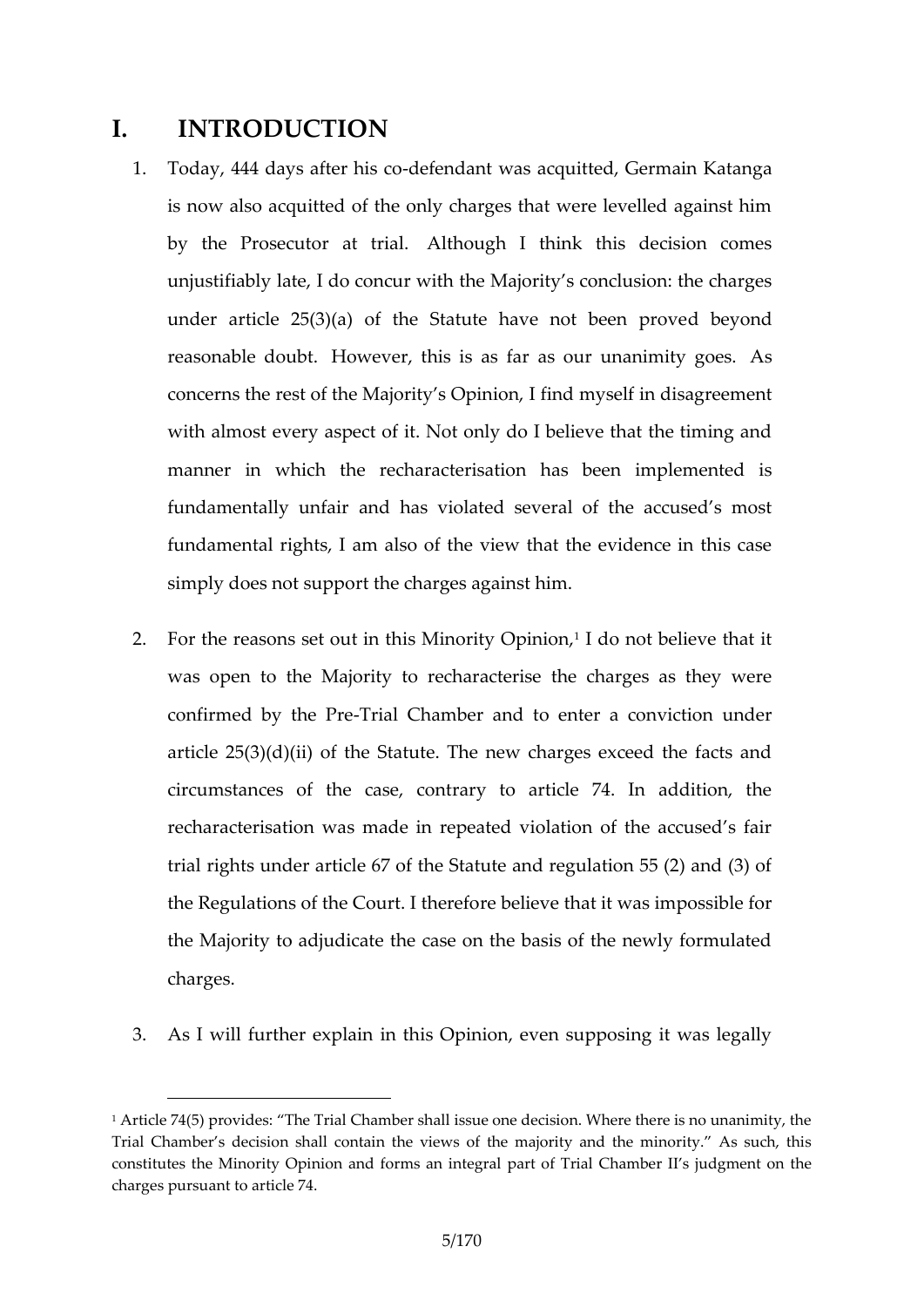possible for the Trial Chamber to adjudimetue the case charges, I do not believe that the evidence in support under article  $25(3)(d)(ii)$  is sufficient to warrant a finding a reasonable doubt.

4. There is no doubt that the village of Bogoro was attacke 2003 amat tinnocent people died and suffered as a result However, the crucial factual allegation in this case is the directed against the civilian population of Bogoro. Prosecutor s case is that the too boject is verice of  $\theta$  or  $\phi$  are at all  $\theta$ 

wipe out the village and its HemWahilpeopitulation of contested that civilians were killed during the attack it been established to the necessary threshold that the ci were tarogetes such in the attack. Beot**gonghood than UPC** a military base, which occupied a strategic position on connects Bunia with Kasenyi and, by extension, Uganda satisfy the evidentiary standard,  $t$ Begion for ractional sthe  $\epsilon$ aimed at the civilian population should be the only poss the evidence produced at trial. Whereas I do not cl unreasonable to think, from a first look at some of the what happened in EBatgothe, attackers made no distinct between UPC combatants and civilians, I strongly reject only reasonable interpretation of the evidence.

<sup>&</sup>lt;sup>2</sup> Se Office of the Pr**Bsesetator** v. Germain Katanga and Amentes in Nogudjolo Document Containing the Charges Pursuant to Article or 611 (200 0263, of the S 01/0041/0473 & nx1paras 63 and 93; Office of Ptrhoes ePcruotso-eruto-Germain Katanga Mathieu Ngudjolo MGehmudire final , 24 FebrQ 600 y/602410/16272 500 r-Red ( Prosecution Closing Brief T)rian and De P; In Paraecutor v. Germain Katanga and Ngudjolo, Chouicision on the confirmation of charges  $\odot$  30008 entermber 2008  $($  Confirmation Depcassion 33,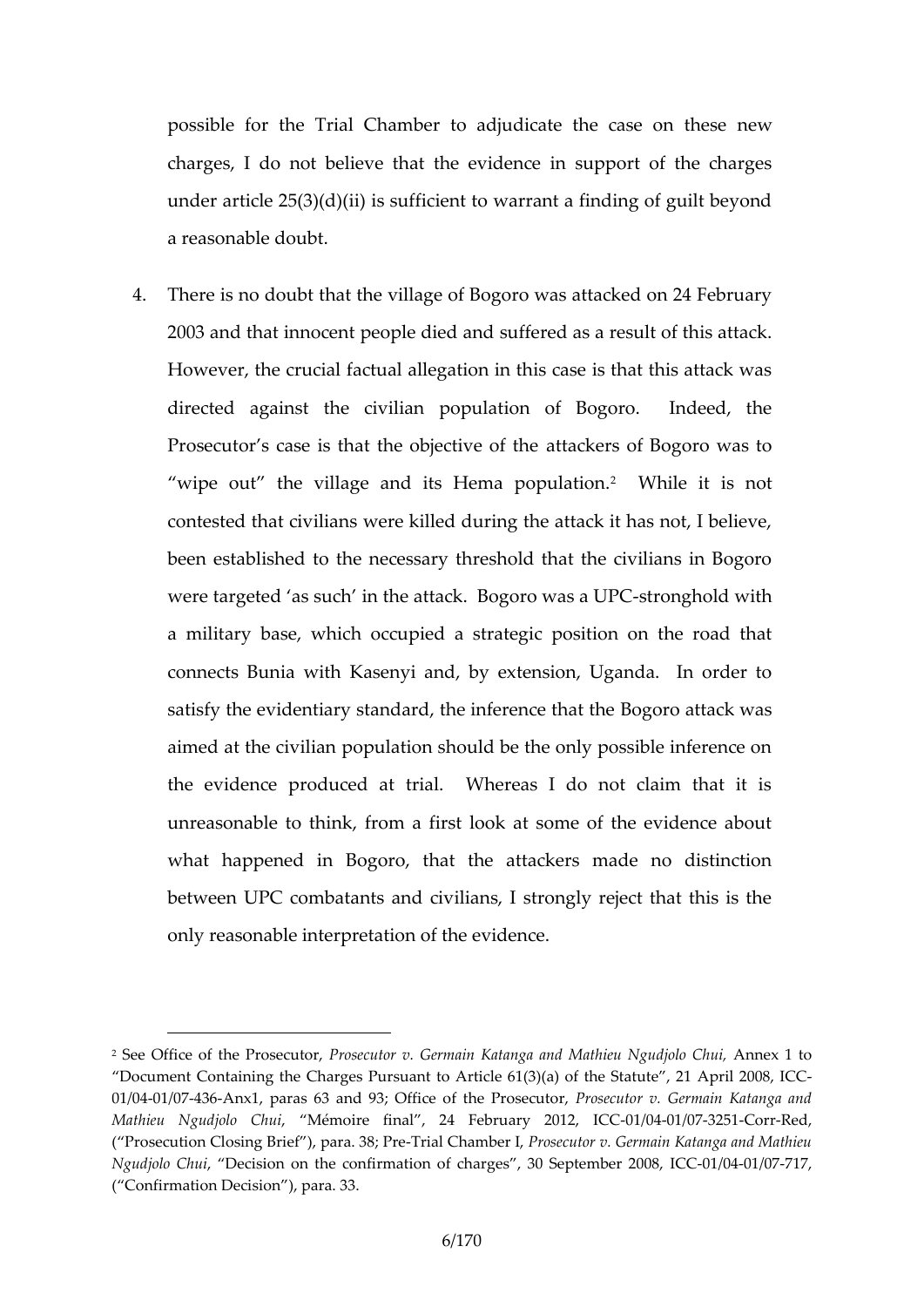5. In my view, an objective and dispassionate reading of th to the conclusibe althatck, as such, was intended to dislo UPC camp and that the harm inflicted on the civilian p incidental to this objective. It may well be that among t was a sizeable group of persons who heilndstatherong gru Hema people and who used the opportunity of the att scores . However, I do not believe the evidence shows was conceived and planned with this purpose in mind. I that it is entirely plausse the atto afs sine military position Bogoro had still been held by the UPDF and if no Hema been present in the village, the Ngit-Bifrightwouldf Walen still have participated in the attack if they thought that coud win control over Bogoro and the strategically impo Kasenyi ro**Gte**.eral witnesses testified that persons othe combatants who attacked the UPC positions committe Bogoro. Whether these people were more dy a tetch in the set of the tethnic for revenge or purely oppoorsumitstic cricas that their condu cannot be relied upon to draw any inferences whatsoe purpose of the attackers under article  $25(3)(d)(ii)$  of the be acknowledge ob the pained combatants, especially in situations such as the one at hand, do not behave reasinasendo nolithic and highly disciplined unit. On the contrary, I think the clearly shows that the aftermath of the itations kwas the UP rather chaotic and that combatants and others alike had engage in whatever conduct they wanted. I think it imp much, if anything, about the purpose of the attackers pr

<sup>&</sup>lt;sup>3</sup> I note that there is ample evidence estatul this on Bogoro in 2001 and 2002 when the village was in the hands of other forces (APC and UPDF).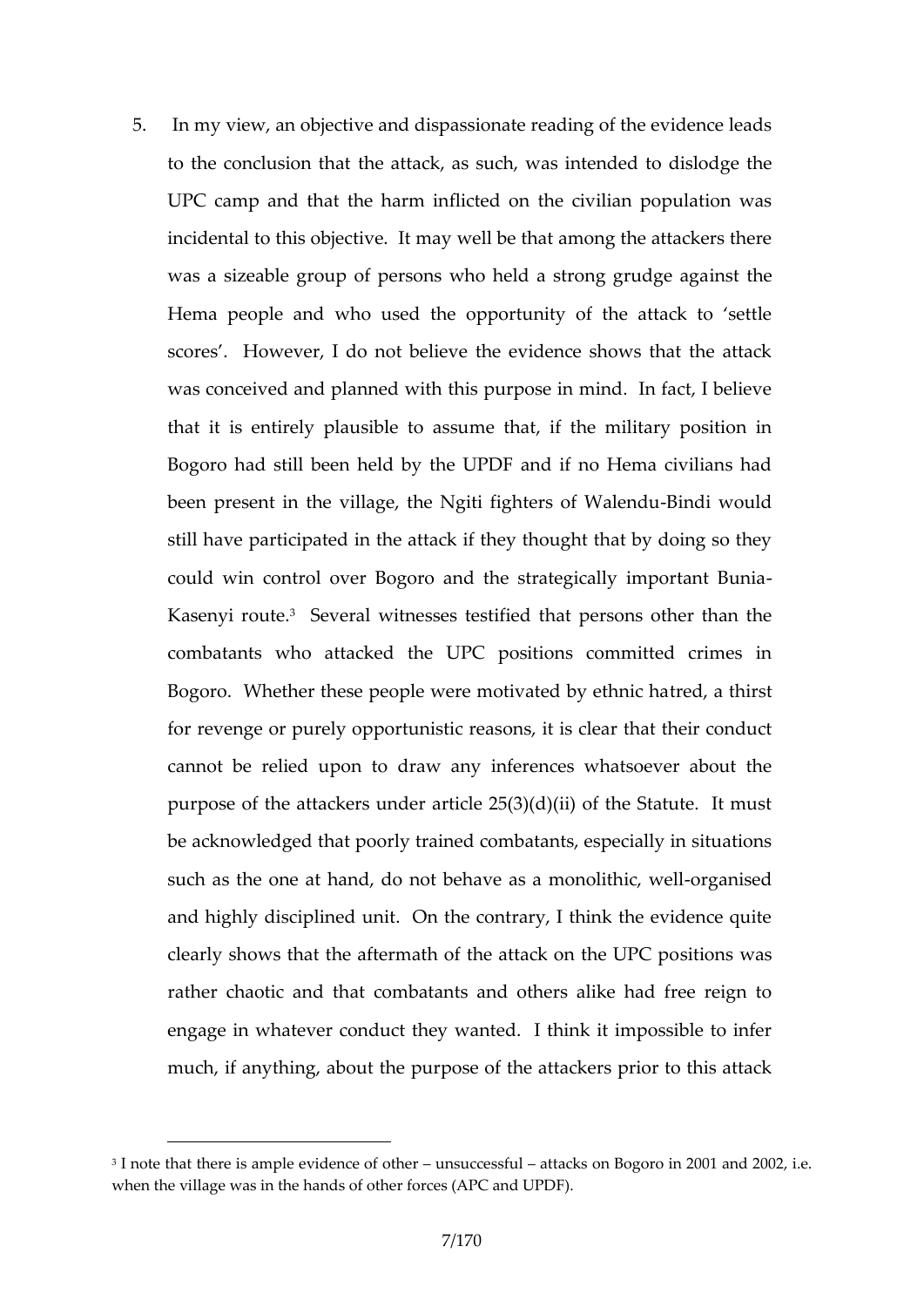from how some of the methy a hed afterwards, either alone in collaboration with others with whom they had no pri about the attack.

6. None of the above is intended to diminish the gravity of took place in Bogoro on 24 February t2hQaQt3civilifauniby acc were killed and otherwise harmed during the attack. Ho view that the infliction of harm on civilians was not the attack, the real purpose of which was to chase the UP BogotoAs there is limado lie evidence that Germain Katanga played any ronethie execution of the  $a^h$ ttanouk chofielise  $2n4$  any of the crimes that were committed in B<sup>5</sup>omg of the monthall cortain in all responsibility under article  $25(3)(d)$  bijw hat inevitably tied have done in support beftohteet attack and ace. However, in order to assess Germain Katanga s responsibility under arti whatever he may or may not have done in the months, w leading up to the  $B$ tdgo koomust be analysed in light of w knew the purpose of the attackers to be. As I do not b been demonstrated that the purpose of the attackers civilians, it cannot be sustainably argued, in my view Kaanga made a criminal contribution to the crimes that w against civilians in Bogoro.

7. When it comes to deciding about the quilt or innocence

5See Majority Opinion, para. 752.

 $4$  It is, of course, possible under article  $25(3)(d)$  that the common purpose achieving a legitimate objective and doth at the eince winters are consequies are of the inclusion of the consequence of the consequence of the consequence of the consequence of the consequence of the consequence of the co direc2wsdegree). I note, in this regard, that the Majority does not argue t against civilians were a consequence of the attack on the UPC. Instead cvilian population was targeled dsadirseted besauree). See, for example, Maj Opinion, paras 1155, 1665.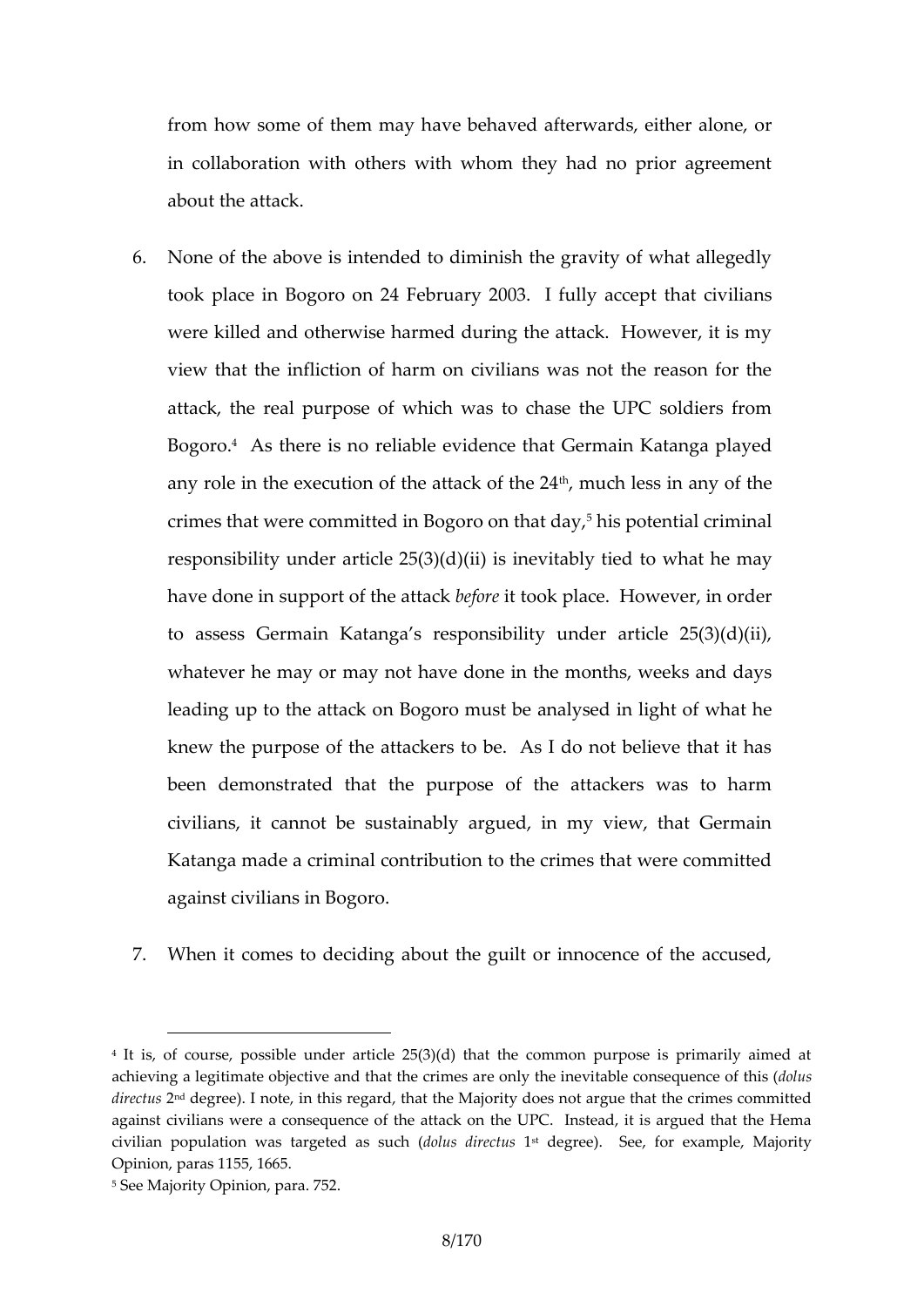the only question that a Trial Chamber must address is evidence adducterial, the charges as conflirmed by the Chamber (or, in appropriate cases, as modified by the under regulation 55) have been established beyond a rea do not consider this has been the castee exitherinah relati charges under article  $25(3)(a)$  or the new charges of the article  $25(3)(d)(ii)$ , for the reasons explained below (see Opinion). But, first and foremost, I do not think it wa Majority to recharanct  $\theta$  and to enter a verdict based on and  $\theta$  $25(3)(d)(ii)$  (see part II of this Opinion). I am therefore with the Majority Opinion.

8. Instead, I would have acquitted the accused because failed to prove Germaa is nitially as initially charge as an indirect pedrator to the Bogoro attack under artic of the Statute. I would have decided this acquittal a Ide within a reasonable time after the Chamberahad imetired accordance with Rule 142 of the Rules of the Court.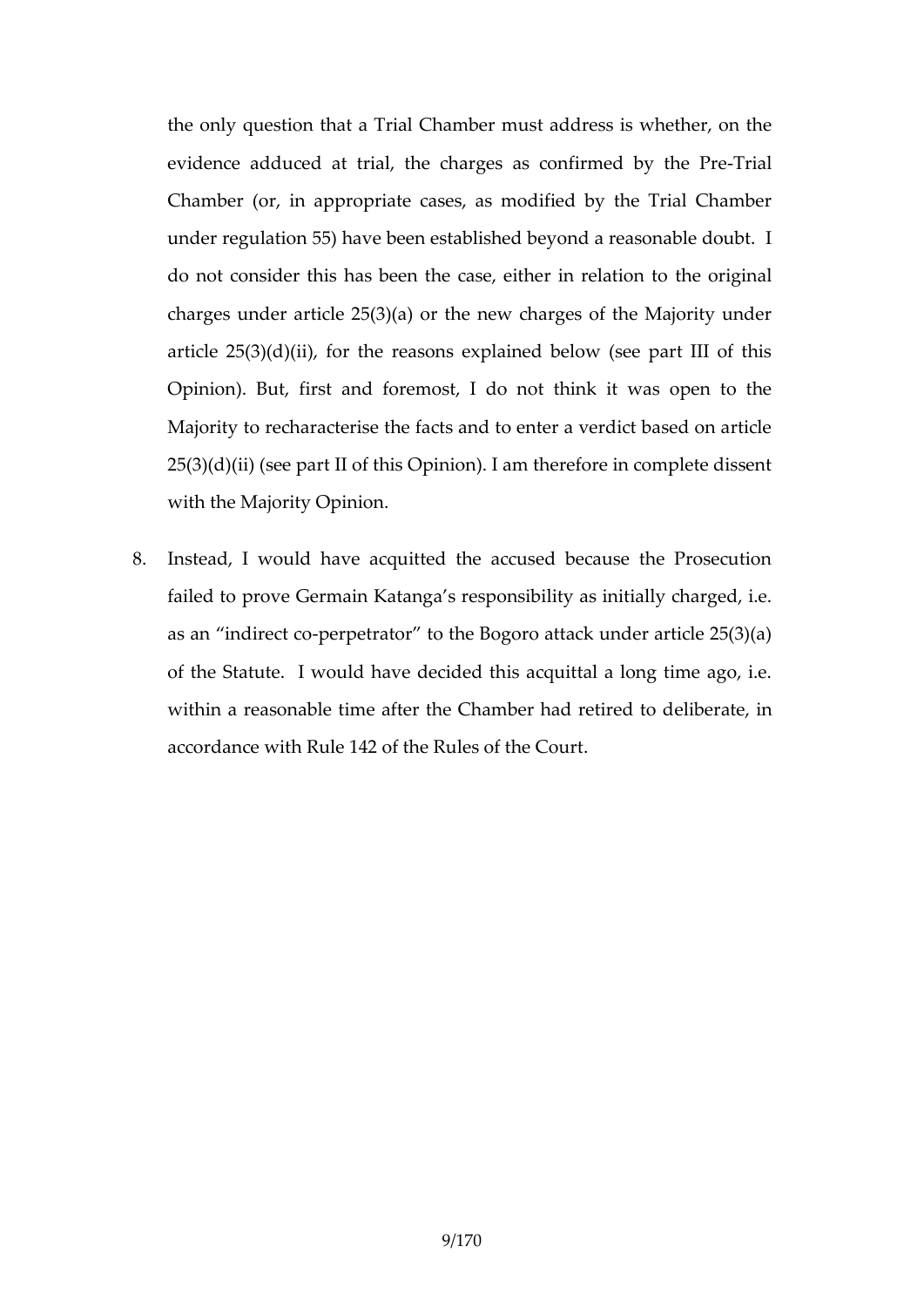# II. THE RECHARACTEQNSADIF THE FACTS VIOLATES ARTICLES TO THE SETATUT

- 9. I am of the view that it was not open to the Majority to re facts in this case fost. the osteasown as not possible to chan mode of liability from commission (article  $25(3)(a)$ ) purpose liability (article  $25(3)(d)$ ) without substantial the charges in  $f$  is  $\hat{x}$  essecond, the recharacterisation process case wrored in violation of various fair trial rights under the Statuten (s.)e Before developing these points, I will explain moveustanding of regulation 55.
- 10. Regulation 55 of the Regulations age the secondition broad purposes. The first is to allow more focused trials on  $\alpha$ chargelshe second is to avoid impunity gaps that may b tehnical acquittals in the "fight<sup>8</sup> against impunity".

<sup>6</sup>Regulation 55 of the Regulations provides:

<sup>1.</sup> In its decision under article h7a4n, gehthe Chambele thranage terisation of facts to accord facts to accord with the crimes under articles 6, 7 or 8, or to accord with the form of articles 25 and 28, without exceeding the facts and circummy stances amendments to the charges.

<sup>2.</sup> If, at any time during the trial, it appears to the Chamber that t be subject to change, the Chamber shall give notice to the participa heard ethielence, shall, at an appropriate stage of the proceedings, give to make oral or written submissions. The Chamber may suspend t participants have adequate time and afrandibintieos, for reefteensts arey priet may hearing to consider all matters relevant to the proposed change.

<sup>3.</sup> For the purproes geus adfosnub, the Chamber shall, in particular, ensure a) Have adequate time tahmed efface cltiitive spfroeparation of his or he accordance with article 67, paragraph 1 (b); and b) If necessary, be given the opportunity to examine again,

previous witness, to call a new witness acchromics por besented oth behred Statute in accordance with article 67, paragraph 1 (e) .

<sup>&</sup>lt;sup>7</sup> Han-Peter Kaul, Construction Site for More Justice: The International C Years , A shotherican Journal of Int<sup>2</sup> 0<sup>n</sup> (and al 3<sup>7</sup> at p. 377.

<sup>&</sup>lt;sup>8</sup> See Appeals ChPamobec, utor v. Thomas, Lubuang maen Dtyolno the appeals of Mr Lu Dyilo and the Prosecutor against the Decision of Trial Chamber I of 14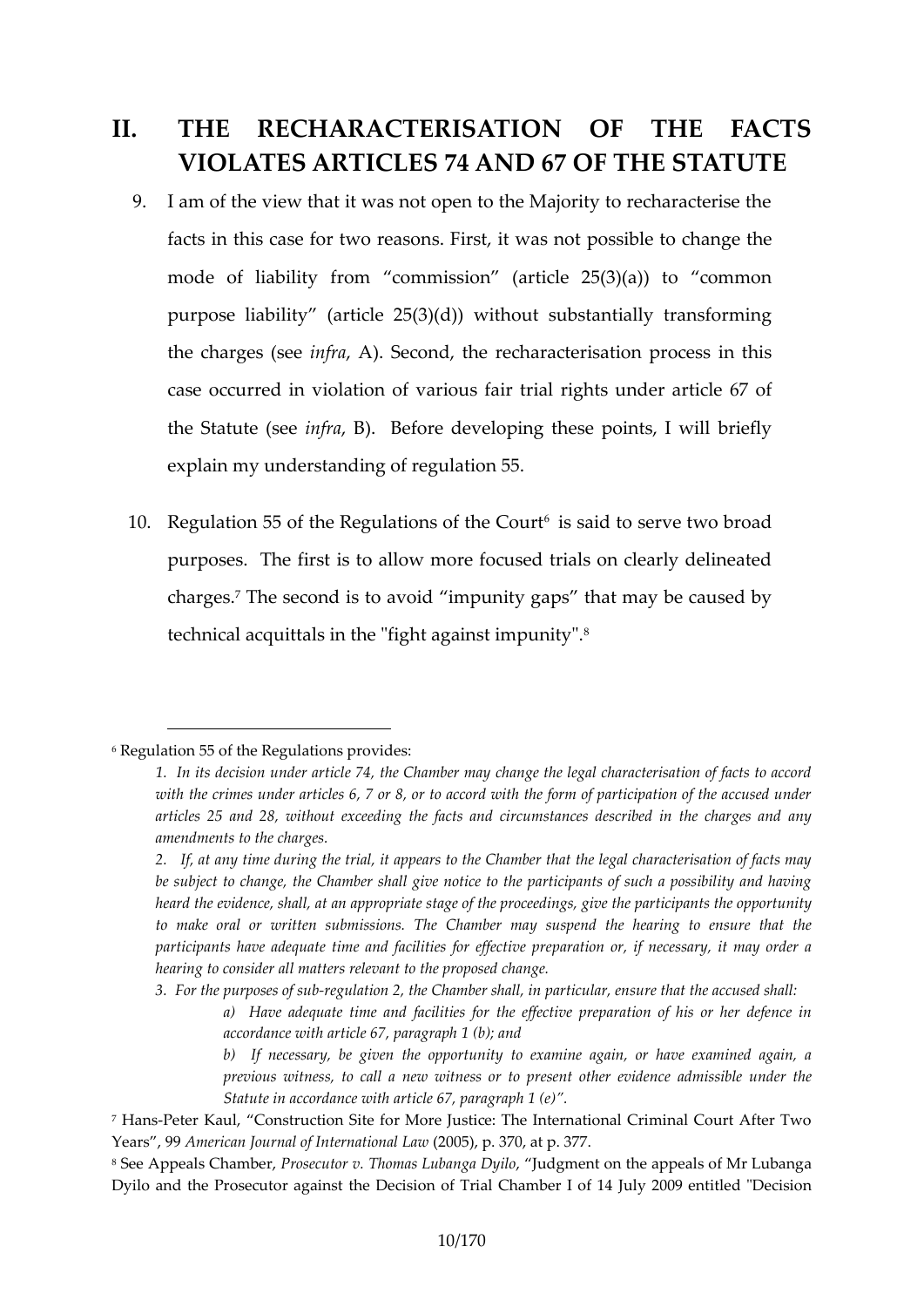- 11. While the Appeals Chamber has upheld the validity of generally, it has stressed the need to ensure the rights fair and impartial trial are fully promotopeed teedd, talmadt has safeguards in addition to ith  $\sigma$ se udatione  $\delta$ 5(2) and (3) may be required depending on the circums haen chaps on the cas Chamber has indeed emphasised that recharacterisation the trial  $\hat{u}$ <sup>n</sup> $\hat{A}$  airs. uch, enw making a regulation 55(2) assess the Chambuest memain mindful of the rights of the accu Chamber must ensure that the accused: (i) receives pro specific facts within the 'facts and circumstances descri which may be relite(dii) upisong; iven adequaned efatcimieties for the effective preparation of has ion insentent dethe right to examine and have witne's and  $\phi$  ixes) minard; the accused s right not to be compley lesd ntoot tiens filtinged.
- 12. Through the invocation of regulation 55 at this late sta has mould[ed] the case againsin toned earcotos  $\boldsymbol{\epsilon}$  dach a conviction on the basis of a form of criminal responsibility charged by the uffiroons. In doing so, and contrary to articl

giving notice to the parties and part $\dot{\mathbf{c}}$  and  $\ddot{\mathbf{c}}$  returnated in the diegale facts may be to change in accordance with Regulation  $55(2)$  of the Regulations of the IC  $@$  1/0041/026205Lu(BanRgeagulation 55 Appeals Judgment"), para. 77: "a prin Regulations 55 close accountability gaps".

<sup>&</sup>lt;sup>9</sup> Luban Regulation 55 Appeals Judgment, para. 85.

<sup>&</sup>lt;sup>10</sup> Luban**ga** gulation 55 Appeals Judgment, para. **8**75; ps Aeppe oarls v. Chamer threari, n Katangaludgment on the appeal of Mr Germain Katanga ab Chiamst the Ildetisi 21 November 2012 entitled "Decision on the implementation of regulation Court and severing the charges against the accused-0ple 084 0 h0873 6327 March ( Katan Ryengulation  $55$  Apipseiahs )Depeara. 95.

 $11K$ atan Rengulation 55 Appeals Dec-Osion Sepaals so 1a0 roticle 67(l)(a) of the Statu  $12R$ equlation 55(3)(a) of the Regulations; article 67(1)(b) of the Statute.  $13R$ egulation 55(3)(b) of the Regulations\$ tantuitede 67(1)(e) of the  $14$ Article  $67(1)(g)$  of the Statute.

<sup>15</sup>ICTYP, rosecutBolagy Sijien, i Miros Tlad, i Simo Zaluidgment, 17 Octob 9e59-P2003, IT para. 110.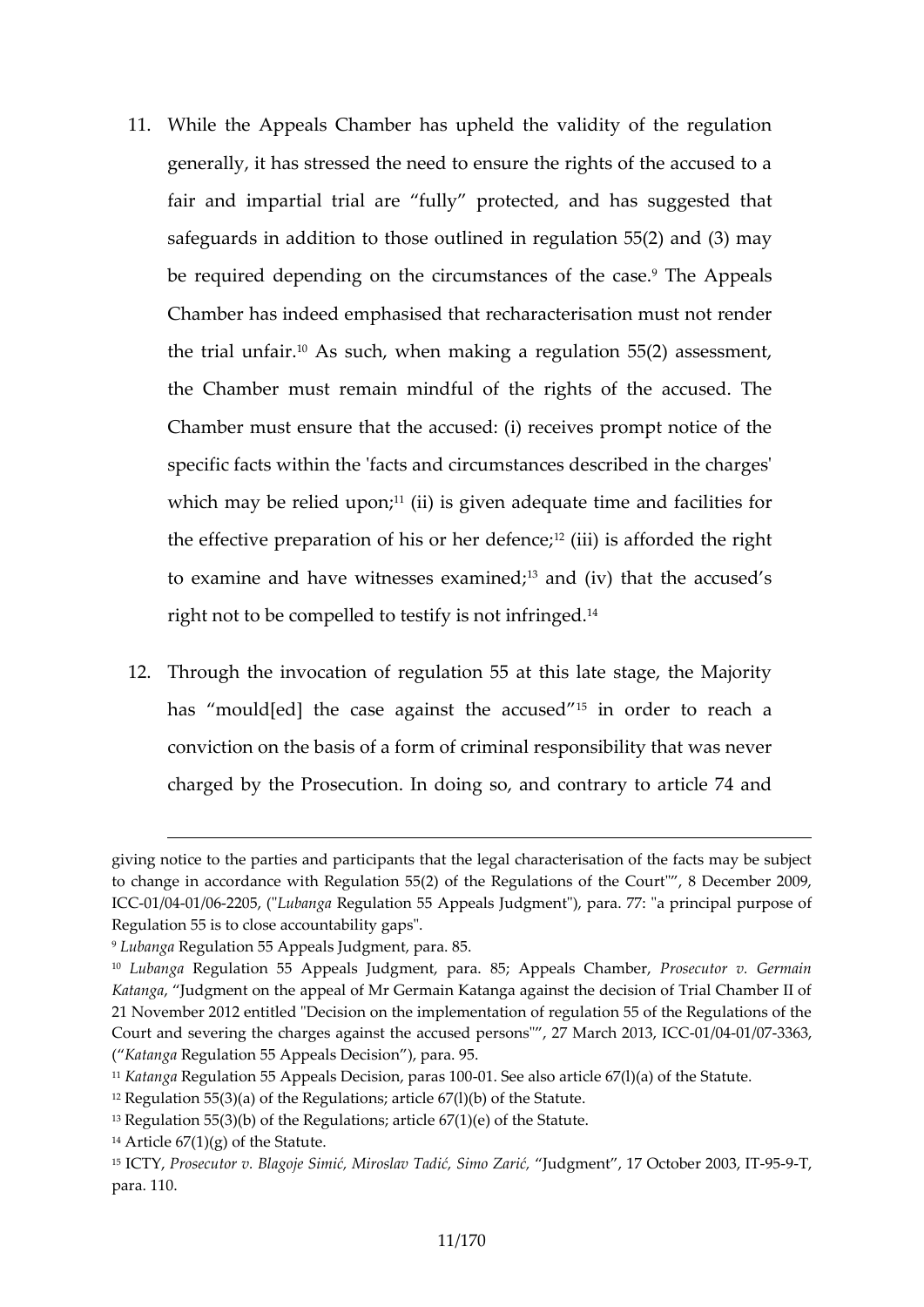regulation 55(1), the Majority has substantially exceede facts and circumstances as conTificant end his have been from this reason alone, I consider the judgment the  $\theta$  be liaw a  $\theta$  is deeds a  $int$ ral $A$ ).

13. Even if there were no concerns regarding the ambit of charges, I still believe that a series of Germain Katanga fundamentally violated. the limberup fact of activating regulation 55 at this late stage may not, in itself, have given rise to bias, I believe that the manner in which the ensuing pi been handled infringe upon the accused s riament to a fa hearing. I believe there has been a serious misapprehe Katanga s right to remain silent pursuant to article 67(1) consider that the Majority s determined refusal to prov with clear and precossetheotadeered charges was in flag violation of article  $67(1)(a)$ . This, in itself, has made the entire procedure procedure procedure procedure procedure procedure procedure procedure procedure procedure procedure procedure procedure procedure procedure pr under regulation 55 unfair and, moreover, caused unne Potentially the most troublesome denial of Germain Kat the failure to afford the Defence a reasonable opportu further investigations to respond to the new form responsibility, instead restricting the Defence to provid on article  $25(3)(d)(ii)$  on the eingasies confolthe The issis was hardly a meaningful alternative to fresh investigations, particular that the Defence was afforded no insight into how the formulate its case under article  $25(3)(d)(ii)$ . Accordingly, the accuration could dotle more than proffer general denials. Given that never had any reasonable opportunity to conduct investigations under the prevailing conditions of insect Democratic Republic of the Congo (DRE acdusemdsider that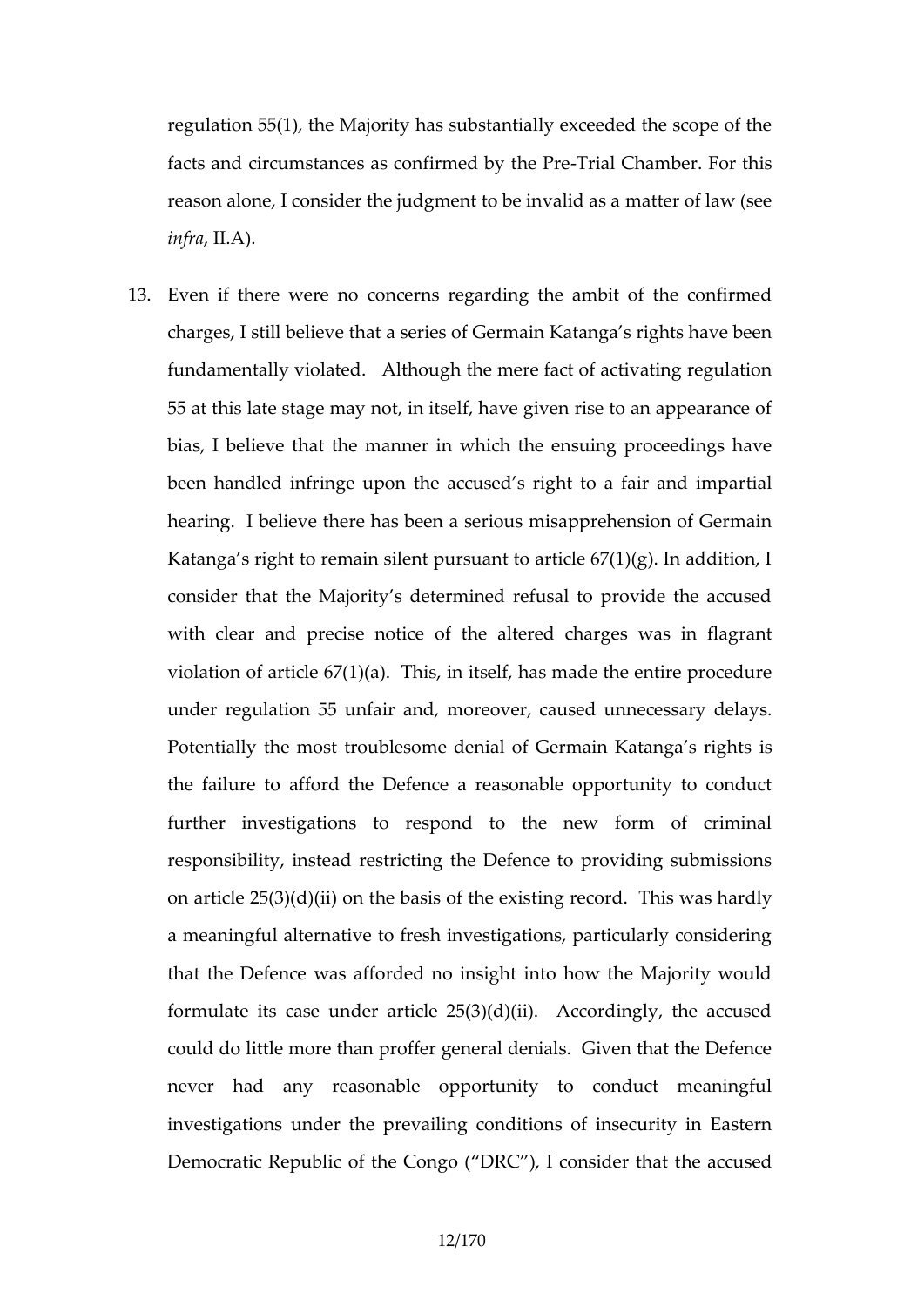was not afforded a fair chance to defend himself agai under article  $25(3)(d)(ii)$ , which constitutes a clear violation  $67(1)$ [bond (e) insteps al B).<sup>17</sup>

- 14. Finally, I gsty robnelieve that the length of these procee incompatible with the Chamber s obligation under art conduct the trial expeditiously and with the accused s without undue delay under  $\vec{a}$  the cose loat  $\vec{a}$  ) (are evere been severe be delay severe  $\vec{b}$ yet almost entirely avoidable and, most importantly, exclusively to the Majority. We must not lose sight of German Katanga, who has endured these delays whilst a waiting verdict, has in no wahye monthem information to the want of the month of the medicine and  $\alpha$  and  $\alpha$
- 15.Any one of these infringements alone would suffice to doubts upon the validity of today s judgment. In view cumulative effect, they present a caseen  $\theta$  fho  $\theta$   $\theta$  a wheelming the legality and legitimacy of this judgment.
- A. The Judgment substantially transforms the circumstances described in the charges 16.Regulation 55(1) stipulates that the Chamber may only characterisation of infrancerins tame constances described in the charges provision mirrors article  $74(2)$ , which provides that the not exceed the facts and circumstances described in the amendments to the charges". As the Appeals Chamber point

 $16$ Article  $67(1)(b)$  of the Statute provides for the right of teheaned cused facilities for the preparation of the defence&.

 $17$ Article  $67(1)(e)$  of the Statute provides for the right of the accused to the witnesses against him or her and to obtain the attendance and examination of wither her behalf under the same conditions as witnesses against him or her. entitled to raise defences and to present other evidence admissible unde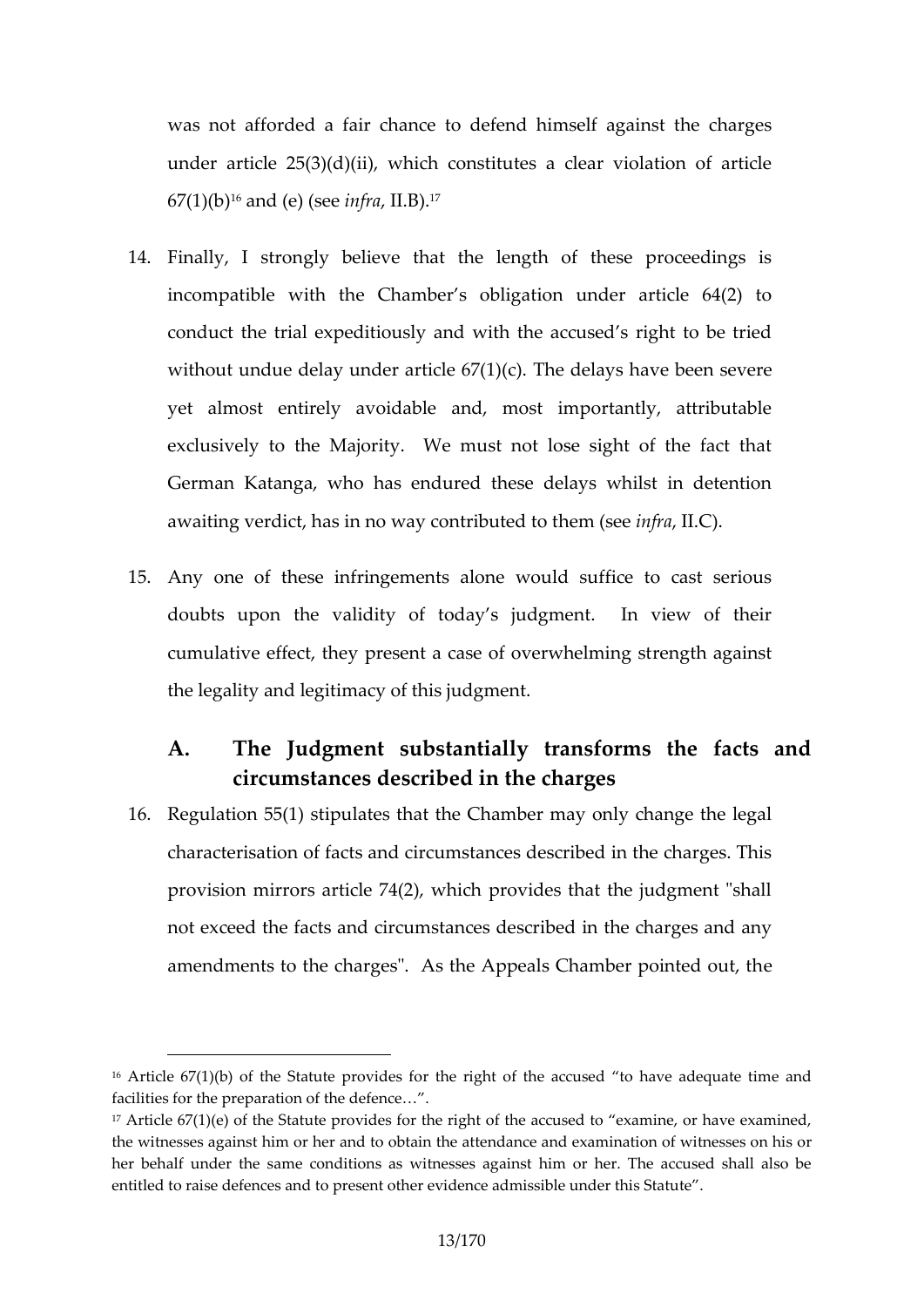Trial Chamber is thus bound to the factual allegations in any application of regulation 55 must be Confined to Crucially, the Appeals Chamber stated that the text of regulation refers to a change in the riseaguable hoefrabe mfoatt tso, abut change in the statement of the facts

- 17. The question then arises as to whether the facts upon w has relied for the conviction of Germain Katanga u  $25(3)(d)(ii)$ , are indeed paamt ocfirthue m stands and described in the charges. As I see it, there are two aspects to this Majority can only rely on allegations which are specifically the Confirmation Decision as part of the factureal narrative legal elements of the c<sup>ep</sup>romes who has a part thereof by necessary implication. Accordingly, references to evide by the Prosecutor in support of the factual allegations part of the facts and circums the misc east impermissible to introduce entirely newnffranchts  $\mathcal{A}$  (see cond, the Majority may not change the narrative of the facts underlying the fundamentally that intee facetesd santd circumstances describe the charges infinitional  $2A$ . I consider the Majority erred on points, which I will address in turn.
- 1. The Judgment relies on facts that clearby thandutsid circumstances of the Confirmation Decision
	- 18. Whereas regulation 55 allows for a change in the legal c the factual allegations, such a change should be confine

<sup>18</sup>Luban Ryeagulation 55 Appeals Judgment, paras 91, 93.

<sup>19</sup>Lubanga Regulation 55 Appeals Judgment, para. 97 (emphasis added).  $20$ Luban Rgeagulation 55 Appeals Jugd0g, mneontte,  $\beta$  @a3a.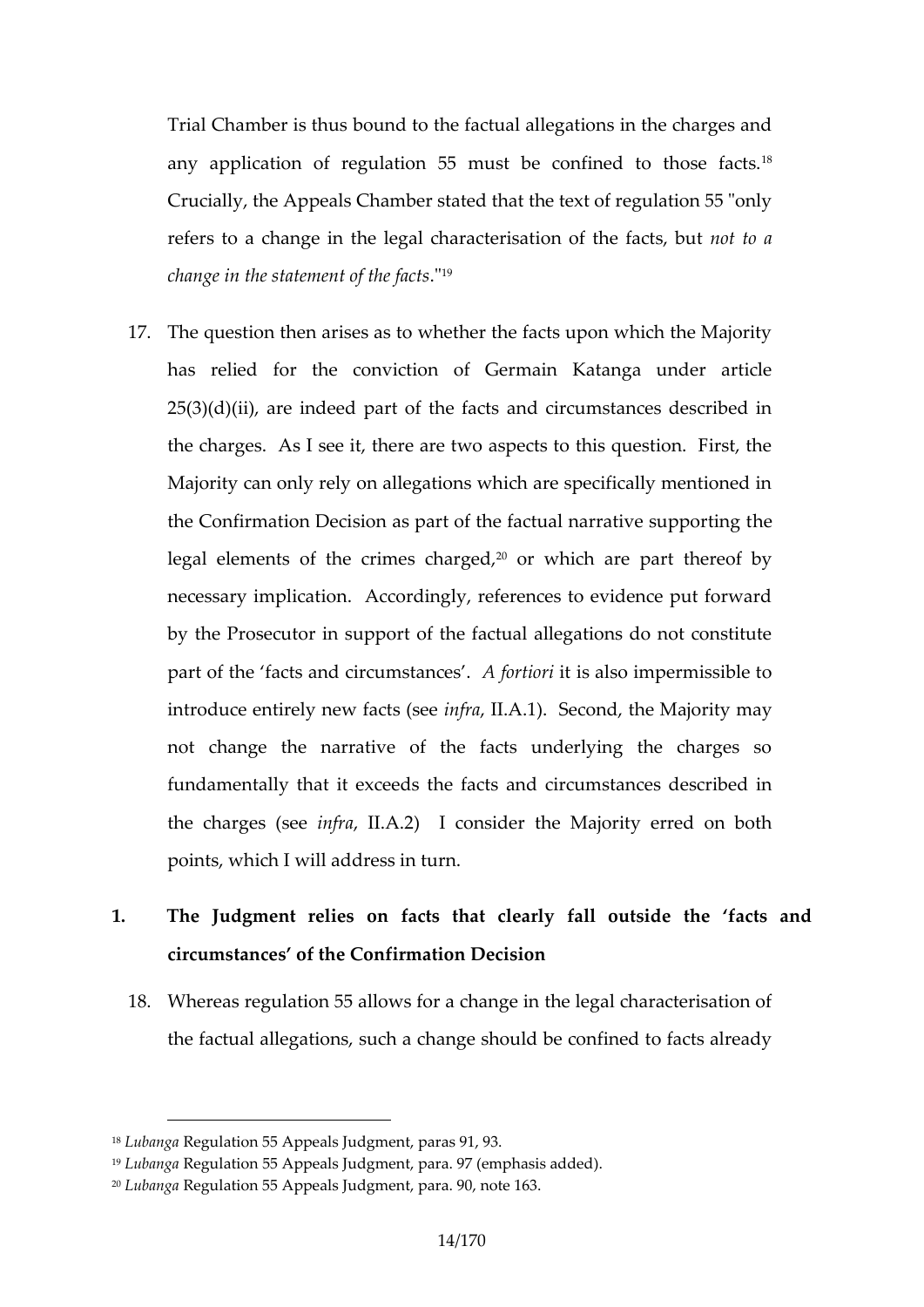confirmed by tThreia Pr@chamber. The egia citourasi alted in support of a charge under article  $25(3)(d)(ii)$  must thus and circumstances as were reli- $\overline{\Phi}$ diaulp $\Omega$ m abnybtehre f $\overline{\Theta}$ rrethe confirmation of the charges under article  $25(3)(a)$ . It mi conditiones, pebrmissible to rely on fewer elements of the circumstances, but it is strictly forbidden to introduce elements or to rely on facts that are mentioned in the Decision, but which do not form part com shean of easy tso fand c the charges. The key question is thus where to draw the facts and circumstances on the one hand, and other f contained in the confirmation decision.

19. The Majority has, since the <sup>2</sup> is both ideas  $\theta$  be  $\phi$  as  $\theta$  and  $\theta$ , with the crucial legal questioninaterhow tto interpret of facts and circumstances. Indeed, it makes no effort to explain on considers that the passages from the Confirmation Decis on were actually the art facts and circumstances or wheth merely contained part Troitalth Ceha Pm ter s reasoning about the reasoning evidence. Instead, my colleagues seem to maintain the single sentence of the Confirmation Decision, includ containing references to evidence, qualifies for recharad seems unassailable that not every word, sentence or ph contained in the Confirmation Decision qualifies as circumstances . More importathytly asthiont Mbadjoored totally new factual elements into the charges under article 2 prominent example is the Majority s crucial allegation t

<sup>&</sup>lt;sup>21</sup> Décision relative à la mise en oeuvre de la norme 55 du Règlement d disjonction des charges postéæcscucsoénstre 211 Novemb-011/020411/02373190,C ( Notice Decision ).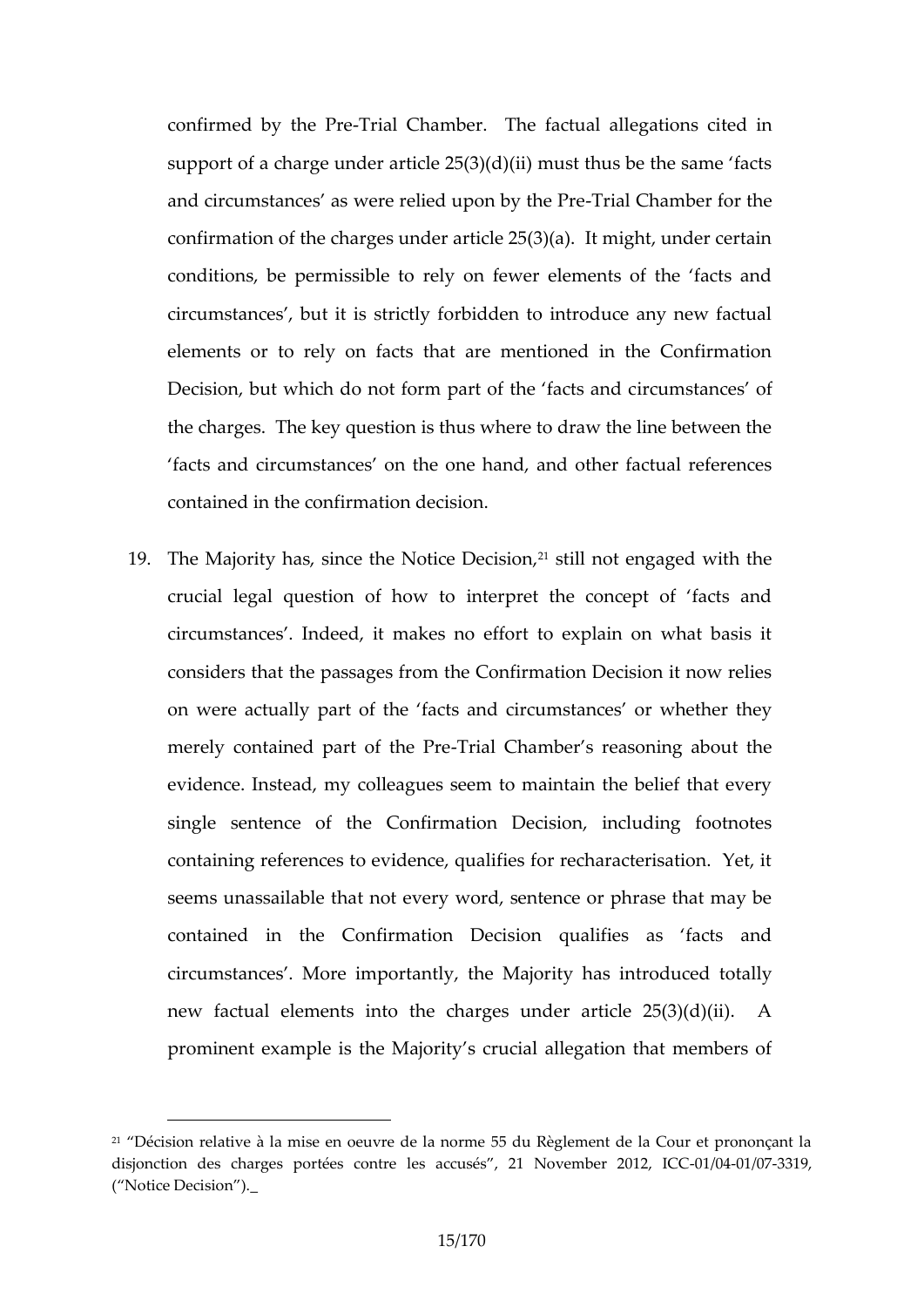the Ngiti fighters oBBinWobilewnedrue filled with a desire for revent towards thea Holomoulation and motiv-asted ble obly-behave tenical ideology However, this allegation is nowhere stated as Confirmation Decision. Indeed, apart from ilder deference lyrics, neither the Confirmation Decisios, Droccumbeent Prosed Containing the Charges form atcheata myate **splicit** reference to ethnic hatred or a desire for vengeance on the part of the Walen Bundi. In fact, the words hatred, vengeance or simply do not appea  $G$  oimfirmation  $29$   $\overline{d}$  diesissame is true for the osecutor s Document Containing the Charges.

20.In an effort to read this new allegation into the Confirm the Majority mentions, firsTriahaOthtahneb Preconfirmed that the pshiy cal perpetrators committed their alleged crime requism tens (reeanfrall.Aa) and, second, that the Confirmat Decision mentioned that both FRPI and Finledighters su lyricos rior to the attian  $\frac{d}{d}$  is  $\frac{d}{d}$ . Another new fact, in

 $22M$ ajority Opinion, par $45.717$ , 1143

<sup>&</sup>lt;sup>23</sup>l note that none of the footnotes of the Confirmation Decision to wh paragraph 1463 mentions ethinHemhatindeedology anas a motive: 275 ( [the attac intended to target the civilian population or individual civilians not takin [&] as a way to secure control over the village and to beulæt the parisal ago there ), 279 ( the attacks [sic] on Bogoro were not aimed at military tar and/or expulsion of the Hema population, the destruction of the villa Lendu/Ngiti assumption of control, doogr (the evall bagook ) was not only directed the military target but also against the predominantly Hema civilian pop was intended to wipe out or raze Bogoro village by killing the pred population a late stroying the homes of civilian inhabitants during and in attack and 1431 1 the violent acts which occurred in Bogoro village on 24 F random acts of violence against the civilian peplupautrisonabut tower commonit policy and an organised commoninpthearn, awhihaid phan whan sf, a larger campaign of re directed against the predominantly Hema civilians living in villages in means to wipe outgethed Biogaporo so as to ensure FNI/FRPI control over t and to facilitate the transit of geloadsee a Albehearthe axiBunia 24Majority Opinion, para. 1463.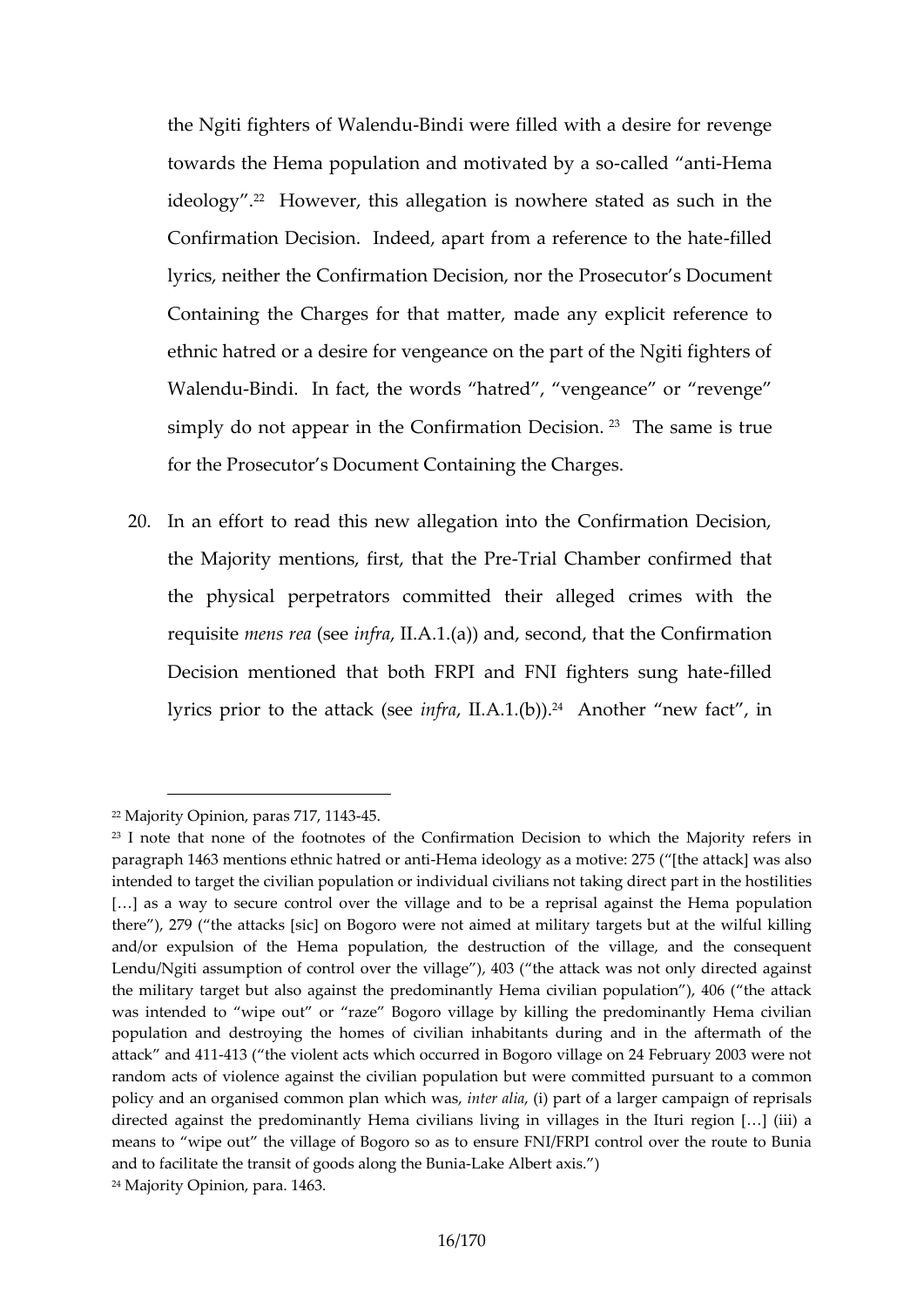my assessment, is the Majority s allegation that Germa knowledge of the group s commion purposed insering followg paragraphs, I will explain why I am not persuad arguments.

- a) Themens pefathe physical perpetrators  $21.$ In paragr $\frac{1}{4}$   $\frac{1}{4}$   $\frac{1}{4}$  and the Majority Opinion, it is argued that intention of the Ngiti fighteBrisndoif wWatenhephidouitly confirmed by fThreaPr@hamber, because the latter found that physical perpetrators of the crimes in Bogoro acted wi mens rea.
- 22. First, I observe that the Majority does not To earth onstrate Chamber actually minadiengasny reformating the mineral mental  $\sim$ of the different physical perpetrators. Although the Decision mentions ribe  $\mathbb P$  rember s intention  $^{2}$ Fn this respection  $\mathbb P$ have not been able to identify any paragraph where su actulal madelt is worth noting, in this regard, that according indirect peometration doctrine -Toffalth Gh & Pre ber (article  $25(3)(a)$ , the individual motives or intent of the physi were entirely irrelevant, becauset twhae weuned in the total control of at the state of compression article  $25(3)(a)$ someone to commit a crime through another person whether that other person is criminally responsible. cannot be asthuantethe-TPFirael Chamber somehow took it for granted that the physical perpetrators ance and we the requirement of the requirement of  $\alpha$

 $25C$  onfirmation Decision, para. 245: The Chambeer lewmile natus aolyf see a the chair enect. and, [&] the subjective elements to be attributed to the FNI/FRPI combat the crimes. However, in what Trical I o W hsath head Proboes not actually enter any with regard ments withe physical perpetrators.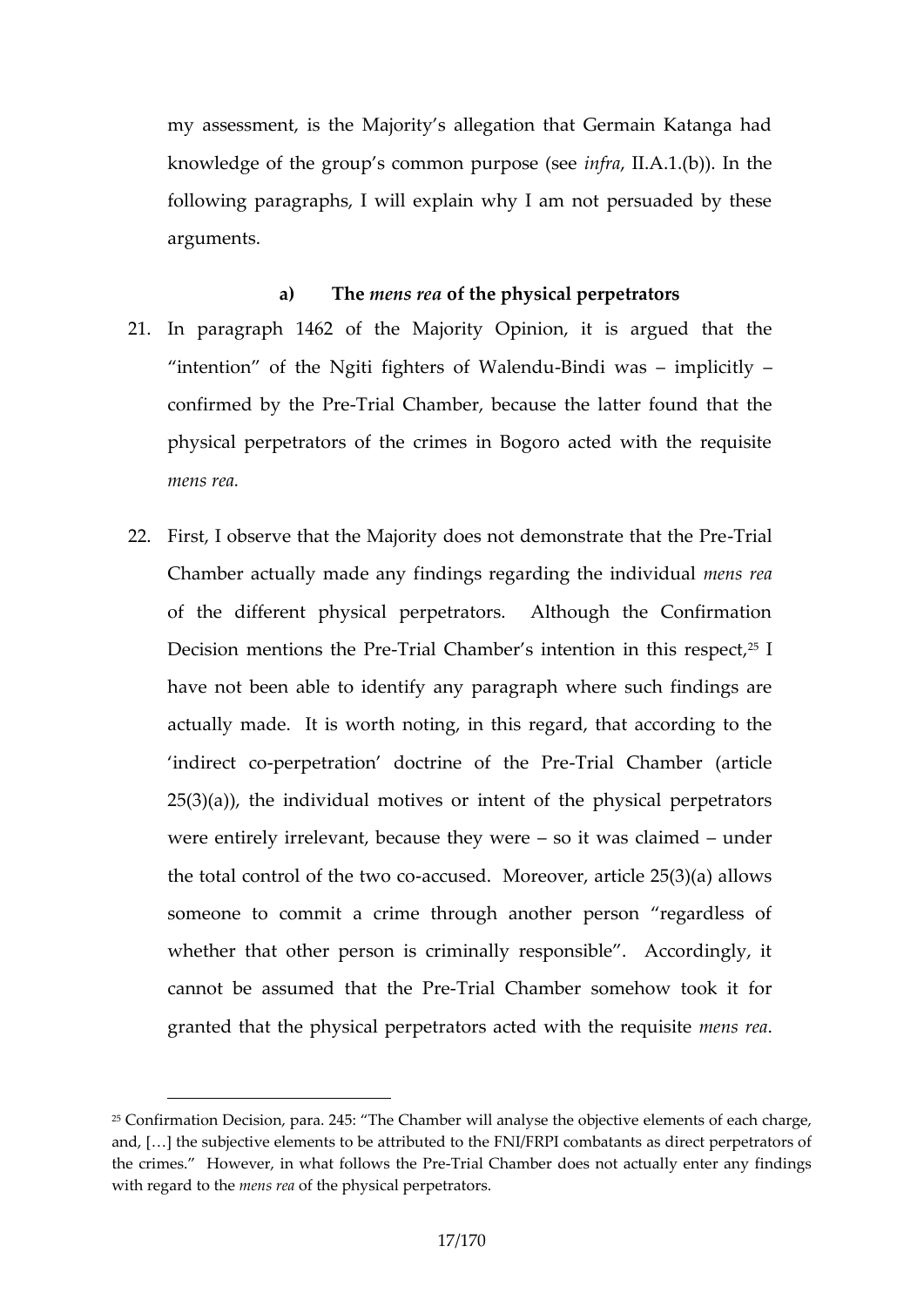On the contrary, givTerniath Chameber s strong emphasis on complete control which the coollegedly exeminesed over members of their respective<sup>26</sup>iorigs and initiation hts in my view, to assume that T thae E reamber somehow implicitly confirme the individual physical perpetrators amtems with the requisition

#### $23.Even$  if the Frenche Chamber the and deal finding an beonustor the mense of  $km$

the physical perpetrators, I consider the Majority s argu as a matter of law, because it confuses a finding that individua actsed with intent and knowledge wgith ufpinding that had caommon plan to commit crimes, which is a requireme newly charged mode of criminal responsibility (article 2 not to say that, in certain circumstances inifted the y not be possible to infer the meaning the sense of the t existence of a group actimog wpith  $p$  as eof mone the fact that number of people simultaneously committed crimes at a c location. However, it does noptofsosiliko politi**ty a k**nintones uch

an inference thal riale CPhamber actually did so. I certain not ebieve that the Majority is allowed to make any assum regard. Moreover, even if it were possible in this case fact that a number of Ngiti fighters intentionally comm Bogoro on 24 February 2003 tuthed they coupon acting with a common purpose, such an inference could only result in those specific individuals formed a group acting with purpose. However, it would not be possible to infer any criminal purpose (or o therwise) of other members of the Ngiti fighters of

 $26$ See Confirmation Decision, para.  $547$ : because the soldiers were young military training regime and had allegiance to the military leaders of the likely to comply woint the of those leaders almost automatically, without questions.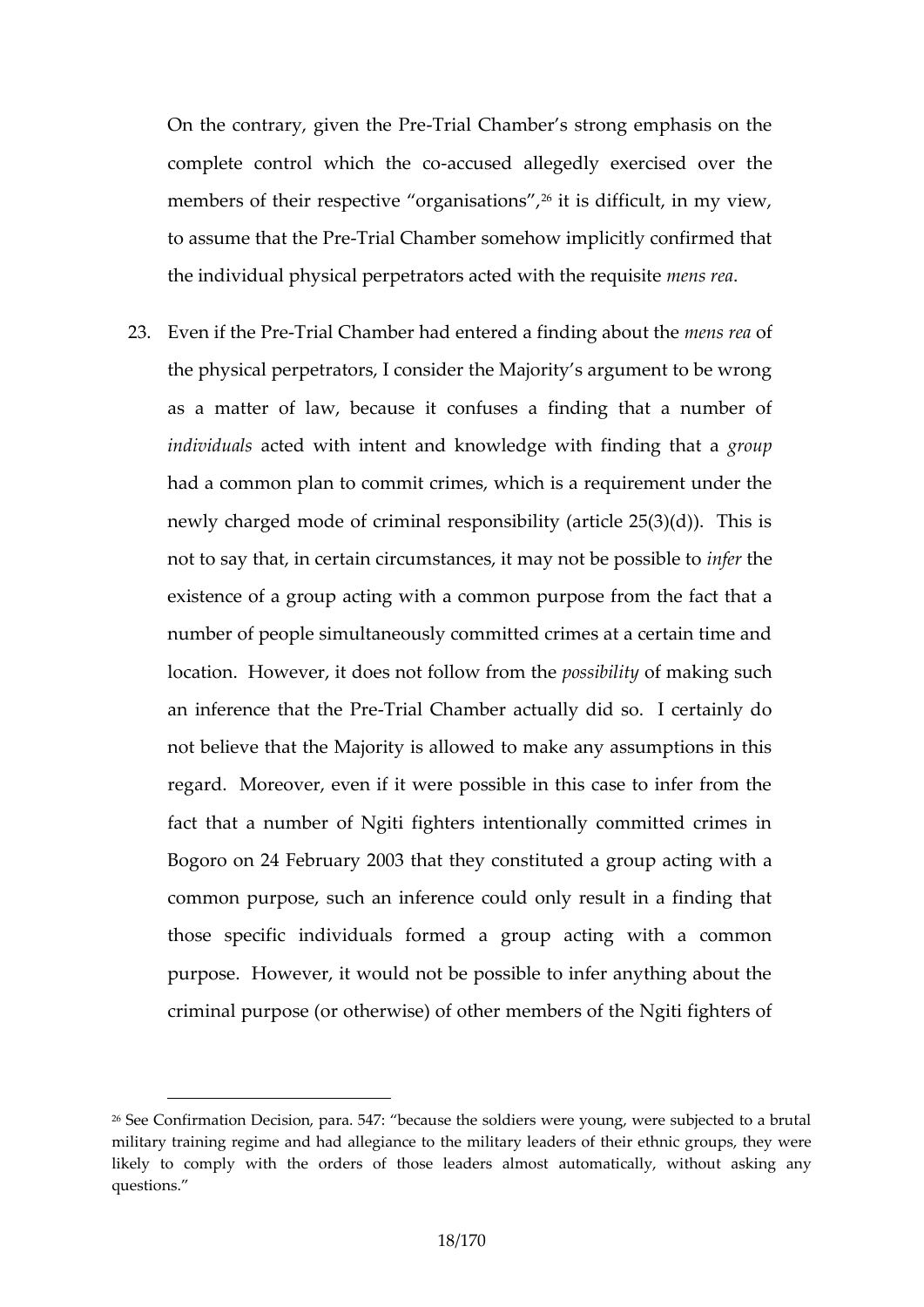Walen $\Phi$ undi, who were not present at the scene(s) of the More importantly, such an inference could only warrant there was a common purpose among the perpetrators of questianthe wimmen the crimes were committed. It is not possible to the crimes were committed. infer from the mere fact that physical peerpse tomeed ors acted the day the crimes were committed that they shared a  $c<sub>1</sub>$ to commit the s**b**eoforme besand

- 24.As it is required by article  $25(3)(d)(ii)$  that it must be e accused s contribution was made in the knowledge of t the group to commit<sup>2</sup> the existence only mean that the comm purpose of the group minust the accused s contribution. From my reading of the Confirmation Decision, there is noth permit one to infer from the ceelle dengee of hysical perpetrators that there already existed a criminal common purpose a Gemain Katanga made his alleged cont<sup>agi</sup>m ution detsos the group that he knew about it.
	- b) Germain Katanga s alleged knowledge of the common purpose
- 25. With regard to the crucial question as to whether the Decision contained amys addoeagradtiing Germain Katangas knowledge of the group s common purpose (a question which is relevamt ur the newly charged mode of liability (article 25) colleaguefser in general to their earlier decisions, whic number oefferences to the Confirm<sup>2</sup>atHioonweDveeori,siondo not

 $27S$ e enfrall. GT the law on article  $.25(3)(d)(ii)$ 

<sup>&</sup>lt;sup>28</sup>I.e. as from D**2002, belegority Opinion**, parainfirMa90Ga2Gob) main Katanga s alleged contribution to the crimes . 29See Majority Opinion, para. 1473.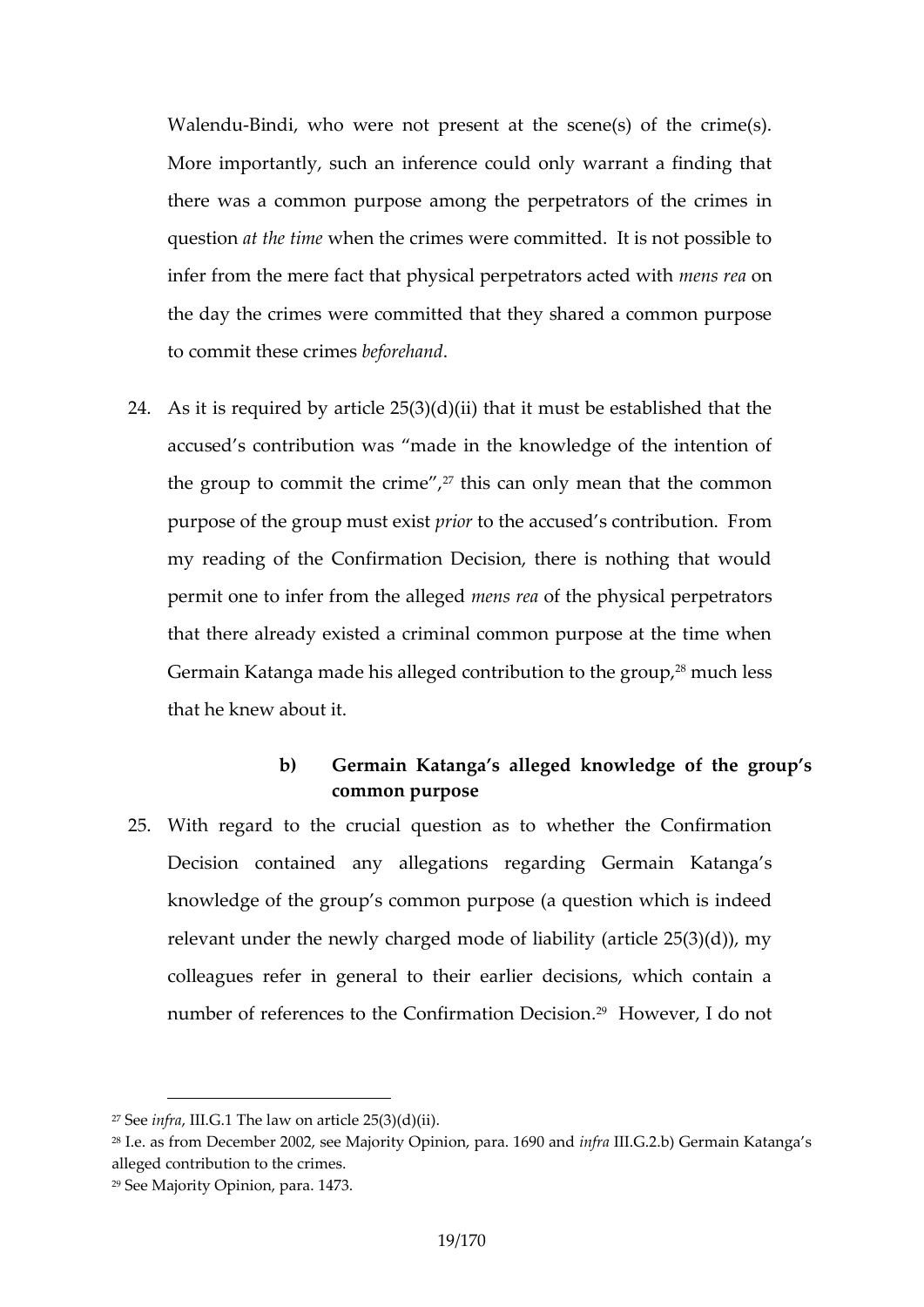believe that these paragraphs of the Confirmation Decis reference that specifically relates to Germain Katanga s criminal common purpose of the  $N$  beinid Bring bothers of Wa group acting on its  $o^3$  on This  $\delta$  is the solution as no surprise since the Frence Chamber held that the three subjective e indirecpecropetration under the initial charge (article  $25($ the suspect cracusy out the subjective eleme<sup>1</sup>n bs of the cri the suspects must be mutually aware and mutually implementing their [i.e. Germain Katanga s and Mathie common plan will result in the realisation dithee objective crime<sup>3</sup> and (c) the suspects must be aware of the circumstances enabling them to con<sup>3</sup>trDhe ceimis snotintly. mention of the mental state of the physical perpetrators accused s knowledge thereofeveShigimifireed ation to the charges of pillaging, rape and sexual s-Tavælry, which Chamber found to have been forese $\boldsymbol{\epsilon}$  and  $\boldsymbol{\epsilon}$  and  $\boldsymbol{\epsilon}$  and  $\boldsymbol{\epsilon}$ degree) of the execution of the common plan under arti Confirmation **Demaskes** no mention whatsoever of an a common purpose of the physi<sup>3</sup> dal perpetrators.

<sup>301</sup> note, in this retcheerds, pelcatric paragraphs of the Confirmation Decision r Majority in theiolusprobev ciscicotessd in paragraph 1473e, x owhen seivifeably me nchapters. dealing with the substantive crimes or the contextuwaolred lead theorie Tehme ore is to any paragraph of the Confirmation Decision deamineng s white bainfolder milaten Katanga s Majority Opinion, nor the procedural decisions to which paragraph ' explanation about how the paragraphins aftriorm Dhesci $\mathcal{S}$ ion es $\mathcal{S}$ æbrimisahinthat Katanga could have knownableged common purpose of the Ngiti fighters Bindi by December 2002, as claimed by the Majority. See Majority Opinion,  $31C$  onfirmation Decision,  $32a$  aras  $527$  $32C$  onfirmation Decision,  $3\overline{p}$  aras 533  $33C$  onfirmation Decision  $539$  aras  $538$ 

 $34$ Instead, par $56$ *i*zaph the Confirmation  $\mathcal D$  existion fact et hat rape and sexual s was a common practice , which was widely acknowledged etc.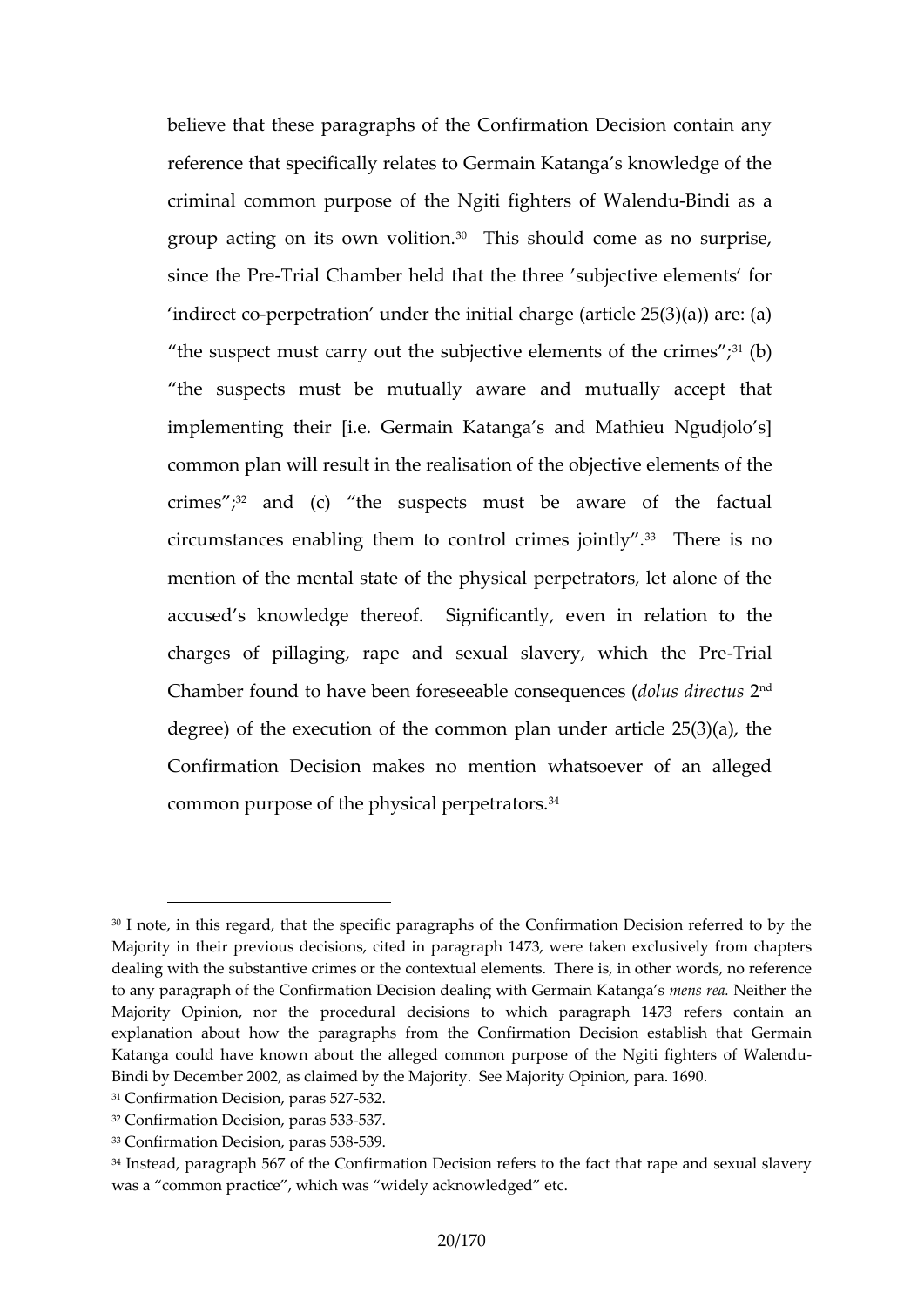- 26.Accordingly, I think it is perfectly clear that the introdu Katanga s alleged knowledge of the alleged criminal com the Ngiti fight the asteon Boliundi is a completely new fact. This even if it were based on an inference from facts and ci were contained in the Confirmation Decision. Indeed, possible to propose quite a number oof n dtihit be bearstisin of ference the raw facts of the Confirmation Decision. However, formulating charges is precisely to make clear which infe alleged, so that the accused knows against what he has It cannot reasenaby yed that an accused is put on notice possible inference that can be made from the raw Confirmation Decision. Such a position would render unfocused and the charges would be nothing more than a forthe accused. It follows that the allegation about German alleged knowledge of the alleged criminal common purpo fighters of W-Biaddus new and falls squarely outside the the facts and circumstances  $\circ$  of the charge of the  $\cos \theta$  shead Pre-Chamber. At the very least it fundamentally changes the charges, which is also impermissible under regulation discussed next.
- 2. The Judgment changes the narrative of the chhartgets so fund exceeds the facts and circumstances described in the ch
	- 27. Even assum and the Majority Opinion had not formally exce facts and circumstances of the Confirmation Decision, that the charges time de  $2543$ )  $(d)$   $d$   $y$  (dive such a fundamental change in the narrative that this violates the requirement and regulation 55.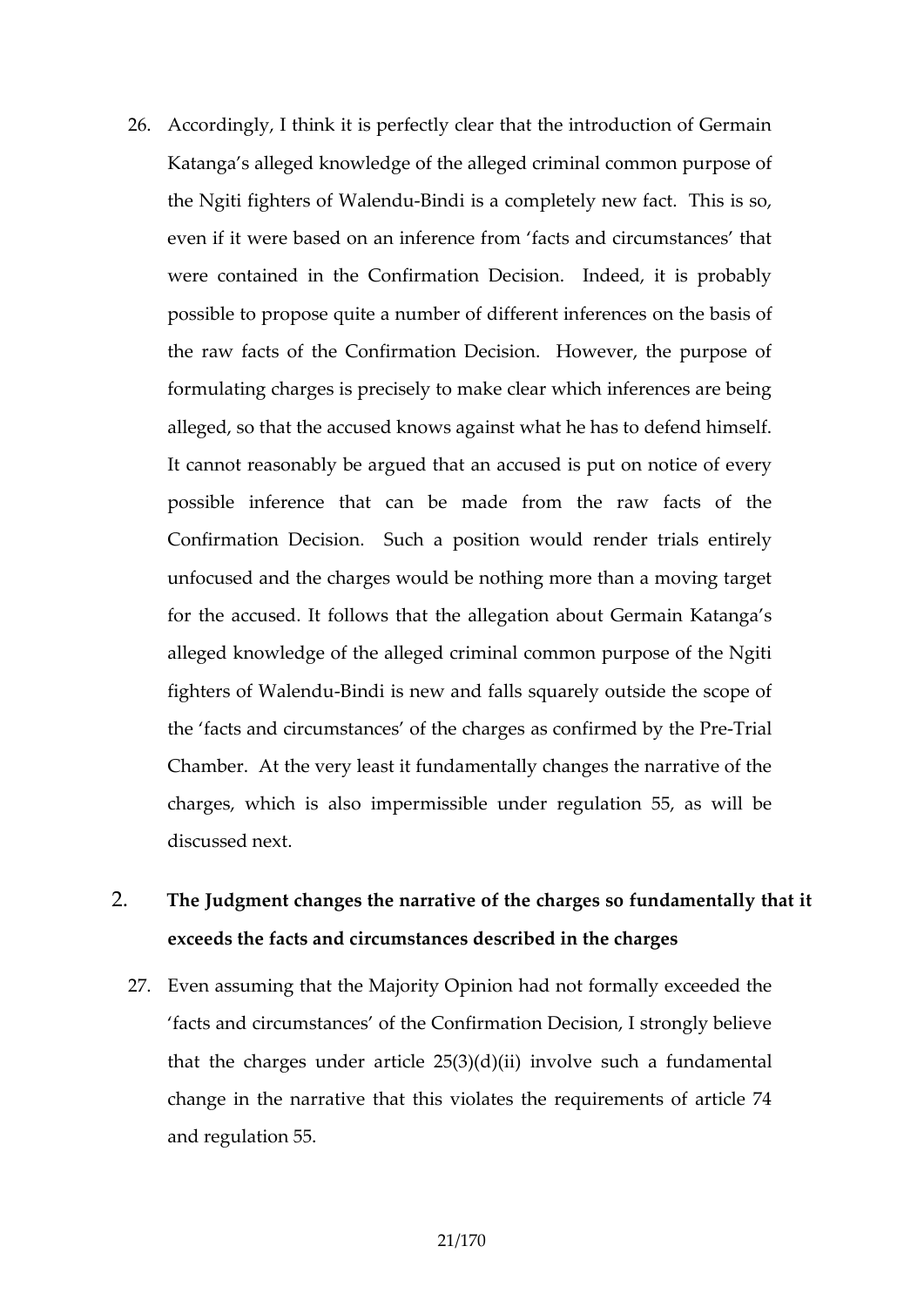- 28. Whether or not the narrative has changed impermiss ascertained on the basis of two considerations. First, when would have (had) to significantly adjust his or her line address the changed narrative. Second, when certain that were part of the original narrative play a significar in the new narrative.
- a) Prohibititon change the narrative to such an that the accused has to adjust his or her line 29.As the Majority rightly observes, it is not anyhibited for change in the n<sup>5</sup>aWrbather or not there is a violation of ar is, as Judge Fulford has observed, a question of fact Nevertheless, it is beyond dispute that it is imper fundamentally change the narrative of the charges in o conviction on the basis of a crime oronform lidity othinatinal responsion was not originally charged by the prosecution.
- 30. Understandably, the Majority tries to minimise the sign change in narrative by claiming that:

[TRANSLATION] Instead it is a matter of bringing commissiom ext by isome of the physical perpetrators identified in the physical perpetrators in Decision on the confirmation of charges (such as the Ngiti combatants) and to undertake only an analysis of the  $Accused$ , and his contribuntimoins sailcom  $\omega$ , f to the dimension of the crimess,

<sup>35</sup>Magrity Opinion, para. 1472.

<sup>36</sup> Trial Cham bPeroslecut To hrown as Luban, ga MD nyour to pinion on the "Decision given by notice to the parties and participants that the legal characterisation of in accord want the Region hat  $55(2)$  of the Regulations of the Co-01 th " $6041$   $1076$  July 2009 2054, ( Dissenting Opinion of Judge Fulford ), para.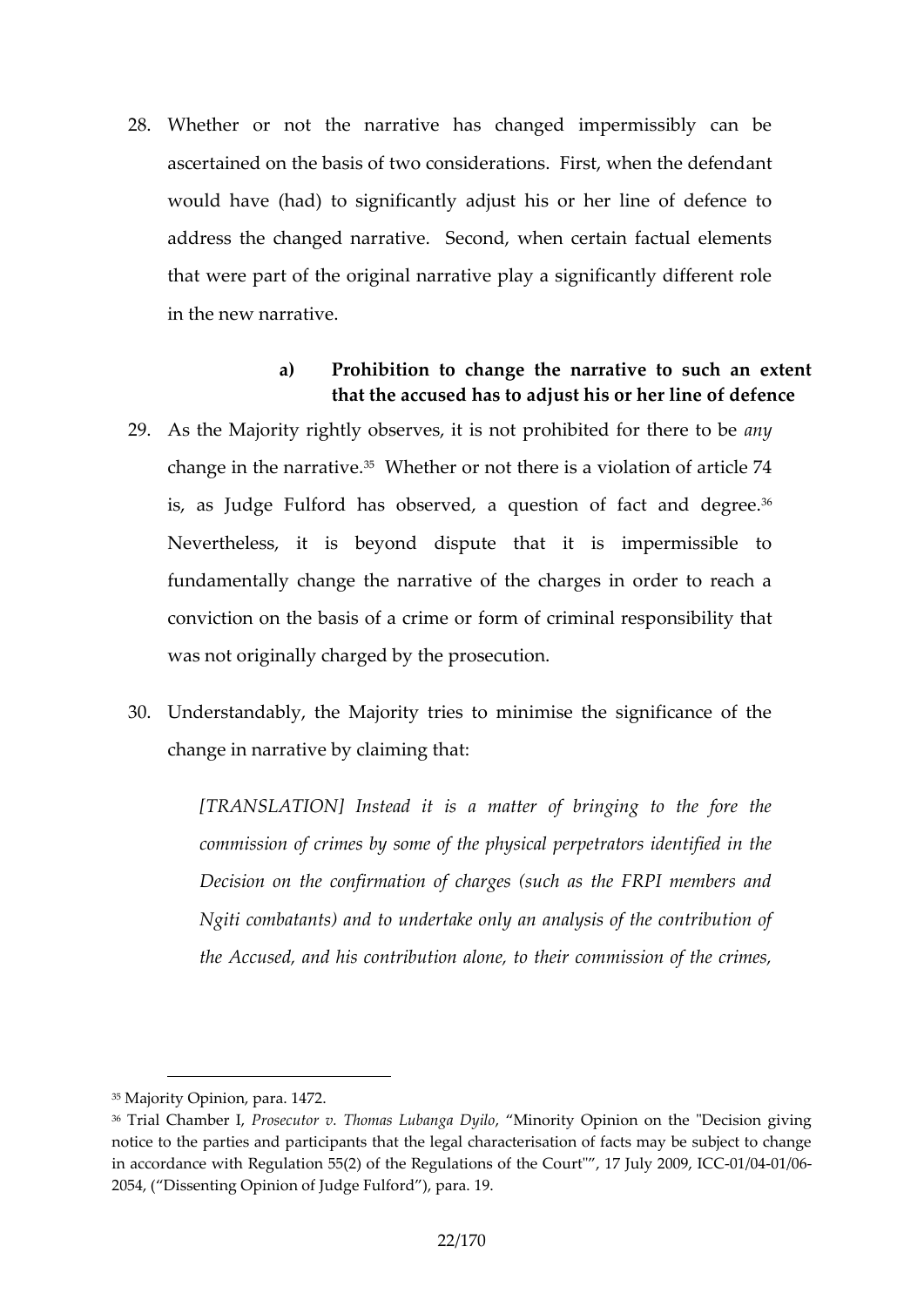such contribution no longer being<sup>37</sup>essential but signifi

- 31. However, a closer look at the way in which the Majority this bringing to the fore exercise shows that the nar changed to such amatextent interrative of the charges substantially altered, in violation of article 74 of the Statute the following examples demonstrate:
	- a. The single common plan between Germain Katan and Mathieu Ngudjolsit ( $u$ FaNt  $\ell$  din Bedrue) Ezeke which encompassed a combination of goals (i.e. to over Bogoro, open rethe B Kuansieanyi route, to exact reprisal, etc.) no longer exists. Instead, there separate plans: (a) a coalition between the Ngit Walen Bindi and the Integrated Operational Milita  $(Et dMajoOpérationnel IntÉMOJ pr(situated in Beni$ and comprising APC, the DRC central government groups, including the Ngiti figh-Beinsdipftd Walendu reconquer Ituria and  $m(b)$  purpose of the Ngiti fight of WalenBdudi alone to commit crimes against the civilian population. The two new plans are said to and independent of each other.
	- b. The Ngiti fighters o-BinMobil foornot only members of the hie rarchically structured FORP thoted from being

 $37$ See Majority Oppianiao.n:14476 agit plutôt de mettre en relief la commission une partie des maautéeruiess identifiés dans la Décision relative à la confirma les membres de la FRPI / combattants ngiti) et de se livrer seulement contribution de laccusé, et de lui seul, à la pcommo essidoernderscesuncerin contribution qui ne serait plus essentielle mais significative (footnote o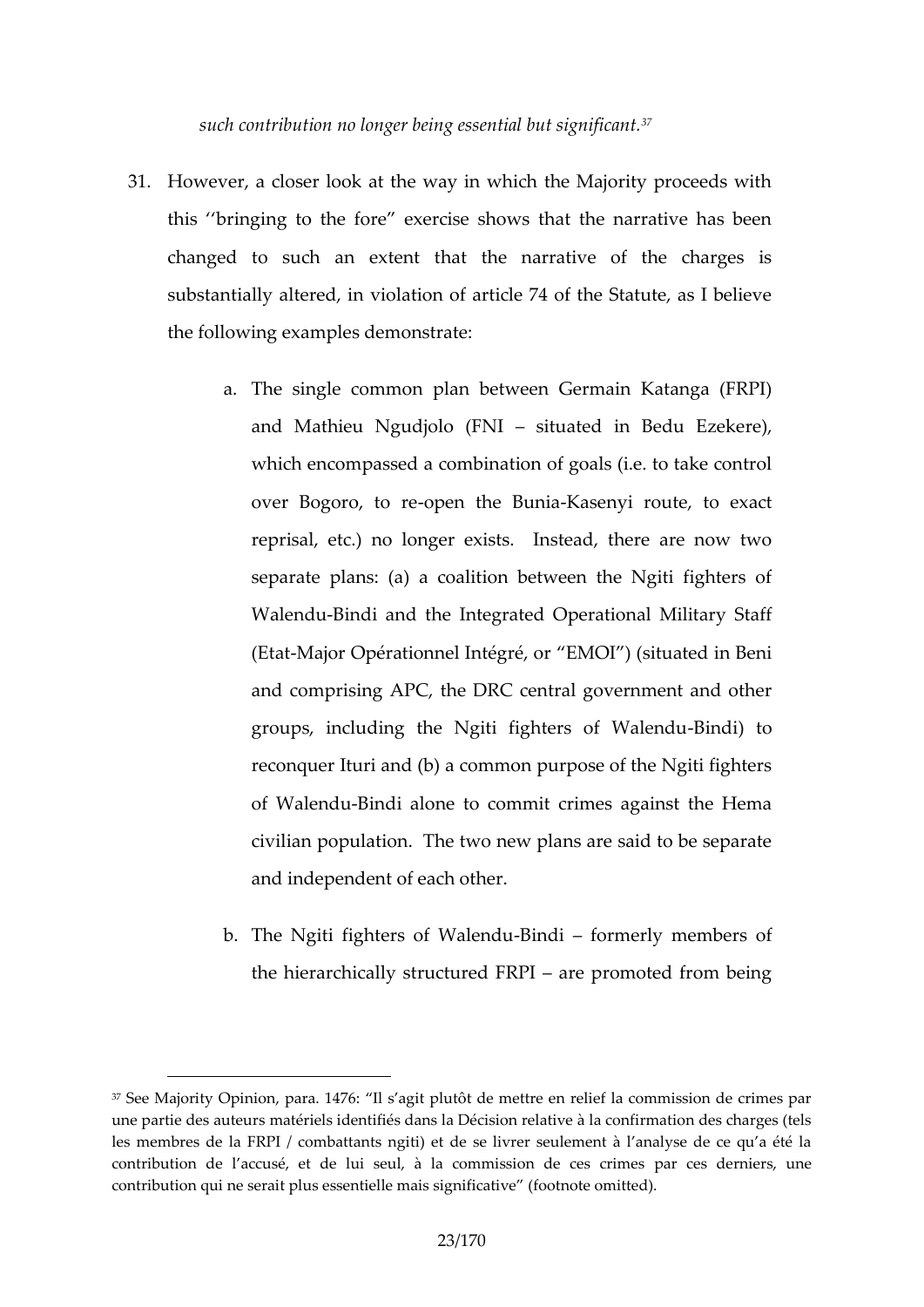Germain Katanga s blindly obedi<sup>3</sup>ento subordina independent and autonomous actors.

- c. Whereas the Ngiti fighter Binodi Wwalneen douriginally said to have been mere gears<sup>3 p</sup>anada gias utching a chine to have been merely fungib<sup>o</sup>lteheiyn daved naws, said to have collectively decided, of their own volitio Bogoro for the sole purpose of committing crimes Hema civilians present there.
- d. Germain Katanga is noul bimme gather that hority who commanded blind obedience<sup>4</sup>b vestebaed, FIRePlis now the autorité de référence of the militia of Bindi and the person other commanders would re order to settle important matters. Rather than Germain Katanga s alleged exercise of effective the commanders and combatan-Beindoif, Whadendu  $25(3)(d)(ii)$  charges now focus on Germain Katan authority in matters relating to the distribution and ammunition .
- e. Germain Katanga is no longer allegeblitt och of the (co

<sup>38</sup>Confirmation Decision, para. 545 et seq.

<sup>39</sup>Confirmation Decision, para. 515

<sup>40</sup>Confirmation Decision, para. 516.

<sup>41</sup> Majority Opinion, 36 ara. NEMATION] the Chamber is unable to conclud reasonable doubt that Germain Katanga wielded, in every aspect of milita Walendu Bcrodliectitviotépsie facesspected authority or that he issued orders operatial nature which were thea Examited ne se trouve pas en mesure de audelà de tout doute raisonnable, que Germain Katanga avait, dans tou militaire et à l égard de l ensemble des com snached aan toso elte deisvité nd bea Walendn Bindi, des pouvoirs de commandement et de contrôle ). 42Majority Opinion, para. 1279 et seq.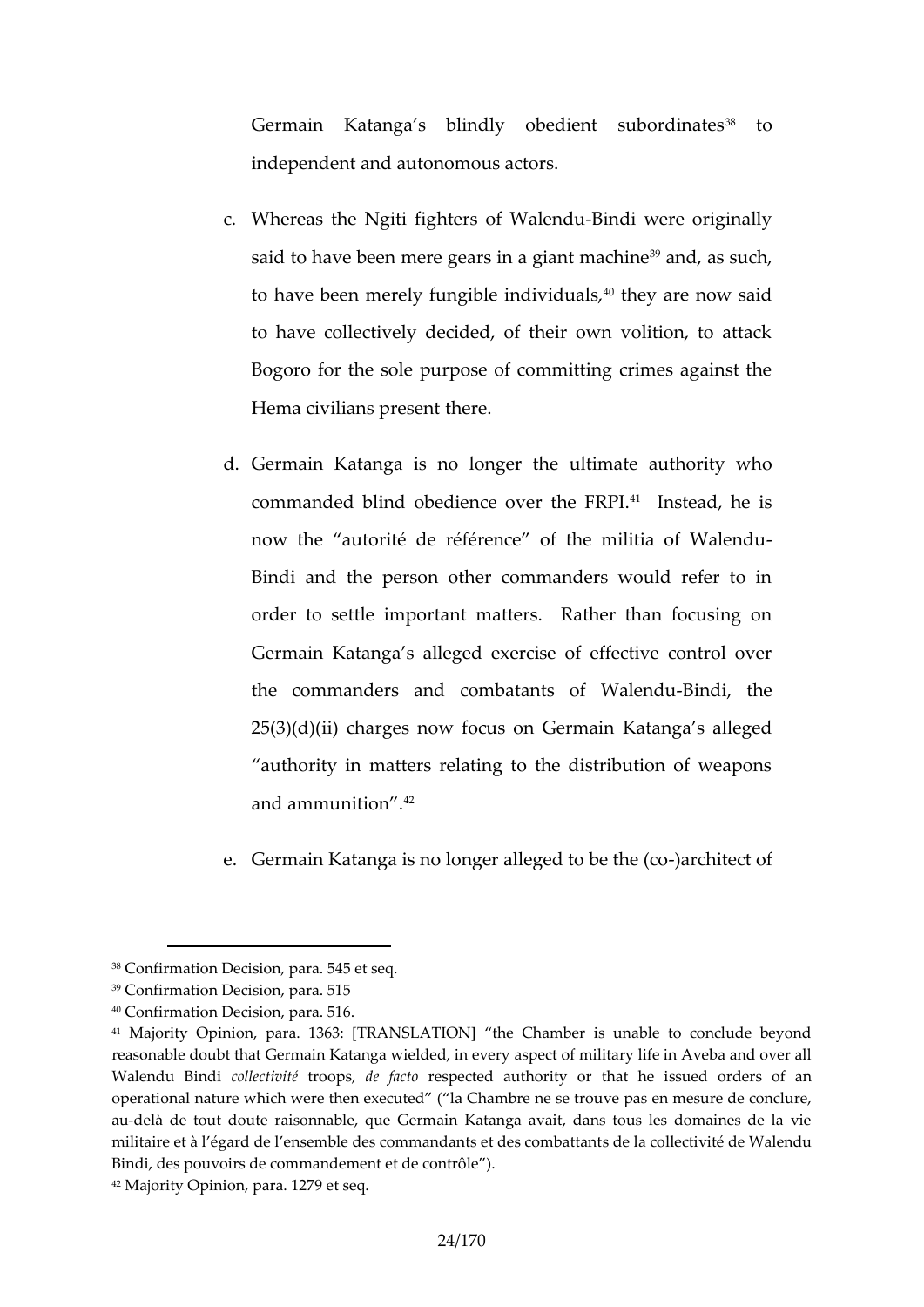the attack on Bogoro. To the contrary, he is now merely known about the criminal common purpos Ngiti fighters of -BN alder and to have made a contribution  $(5(f3))$ (de))2

32.As already indicated, charges are more than a list of at corresponding list of legal elements. Instead, charges a of specific relations between different facts and const narrative on thwissiblasist true, would cover all the legal e of the charges with which it corresponds. Like with a Ta set, it would, in theory, be possible to combine the indiare contained in the narrative in moantyhadtifdefrieent motays s shapes appear. However, I am of the view that it is under regulation  $55(1)$  to rearrange the pieces of the ch a different shape or to take away certain pieces when t original shapen becomme cognisable. In other words, charge merely a loose collection of names, places and events ordered and reordered at will. Instead, charges must coherent description of how certain individuals are lin events, defining what role they played in them and how and were influenced by, a particular context. Char constitute a narrative in which each fact belonging to circumstances has a particulare preason and the end cttshare. included in the facts and circumstances is precisely be are relevant to the narrative in a particular way. Takin and fundamentally changing its relevance by using it different narrabuld therefore amount to a "change in the

 $43$ Note that the Majority does not claim that Germain Katanga had the aim purpose  $(a25)(d)(d)(d)(e)(d)(e)$  charges are based on (ii) of article  $25(3)(d)$ ).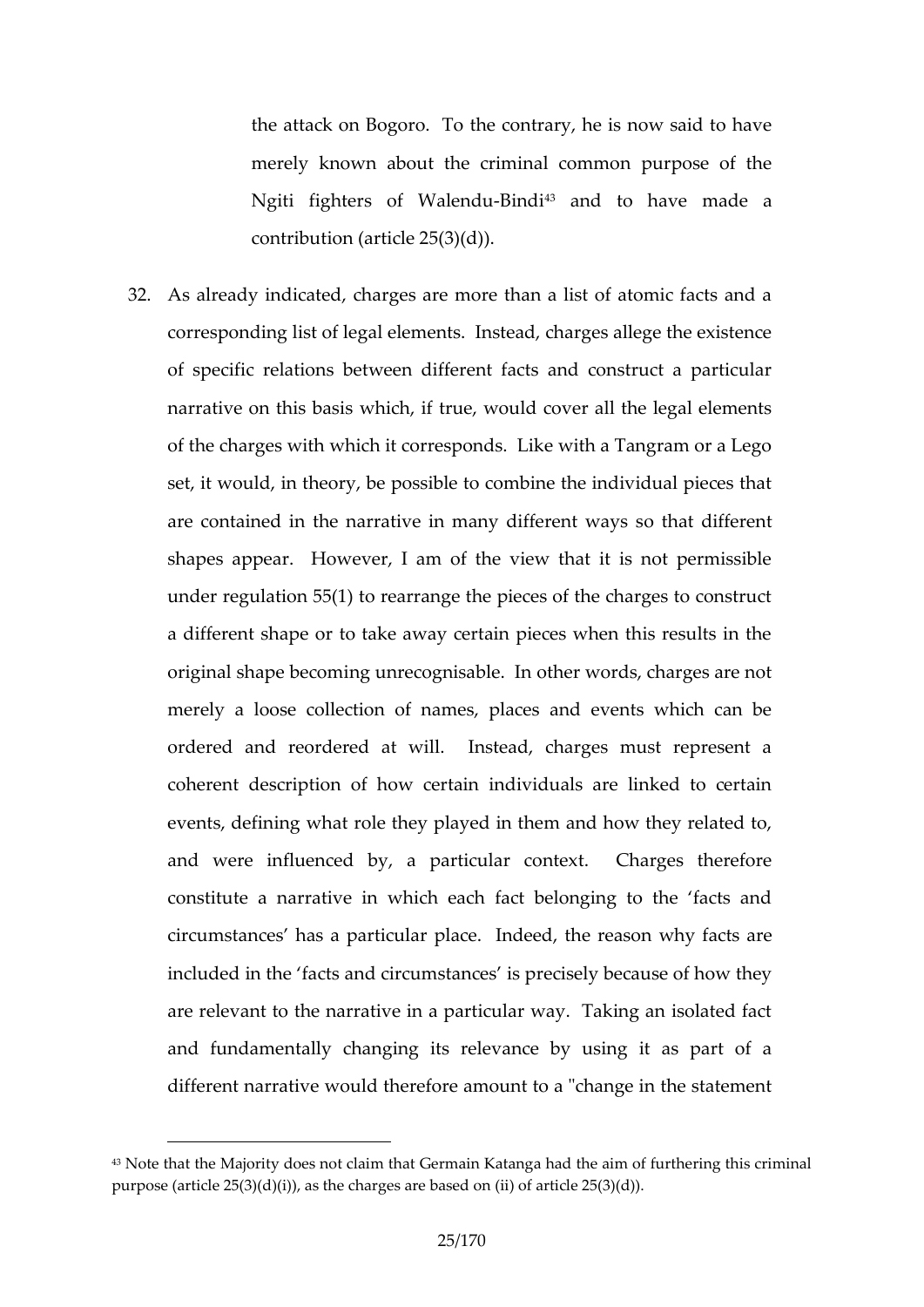of facts", something the Appeals Chamber has found prohibited by requisition  $55(1)$ .

- 33.It is crucial to note that it is insufficient to simply com order to see to tewntathey contain some of the same eleme equally important to analyse the legal significance of ea framework of each narrative, because this determines how would defend him or herself against the dcharges as f matters a great deal, in this respect, how important certain story are within each narrative. A similar fact may be one narrative, but constitute the linchpin of another. defendant may have to hot the obscarce resources to such because it could not be expected to have any tangibl outcome of the case, whereas he or she would in a concentrate all his or her investigative efforts on that same wee to perform a different function in an alternative n same is true for trial time spent on such issues, the nu questions posed dueximagen ignraption, the evidence called to the allegation, or indeed the rfanging each motted rucially, it may affect the accused s decision whether or not to test later in Orchininsion.
- 34.If the accused could reasonably believe that he was mo meaningful defence against the charges an a whole by particular allegation or set of allegations from the ori requires little explanation as to why a recharacterisation takes into consideration these allegations radically alter circumstances' das ruime wibe position of the accused. I st

<sup>44</sup>Luban Ryeagulation 55 Appeals Judgment, para. 97.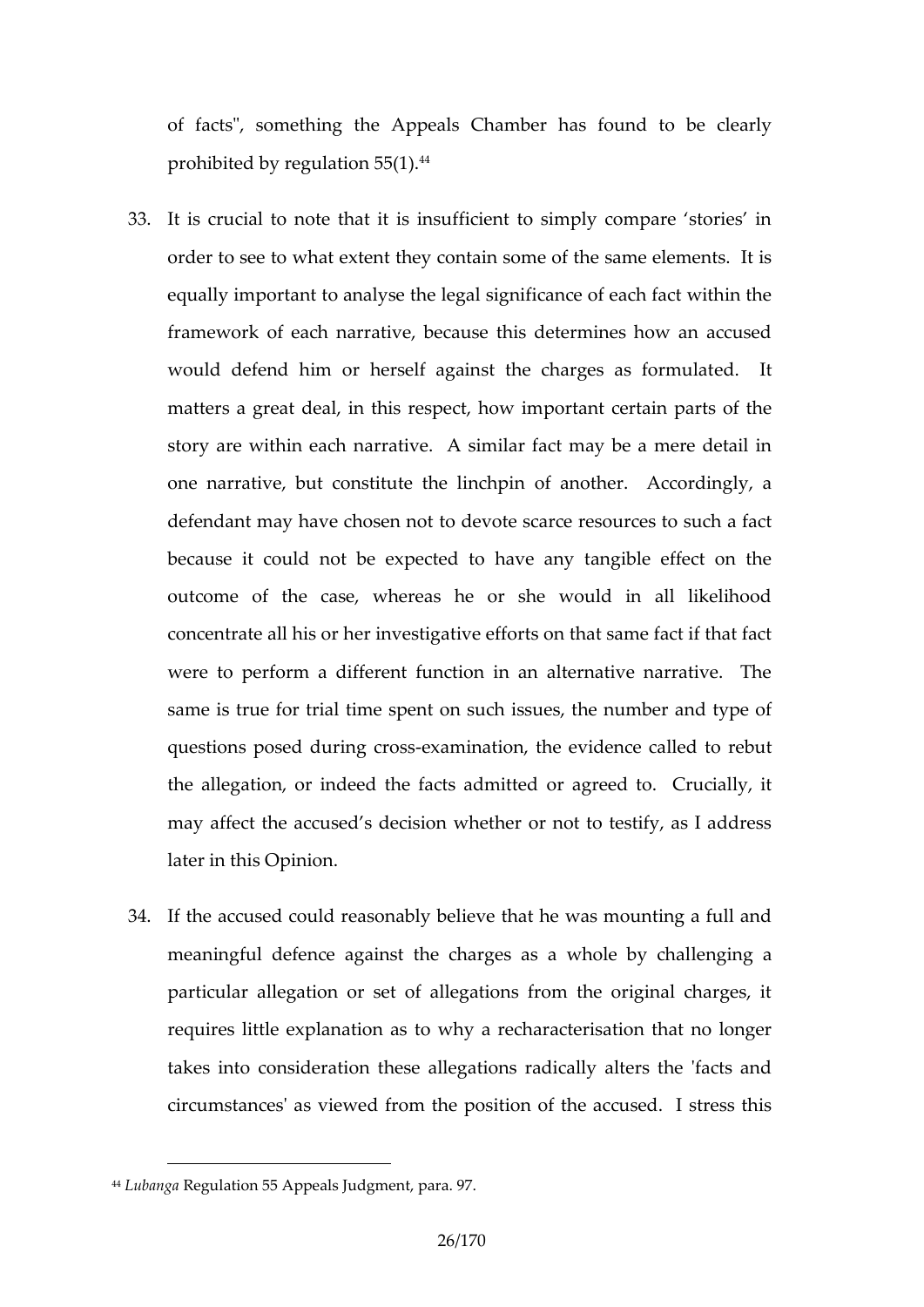last point because it would be grossly unfair to ignore the standally the accused in this regard. Moreover, doing so would h and undesirable consequence that all act us could before the consequence that all act consequents henceforth have to defend themselves against all possib could be construed on the basis of the raw factual alleg in the charges.

- 35.In sum, the key factor in evaluating whether the narrati fundamentasi the question of whether a reasonably dilige would have conducted substantially the same line of d both the old and the new charge. If this is not the constitutes a clear indication that the arreact reartised of the charges has changed so much that it goes beyond t circumstances as confirmed.
- 36.The Majority seems to recognise that, in this case, t Germain Katanga focused its efforts during the trial on centrallemeent of the charges under article  $25(3)(a)$  but irrelevant for the charges under  $25(3)(d)(ii)$ , namely, the plan between Mathieu Ngudjo<sup>4 F</sup>o H**awe** vheim, stehlef. Majority brushes off any concerns in relation atto vueh ot has a mange in narging the change of the change of  $r = 0$ had by stating that the onlist induclear the question of the alleged essential contribution to the common plan, in pa Katanga s role in obtaining weapons and ammunition from de factontrol ober ctommanders and combatants of Wale Bindi. Indeed, as already indicated, the Majority believes was tbring to the fore ( mettre en relief ) the commission

<sup>45</sup>Majority Opinion, para. 1477.

<sup>46</sup>Majority Opimiaona. 1477.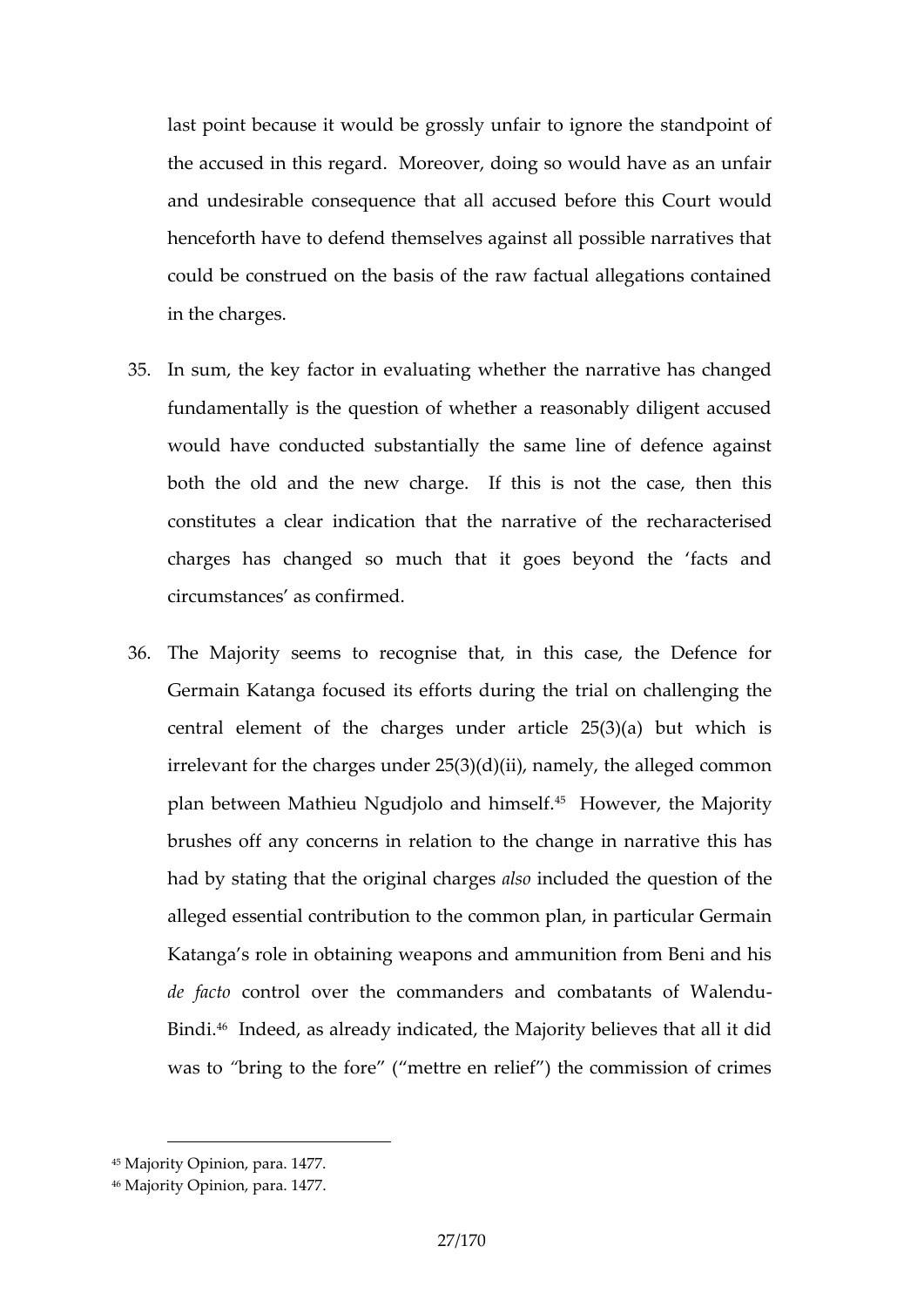bysompehy sical perpetrators and to analy sewohnicyh the contr the accused made to the commiss<sup>47</sup> or thow few sew baitmes. the Majority fails to acknowledge is that the facts brought to the formulation to the formulation to the formu were never the subject of much attention during the tri was perfectly normal, becausivelathievely insignificant und article 25(3)(a).

- 37.By concentrating its efforts on disproving the common pl Bogoro (in the sense of article  $25(3)(a)$ ), the Katanga primarily to refute the Prosecution's and alle expattaion gath at Germ at  $\theta$ had organisational control over the FRPI and that he contributions to the implementation of a common plan b and Mathieu Ngudjolo that would result in the commissi The Defence only summarwh bealded retshesed commission of the charged crime was foreseeable, and did so only in r alternative common plan that it advanced, namely that objective of retaking control over Ituri, of which the at military base atw**Bsgan**o importa<sup>4</sup> At Hpantthe Katanga Defence been able to reasonably foresee the possibility would be recharacterised under article  $25(3)(d)(ii)$ , it adopted a different strategy.
- 38.This brings me to a crucid bit peormanith faction theorither or not the Majority has fundamentally changed the narrative charges. UnderTitited Pheamber theory, article  $25(3)(a)$  re

- 48 Prosecut Germain Katanga and Mathieu Second in Corrigue indum to the Defence ClosinBigief, 29 June -2001, 2024, INCERZ 6-601-2-Red ("Defence ClosionagraBsrite1f3)0, 1320.
- $49D$  efence Closi, n  $p$  aB aise f1 328.

 $47S$ esuproa r $a$ . 0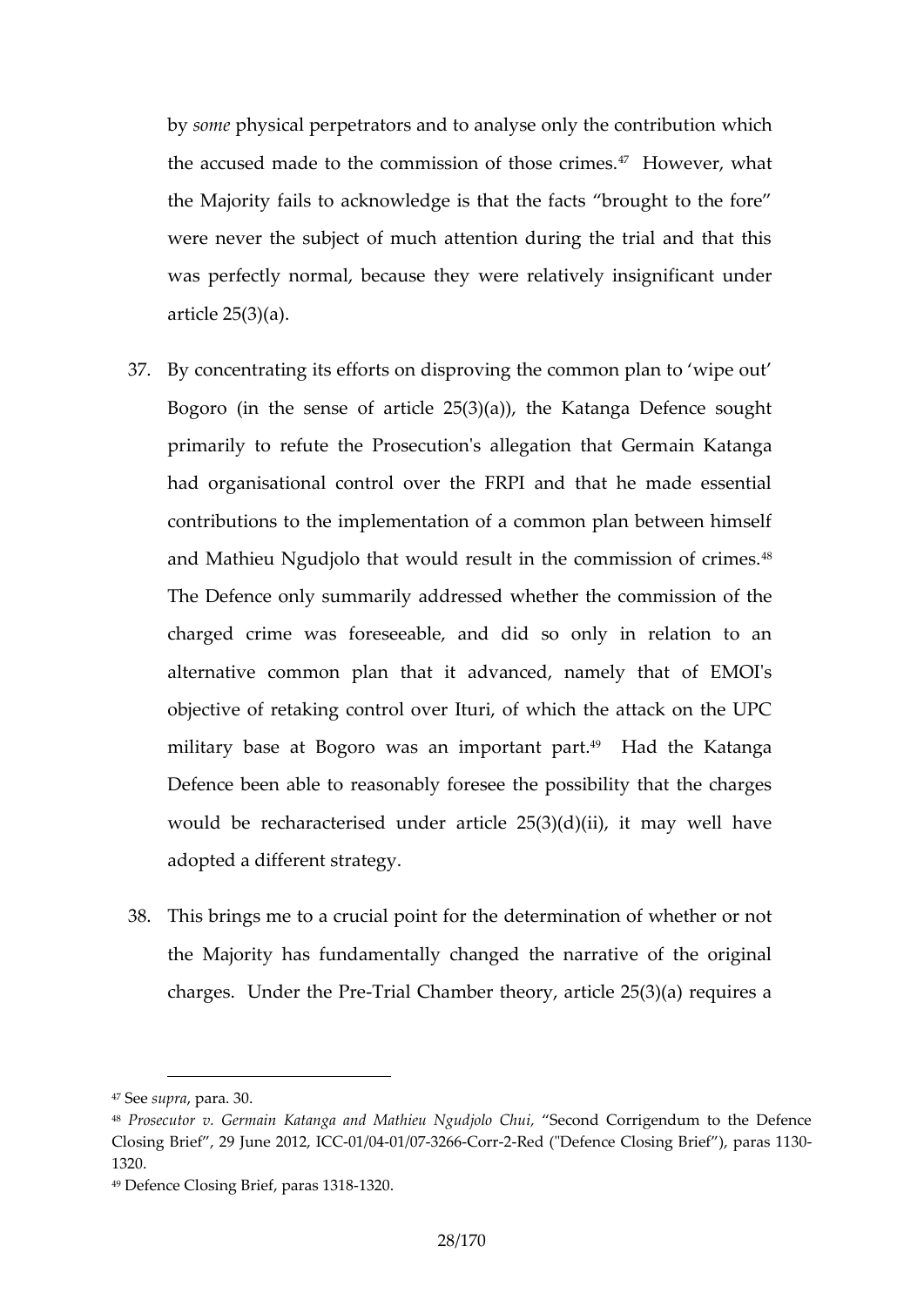contribution to the common plan article  $25(3)(d)(ii)$  requires contoruition to a specific The inMeajority brushes over this problem by making the obvious point that if essential c  $\mathsf{proven}$ , -the  $\mathsf{s}\text{-}\mathsf{re}$  ssential contributions are  $^2$   $\mathsf{phrow}$  exas well. what the Majority fails to recognise ans ethant pradof contribution plan to a  $25(3)(a)$  does not necessarily mean a no-enssential contrtidoutaios pecific antricrime  $25(3)(d)(ii)$ . Accordingly, article  $25(3)(a)$  liability can be proven w article  $25(3)(iab)$  ility; the latter provision is therefore n included form of criminal responsibility.

39.I note, in this regard, that the Majority-Tmriatonstrues Chamber I said in paragraphs  $524$  and  $525$  of the Decis $\bar{p}$ <sup>8</sup> Read dontext, these paragraphs explain that unde Trial Chamber s interpretation-peorfpetnadtionenct, - dube co accused must exercise control over the crime by making essential contributions to the ofimap locomment bank hipochhan, they know resull tthe realisation of the objective element crime. It can hardly be disputed that there is a fundan between making a contribution (essential or otherwise) plan, which may have bromadieustgobaels ctohnamission of crime (such as defeating the UPC and opening the road betw Kasenyi), and contributing directly to the commission of

- $52M$ ajority Opimiaona. 1176.
- 53Majority Opinion, para. 1470.

 $50C$ onfirma $D$ e aision,  $52-525$ . See Trail also Chamber slecutor v. Thomas Lubanga Judgment pursuant to Article 74 of the Stat+Otte/QO411/40268Ma2rlc(hb2n0ga, ICC Judgment ), para. 1000.

 $51$  See PTrreial Chamb Perroslecut Gallvixte Mbarus Dienciasnion on the confirmation charges , 16 Decemb @11 20041 14066RCed, M(barushincan firmation Decision ) para 283.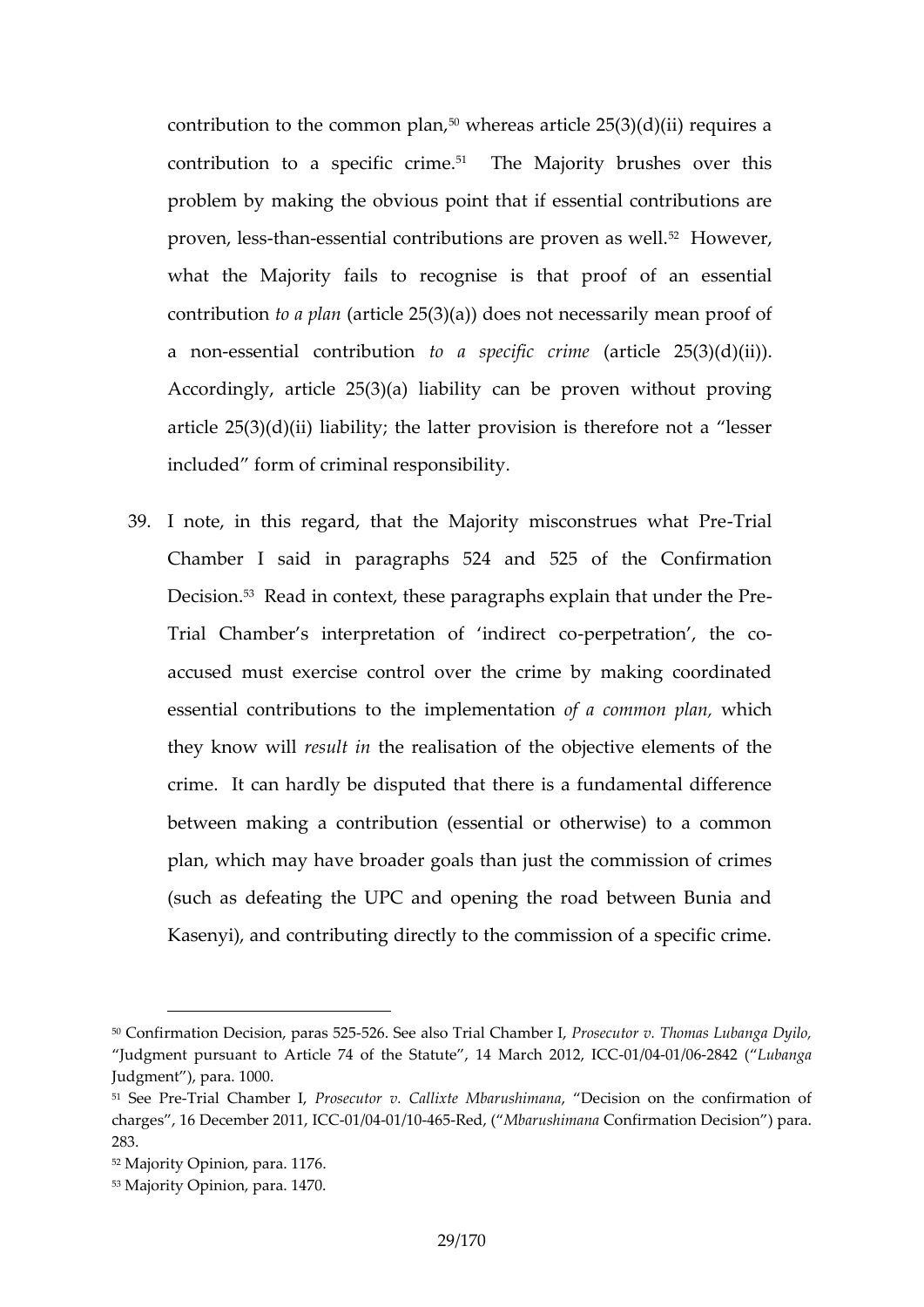In fact, under-Tthial PC hamber s interpretation of article Germak matanga was considered responsible for the crime committed by the troops of Mathieu ce Ngeuession denoted the committed by the troops of Mathieu ce Ngeuession coperpetrators), which clearly demonstrates that hi contribution under the original chabregens a died chiote chital we to to the commission of specific crimes by the -Ngiti fighters Bindi.

40.In any event, even if the charges under article  $25(3)$ considered as lesser included offences under article 25 in conviction peone of a lesser included offence funda depends on the defence having had sufficient certa possib<sup>pp</sup>iffyhe defence only needs to respond to the elem offences charged to secure an acquittal. Unless the d clear notice that the lesser included offence is in play, i for concentrating its efforts on rebutting the allega charged. such, by springing article  $25(3)(d)(ii)$  at the end of the trial, the string in the string in the string of the string in the string in the string in the string in the string in the string in the string in the stri the Katanga Defence omagdeay eor less vigorously contes certain points of fact that it might have contested differ properly informed. There is nothing "lesser" about an nothing short of the **Chambea valid defence and turning** against the accused.

b) Prohibition to take facts out of context 41. Furthermore, I submit that the concept of facts and circ to the allegations as formulated in a coherent narrative circumstances present a straurgtuarrecolume or indention to just a

<sup>54</sup> See all s. B R 2 ght to be informed of the charges and to have adequate tim preparation of the defence (art)cle  $67(1)(a)$  and (b). 55Sebl.B.3T.bc) Defence did not have a meatry intogriunly oeppiogratuen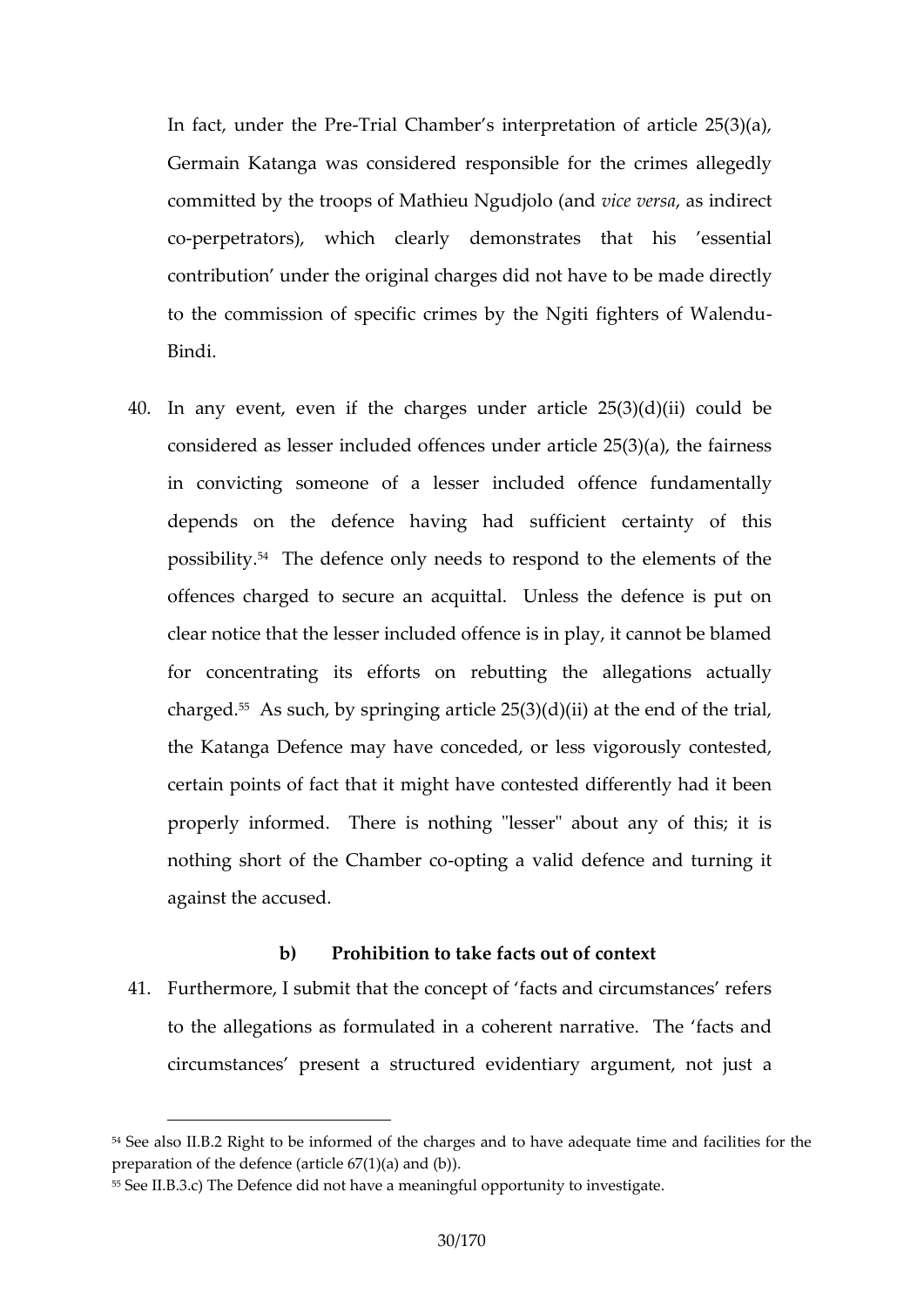collection of unrelated facts. All references to particul persons must be seen in the context of the narrative that the narrative of the facts and circumstances. Accor permissible, in my view, to simply lift out a particular fact and use this as part of a significantly different factu prominent examples in thopin Manjorathe arly illustrate the problem: Beni and Nyankunde, two imports and ecimactine Majority s reasoning, but which were all but irrelevant u charges.

### (1) Beni

- 42.In the context of the charges under theart Mcalpor  $2t5y(3)(d)(i)$ Opinion upgrades Beni from an inosiagncifuccant factuonal allegation underpinning the new charges<sup>56</sup>Umd srisarticle 25 impensible in my view. The only proposition related to contained in the facts and circumstances-Traislconfirmed Chamber is leigeation that GKeartmanga and Mathieu Ngudjolo went there to obtain weapons and ammunitions in prep attack on Bogoro (articAen $\varphi$   $\delta$   $\varphi$   $\varphi$   $\varphi$   $\varphi$  ents that allegedly to place in Beni are not part of the charges and were not PreTrialh Esmber. This is illustrated they Ptheest exact to thad tidently reported to  $P$ not proffer any significant evidence in this respect and events were introduced by the Defence itself at trial.
- 43.Accordingly, any reference to meetings nhe kd on Bheeni in t creation of the FRPI or, more importantly, to the operations of the FRPI or, more importantly, to the operation called EMOI and its plan to reconquewhild baramendo Bogoro

 $56$ The Majority Opinion ve a doarne serences to Beni.

<sup>57</sup>Confirmation Decision, para. 555 (ii)(b) and (iv)(b).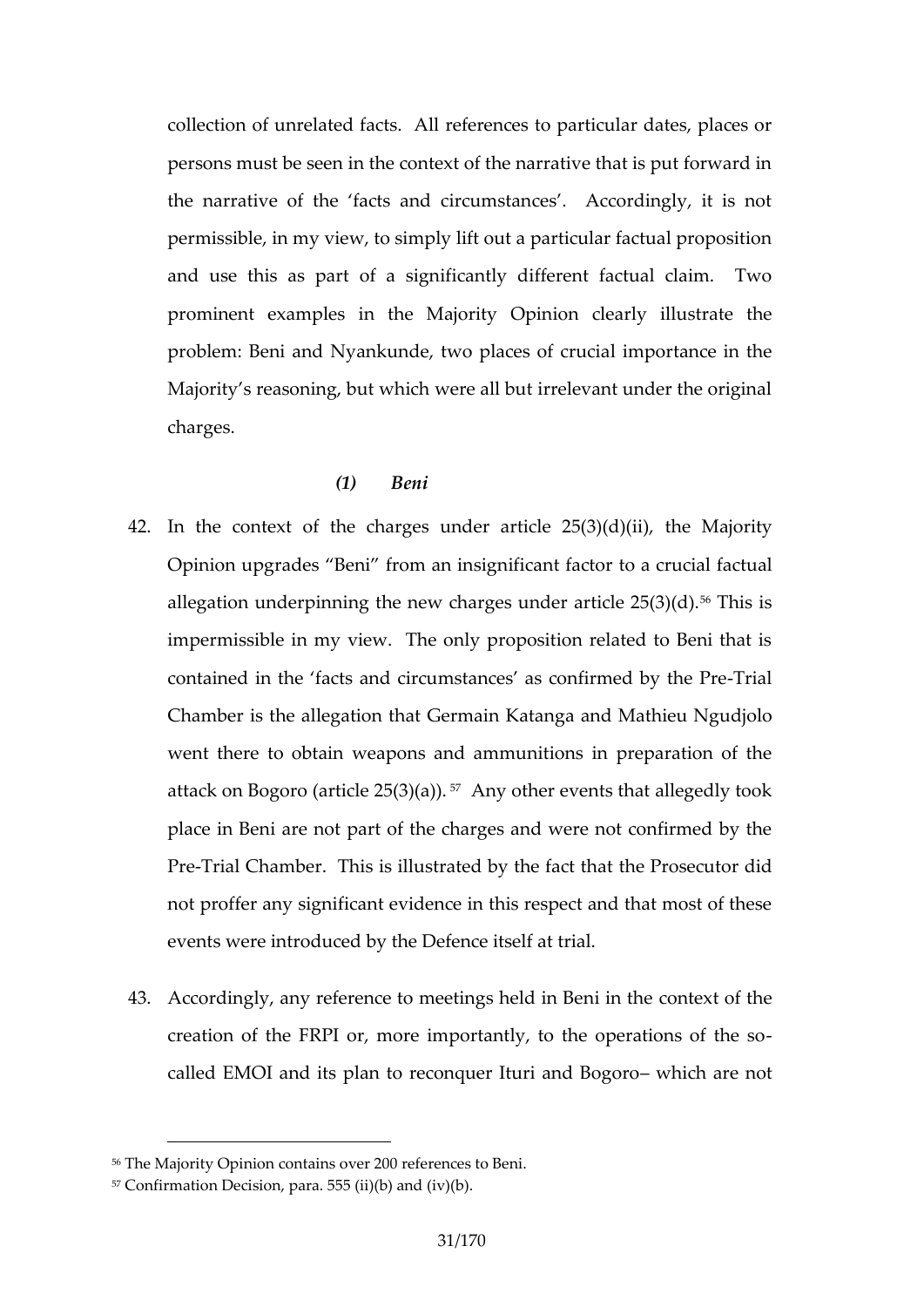mentioned at all in the Confirm altison  $\Omega$  and  $\theta$  is determined the scope of the facts and **picress mostiathe charges**.

## (2) Nyankunde

- 44.The second example relates he while a guest another what the vields of 5 September 2002. This attack is crucial in the Majority the group acting with a common purb) $\delta$ &ega(ian, titche 25(3)( $\delta$ conetxt in which the CoDeicinsation refers to this attack is v different. In particular, the Confirmation Decision makes attack on Nyankunde in relation to two propositions.
- 45. First, the TrPate Chamber relied on the euvned rets in in Nyank relation to its findings on the contextual elements of humanity (article 7). More spe-dTifiliand II  $Q$  ham the experiment Pre considered Nyankunde as evidence of the claims that Bogoro (a) was part of a widesportemaiditosam, paatitgancks against civilians in the large geogr<sup>5</sup> a (b) that are aperf Ituri and sexual slavery was committed by the FNI/FRPI fr consistently throughout the region  $64$ ahtdur (c) nthat DRC Germia Katanga and uMN ghuidjolo were aware that the crimes committed during and in the aftermath of the 24 Februar Bogoro village were part of a widespread and systemati the civilian population.

46. Second, the Frimate Chamber referated to the Nyankunde as

<sup>58</sup>See Majority Oppainmai  $\theta$  6.61

<sup>59</sup>Confirmation Decision, para. 409.

<sup>60</sup>Confirmation Decision, para. 415.

<sup>61</sup>Confirmation Decision, para. 578.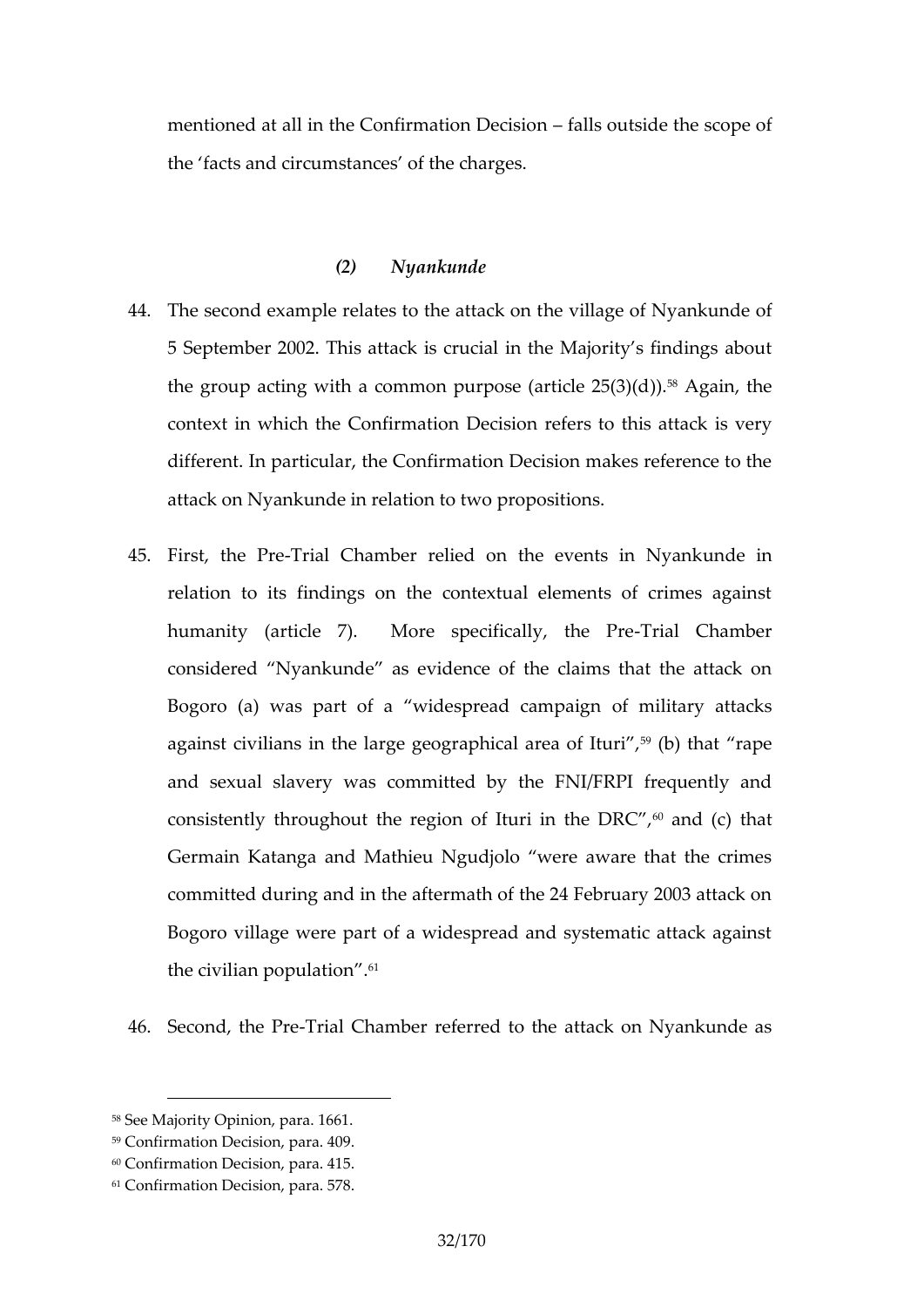part of an argument showing that Germain Katanga a Ngudjolo knew each other and had worked together since the FNI and  $FIR$  Pissito be noted, in this reglaried, that the Chamber conside weed rethse urbestantial grounds to believe that coaccused were each involved in some way in the attac village of Nyankunde, a claim which turned out to unsubstantiated during the trial.

- 47. It will be noted th- $\overline{a}$  trial he C Praed bot rnot even hint at the possibility that evidence of the events in Nyankunde de the Ngiti fighters o-BinWobilewn**e**lue driven by Heama anti  $id$ eology or otherwise  $ma$ e fines of  $ed$  htms readom by carried out the attack on Bogonto. SY is a crucial finding in the Majority Optical finding in the Majority Optical states
- 48.For this reason, I believe it is inappropriate for the Major Nyankunde a central pillar of its case under article 2 particularly telling, in this  $\mathsf{mean}$   $\mathsf{ax}$ .  $\mathsf{da}$   $\mathsf{ba}$   $\mathsf{b}$  and  $\mathsf{b}$  alority Opinion, dealing with the question of whether or not the article  $25(3)(d)(ii)$  exceed the scope of the facts and makes no mention of  $My$   $\Omega$  mohus nidering the centrality of Nyankunde folmtetheed acharges, it is unlikely that this om due to an oversight. It may therefore safely be conc Majority has implicitly conceded that Nyankunde was no facts and circumstances of the Confirmation Decision.
- 49.I the fore conclude that the Majority did not comply with Chamber s clear statement of principle that, although

<sup>62</sup>Confirmation Decision, para. 552.

 $63S$ ee Majority Oppaimais n1,115514.

<sup>64</sup>See Majority Opinion, para. 1445 et seq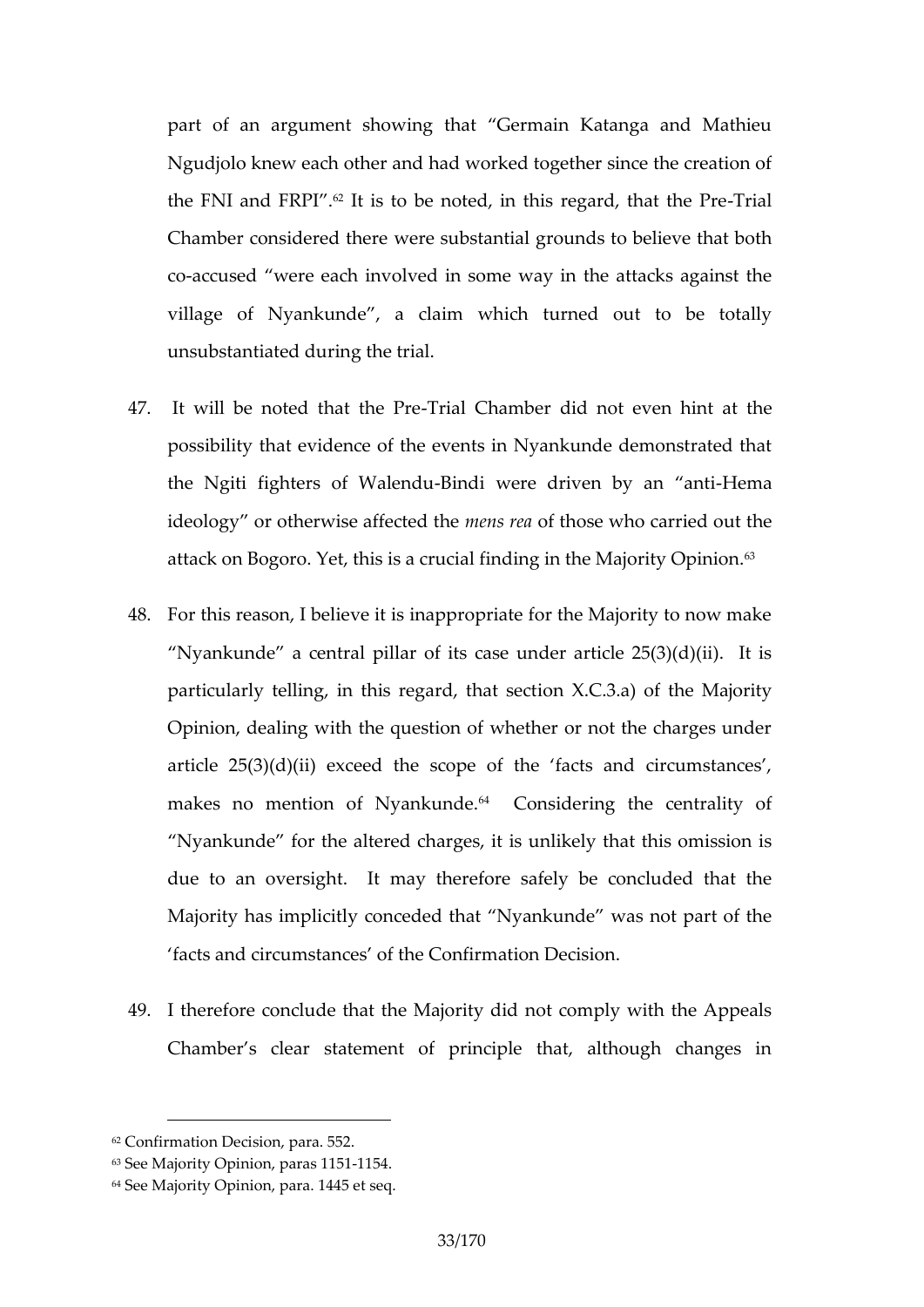narrative are permissible to a certain extent, there are what is appropriate under regulaite wn 5f5is dasenyisva textbook example of the kind of drastic change the against even in cases where all forms of criminal responsible charged. Indeed, one struggles to think of how the factor circumstances could bedmtohen contitions ecase.

- B. The application of requistion 55 violate Katanga s right to a fair trial
- $50.A$ mending the legal characterisation of facts can only be it does not render the trial unfair. It is for  $t_n$  at reason that  $t$ and (3) of regulation 55 provide procedural safeguards Nowhere has the Appeals Chamber stated that the impunity provides a justification for infringing upon the accused. The Appeals Chambeyr chaarmade "[hyow these safeguards will have to be applied to protect the rights fully and whether additional safeguards must be implem depend on the circumstanc@sThat the acasse at the mere formal applicention of quarantees in paragraphs  $(2)$  and regulation 55 is not, in and of itself, a sufficient guarar of the accused are respected.
- 1. Right not to be compelled to testify (article 67(1)(g))
- 51.It bears repeating that, on  $29$ , Nbeespecarif 20 charges of indirect peropetration under article  $25(3)(a)$  were read Germain Katanga and he pleaded not guilty thereto.

<sup>65</sup>SebCT, Y Appeals KCohnR mosecutor v. Kuprelanklig meetntal, 2,3 Octobee5162A0, 01, IT paras 931 2151.5

<sup>66</sup>Luban Rgeagulation 55 Appeals Ju8d5qment, para.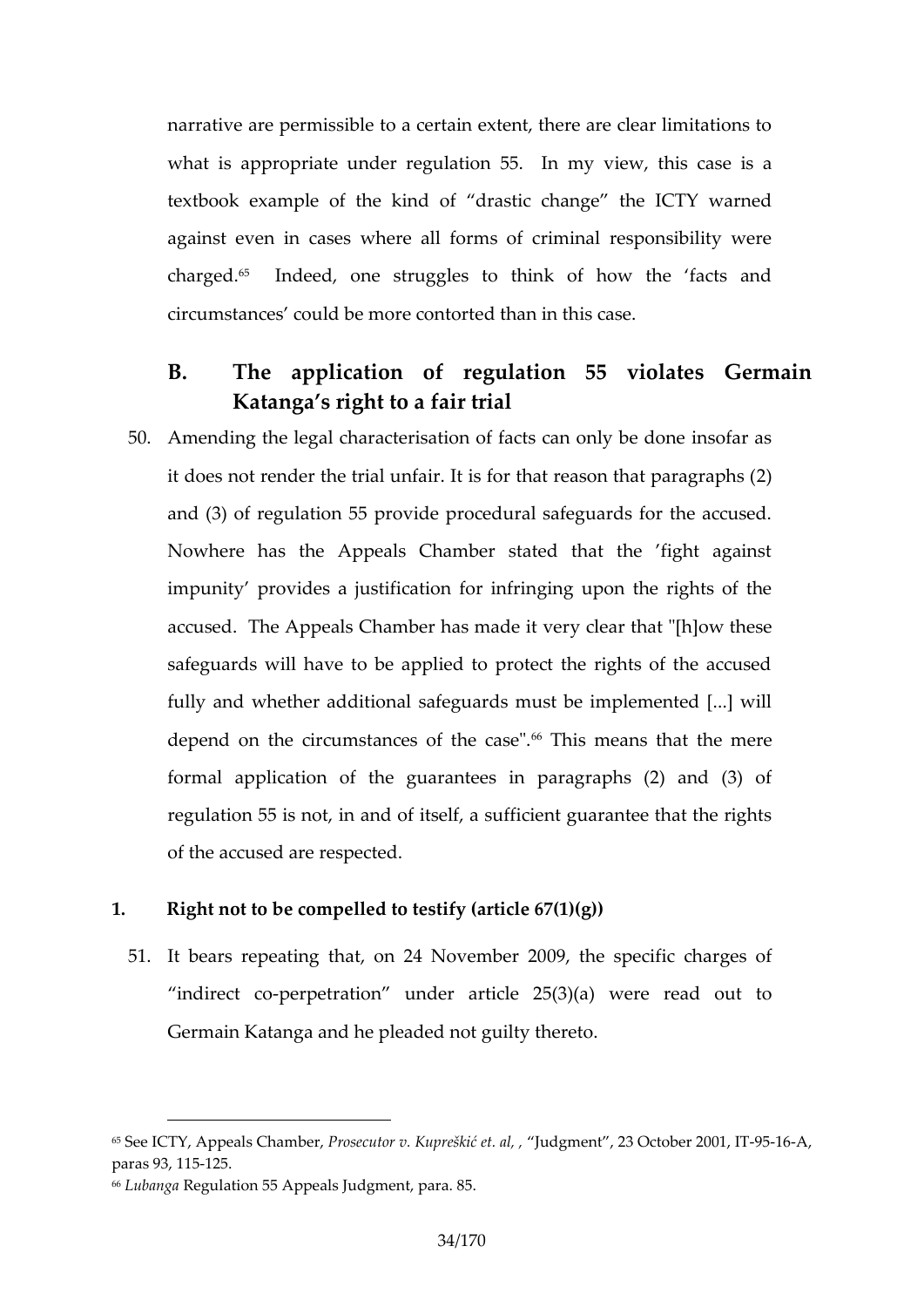- 52.It seems a fairly basic and uncontroversial requiremen accused waives his right tto hemmainstsidenso with full understanding of what this waiver implies. If the accu misapprehemels consequences of his waiver of the right silent, the evidence thus obtained cannot be used agains
- 53.It ithereform portant assess the scope of Germain Katanga of his right to remain silent in this case. It is notewort that the Chamber reminded Germain Katanga before he started testifying testion testion. of the terms of the Chamber s Decision  $10<sup>f</sup>$  13 September According to this Decision, once an accused voluntarily oath, he waives his right to remain silent and must ans questions enificities answers are interimination and this reminder was clearly qualified, peinmitshsaitble scope of questioning to which Germain Katanga could be exposed the present<sup>69</sup>  $c$  **as e**. Chamber emphasised this point by s unambiguously, that [q]uestions relevant to the case  $examing$  party sotuis the strictled to the dcharages uch questions should not merely be aimed at incriminating relation to facts and circumstances  $\cos \phi$  and the scotter of the current current  $\sin \theta$ cas@ To avoid any confusion in this regaudigedhe Chamb that, if the Prosecutor intended to ask questions that we contextual circumstances of the case, he should stat behind the question and explain how the evidence sought

68 Trial ChambeDe blision on the request of orthMe a Cheibeun oNegufdjolo to obtain assurances with resipnecartimition asteibing for the accused , 13 Soleip  $604$  fm/longing 2011,  $3153$  N( $g$ udj $\delta$ leolifincrimination Decision), para. 7.  $69N$ gudj $S$ leolifincrimination Decision, para. 8.

 $67$ IC  $60$  1 /  $6041$  /  $6$ T73 1  $4$ ENG CT2, p1p1. 10

 $70N$  qudj $\delta$  leolifing rimination Decision (epmapria as lits added).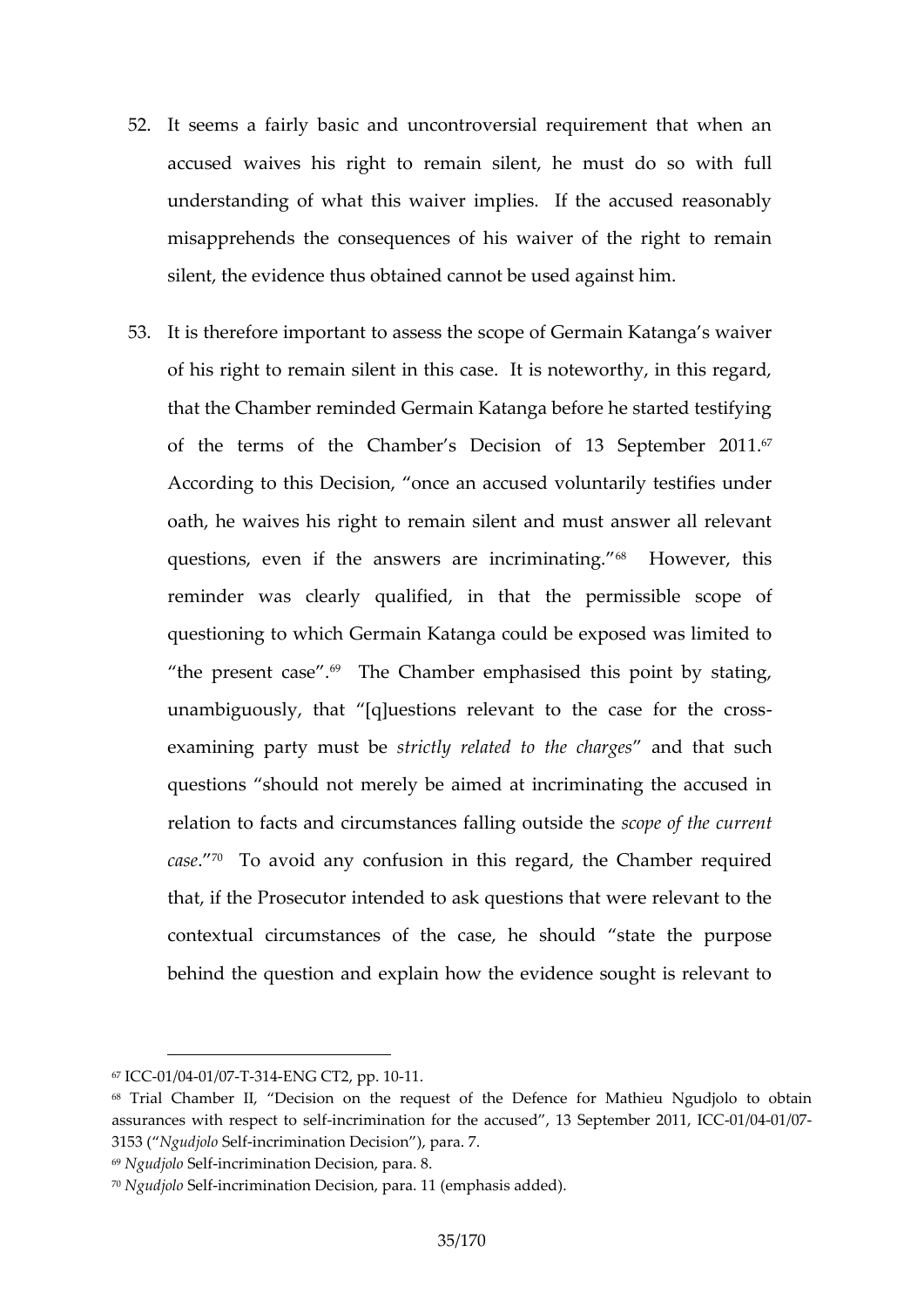th  $\mathop{\mathbf{e}}$  on firm ed .c<sup>7</sup>h arges

- 54. To my mint the terms of this Decision indicated unambigu German Katanga waived his righontlownreenathosilteenthe confirmed charges under article  $25(3)(a)$  and that quest beyond the scope of these chargestewdere Astthealy epryohibi least the decisimont be detily indicate that, by choosing to test accused exposed himself to therimination self der a different form of criminal responsibility. Under these c least I was bedemptression that Germain Katanga s test could only ever be used against him as an alleged perpetrator. And if I was under this impression, I thinl to assume that the accused and his Defence Team also the situation and did not contemplate the possibility Katanga s testimony could ever be used to convict him  $25(3)(d)(ii)$ . Accordingly, I believe that Germain Kat knowingly and freely waive his rightetatiom and article to in 25(3)(d)(ii).
- 55.It is worth noting, in this regard, that the Chamber had clear, in its decision of  $648$  2011, that it expected Germanic control and  $13$ Katanga to answer all permis<sup>2</sup>saimb det question pould draw adveers inferences if he declined to the new words. Germain Katanga was compelled to answer all of the Chamber s q as the yere permissible. It seems that there was a fun  $m$  is understanding between the Majoathy gands  $\Theta$  effence  $\Theta$  K as to which questions the Majority deemed permissible

 $71$ Ngudj $\delta$ leolifincrimination Decit $\delta$ o (hemphasis added).

 $72N$ gudj $\delta$ leolifincrimination Decision, para. 8. 73Ibidem.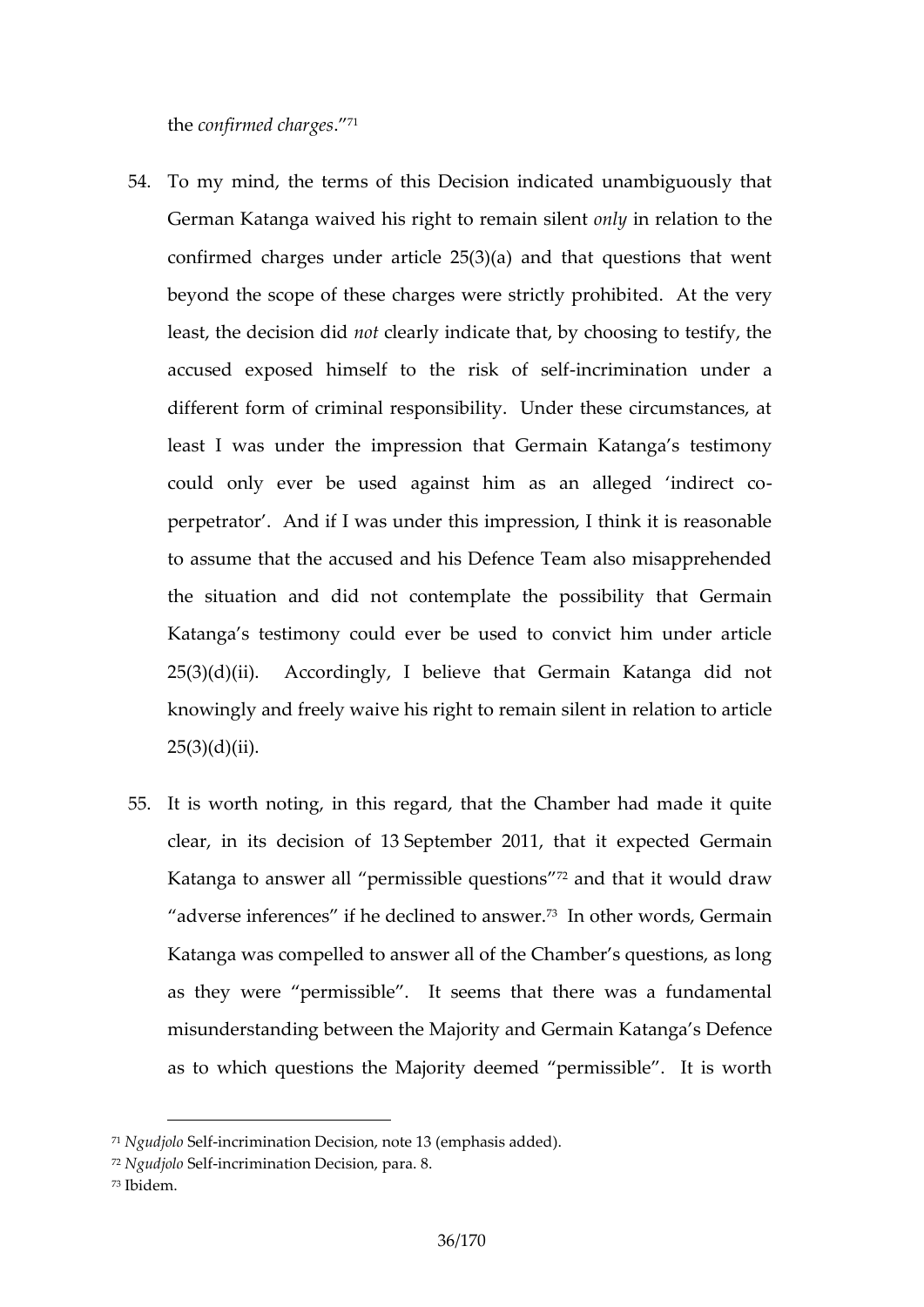emphasising this regard, that the Chamber, far from p accused on notice that his testimony could be used to c different forms of ecsrominish abilrity, took pains to stress the only role it saw for itself was to determine whether o Katanga was guilty of ,7<sup>4</sup> hwe hich that controlly be interpreted a referring to his alleged criminal responsibility under a Had Germain Katanga known that the Majority deemed it to force him to answer questions that could incriminat different form of criminal responsibility, he might well I remain silent.

56. The argument that Gearmopan mK ist have been aware of the existence of regulation 55 cannot be used against him Indeed, if it is argued that Germain Katanga should h possibibity a recharacterisation into consideration when give testing under oath, this begs the question why the C not think of this possibility itself at the time and, if it not find it necessary to inform the accused of the fact would consider Germain Katangars a evpidenche fo recharacterisation. Again, I did not for a moment conter possibility when the Chamber questioned Germain Katang lengthOtherw, is lew ould certainly not have agreed to a number of questions the bencha pout steed the advould have insisted that was given the option to invoke his right to remain silent questions that might-ihecad mition astel of under a different form criminal responsibility. In my view, this is the only way

 $74IC$  CO 1 / 0041 / 0T7-32 4 ENG ETp, 6-64 5.

 $75$ Note that under regulation  $52$ comea Dociomente Charges includes both a statement of  $52$ comea Dociomente Charges includes both a statement of  $52$ comea Dociomente Charges includes both a the facts (regulation  $52(b)$ ) and a legal characterisation of the facts (reg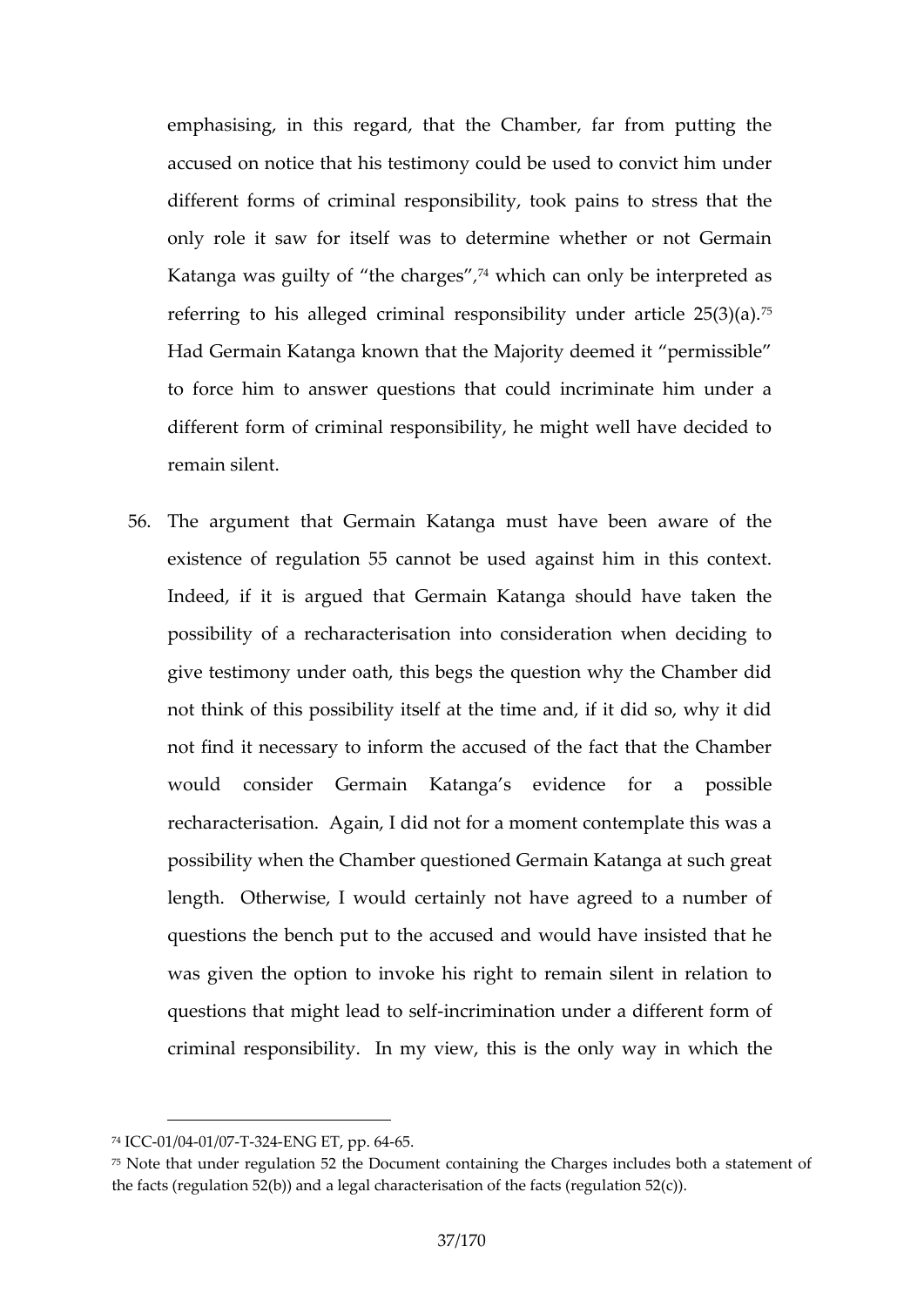Chamber could have proceeded as it did without runnin obligation under article  $64(2)$  to ensure that the trial is withuldespect for the rights of the accused.

- 57. For example, the Chamber questioned e Geirmed in orthatanga his role as coordinator between the APC and the fighte Bind<sup>f</sup>. It should come as no surprise that Germain enthusiastically answered the many questions about coordinator. Undoubtedly, he was iomdethathe hempress Chamber was intered teed mange and the Prosecutor s allegat that he was the top commander of the Ng-Billing fighters of and that he had total control over their actions. This crucial for him to reed caon sinderect perpetrator under the c theory interpretation of article  $25(3)(a)$ . The facts cond coordinator, about which Germain Katanga testified, we this context, purely exculpatory as they umdsermined the thesis that he had control over the crimes commi subordinates.
- 58.Howevenow the Majority relies heavily on Germain Katan coordinator for its finding that he made a significant co sense of article  $2n5(3t)h(d)$ , words, the Majority has turned perfectly legitimate defence against the confirmed char point of iselfimination under a different form of cr responsibility.
- $59.$  To the extent that the accustomed two ans and is de in this regard by the Chamber s decisions and utterances, I com-

 $76$ Transcrip $3$ t $3$ 4T p-7 $8$ , 482, -395, Tp. 3, 1-82.18, 21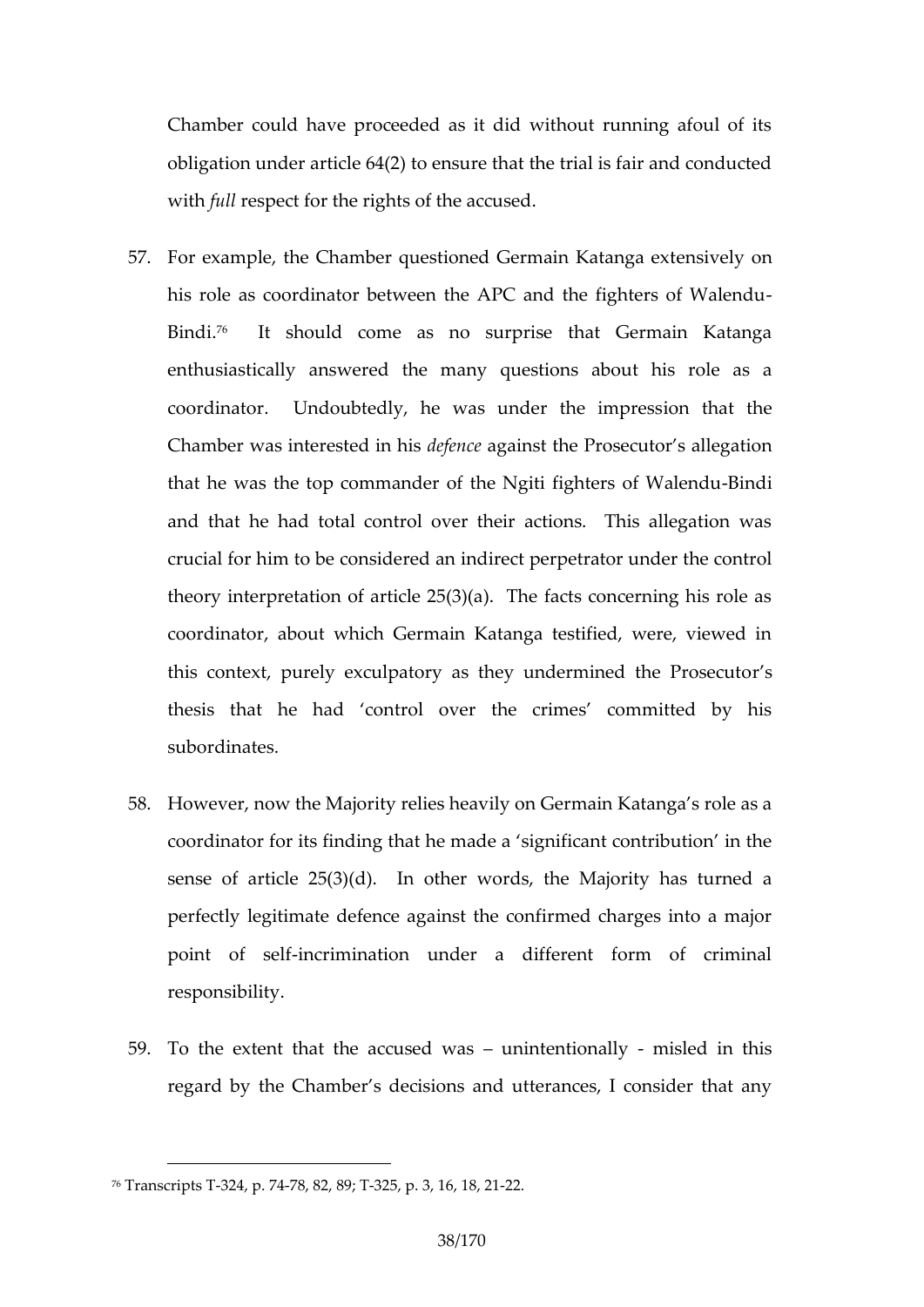answers Germain Katanga gave that incriminated him  $25(3)(d)(ii)$  were given in violation of his free will. Us against him therefore cheiold  $\overline{a}$  ( $\overline{a}$ <sup>7</sup> $\overline{s}$  ( $\overline{a}$ ) ti

- 2. Right to be informed of the charges and to have adequat for the preparation of the defence (article  $67(1)(a)$  and (
	- 60.I turn now to twelated further Defence rights that I constant havbeen infringed:  $(af)$ t $(i\mathbf{x})$  ea  $6\mathbf{\&}$  r $(t\mathbf{b}$  $0|e\ 67(1)(a)$  provides for the accused s right to be informed promptly and in deta cause and content of the charge. Accordingly, there must amount of detail in the facts and circumshamges describ in order for Germain Katanga s right under article 67(1) respected. As acknowledged by the Majority in the Notic the European a And d nitearn Courts of Human Rights hold that right incorporates being fit in the rome and qualification of the chargesn addition, the accused must be given adequate facilities for the preparation of the defence, a right so prominent guaranteed both by the Statute (article  $67(1)(b)$ ) and  $(R$ egautlion 55(2)(b)).
	- 61.I consider there to be a host of problems in this respec of the notice was anything but prompt in the sense of  $(inffall.B.2.(a))$ . Steedone that the Majority failed to give sufficient by  $\lceil \det(f) \rceil$  det inform  $\lceil \det(f) \rceil$  and  $\lceil \det(f) \rceil$ . Third, I think that notice was grossly inadequate (article  $67(1)(a)$ ), all of  $\nu$

 $77A$ s I will discuss lapemionGeminsa On Katanga s evidence is the moest relied u the Majority Opinin of the Stephant not to be compelled to testify (article  $67(1)$ )  $^{78}$ Notice i $\Omega$ ecen, para. 22, EnCoHeK,  $\delta$  55: asinski v. Austria, Applicatud ogne moent 9783/8 19 December 1989, para. 79; ECHRP (Gisas niedr Calnadm Sas), iv. France, no. Judgement, 25 March 1999,-Amaneaica5n1; Cbnutretr of Hhutma BaarrReitop Leiva v. Venezuela, (Merits, Reparationes End NGo  $\mathfrak{A}\mathfrak{G}$ 6, 17 November 2009, para. 28.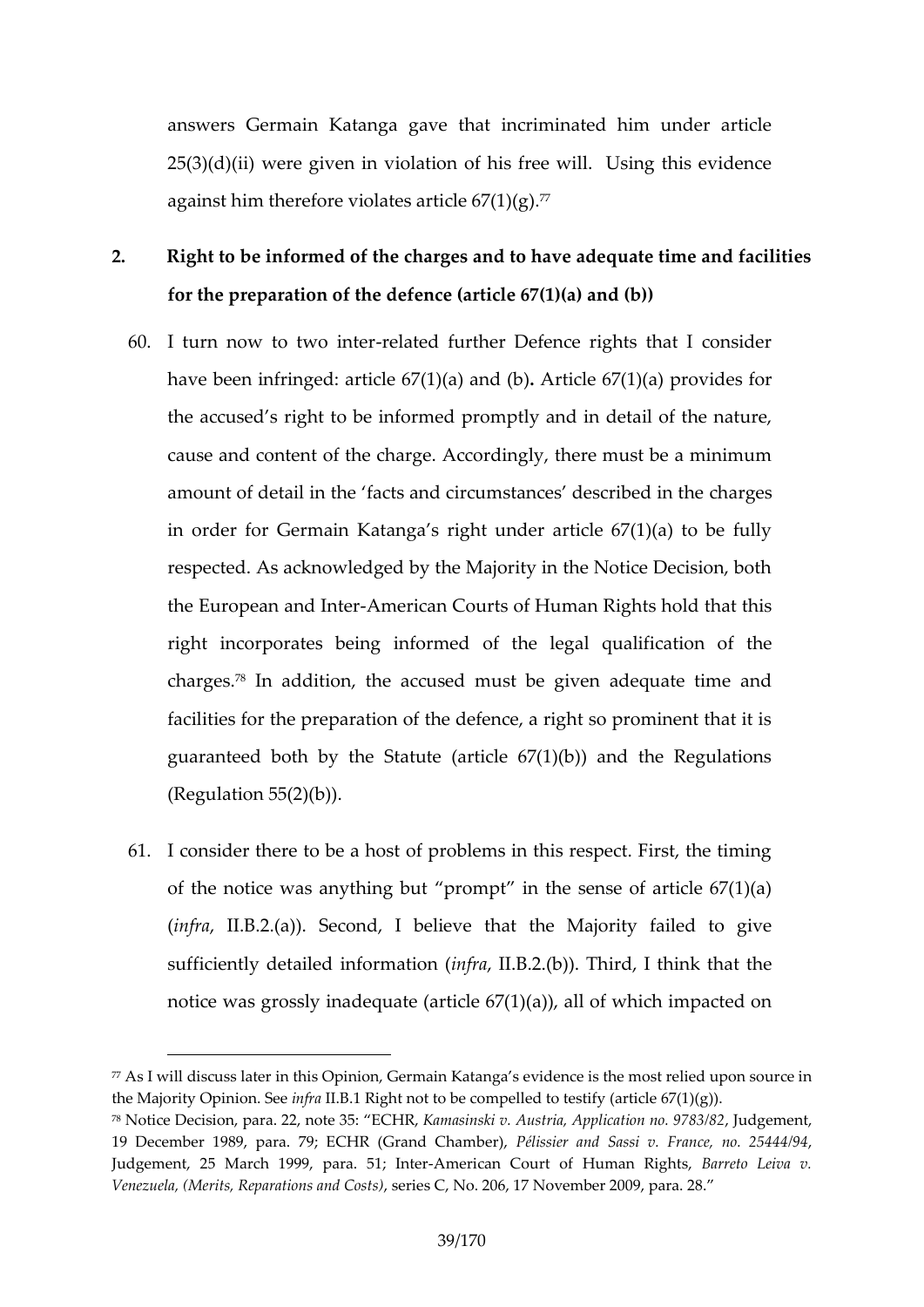the accused s right to adequately prepare his defence  $(infrall.B.2.(c))$ .

a) Timing of notice gundeleirone  $55$ 

- 62.I fail to see how the Majority s Notice Decision could b Germain Katanga being "promptly" informed of the accordance with article  $67(1)(a)$ . Notice suhradule regulation given "[i $a$ fn ytame during rithle it appears to the Chamber that legal characterisation of facts may 70 be smotiece wto change this language means that, although the Chamber's decisi under regulation  $55(2)$  is discretionary, the Chamber is under obligation to remain vigilant in considering whether to tr 55.
- $63.$ The Majority who and the half years of trial during which the havprovid Germain Katanga with reasonable notice that t may be subject to the change do not believe that the timing of  $\alpha$ the Notice Decision can be reconciled with the duty of rests upon the Chamber. This is particularly so in ligh the Defence on several occawioh suresquess stational clarifications of the Document Containing the Charges regarding the alpl**egee** dtreators of Germa<sup>q</sup>ion Kalal energesad,

 $79$  (Emphasis  $4$ ddeld note, in this tretherd, ppheals Chamber has clearly inter regulation 55 in light of articcl&sta6t7u(the) K(and) a eno for attion 55 Appeals Decision, para. 100.

<sup>80</sup> Defence Motion seeking the Amendment of the Document containing th ICE01/0041/05774; Defence Reply to Prosecution's Consolidated Respons Motans Regarding the Document Containing the Chaoge 60641, / 0870 0 June 2008, ICC -01 Defence Application for an Amended Document Containing of the IC Garges 01/0041/09754; Renewed Application by the Defence for eower Ammadind Kedtanga Document Containing the Charges -011/70041 00973 2009 DeCence Observations o 'Summary Document Reflecting the Ch2a0r0g9e,s'+0C1066041O/@1765b@t Décision relative au dépôt d'un résumé des cohnarg**2s parolee Pr2000000041/0175**47;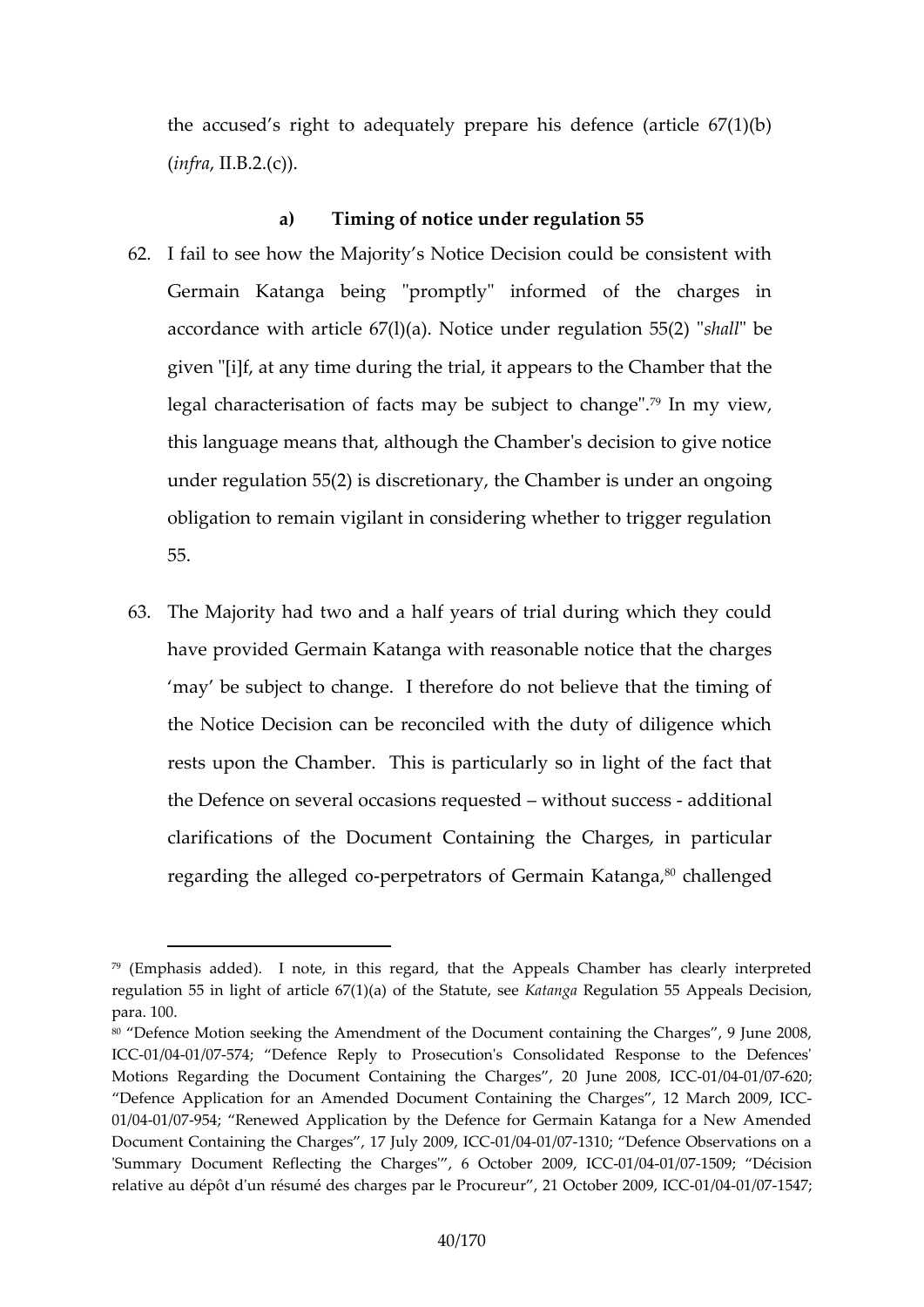the mode of liability, but also made the Defence position statements, submissions<sup>8</sup>.a0ch questionsion was any issue raised by the Prosec-atocusede to e OPCV, or the Chamb relating to an alternative form  $\delta$ <sup>4</sup> personal liability.

64. Despite limited precedent before this Court, notice recharacterisation has been siptent ded at a far earlier sta the trial proceedings, permitting the accused to appropri

Defence Observations on the Summary of Charges and Request for Clari of time, 5 Nov2e0n0b9er 0ClC6041/017601; Defence Observations on the Do Summarising the Chard geember 2009/604 CGM7653; Defence Request for Leave Appeal the Trial Chamber's Oral Decision of 23 November 2009 on t Clarification of the Charges,  $30$  N- $0$   $\blacklozenge$   $0.040$   $\blacklozenge$   $0.040$   $\blacklozenge$   $0.040$   $\blacktriangleright$   $0.040$   $\blacktriangleright$   $0.040$   $\blacktriangleright$   $0.040$   $\blacktriangleright$   $0.040$   $\blacktriangleright$   $0.040$   $\blacktriangleright$   $0.040$   $\blacktriangleright$   $0.040$   $\blacktriangleright$   $0.040$   $\blacktri$ demmade d'autorisation d'appel contre la décision orale de la Chambre de novembre 2009 relative à la notification des Charles 6272 1233. June 2010, ICC  $81$ It was even clearer by  $\vec{r}$ . enthang than  $\hat{r}$  and  $\hat{r}$  and  $\hat{r}$  and  $\hat{r}$  and  $\hat{r}$  and  $\hat{r}$  and  $\hat{r}$  and  $\hat{r}$  and  $\hat{r}$  and  $\hat{r}$  are the Notice Decision through the disclosure of the Summaries of-CD1e/6941h/co2277V&CotonneAsns>e2s), (ICC which showed that the eDelefence aingue, aniohtteor partoineaet, Germain Katanga wa not President of atth  $e$ he FRtPme of the Bogoro attack; there was no hierarchy time of the Bogoro attack; Germain Katanga did not at the time have eff fighters and did not attend the Bogoro attack; Yudah an bo park attack; a EMOI attended the Bogoro attack; Germain Katanga went to Beni to colle were sent from Beni to Aveba, etc. Further details were given by the dis Defence witnesses between 2N0 alrich and June  $82M$ uch procedural energy was indeed devoted to the law on article 25(3) crime theormy. Subiessenting Opinion of 212 Novtehne bloot 20d Decision, para. 38 54 which staBtoetch: defence teams asked thereCjbatmbtoneia Prechamber's interpretation of ArtioKlaeta2n5g(a3)Dae)fRemocsee, cutor v. Katanga, Doneofie Nigou dfjoorlo Germain KatangTa'is al PB  $\epsilon$  ief on the Interpretation of Article 25(3)(a) of the Rome Statute, 300 statute, 300 statute, 300 statute, 300 statute, 300 statute, 300 statute, 300 statute, 300 statute, 300 statute, 300 st October 200+01/04CC/e1757-8 orr; Ngudjolo DPerfoeshecce utor v. Katanga, and Ngu Mémoire de la Défense de Mathieu Ngudjolo sur l'interprétation de l'ar Rome, 28 October-0210/0034, / 0073563 Though the prosecution add had red divet the be crime theory, it asked the Chamber to "revisit or closely dxamine" two Chamber's interpretationPrPoscesceud ortionn, Katanga Parroc's eNgutido, ToiaPre Berief on the Interpretation  $\delta f(A)$ ticle  $Q$ Gt(ober 0200909, 19175 641. The final submission of the Defence for Germain Katanga again challenged the validity of the and reiterated its arguments raised in Octobe-Pro2s0e09-utoKntaanwa.ong aKana nDobefence Ngudjo Poublic Redacted Sve osnion Corrigendum to the Defence Closing Brief, IC  $\omega$ 041/037266 or FRed, paras 1112,1 Trial Cham Phose that or v. Katanga and  $N$ gudjolo May 201021,  $/$  9021  $C$  9173 3 -RSE DENG-WT, p. -198, 52 seq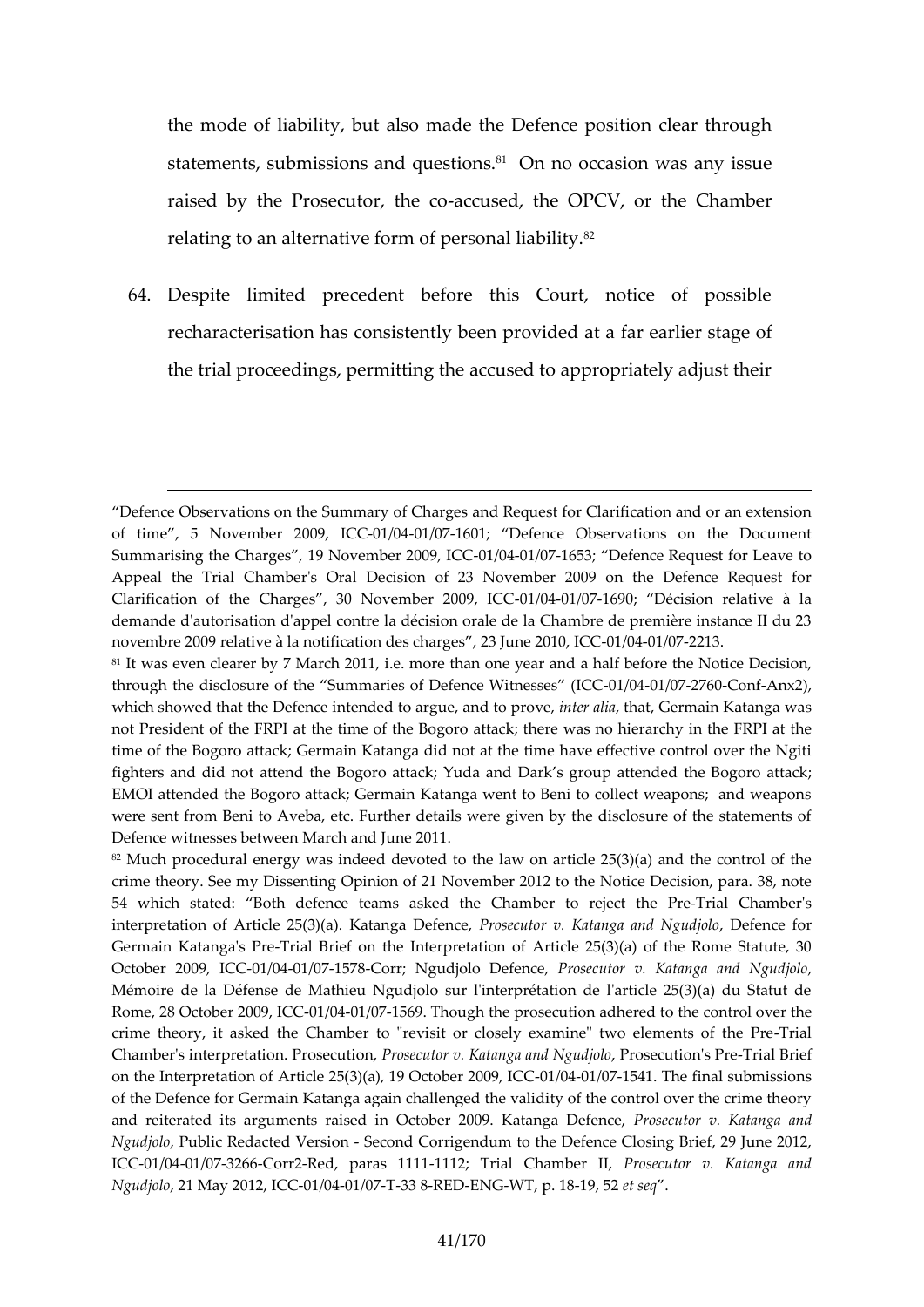defence to the<sup>3</sup> Fbargeample, the Trial Chamber V(A) deci Prosecutor v. Rutowas and e Schinged three monthis alafter the hearings started on 10 S<sup>e</sup> Euter beat 200183 relatively early stage, the Chamber felt it prudent to justify why notice earlier still, stating:

The Chamber acknowledges that Regulation 55(2) Not given at eam eearlier point during the trial proceeding However, this is the first extended break in the pr Prosecution Additional Submission was filed and the additional time to deliberate on the exitte gradia and bactual the relief<sup>85</sup>sought.

65. Trial Chamber  $V(A)$  emphasised that, derepiate a tainow addition time which comes from giving regulation  $55(2)$  Notice provideuchotice increases the chances of prejudice to th furth $\mathbf{a}$  tated that:

[t]he remediation of this prejudice may involve pressure case in certain respects, recall witnesses that have a

 $831$ nProsecutor v<code>LuT</code>thaomDggas|Regulation 55 notiecehaoma cheerinseation of the nature the armed conflict given thirteen months prior to the has taacte rois attricand. Not regarding sexuas offasing iven the day the Prosecution closed its case. See Decision on the status before the Trial Chamber of Tthe e evidence and the Pre the decisions oT ruibale Chamber in trial proceedings, and the manner esthantlwh be submitted, 13 December 0240/09760 84C; C Decision giving notice to the parties and participants that the legal characterisation of the facts may be subject Regulation 55(2) of the fRegulations  $64$  Jul-01200919/02600409. Phrosecutor v. Jea Fhierre B Te mibe Chamber Ind tigge weat the close of the Prosecution case: D notice to the parties and participants that the legal ychaer acuthe jreisation of change in accordance with Regulation 55(2) of the Regulations-of the Co  $01/0051/028324.$  para. 5.

<sup>84</sup> Trial Chamber PV  $\phi$  A  $\phi$  cutor v. William Samoei Ruto and Done CJ so ison u ao n Arap Applications feroM oRiossibility of Variation of Legal Characterisation, 12  $01/0091/111122R($ uto and NSoating e Decision ). 85Ruto and NS aino Decision, para. 28.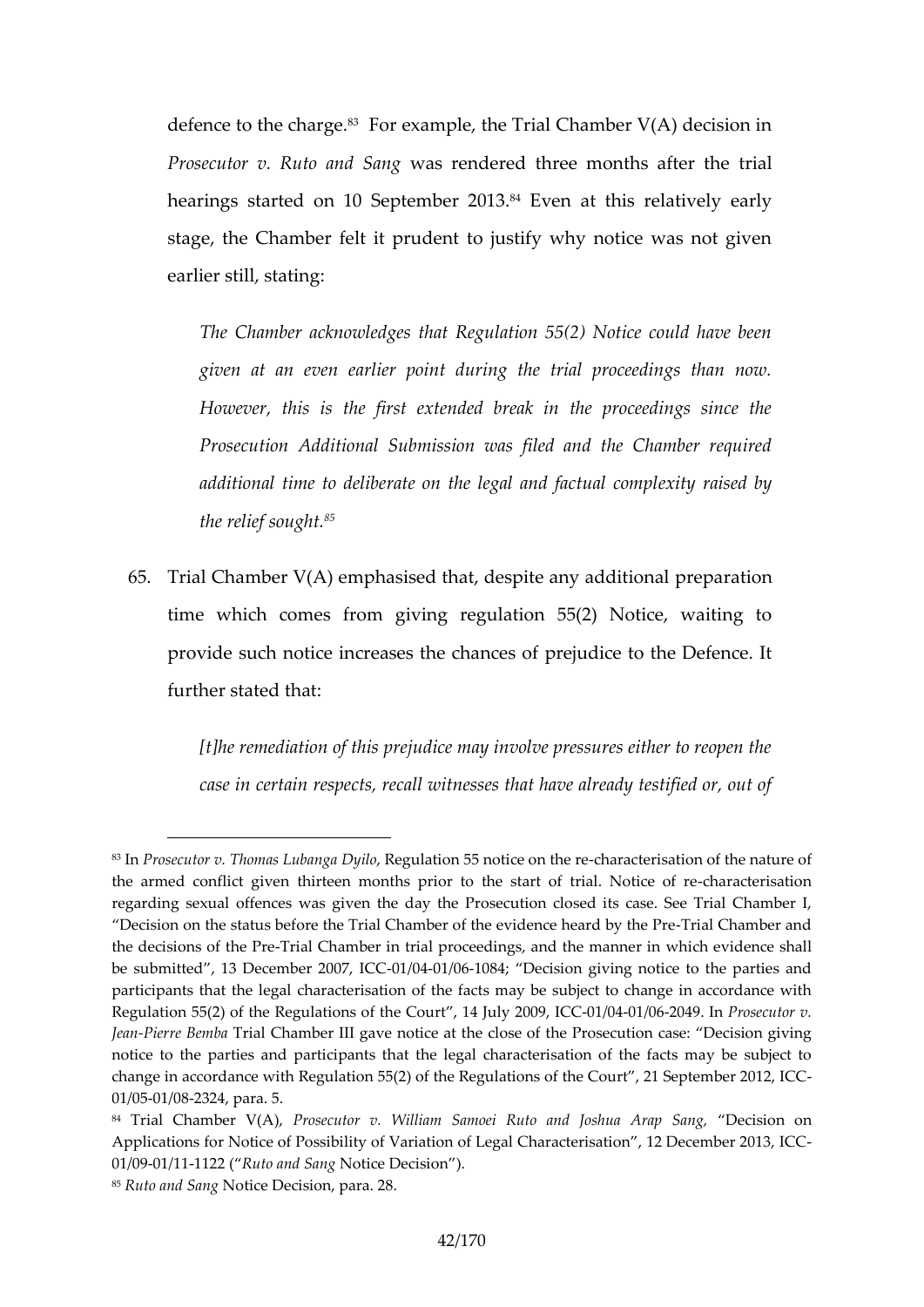respect for the rights of the accused, to forego legal mint otherwise have been in the interests of justice pressures are highly undesirable, and if earlier notice  $a$ void $a$  $b$ le.

- 66. Contrary to all other Chambers of the Court, the Major appeatros be uncond cby neany of these considerations and d that the accused should have anticipated the poss requalification. My firm view remains that a recharac article  $25(3)(a)$  to article  $25(3)(d)(ii)$  was, to the contrary unfore able to the Defence and rendered at a point in the when the Defence was unable to effectively respond to above, if the Majority can argue that the Defence should have to foresee an article  $25(3)(dt)$ i( $\ddot{\text{o}}$ in), theelmartacsteeerinssa equally reasonable that the Majority should have been able t possibility as well and given notice at a point that woul the rights to have adequate time and facilities for the p defence upaints to article  $67(1)(b)$  and regulation  $55(3)(a)$ , witnesses examined pursuant to article  $67(1)(d)$  and regulation
- 67. Considering how late the notification was given, it was utmost importance that, when it ecaanse coimpwestued dabd detailas possible. In this case, however, the Majority failed to do solid to do solid to the Majority for Indeedwas only after being admonished by the Appeals

<sup>86</sup>Ruto and NSoating ee cision, para. 27.

<sup>87</sup>Sesuprapar586.

<sup>88</sup> Katan Regaulation 55 Appenisailosn, para. 102. Judge Tarfus se sreanits oh faotund in the Impugned Decision fell largely short of providing an adequate amo accused . Judge Tahfaussisseerd ething t the Majority on Appeal had itself explici it neither knows the precise nature of the recharacterisation that may b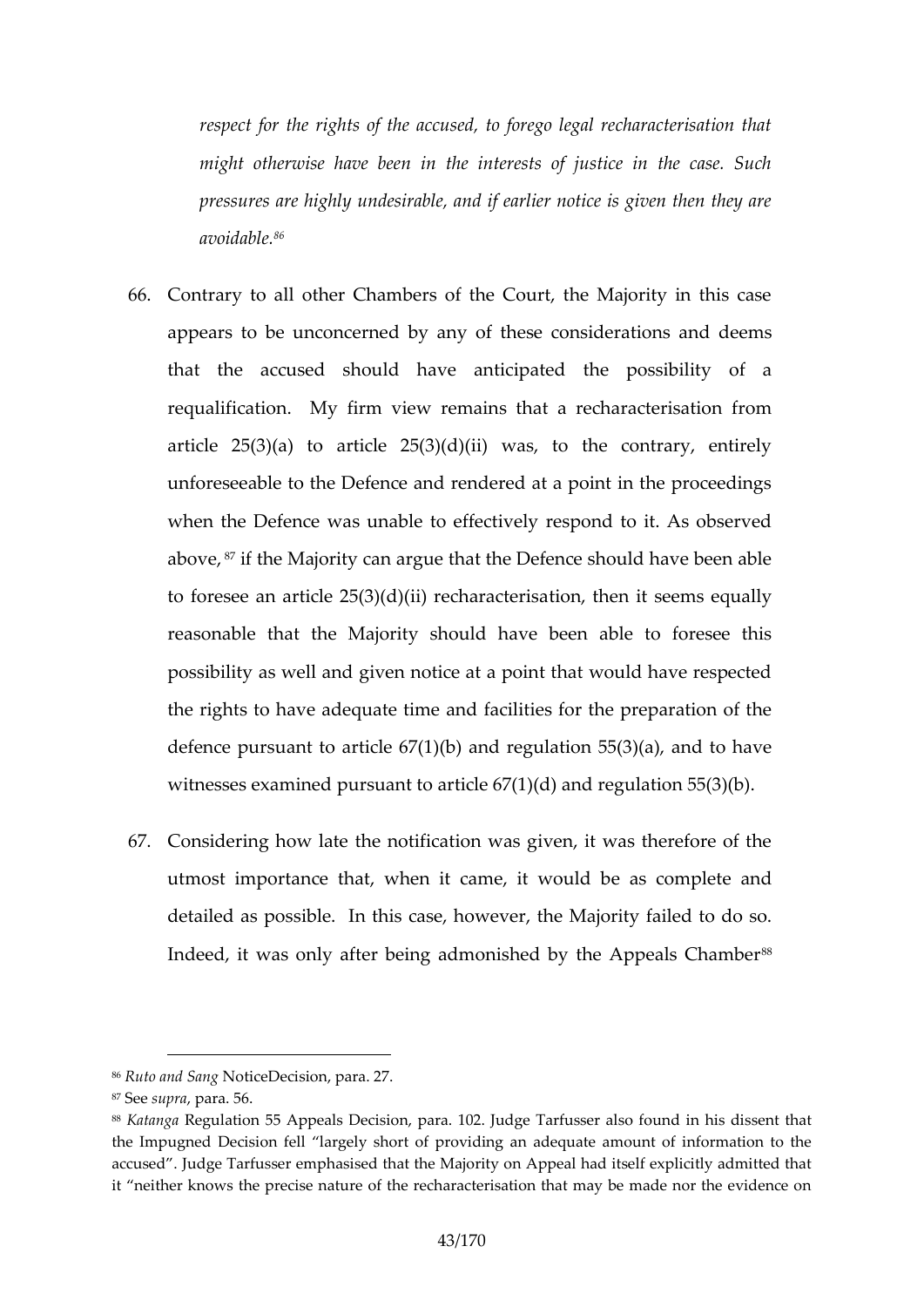that thæj M ity acknowledged the need to provide consider clarifications in oprelemit the Defence to defen<sup>9</sup>d itself eff However, as I will argue in what follows, the Majority s Decision still fell far short in this regard.

b) Need to provide detailed information 68.It is beyond dispute that adti(dol)e roe7q(uli) (ea)theart the Defence is given detailed information about the charges. The providing detail of the relevant charges has also been r Chamber. On 13 March 2009, more than eight months be the trial, The Chamber required the Prosecutor to submit and  $\mathbf{r}$ depth analysis chart (  $IDAC$  ) to the Defence prior to the detailing how each piece of the Prosecution evidence re the charges levelled against the accused. the reason instruction was that such information was necessary to the right of the accused to prepare a defence. The Cha the need to ensure that there is no ambiguity whatsoev facts underpinning tohoenfolmenregotesby -ThreiaPrOehamber and that such a table was necessary for a fair and effectiv the evidence on which the Prosecution intenides to rely worth citing in full what the Chamber saw the table would

[Itwould] ensure that the accused have adequate time preparation of their defence, to which they are entitle

which the Trial Chamber may rely in relation theretooripyanae @ 4 in etheerring Katan Regulation 55 Appeals Decision, para. 95.

89 Decision transmitting additional legal and factual material (regulation Regulations of the Court, 150 M/80941 200373 3-tHENCO G, Further Noticen D) ecisi para. 9. See also the discussion in my Dissent to that Decision, Dissent Van den Wayerrt , 20 May 20011/3904411/093737-Alnx ( Dissenting Opinion of 20 May 2 paras 20.

<sup>&</sup>lt;sup>90</sup> Order concerning thenPor**te sleatention** ating EvidenCooeunatn Perbht,o-ofBSIM arch  $2009$ ,  $-0$ CI $0$  $0041/09756$ , para. 5.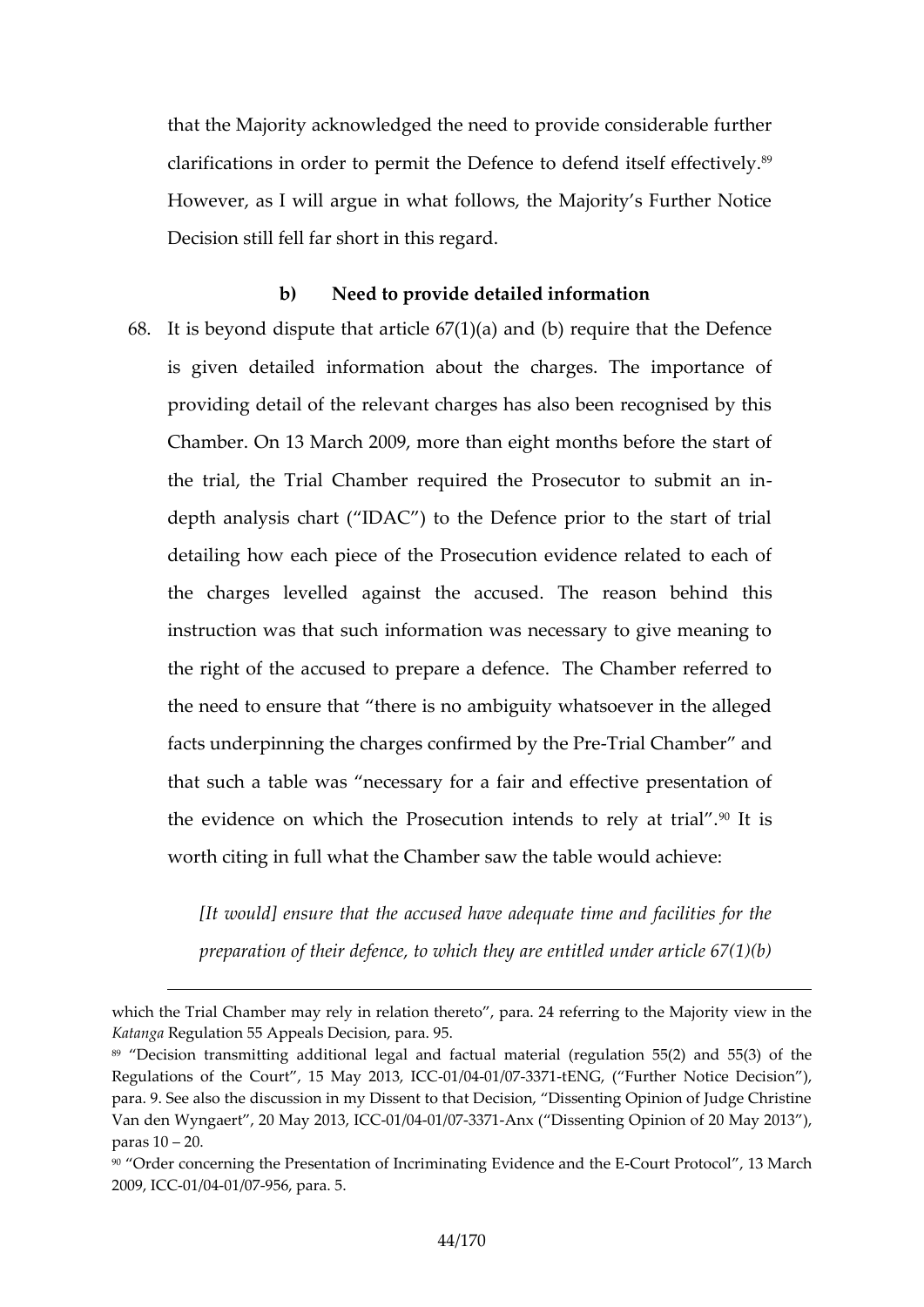of the Statute, by providing them with a clear and com of all incriminaten anely hotewn ce ach item of evidence relates charges against them.  $[8.]$  The Chamber further agrees that it is entitled to bseuffincficermit by din advance of the commencement of  $\phi$ hethteiaptrecise evidentiary basis Posecution case. Indeed, although the Prosecution ri level of discretion in choosing which evidence to in Defence must be placed in a position to adequately select coewindence or dhallenge ance, admissibility an authenticity of the incriminating evidence. This is d evidentiary basis of the Prosecution case is clearly advance  $\delta$ <sup>1</sup> trial.

- 69.In light of this high standard  $\frac{1}{2}$  and  $\frac{1}{2}$  directlosofthe dienit article  $25(3)(a)$ , one can only wonder why the Majority has made no effort to inform Germain Katanga of the precise nature against him under article  $25(3)(d)(ii)$ . Indeed, I think it the Majority egative attitude with regard to the accused requests for more detailed information violates the lette the very principles which the Chamber pronounced beforth the trial.
- $70.$ This situation stands in wohtchrphocountegatation 55 has been applied by other Trial Chambers. For example, Trial C Prosecutor v. Rutad ladd dt Statemportance of detailed notice in its decision of 12 December 2013 providing notice that MrRuto there is a possibility that the legal characterisat

 $91$ dem arpa. 6.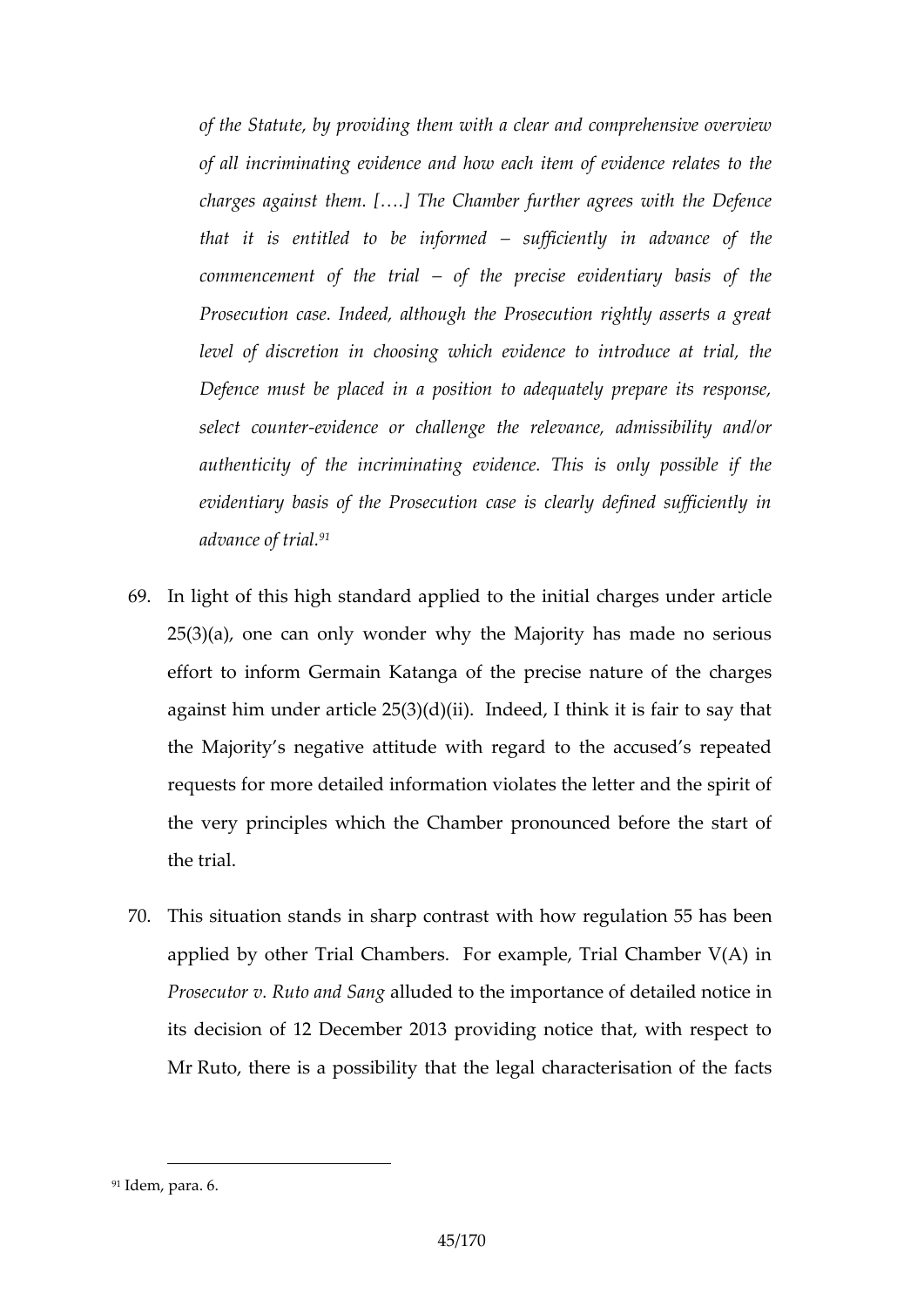may be subject to change to accord with  $\mathscr{C}$  reduce 25(3)(b) 9July 2012, the Chamber had already directed the Prose pretrial brief explaining this eclasse nowei to the evidence intends to rely on<sup>3</sup> ant thiellr. Notice Decision, Trial Cham  $V(A)$  directed the Prosecution to file an addendum to th the Prosecution was to explain its case, with accompa under eatchhe proposed legal characterisations.

- 71.It would of course have been difficult for the Majorit Prosecutor to submit a new document containing the d article  $25(3)(d)(ii)$  at the end of the trial. Doing so would Pros cutor an unfair advantage. I therefore submit that, a trial, it is only appropriate to apply regulation 55 in re technical matters, such as the nature of the armed confl not necessary to provide an ad not a concerning the underly factual basis of the recharacterisation.
- $72.1$  stress, regtand , it is not appropriate to argue that, because that, because that, because  $72.1$ accused is aware of everything that was presented at therefore has neoveincy etherings already noted, charges are mo

 $94R$ uto and NSoating e Decipia  $\alpha$ n45.

<sup>92</sup> Ruto and NScatinge Dec Sseie nalso discussion of the issue prior to the comme IC  $@$  1/0091/1711 5ENG ET pageli $@$  5 16 to page 30, line 18; Order schedul conference, 14 May  $0.200022$  / 1410  $\Omega$ , para. 5; Order setting the deadline for on Regulation 55 and Article  $25(3)$ 01/0931  $\mu$ 124 $\alpha$ 6.2012, ICC

 $93$ Trial ChamberPN $\delta$ (A), Prosecutor v. William Ruto a $D$ decjeschnu zon Sanher, schedule leading schedule leading schedule leading schedule leading schedule leading schedule leading schedule leading schedule leading sch up to trial 9 JullyC-0210/190291/44140. See also Prosecution-TsiaUpElaiteefd, P9re September  $20-0.2$ ,  $0000$   $C$  $1612-0.1$   $R$  ed.

 $95$ See, for example, Majority 1 6  $p$  Onip In R  $p$  MaS a A Ttls Only hat it in the only to referent not only to referent not only to referent not only to referent not only to referent not only to referent not only to re to information provided by the Chamblen of onlibewing of the eclision, but also to information which, given the cogssanodf tthee choenatreinnt thereof, was evident Defence s possessio (nilalore a divent non seulement de se référer aux infor Chambre a données à la suite de la Décision du 21 novembre 2012 mai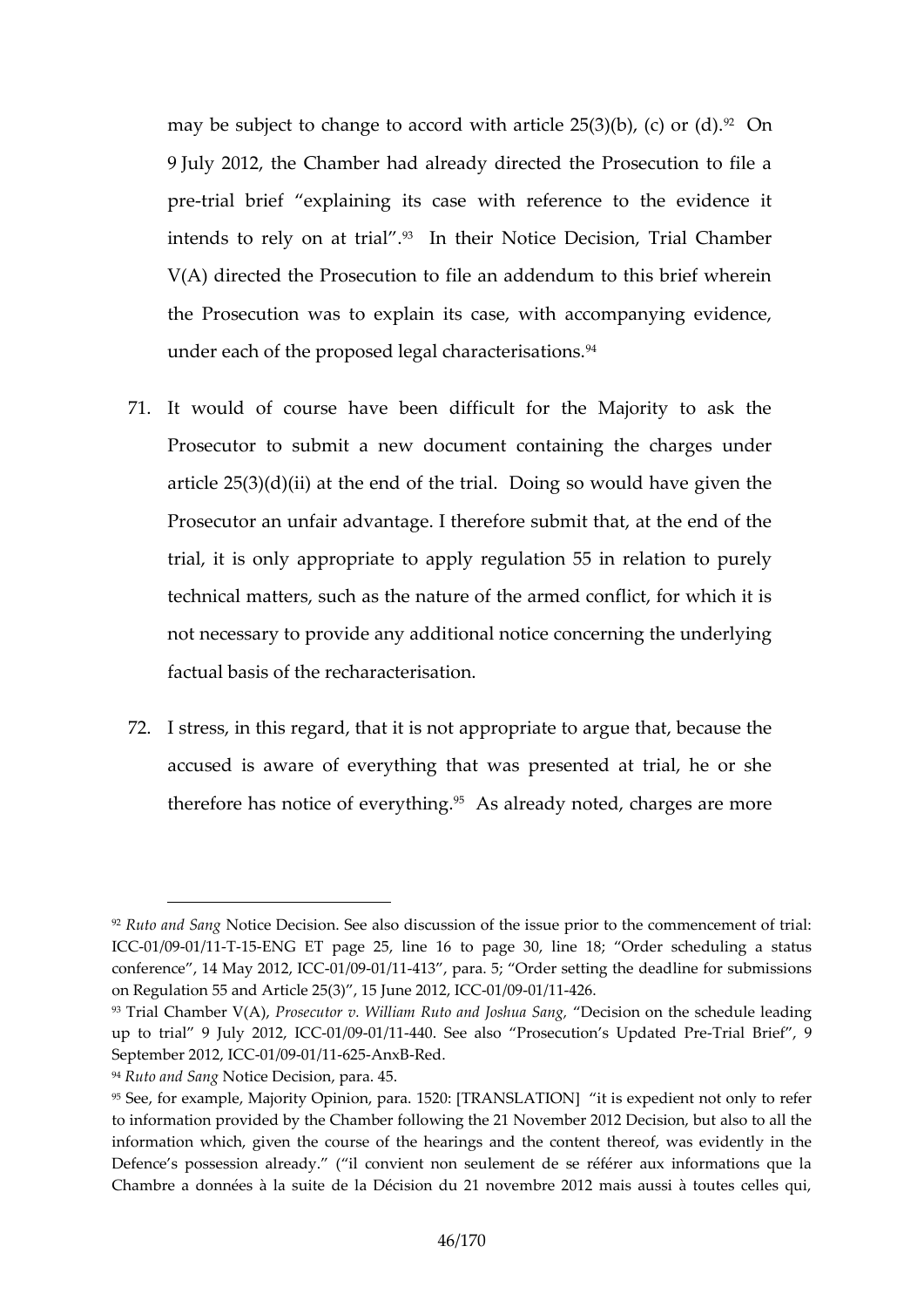than a list of isolated facts and a list of legal elements areallegatabost the existence of specific relations betwe and factual propositions on the one thand, sand ratureer factual propositions on the other. dlaagent to they a demonstrate a particular narrative which, if true, would legal elements of the charges with which it corresponds.

 $73.$  Having a general idea a Mag in thin to wang the case is simply inadequate. As any lawyer knows, the devil is detail and this is why the Defence is entitled to know t much detail as possible. Whereas it mayd be teaid efdicult to information t ahow the charges will be proved at the comm of a trial, once the trial has run its course, there is no giving the accused exhaustively detailed information about recharacterisation so that he or she mapelfdeefsend him effectively as possible.

c) Inadequate notice

74.The Majority Opinion states that, because the facts rel recharacterisation under article  $25(3)(d)(ii)$  are the sam relied upon by the Prosecutor under eaonicy eq $\alpha$ 6 $\frac{1}{2}$ (a)  $\frac{1}{2}$ that need to be asked in relation to article  $67(1)(a)$ charges under article  $25(3)(a)$  were sufficiently notified Defence received adequate notice about those facts the different significance article  $25(A3)(d\phi)$  in ot agree with my colleagues that the facts underlying the article  $25(3)$ 

compte tena cheanière dont se sont déroulés les débats et de leur teneur, en possession de la Défense. ). 96 Majority Opimia orma s - 1489.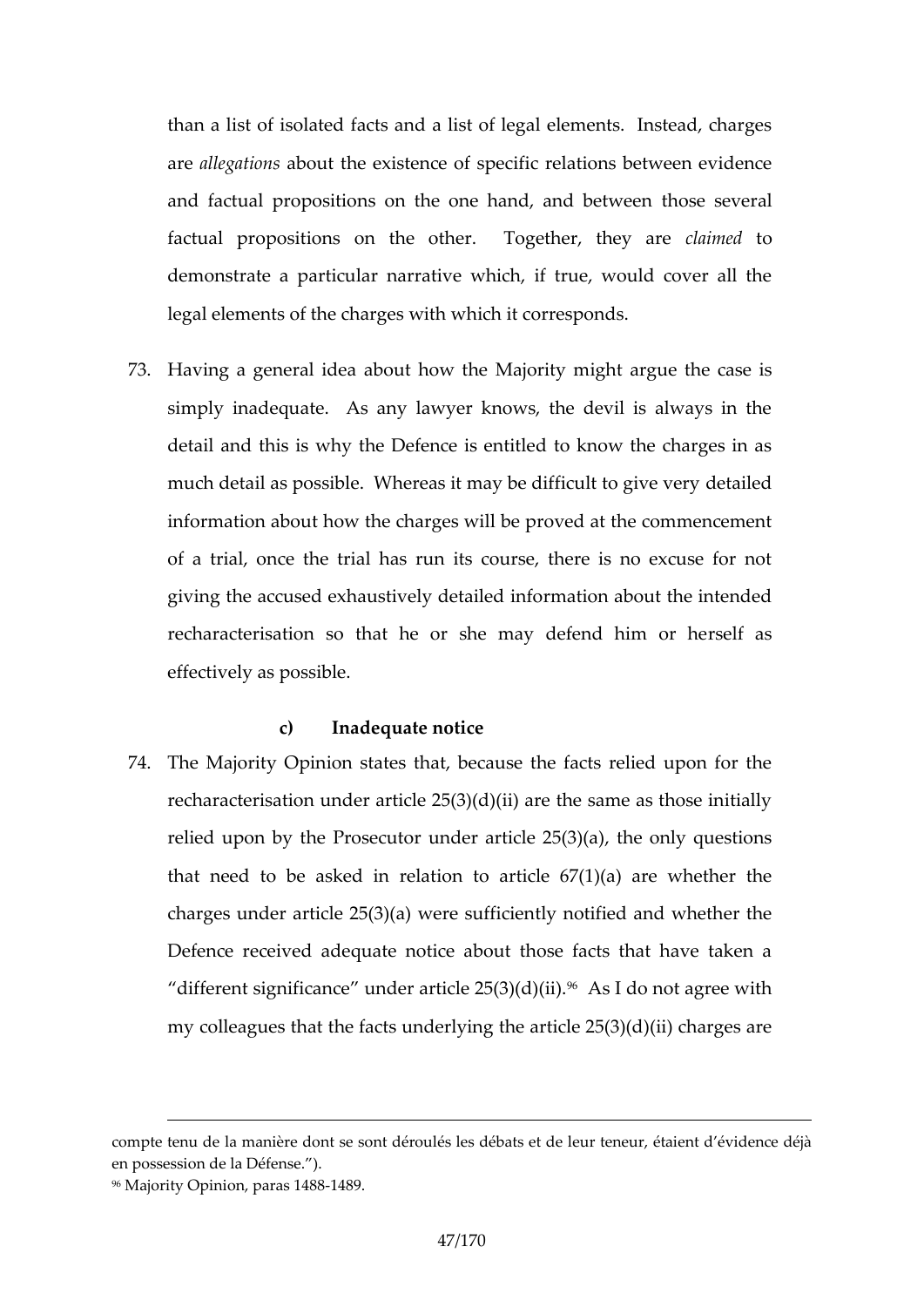the same as those that were initially chapgled munder artic also not in agreement with this suggestion.

- 75. Moreover, the Majority s argument that it did not have detailed notice of the new charges under article  $25(3)(d)$ arebaseodn the same facts and circumstances as the ch article  $25(3)(a)$  fails. The insulegitiment au sepplication of regulation 55 must, by definition, be limited to the same circumstances as contained in the Confirmation Decisio if the Majority s reasoning were accepted, it would neve provide further in provide to the further on the control of the control of the control of the control of the control of the control of the control of the control of the control of the control of the control of the control
- 76.Be that as it may, even if it were true, as the Majority C this is just an instance of the same facts taking o importa a deposit would still be incumbent upon the Ma explain exactly how the fsignificance cular facts has chan and how those changes have altered the narrative of However, I cannot fail to note that even when the Major provide the Defence winth the integent remained exceedingly vague.or Fexample, on 15 May 2013, the Majority gave the more information about the charge that Ngiti combatar crimes in Bogoro on 24 February 2003. However, rather number of specific incidents of crimes acom Nigitted by p combatants, the Majority stated:

[t]he Defence is invited to refer to the existing evide case, which shows that certain crimes were committed

<sup>&</sup>lt;sup>97</sup>Sessup, rlal. A. The Judgment relies on facts that clæeatrs ya hadlic bructusmidset atmidee sf o the Confirmation. Decision 98Majority Opinion, pla4m& 9.1488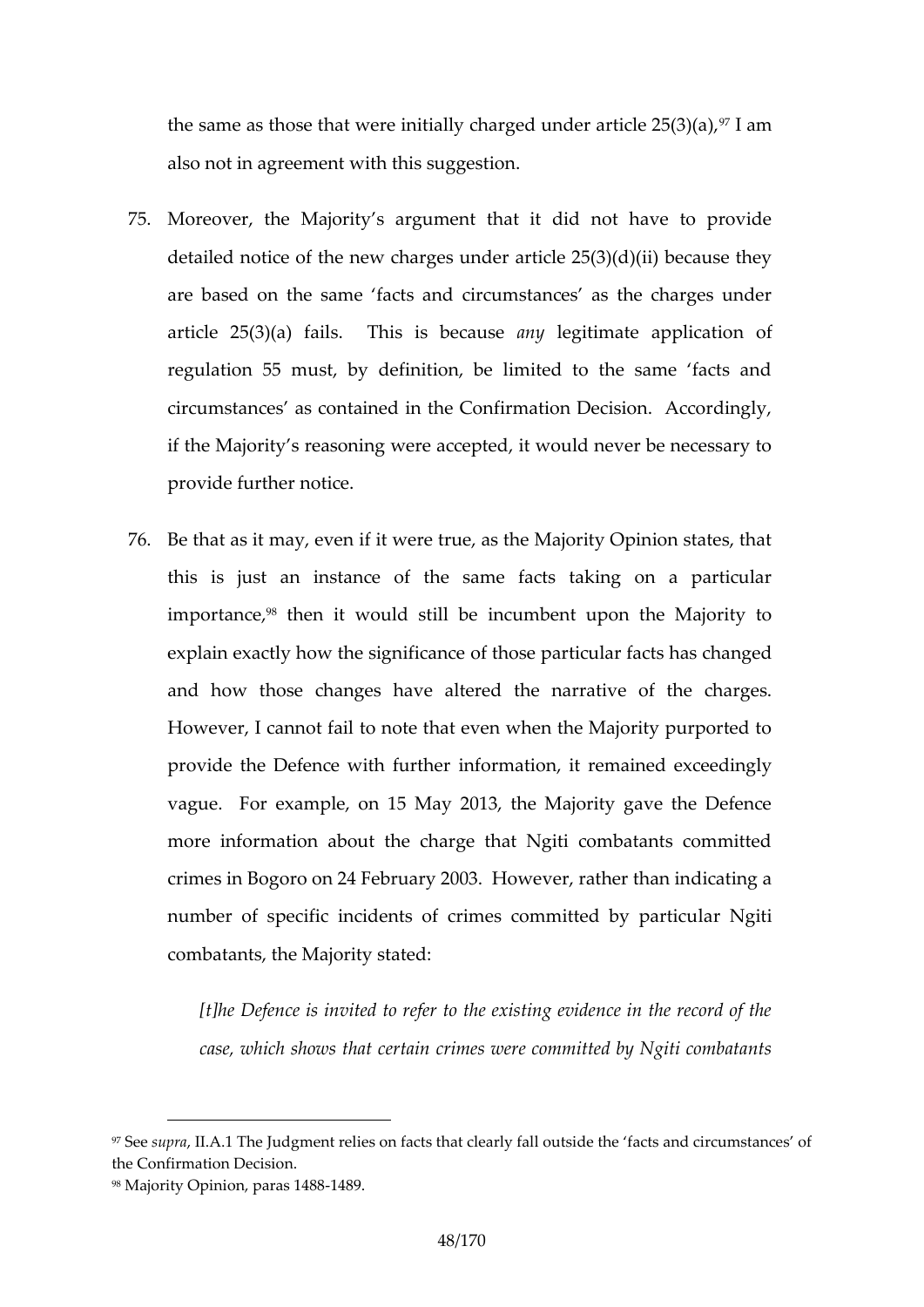from Wal-Binnddui collectivité, sometimmeasmied E<sup>s</sup>RRtPflied by the

With all due respect, I struggle to think of a formula that been any vaguer than this.

77.In relation to the Defence request to have more speci whemandwhere the common purpose to attack the civilian of Bo goro was supposedly formed, the Majority states that:

the Defence should not have confined itself to a pure the common purpose by seeking proof of planning or a the group s ambitions and/orathologies on ulwe a tion it finally have formal<sup>10</sup> $\sqrt{9}$  taken.

- $78.$  However, other than stating the general sponit bood eiple that infer the existence  $\alpha$  and  $\alpha$  a conservation circumstant flal evidence theMajorint yver explained with any level of ripreculias ion which circumstantial evidence it had in mind, let alone how specific evidence proved the existence of the criminal common
- 79.After this unhelpful comment, the Majority Opinion goes that, even assuming **epeccent and specific metally contained** was essential prove the common purpose, it was incumbent upon the D to those meetings that had already been discussed during givess an example ting mentioned in the Confirmation Dec

<sup>99</sup> Further Notice Dearts 9.0 n

<sup>100</sup>Majority Opinion1,5 p alma. Défense ne desealimpias r à une conception purem formelle du dests ten recherchant la preuve d une planification ou d explicite des ambitions du groupe et/ou de la communication d une déc prise referring écison relative aux requêtes présentées par la Défense da 3379 et 3386 des 3 et 17 juin 201301/20641/1003763682011 Décision du 26 juin 2013 paras 27, 28.

 $101D$  écision du 26 juin 228013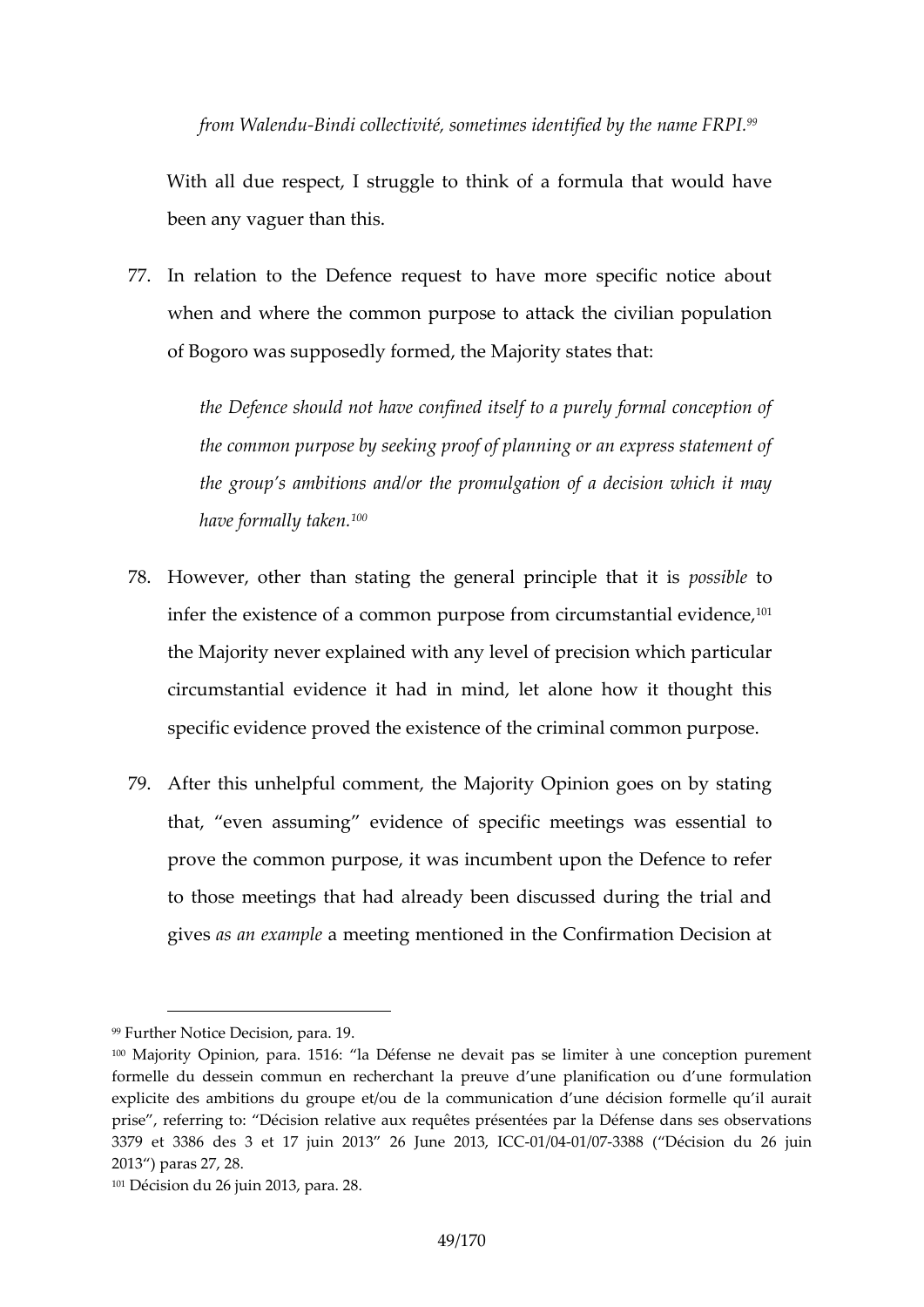paragha 548 (V<sup>2</sup>iffirst, it is entirely inappropriate to be so a about time portance decertain specific meetings. Second, it inappropriate to formulate charges on such a central i examples. Third, it is hard enticle is the own if the  $d$  beguessed that this particular meeting was relevant to the new Majority had only made reference to paragraph 548 twice relation to bibe bile ents of article  $25(3)(d)$ , i.e. Germain allege cht cobution and particularly his overalle coordinat and once in relation to the allegation that on the ever several commanders took up positions with their troops Kagaba in order to launch the B<sup>o</sup>t up to the dipendiation of to the question of the genesis of the alleged criminal comm

80. Last but not least cal missime ply he relevance of this particular reference, as it relates to a meeting which allegedly to before the attack oon b Btongsoen Germain Katanga, Mathi Ngudjolo and other commanders in the camp of Cobra Ma Not only is there no evidence for this meeting (as is evi that the Majority makes no reference to this meeting in underartic  $2\mathfrak{S}(3)(d)(ii)$ , it also allegedly involved Mathieu and Cobra Matata, two persons of whom it has not been took part in the attack on Bogoro. In other words, the M be arguing that the Defencsufitadienet enionede because the Confirmation Decision mentioned a meeting that never which, even if it did, would have been irrelevant to the common purpose of the Ngiti fight the disting the Walendu

<sup>102</sup>Majority Opinion51p6ara.

<sup>103</sup>Notice Decision, para. 28

<sup>104</sup>Further Notice , Deai2a0.on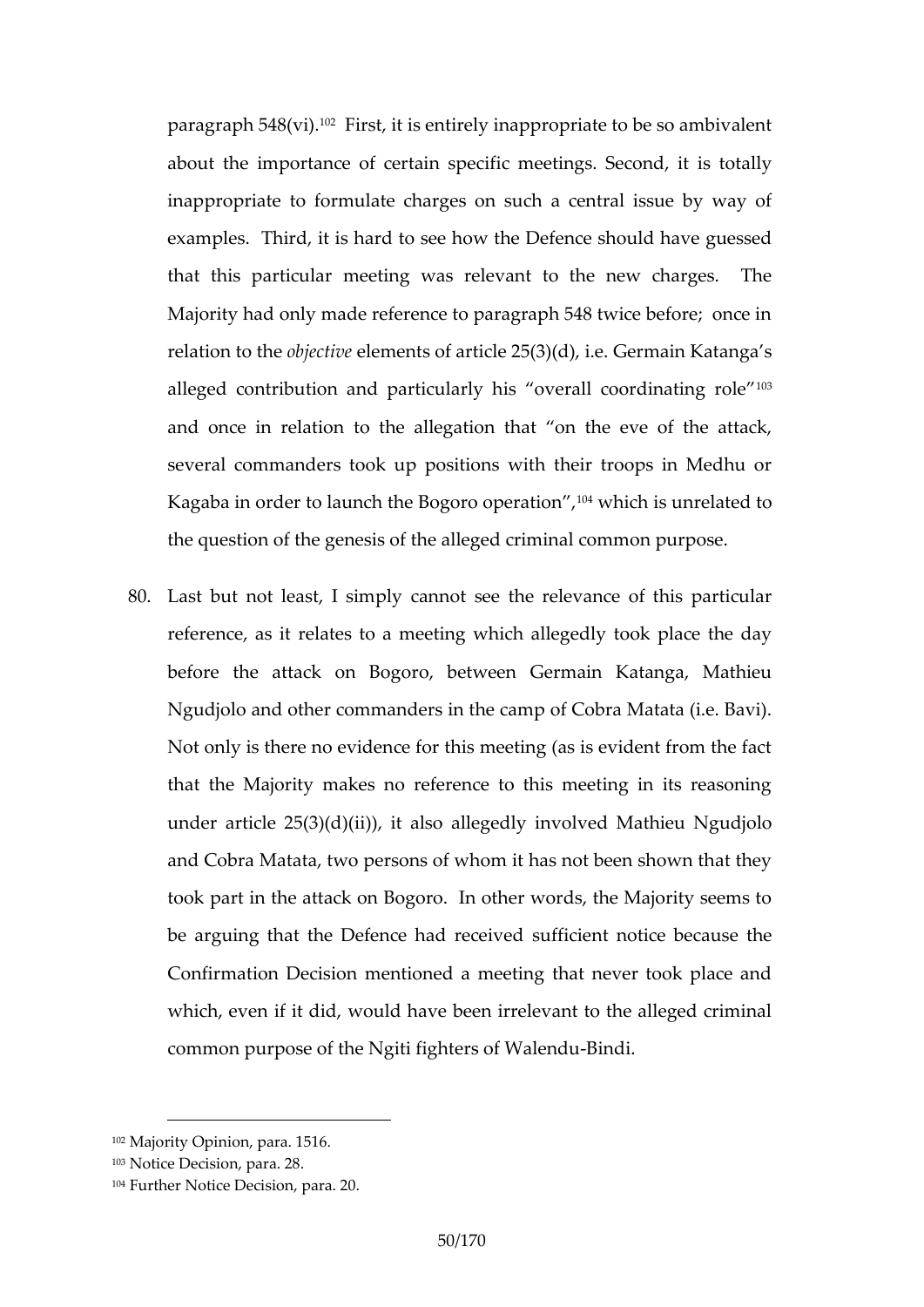81.Be that as it may fun hdeam ensitial problem with regard to the of notice is, in my view, that the Majority has never Defenot the precise evidentiary basis of the charges  $25(3)(d)\%$ iling. response to repeated requests by the Defe regard, the Majority laconically states:

as to the list of evidence to which it will refer, the Chamber considers that at an at a this juncture, the Defence could not have been unawar therefore the Bench had  $n\theta$  need to provide it.

- 82. The Mation raiso rejected the Defence s request to be informed and  $\theta$ evaluatheredibility of the evidence by stating that the I no right to know what the Chamber thought about the e the judgment was pronounced.
- 83. Whether or nangrees with this from a formal point of view, help but notice how artificial these arguments sound in context. Of course, the Defence was aware of the evid However, the Defence was also aware aport the disecter that the did not believe a considerable portion of this evidenc would not have taken the step to recharacterise the c

 $105$ Although regulation 52 of the Regulations of the Court does not specified Containing the Charges should include references to the supporting Chambers in all cases have required the Prosecutor to provide the Defence a table indicating precisely upon which evidence she relies in order to requirement has been applied also whem dtehet (cshieaer,gessamen,neshe reTamminael Chamber Ingsecutor v. Laure Dhet Gobiagbo, diourning the hearing on the confi charges pursuant to article  $61(7)(c)(i)$  of the ReOm2e40Sft/a4440812e,  $\zeta$   $\otimes$   $\zeta$   $\zeta$   $013$ the operatiye pacan think of no good reason why the accused should not in cases when the charges are recharacterised, especially at the end Chamber knows exactly which evidence is available in the case record. 106Majority Opinion, paedn c&24ui concerne la liste des preuves auxquelles la Chambre-cice blte me qu à ce stade, la Défense ne pouvait les ignorer et à les lui adresser 107Majority Opinion, 4para. 152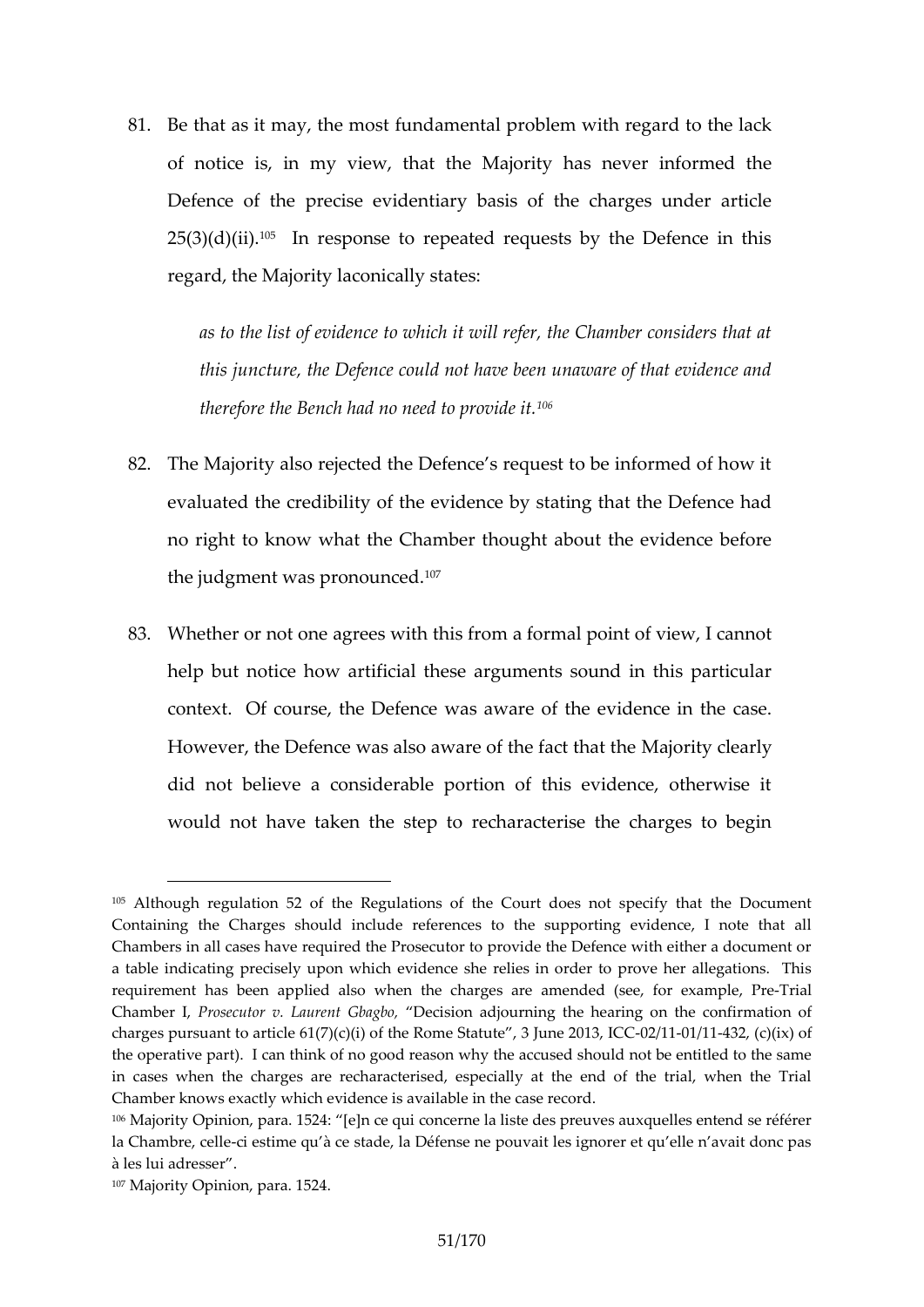with. Accordingly, as the Defence was not informed about of the Prosecutor shevMa in ority was still considering rely upon, the Defence was left guessing about which evid challenge in order to defeat the article  $25(3)(d)(ii)$ importantly, the Defence could not possibly have fore Majority u wholouse its own evidence, as wed becaused that of the which was presed to the charges under article  $25(3)(a)$ order pto out the charges under article  $25(3)(d)(ii)$ . The signal this point can be seen from Mhagofratcyt the hated hhee avily on several Defence witnesses and exh4bitsE80883udheas D02 Lettre de doléans avessil as Germain Katanga \$<sup>08</sup>own testim Had the accused been given adequate notice of how planned on using the sagaids to him, the Defence may well decided to recall some of these witnesses to clarify a nu

84. The issue of notice perfectly illustrates, in my view, how when chambers (re)formulate changuets is ensupposed at ly the end of a trial. By doing so, the entire balance and proceedings was upset. For example, the whole purp closing arguments is to give the Prosecutor an opportur last time and in great debæillie how the evidence proves h allegations. The reason why the Defence is never required final observations at the same time as the Prosecutor is fundamental rigsto diodthe latter s claims. Whast the Major done here, however, is similar to compelling the accu himseble forme learns about the precise nature of the allega him.

 $108S$  e ien f r ap a r1a6.7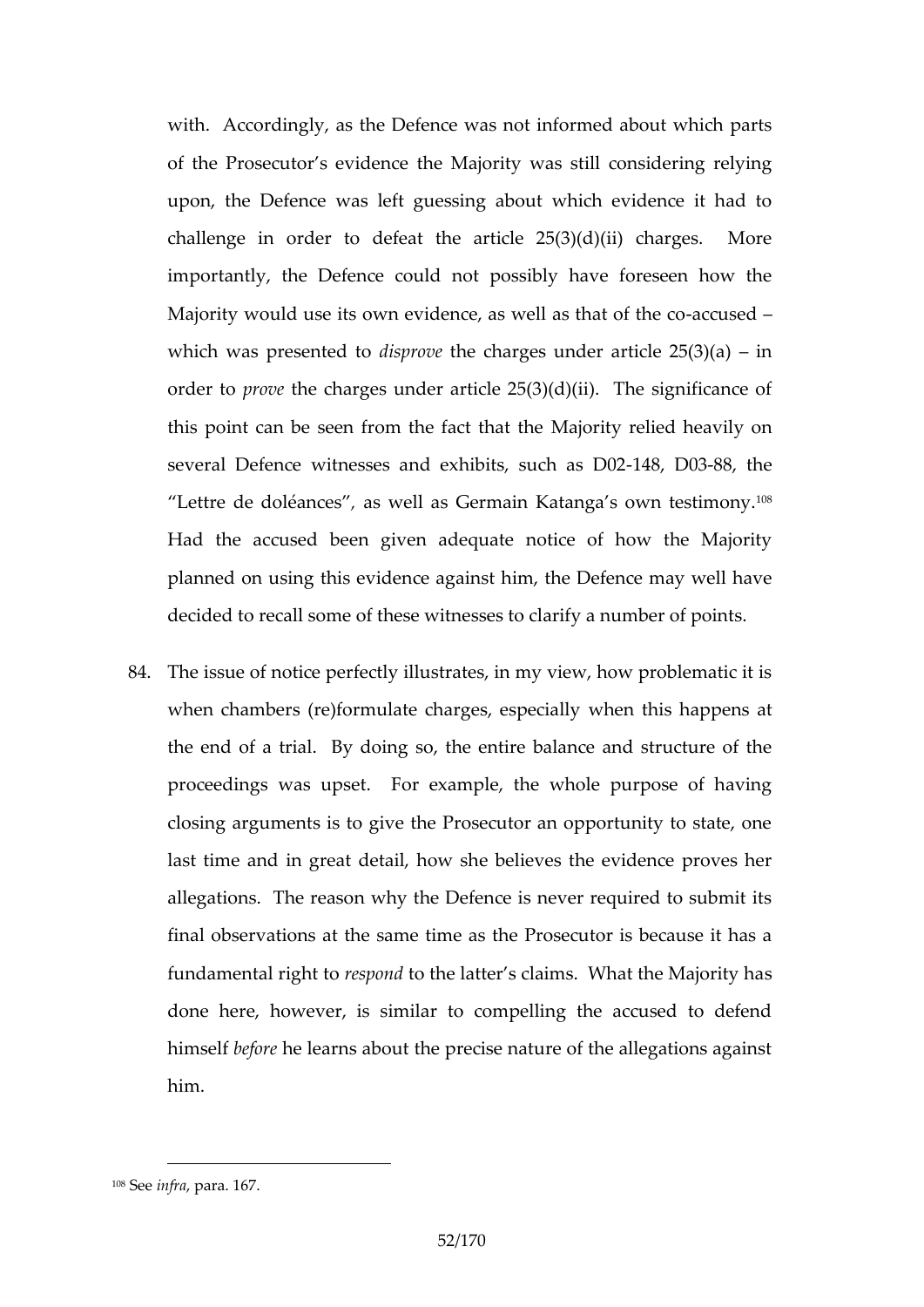- 85.Based on thessederations my firm view that the Majority completely failed to the most the asic requirements in term notice to the Defence and has violated the accused s rig in detail about the charges.
- 3. Failure to afford a reasonable opportunity to investigat and (e))
	- 86. The Majority s arcgoun  $c$  enthising the Defencies vse srtiigg hatteto the new charges can be summarised as follows: first, the that the Defence did not prove that conducting an inves absolute necessity in this case and that y the means other means other means by  $a$ the accused could defien  $f$  dalp  $B$   $\frac{3}{2}$   $\frac{3}{2}$   $\frac{3}{2}$  ( $\frac{2}{3}$  )  $\frac{4}{3}$  cond, the Majority seems to suggest that it offered the Defence a number alternatives, short of fresh investigations, to defend it latter failed to seinzferathem  $(10,10)$  and third, the Majority clearly accuses the Defence of not having been sufficie for having squandered the opportunity to investigate wh itselinf  $(r a l. B.3.1$ ( $c$ B)elow I will traverse only reasons f t why I distance myself completely from the Majority on points.

a) Serious investigation was necessary 87. Contrary to what my colleagues assert, an additional inv number of key factual issues was morsuthanesnecessary point to the example of Nyankunde and what is alleg

111Majority Opinon, para. 1568 et seq.

<sup>109</sup>Majority Opinion, p[aTr&ANSBATION her investigations or search for new do not constitute the only possible ( mae acroson obufitobe foben creouve bleosu elmaquêt recherche de nouveaux éléments de preuve ne constitue pas la seule voie  $110$ Majority Opinion, paranft  $57.4$  .  $35$   $\pm 0.5$  . There were no meaningful alternatives, fresh investigation .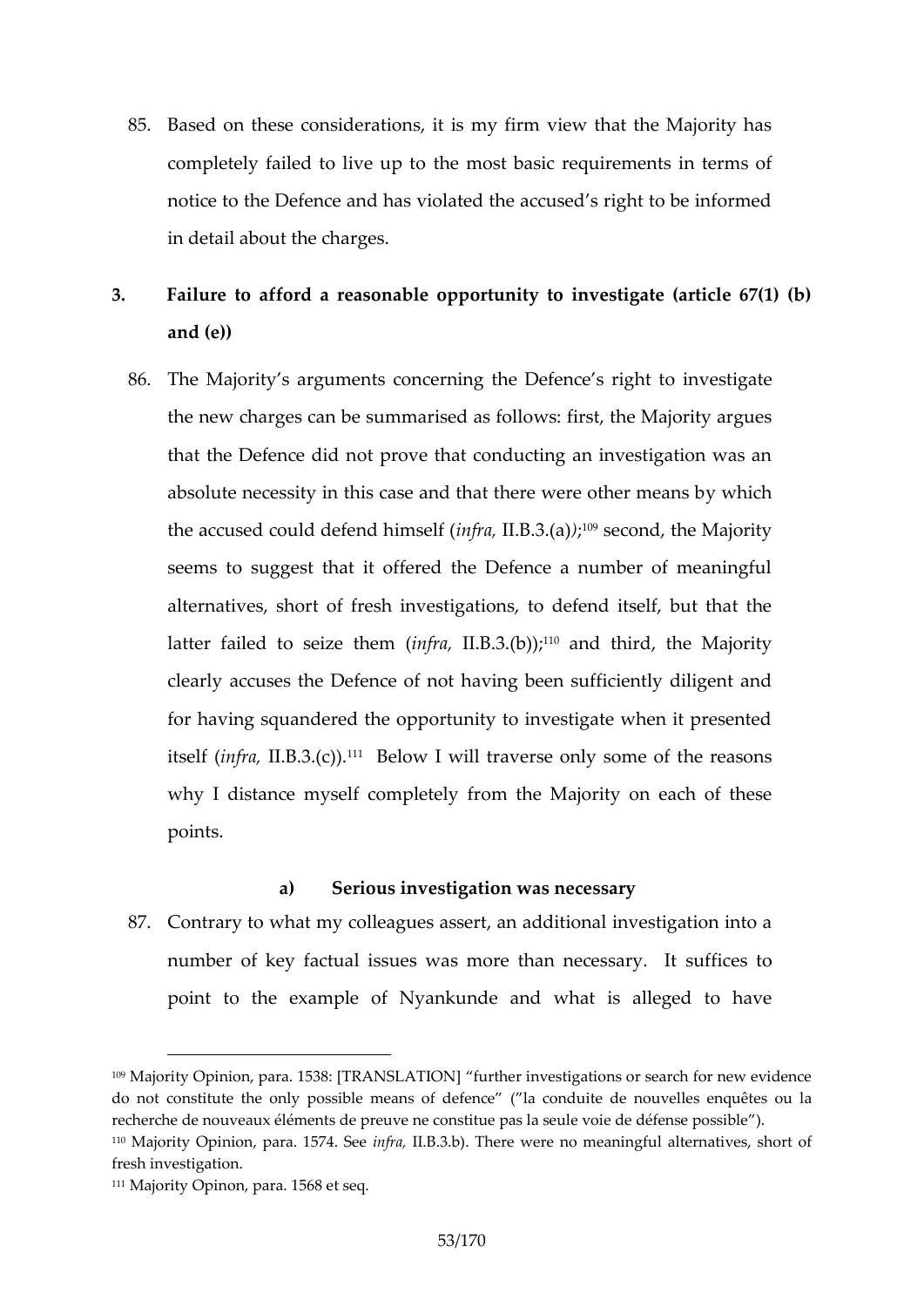happenthere on 5 September 2002 to illustrate the point very little a belueidence was presented on this point during which can be explained this the fits allegation was all but the  $\alpha$ immaterial under the initial articlen $2d5$   $(n3c)$ t(iac) noch alges how extremely weak the evidential basis is on which the for its findings in this regard, I think it isudifificult to ma investigations were anything other than a bare necessit accepted as much on 26 June 2013:

17. As previously stated in the 15 May 2013 Decision, that, although addressed at trial, some encloptic sthære of particular saling to the topic to the topics of particular sali ence to the topics of the the topics of the the topics of the the topics of the the topics of the analysis of Germain Katanga s liability under article Statute. The Chamber considers this to hold particul attack on Nyankunde and/or other attacks predating t (2) the identoficate io perpetrators of the crimes; and (3) between the weapons supplied to the Ngiti combata committed in Bogoro.

18. In principle, therefore, the Chamber is agreeable to by the Defence for othe purposes of those witnesses intends to recall or call for the first time  $[8]$ .

88.After this the Madwhiat can only be described as a com change of heart on this matter:

[the Majority] has never taken the  $w$ sthex the terporther  $D$ in situ were indispensable to meet the fair trial req refrained from objecting to the Defence s possible

<sup>112</sup> Decision on the Defence Requests set forth in observations 3379 and 26 June 2003033, / 6041 / 6373 848ENG ( Decision on 12 21 6 3 Jun paras 17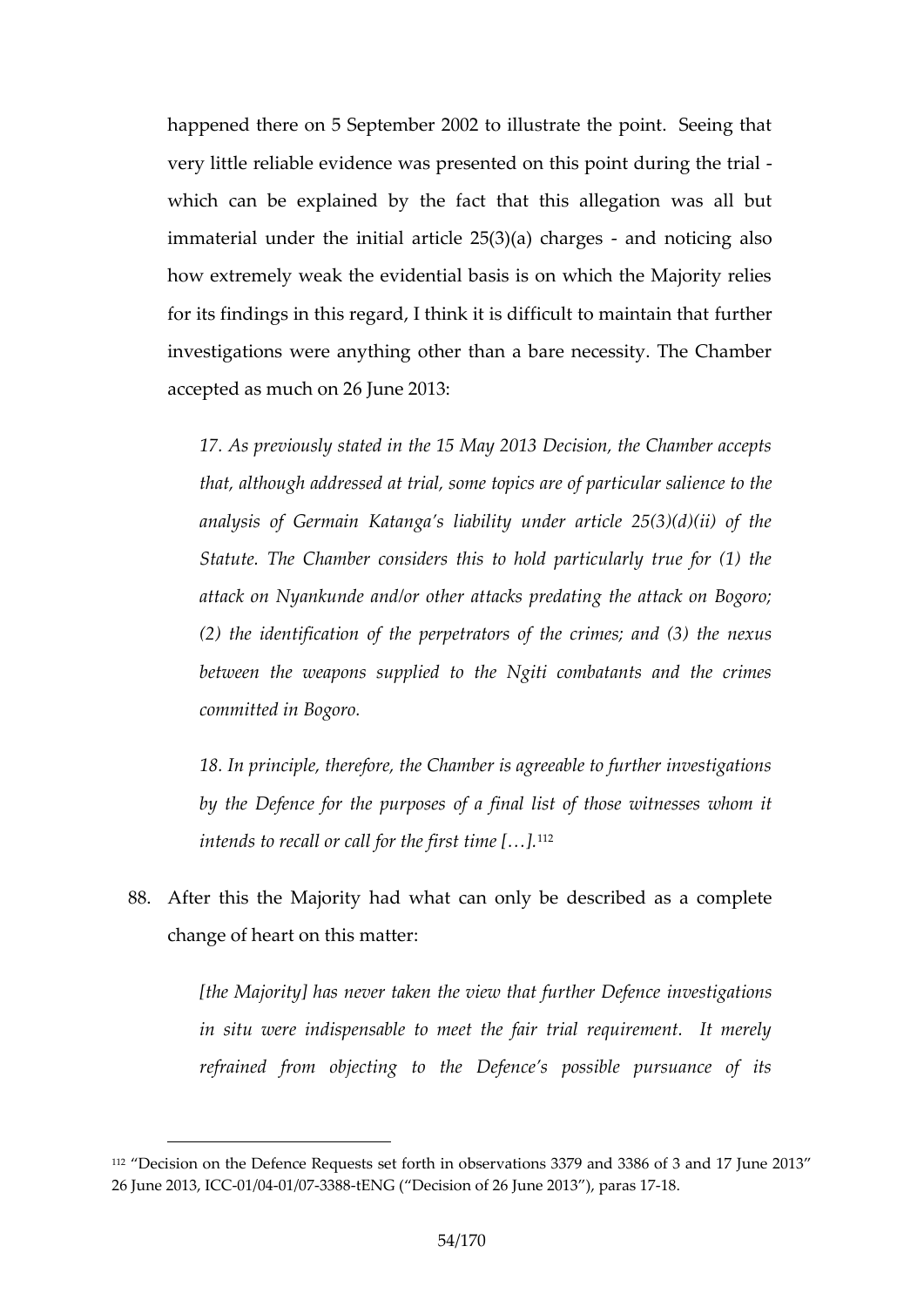investiga<sup>t</sup>ions

- 89. While I agree with the Majority that rteguive tible 55 does Defence aenttuemed rtigphotnduct unlimited investigations, I t that in this particular case it was absolutely clear th maintain some level of fairness and balance in the pi Defence had to be able to conduct a omeaningifsul invest noteworthy, in this regard, that prior to the new charge  $25(3)(d)(ii)$ , there was no need for the Defence to in resources in the investigation of questions such as wh Nyankunde or who inflicture du ponconst the civilian population of Bogoro. As previously noted, the Defence was perfectly itself to challenging other aspects of the Prosecutor s  $25(3)(a)$ , and it therefore had no need to investigate the
- 90. Themere existence of regulation 55 cannot impose a bu Defencent we stigalle possible facts and circumstances cont the Confirmat Doencision, just in order to be prepared for eventuality that the Chamber might ate stome point recharacterise the charges. Such a suggestion would re avowed purpose of why we have regulation 55, i.e. to all more focused, trials. Accordingly, I am of the view that can identify particulasudactwheichis it did not previously investigawtiethout having been negligentand it his roelge and that these issues have a particular significance in the recharacterised charges, then the Defence should, a

<sup>113</sup> Majority Opinion, palda n a55d3onc jamais été question, pour elle, de c l accomplissement de nouvelles enquêtes effectuées in situ par la Défe satisfaire à l exigence odc**és**uité lloeu spest bornée à ne pas s opposer à ce poursuëweentuellement ses enquêtes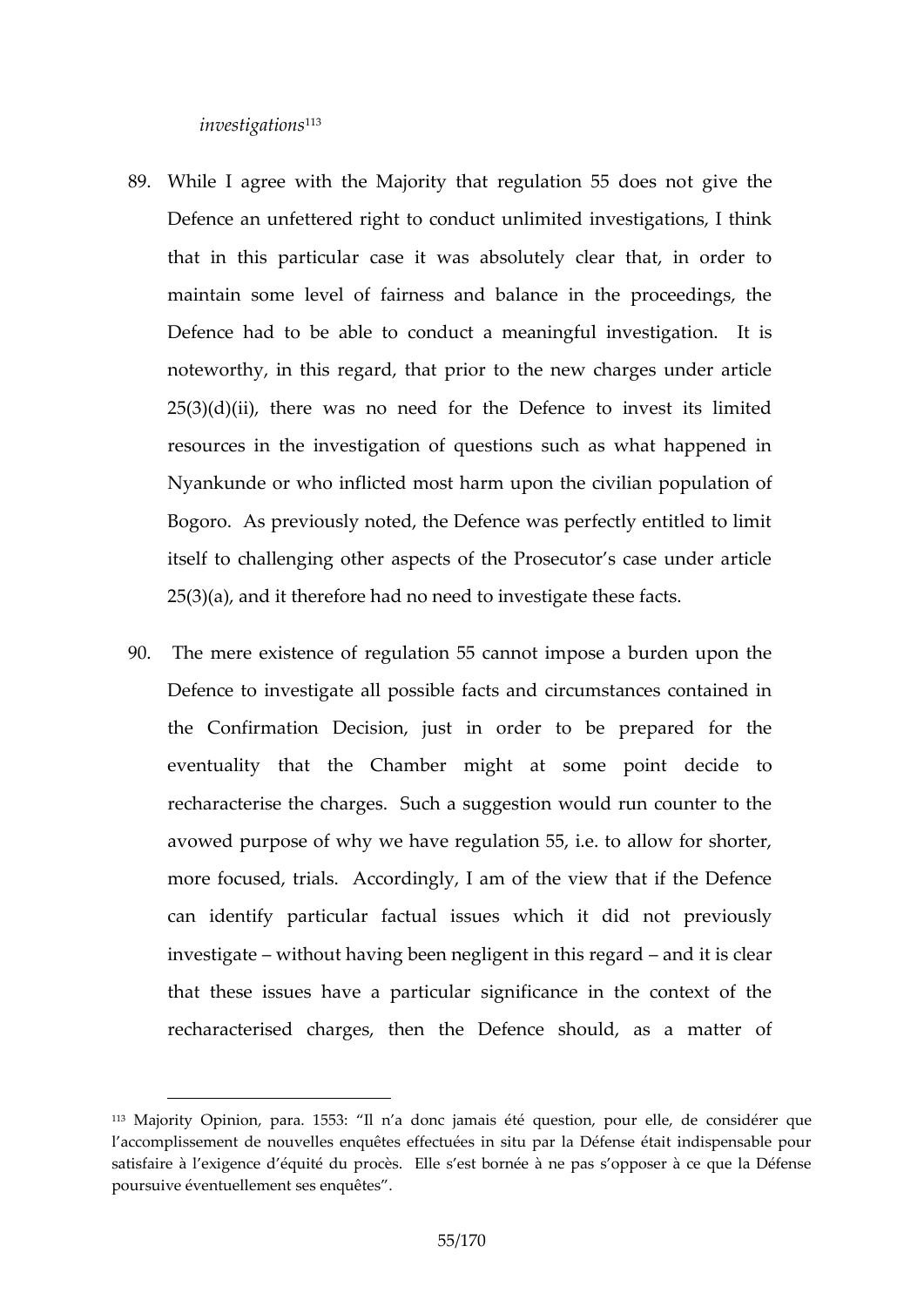principde, given a meaningful and realistic opportunity to these issues.

91.I therefore fundamentally disagree with my colleagues w that it was somehow incumbent upon the Defence to der further investigations wercee absolution the meextent that the Defence had to demonstrate a need for further investig did so boventifyith those areas which it had not previously investigated through no fault of its own. The require Defence should w soma w hoproved that additional investigation would have yielded new information that would have been its case is plainly incongruous. It amounts to demar Defence prepoticate, evelent the results of the investigation be. However comms one dictates that it is simply imposs foresee what the evidence one may or may not discover therefore wonders what more the Defence could have do stating thant piettothat the witnessels interpowiew would contradict the allegations containe<sup>d ds</sup> in the new charges.

 $114$ Majority Opinion,  $5$  \$ ara. TRANSLATH  $\odot$  N efencie d away from demonstrating specicially that further investigations weeme tmleocuegshsathye [C&h]amebver had expre requested the Defence la o Doédesse s est abstenue de démontrer, de maniè enquêtes complémentaires étaient pour elles nécessaires [&] alors m expressémmeamtd) éle

 $115$ The Majority s suggepsagimeanp, h 1582, that the Defence should have indicated what evidence it hoped to obtain from the witnesses it had already I met, would have been answered by similarly asspioratitohmeab as the method Defence. It is questionable whether the Majority would have been satisfied with thi requested extension of time for further investigations: [TRANSLATION] the Defence to donithin enevilews with certain persons whom it met for the summer of 2013, it would have been at liberty to request additional time indicated to the Defence, it justified its request. Angoatimy alk oeweaver of the is De possibility, which it had been expressly given by the Chamber, if only additional time to continue its investigations without any further clarification significance of any tto estismos and its relevance within the context of the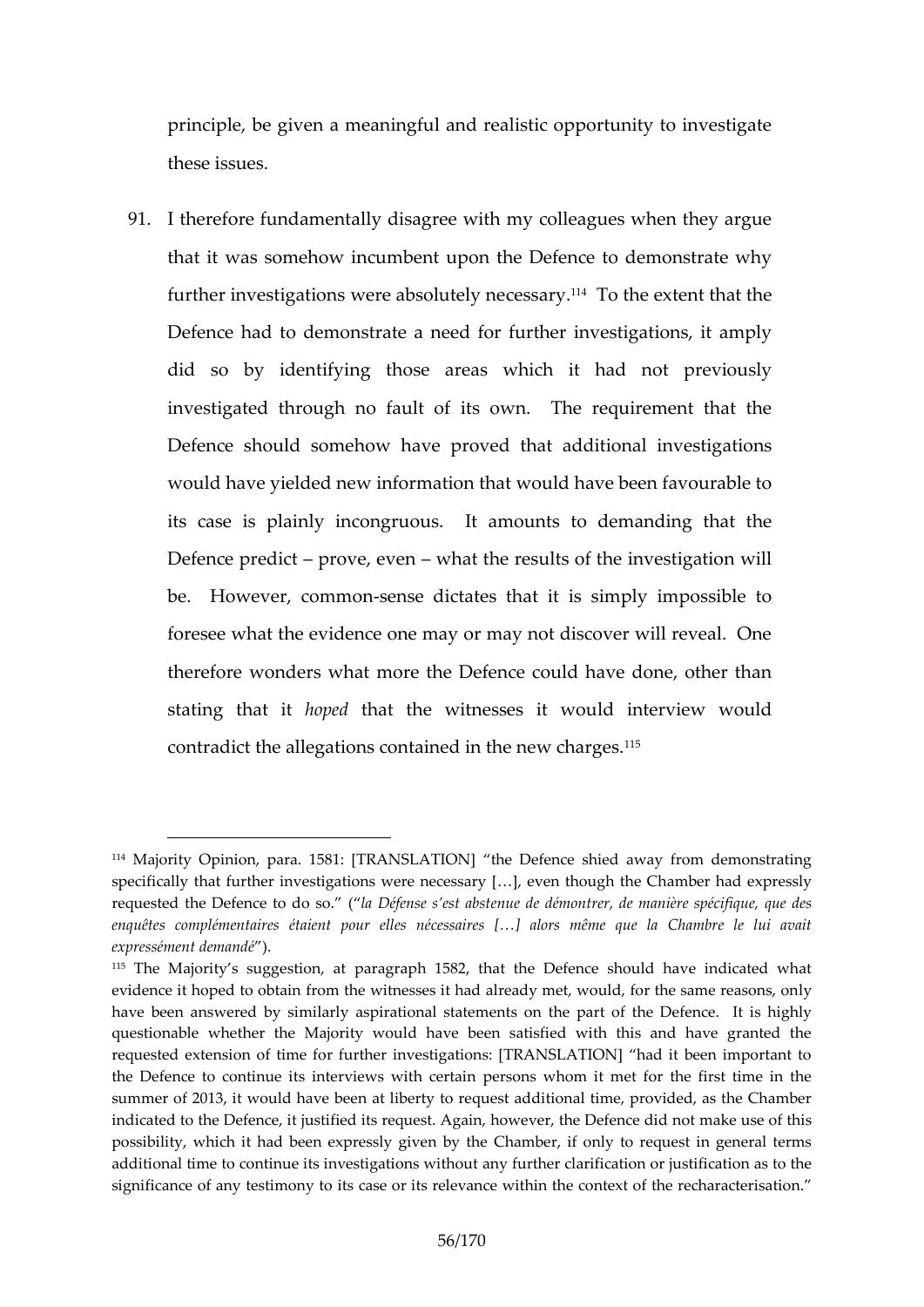92. The fundamental flaw in the Majority s reasoning lies in seem to argue that further investigations are only ne regulation  $55(3)$  when estul devin will be information that may h an impact on the outcome of the proceedings. However, misconception of what this provision means. The necess not to mbeasurend the basis of what impact further invest may have on the outcome of the case. Rather, necessity fairness of the proceedings. Accordingly, even if the in no useful new evidence whatsoever, the issend oweis hnot mea hindsightthat they were nov.ne & eqsissioning otherwise would imply that Defence investigations are always a waste of accused is convicted<sup>16</sup> inhe boond of defence investigation to give the accused a fair opportunity to challenge the evidence nasonal im or her. Even if in the end the accused the defence s investigatory efforts will still have made contribution to the trial process, namely by showir incriminating evidence was so strong dtehfætatiet dcobyld not whatever evidence the defendanuc  $\alpha$  by contained not contradict the charges. In other words, defence investi no significant result play a very important role in confirm

<sup>(</sup> s il avait été important pour la Défense de poursuivre ses entretiens av qu elle a pu rencontrer pour la première fois ia au cours tel distible Odes, sollid de sa part un délai supplémentaire, à condition, comme la Chambre le l une telle demande. Or, là encore, la Défense n a pas usé de cette pos expressémenmté ed da Chambre sauf à demander, de manière générale, un pour poursuivre ses enquêtes sans autre précision ou justification sur témoignage pour sa cause ainsi que sur sa pertiné ince et ions le cadre de la  $116$ For this reason I find the Majion ipters gentangib mile 5n8t4, that the Defence has investigations that yield favourable results entirelyymilsupslanced. How been Majority s mindset as cfoaused sthe teance rights are concerned. [TRANSL defence has no acquired right to obtain from its investigations results th case. Il n existe aucun droit acquis, pour une Défense, d obtedsir de se toujours favorables à sa cause. ).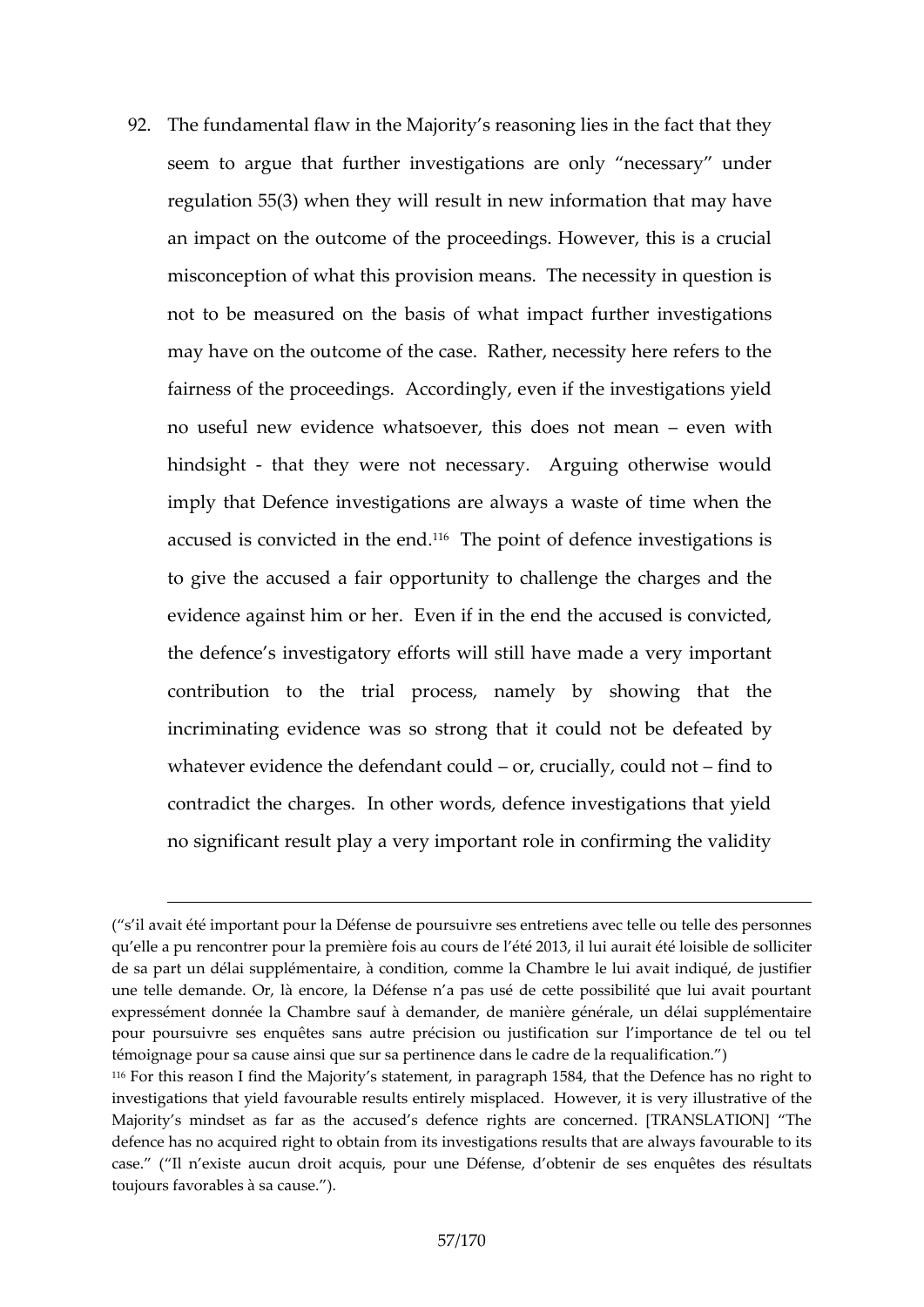of the convictiowever, if no investigation takes place a always remains the reasonable possibility that evidence found that could contradict the available<sup>1</sup> incriminating  $e^{\gamma}$ 

- 93.As I noted in my initial dissent, appen2dDed 2 to the Novem Decision, the Majority s application of regulation 55 understood as a consequence of a fundamental miscons adversarial process. While article  $64(8)(b)$  of the Sta Chambers considerable bluextide iding diunct trial proceedings, has been a deliberate choice of this Trial Chamber t proceedings in an advert and the mannter. Chamber reserved the right to order the production of all evidence that necessary efodeth rmination of  $4\%$  and is cuthion proper as stipulated in article  $69(3)$ , the trial was essentially adversarial m<sup>2</sup>anner.
- 94.In inquisitorial systems, the main refanding in ity for centralised in the handast onfagaist neauther and the evidence largely collected before the start of the actual trial. T different legal recharacterisation in that kind of system give rise to the same concerns as topeinoines ludicatient in thi in such a procedural model, the entire evidence of the c in a shadroesdsiethe contents of which are known to the pa participants right from the start of the proceedings. The

 $117S$  e enfrid I. BM2 s sing evidence

119Rule 140 Decision, para. 3.

<sup>118</sup> Directions for the conduct of the proceedings and testi4n0ony1 in acco  $D$ ecem $\Omega$  $\oplus$   $0.9$ ,  $\oplus$ CC $\Omega$  $\oplus$ 041 / $\oplus$ T6 65 orr ( Rull Decision ).

 $120$ The fact that parage af the Rule 140 Decision foresaw the possibility of callengement  $\overline{a}$ witnesses after the defence teams haddicoolnncolude that he mentional sye change the mental sye change the mental adversarial naherericefl. In any event, the Chamber did not avail itself of further evidence was called antiched the hedering asets.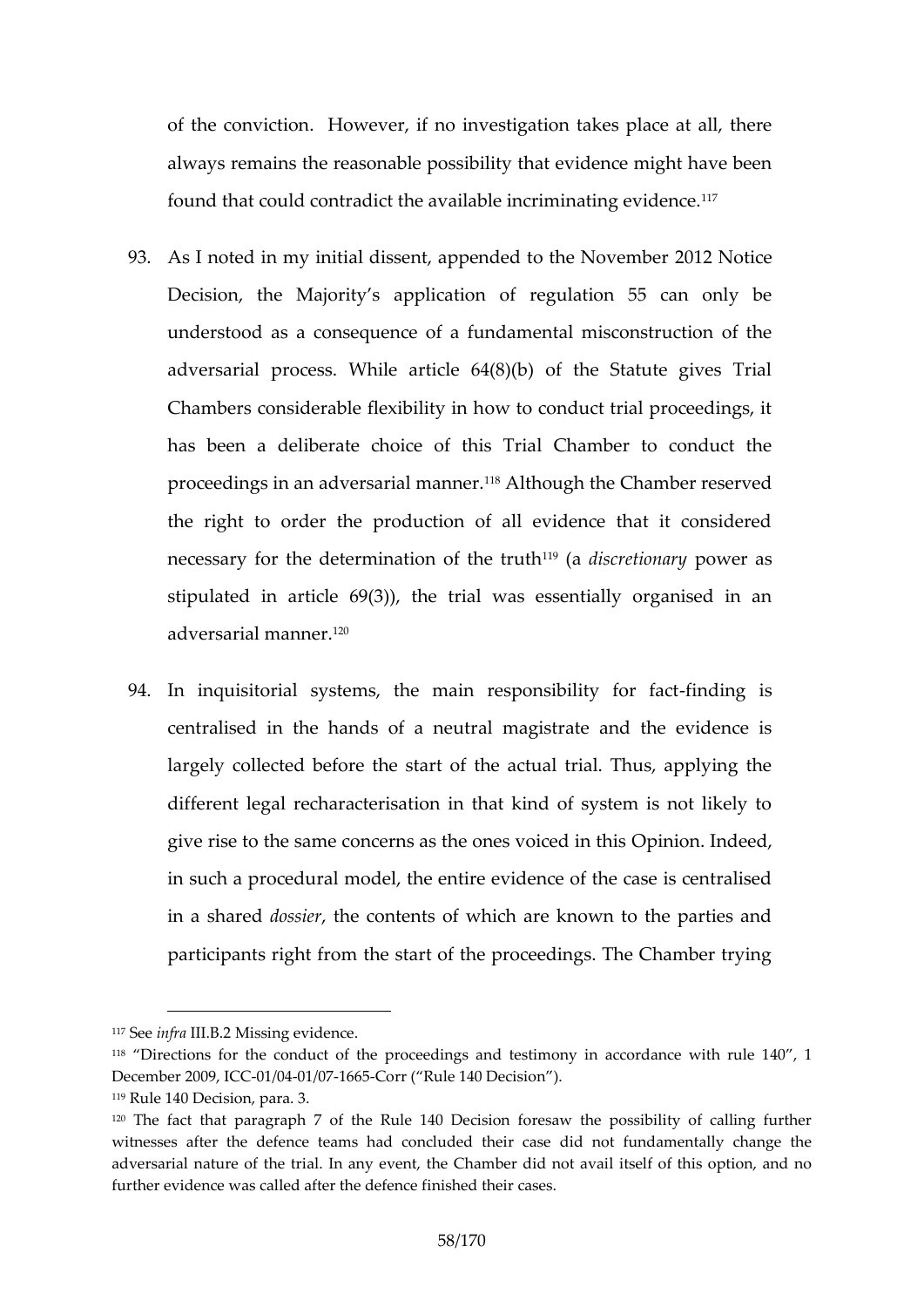the case can freely decuidence idb call and rely upon independently of the parties.

- 95.By contrast, in adversarial proceedings, the spectrur evidence is more limited and, crucially, determined by v actually proffer. What evidence th**e**tDi**s**fednedermaihleptrese entirely in function of what the charges are and how the substantiated them.
- 96.Any analysis of whether a given invocation of regulation thus be carried out-bound a chasis in light of the Court prodeural structure and must be mindful of how the trial been conducted. The Majority s reference to cases from Court of Human Rights, concerning late recharacterisati domestic procedural contexts the art and this rease has been condu<sup>e</sup> distement of limited interest. In the end matters is whe the posed recharacterisation is fair in light matters way in whindustrial has been conducted
- 97. Moreover, even if none of these sipotreorcaet dournal were relevant it would still be strange for -maniniched dimentially to close its eyes to additional evidence. Indeed, the only way in wh can consistently claim to be interested in the truth, Defencs queest to conduct further investigations at the same it made a fitm daitn gno new evidence that might be found du additional investigation could make a difference to its e

 $121F$  or examse  $AB$  otice Decision 6. para.

 $122$ Se Majority Opinion, 5 $\frac{1}{2}$  altan a donc jamais été question, pour elle, de considérer question and  $\frac{1}{2}$ l accomplissement de nouvelles einquêptuers laffleétenéses était indispensable satisfaire à lexigence déquité du prochèes. Dans bot boarnée de dans la Dé poursuive éventuellement ses enquêtes .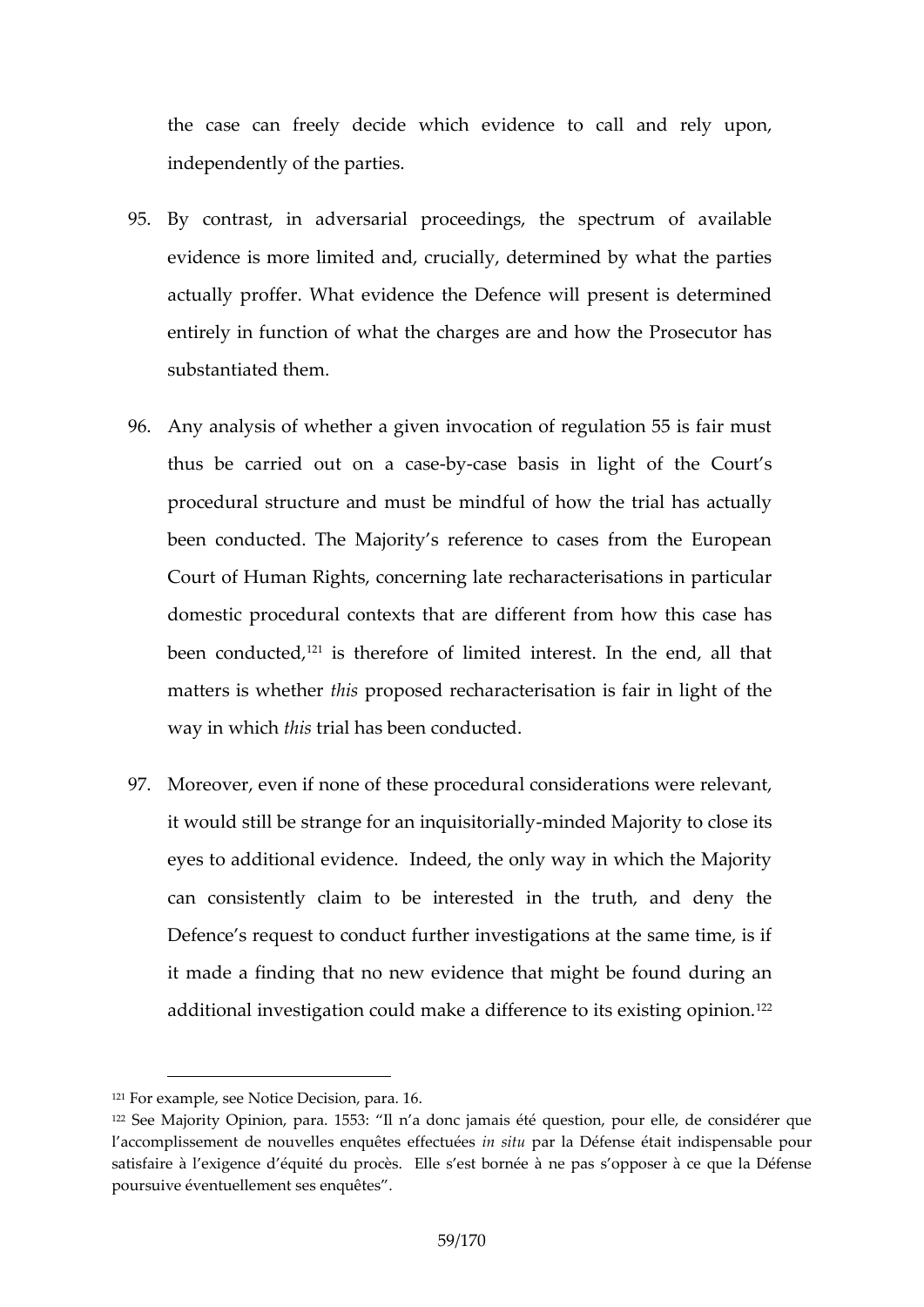However, considering the dearth of ficree loanbso many of the points in question, I believe such a claim would be entirely On the contrary, I submit that if, for example, the Defe single credible witness who would have testified that ( troopse we responsible for the large majority of civilia Nyankunde, this would have undermined the entire ed Majority s theory about this case.

- 98.In short, I believe that the Majority s arguments in relation foraddition Daelfreceinvestigation are wrong both as a matter and as a matter of fact.
	- b) There were no meaningful alternatives, sho investigation
- 99. Throughout the Map or iow son regulation 55, there is a str reproacthes the Defence, has dusting of not having made full use of the alternative means to defend the accused, short that were availa<sup>2</sup>b Heowevier, upon closer inspection, it tur that the alternative oppy obtain it in essenting we the a hess meaimgful.
- 100For example, the Majority seems to make much of the factority the Defentce make submissions based on the existing evidence in the the integration of case record. As I have noted, I was under the impre Majority had a matter opflepraio.cepted the need for new

 $123S$  e enfrall. BM2 ssing evidence

 $124$ Majority Opinion57 $p$ & TRANSLATION $q$ usimg oon the investigations the Defence  $p$ somewhat lost sight of the procedural possibility  $\epsilon$  anvesured n by entergunitation sur les enquêtes, la Défense apveanid [quiled epuveluae peus sibilité procédurale pour priviléegipéar la nor)m (efo5o5tnote omitted).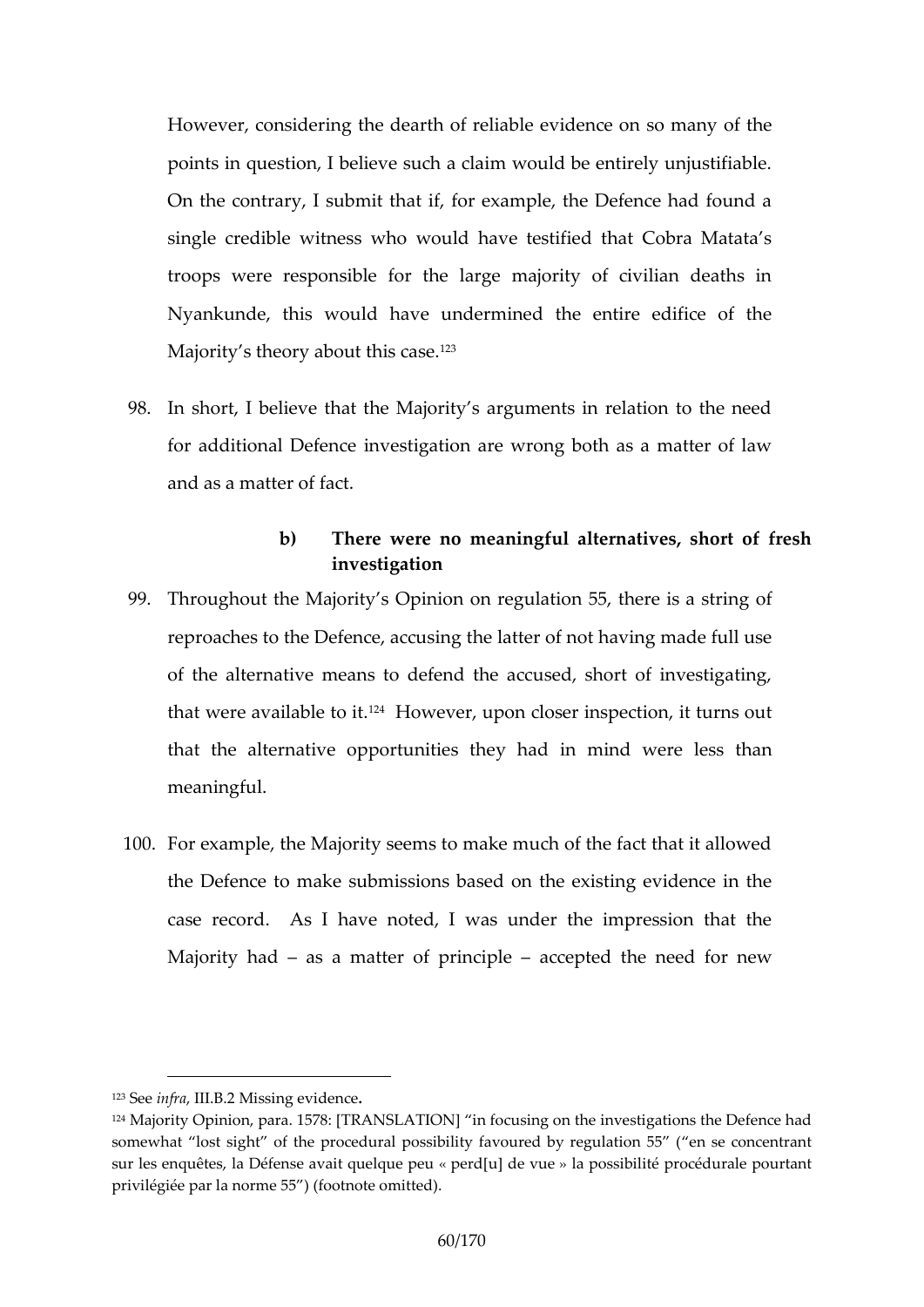investigations on  $26<sup>25</sup>b$  und h $2613$  hanged its previous posit by compe<sup>ter</sup>ing Defence to submit a brief on the basis of evident  $\vec{c}$  and is to me seems like it was an attempt by the put the fence s argument (i.e. that no meaningful defence without further investigations) belatedly to the test. H Defence had no precise idea about how the Majority wou conclusions under artic<sup>12</sup> eth $25$  ( $30$ )( $60$ )( $i$ ),  $i$ ) d be expected from the accused was for him to formulate general der called opportunity for the accused to defend himself on existing record therefore amounted to little more than a

not guilty abewehr charges under  $25(3)(d)(ii)$  the Majori mind<sup>2,9</sup>Accordingly, on 25 October 2013, the Defence was reiterating its inability to provide an adequate respons respect of the altered mode of liability itimentale absence investigations. 11 cannot understand how this exercise c proven whether or not the Defence was able to meaning itsewfithoaudditional investigations, because we cannot tel more persuasive the Defenvoee breed mithadditional  $e$  vidence.

## $125D$ écision du 26, jupian  $26I$ 8137

 $126$ The Majority Decision was couched as an invitation but it was cle paragraph of the 2 October 2013 Decision that this was  $\alpha$ beis Defience s relative aux observations de la Défo£nosmef (douodu7m8ept8c2ne0071e/60041/07 3406, Decision of 2 October 2013).

 $127S$ esuproar  $\frac{37.7}{8}$ 

<sup>128</sup>Seel. B. Right to be informed of the charges and to have adequate time preparation of the defence (art)cle  $67(1)(a)$  and (b).  $129$ Idem.

 $130$  Defen $\Theta$ bservatoonn Asrticle 25 (t3h)e(dRoomie Stat2u5t October 20011/80041 I/OF  $C$ 3417, para. 1.

<sup>&</sup>lt;sup>131</sup> Dissenting Opinion Confri**st**uidagee Van den Wyonghaeer Diecision of 2 October 20 October 20031/0041/03740Anx, pa5ra.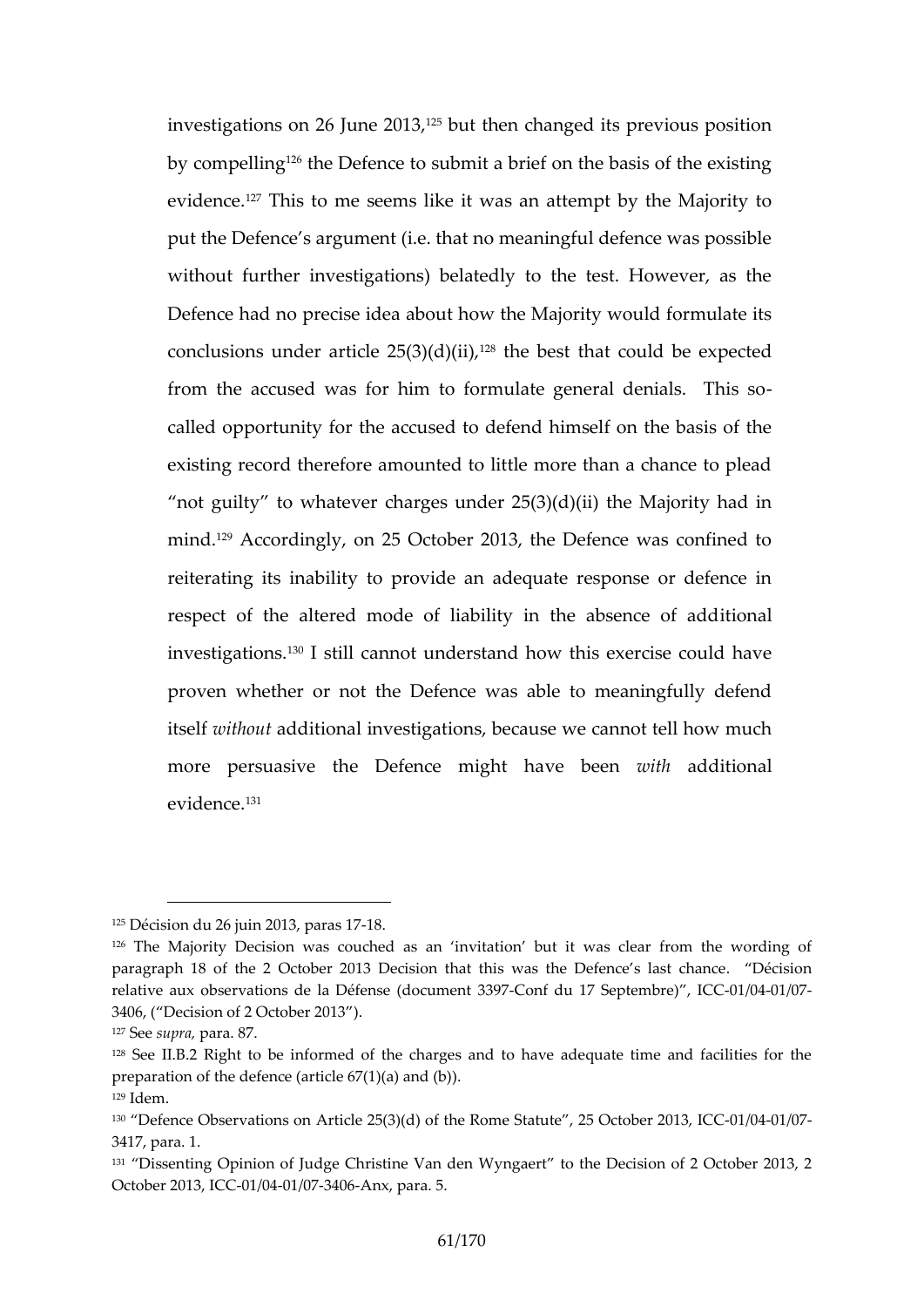- 101TheMajorialy so seems to suggest that the Defence did not opportuntidy recall witnesses who had already testified in befor $\mathcal{E}$ . With respect, I do not think it was appropriate Defende select which existing witnesses to recall be finalised its investigation. However, the Defence was ne opportunity to have a meaningful discussion before this whether or not it was essential for a the the tendencie be further investigations, or present other fresh evidence article  $25(3)(d)(ii)$ . My recommendation for a status exhaustively litigate whether it was fair to recharacteri these circumstances we stand  $e$ .
- 102Therefore, although I am not in a position to determine the Defence has been able to usefully explore the possi oldwitnes, sescan only conclude that the Majority put the I very awkward phousiftoin bing it to give a provisional list of w before being able to conduct any further investigation. understand that any party would be reluctant to commit witnesses, even provisionally, beforeant  $\nu$  and  $\bm{s}$  all the able available evidence. This reluct**ande** risstand diventibelese more the witnesses in question have already testified. I the suggestion or innuendo according to which the fact that refrained for four twing some of the old witnesses would so be indicative of the fact that the Defence has not be

 $132$ Majority Opinionh55p7anLaa. Dhésfee a feaicthbix de ne pas dreamppae bledre sletémoins. quelle avamité en lete initialement cités

<sup>&</sup>lt;sup>133</sup>Annex to rdonnance relative aux Observations de la Défense sur les Procureur et des Représentants07A éganafux du d4b couomi**e b (t @ 3 & 0 ni 6 à nd q c** 10 octobre 20D3ssenting Opinion Confristriunique den Wyngalert October 2-013, ICC  $0.1/0041/0374$   $1-A$ nx, (Dissenting Opinion of  $1.0$  parallelein 2013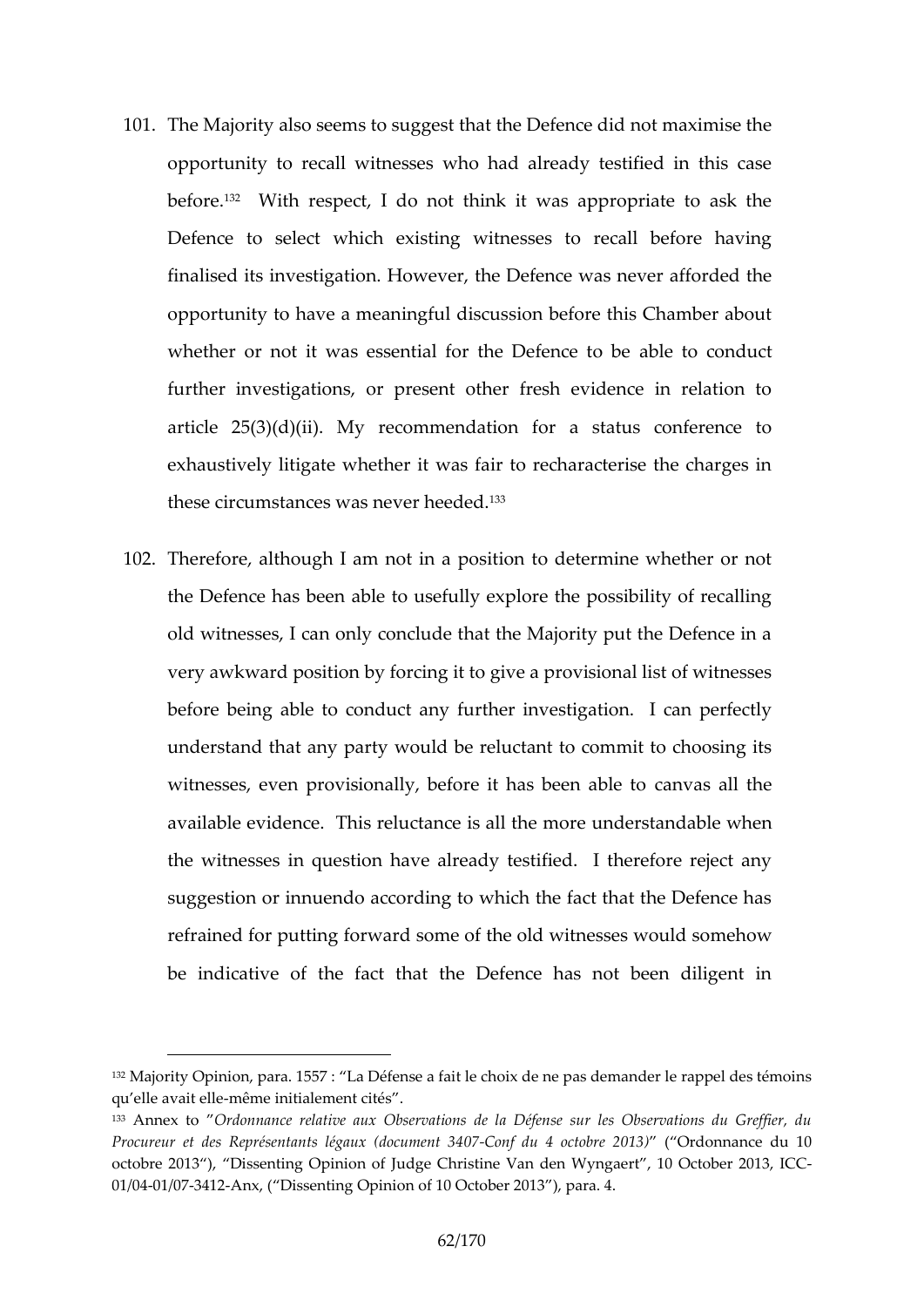exploring this option or that none of these witnesses exonerating to say. Indeed, it is very well the assible that were -inneterviewed simply had no okhowledge of the facts of interest or that the Defence had other valid reasons fo call them (assuming the witnesses were willing to cooper

- c) The Defence did not have a meantim goul opp investigate
- 103By far the most disturbing part of the Majority s treatme defence investigations is how my colleagues deal with the definition and  $\alpha$ whether the Defence had a meaningful opportunity to inv the Majority sshow pnsistent unwillingness to acknowledge difficultimes ountered by the Defence and by the unreason of the criticisms that are hurled at it. I entirely disagre unreasonable suggestion that the De $\acute{\textbf{e}}$  encee has a somme how and haguandesend posedly ample opportunitie<sup>34</sup> to investi Prior to and during the trial, the Defence was able to Walendu Bindi and Beni and was able to address the originally framed. Had noticeanbyegonoidgutivientogriant, or even for much of 2012, the Defence would have had opportunity to carry out further investigations. However did not authorise the Defence to conduct further investi June  $2^{10.5}$   $\otimes$  Registr  $\otimes$  Report attested to the fact that invest could have been undertaken up until August 2013, but c Defence s contention that the security situation prevent

 $134S$ esuprpaar  $29.9$ 

<sup>135</sup> Se also Décision portant rappel des termes de la décision n° 3406 du l'Ordonnance n° 3412 du 1,0109c Nodovreem 200e1r320011/390411/09637419 Décision du 19 novembre 20 a Ba.1.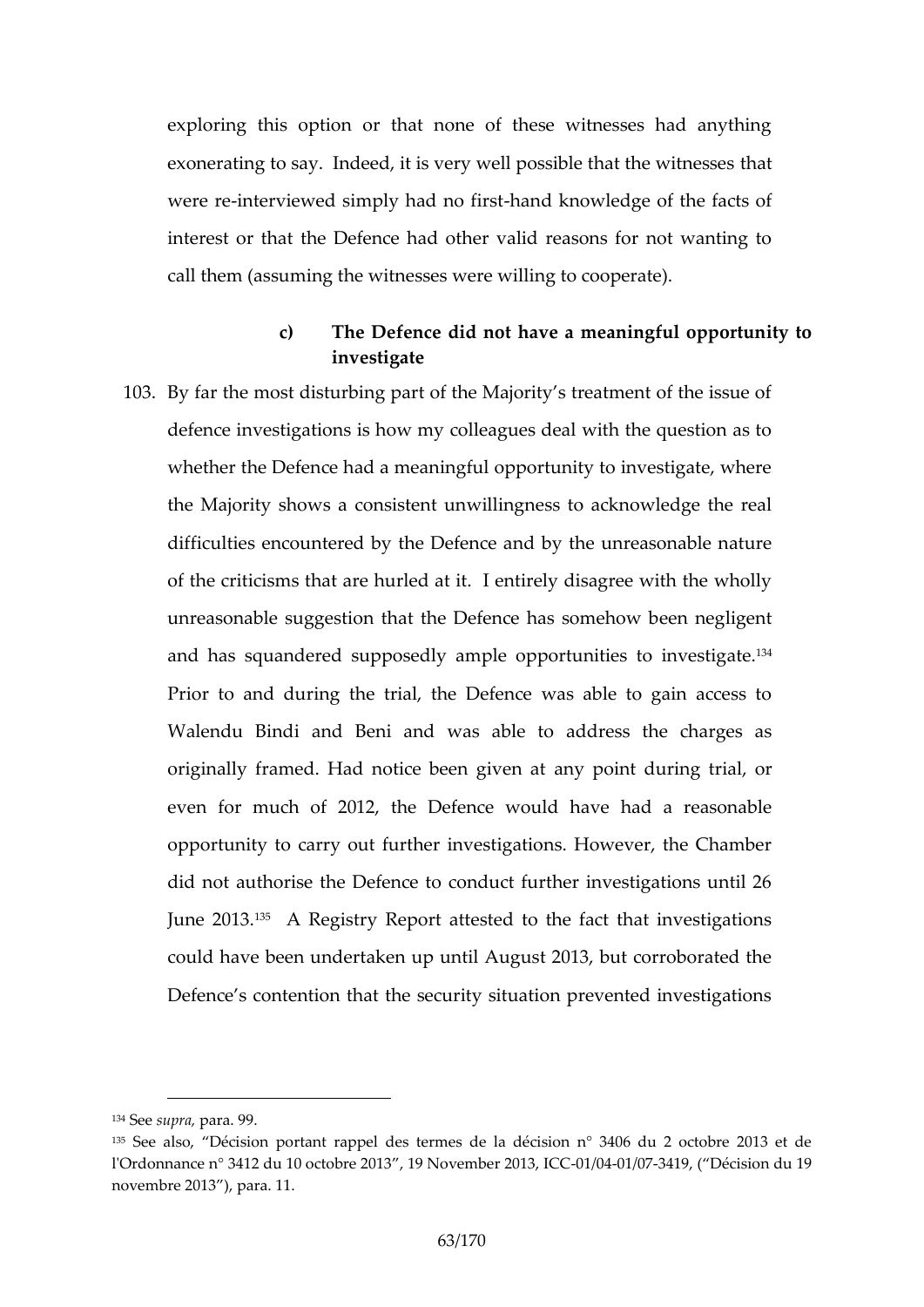thereafted t. cannot therefore reasonably be wagsued that sufficient opportunity between 26 June 2013 and August Defence to reassemble their small investigatory team, t conduct meaningful investigations on broad topics over  $g$ eographica $f$ area.

104Despite allthe is Majority attaches particular importance Defence s decision to postpone a planned mission at the beginning of the beginning of the beginning of the beginning of the beginning of the beginning of the beginning of the beginning of the beginning of the beginning of August 20<sup>8</sup>18. doing so, the Majority completely ignores t given by the Defence for its decision, whip conswided that it to travel to the locations in question with a MONUSCO and that past experience had shown that potential w extremely reluctant to talk to the Defence under such That this is a very plausoinbles edephaon as trated by the systematic use of intermediaries by the Prosecutor through investigations in Ituri. The Defence therefore conside potential benefit of conducting the mission under such preferred to lwitalle awhile in the hope that the security situation which, by all accounts, was extremely would at that improve, so that it would be possible for the Defence to the places of interest without a miletheorey ceasor obraindly he Definition and  $\overline{v}$  he Definition and  $\overline{v}$ be reproached for not having foreseen that the security worsen rather than improve. Similarly, it cannot be h

<sup>&</sup>lt;sup>136</sup> Observations edfolie Gern application del CI@O 1D/e0241s/06373n9 823 September 2013,  $IC$  $60$  1 /  $6041$  /  $6374$   $0$   $0$   $0$  n f.

<sup>137</sup>It is worth noting in this respect the latest Defence filing as of 27 J Chamber that the the smituation provessed to the extent where the defence investigations are viable. Indeed in respect of Beni the situation has Walendu Bindi remains too insecure for investigations : Defence Furth Situat in Eastern D-RIC / 0041 00374 277, 2 anuary 20134, para. 138Majority Opinion, para. 1587.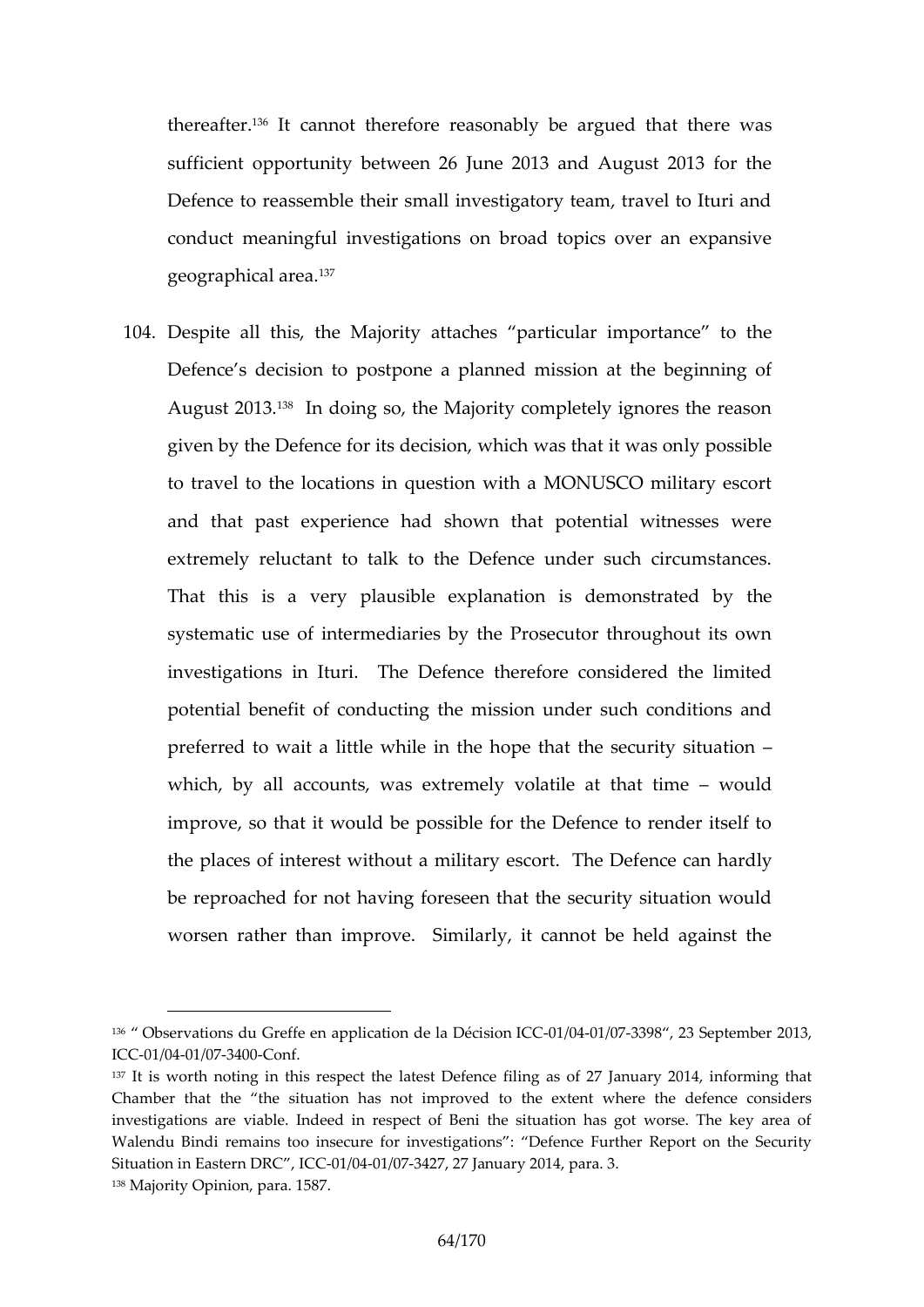Defence that it chose not to avail itself of an opportunit all likelihoodyen piehded any meaningful results.

- 105More fundamentally, it is extremely unreasonable to su the Defence conducted the planned missions, it would have been able to the planned missions, it would have satisfy its evidentiary needs. It is clear that these mi have been a first step in a necessarily much more protra identifying and interviewing a large number of potential
- 106Moreover, it is not disputed that the Defence did n opportunity to go to BMM dlenion unding TAh we bM ajority brushes at in this significant factor by accusing the  $De$ having no idea about what evidence it was going to find goes so far as to accuse the Defence of merely intend fishing exped<sup>pp</sup>tiMonthespect, I find this suggestion enti baseless. Indeed, one can hardly reproach the Defence in advance who it would be able to find in these remote precise formattion ay could have provided.
- 107.In short, I am ffitmey voew that the Defence did not ha  $r$ easona $d$ o $p$  $p$ ortuntiov conduct a meaningful investigation and  $\overline{q}$ strong reject the accusations of negligence at the add Defence. I plant dciut arly straking colleagues of the Majorit who have needed more than twenty months to produce a

<sup>139</sup>Majority Opinion5& Bara ANSLATION] it is clear from the First Annex th Defence investigations consisted purely ctampd as implished in based on scarce information, pertaining at times solely to the location of the perso indication or indication as to the expecteid weist ness cleaxipeemieemtcede (la Prem annexe unue partie des enquêtes de la Défense consistait purement et sim « fishing expedition » sur la base d informations plus que succinctes, localisation de la personne et sans que siocint odlo on noéree atercoupro-er eiln obiucaltée à que pouvait être l expérience  $d\psi$  (fémtonionte roems istelenti).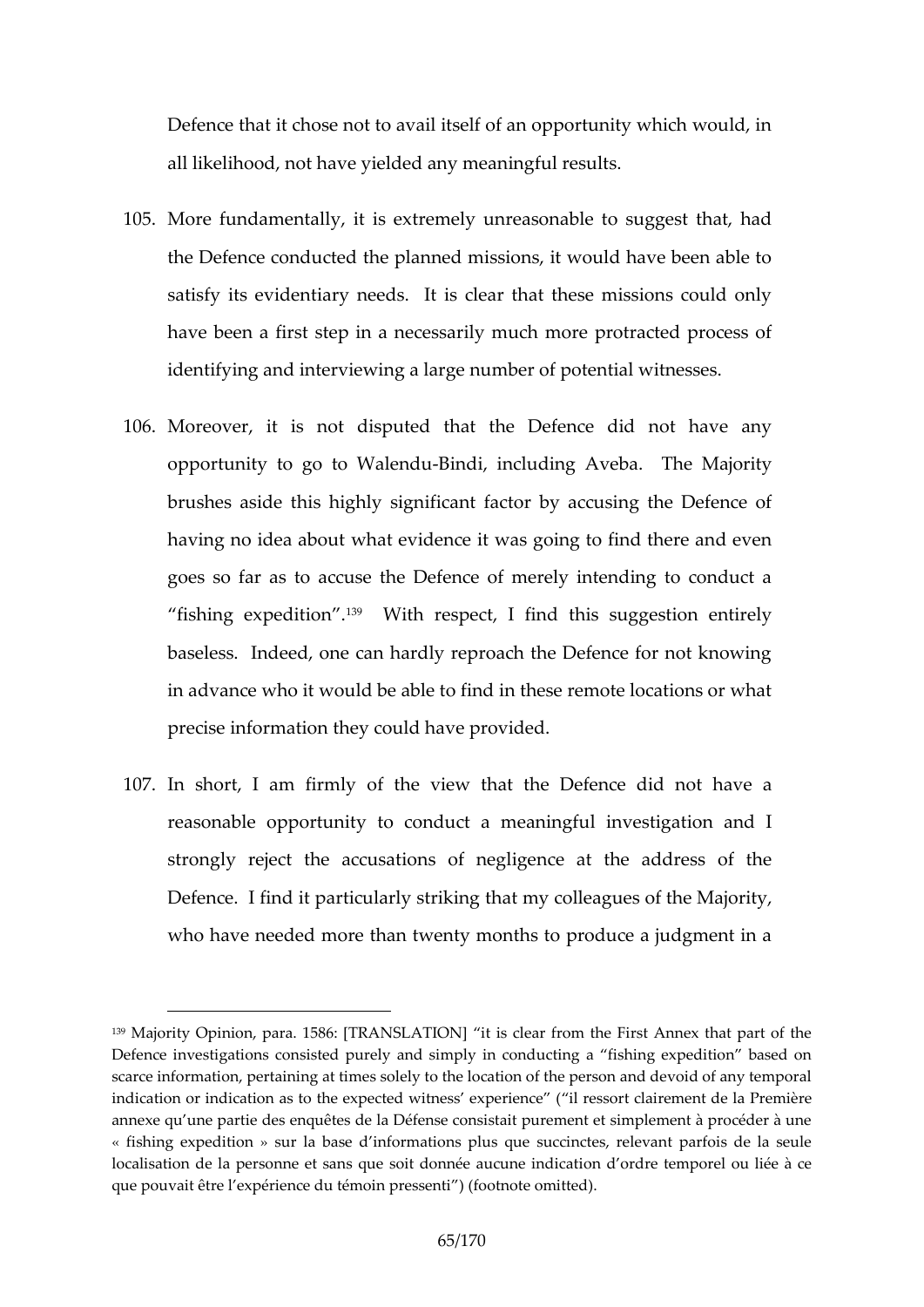case of relatively limited dimensions on the basis of a I eviden<sup>4</sup> that had been, for the most part, known to it for now find it fitting to critice is erther Dee ferming able to conduct complex investigation with limited resources and under circumstances in less than two months. As the Majority the Defence for Germain Katanga has always demons professional integrity throughout the proceedings. I find it unseemly that the Majority now attempts to lay  $r \in \mathbb{R}$ the fact that Germain Katanga did not have a meaningful defend himself against the charges  $\mu$ (nid)eratanthele 25( doorstep of his Defence. This suggestion, which is ent can only add insult to the injury already caused by the under regulation 55. I note, in this regard, that if the provided the Defenceurath information about the new cha from the start, and had immediately granted them permis additional investigations on 21 November 2012, most of investigations might well have been completed by the ti sitaation worsened.

108As it eventuated, it was simply not possible, under t conditions of precipitation and insecurity, for the Defer meaningful investigation. Whereas the Majority could no the security probolemusid inave known that any meaning investigawioundequire a considerable amount of time. giving the Defence an adequate amount of time fron regulation 55 Notice Decision, the Majority has effecti accused s oright the definition against the new charges und

<sup>140</sup>The Chamber heard 54 witnesses and admitted 643 items of evidence .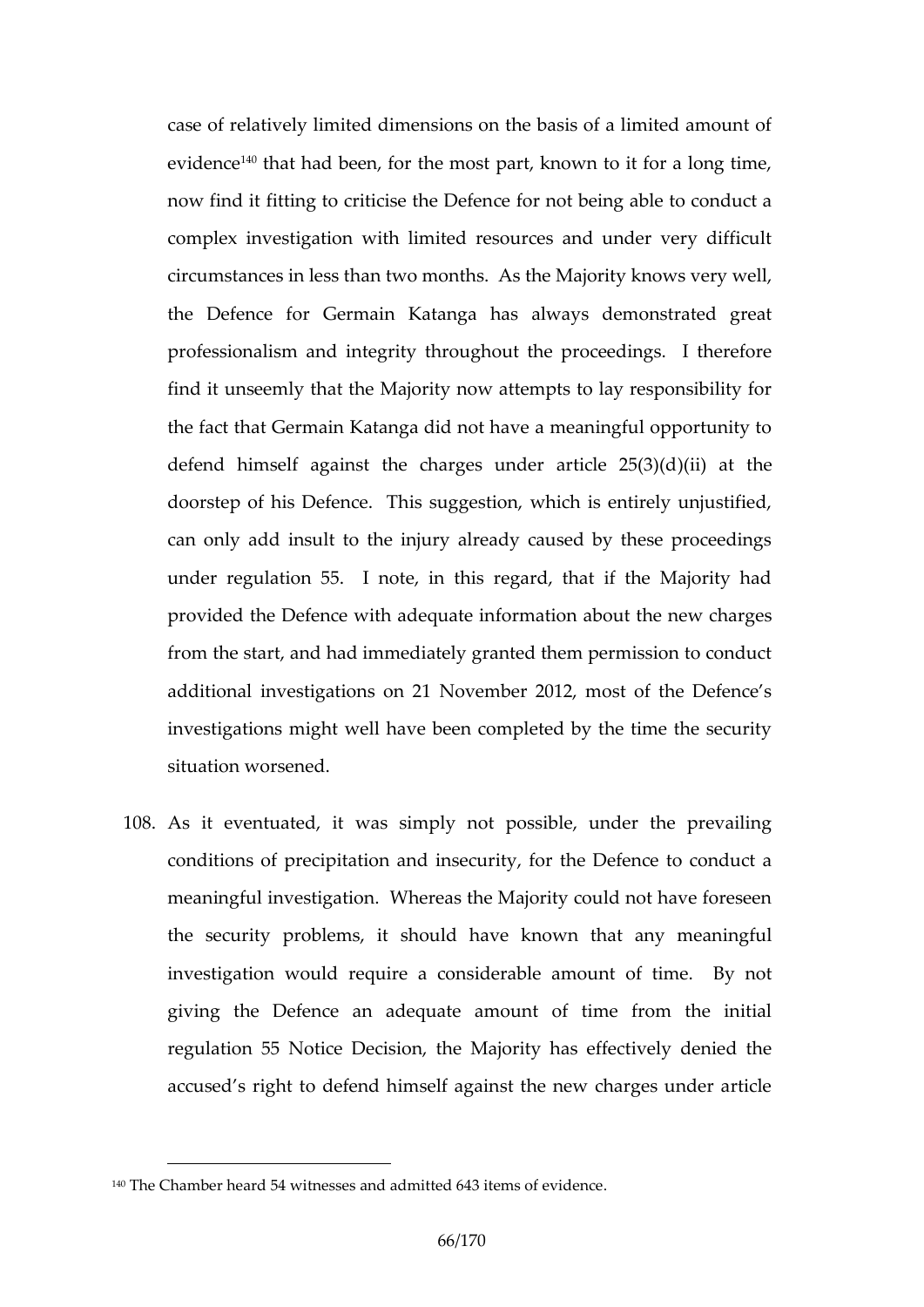$25(3)(d)(ii)$ .

- 4. The Majority s unwillingness to rule on a number of Defence concerning the fairness of the procedure
- 109. am of the view that the Majority consisteently failed Defence s concerns about the Majority s course of actio exaggeration to say that the Majority has systematicall eye towards the Defence s repeated requests to termina 55 proceedings, or at deashteton huelreent unfairness of the proceedings before moving to judgment.

a) Order of 10 October 2013

110.On 4 October 2013, the Defence requested that, in light to preserve a fair and expeditious trial, the Chambe discrethoon to recharacterise, lamenting <sup>1</sup>e<sup>th</sup>Tohuegh is enough Majority simply dismissed this request, stating it wil relevance of all of the Defence s filings on the investig conduct in the DRC only in the judgement to a be due ive article  $74$  of the  $42$  Sht anto Ditus ent, I expressed my concern that status conference was necessary in the sense of regularion  $5/2$ not all matters relevant to the proposed change had b conside<sup>re</sup> The Matioridisagreed and proceeded in the fact Defence requests for additional time and resources to

<sup>&</sup>lt;sup>141</sup> Defence Observations on the Registry, Prosecutis  $\Omega$  basned Waite birms Re4pres October 2013, 1-410010 0374 00 onf, para.

<sup>142</sup>Ordonnance du 10 octpbnse. 2TORIASN SLATION Will rule on the relevance of a the Defence s filings on the investigations it sought to docommetation behe DF deivered pursuant  $\bar{\tau}$  a aftible Statute ne se prononcera sur la pertinence de des écritures de la Défense relatives aux investigations qu'elle entendai jugement qu'elle rennd den semitle efd'article 7.4 du Statut 143Dissenting Opinion of 10 Octobier 2013, para.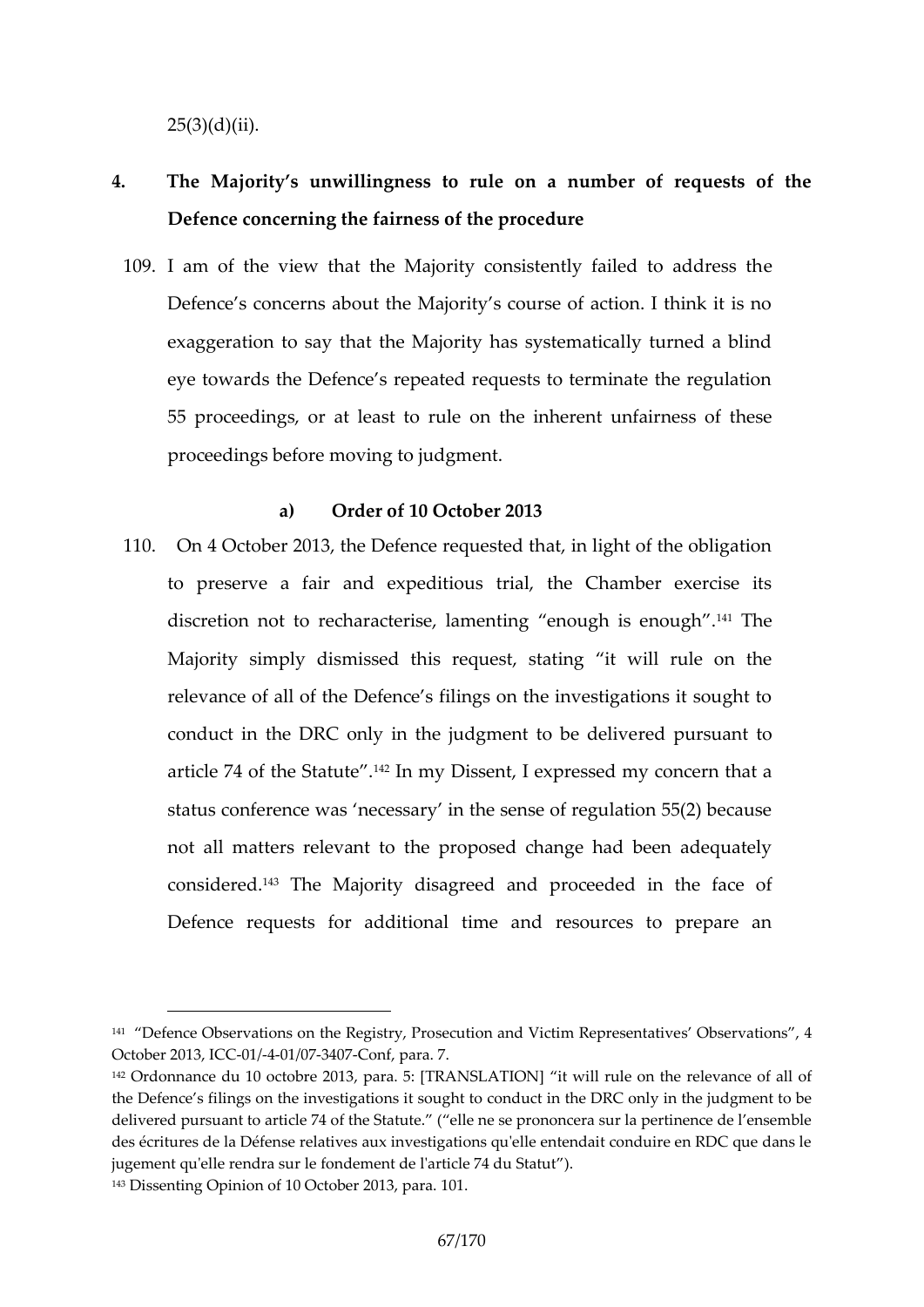adequate defence under article  $25(3)(d)$ . The matters  $\nu$ exhaustively litigated.

b) Nondecision of 19 November 2013 111.On 19 Novembeth 2 CM ago rity is Décids its portant rappel de termedse la décision n° 3406 du 2'Oor**oto**onboranen° 22804132 edude 10 octobre<sup>4</sup>i a Owi Bich it stated that:

[&] having regard to the obligation cast on the Bench in tis forthcoming judgment pursuant to article 74 of Chamber will adjudge the difficulties which the  $D_{\ell}$ encountered in effecting those investigations whi indispensable and, more generall $e$ , charactensis sattency of procedure with the rights of the Accused. Accordingly confirm that at this juncture it does not envision further Should it consider that the procedure for recharacte does not solafelogeu arights of the Accused, it will de recharacterisation and then rule solely on the basis liability, namely under article  $[265]^{43}$ )(a) of the Statute.

112.In my Dissent, I reiteratethen Majorwitth at appnopach was

<sup>144</sup> C GO 1 / 0041 / 0374 1 9.

 $145D$ écisiobun 19 novembre 2013:

<sup>12. [&</sup>amp;] eu égard à l'obligation qui ldiliegsetn'foenesitendelens tet juegre annouenct qu'e rendra en application de l'article 74 du Statut qu'elle se pronone rencontrer la Défense pour accomplir les enquêtes qu'elle estimait générale muernia compatibilité de la procédure de requalification ave Chambre ne peut dès lors que confirmer qu'elle n'envisage pas, a nouvelles enquêtes. S'il lui apparaissaida qioen la npisacé de reede araquia les droits de l'accusé, elle s'abstiendra d'y procéder et elle statuer de responsabilité à-drireiade d'article deu 255 tatut. [ & ]

<sup>14.</sup> Enfin, c'est égalem eemt dannes lae Qibuanen hore statuera sur la demand tendant à ce que soit exclues certaines parties du témoignage fait e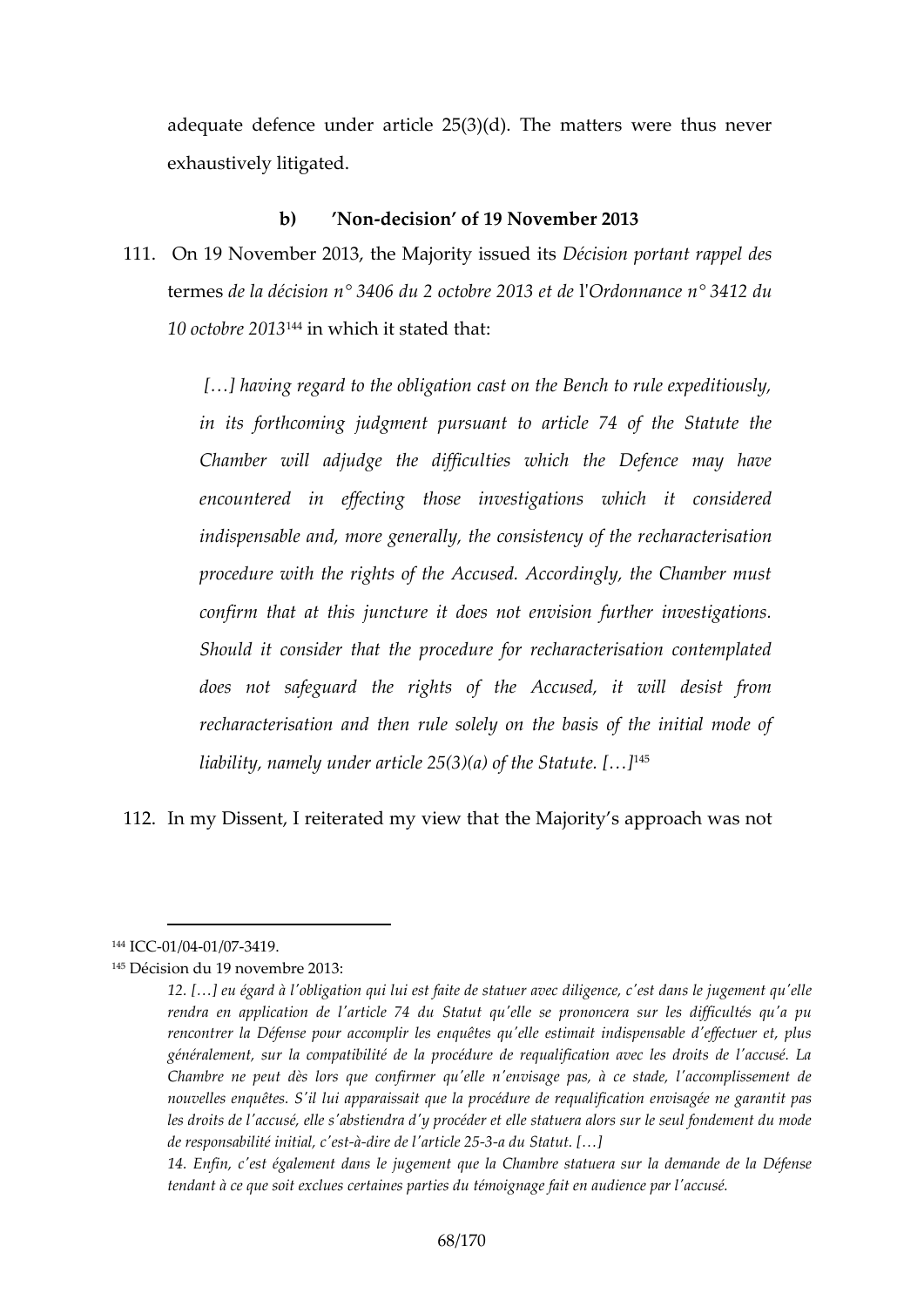only unfair, but wrong as  $a^{14}$ fhad teo efnphawsised that I found the decision particularly problematic because it deprived and Katanga of the possibility of seeking recourse before Chamber in order to protect heis belogehutse Thine's Decision posed as a encossion, whereas in fact it constituted a reje Defence s alternative request for additional time to inve

- c) Dismissal of the Defence stay motion 113The most recent example of the aMa jornity he disquments of the Defence is the dismissal of the  ${}^{1}D$  e $O$  em c  ${}^{1}$  stay motomether  $I$ December 2013, the Defence filed a request for a per proceedings in which it submitted that for the Majorit judgment under artitchle  $\vec{v}$  asis of requalified charges with providing the accused with a further opportunity to m investigations would constitute a manifest uniairness to The Defence stated that, in the event that the Chamber to reglify the charges and to render a decision, other th in respect of all those charges, the defence requests a state of all those charges. Such a stay should, given the circumstances of the case sta $y^{49}$ .
- 114.It is highly signifoce, ntintoth is regard, that none of the parties or participants opposed the stay motion. Althou inappropriate to speculate about the reasons for this conspiculation the least that can be inferred from it is otrh an orretime berthe

146Dissenting OpiDa ëccnision du 19 novembre C 20011/30041 / 0374 1-Anx, par Stete. also my preous Dissen-0s1/0024 C/037319, ICC 6041/0373 7-Anx, ICO 0: / 0041/0373 8-Anx, ICC0 1 / 0041 / 0374 0  $\angle$  n x, IQC / 0041 / 0374 1 - $\angle$  n x.

 $147M$ ajority Opinion, p1a5 $9.5.1593$ 

<sup>&</sup>lt;sup>148</sup> Defence Request for a Permanent Stay of ProceeCdOintgGS041,/693744 2D2e.cember 2  $149$  bide, mpara. 1.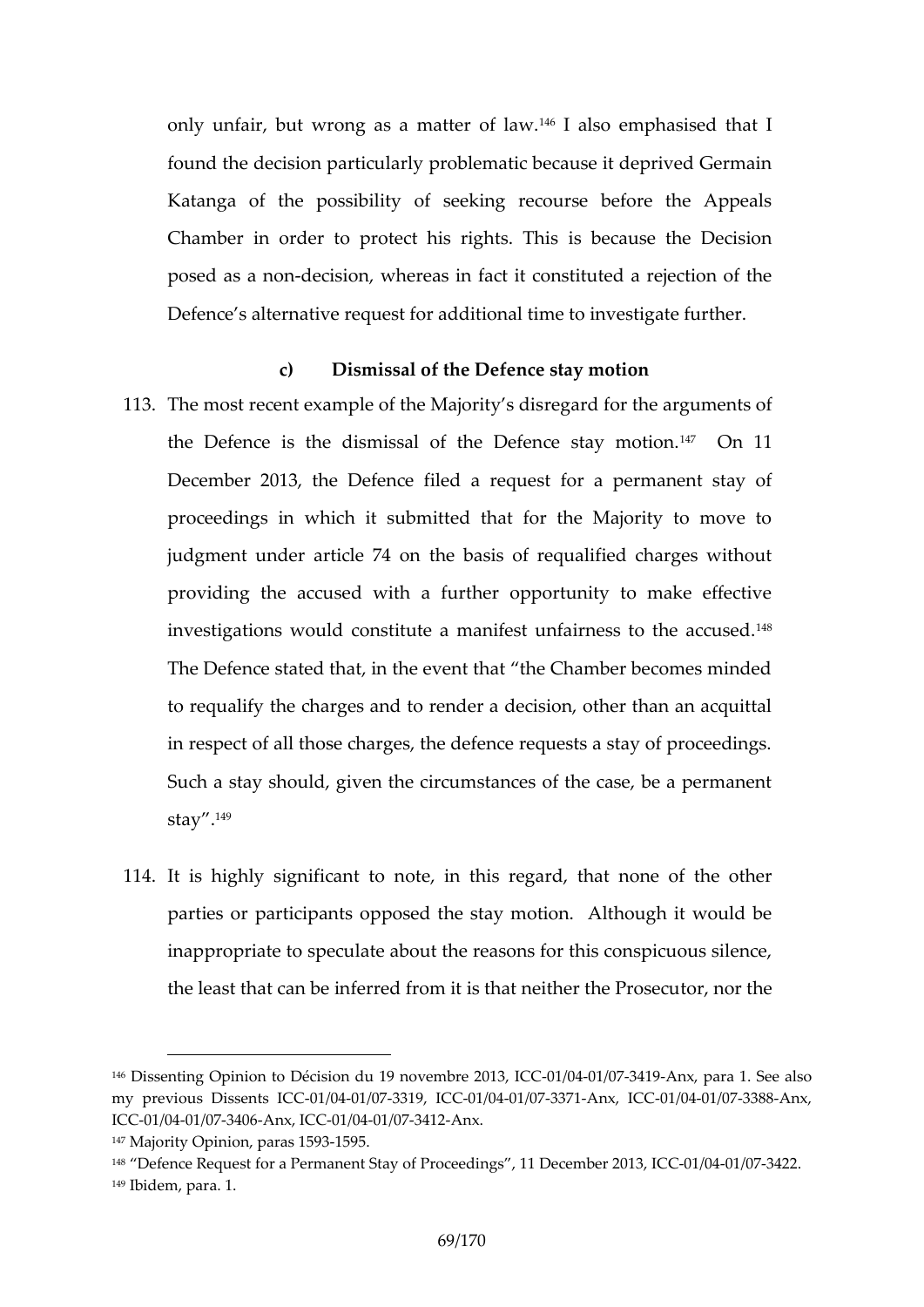Victims Legal Representatives thought it was a matter them to argue in favour of the prospective recharacter remarkable, given that they must have realised that, if the to grant the stay imsowouldthin all likelihood, have led termination of the proceedings against Germain Katang they must have been aware that their silence could only the chances of the stay motion being granted. Indeed might whealve interpreted the fact that none of the other participants objected as an indication that they acquie motion. In light of this, it is all the more surprising the declined to rule separately onothe Eshiay, apphicanniind, is yet another illustration of the fact that the Majority was force behind the recharacterisation of the charges. It a the Majority s tenacious determination to persevere intention to tho cornain Katanga on the basis of article despite mounting problems and despite the fact that no participant supported this course of action.

- 115On the basis of today s conviction pursuant to article 2 saely be assumed that, had the Majority been so minde the stay application before rendering judgment, they rejected the request. However, at least in doing so, this a tangible ruling the Defence codub hhappe a challenge
- 116One may object that an interlocutory appeal might ha prolonged the proceedings. However, such arguments of that by joining the question of procedural fairness to the merits of case under article  $2n\frac{1}{2}$  and  $\frac{1}{2}$  (iiii), has denied the accused opportunity to avoid the stigma of a conviction at all. M by joining the two questions, the Majority has potentiall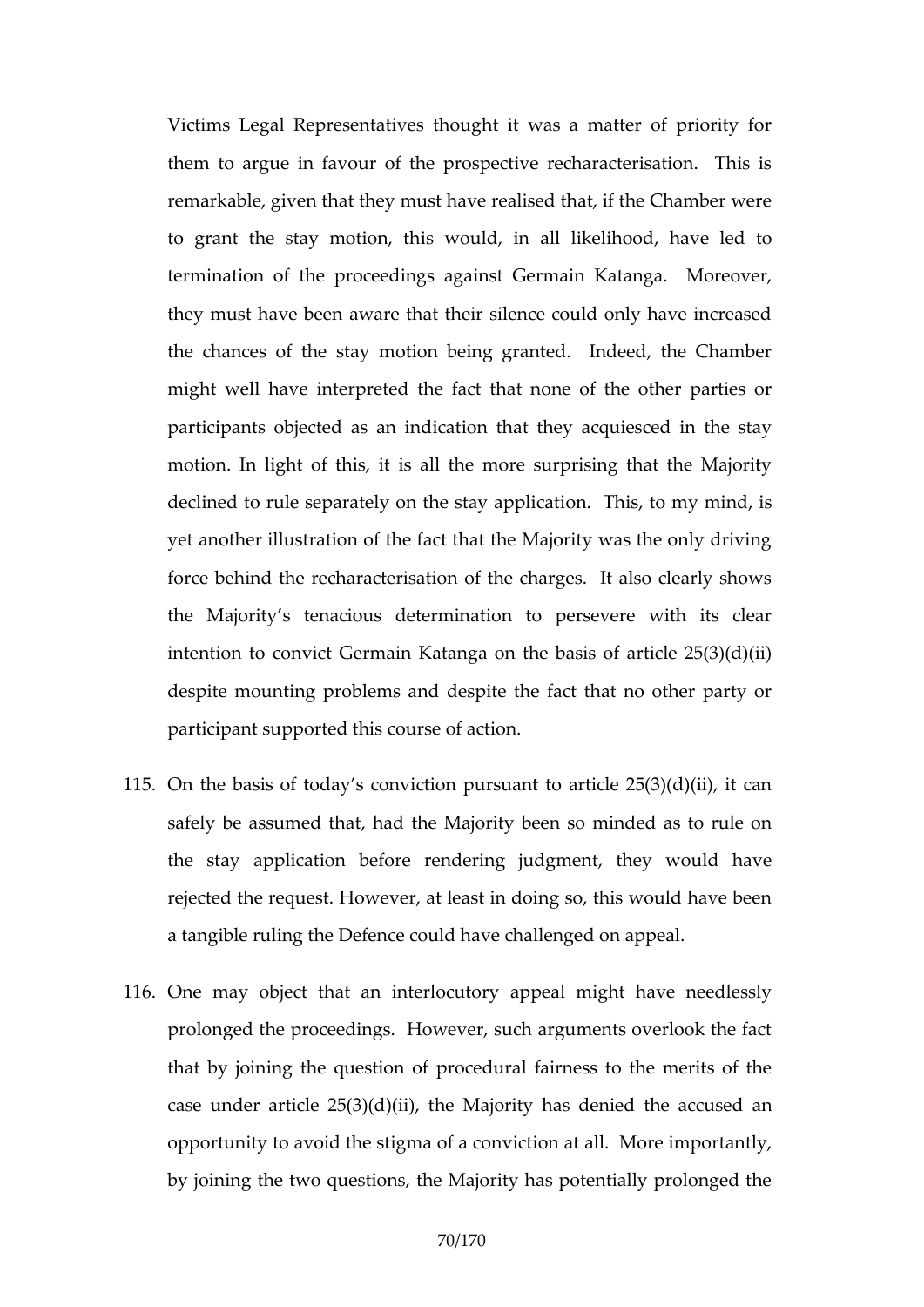already protracted period of detention of the accuse Germin Katanga had prevailed in an interlocutory appeal have been acquitted on the charges under article  $25(3)(a)$ been able to contest the appeal on the merits in freedom.

- 117All the accused can hope for now is that will appeals consider this question of procedural fairness immediate before entertaining the question as to whether Germain found guilty under article 25(3)(d)(ii) on the merits.
- 5. The expediency of the proceedings and  $($ the formal  $4t(2)$   $\beta$  e tried to be the right to be the right to be to be to be the right to be the right to be tried to be the right to be the right to be the right to be the without undue delay (article 67(1)(c))
	- 118Without the Notice Decision, Germain Katanga would h judgment on 18 December 2012 and, as can be seen judgment, he would have been acquitted together w Ngudjolo on the confirmed charges. The decision to acti 55 has therefore had a significant impact on the exped proceedings. In this respect the Majority acknowledged 2012 that giving notice under reguplreatlion mg 5thewould proceedings, but considered this would not inevitably e of the right to be tried with  $\partial \hat{v}$ t undue delay.
	- 119The length of -tho eipesptroceedings (21 No 7 d Mhabrech 2012  $2014$ ) has shown the Majority to the energy the CM and rity can justify having prolonged Germain Katanga s detent yea while ngaging lengthy deliberations following the N Decision. Accordingly, the Notice Decision venture  $r$ easonable application  $2$   $\delta$  fand the  $\delta$  and  $\delta$   $\delta$  (be reconciled with

<sup>150</sup>Notice Decision, para. 52.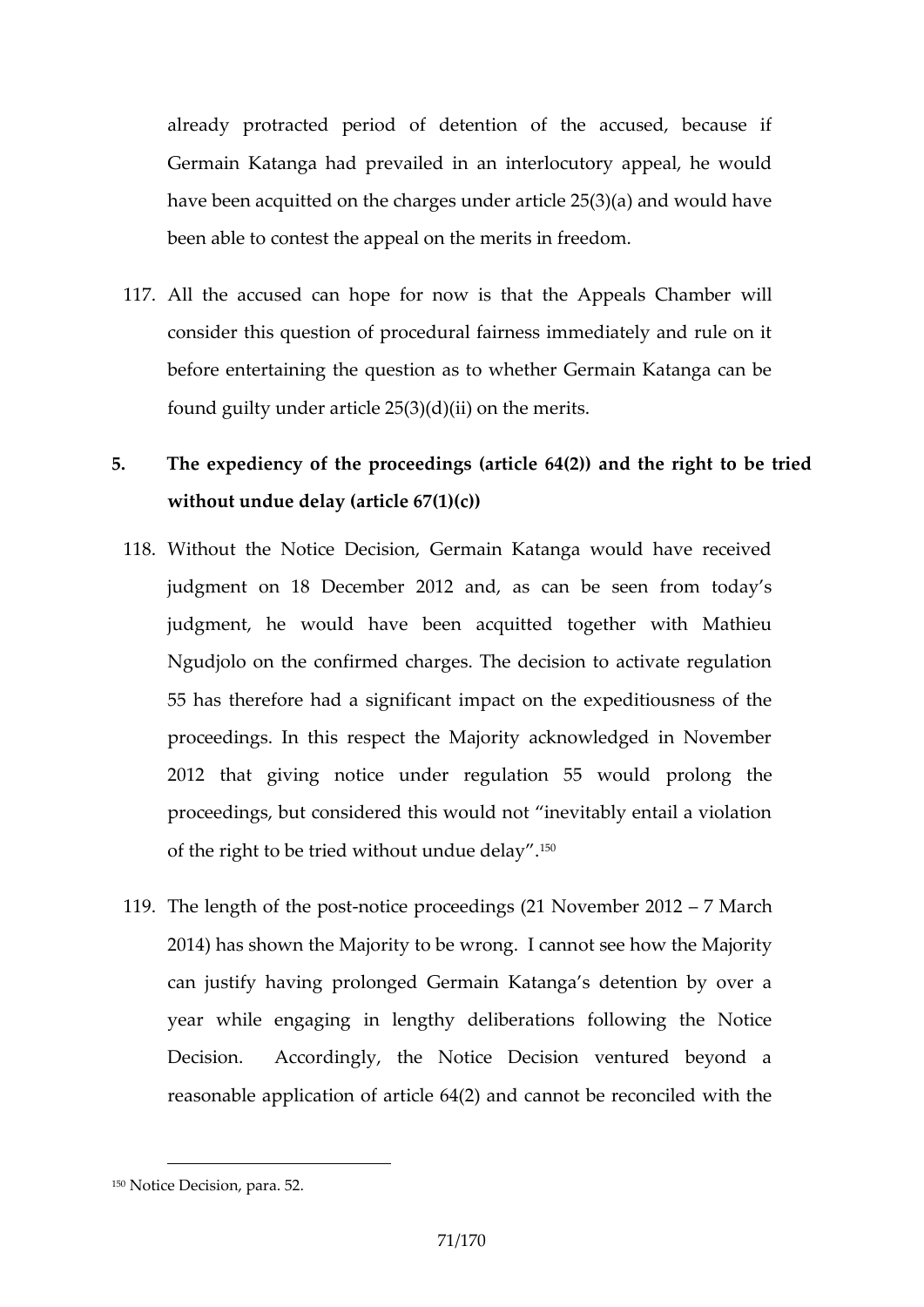Chamber s obligation under rule  $142(1)$ , to pronounce within a reasonable period of time after retiring to delibe

## a) General principle

- 120The right to be tried without undue delay is clearly laid out in many taid out in many laid of the many results in many laid the many laid of the many laid of the many laid of the many laid of the many laid of the many international human rights<sup>151</sup> i**sset muming** the the fundamental basis that prolonged proceedings can put strain accroused perasmodispotentially derbeating concerns such as uncertainty as to the fuoton, ean for a for the reanal contrative field and such and the threat and the threat and the such a sanction of an unknow<sup>of</sup> severity.
- 121Before this Court, whil<sup>te 3</sup>aafforde 641(21) Chambers discretion in determining what constitutes a fair trial, the task re fairness, expeditiousness, and grhetsspeedt theer abeused, alongside ard for the protection of with  $\epsilon$ Tshsee sweend victims expeditious reappears in the Rules, which require that regard to the need to facilitate fair and expeditious p that those partuliquati proceedings endeavour to act

<sup>151</sup>Article 14(3t) Helnternational Covenant on Civil and Political Rights grants entitlement [t]o be tried without undue delay . Articleon6 (onn) betimblaen Europ Rights provides everyone is entitled to a fair and public hearing within 8(1) of the American Convention on Human Rights provides the right reasonable time . Article  $7(1)(d)$  tef the HAufmi $\bm{x}$ ana Cotha Peoples Rights grant right to be tried within a reasonable time .

 $152$  Stefan Trechsel, former President of the HE uum capne a Rhig 60 to m minis  $\Omega$  pinm, in all Proceed (nOgxsford Universit  $Q \cup Q \cup R$  is app. 135. See aSI stögünhler Ent HvR, Authsultia,

November 1969, application no. 1602/62, para. 5.

 $15A$ rticle 64(2) states The Trial Chamber shall ensure that a trial is f conducted with full respect for the rights of the accused and volute megard and witnesses.".

<sup>154</sup>According to Judge Pikis, the standard of expeditiousness set out in ar than the one imported by the requirement of trial being held without incorporated in the anotalion troint; a standard that the Court is duty bound to uphold to uphold that the Court ProsecutTohro mas Lubang bu Dywind onto ithe appeal of the Prosecutor against Trial Chamber I entitled Decision on the release of ThoOmpainaboafing a Dy Judge GeorghiosPikis, 21 COGO flo/190841 / 21640887para. 15.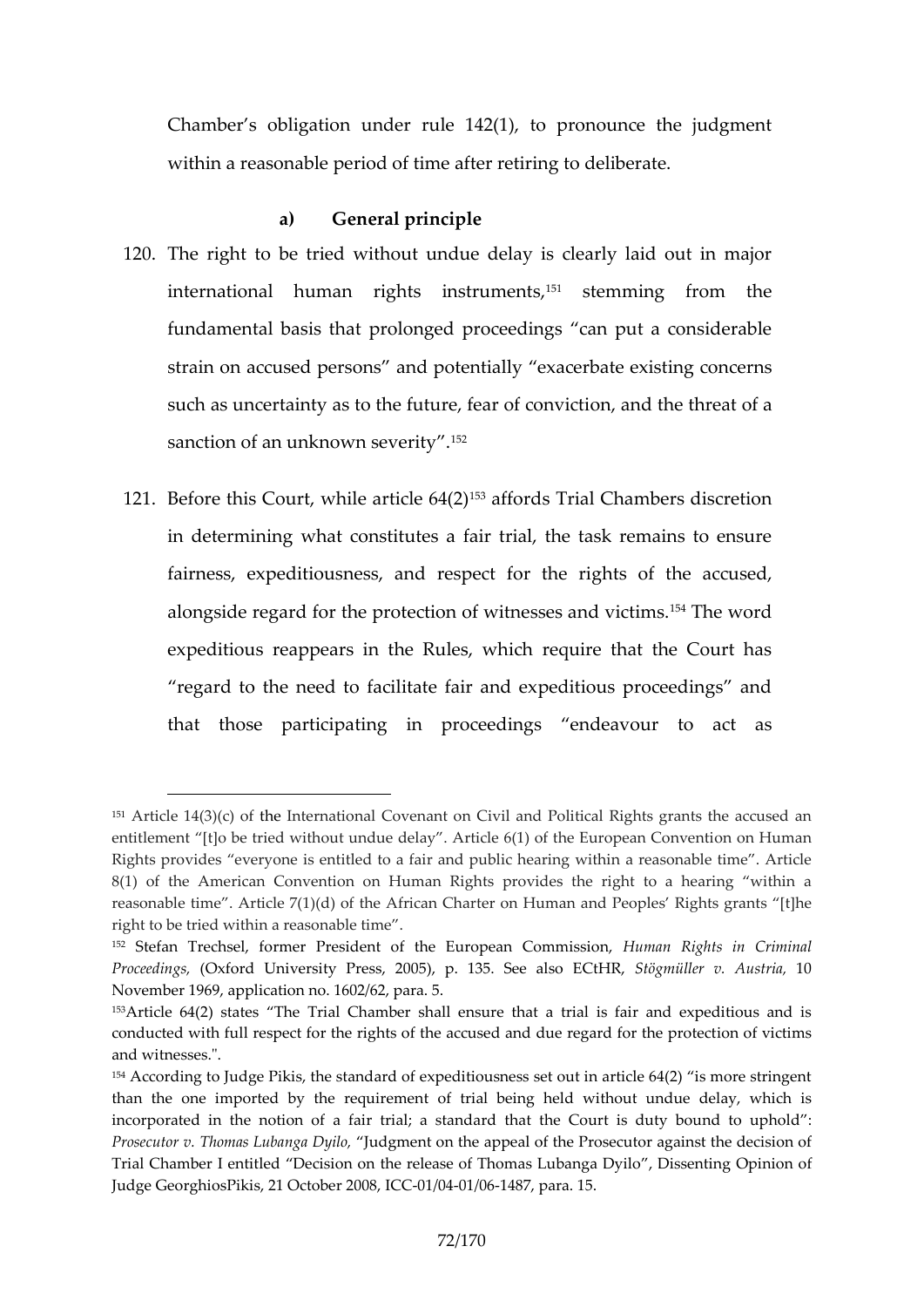expeditiously as  $1650$ S is mibilarlay rticle  $67(1)(c)$  provides for the state of  $1600$ right of the accused to be tried without undue delay. A case, from the time the suspect is informeack thome authorities and the state and the authorities are the authorities are the analyze and the analyze and the analyze and the analyze and the analyze and the analyze and the steps towards prosecution until the definitive decision judgment or dismissal of the proceedings, including app without undue<sup>15</sup> $\theta$ len ayssessing whether delay has indeed undue, international human rigahttys pilos and line the standard the  $\alpha$ approach taken by the European Court Poliil Hisumvan Right Greece ( $ManB$ ) y that the:

reasonableness of the length of the proceedings must of the particular circumstances of gtahred das the and rilheamian laid down in-latus, clanse articular the complexity of the c conduct of the applicant and of the relevant authori among other things to take account of the importance the pplicant in the  $57$  litigation.

122While the breadth and<sup>58</sup>o omplet at the case is relevant, the Europ

<sup>155</sup>Rule 101 of the Rules of Procedure and  $\texttt{deE}$  v8de recte (3) $\texttt{S}$ ( $\texttt{eb}$ , all  $\texttt{8}$  a(2r), 156(4). importance of expeditiou $S$ nieus astiostme donah soncrapiuch Rie of C $D$ engios, ion on the Requests of the Legal Representative of Applicants on application proce and legal representation,  $1\mathbb{C}$   $\bigoplus$   $1/\bigoplus$   $\bigoplus$   $204\mathbb{Z}$   $\bigoplus$   $204\mathbb{Z}$ ,  $47$ , note  $38$ : This obligation found througheous tatute and gRoulas unique investigative opportunity article the Statute, in the procedures for disclosure of evidence in rule 84 of th in article 64 of the Statute and status fc bhe e Remess and rumethe 4 right of appeal in the right of appeal in the right of appeal in the right of appeal in the right of appeal in the right of appeal in the right of appea article 82(l)(d) of the Statute .

<sup>156</sup> General Comment No. 32, Article 14: Right to equality before courts trial, 23 August 2007, UN Doc. CCPR/C/GC/32 ( Gener5al MC ammi meecht No. NowakU, N Covel noam Civil and Political Rights, 1909(3P, Pp. C 2051) Trim epopet rearly 45.

<sup>157</sup>ECtHRP, hilis v. Greece u(dNgome2n)t,, 27 June 1997, application no. 19773/9 alsoRajak v. Crouautoilagment , 28 Junkic 2001 (0.1h, naop.p 49706/999hlipmannae.n 619; v. Greece udgment,  $6$  April 2000, application no.  $34369/97$ , paras.  $60$ ,  $62$ .  $158$ See Trechsel, p. 144: Complexity is generally highlighted by reference the number of the a/coruwetch and soles involved tea  $60$  : his Neuemeister v. Austria; Eckle v. Germany; Kemmache (Nos. 1 and 2) v. France; Hozee v. Netherlands; v. Latvia; Kangasluo annadGvK FinPanhadn, d.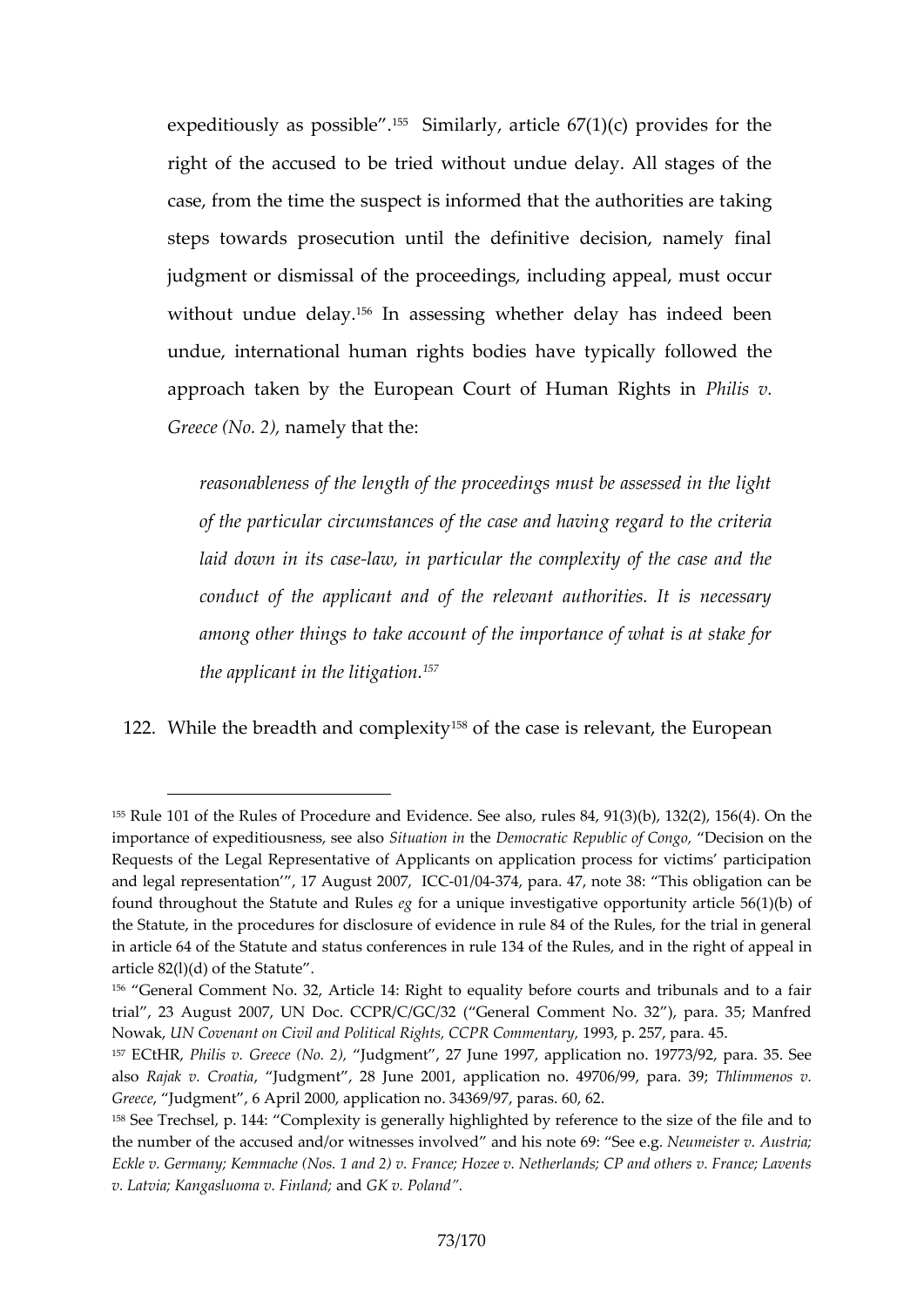Court of Human Rights has found violations in cases inv or even considerable degre<sup>s of</sup> the composition element is thus the conduct of the alterthorophic and in a similarly assessed the length of delay; (b) the complexity of proceedings counts, number of accused, number of witnesses, quant complexity of facts and the law) f; t(hough  $\theta$  the flows ond  $(\mu \alpha)$  the conduct of the authorities involved; and (e) any pre  $a$  c c u s<sup>1 $61$ </sup>d.

123The Appeals Chamber in March 2013 held that it was determine whether Germain Katanga s right to be tried delay had been intercompues to it was unable to judge how mu would bæddedto the trial proceedings as a result o recharacterisation. However, the Appeals Chamber note the Trial Chamber to be particularly vigilant in ensur Katanga st to the twitch the delay delay almost a year has passed since the Appeals Chamber wrote those words.

 $159S$ ee, for ex**a**mplee, v. Germuladagy metrol July 1982, application **6** crhou. m8a1c3n 0e/r78 . Luxembourgdgment, 25 November 2003, applicaGtoom zaheos Do02886/D0 ran d Quiroga v. Supuadignment, 28 October 2003, applica.Bioelmaadin no. F5r9a0n7c2e/00 Judgment , 30 September 2003, applMcantieosncanov.. JFGPon&o29n9t , 3 June 2003, applicatmion 52189P9a9 ek v. Poldegmonent, 8 January 2004, application no. Kangaluoma v. Fundlgament, 20 2004 argapplication no. 48339/99, 20 January Trechsel suggests that complexity is not a relevant consideration in European that: Whether the case is complex or not is in æsvsi**e ha**cteio ennivirelly nilry elbey foud when there have been periods during the proceedings where no actional something could and should have been done , p. 144. 160Trechsel, p. 142.

<sup>161</sup>ICTR, Trial ChParmobec, uBoizim.ungu eltudagiment and Sentence, 301Septembe ICTR9950T, par7a3, citing Appeals POrlossendouetror v. Nahimalund get meantt,, 28 November 20079, 951 PAT Roara. 10744 paeals Cha Phrtoesrecutor v. Prosper Mugiran Decision on Prosper Mugiraneza s Interlhoial t Cohama precent Dreomision of 2 Oc 2003 Denying the Motion to Dismiss the Indictment, Demand Speedy T Relief, 2 October 2095 GAR76, TR7 Februar 3. 2004, p.  $162K$  at an Regulation 55 Appeals and Dae c $9.90$ ion,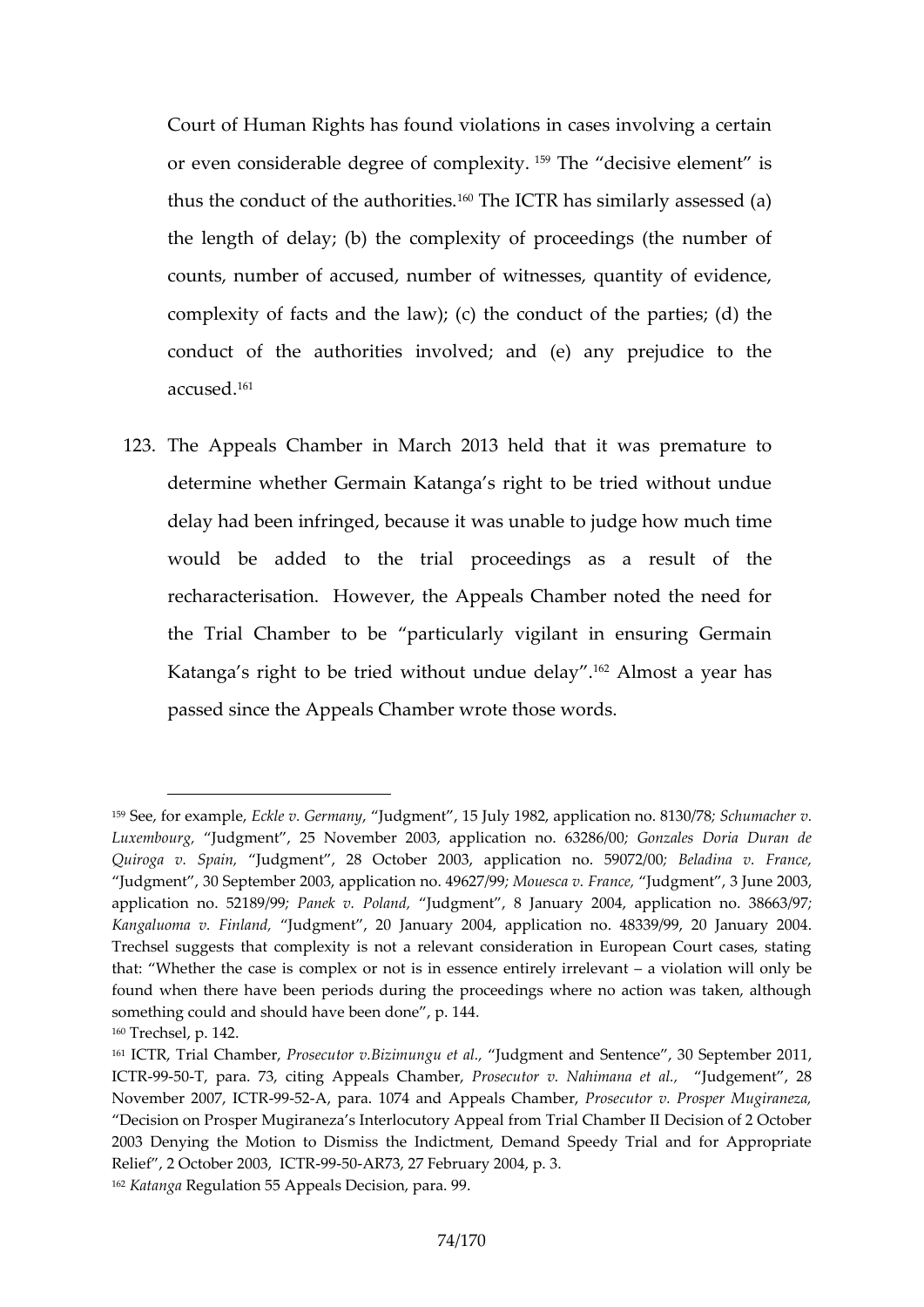b) Statistics

- 124.It is also now more than six years since Germain I surrendered to the Court by the DRC. The trial was le begimmi on 24 November 2009. The last witness testified 2011, evidence closed on 7 February 2012 and the ar parties and participants closed on 23 May 2012. A del eventuated until the Majority rendered ids Notice I 2 1November 2012. The Further Notice Decision was not 15May 2013. The Decision refusing further investigation until 19 November 2013. Today, 444 days after the acqu Ngudjolo, 471 days after the, NG 58 icoba Dece aifstieorn the closing arguments and 759 days after the closing of the evidene the final judgment. To me, this is an Imordinately long de
- 125A key criterion for measuring whether a delay is reason the delay coulde chas a whely been avoided. Any case befor Court necessarily involves very high stakes for the a string **ebligatoonthe** authorities to act diligently to avoid is essenteale, when dealing with a complex atmodecontested The fact that Germain Katanga has been detained pendi of the proceedings calls for<sup>65</sup> ektraild tho genee how the Majority has been diligent in this respect as the delay been entirely avoidable faim dititohnu sumbive alseonable.

164Trechsel, p. 144

<sup>163</sup>Se the Partially Dissenting Opinion of Judgein PaCTTTRk Ropherashon Chamber, Prosecutor v. Justin Mugenzi and 4 PFrobpueary Mu2. of 1 February 2015, Rn which the Judge emphasises that the period of two years padatticom montthe Toiralthe Judgment was inordinately long and in breach of the Appellants right delay, para. 1.

<sup>165</sup>See, for exampleMoEsChtiHRV, Estionoligament, 29 April 2003, application no. para. A @ pdoellah v. Netherdlgament , 25 November 1992, appplicatraatio 2n4 no. 127.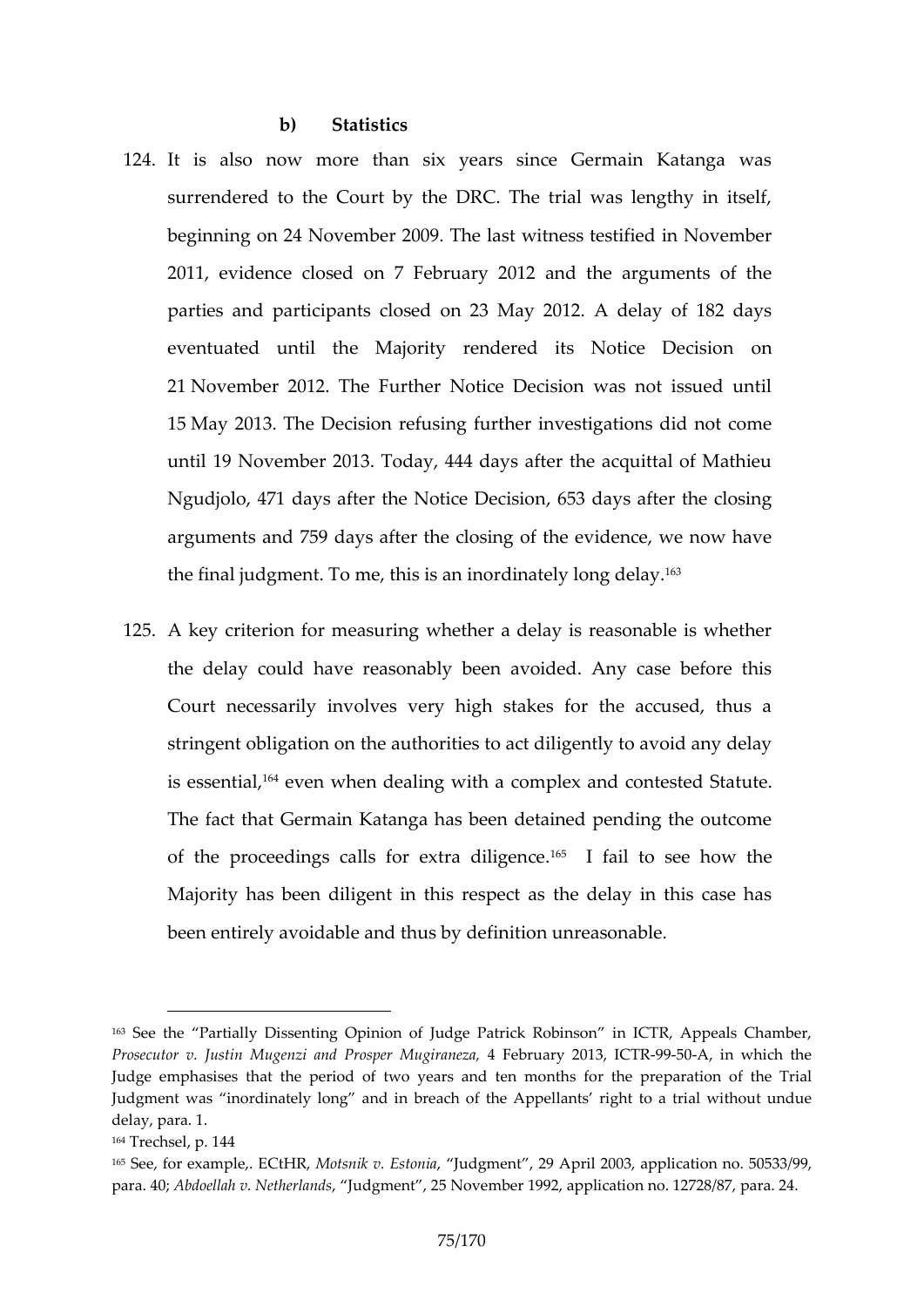- 126Activating regulation 55 does not stop the clock for re Otherwise it would suffice to activate the regulation at during the deliberations to prolong this phase indefi  $im$  portantly  $\alpha$  the formulation able delay should not be on how work a Chamber<sup>16</sup> as the how efficiently the proceedings been conducted. The significant delays that have eventu to an insurmountable workload in formulating the Majo delivered today, but due to the protracted procedural November 2012 that could have been avoided had the N been rendered in due time and with sufficient specificity.
- 127.Hadthe Judges of the Majority provided mortaperomand deta 21 November 2012 and immediately authoris and the Defence additional investigations, it would not have been nece almost another half year before providing the Defence details about the new chargresNothicteheDe<sup>r</sup>@insAhscenthe Majority failed to provide sufficient specificity in Nove Defence was then necessarily placed in a position of further information, which it did on 15 April 2013, requestion Chamber profid dender and better notice of the facts circumstances that may be relied upom infidented Chamber contemplate altering the m<sup>os</sup> due foot funately as I noted in May 2013, the Majority s factual expos $2t5$  on feith paragraphs 18  $-20t$ Further Notice Decision of 15 May 2013 also provided in in order to allow Germain Katanga an adequate opportu

<sup>166</sup>Majority Opinion5900ara

 $167$ See the Disso eprinting of Judg Tea Citums of the Antaba Regulation 55 Appeals Decision, emphasising the Libeision did not provide enough detail to a Katanga to prepare his defence existaracterisation, paras 24, 27.  $168$  Defence Observations on Article 25(3) $($ Od1)/ $\epsilon$ O415 $563$   $\epsilon$ O3 $\epsilon$ B $\epsilon$  2013., 193.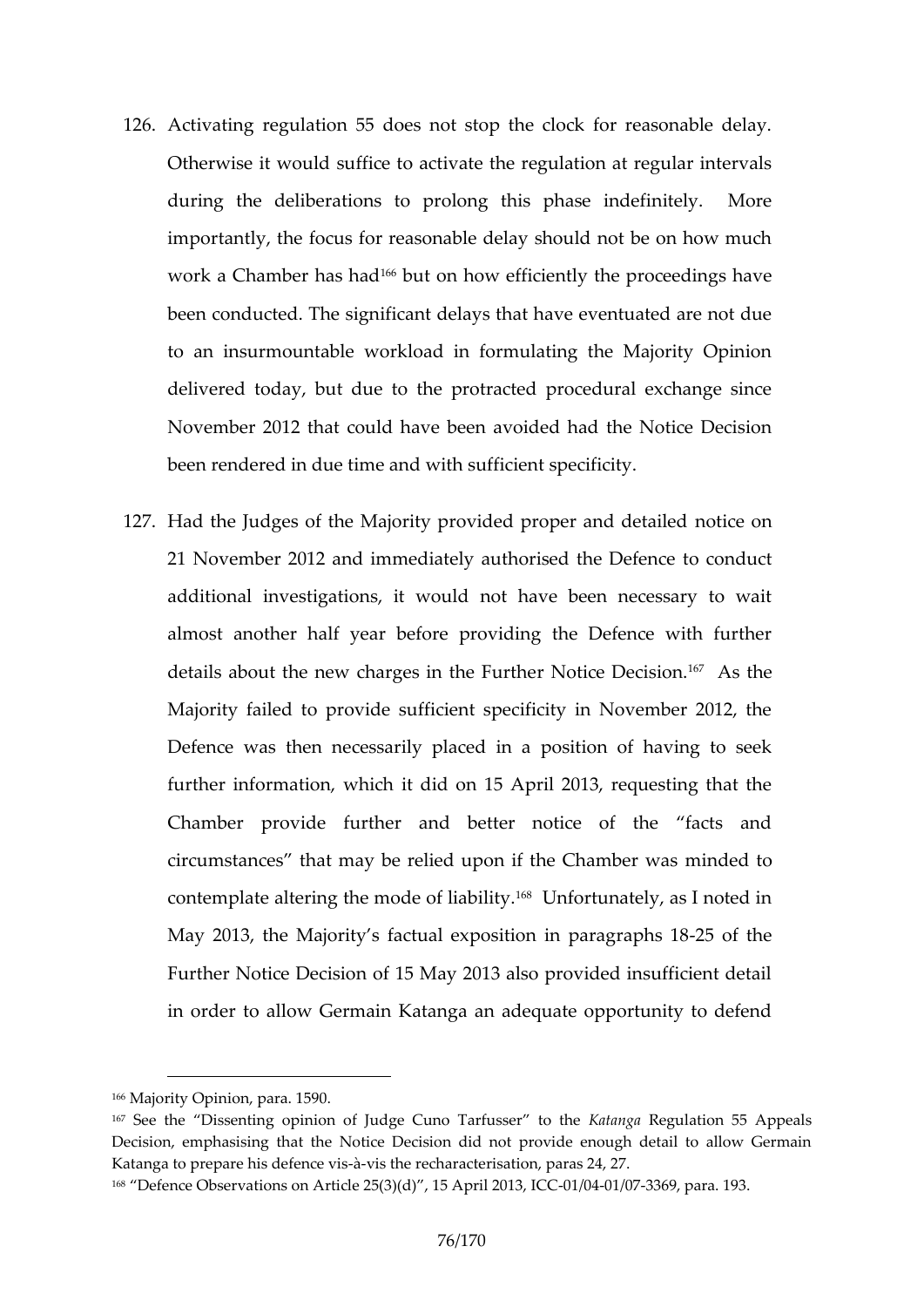himself against these allegations formulate $d<sup>69</sup>$ under artic thereby causing further, a woidable, del

128.It cannot be said in the circumstances that the Defence to contribute to the prolongation of the proceedings no anyevidence of acting obstructively, on the contrary. The cannot reasonably behblame bednoe, twhich is entitled to exe its rights to the full and  $\frac{1}{2}$  and  $\frac{1}{2}$  and  $\frac{1}{2}$  and  $\frac{1}{2}$  and  $\frac{1}{2}$  and  $\frac{1}{2}$  and  $\frac{1}{2}$  and  $\frac{1}{2}$  and  $\frac{1}{2}$  and  $\frac{1}{2}$  and  $\frac{1}{2}$  and  $\frac{1}{2}$  and  $\frac{1}{2}$  and  $\frac{1}{2}$  an presented his defence in a diligent manner. The factual case also does not justify such a delay. The charges i acused and are basine of bability and a single location on a single state at the single location on a single day, which renders the case factually far less complex to accused cases before other international courts and tr circumstances, the delayse  $\alpha$  arredinaly position and unital pole.

## C. Conclusion

- 129To recapitulate, I consider that the recharacterised cha  $25(3)(d)(ii)$  go well beyond the facts and circumsta Confirmation Decision. I hold this view because the Maj and cumcstances out of their context, and even relies on not contained in the facts and circumstances of the Decision, Crucially, the new charges also fundamental narrative compared to the original by hanges. Ancocording hesitation in saying that the Majority s decision is in v 74(2) and regulation 55(1).
- 130 Furthermore, I believe that the Majority failed to rest Katanga s right to remain silent (article  $67(1)(g)$ ), to h

 $169$ Dissenting  $\theta$  paral 20 May 2013, para. 28.

<sup>170</sup>Dissenting Opinion of 21 November 2012, para. 49.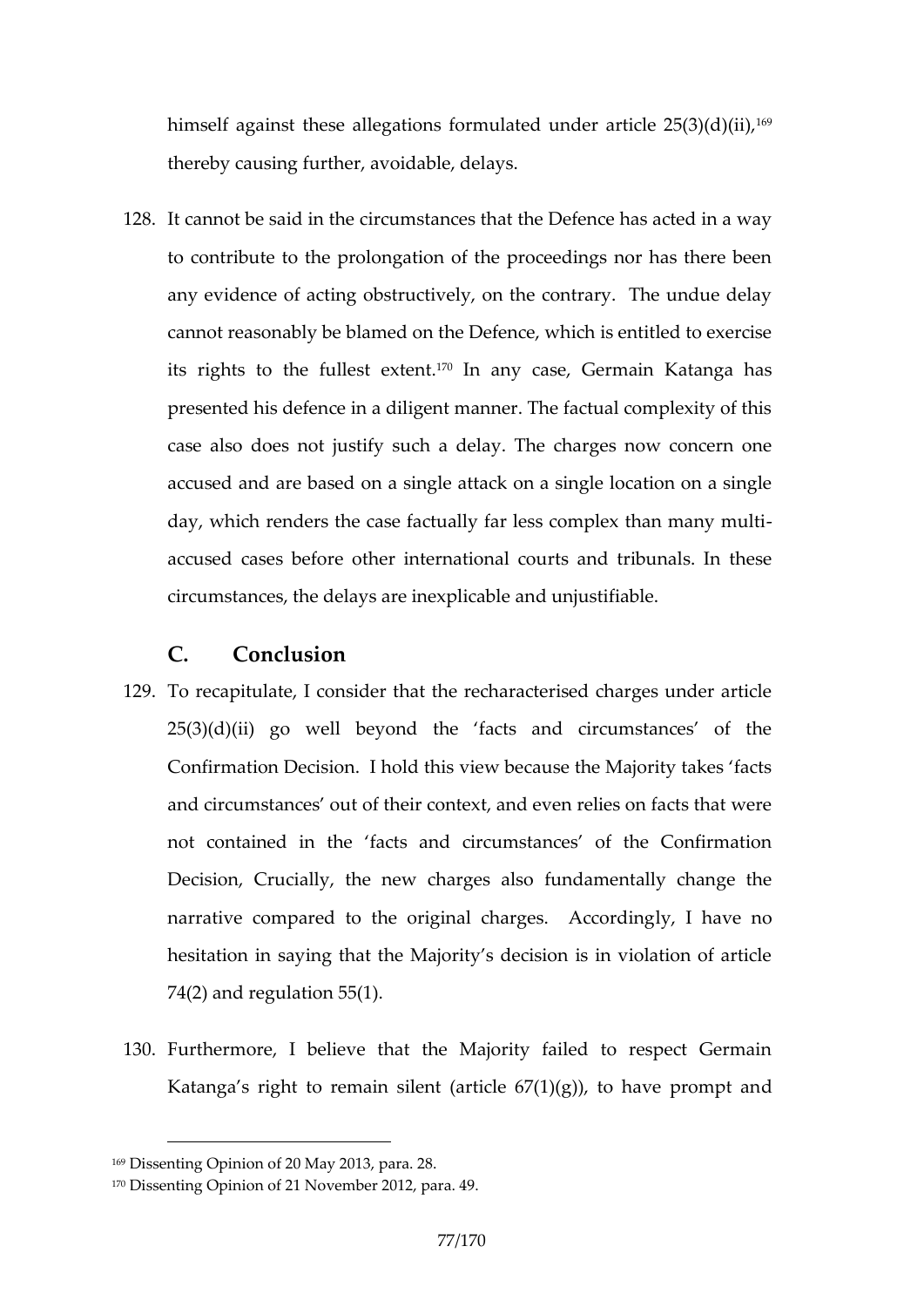detailed notice of the new charges (article  $67(1)(a)$ ) and right to have a reasonable opportunity to respond to the conducting a meaningful investigation (article  $67(1)(b)$ ) and  $(20, 0.00)$ 

- 131.Finally, I am of the view that at the estrem the Notice Decision, in combination with the poor handling of proceedings, has resulted in inexcusable delays, in di articles  $64(2)$  and  $67(1)(c)$  and of rule  $142(1)$ .
- 132. therefore dissent in the setro-enrognessitoposhseib Majority s alteration to the form of criminal responsibility and ma reasons developed llor Phaist Opinion, that Germain Katan should have been acquitted on 21 & ID negemolee Matchieu Ngudjd<sup>r</sup>o.

 $171$ See Trial Cha $R$ hboesre blutor v. Majtchlice uChulquigdon ent pursuant to Article 74 of Statute, 18 December 1  $20042$   $232$   $00Q$  udjolood gment).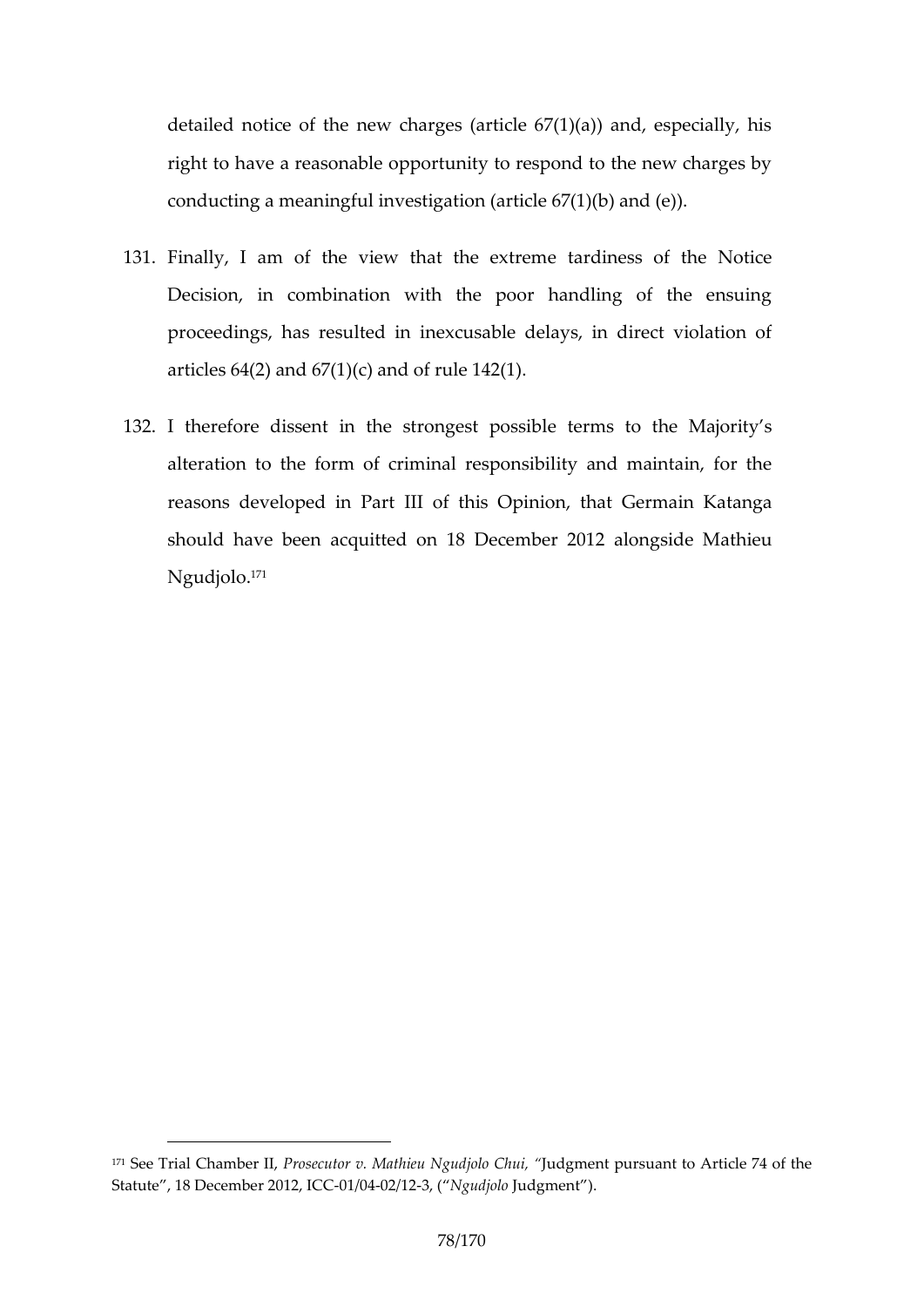## III. GERMAIN KATANGA ST GUAS NOT BEEN ESTABLISHED BEYEOANSDONRABLE DOUBT

- 133Turning the merits, it is my firm belief that the evidence trial does not warrant a conviction. Not only is ther evidentoe convict Germain Katanga under the original cha basis of articlein  $25(5, 48)$ , (there is equally insufficient ev to convict him under article  $25(3)(d)(ii)$ . For the reason I believe that the Majoed ty heastapplard of proof erroneou In addition, the fact that so much evidence was missing were so many serious credibility problems with crucia witnesses, should have led to much greater caution in t the indence as well as the drawing of inferences. I also Germain Katanga s testimony should have been treate greater cauntipartical.
- 134.It is also my firm belief that another reasonable reading possible in atheis Applying the standard of proof to the  $\epsilon$ do not think that id shablished and reasonable doubt that o 24 February 2003, the civilian population of Bogoro was attacikn  $f(railII.C.1)$ . Moreover, the new tdensitized lident to the necessary threshold that the Ngiti-Bigdtecon stit Wale ednou a group or an organisation in the sense of articles 2 respective fy a(II.C.2). Finally, I fundamentally disagree Majorith insting that the alleged racial hatred of the Ngiti Hema allows it to infer the existence of a common purpose  $25(3)(d)(ii)$  and of an organisation and  $f(x)$  article 7)

135. also believe that there estiding antion fermines against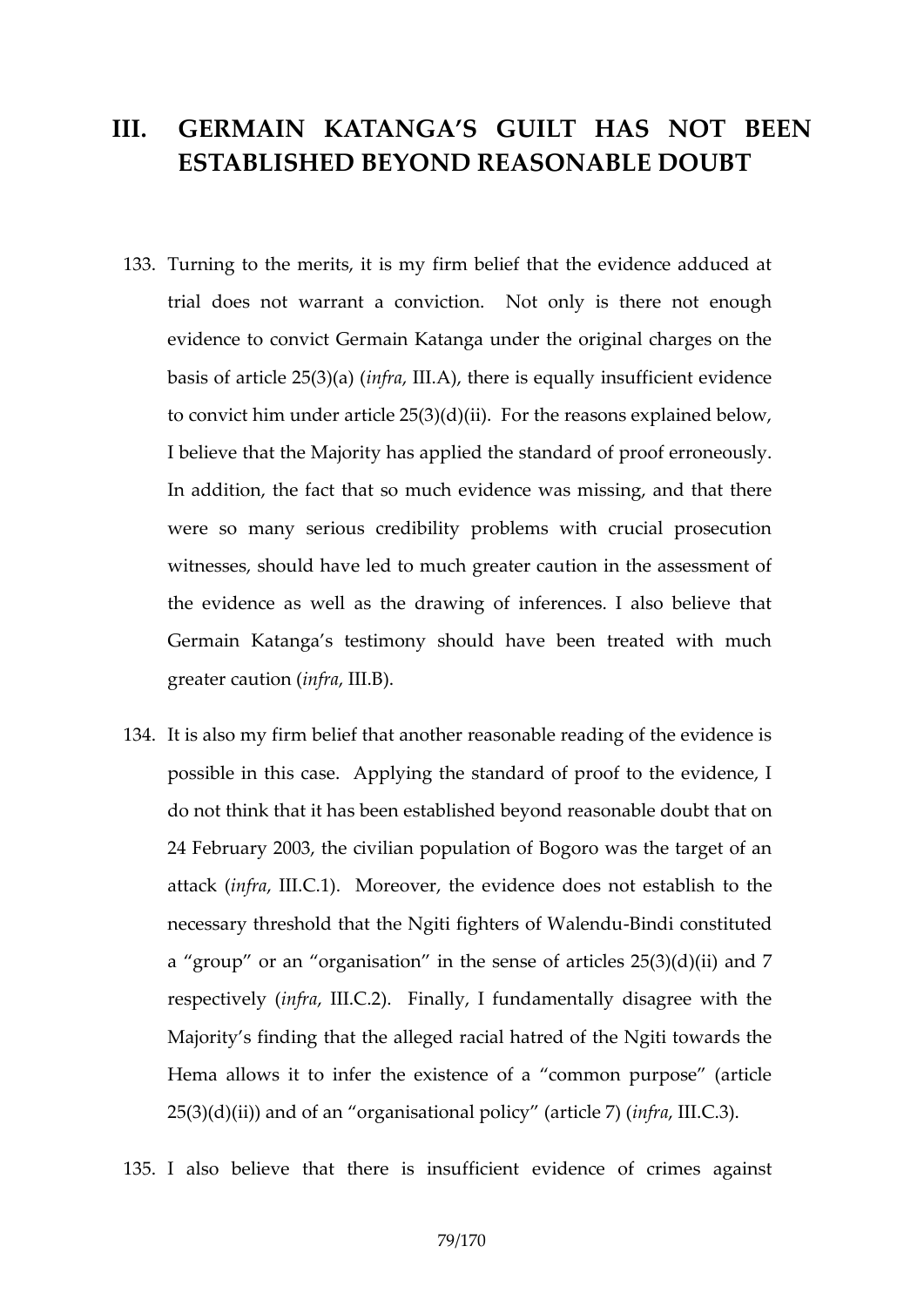humanity f(alll.D) and I disagree with the Majority s find nature of the  $\text{conf}_1$  fallet  $E()$ .

136While I agree with the Majority that Germain Katanga s under article  $25(3)(a)$  has noted biotema lots.tFa)glish fundamentally disagree with its finding that his respor article  $25(3)(d)(ii)$  has been proven beyoimdra reasonal III.G). I would therefore acquit Germain Katanga.

A. Weakness of Prosecution cas $\mathbf{\bar{c}}(3i)$ n $(\mathbf{\hat{a}\hat{e}})$ r article 137As the Majority agrees that the case under article 25(3) proven, there is no real need for me to develop my ow matter. The Prosecution case was indeed extremely weak. keeping in mind, in this hree cParrods, e that br alleged at the out that Germain Katanga and Mathieu Ngudjolo were bo commanders of their respective militias, who together d to wipe out Bogoro. At the end of the trial, however, of these aldega neither Germain Katanga nor Mathieu N have been proven to have had anything near the leve ascribed to them in the charges and the allegation that common plan has also totally evaporated. The reason ourselves in the present position is thus not, as the M because the facts charged would somehow fit more na article  $25(3)(d)(ii)$ , but because the two key elements charges under article  $25(3)(a)$  resteble bav per simply The cause of this complete failure of the Prosecution ca incriminating evidence did not pass muster.

138Like im ecase against Mathieu Ngudjolo, awbos wo as the c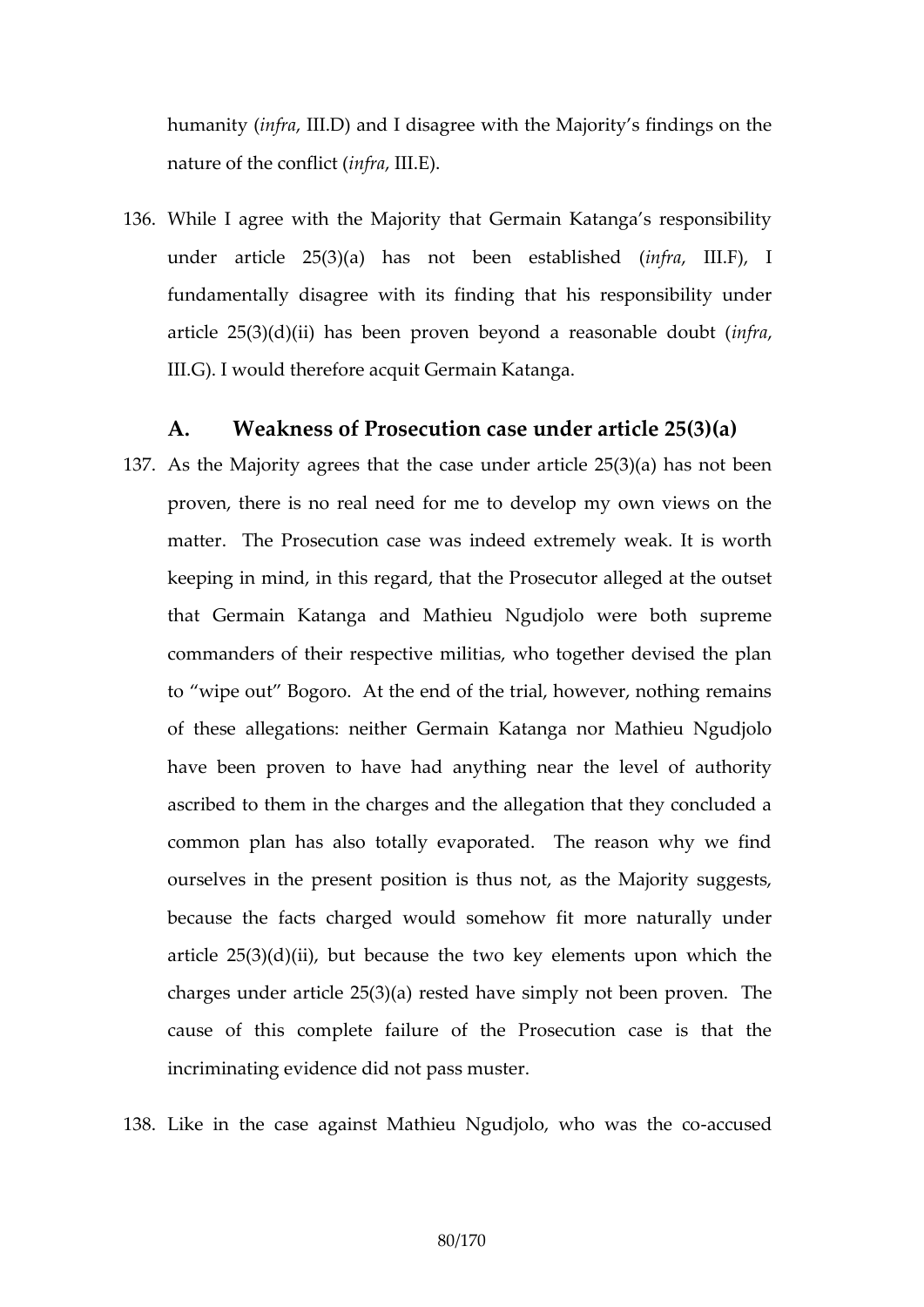before the cases were severed, and were who the cased uitted were many deficheme  $P$  sosecution s in $V$  et sheime attoinums: place more than three years after the facts; a number (including Aveba, Zumbe, Nyankunde, Mandro and the ca Lakpa, Bavi Olongba, Medhuneved.) wisited; essential fore eviden<sup>t</sup> weas lacking; and a number of potential witnesses not interviewed (Aguru, Adirodu, Boba Boba, Kakado/Bay Blaise Koka, Cobra Matata, Yuda, Dark, Oudo, Mbadu, G or notleal to testify.

139 Importantly, the accused himself was never interview Prosecutdon so, it would have been able to test a num important elements that were raised in Germain Katang and to ceasasnine the accused timeliye. effice Prosecution also failed to follown the investigation of its own key witnes example, in the  $c250.2709$  and  $280$ , who the Prosecutor alleged were child soldiers who participate din the battle was the eDee who produced school reports and identified who, at trial, test $-250, 270$  at  $R$   $280$  had never participated in combat.

140Such lack of due diligence on the part of the Prosec

<sup>172</sup>Se Ngudjol Ludgment.

 $173S$ ee Majority Oppaima $5s967$ .

<sup>174</sup>The Prosecution only proceeded to gather forensic evidence in 2009. found the remains of 18 individuals, some of which bore the signs of Chambe ejected the late addition of the reports, because the limited p outweigh the potential delays tanth protetion e arrial ChamPhoseldutor v. Germain Katanga and Mathieu Dolecuisdion on the diselvoid enetiary material relating to the prosecutor s site visit to Bogoro on 28, 29 and 31 March  $0.1 / 0041 / 017515$ .

 $175$ In the case of w $-2770$  same  $280$ , the Prosecution withdrew their allegation t child solsdiner their closing arg Pumosset tsutioSneeClospinaga Bri<sup>7</sup>e8f1,788.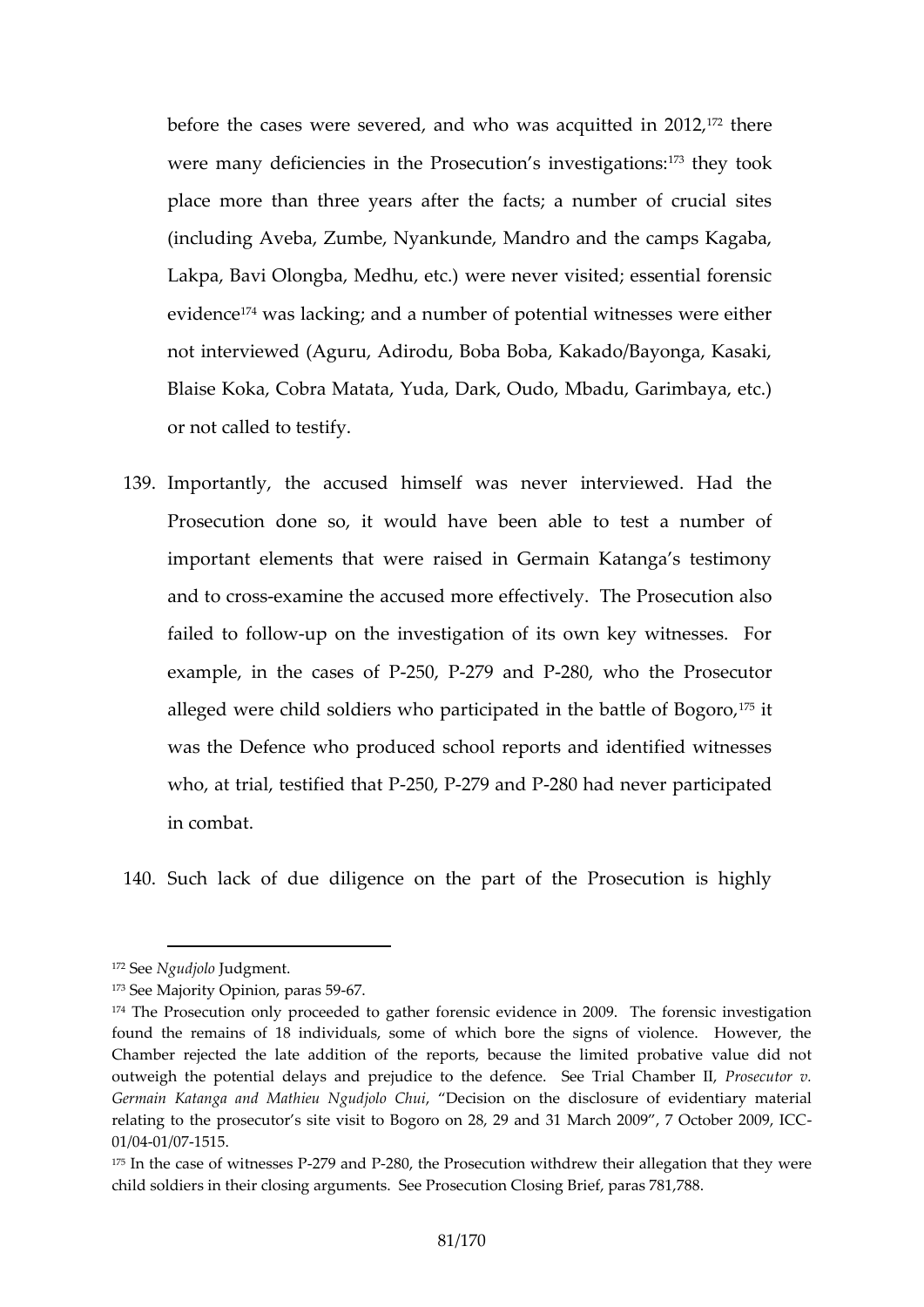disappointing. I note, in the assimate that the shown greating the  $P$ zeal oth exases before this Court pursuing persons whom of having suborned testimony by launching a string of under articleH70.ever, despite repeated requests and re by the Chambers case, the Prosecutor has still to take a with regard to witting ets as the stimony the Prosecutor had to the Hostel withdra $\overline{w}$ .

141 Considering the very serious and seemingly systemic r problems, I can only welcome tahdaet; sbinpoleorf tthhee loeew Prosecutor and Deputy Prosecutor, the Office of the Pro have acknowledged past shortcomings and has demonstrated and willingness to critically assess the strength and weakne that are broughth  $\oplus$   $G$  o' $\vec{u}$  $\theta$  This is highly significant, as I am the view that the Prosecution has both a legal and ethical make all reasonable efforts to ensure that the evidence reliable and, to the extent possible pecotmt  $\mathbf{p}$  at eif the even Prosecution had in the past complied www.tthichhis obligation states in the past complied www.tthichhis obliga derives directly from article ight  $(1)$   $\acute{e}$ a) er have brought the charges in this case to begin with.

 $176$ SeeProsecutobera Pinierre Bemba Gém Koiolo Ioni Mrusa no Jacqueesan Mangenda Kabong Fidèle Babala Wandu an,dICNG and B65 sé 1 & rindrood secutor v. sVa/pailtier B&DCaGsa,  $01/0091/13$ .

<sup>177</sup>See this Chamber s Decision on the Prosecution s renuncilation of the 24 February 200111/00410 027731 and the Prosecutor s response to a request for an update, Phrosse esupioonse regarding its investigations into the allege witness15P9, 31 January -00162941/79632225, in which the Prosecutor inform Chamber that, more than two years after the witness had nb been wothdraw yet undertaken further investigative steps to pursue the contradiction b witness ahd roinformation in its possession and disclosed to the parties. this lethargy was that the etermoniene out it ohnat there are no special circumstand action before the finalanid diment piton balance, it is best to not appear influence the ongoing proceedings , para. 6.  $178S$  ee Office of the Prosecutor  $0.1-20$  or last eg por  $1.20$  and  $2.2$ .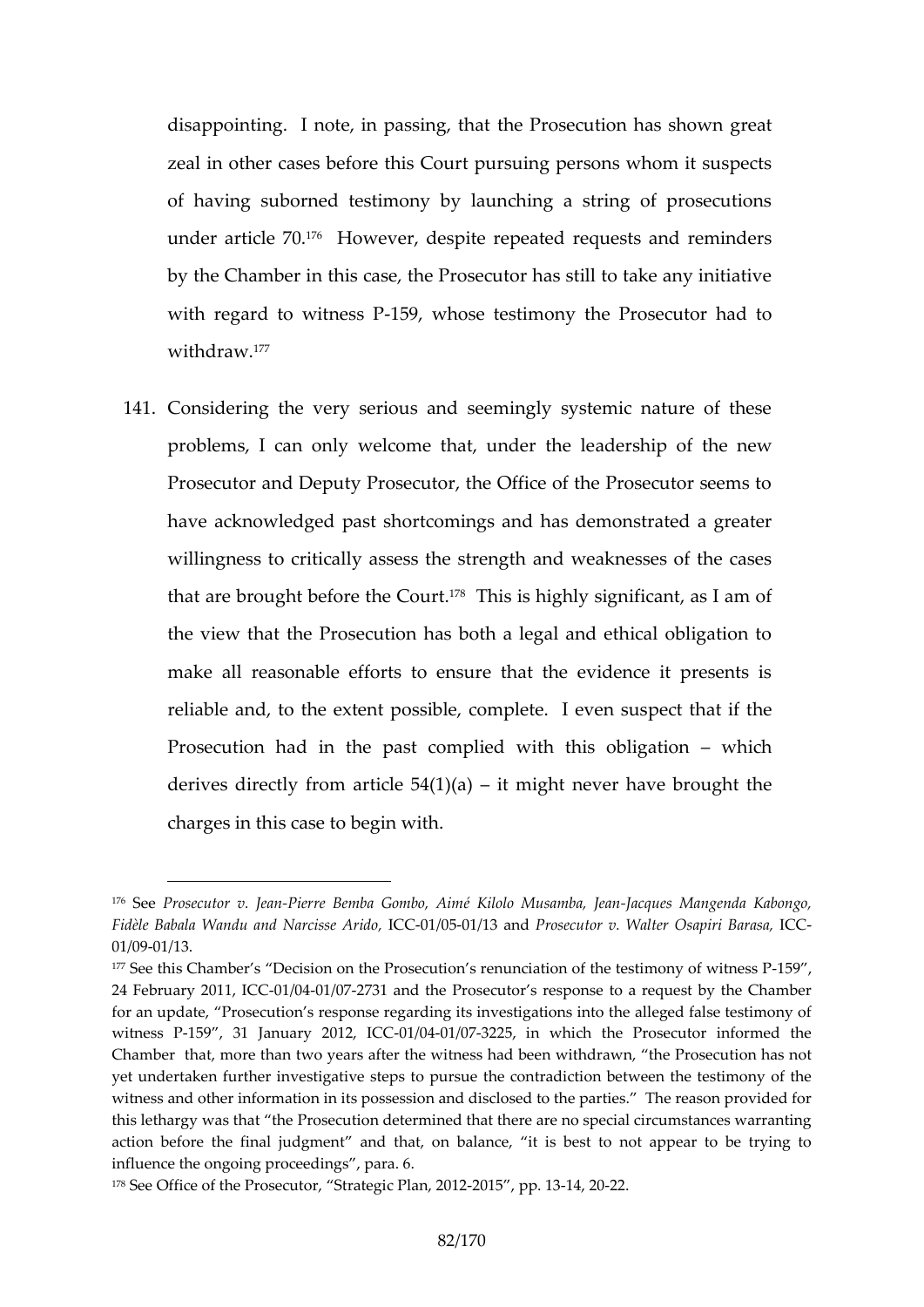142. fully appreciate that investigating crimes noeomsmitted i not an eask Witness Gas indeed told the Chamber about numerous difficulties with the investigations in the pre does not mean, however, that the Court should lower standard and be more fltehxeible wide bout Of course, man witnesses who testify-) incompflictuation are extreme traumatised and vulnerable and in need of protection bef giving their evidence. However, this should not detract considethe evidence of such witnesses in the same rigo the evidence of any witness should be evaluated. Rather the Court to be extremely cautious about their testimony.

B. Weakness of the Majority s case under articl 143As the arges under article  $25(3)(d)(ii)$  were formulated b instead of the Prosecutor, it is only appropriate to Majority s case in this section. In what follows, I will of points in relation to the Mwahaicinty I Ofpinindiono be problematic. In light of my ebeath interpretional in  $\mathfrak{so}$  regulation  $\mathfrak{so}$  ve, I proceed on a hypothetical basis only, namely that no regarding the recharacterisation of the charges were of that the chandes article  $25(3)(d)(ii)$  were properly be Chamber.

- 1. Erroneous application of standard of proof
- 144 For the reasons explained below, I am of the view that many of its crucial findings, did not comply with the standard of proof. Alhough the Majority states the litawis compresting and  $\mathbf{A}$

 $179S$  ee Majority Opiania8s71  $6.85$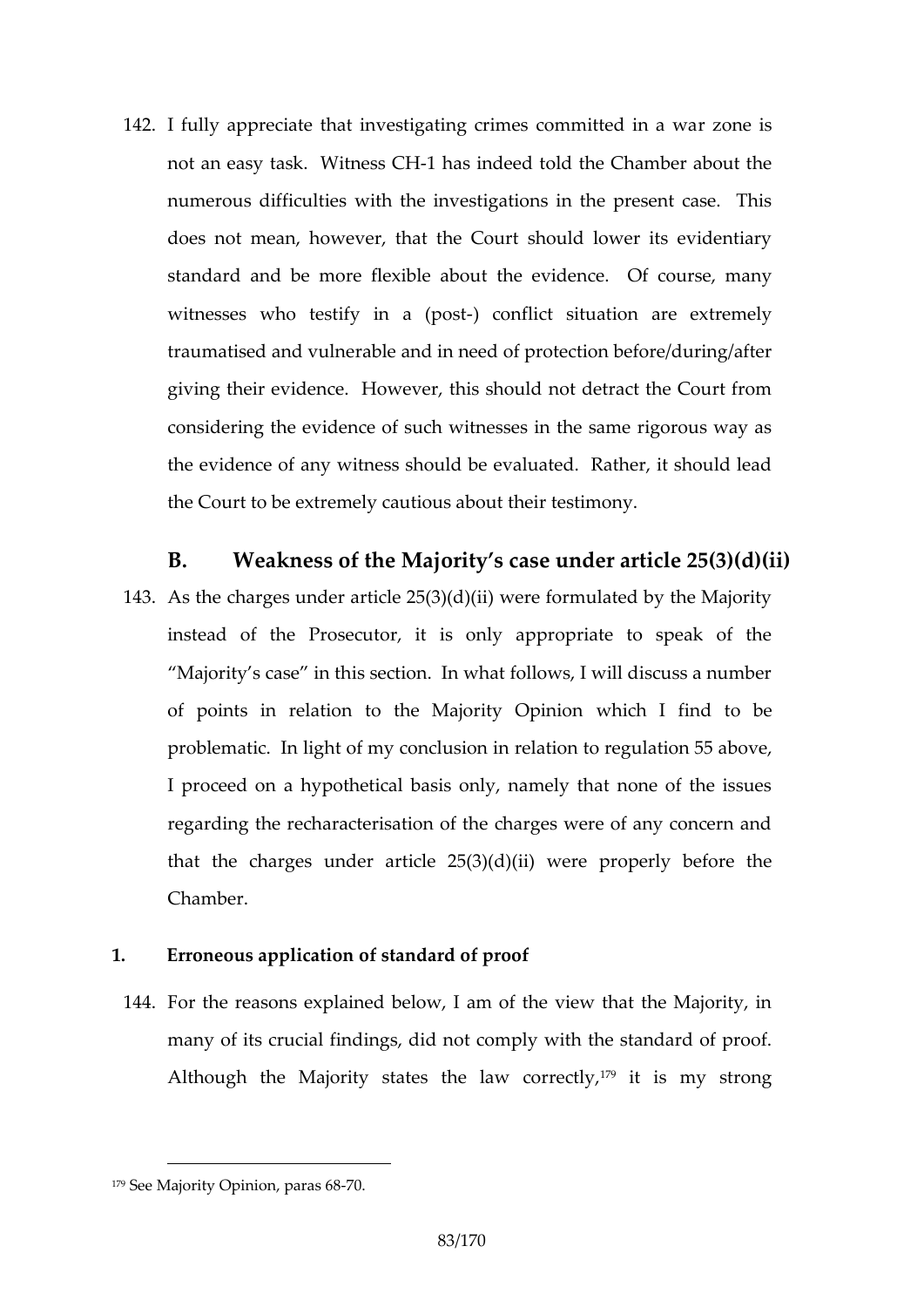impression that, at various junctures in apptheedgment, it standard correctly.

- 145In particular, there are countless points where I think it that reason ab heat ave explanations can be given to the event is uncontroversial that the Chamber can only rely on th versione of nits all alternative explanations can be rejecte unreasonable. However, the Majoritty is new ecclossed es in selectively and often simply states that it is not cor explanations offered by the Defence. With all due respe appropriate approach. Instead, the Chamber must convi whythe alternative icapisa mansidered to be<sup>180</sup> nreasonable.
- 146The Defence does not shoulder any burden of proof in this this is very often the attitude ta $\Re$  eRhably euth lee s  $\Delta$  as indepty. Defence raises an explanation that is patently absurd Posecutor s task to Moreover, I think that it is obligat any Trial Chamber to demonstrate that it has careful exonerating explanations of the evidence and that it reasons for rejecting them as unreasonable.
- 147 $S$  milarly, the Majority has failed to comp<sup>18</sup> $\partial f$  hwaith its own indirect evidence can only serve as proof beyond reason incriminating inference is the only re<sup>1</sup> a<sup>3</sup>  $\sinh$  factor  $\sinh$  factors in the one.

 $180$ See or fe x a mindifer, ap a r $2a9.9$ 

 $181S$  e e, for exampling  $\approx$  r, al.  $9.7$ 

 $182S$  ee Majority Oppaineal O.19.

 $183$ To indicate but one example, in paragraph 12,7 $t$ ne fMtahjeon Wita $\phi$ jroom ithe sopinion  $t$ letter by Cobra Matata that the family of Germain Katanga were the ammunition coming from Beni. A plaset Minagionrittly edfoescst not explain who the of Germain Katanga is in this context, it also entirely overlooks the poss have misunderstood the situation (as might reasonably be inferred from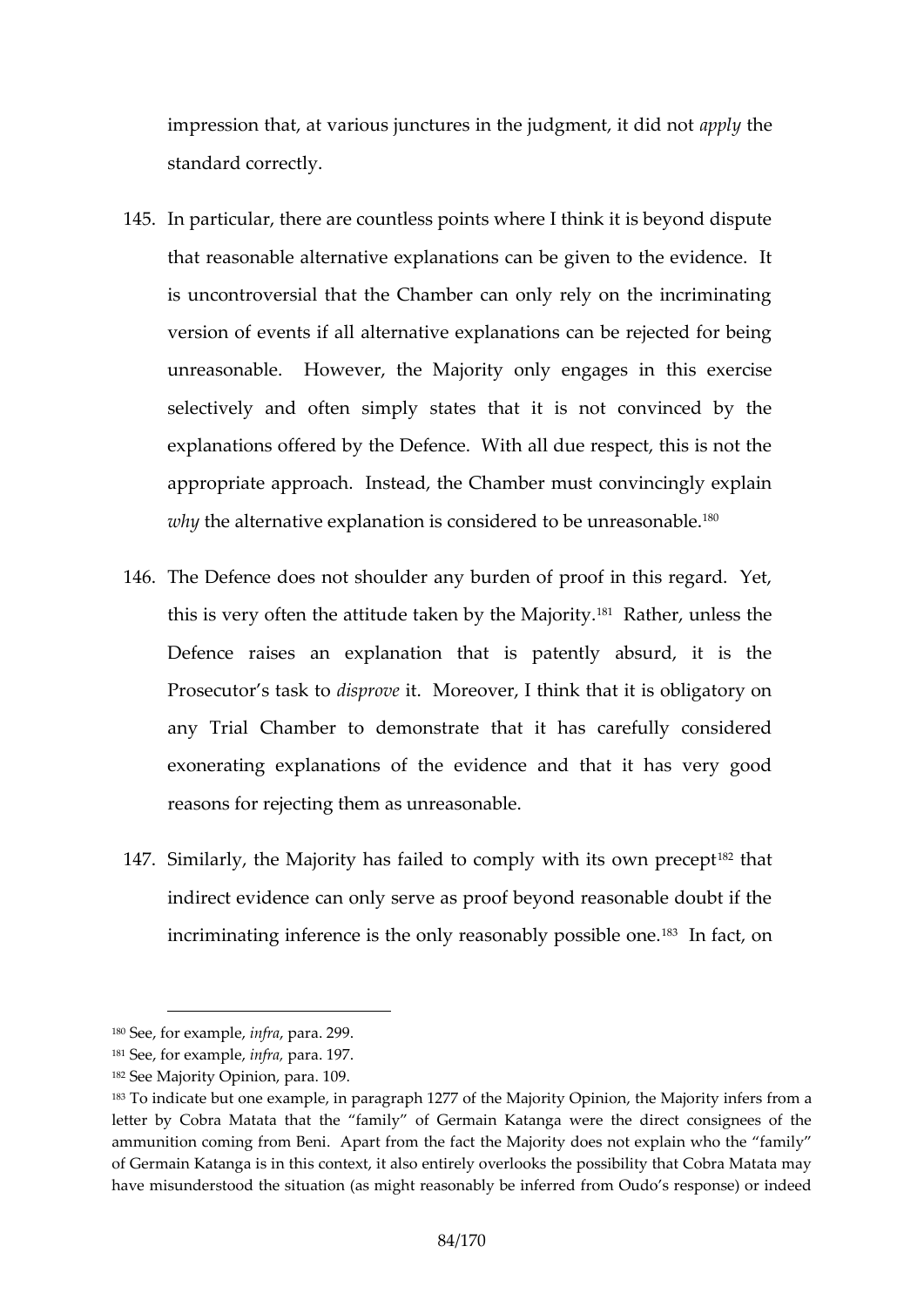many occasions I myself ewapse rosfut ademotory an exculpatory explanation of the evidence than by the incriminating on

## 2. Missing evidence

148Another issue that is directly related to the correct ap standard of proof is that of missing evidence. As alrea fairly obvious that there are quite a number of potentia could in all likelihood have given the Court highly relev as they ostensibly played key ro<sup> $\eta$ e</sup>  $\Theta$  finc othis es atch sation rive. nothing to quarantee ethese the would all have been willing testify or, even if they were, that they would have tol truth. However, the complete absence of evidence from really at the centre of things at the time inevitably creates that essential information is missing from the record. appears to agree with  $m e^{i\delta}$  that this itheoint explaining why, attaches no consequences to it. It is odd, in my view, important evidence is missing edord, thust descrevertheless proceed to making a string of findings beyond reasona precisely those points on which the missing evidence co significantly different light. This concern is aggrated impression that mhoest with  $ets$  ses who were called by  $t$ Prosecution to give evidence about the role of Germain structure of the Ngiti fight **Be** inside for What heap of the relevant time period were persons whose knowledge about these matte

that ethreason why Cobra Matata did not receive ammunition as he wante charge in Beni did not Sveant Phimintos de Cobra MD al 22a 0224,3EVD  $184S$  e seup, ration r al  $.3.8$ 185See Majority o par a 263.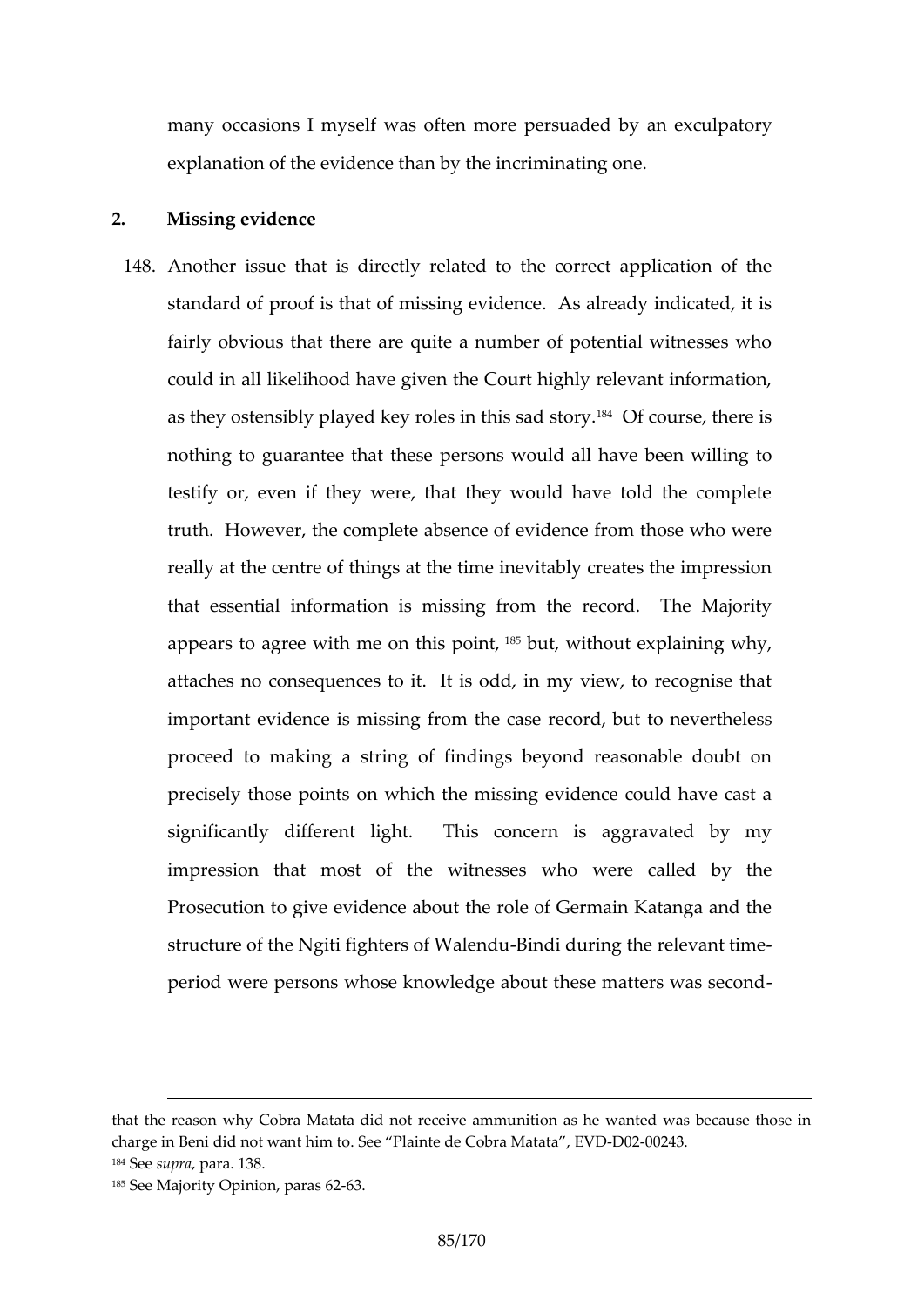hand ion rcomplete  $a^{8}f$  best.

149.It is important to consider the significance of so much for the standard of proof. Indeed, one may wonder whe possible to reach the required threshold when so many c and where intiosuso that having more and better evidence m well have led to significantly different answers. I am course, that the Chamber may only base its decision on was actually submitted and discussed beeft met it hat trial. Chamber becomes aware, during the trial, of the exist relevant evidence that has the potential to alter the find evidence in the record, I believe that the failure to sub  $may$ , in certain  $m$  crecsums ta altice to generate a reasonable the sense of articleono CI(UBS) ions reached on the basis of incomplete evidence are inherently fragile and uncertain suffice for the standard of proof beyond reasonable doub

<sup>186</sup> For example, the Prosecutor relied heavi-20,8, onenthed lengsetd modinily dosfol Pider, and the  $\frac{1}{2}$ P-219, a mombatant, to demonstrate Germain Katanga s leadership positi P-28 had been part of whhe immiliats anot been esht as blips betd on would have been junior that he topuolsds inboly have given a truly informed picture of Germain of power. The Majority, for its part, rel<del>i</del>eses squi<del>e</del>ts immecan yily **led and wide Ounse** ont, he even belong to the same community and only spent limited time in Aveba people who could really have confirmed Germain Katanga s level of au Colonel Aguru or any of the othergla evand eris daeth the eintimiheis case. 187It is quite clear to me that in several instances in this case, it is  $\vert$ evidence would in all likelihood have shed a significantly different light For example, thity Makonowledges that concepts of hierarchy and obedience of the case may be quite Weefsteerent in of tooms in this regard. The Majority special place and role of witchdoctors in **Opisioma** and 66 be Maijs ningleed tru that the names of a number of wpipehadedtowrishhave stant regularity through case, especially in the con-Beixatdiof bWtaltehmedtu their exact role has never clarified. Given thoartity hets Metafi acknowledged this issue as being signi surprising, to say the least, that my colleagues have nevertheless felt reasonable doubt about how the leadership of theBi**Ngi**itiwafi**ggahon**ties resd of Wal without receiving adequate evidence regarding the specific role of par organisation of military mat-Beimsdina Wtahlee moe ule vant time.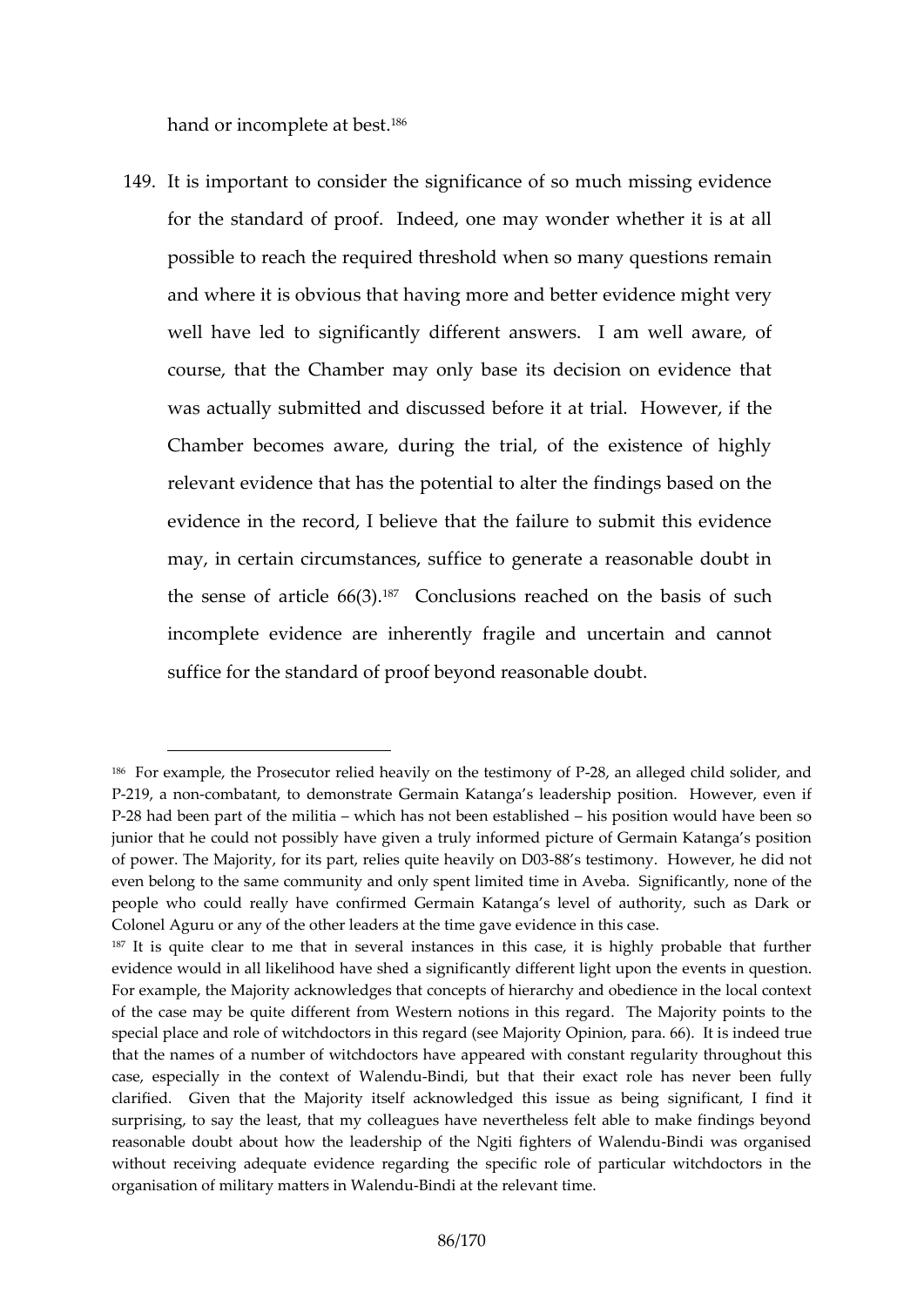3. Unconvoiim g credibility analysis

a) General

- 150Another major point of disagreement with my colleague relates to the evaluation of the evidence. As this disad wideanging and has a significant impact on the outcome consed it useful to elaborate on my reasons for depart colleagues.
- 151.In essence, I believe that the way in which the evide evaluated is dictated by the standard of proof, which whenever there is reasonable dschuckutl,d showe hredscoulbred in favour of the accused. It follows that whenever there doubts about the trustworthiness of a witness or the pre certain document or other exhibit, the Chamber should relying on such eevicte is important to stress that it is not todisselie va witness in order to set aside his or her test suffices that there i**s one and sound about** testimony s accuracy trustworthiness. Whether or not sunchondloyub the exists determined on-bay-caseebasis, in light of the other available evidence and the Chamber s understanding of the overally circumstances of the case.
- 152L am deeply concerned about the Majority s treatmer testimonies is a worrying tendency through Majority Opinion to brush over serious credibility proble

 $188$ To my mind, there is a clear distinction betwees snbasbelpiekem othe at rath and disbelieving their Disbeliminofnymplies an affirmation that I the giwet mess ha incorrect information, -behle ee assimply means that the listener is not suffici that the testimocomy aitse aand trustworthy. However, I firmly believe that wh arecast upon the credibility of evidence, it should lead to its rejection.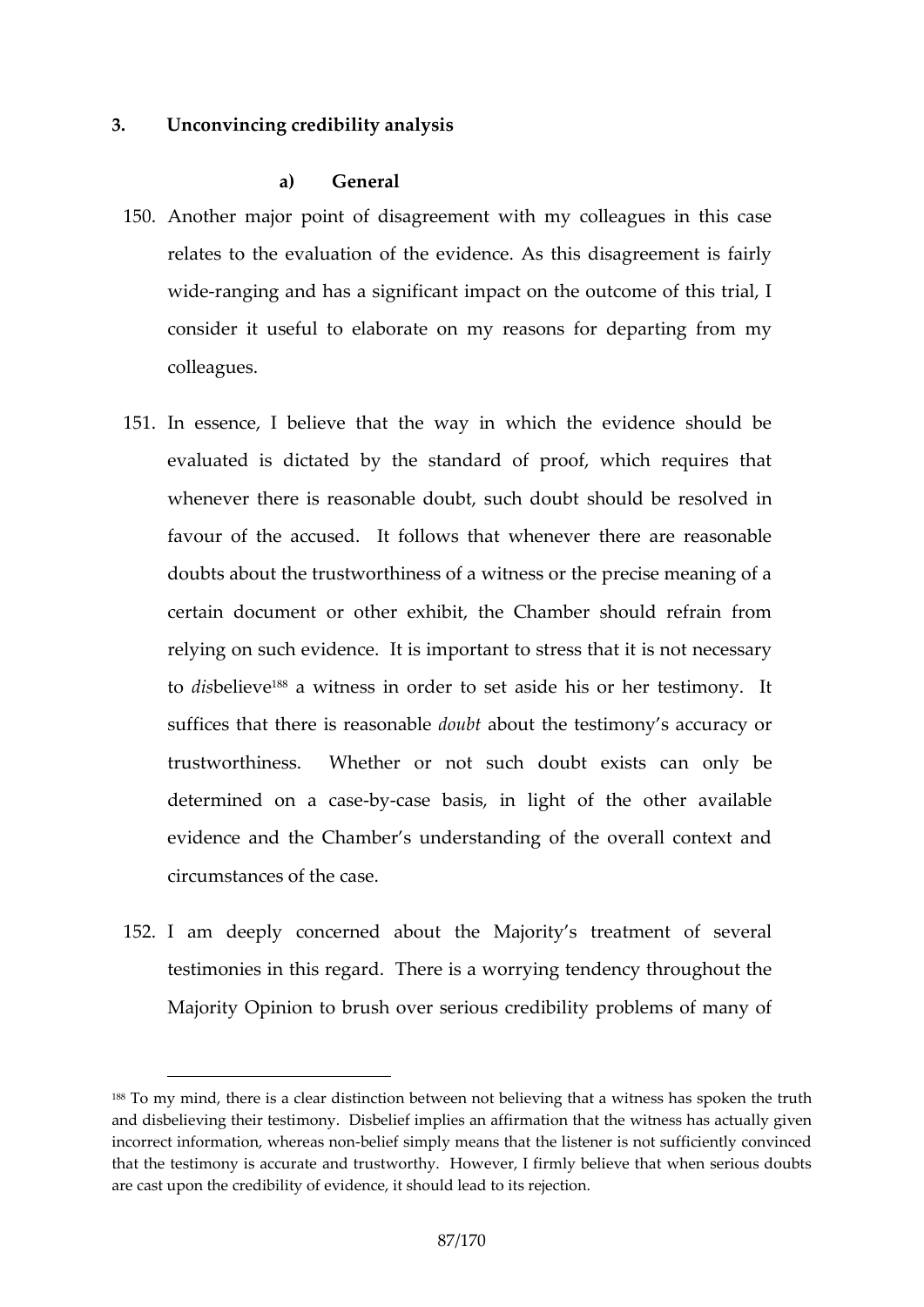the witness best, I believe that for many witnesses in this were many indications of serious potenttibatirproblems credibility. All too often, witnesses admitted to glaring between what they said on the stand and what they had previous stat@mAdthosugh this does not automatically disquality their testimony, there gneemented atrod boeo rovincing explanations why the story has changed. However, more often the explanations offered, if any, were far from adequate, serious doubt upon the reliability of the testimony. D Majority somestiseems eager to explain away contradict inconsistencies on the basis of the fact that a long time the events to Noplance ed that witnesses may have suf

 $189$ To indicate but one example, the Ma1j $\partial$  2itsy tærs terp banythiss tip considerable contadicted by the 35.3 of Pt is nothupsossible that both their stories can be tru time.Yet, the Majority Opinion states in [ph & rand Solp Ah In 1201 Ni] that re can be not question of affording precedence to one alesting and so the er cain out mestances of 132 s abduction il [& b saurait être question de faire prévaloir l un des tér en ce qui concerne les circonstances 1 de la entièvement indeny P view, such a position is unbencabulsee, at least one of the two must have given false info contradiction can be resolved by ruling in favour of the credibility of on not possible to determine which one of them mlany dheave uspockie nuth metainuctehs, both testimonies should be discarded.

<sup>190</sup>For examp182 B testimony changed almost entirely between her different testimony at trial. Indeed, the Majority itself acknowledges32he numero testimony (see Majoiro tyara. 258). Drisingly however, the Majority conclud could rely on certain parts of this witness s testimony (see Majority Opi true with respect to 1 evitness Phardiopusly stated that he had heard a reco radiontercept (implying that he was not present) but said at trial that I intervened personally (see Majority Opinion, para. 222). Although th consequentheistoincident, I respectfully disagree. In my view, the forego indication that the witness has been careless with the truth, to say the testimony should have been treated with great caution.

 $191$ For examp such an explanation is offered in 3563. at  $\text{S}$  on Moa wointint gs  $\text{\O}$  p  $\text{P}$  nion para. 353. To suggest that the witness would have confused Ugandans implausible, especially for the Majority, who attach subceh eethnominaous i dimension of this case.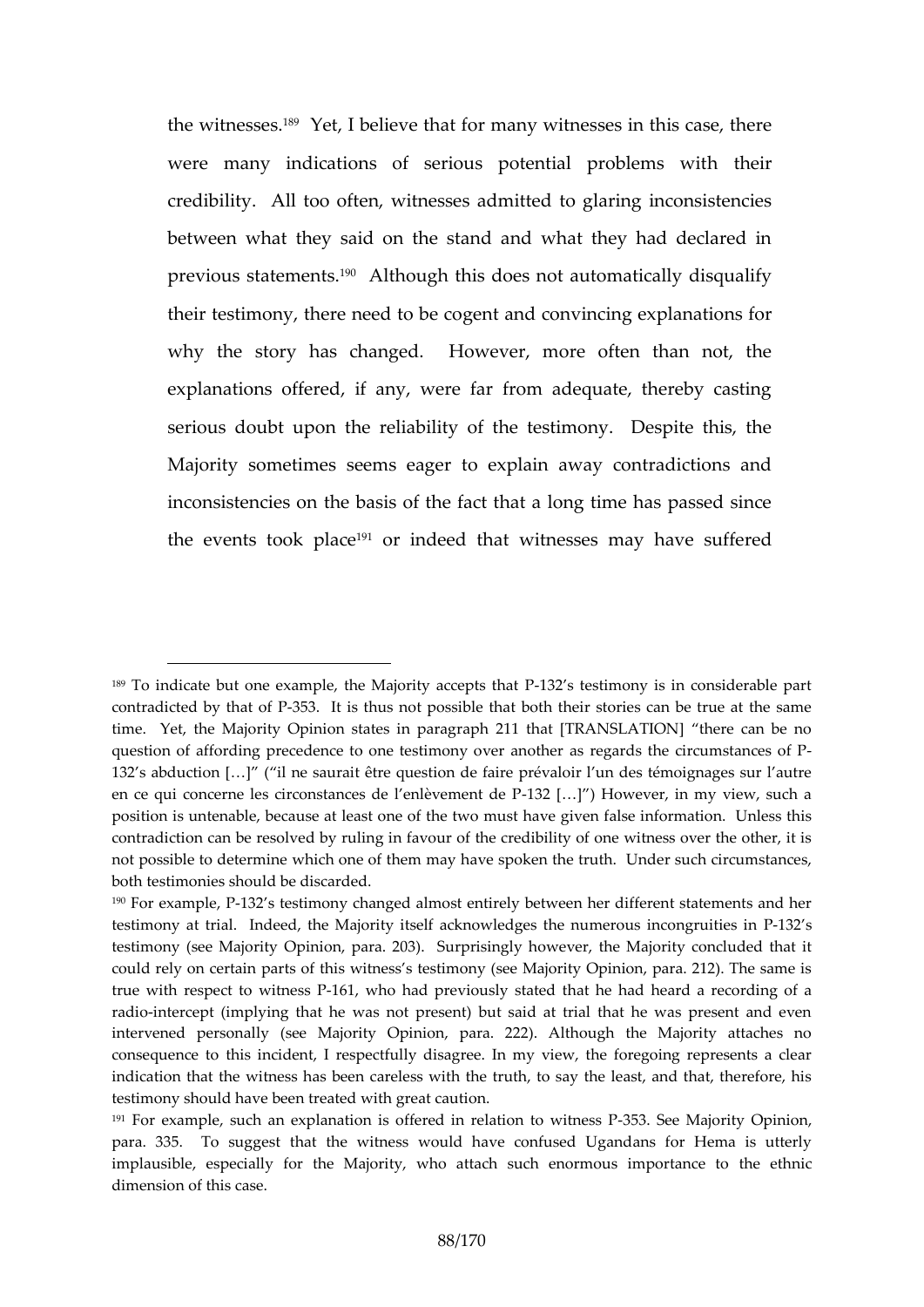trauma from witnessing the ev $\mathscr C$  Ectose initial possee daand trauma can explain why witnesses give incoherent or evidence, this does not justify reliance thereon. Indee why someone may be unreliable does not make the disappear. On the contrary, sdcheimasights is houltreating the evidence in question with extra caution.

1530f course, it is not the case that if there are reasonable of a witness testimony, this automatically disqualifies However, considerats he caution showercised in this regard. have to be cogent reasons that convincingly explain v memory is faulty with regard to one part of her test nevertheless still considered reliable in<sup>19</sup><sup>8</sup> ellation to ano same papes with even greater force when a witness has been force when a witness has been found to the found to have lied in relation to part of his or her testimony. Wi lied especially when und $\mathbf x$  when  $\mathbf y$  and  $\mathbf x$  treated with extreme  $prudence.$  Indeed, I am of the vbioes own thoauthing this has been found that as a series of the solution of the  $prude$ witness has given false testimony about a matter that is to the charges, then the entire testimony should, in discarded. This is because when a witness has knowing Court with false dnfotrhists hows willingness on his or her pervert the course of justice, which renders the entire

 $192F$  or exam powlietness1e3s2 Pan-815B3 (see MaDjpoimitoyn, par,  $3382$ ).11

 $193$ For example, the Majority-2 acceamptost thheatreVlied upon whhean vishing haelale of ed about the impending attack ferromwhologivilis with the Bogoro market from Beni her parents, who had in turn allegedly onbtfarion the dB40138e, inn fformoteantied even having been in contact with her parents (see Majority -@p0n3dn, para 351 39, 416. is interesting to observe, in this regard, theat ptrobellel an jao trict yp anritrs in ofs V-2 s testimony, particularly her evidence that Ngiti women came to the before the attack, something which cMeaning yit gosst wained was sabloeste at heed deep hatred of all Ngiti towards the Hema and the allegation that the former w by the latter (see Majority Opinion, para. 350).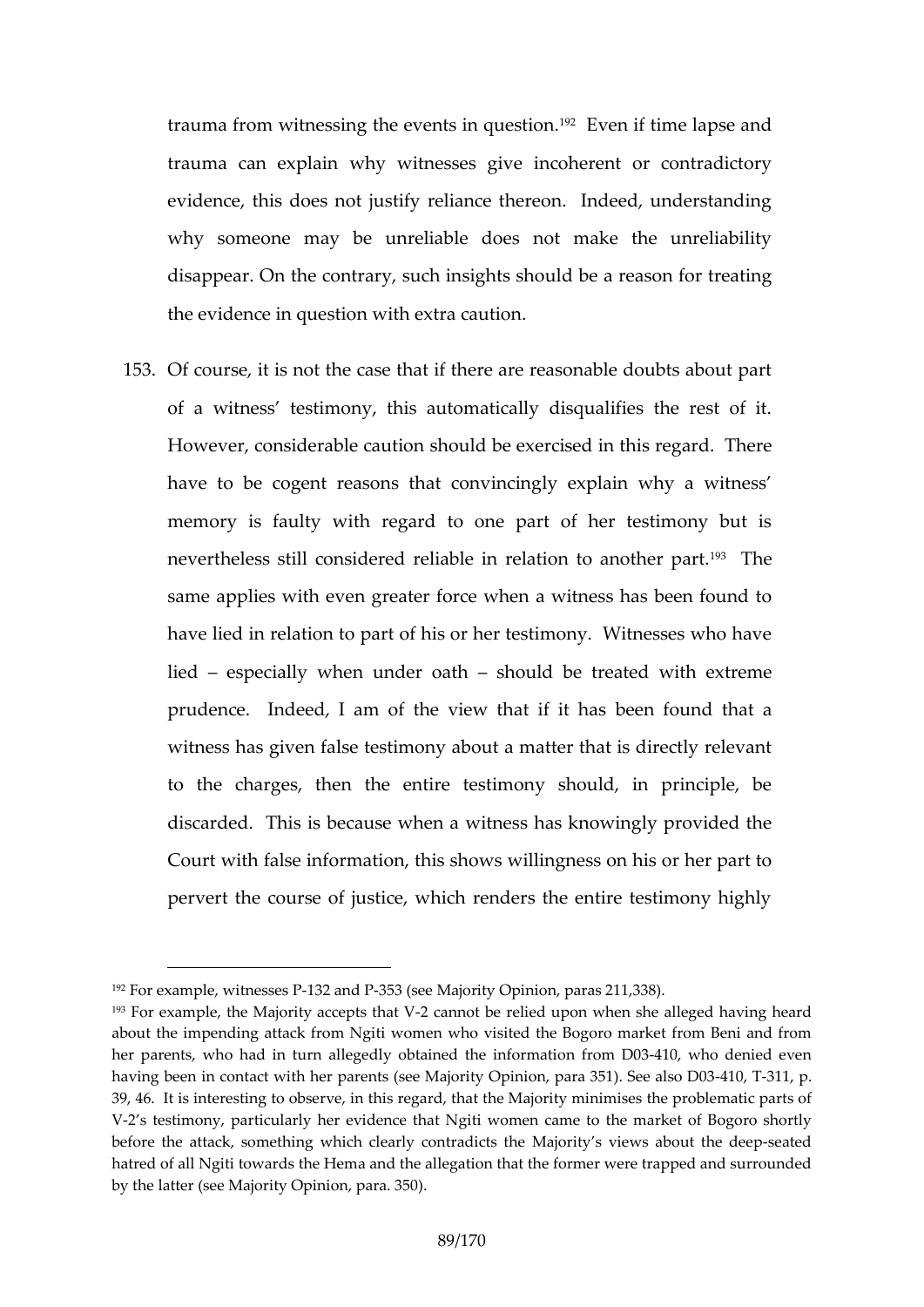suspect. Accordingly, it becomes unsafe for any furthe placed on the testimony, except when the edians very st about the truthfulness and reliability of those parts of t are not affected by the insincerity at all.

- 154Based on these considerations, I would have refrained the testimonies  $60,11$  EP  $1, -12, 249, -287, -353$  and V altogether, especially in relation to any incriminating fa to be misunderstood, I want to make it very clear that that all these witnesses have come to lie in the witnes suggesting that what they said was true. What I am sa that there are so many serious problems with essentia testimony that it is simply impossible for me to say with which parts of their testimony are true and daw hinceh are not standard of proof does not tolerate such uncertainty, I h to refrain from relying on this evidence.
- 155Based on **these**deratilows II now devote some specific atte to the evidence of two witnesses whird find the were problemat $2 \otimes$ : aPnd  $2P$ .

## b) P-28

156P-28 was one the two most important witnesses for the P under article  $25(3)(a)$ . In particular, his evidence was prove that there was a common plan betweemshe Lendu and the  $\alpha$ well as Germain Katanga s leadership of the latter. In the credibility of-2n8194thess MPajority accepts that he lied a the date a threw eid Aveba (beginning of February 2003 instead of

 $194S$ ee Majority Opiania 09-11417.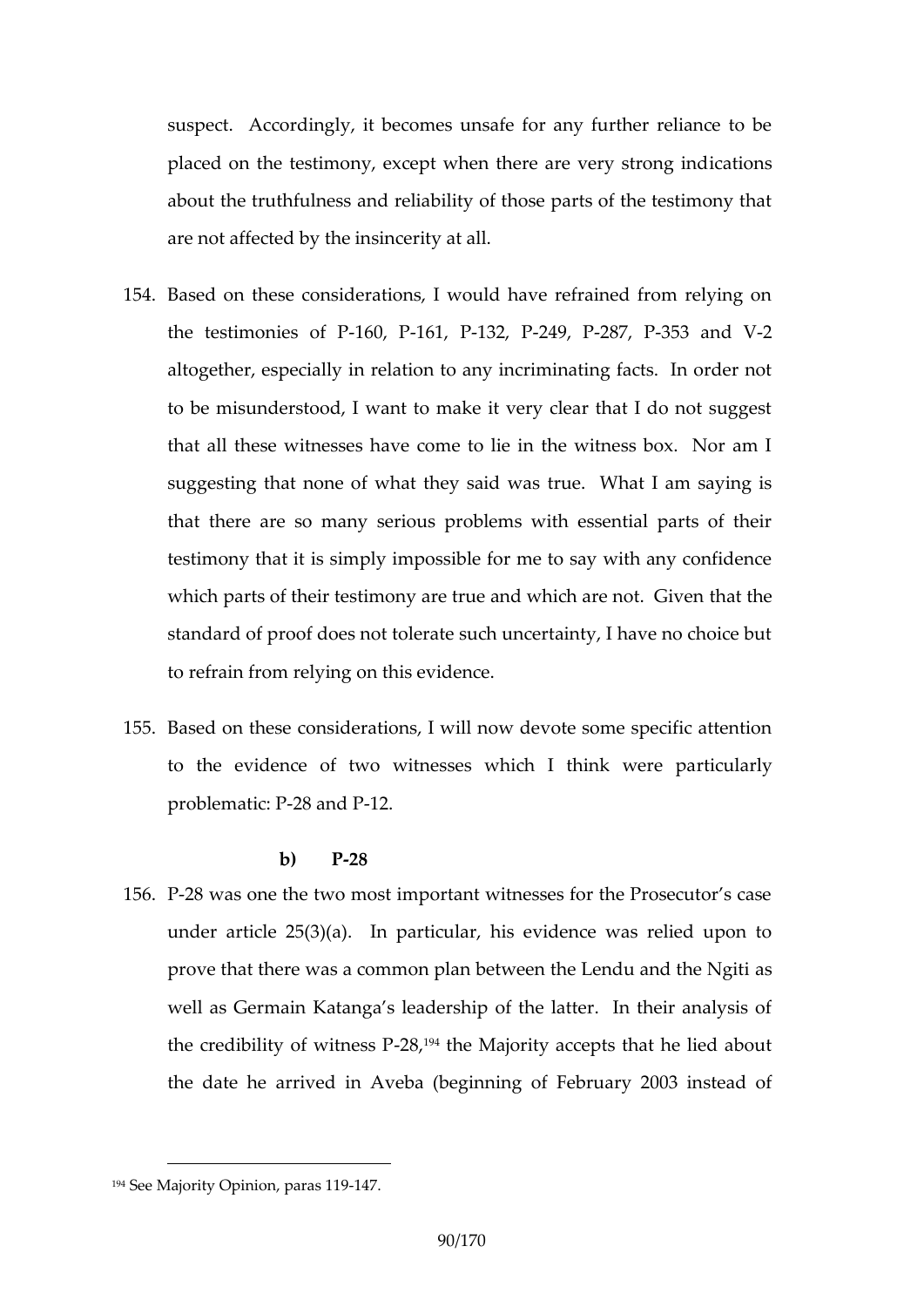November 2002) and aboutiphins for the end meinistria (and the refore his status as Germain Katanga s bodyguard as well as hi the attack on Bogoro and other heople and the most positions also finds thaw itnes  $28$  P lied about his date of birth and that his ac the rociumstances of his abduction by a com-Bolanndder from W is contradictory. Based on this,-208 n**e web sullion expect b** be treated whitehtmost circumspection and to be used only wh and strongly corribol as a tead, how  $\ell$  being the mo-soluted witness after Germain Katanga himself.

- 157.It will come as no surprise that I have serious misgive manner in which the Majority makes use of his testin Opinion. As indicated, to my mind, bae ewnit nweis faully who has dishonest in one material part of his or her testimony trusted with regard to other parts of it unless there a indications that the witness mendacity was confined to of his or her testimonarsye coreritrain parts of the testimony corroborated by independently strong and reliable evide the scope and serio- $28$  nses dissubs of Pesty, I firmly believe that the theorem is the theorem in the scope requirement of corroboration, partially endorsed by the should have been applied rigorously.
- 158Upon inspection of the Majority s Opinion, one can however, that it has not systematically applied the a requirement of corrabditation where it did look for

 $195S$ ee Majority Opianda#In

 $196$ In fact, the Majority concluded tha $2t8$ ths the lead immoding eous Ped in relation to es ponits pertaining to the responsibility of Germain Katanga unless it was witnesses. However, astoundingdlyn, othe ebelmajourinty cobissary to impose such a with regard to the remainder of his te $\mathcal Q$  piim  $\mathsf{icor}_N$ .  $\mathsf{cSgen}$  Maiority  $197$ he Majority Opinion contains more th $28.100$  references to P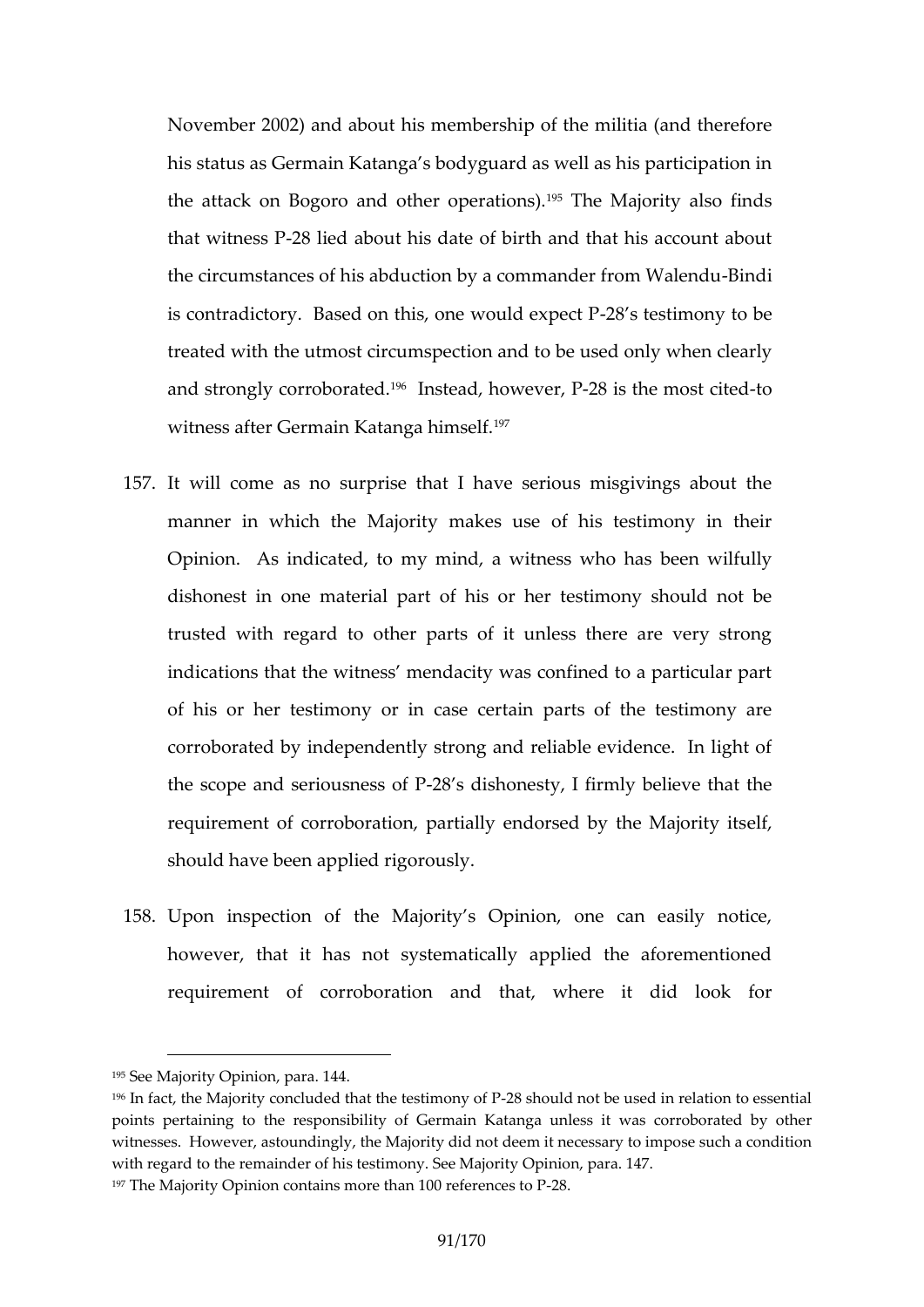corroborationd itotd apply this requirement very strictly example, in one instance, the Majority relies on hearsa by witnes $\triangle$ es a Phd -D62 to establish the identity of the ass of Nyanku<sup>n a</sup>d theowever, it is quite uncontroe wershind tin my v one cannot speak of meaningful corroboration when t information for  $28$  oalm  $d$   $P$  -D  $@$  s statements with respect to attack on Nyankunde a<sup>re</sup> unknown.

159Another example of faulty corroboration occurs where the on  $-28$  tsestimounith respect to the presence in Aveba of a delegation. from Zumbe. The Majority links his testimony about a vi by a delegation from Zumcheleto the apoletter (Lettre designed and  $\frac{1}{2}$ savon $\mathbb{S}^{0}$ This letter mention**s** gthat a del man del had been present in Aveba for three weeks at the beginning of. However, given the fact that the Majorit $\mathcal P$  8 tself donclude only have arrived in Aveba at the beginning of Februa earlie<sup>o</sup>sit, fich it hard to understand how the letter, which m event that took plac2e8 beerfrowedP could somehow corrobor P-28 s testimony on this is  $280$  ewas E vie match thalking about the same deleg<sup>o</sup> attihoven, only reasonable conboelushi**an** hoiasn

- $200$  Lettre de savon GST, FOED VD  $25$ .
- $201S$ ee Majority Opian 62054615.
- $202S$ ee Majority Oppaimaion1,44.

<sup>198</sup>See Majority Opiant5a5.n3.

 $199$ This is also truess pweidth to another instance where the Majority once again evidence give2n8 to P Porrobhoeratteestimony of witt  $A$  8 S e D M 2 jority Opinion, para. 1003.

 $203P-28$  testified that a delegation from Zumbe visited  $\alpha$ ,  $\sqrt{20}$   $\alpha$ , for  $40$  few ddays  $P-28$ ,  $-2T23$ , pp. 3231  $A$  cording to this witness, the delegation, which was approximately 2 \$spe DB | e2T1 7, p. 45), came to Aveba on t-208, e2Td  $\vec{q}$  apsions (see 40). A 288 Podes not give a specific temporal indication (he only said that t a delivery of ammunitionshofwoemxe.Benthere were sseweithal afrhinghlunition in the period between November 2002 and February 2003), it is difficult to I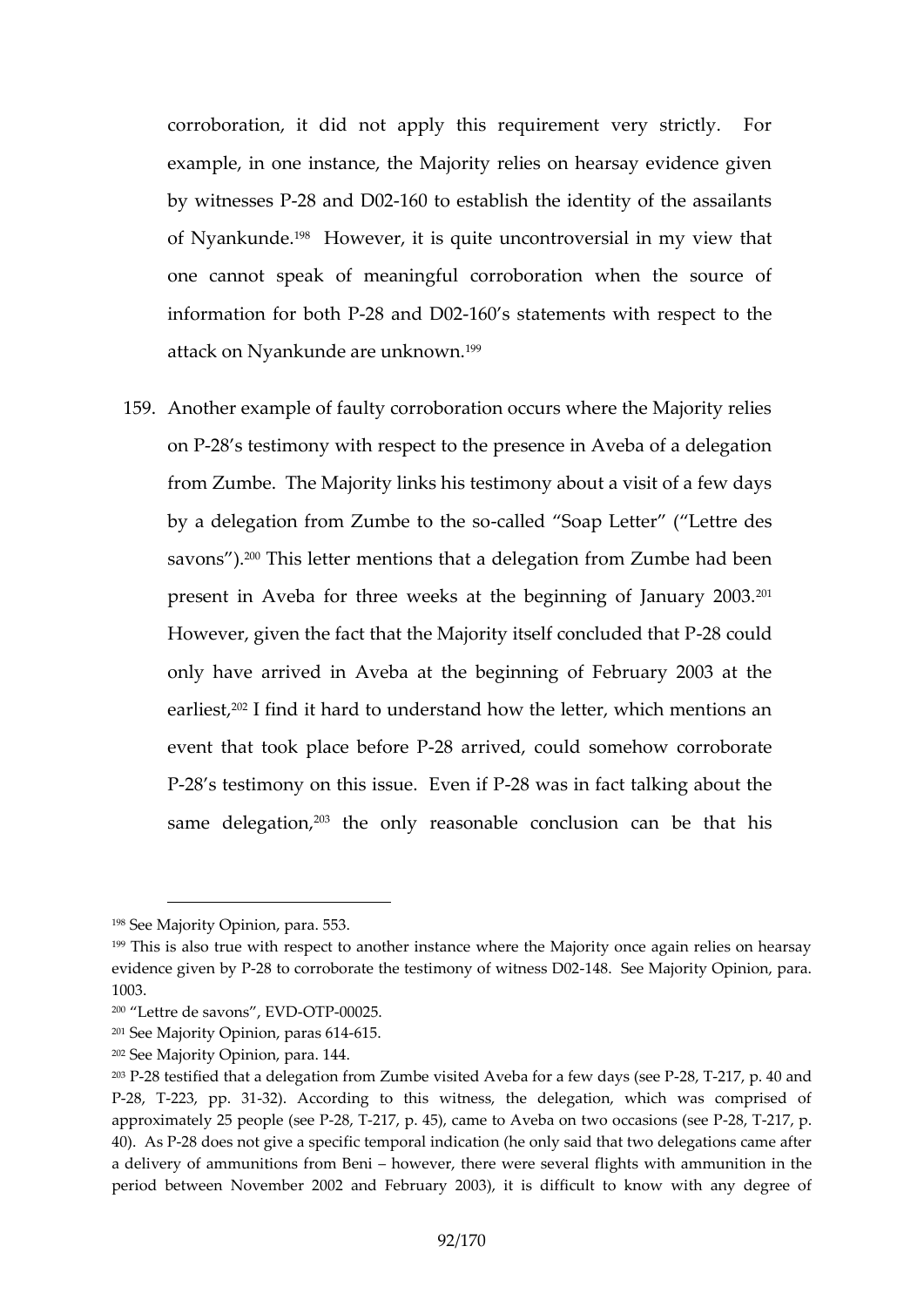testimony in this respect is based on  $0<sup>4</sup>$  and nymous hear therefore highly unreliable.

- 160What is even more striking with respect to this insta corroboration is the selective manner in which my co chosen to  $r = 42/8$  csn testimony. Indeed, as the Majority re the composition of the delegation mentioned in the Lettre different from the composition of the dele2o82 fion mention One would assume that this immediately  $u$   $\phi$   $\phi$   $\phi$   $\phi$   $\phi$  and to of corroboration. However, the Majority resolves this ob discounting those -28 arss test Pmony that are incompatible the content of the Lettre des savons and simply concl was a delegation fe $\mathfrak{B}^{\text{m}}$ WZtumball due respect, this is like saying that if one witness states she saw an eagle and states she saw a parrot, then it is safe to conclude that been a bird.
- 161Yet another worrisome issue with regald the the journaly in treats 28 s testimony is that it completely disregards th been in contact with infelf3m, ewdhiary rPoved to be so problem

certainty whether he referred to the delegation mentioned in the Lettre P-28 testified to having ipreerssendally evse vi $28$ ts  $27$  \$ see P P 31), this is very unlike  $204$ The Majority acknowled  $200$ es the atimPony is based on hearsay (without specifying that the source is unknown), but atta Sheees Mhaojocroinys ne Oppulennio e to para. 615.

 $205$ See Majority Opin $6d$ A:  $\oint \overline{a}$ RANSLATH  $C$ s Ndelegation, composed of about 25 ifthe commanders and their bodyguards are included, was led by Boba E Kute and Bahati de Zumbe, whom he kinew Nysai houndests tadyélégation, composée, si l on compte les commandants et leurs gardes du corps, de conduite par Boba Boba ainsi que par les commandants Kute et Bahati d depuis son séjour à )NHycawkeuwedr, the Lettre des savons only mentions 15 indicates that the leader of the delegation was Martin Banga. The only delegation is Bukpa Kalongo (see Le-QTED0025s)avons, EVD  $206S$  ee Majority on  $D$  parmet and  $7.7$ .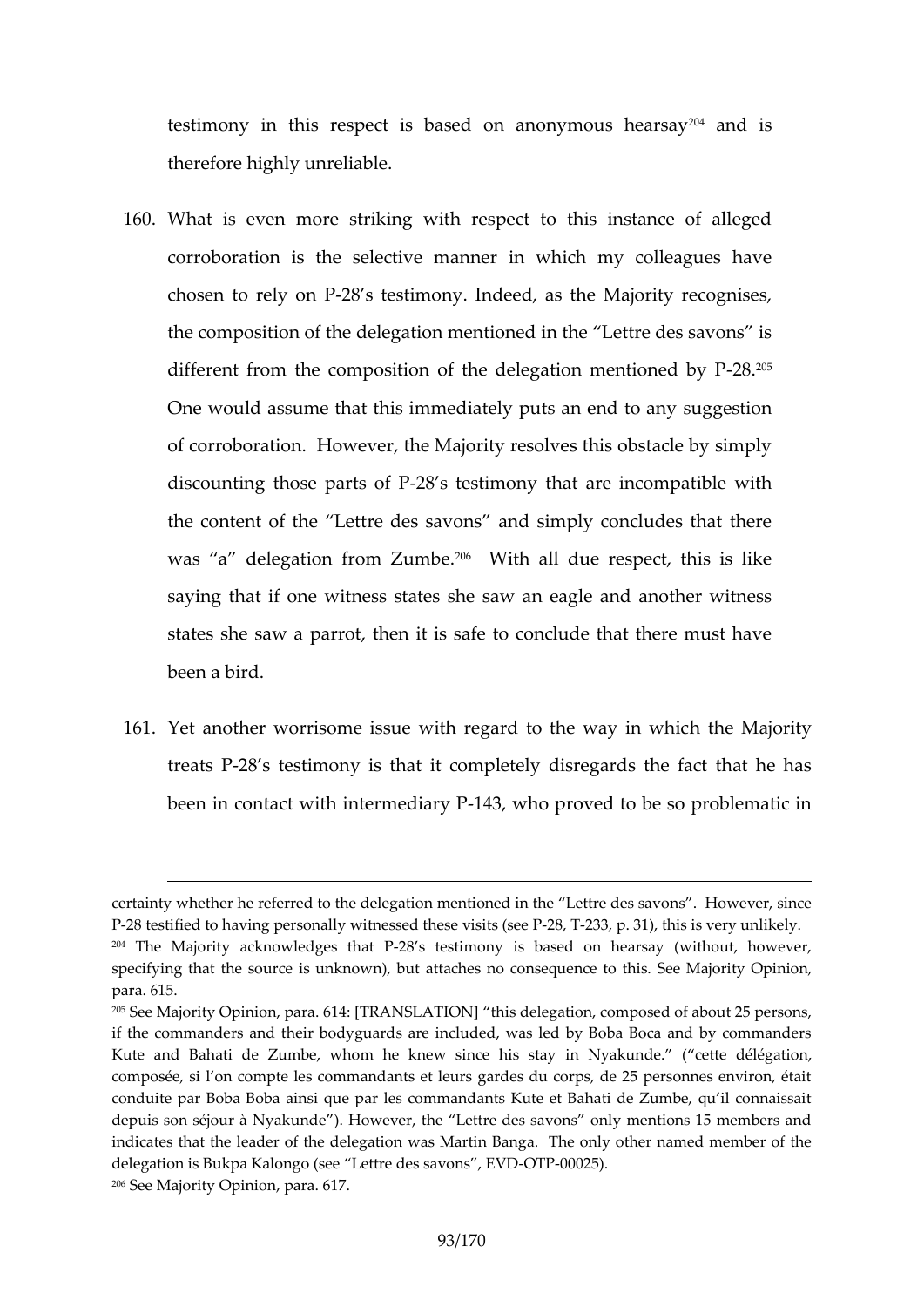the Lubang  $\alpha$   $\beta$ <sup>2</sup>. Despite the fact that the Chamber has not relevant opfattLeubanjound gment into evidence, I believe it cannot fully ignore this element when assessing the relevant eviden one instance, the Majority alleges corroboration between P-13 $2^{\circ}$  Given that both witners words explored weith intermined  $6$  jary P about whom Trial Chamber I said that it is likely that contact he persuaded, encouraged or assisted some or a was in touch with] to give f<sup>2</sup>8. Its feintde satining o snuyg of egsetinounince corroboration to be highly suspicious.

1620ne might argue that it is inappropriate to rely on the judgmentatwas not admitted into evidence, especially since statutory instruments do not provide for juddcial notice facts. Moreover, it may be argued that the Chamber question of admittiuning antiqued gment and decided that its potential contribution to the manifestation of the tr significant enough to justify the reoptheon integration case. already noted, missing evidence may be a ground for re if it is likely that this evidence may have an influence on findin<sup>2</sup>d<sub>S</sub>. believe that it is impossible, in this case, to to Lubanguad gmemtd aits potential impact on the evaluation credibility of particular key witn-28 sased BFP2cludTimeg P evidence is only missing from a formal point of view, not have an EVD number. The fact that the Chamber

- $208$ See Majority Opinion, 1 $\frac{1}{2}$   $\frac{1}{2}$   $\frac{1}{3}$   $\frac{1}{4}$
- $209S$ ebuban Jouad oment, para. 291.

 $207S$  e bu b a n louad g m emat r a  $. 291$ .

<sup>&</sup>lt;sup>210</sup>See Trial ChamPlboesreblytor v. Germain Katanga and Monaetchiseion Ngudtiho eo Ch request by the Defemaen fostatanga seeking to admit excerpts from the jud in Lumboga, 26 April 2012, 2004 09:372 7-9 ENG, para. 18.  $211S$  esuptal. BM2ssing evidence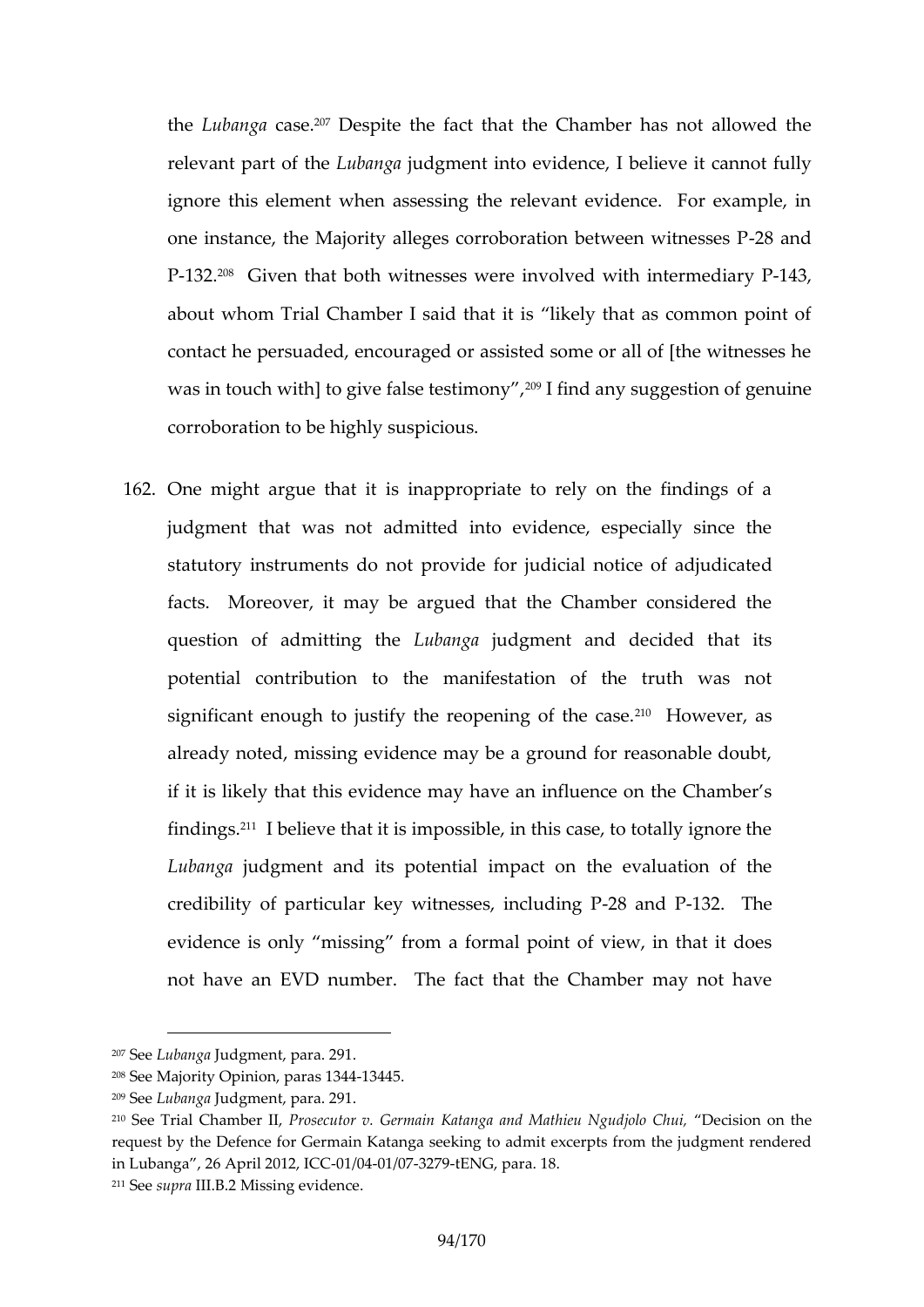anticipated this specific issue when rendering its decis 2012 cannot be a sufficient reason for the Chamber to r to information that is publicly available and that is cle relevant to the case.  $e$   $\&$   $e$   $\alpha$  oifd  $t$   $\sin \phi$   $\int$   $\sqrt{G}$   $h$  amber did not considered in the case. it possible to relly banigtal genent on the basis of judicial no I believe it should have reopened the case and admitt sections  $\Delta$ ubagga gment into evidence.

 $163Be$  that as it miaulg, riggenthe numerous lies that were found present  $-2\omega$  B accoundtthe fact that it is impossible to det with any degree of certainty which parts of the rest of h based on-hfansot bservation and truthfullreanllention, conclude that it would have been much safer to disregal in its entirety.

c) P-12

- 164As far als Ps concerned, I feel unable to rely on large evidence because it consists mainly of speculation or o muchof it based on anonymous hearsay. The Majority a the prob<sup>en</sup> ebout despite concluding that prudence is call relation to all his evidence that is not based on person references to his testimony of thishroungchoaute therewn t Majorit $Q$ psinio<sup>2</sup> $h^4$ .
- 165As far als R testimony about Germain Katanga s alleged about the attack on Bogoro is concerned, I find that the incongruithes evidence and that it is therefore not warra

 $212S$  ee Majority Opiani & 9.1

 $213S$  ee Majority Opiarian. 1

 $214$ Presumably, these references are intended merely to indicate corroboration,  $214$ how opinion evidence based on hearsay could ever prroovhidea a immeaningful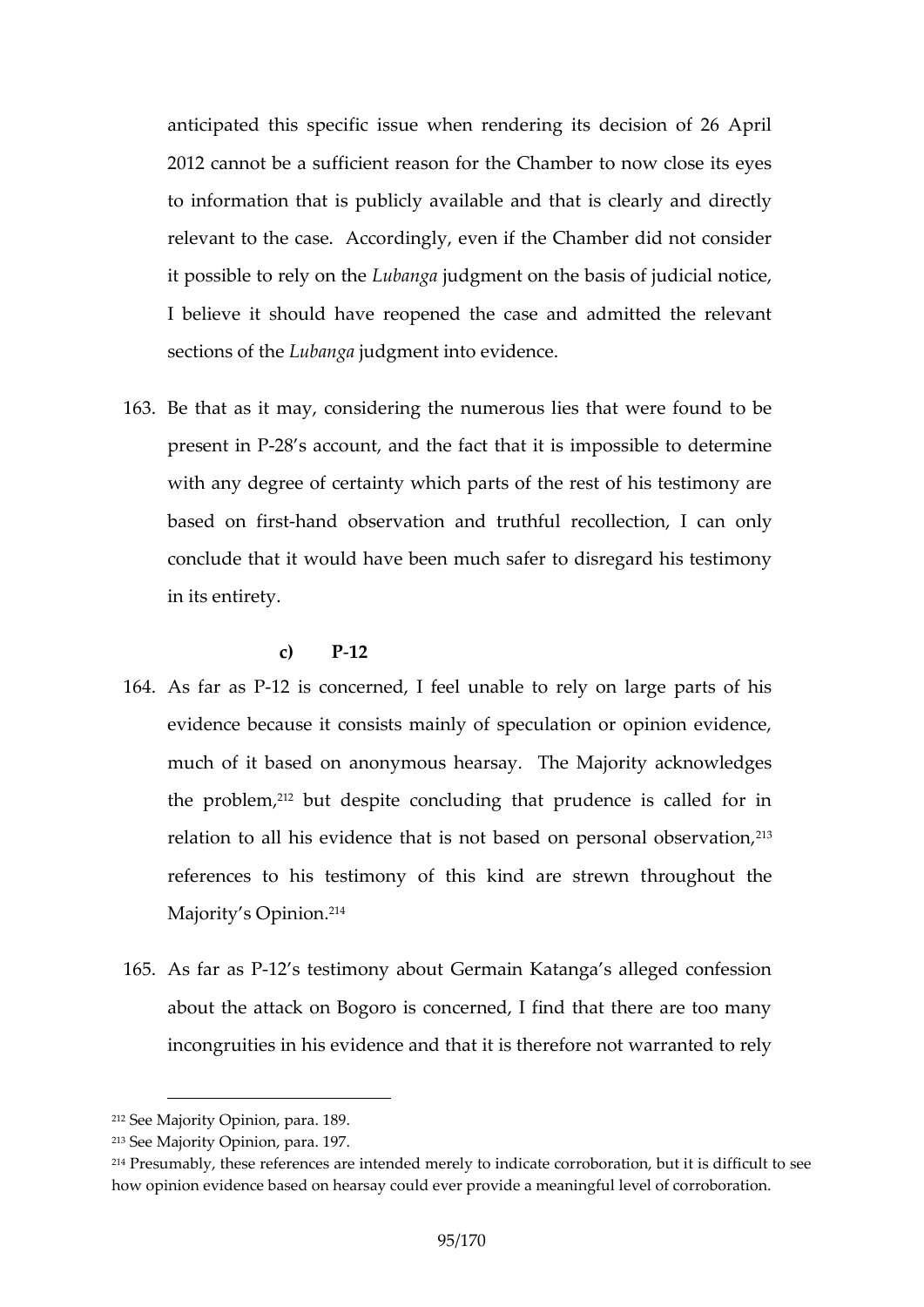on it as proof beyond reasonable doubt of the fact that did indeed confide all this information to Phat these affirmations were true. The Majority seems to agree w poin<sup>t</sup>, but nevertheless relies ged onstathe machte by Germain Katanga that the attack on Bogoro  $c\vartheta$  hs Not the carn explanation is given as to  $w \land w \land w$  sorte spant of Ps considered to have insufficient probative value with regard to Ger alleged admissidh is but vertheless considered reliable regard to the accused s description of the attack.

- d) Improper use of Germain Katanga s testimon 166Finally, I want to voice my concern about the way in wh has used Germain Katanga s tgsaismide ythal elathinnk it is entirelly appropriatedly on his testimony for the charges article  $25(3)$  (d)t(hink there are serious issues with the which the Majority uses the accused s evidence.
- 167.First, it is noteworthy that tangear meatestimony is by far the most relied upon source of evidence in the Majority Op nothing untoward about using the testimony of an accus or her. However, it is telling that in this case Germ testimony eismatin source of incriminating enewence under article  $25(3)(d)(ii)$  charges, i.e. the charges applied at  $a$ recharacterisation. However, if the charges had remaine by the Prieal Chamber (article  $25(3)(a)$ ), his enidence would

<sup>215</sup>See Majority Opinion, para. 754.

 $216S$  ee Majority Opin8 $\alpha$ 6. para.

 $217S$ esuprid, BR tight not to be compelled to testify (article  $67(1)(g)$ )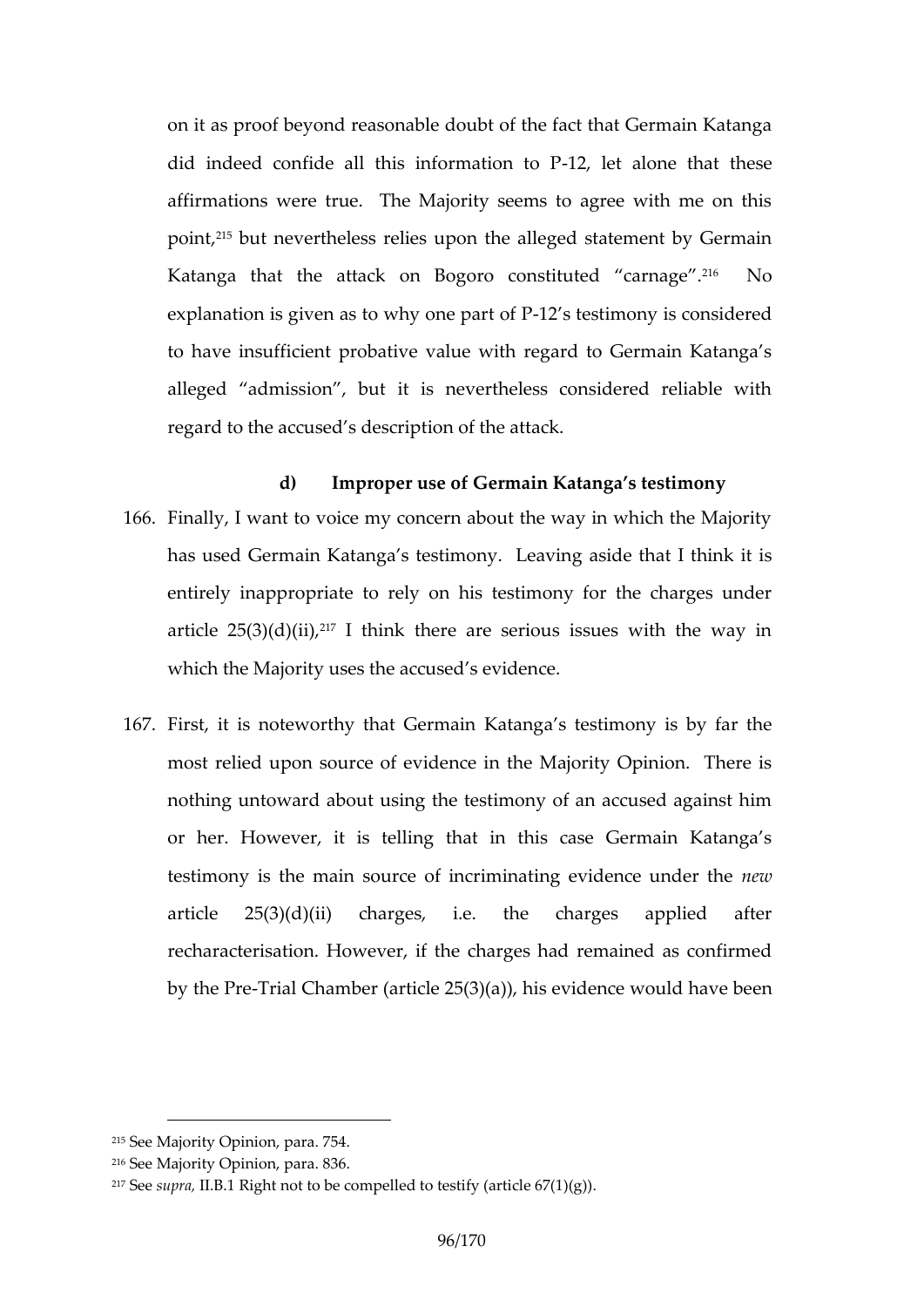almost entirely ex $\mathcal{E}^{\text{e}}$ ulpatory.

168Second, the Majority s selection of which parts of Ger testimony it considers credible and those which it reject my view. In particular, the Majority seems to find e accus ead ds that oint siden sriminating credible, but systemati rejects his testimony whenever it tends to contradict version of  $e^{\theta}$  ethis tendency is particularly noticeable w the accused gave a particular pime cae sopfeionificor mean intensition gave a qualified answer to a  $p^2$  a<sup>o</sup>rition thail, question. egard,

<sup>218</sup>Indede by presenting himself as the intermediary between EMOI and WalendBundi, on the othe ashaw rell as the coordinator of the different camp Walen Buindi, on the other hand, Germain Katanga unsdeal heignætd oth ethalt ofseec was the pall erful commander of all figh-BeinsdiofwlW allendu total commetrol over FRPI organisation .

<sup>219</sup>For example, in paragraph 1290 of the Majority Opinion, the Majority rejects Germain Katanga s testimony that Blwahien Koka and Mike4 came to Aveba, lethelogr where responsible distribution of weapons. The reasons for rejecting his testimony are (a) have mentioned this and  $-1/29$  that DNOS2 failed to mentionethbiosing despit specifically asked about it (see Majority Opinion, para. 1290). Howey references provided in the footnotes to paragraph 10249220 what a stheed ano p specific questions in this regard 29 Whas paress nD02 Aveba but not involved military, so there is no reason why he should have known  $2.92 \times 271$  t, these m pp. 3338). With regard 48g D0n2ote that he did not live in Aveba and simp having rhdeaabout Blaise Kb4&a, 709,2 p. 19). I find it hard to see how the witness denied knowing a person in any way demonstrates that this pers particular function. As far the orse feerence to preferenced, I simply do not see how relates to the specific issue of who was in charge of the distribution of 2003 (i.e. immediately before the attack). Finally, I am not persuaded which the Majedietsy in paragraphens 10218 their Opinion. In particular, I fail to fact that the accused may have give-881,, 200 than the to a De 3 he wrong ammunition of to Kisoro in order to appease him, proves that the helist and intion that gall fo ammunitions coming from Beni. Considering that it is not contested th ammunition were sent during the relevant period, these two small incider indeed.

 $220$ For example, in pa $266$ fapheOpinion, the Majorihy atstate hsough Germain Katanga testified explicitly that he was only head of the Aveba combat went to Beni in November 2002, he would have later spældthfeiend gitthiat he was the meaning of allthe Ngitith combatants. However, the source for t $t$ 3060,  $a$ 3De $2$ gapion 9() i.es D $\not\!\psi$  2no mean conclusive. In particular, the accused never confirmanded the the wass the among the delegation. It must cosse said rthe actual set in rom clear in the P rosecutor state in the P rosecutor s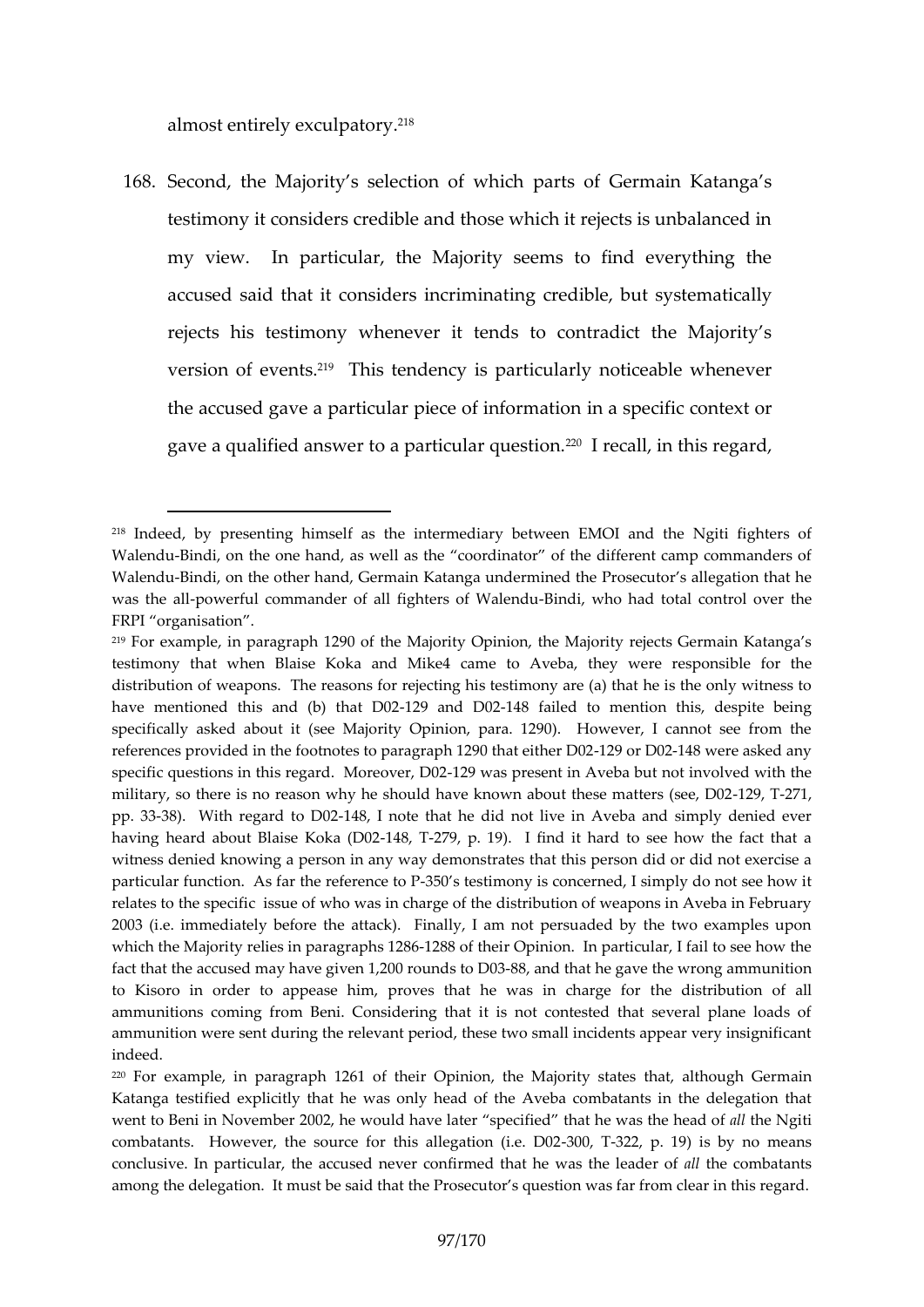that Germain Katanga was not aware of any charges  $25(3)(d)(ii)$  and that it is thus unlikely that he would h testimony chapes conviction on this basis.

- 169.It is also important to remember that when the accused his defence, this should be evaluated in accordance wit proof. This means that the mere fact that the Majority by chear in parts  $e^{i\theta}$  becomes interested in the reasonable is not interested in the reasonable value of  $\theta$ doubt it cre<sup>a</sup>n the contrary, unless it is patently implaust doubt has convincingly been shown to be untrustworthy, Germ own testimony raises a reason a be and pubting unidence.
- 170 Third, I believe that the Majority sometimes misreprese given by the accused. For example, in one of its cruc Germain Katanga s responsibilitym, e nns , pr**a**habid Mulaqiorhitys refers itso the stimony and to the fact that he himself explaint willingly contributed to prtchile ttplant tack Bogoro and its

 $221$ For example, the Majorctoyndoloore Senormain Katanga s testimony with regard to his hegard to his mediation of  $\alpha$ having knowledge of the comatelnetd of Letter es ode doléances to be credible ( Opimoin, para. 575). However, thabased cloussio whaits the Majority describe contradictions and his evasive manner of answering the questions by the may, in certain cases, be appropriate to dismies cause dibeli Cilsamiber, witt anses on the nature of the testimony, attaches no credibility to them, I do not is warranted in this case. Even if it was fair to characterise the accuse issuesomething ould disputie would still not prove that Germain Katanga ac read the document. The mere fact that the Mostaioursinithogine in himk stoith avould be shown it, even combined with their rejection of hisy, tedsoteisnomoyt teos ttahbelish b nibreay ron reasonable doubt that he actually did read the Lettre de doléances or that its content.

Another example can be found in paragraph 634 of the Majority Opinion, GermaintaKnaga s testimony that APC commander Blaise Koka arrived in Av of February 2003 with 150 soldiers. The reason for rejecting his testimo to have mentioned this number. I note, inrthyishassgrand, dihfat they Massiong ot important findings on the evidence of just one morth parasts. The section example, in the example, in  $\mathbf{r}$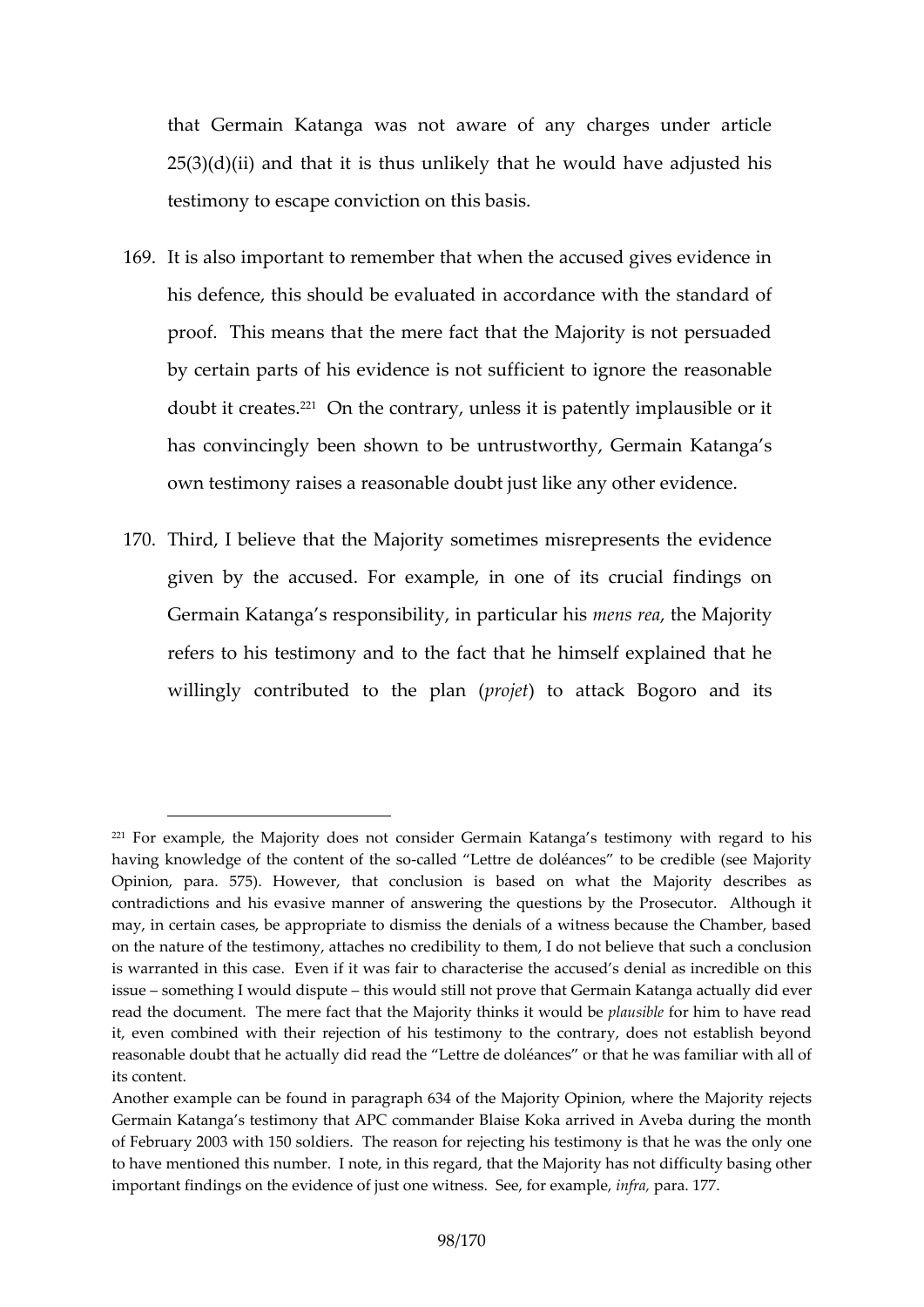conception in November  $2^{2}002$  Thins Beexpilanation is misconstrued as an admission of his knowledue of the a purpose of the group to which he presumably contrib  $25(3)(d)(ii)$ , whereas all the accused did was say that noncriminal plan of the EMOI to attack Bogoro. He said to defend himself againstionhe Princessenation that he and Mathieu Ngudjolo had concocted a plan to wipe out the  $25(3)(a)$ ). In the same vein, the Majority misconstrues admission of his willingness to participate in the attack restrainmed Aveba on 24 Feb $4$ <sup>2</sup> $4$ Agguain,  $2,008$ e accused did not make this admission in greimation that at to a legitimate military operation on the side of APC commander Blaise

- 4. Conclusion
- 171.In conclusion, considering the wearth the second some union this case deding to that the strong suspicion that more evidence could have led to substantially different concl key issues of this case, I am of the wheew hte hrat the rcharge article  $25(3)$ d a have not been proven and the case shoul been dismissed a long time ago.
- 1720ne of my fundamental concerns about this judgment is decision is very short on hard and precise facts and ve and ambiguous fimmdunengsdq and suggestions. Whatever colleagmas believe immtime eircon, viction it cannot stand up

 $222S$ ee Majority Opinion, para 1682: H  $\overline{\mathbf{F}}$  RhAinh SelAT dopN hainead outh heaving that  $h$ made a contributipolmant ot othe ettack Bogoro and had taken part in its design, in Beni [ & ] I a -mhueime explique qu il avait consciemment apporte sa cont d attaquer Bogoro et qu il aavasion praeptticoi pé à Biseni, au mois de novembre 20  $223S$  ee Majority Oppairmaio 813.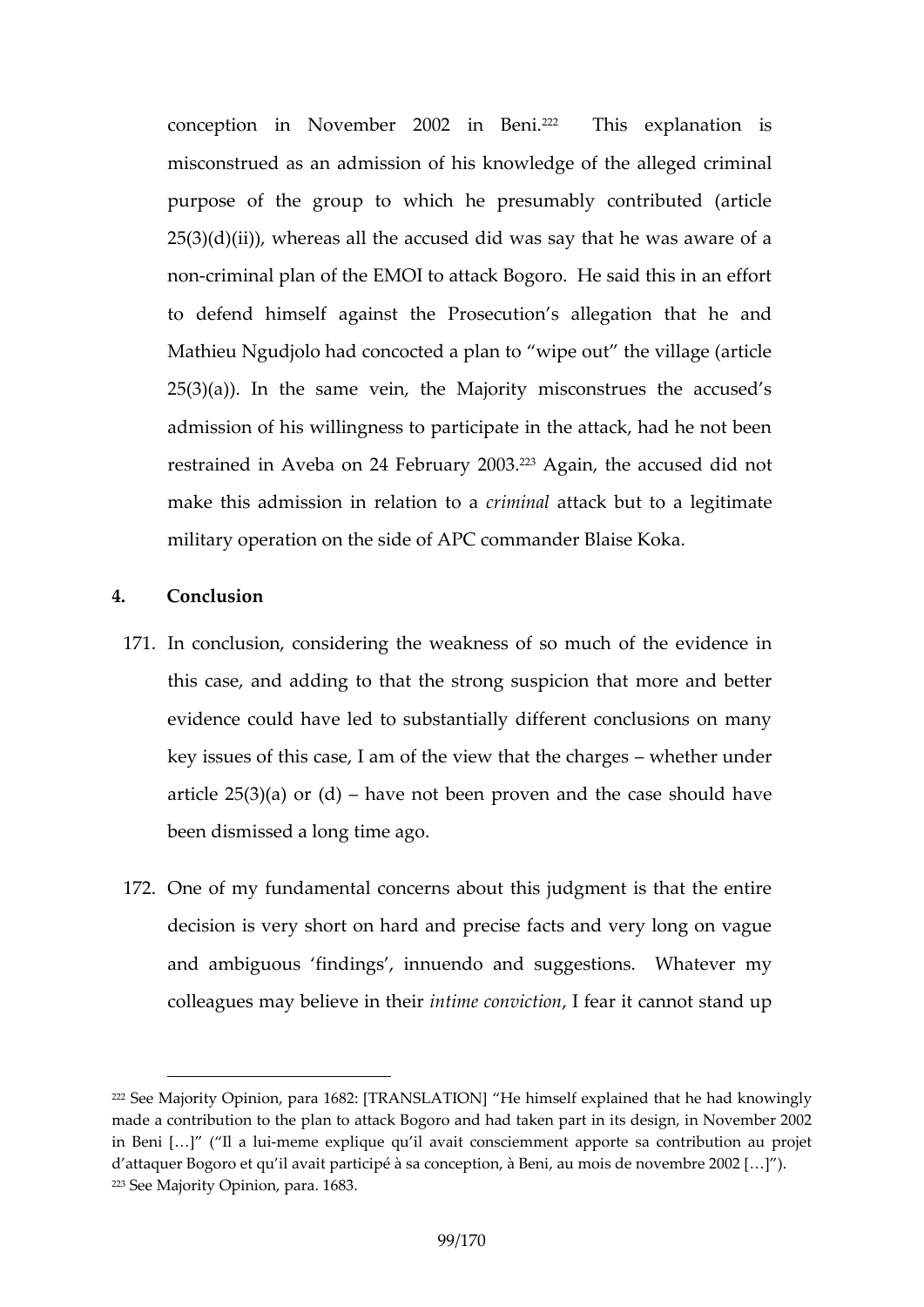against the required standard of proof and the dispass demands. More specifically, the case record has so m and presents such an incomplete picture that it is imposs to come to conclusions beyond reasonable doubt on ma addition, most of the evidence falls far short of the reliability that I was accustomethits and the estability in my view, to base a conviction on such weak evidence. The standard of proof, which must be the same for everyone no matter h the circumstances are for the Prosecutor, simply does no

- C. Another reasonable or fe the evidence is possible. 173Accordit mothe Majority, the evidence shows that, on 24 F a group of Ngiti fighter $\bigoplus$  ionfd M, a begned ther with other group attacked Bogoro and committed crimes against the H population on saivme scale and in a systementheic manner. Majority believes that the Ngiti f-Bighter intes of the Muslim constituted and the Indian and Muslim to all a group acting with a comm<sup>2</sup> for phusips of article  $25(3)(d)$ of the Statute and that their main purposegbebind the a was to wipe out the Hema civilian photomation there. also believes that these fighters formed an organisation article 7 of the Statute.
- 174. do not agree with the Majority s findings on any of the do not believe there is enough evidence to say beyond r that the civilian population was the main target of the a  $(inffall. C.1.)$ . Second, I consider the evidence does no

 $224S$  ee Majority nO paras 755, 1159.

 $225S$  ee Majority Oppainaisfor  $5.01666$ .

 $226S$  ee Majority Opian (bob 89153.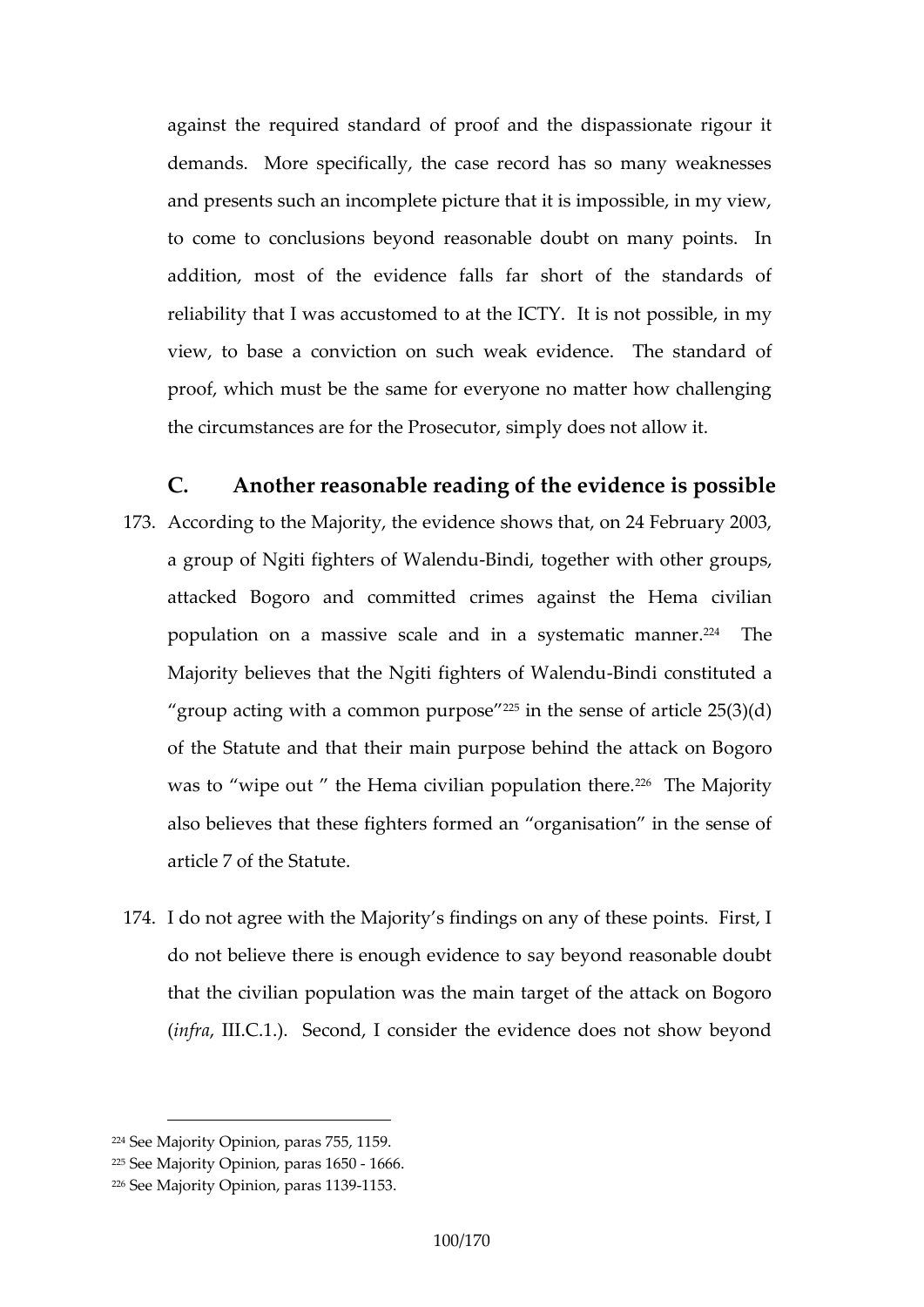reasonable doubt the it in the CT Ngiti e-mBd ndi constituted a group or an organisation within the meaning of articles 7 respectined all (I.C.2.). Finally, I fully reject the Majorit with regard to the allHeegread idendiogy and particularly the alleged criminal purpose or organisational policy which derives from  $n$  f  $n$  also  $l$  ( $C.3$ .).

- 1. The Bogoro attack was not an attack against the civiliar 8(2)(b)(i) and article 7)
	- 175L do not believe the evidence abeaity sout a he that the attack was aimed, if not primarily then at least concurre civilian population of Bogoro. Civilians wheue killed in that see no evidence establishing, beyout that a solven a slean attack a langst the civilian pass polled theore are a number of reasons why I hold this view.
	- 176.According to the initial charges, as-Tcrojafi Comment bound the Present of  $\overline{I}$ 200 civilians were killed in t<sup>a</sup> fel **BeogPorrooseedtatock**, in his Closing Bried, one la list prod-d 66dt by P pport the claim that there were  $150$  civili $\mathcal{C}$ <sup>8</sup> casualties.
- 177.It is important to note that no forensic<sup>22</sup> eavid et mas was available 229and that that was available 229and that that was available 2014. the Chamber s findings concerning the victims of the at based on bensitalm evid<sup>eo</sup>nTchee. lists, establi-\$11 e7d aboud P P-166 counting 330 and approximately 150 victims, resp

 $227S$ e  $\&$  onfirmation Decision,  $A$ comandin3004 o the Prosecution, the victim count confirmed by -ThreaPr $C$ chamber, namely  $(2s@c$   $C$ ivoisie amustion Closing  $3B$ ) ief, paras 228See Prosecution Closing Brief, para. 64.  $229S$  e e as so p rpaard 3.8.  $230S$  ee Majority Opian 2009 855.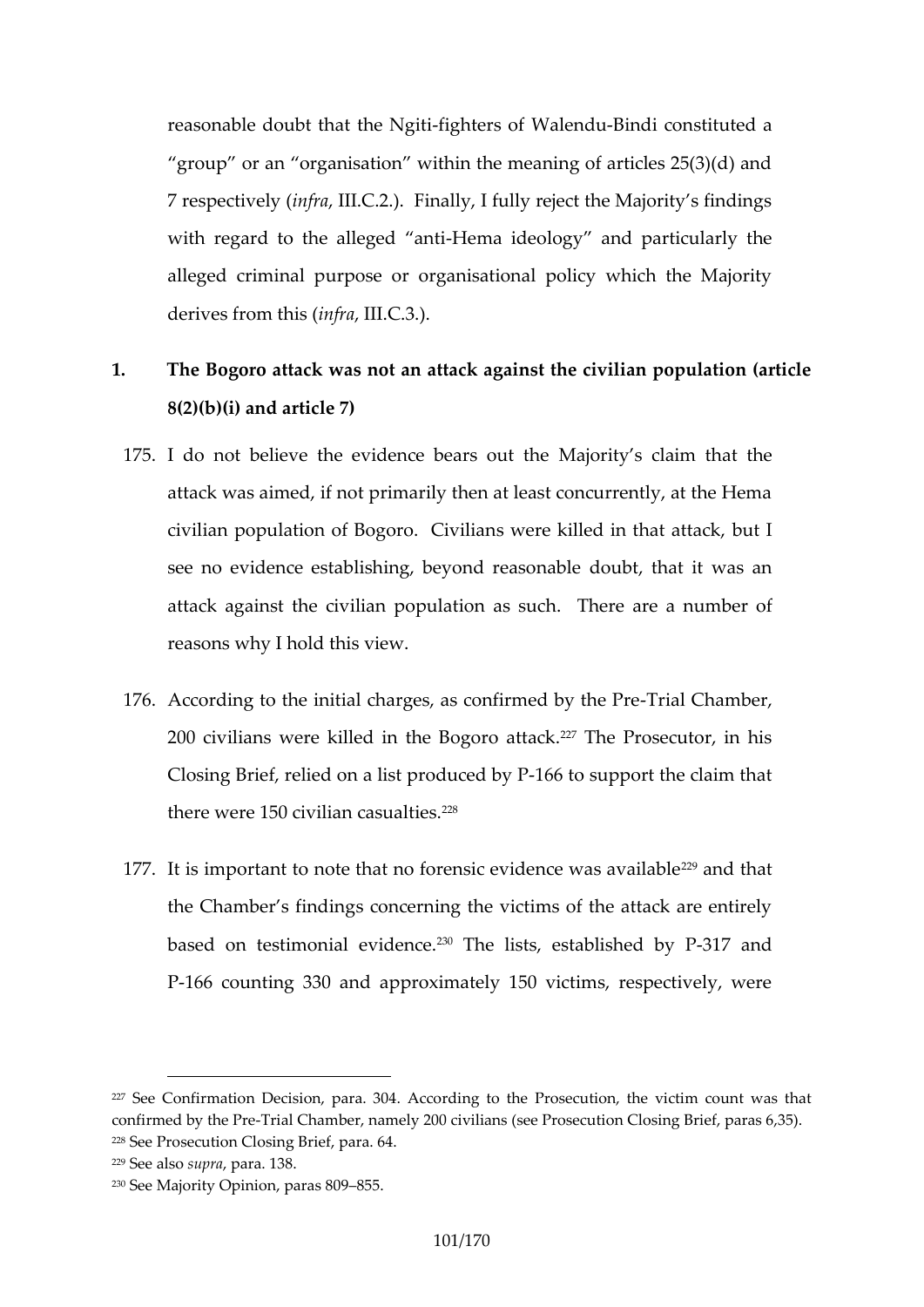correctly not considered reliab<sup>13</sup> by the Chamber.

- 1780n the evidence, the Majority Opinion counts 60 casualt  $30^{32}$ were ivalians killed by Ngiti fighters, acting alone or Lendu fighters. I note, in this regard, that for many of confirmed killings, the Chamber possesses neither bi certificates, let alone any forefrastic evidenmonation in of cases, the Chamber only has the word of one witness. A witnesses are also participating victims in these proce have a direct interest in the outcome of this trial. Mor indicated, y morth these witnesses suffered from serious of proble m<sup>3</sup>s How it is possible, under such circumstances, any findings about such serious allegations beyond re eludes me.
- 179. am furthermore astounded by trhteomMathoanti, tyalsthao suscephit can only identify 30 cases of killings by Ngiti, acting jointly with others, it is convinced beyond reasonable actual number of victim<sup>3</sup> wist hgræd at deue respect, it is wholl inappropriame the such abstract findings, which are impo verif<sup>36</sup>.
- 180Moreover, it is only permissible to count victims of cr allegedly committed jointly by Ngiti and Lendu (or o evidence shows beyond reasonable doubacth-adothere was

<sup>231</sup>See Majority Opinion, para. 837.

 $232S$ ee May Orpinion, para 869.

 $233S$  esuprial. BU $\Re$  conving credibility analysis

<sup>234</sup>See Majority Opinion, para. 869.

<sup>235</sup>As the Majority Opinion acknowledges in paragraph 839, where it is sta Majority is unable to determine the exact number of victims is [TRANSLA the a waakile evidence.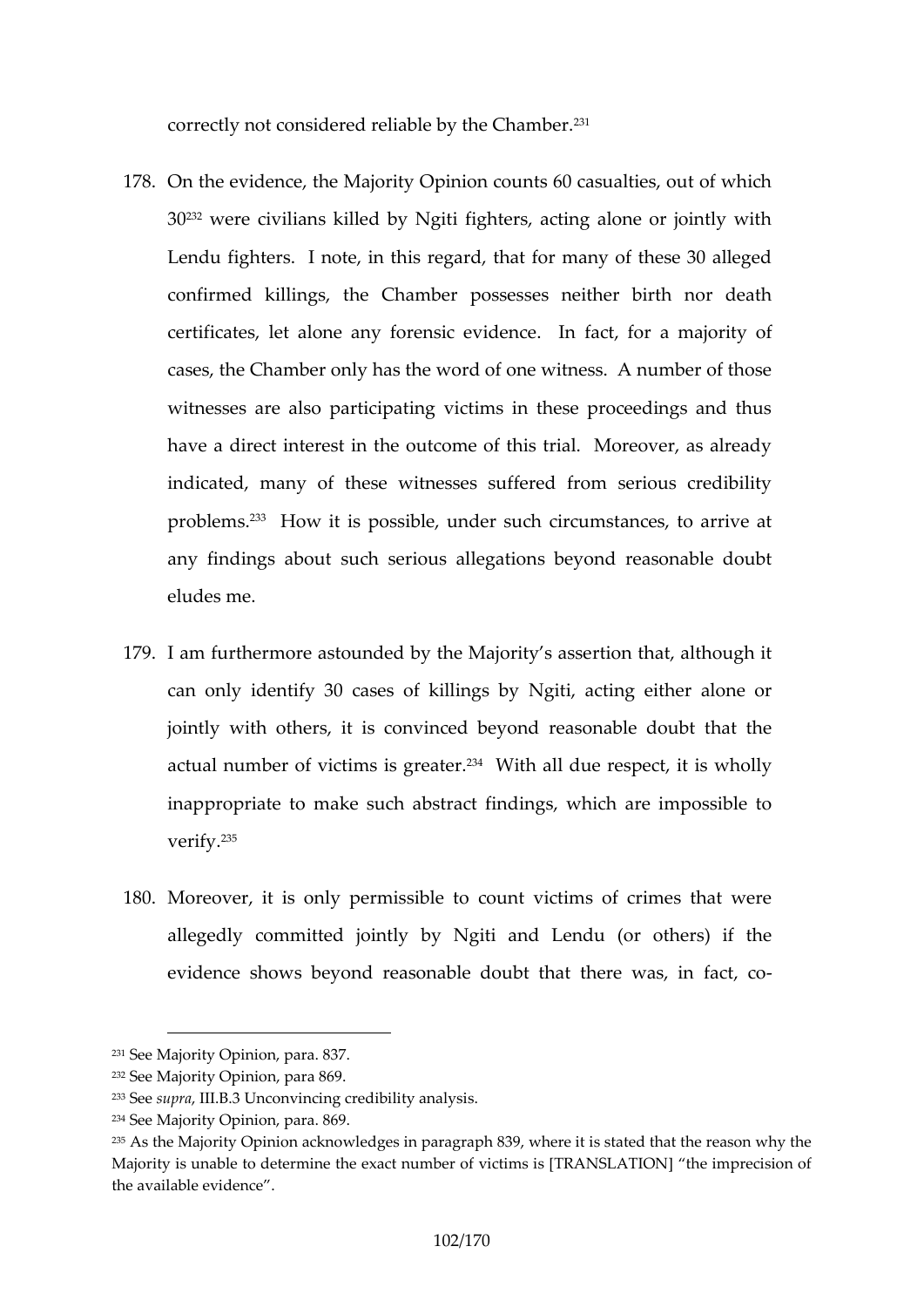perpetration in the sense of article  $25(3)(a)$ . This is b acting with a common purpose either has to commit, commit, the  $236$ Hionweever, I am of the view that the evidence not permit any firm conclruesgions intithsisindeed possible that the Ngiti simply encouraged, aided, or abetted the Lend article  $25(3)(b)$  or (c), which would disqualify victims of being counted as having been committed by the Ngiti with  $a$  common purpose.

181.However, even if this figure of 30 casualties could be est reasonable doubt, which I do not accept, I think it casts the proposition that civilians were the explicit target of example even if we accept the Majority s conservative estimate civilian population of Bogoro constituted ap $\hat{p}^3$ Poximately and compare this to the proven civilian victim count of then we arrive at a percentage  $40^\circ$  comsidering the UPC casualty ratio of morteit the and  $\theta$  of  $\theta$  and  $\theta$  immediately apparent that the attackers, who according 32t3o numint he essent P over a thousand, 242concentrated their lethal efforts on the UPC contingent and not on the villagers.

237Idem.

 $236S$  e ien frap a  $r2a8.4$ 

<sup>&</sup>lt;sup>238</sup>Majority Op, impiaon7a29.

 $239M$ ajority Opipnaino a $69.$ 

<sup>240</sup>It may be noted that the Prosecutor claims there were around 3000 c atack. See Prosecution Closing Brief, para. 40. Accordingly, even if v allegation that there were 150 civilian casualties, this would still amour total civilian population.

 $241A$ lthough the Majorictayn saby sdiettermine ntoh en beexact UPC casu-ta  $T$ t6 e (ss, e D02 T-255, p. 40) puts it at a-10 $\overline{a}$ b also stated that the UPC contingent counted 130 soldiers on the day of the a-215a5ck p(se2e6)T The Majority seems stloas at rheemsb te a q sseemt th Majority Opinion, para. 840).

 $242$ See-3 $72$ 3, -177, p. 31. The Majority makes no estimate, whereas the P several hundred (see Prosecution Closing Brief, para. 41).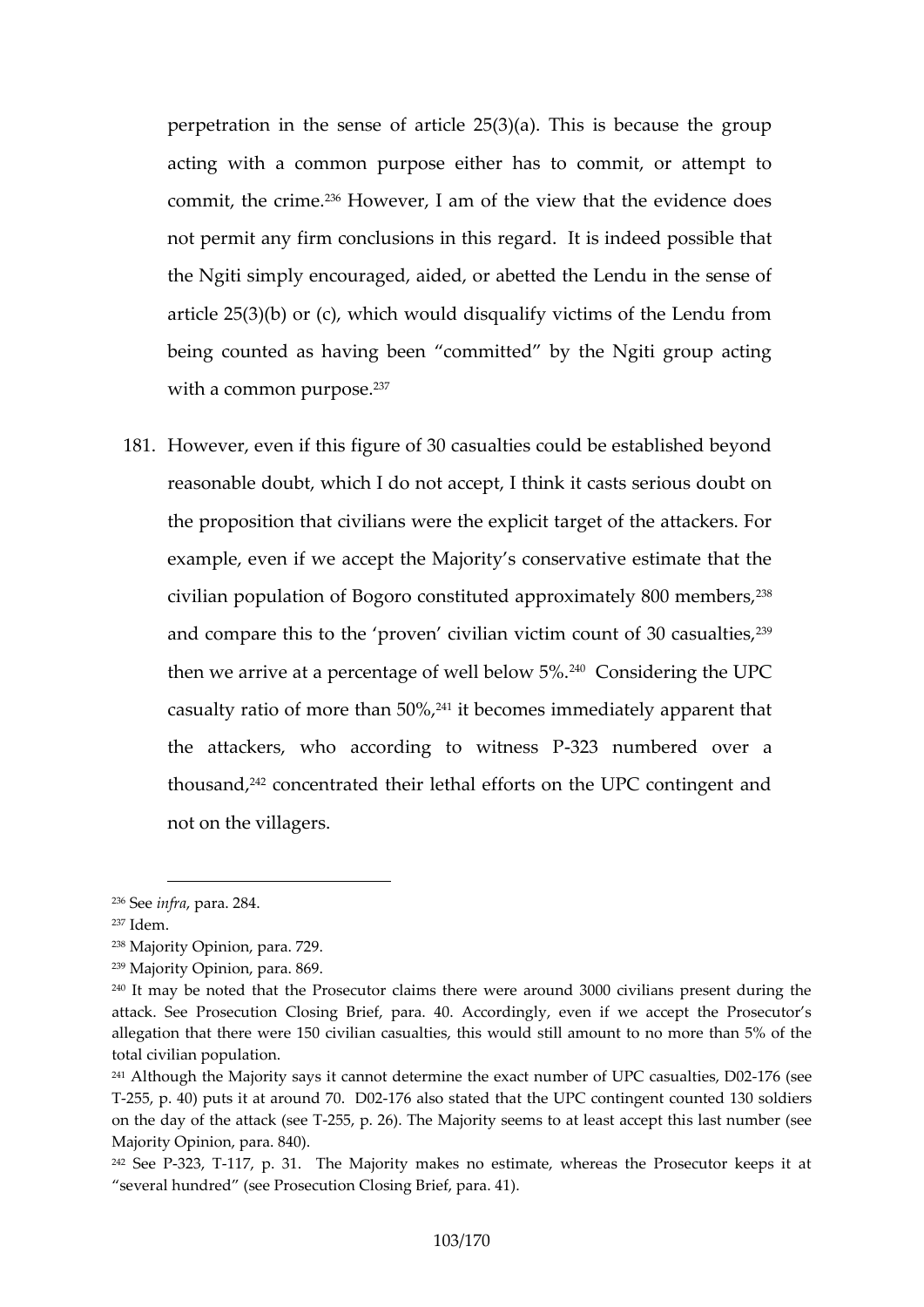- 182Withuot wanting to belittle the suffering of the civilians o way, I fear it is not reasonable to consider those ratios the civilian population of Bogoro was a prime target of who, on some accounts, tchuetmumble weedver, this is far from the only problem with this claim.
- 183.In relation to the civilians who were killed during the ad of the view that the Majority is too eager to find that the aiming to strike at cividian pole, Flore Majority finds that number of civilians were killed when they were trying to Institut de Boogpeothoer with the AUPhCo.ugh the Majority accepts that UPC soldiers constitut& ditamlækge bimblee target following up is argument about this incident:

[TRANSLATION] [the Majority] considers that the los ensuing from the shots fired at the group of fleeing  $p_1$ relation to the military advantage which the attac antiction a, specifically given that the UPC soldiers were fleeing. [&] It takes the view that by shooting at fleeing. and Ngiti showed scant regard for the fate of the civ their death would ocnoaury in the eor ording vents.

184. have serious problems with this reasoning. First, the

 $243S$  ee Majority Opian 2058-8824.

 $244S$ ee Maj $Q$ rpiinion ar $8a65$ .

 $245S$ ee Majority Opinion, para. 865: [JTThReAMIS ] LoAr To that, combine the material  $245S$ ee Majority Opinion, para. 865: [JTThReAMIS ] LoAr To the rs that the obine to

fleeing persons indiscriminately, the Lendu and Ngiti showed only little civilians mixed with U&nC kselw ithrat their death would result in the ordina event sellestime que les pertes en vies humaines résultant des tirs effectués dans conne en fuite ont été excessives par rapport à las apnotualgaeienmitliotanin aettoeponderles solèass que, précisément, les soldats de l UPC étaient en train de s enfuir. [a] personnes prenant la fuite, les Lendu et Ngiti ne faisaient que peu de ca mot interviendrait dans le cours normal des évènements.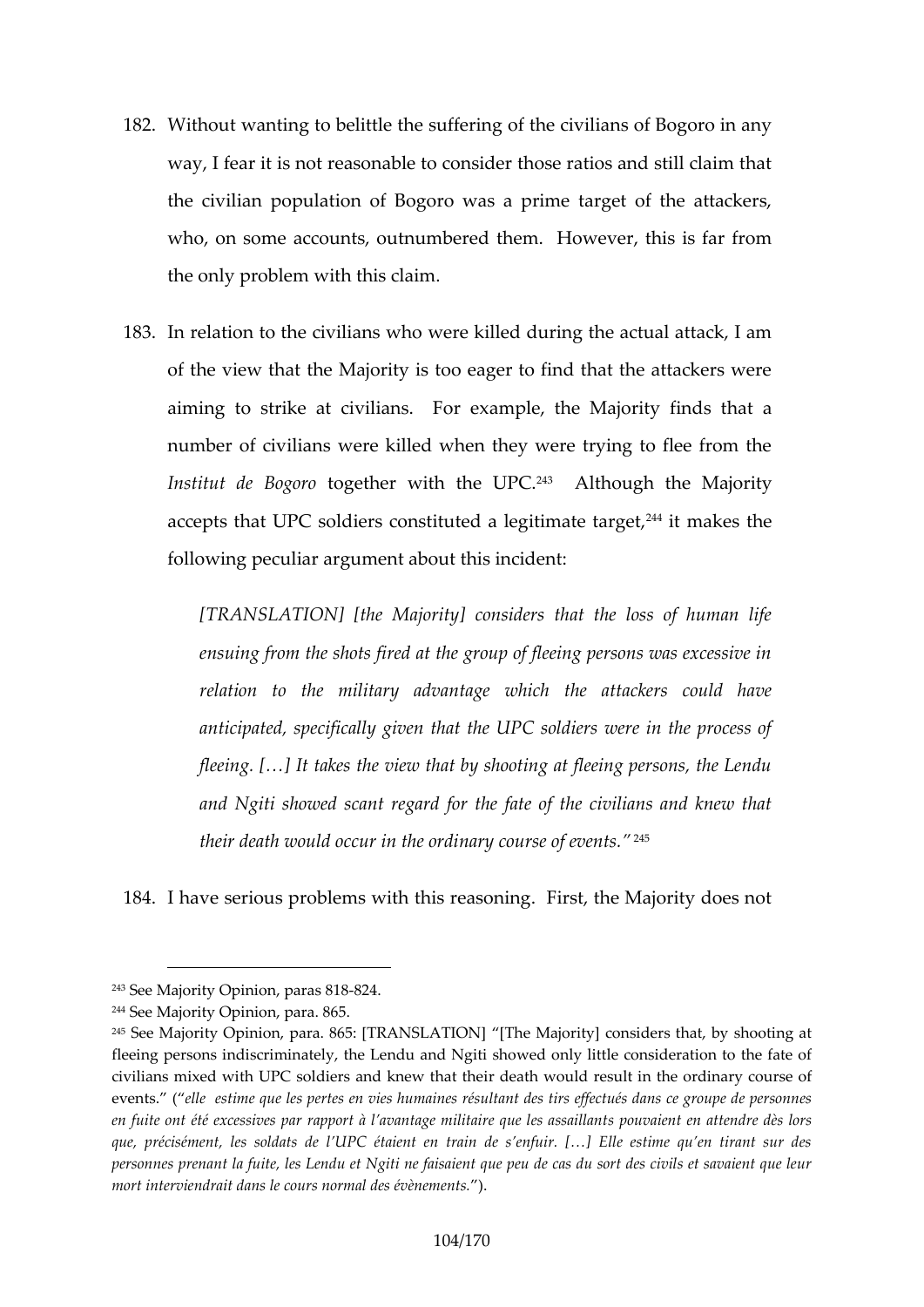indicate how many civilians there were among the fleein Yet, this is an essential piece of information, without impossibde form any opinion about the disproportionality action. Second, the  $n$  also identify who fired at the flee people and from whatisdistot nione a position to know wheth those who fired the lethal shots knew iahat at the neg where c group of fleeing UPC soldiers. It may be pointed out, in the persons in question were leaving the main UPC mili Bogoro at the time. It is thus far from established that cognisant they t might hit civilians. Third, even assuming shooters were aware that civilians were present among possibility that the shooters were aiming for the UPC so hit the civilians accidentally cannot be ruled out.

185Similar questions may be asked in relation to civilians who during the attack at the ssite to detheo who were going towards it. The Majority seems to underestimate the some of them may have been mubilisant the or of them contractly caught in the crossfire. Whether or not one believes D02148 that the majority of inhabitants  $\mathfrak{D}^{f}$ fthe  $\mathfrak{g}$  act were arm remains that civilians were involved ution défenesses. civilians to the defence of Moreover, lages difficult to discount the possibility that a number of civil caught in the violence as they approad the dpiace UPC ca where they were used to seeking treafoukg we he ctabsee of a

 $246$ For example, in paratghreap Mhaj 80 $224$ , the mentions the death of Matia Bab recalls -D708 s testimony that this person was running directly in front of 176 aws a UPC fighter, it cannot be excluded that the unidentified person aiming for him, rather than for Mr Babona.  $247S$  ee Majority Opian  $220$ .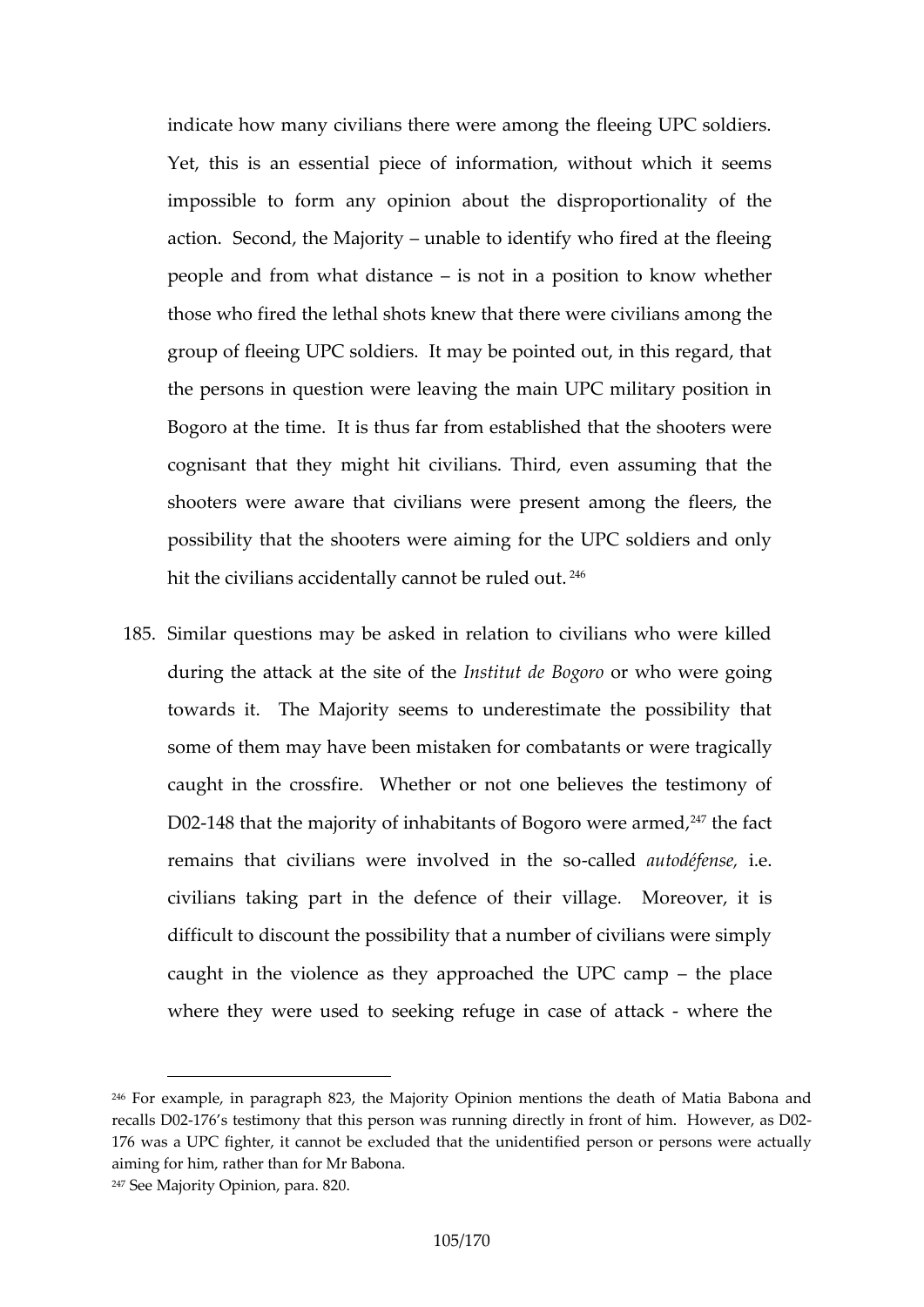fighting was particularly intense.

- 186The Majority s finding that the Ngiti combatants attack population in Bogoro on 24 February 2003 not only led it article  $8(2)(b)(i)$  (war crime of ather Stangu covilians) and t violat<sup>2</sup> but also that one of the necessary condition contextual circumstances under article 7 (crimes agains been fulfilled, one 24 h Fatebruary 2003, an attack was launched against the civilian poof  $p$  Bload  $p \circ q$  and that this attack had civilian popualations tapped. 24 am in disagreement with the finding, I am also in disagreement with both conclusions.
- 2. The Ngiti fighters of B Whole in the not constitute a group acting the Middle with an analysis of the Nighters and With an action of the Nighters of B Whole India results and a group action of the Nighters of B Whole In a commount pose (article  $25(3)(d)$ ) or an organisation (a

a) The perpetrators of the crimes

187Another fundamental problem with the Majority s clair nature of the attack is that it is entirely unclear when a civilians were not also the Majority acknowledges, best Ngiti fighters of -BNadendu are were also soldiers from the and Lendu fighters -Erzoenke Breddu addition, there is evidence that Bira also took part in the attack, proatchemets the commit against civilibespite its best efforts, the Majority is unable to the Majority is unable to the Majority is unable to the to the Majority is unable to the Majority is unable to the Majority is unable to the Majority is un convincingly demonstrate which of these different group responsible for killing civilians in Bogoro. In relation the attackers and **those it who** crimes during and afterward will limit my comments to the following points.

 $248S$  ee Majority Opiania<sup>3</sup> 79.

 $249S$  ee Majority Opiand. 166.

 $250S$ ee Mbarity Opinpion mang 67.

 $251S$ ee Majority Opian  $7334$ .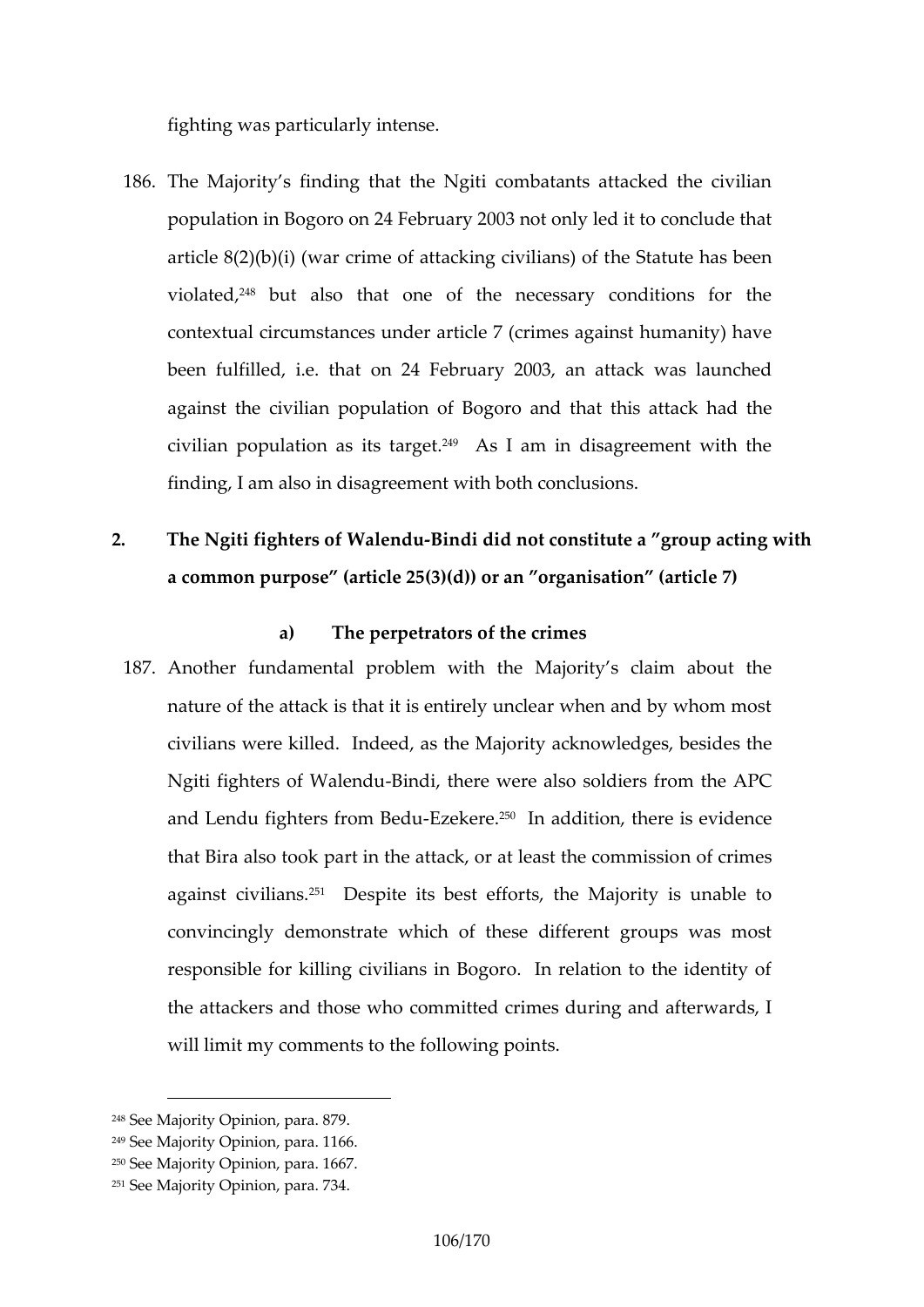188.First, I observe that the Majority s approach to isolate the WalendBundi from the planners and  $264$  is bolomsplicate Beni artificial. 253 Accoring to this approach, the Ngiti fighters of Bindi were carrying out two separate operations at the involving the reconquest of Bogoro and the other in elimination of the civilia<sup>5</sup> The polation is might argue tha this misrepresents their view and that they believe that from WaleBhichudi simply did not distinguish between UPC and the Hema civilian<sup>25</sup> $\beta$  oh due tween, apart from being contradicted by the numerical caomsseiderationshed as reshed as  $\alpha$ another fundamental problem with this suggestion, na excludes the possibility that some Ngito of literal were actually only only that some Ngito filters and part in the EMOI plan. In my view the evidence does exclusion of thillst  $p$  os  $\mathsf{D}$  into the contrary, if the Majority is r there were only a very small number of APC soldiers who the att<sup>2</sup> a then this begs the question as to whether there left to carry out the EMOI plan to chase the UPC f Moreover, I believe that, for example, the by Rapport de Oudo Mbafele, commander of the Medhu camp whose tro took part in the attack on Bogoro, is a clear indication

 $252S$  ee Majority Opianiab 665.

<sup>253</sup>In the same alsidhi, sagree with the Majority s finding that there were two legitimate plan KKyinEs MaQsla to reconquode arlitmoirmiad plan by the Ngiti combatar Walendu Bindi to attack the Hemian for a pound ant \$20201. See

 $254S$  ee Majority Opiarion 6.5.

 $255S$  ee Majorpiitry i **Op** arsa  $718$ ,  $850$ ,  $1144$ .

 $256S$  e seup, rpaar al. 7.8.

 $257S$  ee Maj $Q$ rpinion, paras 635, 740.

 $258$  Rapport de s, e Fe Wild De 0 20023 This documents is to fa handwritten report commander Oudo Mbaés bee, datobd several authorities, including the RCD/ CODECO, and explicitly mentions the Neutralisation of the enemy fore Bogoro, Chay, Makabho, Kombokhabo, Mandro & including the fall of Buni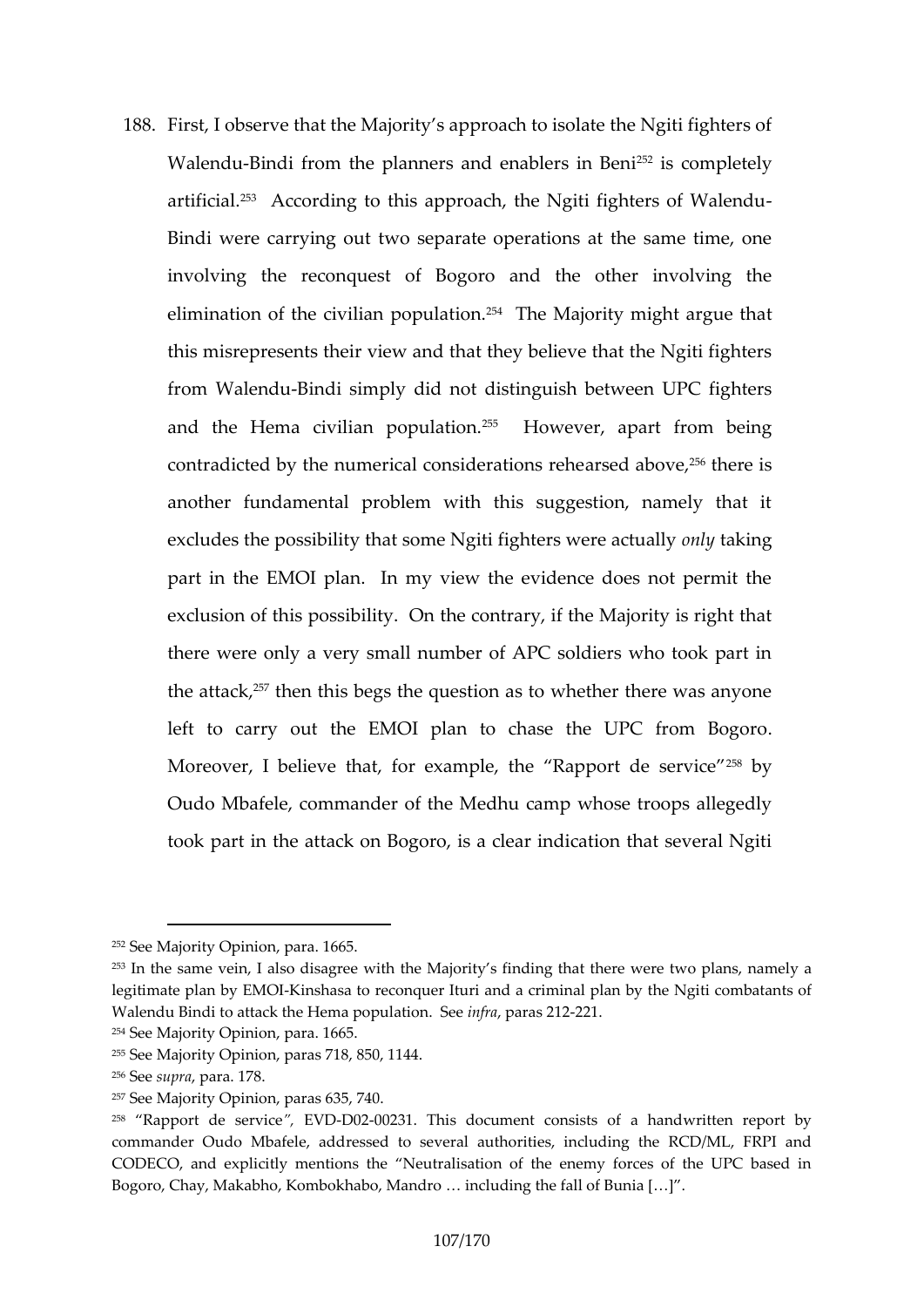commanders saw themselves ashebe-Broekengerid partnering type of the  $\mathfrak{g}$ campaign to neutralise the UPC enemy forces in Bog places.

189.In any event, even if the Lendu took part in the attack there is no reliable evidence of any prior plan between of WalenBonudi and the Lendu fighte-Eszefkoe?me. Bloeicsu creates a legal difficulty which the Majority fails to full In particular, if it is true that many of the crimes wer Ngiti and Lendu acting together, it had numbets be ectime esase were part of the alleged original common purpose of the Walen Bund<sup>9</sup>? To the extent that a Ngiti/Lendu common pur commit crimes against Hema civilians materialised dur after the  $\hat{\mathbf{e}}$ <sup>6</sup> thick, must been a different plan from the one which Germain Katanga is alleged to have contribute significant contributions were a**ble fore that vanitaged** well

> b) The existence of aactoin**g**uith a common purpose or an organisation

190Contrary to what the Majority claims, I do not agree tha hold, on the basis of the evidence before the Chamber fighters of W-**Biedd**u formed a group in the sense of article

 $259$ This is in facty the asen why the initial charges a) not aveantoicle e  $25(3)$  ( established.

<sup>260</sup>Indeed, the Majority strongly emphasises that the common purpose v fighters of W-Binedid.ul stress, in this regard, thaot ntio ee Minaljeonroitey wphoainst setver to demonstrate that the common purpose of the BNing dii ining onliteerds the Wipliand commission of crimes with individual psfrom tho take the Lendu. Any contribut alleged criminal plan ooff twealeundualid is the refore limited to crimes com exclusively by Ngiti.

 $261$  note, in this regard, that a common plan is an essential subjective under article  $25(3)(a)$ , without which it is poetpred sastibole to speak of co  $262$ Seenfraar $29.3$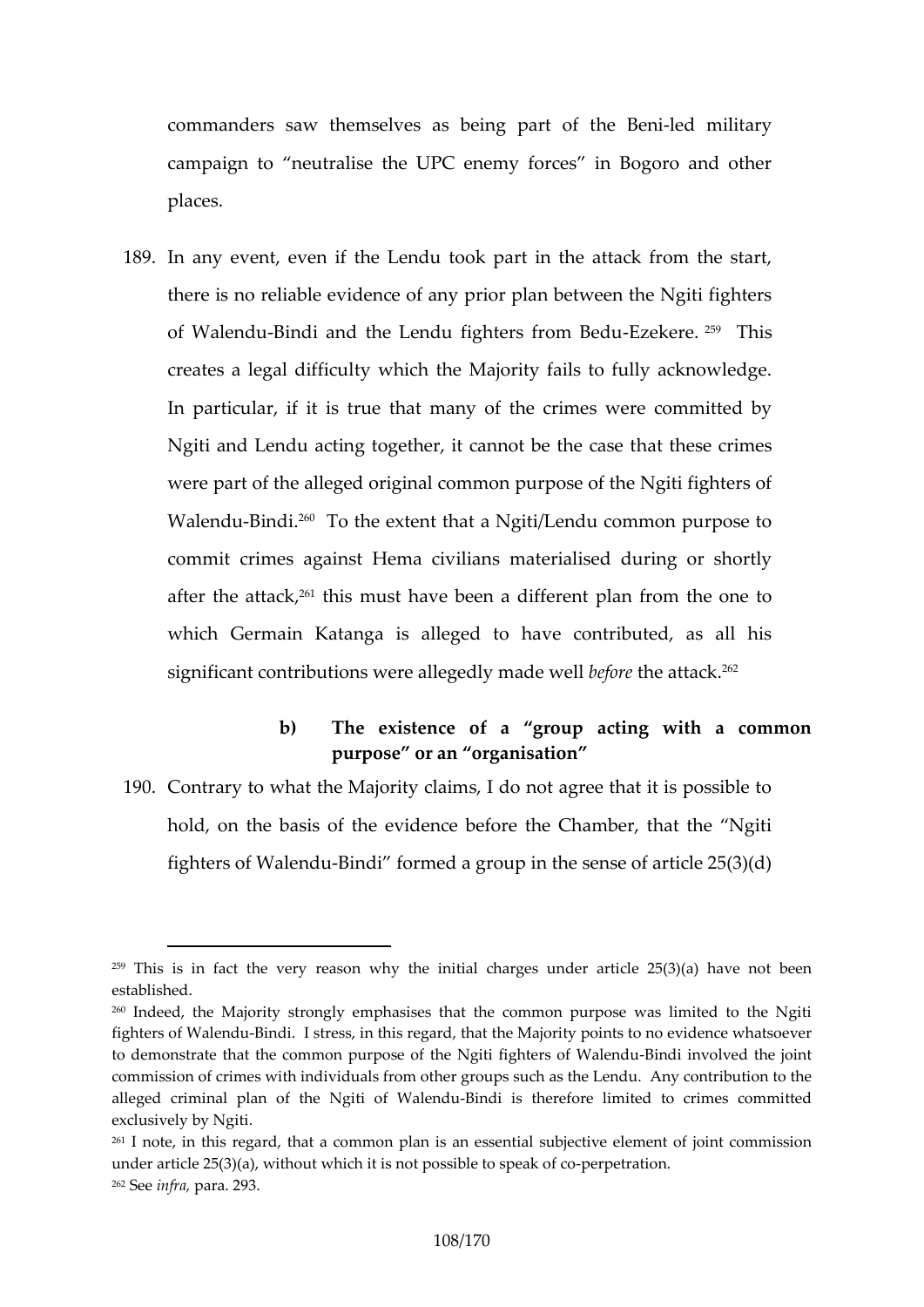let alone an organies asteinse in tharticle 7.

- 191.A group only exists by virtue ad bithes fracem bleats share the common purpose. In other words, unless there is evidence thast ven yem ber of a particular  $e$  oxisy tain igs agatrojoon on a behavior a common craim ipour poiste is not permissible to equate exist groups/organisations with groups acting with a common the sense of article  $25(3)(d)$ . Indeed, it is perfectly  $d$ limited number of members of an existimg aggreeup tor organ commit a crime together without the consent (or pe knowledge) of the rest of the group. In such a scenario, with a common purpose iond to matthing the dindividuals who share the common purpose.
- 192.It matter sthis regard, to distinguish the concept of org policy in the sense of article  $7$  from a group acting  $\sqrt{ }$ purpose in the sense of  $d$ *N* the te  $ab$ 5( $d$ ) $b$ ( $d$ ) $d$ ) defines the group in function of its members usphased acrimule 7  $d$   $o$   $e$   $s$   $h$ <sup> $66$ </sup> $t$ .
- 1931t is therefore not possible to equate an organisation criminal policy (article 7) with a group acting with a com-(article  $25(3)(d)$ ), unless the evidence shows that t unanimous by at add or endorsed by all members of the organisation. This last point is important, because, even if there wer

<sup>263</sup>Another important difference between the two concepts is that article crimes committed pursuant to or in furtherancey of lean boorgaoninsmation chalopo members of that organisation. Article  $25(3)(d)$ , on the contrary, does committed by members of the group, and individually diprovident independent on  $\alpha$ indirectly through other peyrsi**ons in the mossime or in** insteading The law on article  $25(3)(d)(ii)$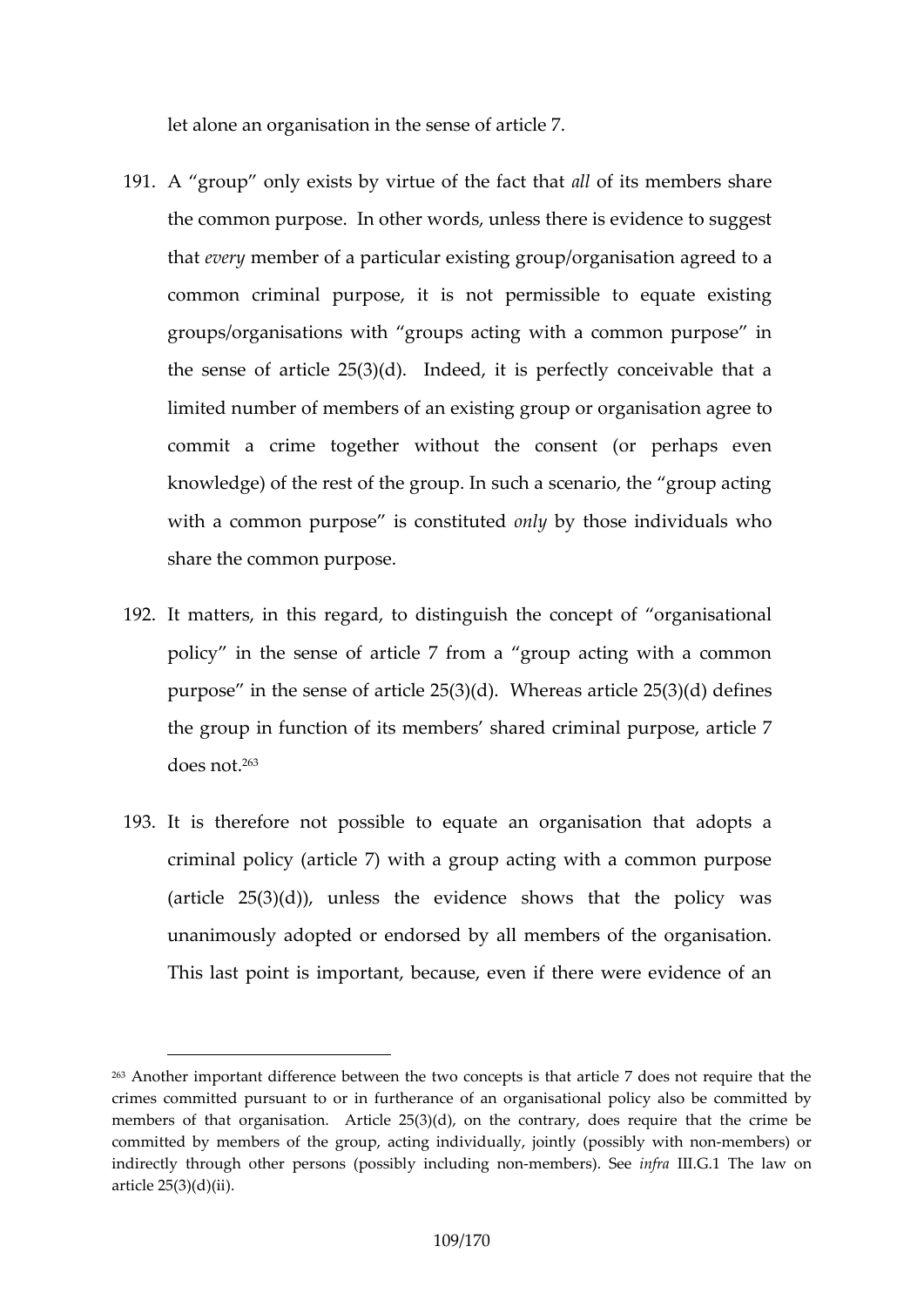organisational policy to attack the Hema civilian popula not automatically prove the existenweth fa acq monument acting purpose.

- 1941t is highly significant, therefore, that the Majority base under article  $25(3)(d)$  on exactly the same elements as finding that there was an organisation with a policy to a populati under ar<sup>agid</sup> thus worthwhile to have a closer at the organisation identified by the Majority.
- 195.In terms of numbers, the Majority submits that the fi  $n$ etwork of camps in BiM diemdum bered in the  $265h$  ousands. This phies that, according to the Majority, there is evid beyond reasonable doubt that the see thip feed onds all shared the common purpose. The Majority also makes number of locations<sup>66</sup>without specify eithout whis list is exhaustive or, indeed, whether and  $d$  the steed composition ts living in those **a ampo**nsidered to be part of the organis Indeed, it is worth pointing out that the Majority relies on Germain Kaatsa own testimony to make this list, but tha has denied that all these camps were part  $2\sigma f$  an integrate

 $264S$ ee Maj $Q$ rpinion, para. 1654.

 $265$ See Majority Opinion, partahse 6N35, ionis 4Gd Baolds that there were only a limited  $265$ number of APC soldiers Biim dW, a peurt diung this number at around 30. It is unc the Majority arrived matterhies pecially in ling ant dofet the refthat Germain Katan was the onely toom en the nptesence of 150 soldiers under the command of B Majority Opinion, para. 634). In making this finding, the Majority seems that (a) the Defence does not have the burden (bo) fiptrics opine cibes yreng a cricle and clarify such issues that the Defence should have been allowed to collect <sup>266</sup>See Majority Oppian *i* \$ 25, which list: Aveba, Kagaba, Olongba, Medhu, Nyabiri, Bukiringi, Gety B Mamdrasboa.nd

 $267$ See D30 $20$ , T.324, No 89e had authority over anyone else on his turf. I area and others were chiefs in their areas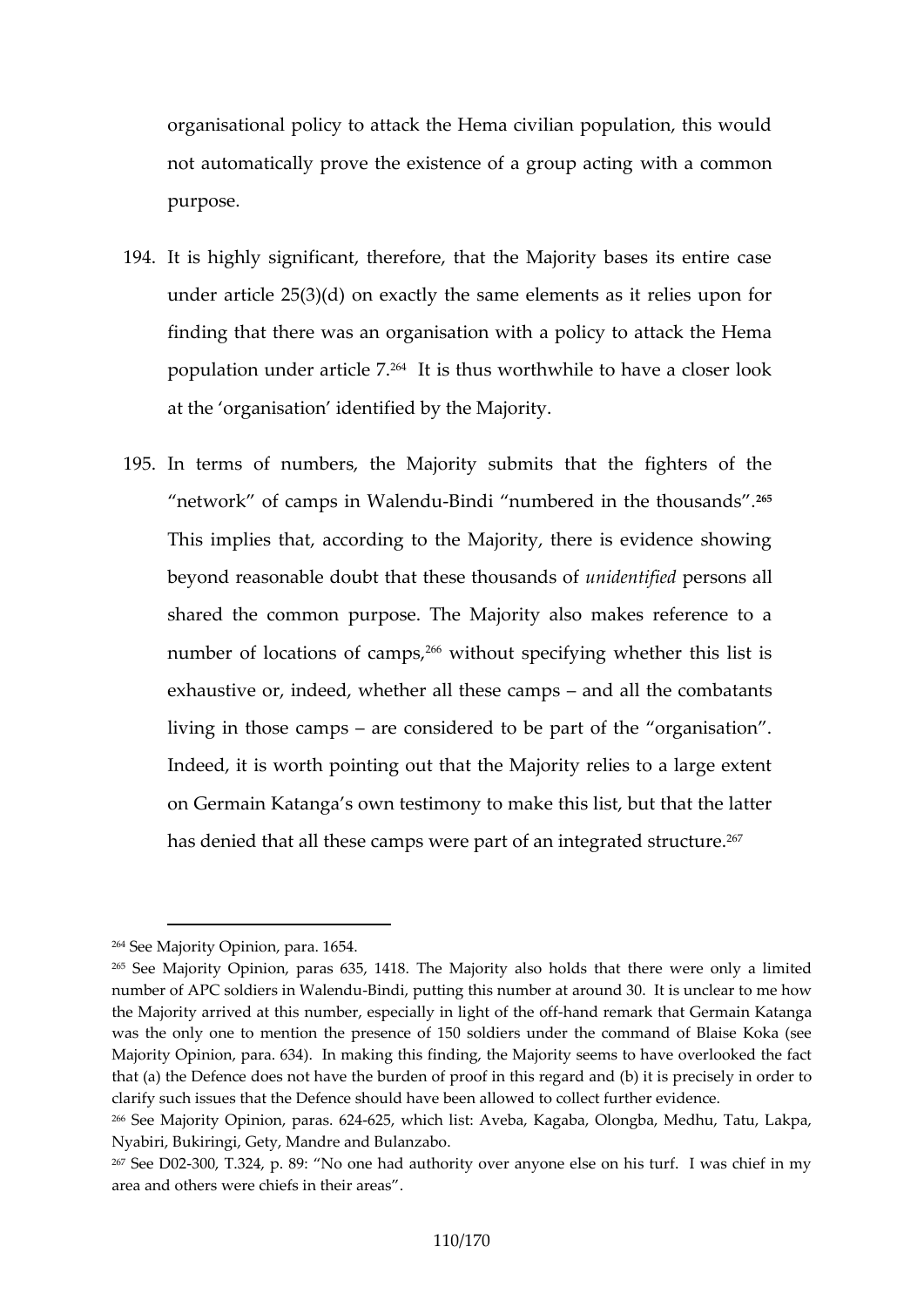- 196In terms of what the Majority relies upon to find that the were part of one organisation, peaesemmidearis dimivaidse on of labour within the diff $\mathscr{C}$ ftdmet foa $\mathscr{C}$ mhous and aveba was the central place for the supply of weapons<sup>es</sup> the fame that identical that consect a in letters were copied to differment appeares of innsoling that some of the fighters fred to themselves as being part of the movementa, nd, finally, the necessity to fight together  $common$  en $R^2$ my.
- 197Before addressing these issues, I want to state my conc that the Majority makes the immentoptecarremontricadhere to the Defence s thesis according to which the different ca autonomdushe Defence has no burden to prove anything fact that none of the witnesses have mentioned that the of combatanted in isolation and were completely indepen here the Majority caricatures the  $75D$  does  $\alpha$  cost proves when  $\alpha$ the opposite.
- 198Be that as it may, I am of the view that the available e allow one to conclude beyondbtrelast math the droadevant time the Ngiti fighters oBi Wailendum ed either an organisation

- $273S$  ee Majority Opiani 30.6
- $274S$ ee Majority Opianian. 6

<sup>268</sup>See MajoOrpiinion paras-4672

<sup>269</sup>See Majority Opinion, para. 675.

 $270S$ ee Majority Opransi667786.

 $271S$ ee Majority Opiarria 6.6

 $272S$ ee Majority OpianGeo7.69.

 $275S$ eDefencesCndg Bpiærfas 574. It is not contested by the Defence that the camps acted with each other on occasion, but this is something quite d different groups were integrated into a single structure.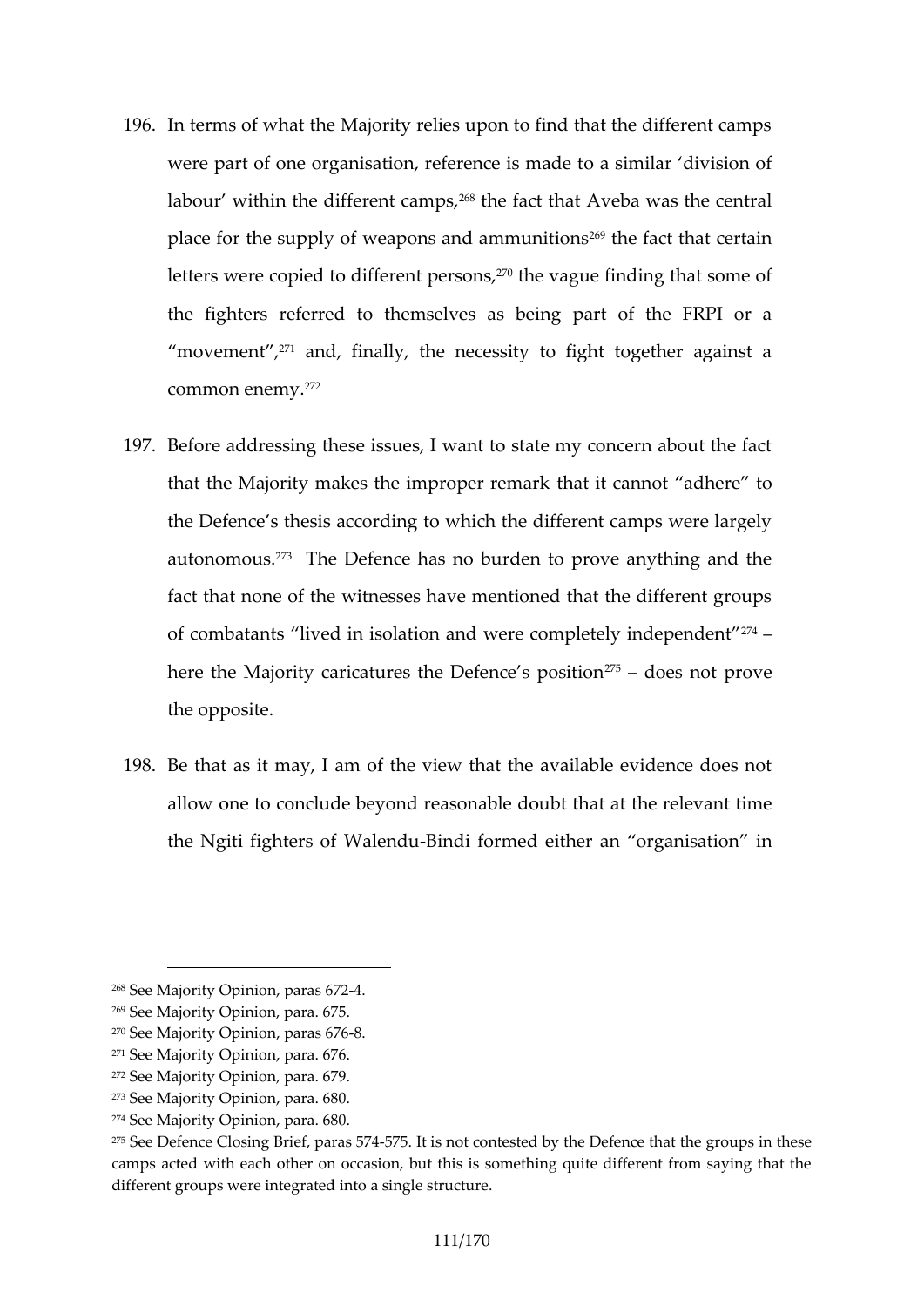the sense of article  $7$  of the Statute,  $\mathfrak{F} \mathfrak{f}$  even a single m

- 199.First, the argument that the different camps were all similar mannieh, fwnctions attributed according to sta nomenclature (i.e. S1, S2, S3, efc<sup>7</sup>i) funconation funnations, Indeed, such nomenclature is common among many a throughout the world and no one would argue that, for Belan and Dutch armies are part of the same organis because they use the same the same nomenclature to de staff functions.
- 200Second, I believe that the Majority places excessive we of docum<sup>2</sup> e<sup>s</sup> which it consed  $\rho$  rs of rof the allegation that the was a-csadled common authority b<sup>2</sup>d<sup>3</sup>stoe dwimic Anvebaeral others addressed themselves in relation to matters administrative or milit&rTyhenseetudeo.cuments provide the evidentiary baws os fects to f crucial findings by the Majority, being the organisation of the camBpins diin are the man, W at heard u second being the role of Germain Katanga as the pre movement of the combatan-Beino  $\mathbb{R}^3$ ? Walendu
- $201$ lt is crucimal tet p in this regnamine fith that authors of the documents in question testified. Given the opaque nature

- 279See Majority Opinion, para. 678.
- 280See Majority Opiariao. 7h.6
- $281S$  ee Majority Oppairmais  $n6786$
- $282S$ ee Majority Opiania3sh $-21331$ .

 $276$ See Majority Opinion, para. 679. I note, in this regard, antanethe Major was a westhablished network, but that no details about this network are p  $277M$ ajority Opinio $0.720$ ara.

 $^{278}$ In particular, see Lettr**e Vd-OD TsPa0025**;, Lettre Évan**gé/IDO aTPD**o0n238;

Lettre Perception  $t$  **E**  $\sqrt{x}$  **CO** TdP00r239; Lettre Défense de brand OrT Pes armes 00278; Rapport de GEODO 200: Plainte de Cobb VaDD 020164243.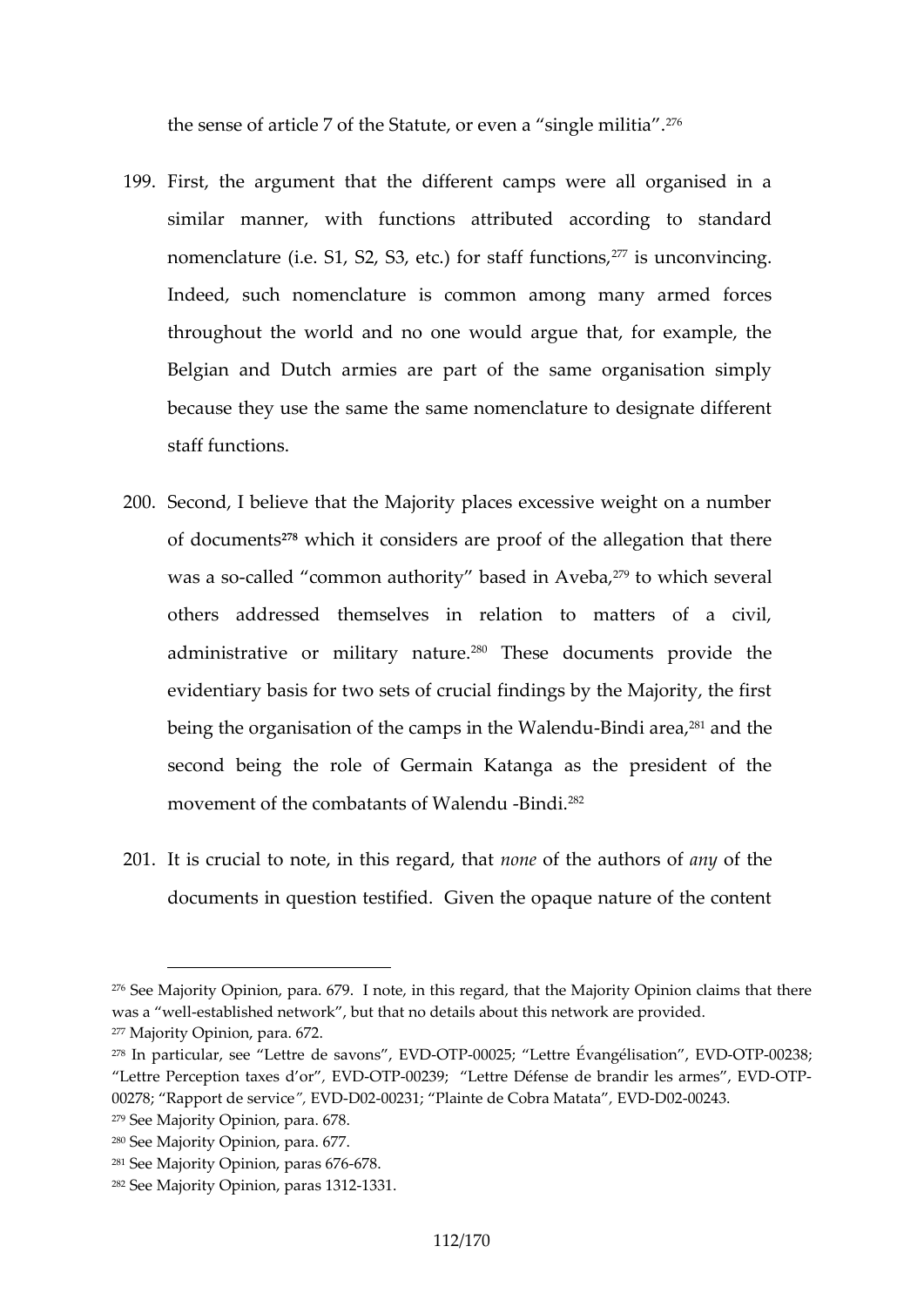of some of the documents, and the difficulty to unders addressed by the many unidentified inmedition ads awsho are addressees or as copied for information, I believe it is v impossible, to fully understand the content and signifi documents. Under these circumstances, one may wonder Chamber adhered to riittes ignored admissibility in relation to documents and eed, I think it quite likely that many of the drawn by the Majority from these documents could easily by the testimony of the authors of the irentiverss. theam therefore  $\mathbf r$ view that the probative value of these documents is limit permit making any findings beyond reasonable doubt.

- 202.In particular, I have strong doubts with regard to the M that these documents show thætrsthoef NAgaitBeinnfoddgiht constituted a single militia or an organisation in the se the Sta<sup>re</sup>d. Ad though it is **peshsatholser** ead these documents in this manner, it is certainly not the only way to read the of the sto xuments in question, three seem to have been persons who were not members of  $26$  hTeheos quanities assion. broached in the letters are completely haphazard and i how one can infer anything about the optehreatNiognital struct fighters of W-Biaddufrom this.
- 203More importantly, among the different addressees there than one Chef-Mej $E$ tat $S$ uprême based  $\frac{386}{8}$ o $\Omega$ eongba;

286 Lettre Perception ,taxes To PO on 239.

 $283$ See Decision on the Prosecutor s Bar Table Mot00640064116276D365cember 2010  $284S$ ee Majorin, politic opparas 671 et seq.

 $^{285}$  Lettre de sa EV Morta , FD 0025L; ettre Évangélisat $\overline{0}$ OTnF0,0 $\overline{28}$ VD Lettre Défense de brandir les arme $\mathbf{C}$ T, POE 208.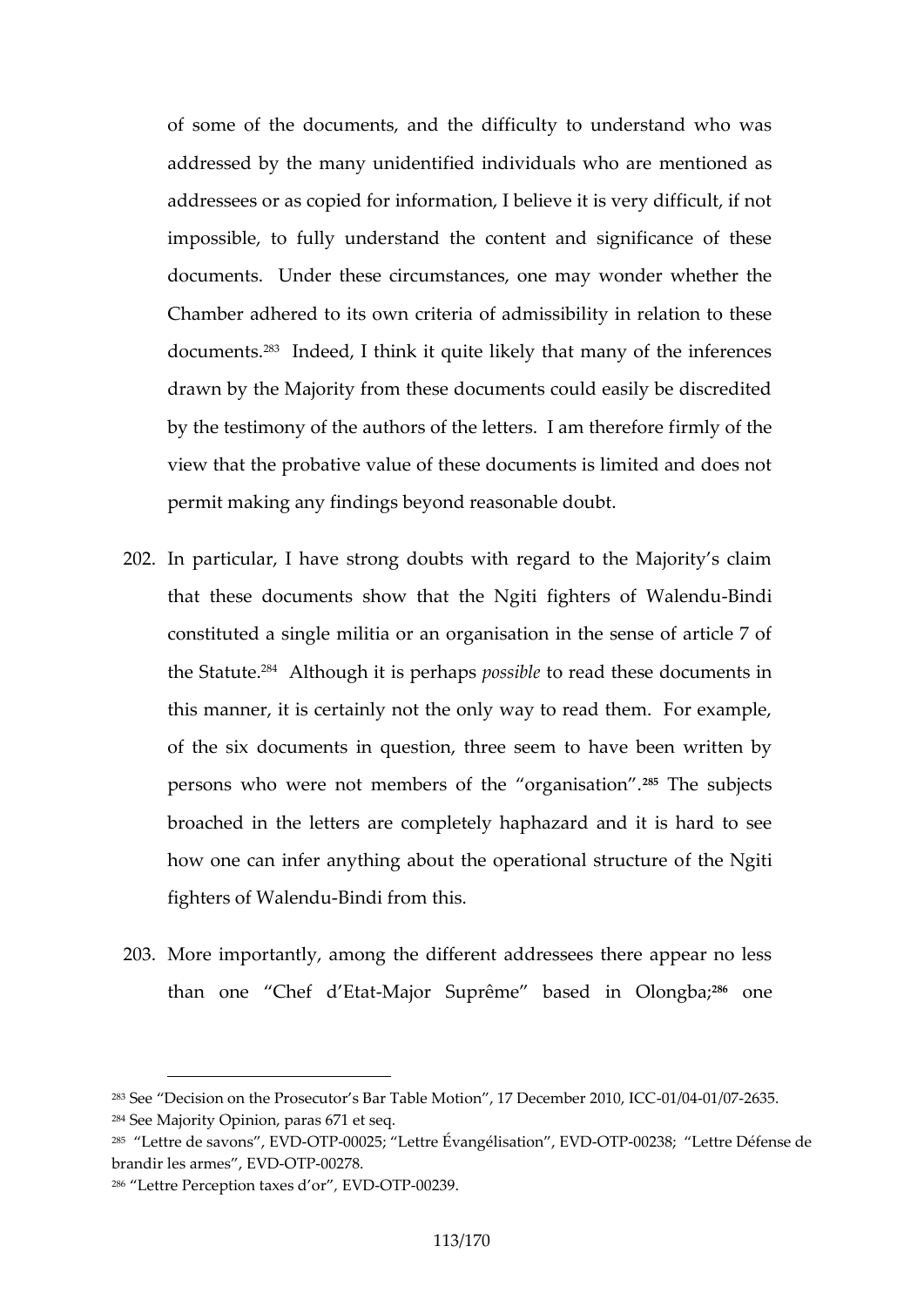Commandant Suprême des FRPI also <sup>2</sup>87 ased in Old Commandant de Matitoar de N $\hat{v}$ <sup>8</sup> a bairi President du Mouvement based <sup>3</sup> Pra Averté a; ident de FRP<sup>1290</sup> an Aveba: Commandant auditeur des FR-Blinddeis BMassleech die <sup>91</sup>A veba; a Chargé de front basè<sup>9</sup> da in CA meibéa; des FRPI based in Ben<sup>?</sup>? a Comité edsetioSn de CODECO bas<sup>ed</sup> danich alls eyi; PDG de CODECO also ba<sup>2</sup>9<sup>9</sup>eloh iand dlistieoyni, there are a number of unnamed commanders based in different locat there is no consistency in this regard  $b^{\circ}e$  for the documents. respect too hy aques of the Majority, I fail to see how it concluded from this muddle that there was a-single mili Bindi. On the contrary, it seems to me that there were supreme leaders and headquartersd be meation eid should should be meating that the meath of the mentioned shou that no less than six different names of organisations different documentsly, it is important to bear in mind the two of the six documents have any clear rel<sup>2</sup>ation to mili

- <sup>289</sup> Lettre Défense de brandEiM DeOsTOROr2017e8s ,
- <sup>290</sup> <code>Lettre Perception</code> ,the <code>SG</code> To P0 of 239 .
- $291$  Rapport de s, Er WDD @  $200231$ .

 $293$  Rapport de s, Er WDD  $\oplus$  200231.

 $294$  Rapport de service  $200231$ .

 $295$  Lettre Défense de brand VDG  $\overline{3}$  Pa0 $\overline{2}$ 8.

 $287$  Rapport de s, ErWDD @ 200231.

<sup>&</sup>lt;sup>288</sup> Lettre Perception ,t**& X &© TcP**Oo0239; Lettre Défense de brandOrT Pes armes 00278.

<sup>&</sup>lt;sup>292</sup> Rapport dveicse ErV DD 0 200231 and Lettre Défense de bran CITrP0082738r.mes, E In Rapport dee, stehre vrie is mention of a Chargé de guerre dets iERPI des possible that this refers to the same position.

<sup>2961.</sup>e. it is not the case that the same positions consistently reappea documents.

<sup>297</sup>To wit: RVOLD FRPI, Mouvement de Libération Lendu, Front Patriotique Résistance Patriotique en Ituri.

 $298$ These aPrleaindice Cobra MatElo2002-02-0243 and Rapport,  $E$ eVSDe092062831.

The others deal with such disparate issues as the provision of soap (s  $OTP00025$ ); an evangelisation campaign (see Let $OTPDE2$  a8the isation,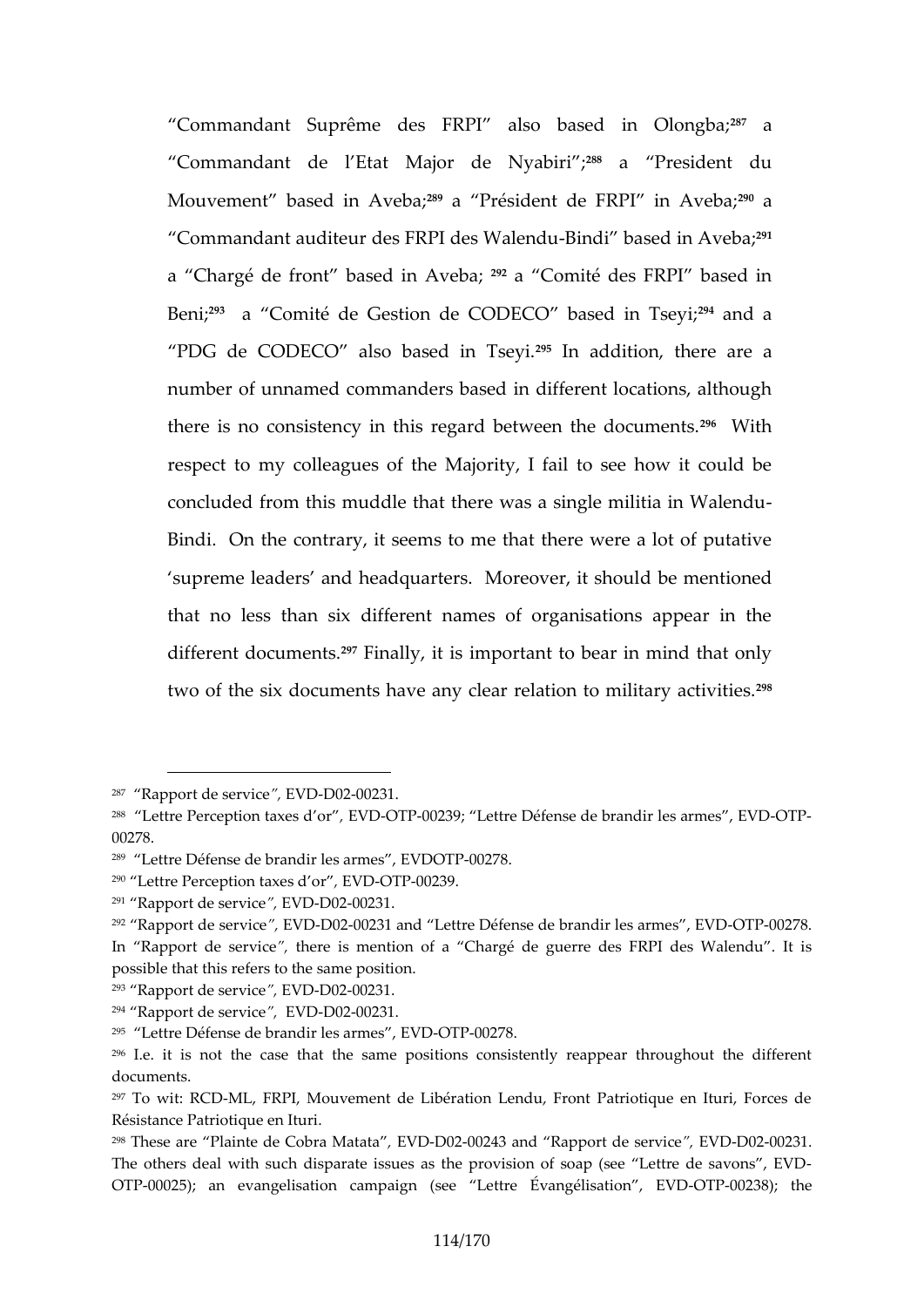Of these two documents, and to be internal to Cobra Matata group,  $9\%$  whereas the other is addressed to the  $\epsilon$  different  $\epsilon$ ML, CODECO an  $\mathbb{S}^0$  FtR Psl. noteworthy that the latter docum mentions a Directeur de Communication Bodlo  $RIC.B/ML$  à G Avedaas well as a Comité des FRPI des Walendu à Ber the confusion about the geographical situation of the rest

- 204Taken at face value, these documents thus present a confusing picture. The Majority newes the loss and claims coherence, but can only do so by making a number of as the several positions mentioned<sup>3q1</sup>nHtchweeveloncumheenstes. assumptions are based on little more than speculation o  $M$ ajority. Plausible spectual psion but certainly not the or reasonable ones.
- 205.In any event, even with the help of speculation and the many points of uncertainty, the Majority is unable to  $e$ : level of precision hoow let dem sbitia of thosh the Igstioff Walen Bundi was structured or how it supposedly operate the Majority is forced to admit that there is no evidence the Ngiti militia was under a centrali<sup>sg</sup> end that n of command 3020 that 3020 that 3020 that 3020 that 3020 that 3020 that 3020 that 3020 that 3020 that 3020 that 3020 that 3020 that 3020 that 3020 that 3020 that 3020 th Germain Katanga (or any ontehaed smeatter) possessed any

 $300$  Raport de serb $V$ d-D0200231.

prohibition to carry arms at a cattle market (see Lettre DeTEAse de brandiers 00278); and the collection of taxes on gold trade ( $\frac{1}{2}$ EeVDDEF00023P $\frac{1}{2}$ ).ception 299 Plainte de Cobra EM **adata** 0243.

 $301$ For example, in paraghæp Magd $\overline{a}$ Tity states that Germain Katanga is men different documents, in cree bate on to Lettre Défense de b-CaTnPo Dr2 l'e8s armes and Lettre Percespotion EMBO DET F00239, I cannot fail to note that Germain name does not appear and that the accused has never recognised that he he was indeed the addressee. I further note that, altho **Kathanegfae reence is** family Phainte de Cobra MaDa0ta 0,2 El3, Dthis is in the body of the text and information about any alleged affiliation. 302See Majority Opinion, para. 675 .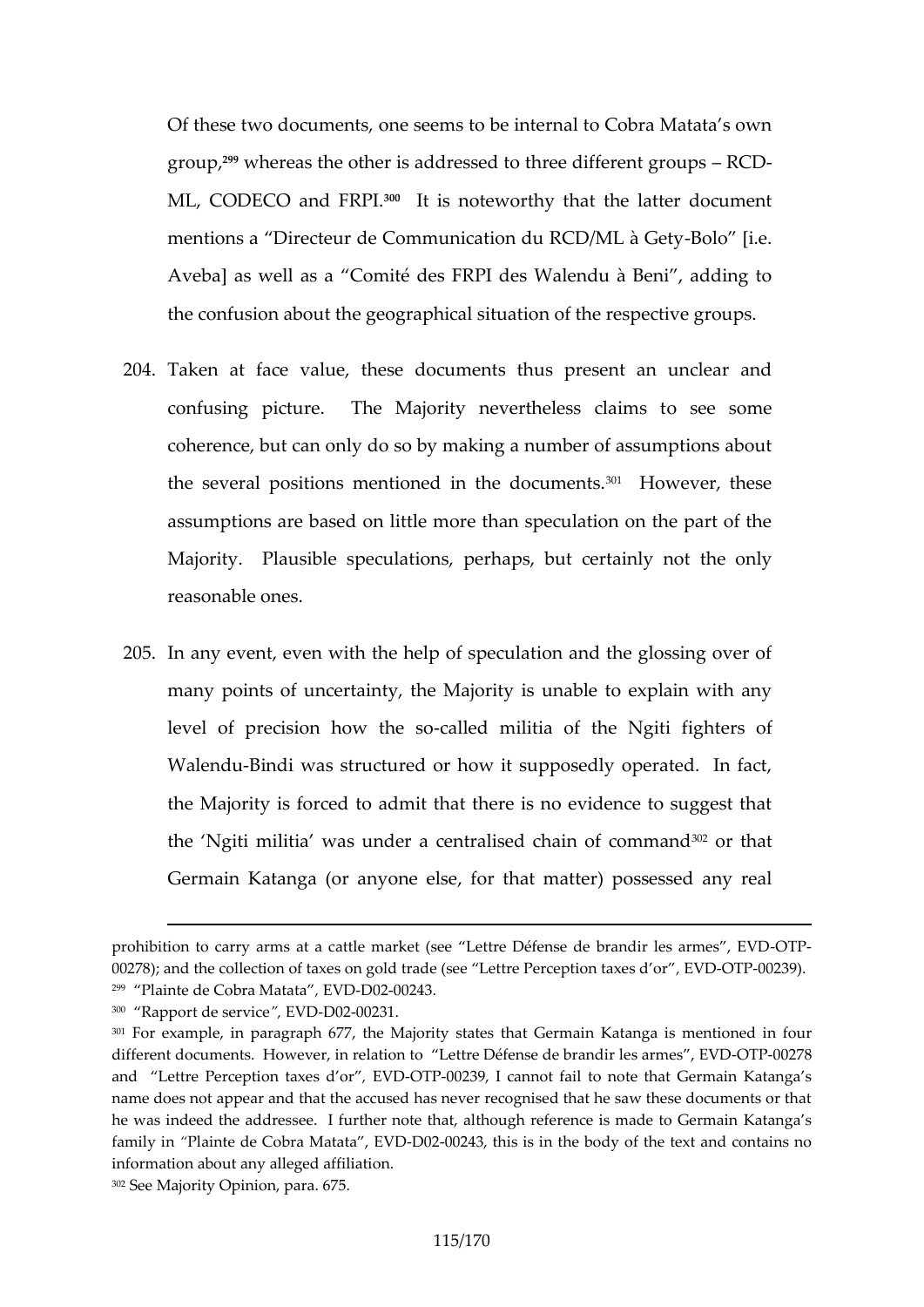authority over all the Ngiti fight  $\mathbf{B}$  and  $\mathbf{S}$ ? of Walendu

- 206Accordingly, I am strongly of the view that there is no e that, at the relevant time, the -Binidia woefre Wanney to bling more than selocalition of largely autonomous units. In extent that it is possible to conclude anything from evidence, I believe it is that whatever federative imp have been originated from EMOI in BebnasieTrived facet that the central logistics base and that Germain Katanga tri matters from there on behalf of EMOI does not show the Walen Bundi were integrated in a single structure. U circumstances it is thus pectantion that organisation in the sense in the sense of  $\alpha$ of article 7 of the Statute, regardless of which definition one adheres to.
- 207Theoretically speaking, this conclusion does not exclud that there might still have beewith a rowm machimourpose in the sense of article  $25(3)(d)$ . However, the Majority make an attempt to explain how and when the thousands members of the Ngiti fight $\bigoplus$ indi Woulled bave adopted the alleged commonseptopattack the Hema civilian populatio there is no independent evidence of the formation of a c shared intent to commit crimes against the Hema civilia must be concluded that the interest of the Macjans ety under article 25(3)(d)(ii) is not substantiated.

 $303S$ ee Majority Opin1606, para. 5.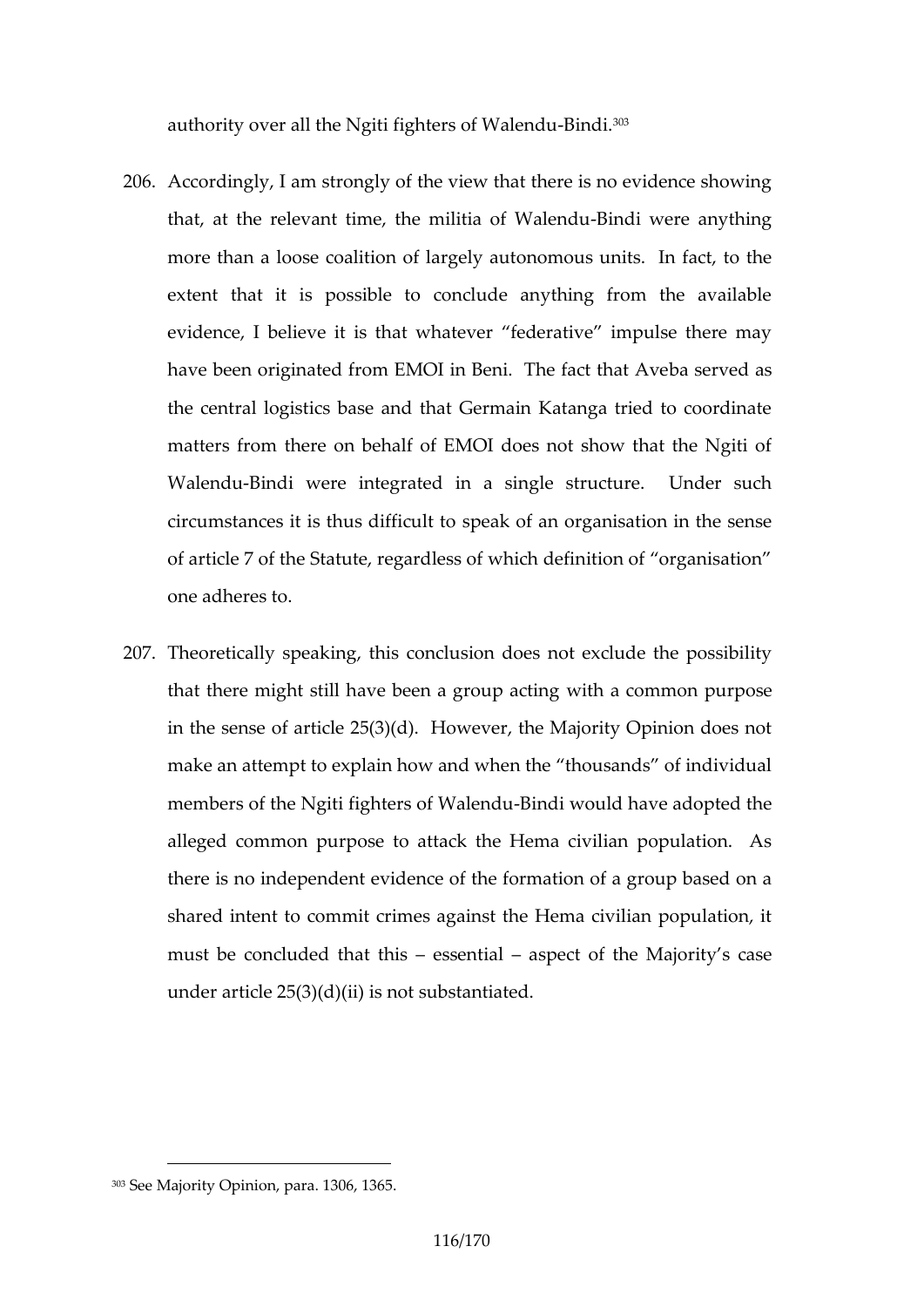3. There is no evidence of a common purpose or organis attack the Hema civilian population

a) There was only one plan

208Even assuming that there was a group acting with a com-(article  $25(3)(d)$ ) or an organisation (article 7), I do no enough evidence showing the existence of a common pu the Hema civilian population or an organisational policy As the Majority is unablew to hexplesing ebo organisation of the Ngiti fighters of time apportuned, it is also unable to point to the total one of the total method of the N any direct evidence about how this organisation or gro adopted the alleged policy/common purpose to attack the population Yet, the Majority maintains that the Ngiti f Walen Bundi had their own plan, which consisted of:

[TRANSLATION] to attack the village of Bogoro so as that area not only the UPC troops but also, and, fir Hema civilians wh $\mathfrak{v}^4$  were there.

- 209Viewed in isolation, the alleged common purpose appe simple and straightforward. However, it is essential to broader context.
- 210.First, the Majority asserts that the commoon peurspose of the Ngiti fighters of WalenBdudi was integrated within the framework of military offensive conducted in Ituri against the UPC, when from the authorities  $\overline{\mathbf{a}}$  in  $\mathbf{B}$  emider plan originated from Be where a coalition of forctehse, Kinnosthasionary government, the

<sup>304</sup>See Majority Oppiania 55, 115 54, : 1& 65 aquer [le village de Bogoro] pour en seulement les éléments militaires de l UPC mais aussi, et à titre principa 305See Majority Opinion, paras 1148, 1654.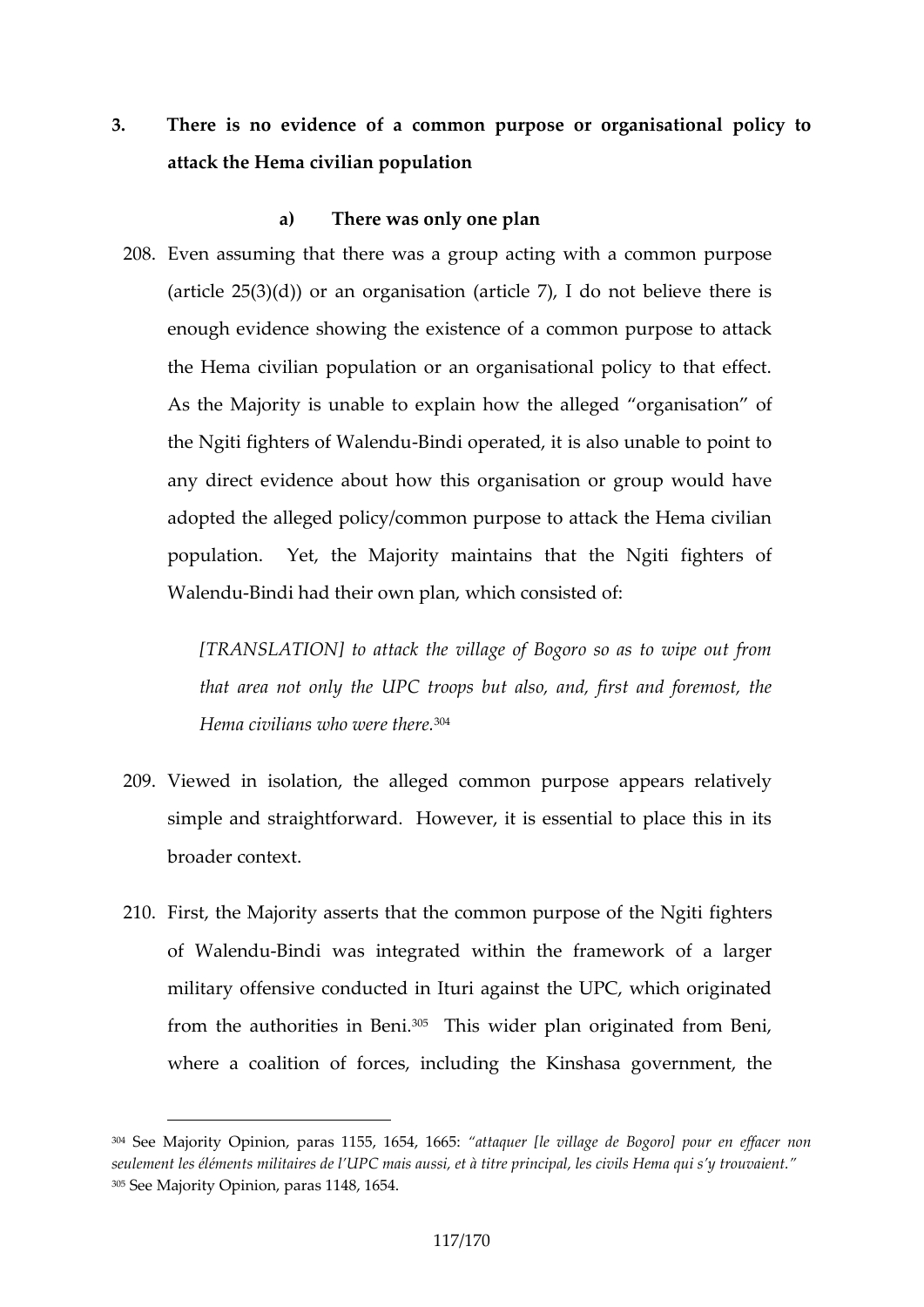RCD/ML (an ethnically mixe-**M**agiroaungol), the Neaï FRPI, had organised themselves as the EMOI.

- 211 Indeed, there is a lot of evidence in this case that the WalendBuindi were operating in conjunction whitcht EMO EMOI s objective was political, i.e. the restoration of government s authority<sup>06</sup> over Majority is aware of this evidence, but puts it to one side by arguing that the pol EMOI to reclaim Iturictwhes comepfectible with the desire exterminate the entire Hema population of Bogoro on t Ngiti fighters of-BNadendu
- 212For the Majority, there were thus at least two plans in political plan that originatende ine t**Bend** and danothat was proper to the Ngiti fighte-Bsinodfi. WaThe endsuey question is thu how these two plans were related, if at all. It is instru Majority Opinion in this regard, which states in paragrap

[TRANSLANT]Ito be effect of the ensuing situation was RCEML was able to reinforce its troops and increas retaking Ituri with troop support from the Lendu, who of the Hema as an ethnic group; the itopatt combatant found themselves accompanied and were therefore struggle a patriotic dimension and prevent annexation foreign powers by jo-MhLin figth the aRg Q D at the secessionist which, by the alhie was  $R$ wanda.

 $306$ Sesupraara 8.8

 $307S$  ee Majority Opinion, partas 600, 1147

 $308$ See Majority Opin5 $\alpha$ 94[&} arlaa. situation ainsi créée avale eRMZ Dna doutble eff ainsi pu renforcer ses troupes e**s degéncementéerreirs élus**richeann seappuyant sur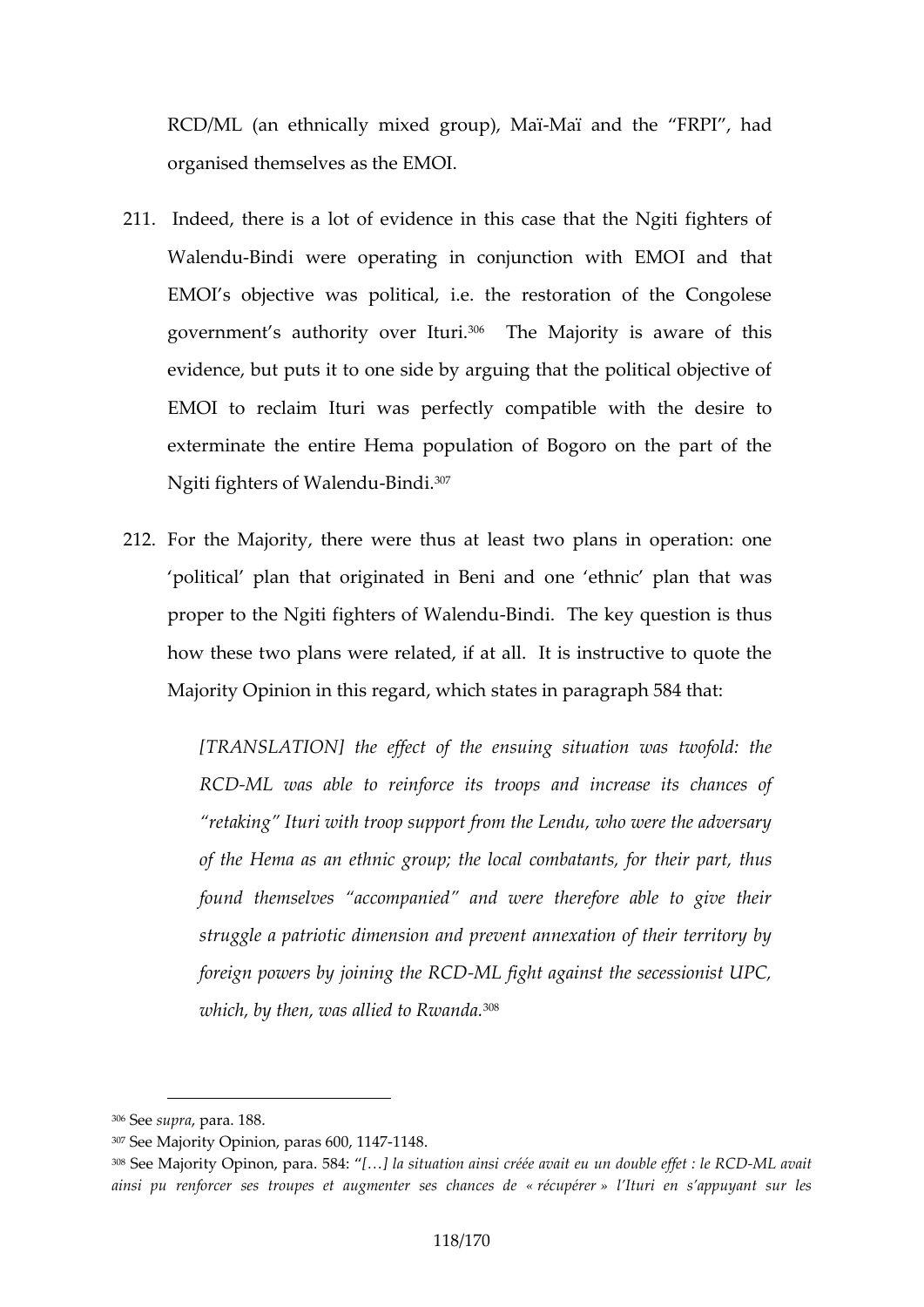Later, we read in paragraph 1144 that

[TRANSLATION] the ties established between the Beni local combatants were, in the circumstances, the result for both parties: the formal relief and sthe leconquer It then in the grip of UPC military forces, and the local Beni s support in bolstering their chances in their struggle and the struggle against the struggle and the struggle against the struggle against the struggle against the struggle against the struggle against the struggle a Hema and the UPC and in breaking the  $e^{3n}$ tirclement w

- 213Despe these clearly overlapping interests and objective does not accept that EMOI and the Ngit-Bindhters of \ concluded a single plan and maintains that two paralle operationstead, according to the IM canador cto, m btahteants saw benefit in an alliance with EMOI because (a) they v patriotic dimension to their struggle against the UPC secessionist plan to carlee a the Tustusi empire, and (b) to break the encircleen elnetm bay at the UPC. However, there number of problems with the Majority s narrative.
- 214 First, my colleagues place a great deal of importance that, between August and Novemolbect & Collemedu Bindi and gribe pet mothe nBedu Ezekeser ween reded by the UPC and found themselves under constant attacks by UPC mi

combattants Lendu, opposés, sur le; pleanc**e**tmibnaiqtuaen, tsaul ochelenn, a de leur côté donca « compagn pés si étaient ainsi trouvés en mesure de dao hen une do abitmension patriotique à et d éviter une annexion de leur territoire par les puissances étrangère RCEML contre I UPC sécessionniste et alors devenue l alliée du Rwanda.  $309$ See Majority Opinion, pearaient samis entre langes autorités de Beni et les locaux procédaient, en l occurrence, d un échangeleasv**ane angèuex s psourp peus** a sur les combattants locaux pour reconquérir l Ituri alors Cauex heasins de combattants locaux bénéficiant de l appui de Beni pour augmenter leur contre les Hema et I UPC et pour briser la situation d encerclement dans  $310$ See, for example, Majopratrya  $\Omega$   $\phi$  in Ali & n, 1665.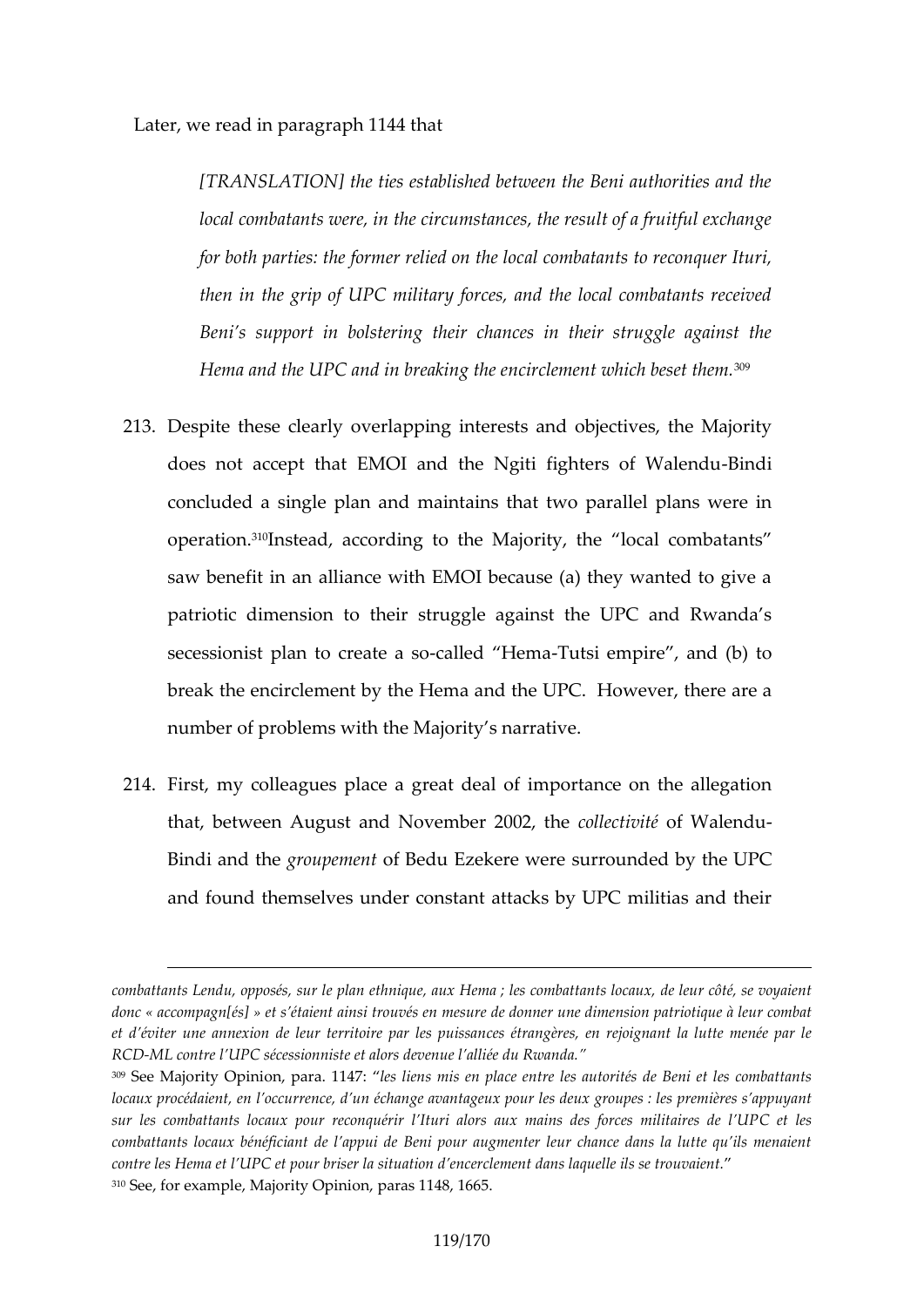allie<sup>1</sup>s. According to the Majority, the alleged encircleme forces and the ensuing attacks were key factors that aleged antima ideology and important reasons for why combatants of WB and disdught to create an alliance with authorities in Beni. However, this argument fails becaus Lendgroupement  $B$ edu Ezekere might hracvled been UPCC i forces based in Mandro, Bun<sup>1</sup> a haen da Knass es a ynigt true with respect to the  $o$  N ettion it of alendu  ${}^{3}B^{3}$  if While some of the witnesses testified that UPC militias were based in Nyan Bunia and Mandorogvide theas been adduced with respect to UPC presence to the south and west of Walendu Bindi. the view that the evidence in the case does not warrant reasonable doubt that the Ng-Brindoif wheateenidhu fact surround  $\neq d$ UPC forces.

- 215Second, the Majority is silent on the part played by the EMOI operations. This is strange, considering how much Majority attawhengly, in my twietwhe-called Lettre de doléanc<sup>e s</sup>swhich clearoly vend w the Lendu frEoznek Beer**e**luas much as the Ngiti  $\theta$ BiW dailendu
- 216Third, the Majority is ambivalent regarding who took the form a coalition. Paragraph 1142 states that the Le combatants took the initiative ptrhoean bethes a to the rities in

 $311$ See Majority Oppaimeb $\sqrt{37}$ n $\sqrt{37}$ , 1144, 1147.

 $312$ See, for ex**ample**,  $2799$ , pp. 4645 See also **DO3**, p.  $-297$   $\bar{p}$  p. 401.

 $313$ See Majority Oppian  $\tan 5270$ . None of the witnesses referred to nbthathe Major Walen Bundi was encircled by the UPC.  $314S$ ee, among D022e48, 279, pp. 6

 $315S$ e en fra a ra2s 342 4.0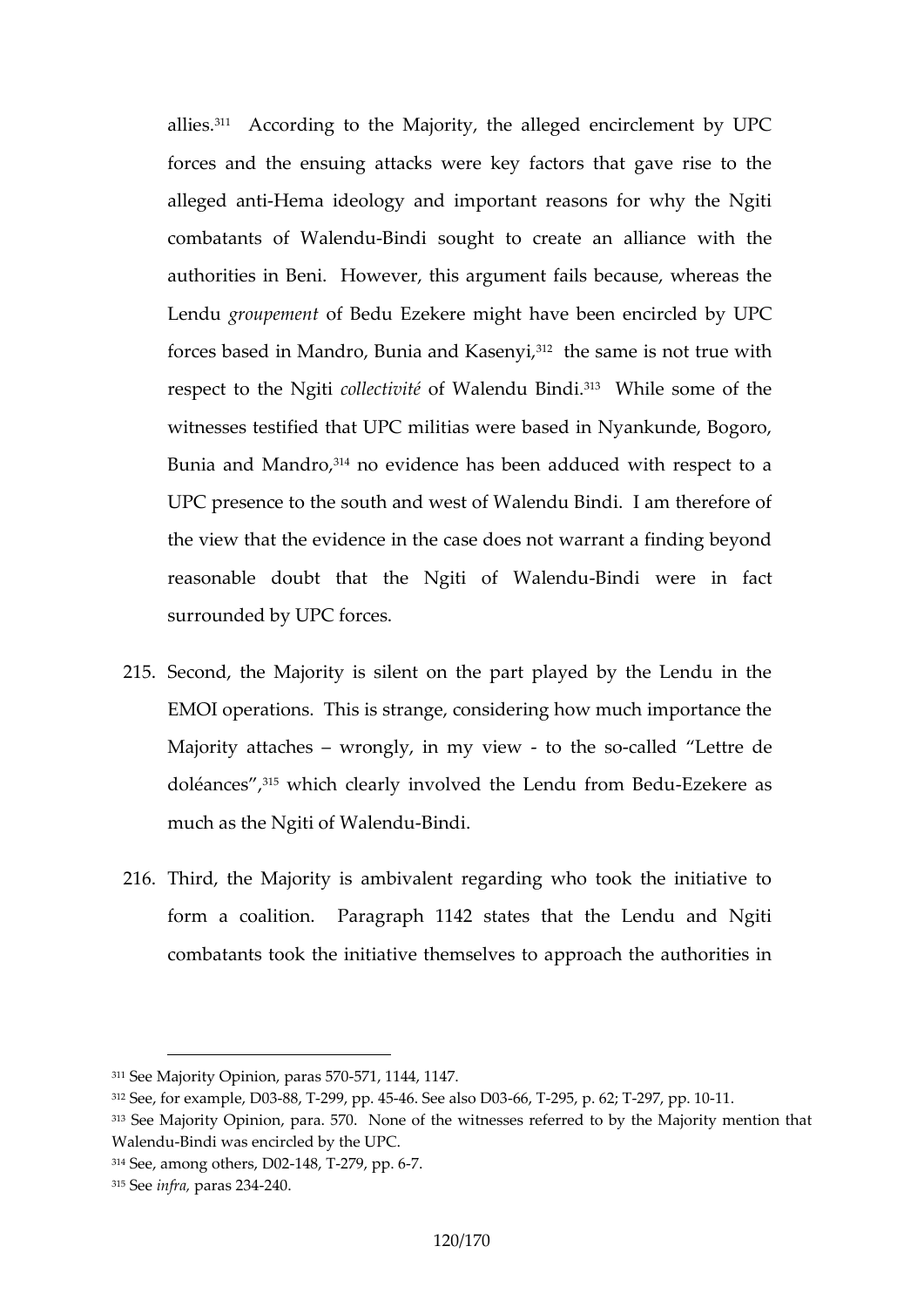Beni in the contex<sup>316</sup>whe EME add, paragraph 582 states that authorities in Beni had already started mobilising the I with a view to associate them thilotahye poloalnitiocfal Mbusa Nyamwisi as  $\phi \in \mathcal{O} \otimes \mathcal{O} \otimes \mathcal{I}$ his point is significant, because i initiative for the military operations in amebient investment evidence shows the did tbecomes much harder to argue the Ngiti fighters of -BN a blein blad their own, prese poins rtaing, plan. In fact, I think there is absolutely no evidence Lendu and Ngiti approached the authorities in Beni with plan for conducting military operations against the F population of  $B^8$  $Q$  n the ntrary, all the evidence shows is the Lendu and Ngiti went to Beni with a desperate cry protection.

217.It is highly significant, in this regard, that the only rel the record about when, where and by who m whas attack on planned relates to EMOI. The Majority acknowledges as states that:

[TRANSLATION] The planning as such of the attack involved several local and regional actors and the planning took place in Beni.

218Moreover, the Majority accepts that, by the end of Jan sent several APC men-Briand Wailme not der to reorganise the F

<sup>316</sup>See Majority Opinion, para. 1149.

 $317S$  ee a $M$ ority Opinion, para. 582.

 $318$ I note, in this rega**t** de tithret diehed ol $\text{E}$  aVnDDe0s300098 makes no mention of Bogor at all, let alone of any offensive operations against this location.

 $319$ Majority Opinion, palma. plania  $6$ ication, u entetalet de l attaque de Bogoro a plusieurs acteurs locaux et régionaux et queidension mesmeiès roenst édiéanpous édess dèe E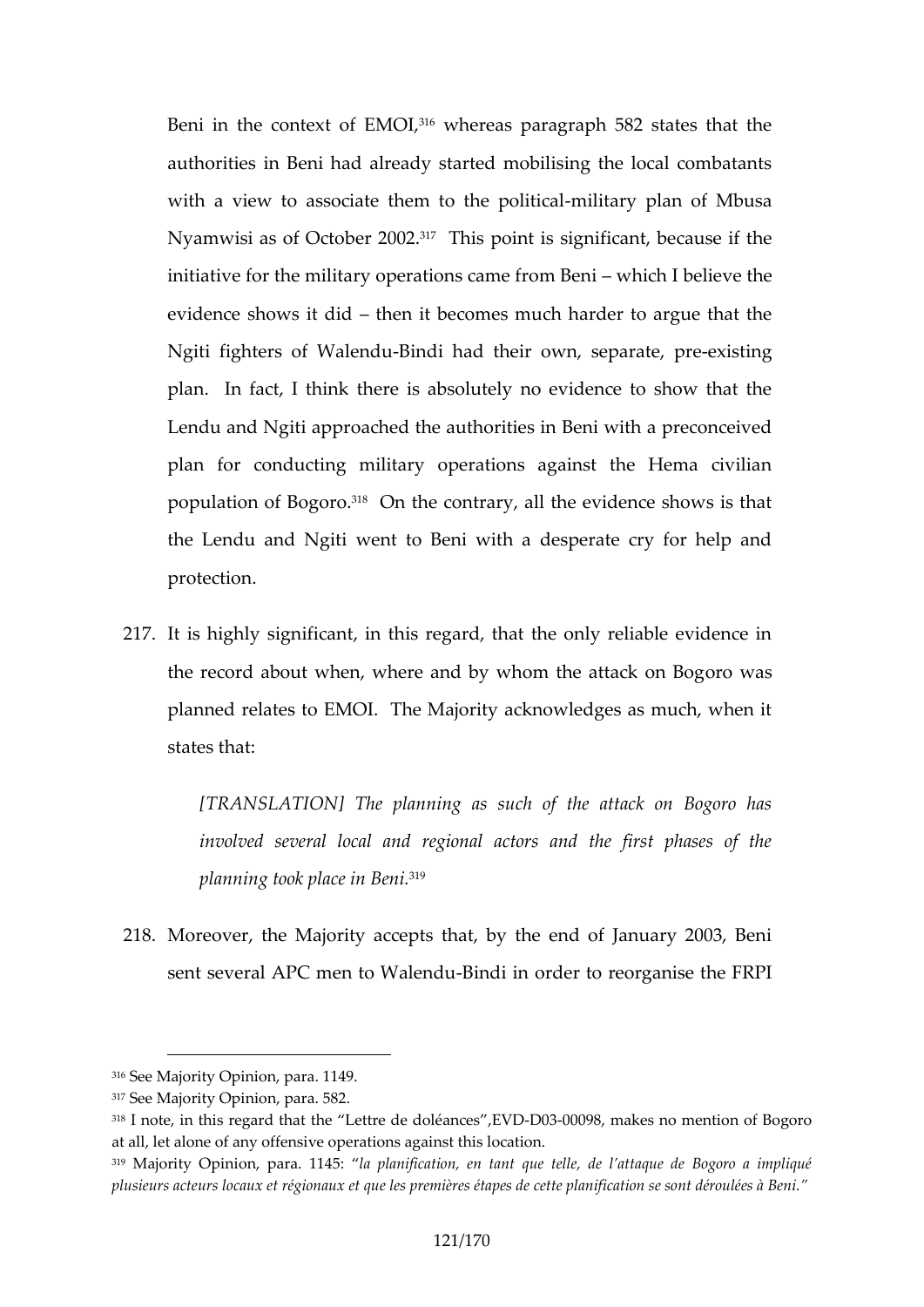forces in general, and the combatants of Aveba and particul<sup>8</sup> This clearly contradicts the ermMasti**on** tyhat athe operation against Bogoro was organised locally by  $combat\hat{\alpha}$ <sup>1</sup>ts.

- 219Considering the clear and preponderant role of EMOI, ar total absence of reliable evidence about æng planning meetings orfortmer of communication among local comman at the level of the Ngiti fighBendiofit Walennydu considered opinion that the evidence indicates that there was only on I think that the authorities in Beni too ainheomiticative to over Ituri, enlisted the Ngiti fi-Binnidis (and Wealllene duothers) to that end, provided them with weapons and tactical co carried out a joint operation with them, which ended number of civilian escabseucaluse the troops were insuffic trained and disciplined and went on a rampage once operation was over.
- 220The Majority s theory, according to which the common Ngiti fighters of-BN adeined xuisted totally liyndfepennid heart EMOI plan, but was at the same time  $p^3$ ens in it and the grated view, totally unpersuasive and amounts to nothing m artificial construct that has no basis in the evidence wh if, for example, the Mandritthyai the APC played no signif role in the execution of the attack on Bogoro, then it is why Germain Katanga and other Ngiti commanders participate several lengthy meetings in Beni with EMOI omificers to p

<sup>320</sup>See Majority Opinion, para. 589.

<sup>321</sup>See Majority Opinion, para. 1671

 $322S$ ee Majority nO ppiania. 1654.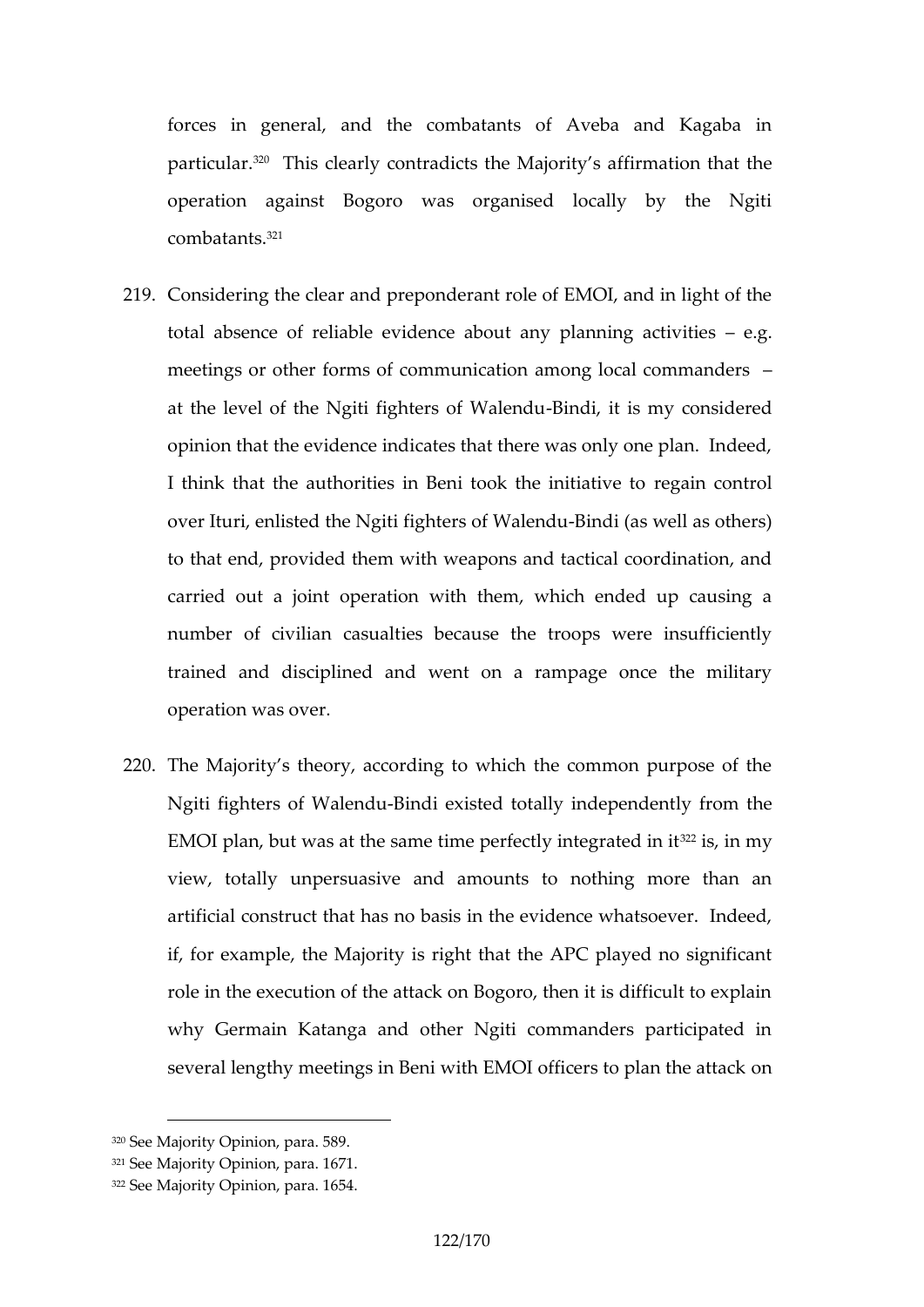Bogoro and other locations.

- $221A$ ccordingly, I do not accept the Majority s view that  $EM$ fighters of W-Biaddu arried out a joint operation but that so according to separate plans and/or for different purpo
- b) The content antic policy/common purpose  $222$ Even assuming that there was a separate policy/common part of the Ngiti fighter Biatily alewnoduld still vehemently disagree with the Majority about its content. As alread no mentioan pfdocuments in which a Ngiti policy, plan or purpose to eliminate the Hema civilian population was m any meetings during which such policy/common purpose To substantiate the existence of a commonelperspose, the exclusively on circumstantial evidence. This evidence inadequate in minity and  $( C.3(b)(2))$  and there is another, plausible explanation of the evidence ( infra , III.C.3(c)). However, before commenting on the insuffice encidence, I will first address another important question with regard to the nature policy/common purpose.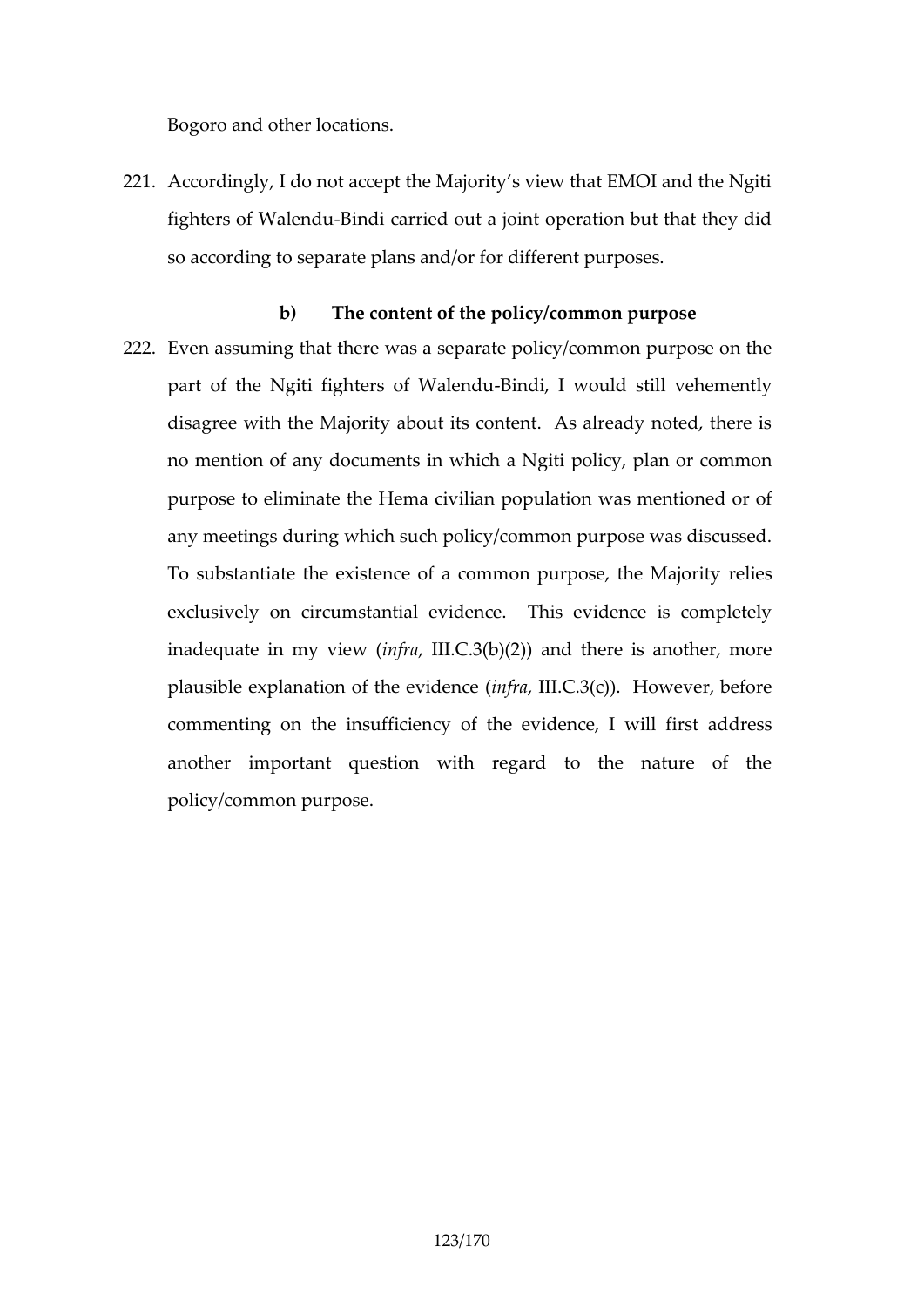$(1)$  The policy/common purpose had legitima

223In particular, according to the Majority, the policy/com focused onlithmenation of the Hema civilian population of However, as the quotes above show, the Majority also  $c_1$ Ngiti fighters of BNadenwe ere fighting the UPC as such, because  $\theta$ . they wanted to prevent them freerallend emiage taiso empire and because they wanted to break the encircl UPC<sup>2.4</sup>In other words, by the Majority s own acknowledgen the Ngiti s alleged policy/common purpose was aimed at target, i.e. the UPC.

224The Majority sbrowse trethis crucial element and simply state

[TRANSLATION] to the Ngiti combatants the UPC, and ethnic group, were tto the tem, etch  $\psi$  two w<sup>265</sup>re of one ilk.

 $225H$ owever, the fact that the Ngiti f-Boihntdeirsm any hole as leteral u Majority claims, have made no distinction between the Hema civilians does not detract from the fact that the legitimate target. Moreover, the evidence about how operation was carried out shows vetax  $k$  we as  $\psi$  it at the at foremost directed against the UPC positions in Bogoro, Institut de Blatgosothus simply untenable, on the basis evidence in the record, to maintain that the -Ngiti fighters Bindi did not siby ectial regart the UPC. To the extent that common purpose included military operations against the

<sup>323</sup>See Majority Opinion, paras 1155 , 165 4, 1665, where it is emphasised that the killing of Hema civilians weasfithst and foremost objective of the N-Bilinidfinghters of Walendu  $324S$  e seup road r a2s1  $-421.5$ 

 $325$ See Majority Opinion, para. 1984; para. 1144: ngiti considéraient l UPC et les groupe ethnique, comme étant leur ennemi, ces deux entités étant pour e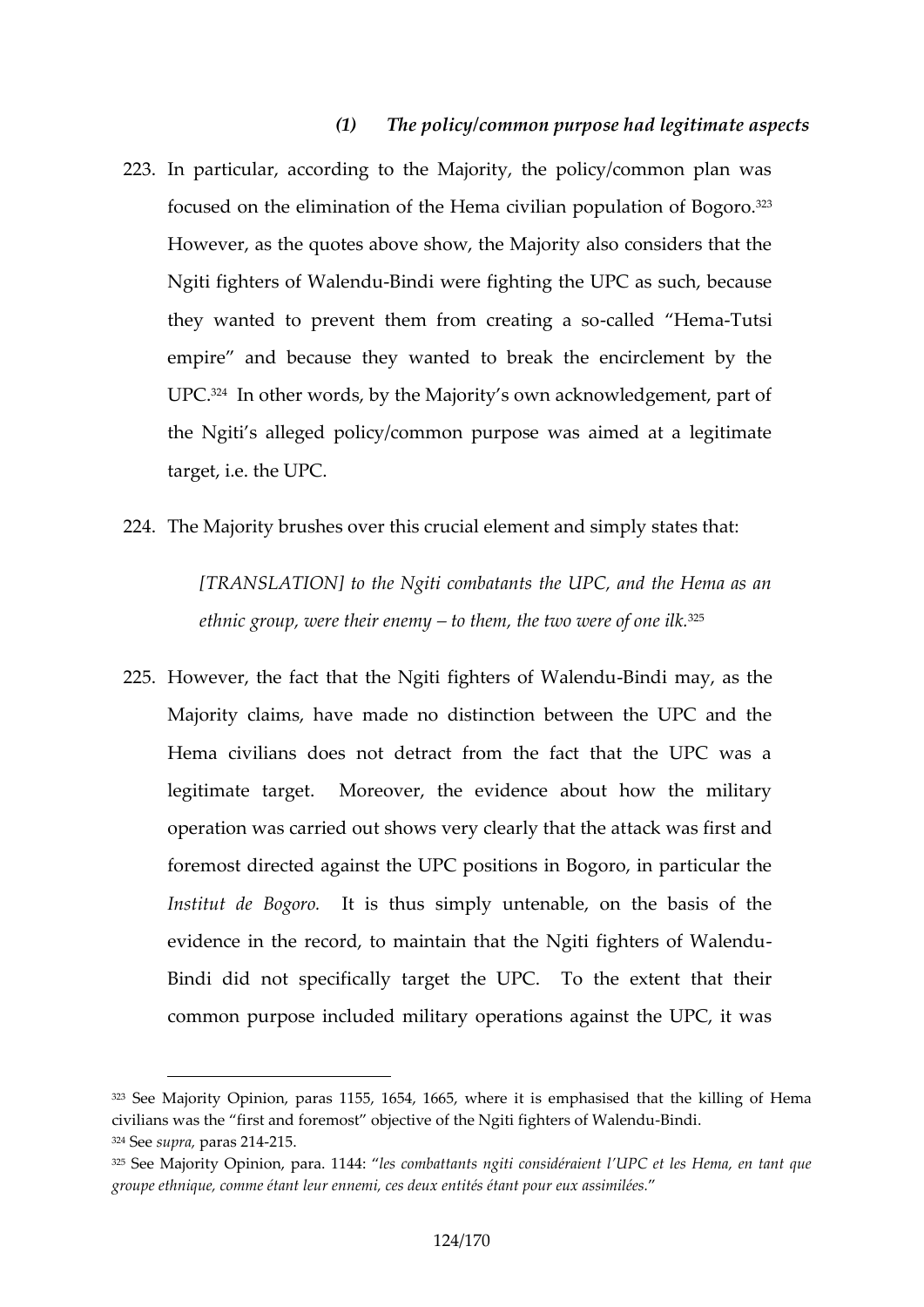therefore not criminal and, significantly, overlapped er  $EMO1$  plan.  $\mathbb{R}$  will be seen, this conclusion is the great relevance to the seen, this conclusion is the great relevance to the  $\mathbb{R}$ evaluation of Germain Katanga s contribution to the all  $p$ urpo $\mathcal{F}$ e.

- (2) There is no convincing evidence of a cri common purpose
- 226Turning now to the alleged illegitimate aspect of the purpose, there is not a singelveidie enmoe of bobine othe Majority s allegation that the Ngiti figh-Beinsdio ad Waleddau common purpose to attack Bogoro in order to eliminate the F population there. In fact, it is not an easy task to d evidentiary basis Majority s findings in this regard, bec are scattered over several different places throughout  $Opini\vartheta\vartheta\vartheta$ . From what I have been able to ascertain, I understand that the Majority relies on the following evdence.
- (a) Way in which the attack was carried of 227The first main argument of the Majority to substantiate t Ngiti fighters of-BNabenadu acked Bogoro in order to elimin Hema civilian population is that this cheen wheey inferred from

 $326$ Although the Majority, for reasons that are not explained and which s with the very broad arguments invoked to support the existence of a c states that the common purpose of the NgBitdifing anterism otfedW agle eango haicall and temporally to the operation launched against Bogoro on 24 February para. 1672. It should be noted, in this regard, that the EMOI plan was and temporal scopethaennde tahnæt strong indtic**hltgio**tnisfi**ghhat**ers of-BWhadliendu participated in other EMOI operationsitas Owpehlion Tohoee & Manjot explain wheth Ngiti fighters of BNadenaduso had parallel purposes for parbipce pationsin the or whether they were just executing the EMOI plan in these cases.  $327S$ e enfral, I. Germain Katanga s responsibility under article  $25(3)$ (d)(ii) has  $328$ In particular, I believe I have found elements of the reasoning about the alleged common purpose  $1$ in chapters VII.B, VII.E, and IX.A.2.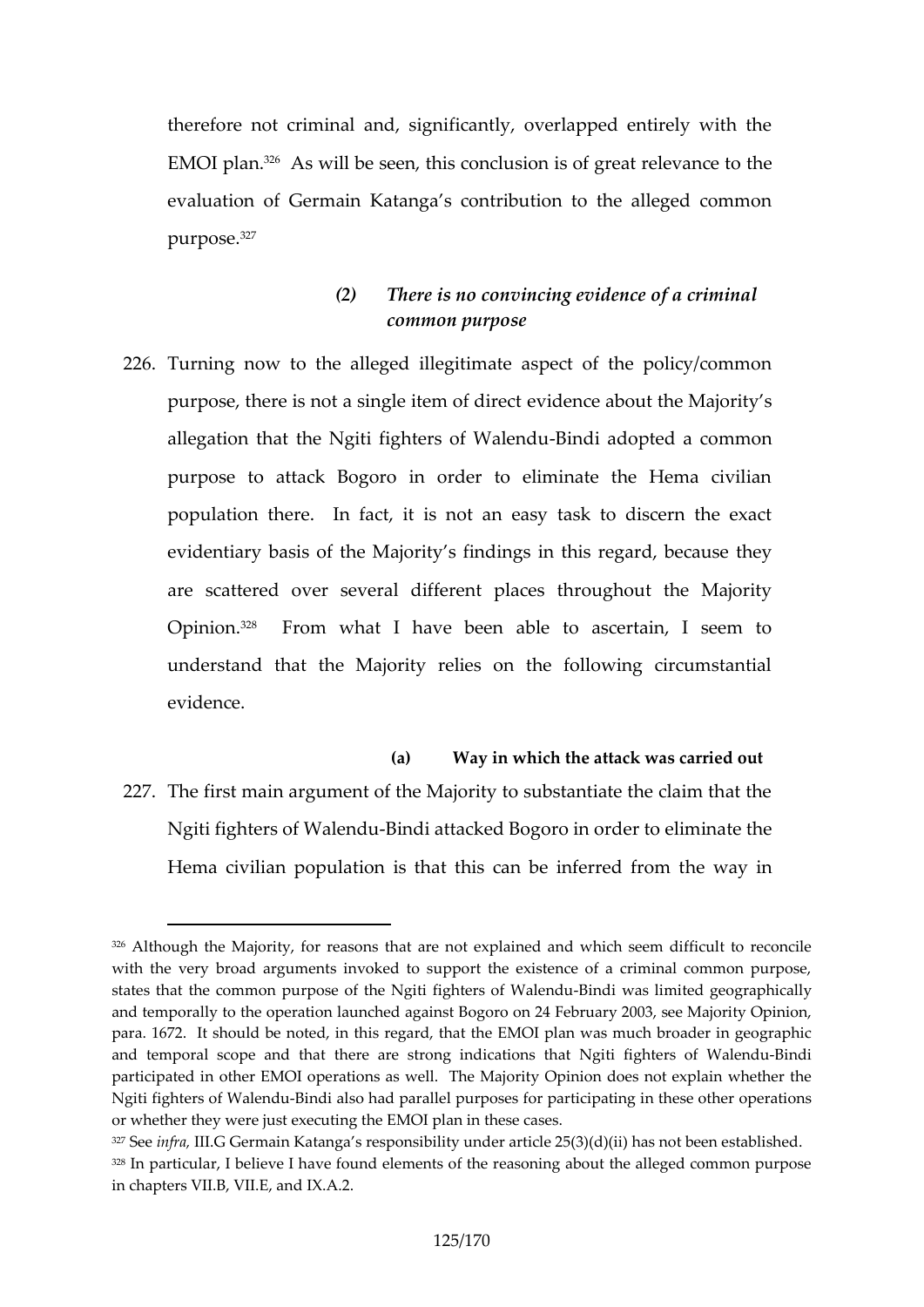which the attack was carried out. As I have already ind in this regarmed, I not repeat them here, except for two poi

- 228.First, the Majority attaches considerable importance t that Bogoro was attad keddes om ealy early in the morning when it was still night and when the inhabitants were asle $e^{\beta} \hat{p}^0$ . 3.1. is not possible to extrapolate from the fact that position at Intentut de Bammerounder attack from several directions to the entire village was systematically approached from all from all from all from all from all from all from all from all from all from all from all from all from all from all from all from all from all from a sides in order to trap the civilian population. In fact, it likely that the attackers quickly penetrated the village the UPC position and concentrativeed ether on this. As regards the timing of the attack, I think it is perfectly attackers wanted to use the element of surprise agains Majority s suggestion that the early hour of the attack related to atthe acker s alleged intention to harm civilians speculative and has no evidentiary basis.
- 229Second, I want to emphasise that I do not accept the M on the alleged fact that the Ngiti Bigmhotierstogeth Wearlendu with unidfeet other attackers, one by one destroyed and and/or took away the roofs of houses belonging mainly population of Bogoro in an org<sup>an</sup> finist, dthearrenes no reliable evidence about the proportion of houses deatroyed effectively or pillaged by Ngiti fighter-Binodi. Wa Assnotthe Majority acknowledges, many others, including Lendu, Bira or

 $329$ Sesupral, I.C.The Bogoro attack was not an attack against the civilian  $8(2)(b)(i)$  and article 7). 330See Majority Opinion, para. 1653.  $331S$ ee Majority Opianda656.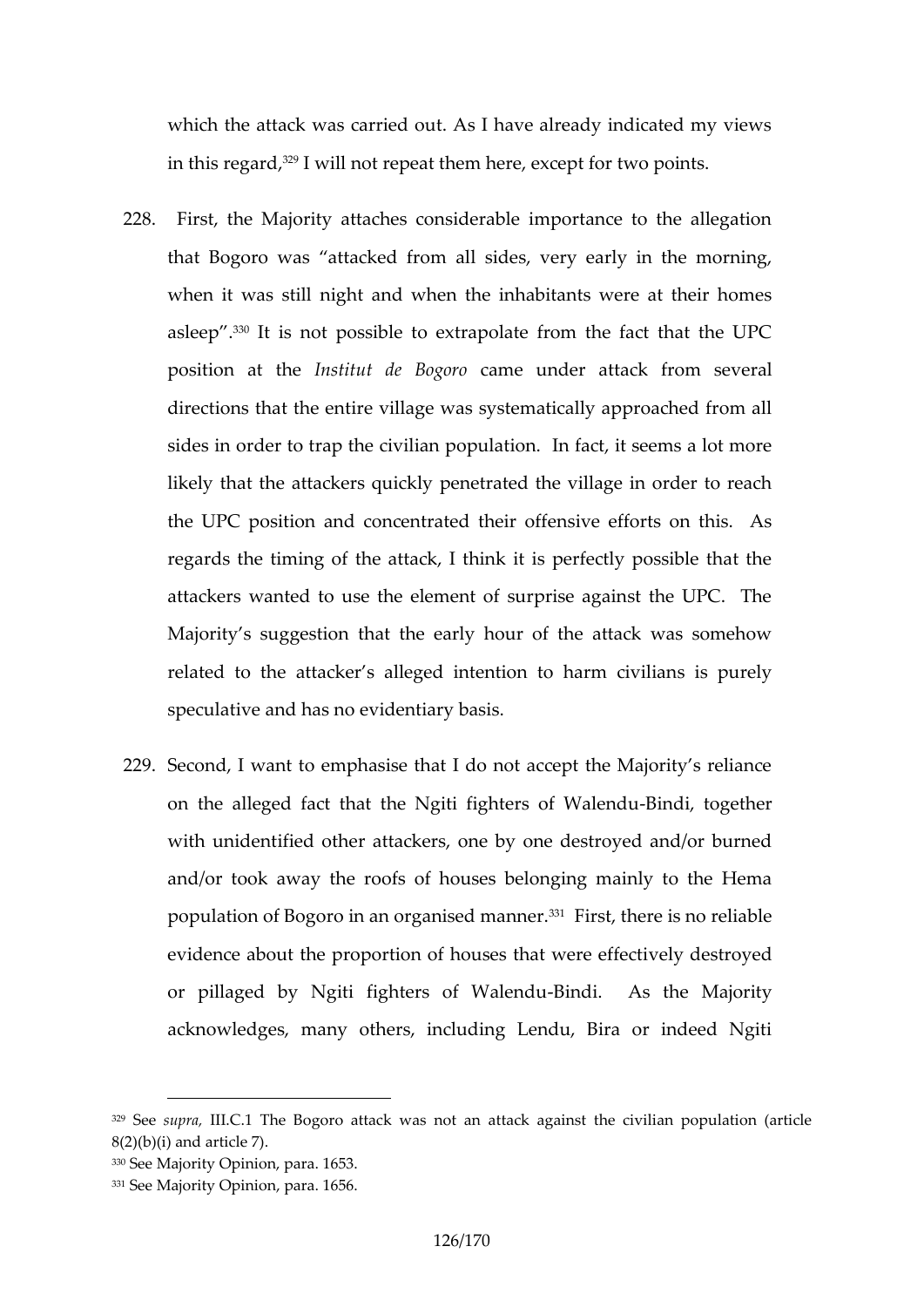civilians, may have carried out the pillaging and destruc Second, there simply isthact the encidian houses of Bogo were pillaged and/or destroyed in an organised manne noted, in this regard, that the Majority acknowledges that have been carried out after the attack. The Majority do indciation of th-eratminee involved, but I believe that it can excluded that Bogoro was gradually pillaged and destroy from surrounding areas, -Esaekeas, Borehdou came to scaveng once the fighting was over.

 $(b)$  Prior and posdeduction

- 230The Majority also invokes the Ngiti s alleged prior and behaviour during other attacks, ine<sup>3</sup> abiwell Nyoam kunde. back at length to the only example of prior  $336$  onduct, i.e. however, I want to express myreas at thought that the fact the fact the fact the fact the fact the fact that the  $\frac{1}{2}$ Majority relies on events athtatheto aothe applia com Bogoro.
- 231 First, I am of the view that the available evidence doe Chamber to make any findings about what may have hap posterior evem to r the associative doubt. As these alleged events in  $\mathbf{r}$ not been substantiated, it is not permissible to rely on inferences beyond reasonable doubt.
- 232Second, I do not see how what is alleged to have happened subsequent events cas aibonofun what the Ngiti fighters Walen Bundi intended to do in Bogoro on 24 February 20 entirely unclear whether these subsequent operations

 $332$ See Majority Opinion, wheirah  $6668$ ain-seate contains to svéldti $E$  of the Majority Opinion, ibuthich I do not find any substantive treatment of subsequent Ngiti fighters of BNabenadue alleged to have committed crimes against Hema  $333S$ e enfrall.C.3.b) $\overline{T}$ 2h)e(da) ttack on Nyankunde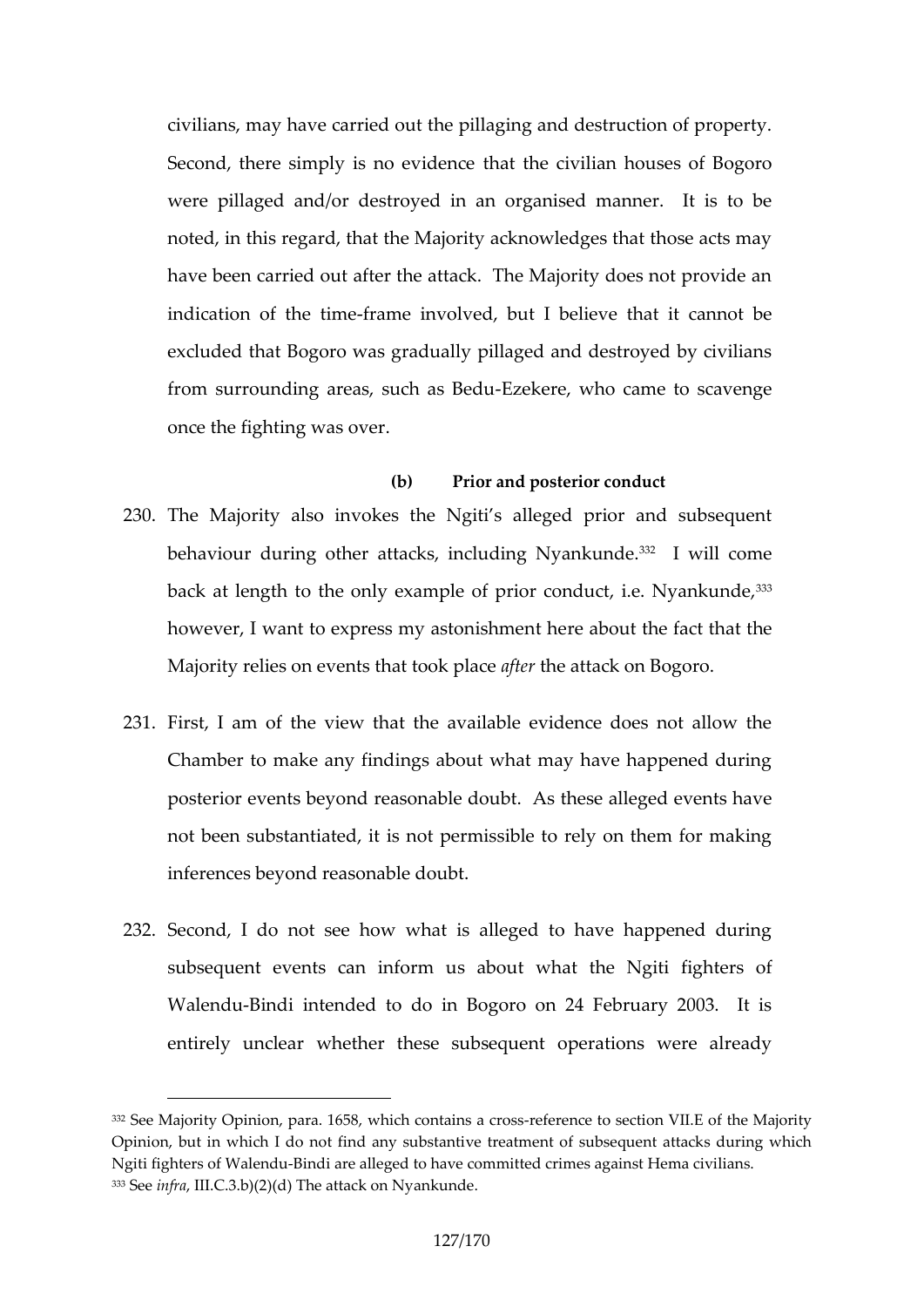planned before the attack on Bogoro and it certainl maintained that ite swe as a bilo at the time what would hap during these operations. Even if it were possible to re something from a pattern of conduct, it cannot reasonab those involved in the preparations of the attack on Bog about what was going to happen in Bogoro on the basis that were yet to take place and which were not part of the  $p$ urpo $\mathcal{S}^3$ ê.

233The two main remaining elements in the Majority s rease policy/common purposecælied the estore de doléances and t evidence about what happened during the attack on N  $5S$  eptember<sup>33</sup> $2002$ .

(c) Lettre de doléances

- 234The scalled Grievances Letter (Let<sup>336</sup>ies dae odroulœiannces) piece of evidence in the Mi**a**jgorliets dsinge aloothe conclusion that the Ngiti fighters-BoifndWaweerretumoved by ethnic hatre towards the  $3$  $H$ ema.
- 235A first point to note with regard to this letter is that it i Presidents of the DRC and Uganda, the f Steer eltrainties  $ds$  General densities  $\epsilon$

<sup>334</sup>See Majority Opinion, para. 1672.

 $335$ It is interesting to note that the  $LEV$ tB $De0$  30e0098 évaans essubmitted by the Defence for Mathiou Nagnudd that almost allnoof the reelvaitdion to the attack Nyankunde was delivered by witnesses for the Defence of Germain Kata himself. If ever one needed pHroema tindætotology aomtithe Ngiti fighterinds of Wale did not form an important part of the Prosecutor s case under article 25( Prosecution presented almost no evidence on it is very telling in this reg 336 Lettrdee doléan, EeVSD 030009T8his document, awtehsich rodm 15 November 2002 and signed by 18 representatives of the Communauté Lendu de Base, conta by the Lendu community and lists a number of alleged attacks carried of against Lendu villages.

<sup>337</sup>The Majority Opinion contains almost 40 references to this document.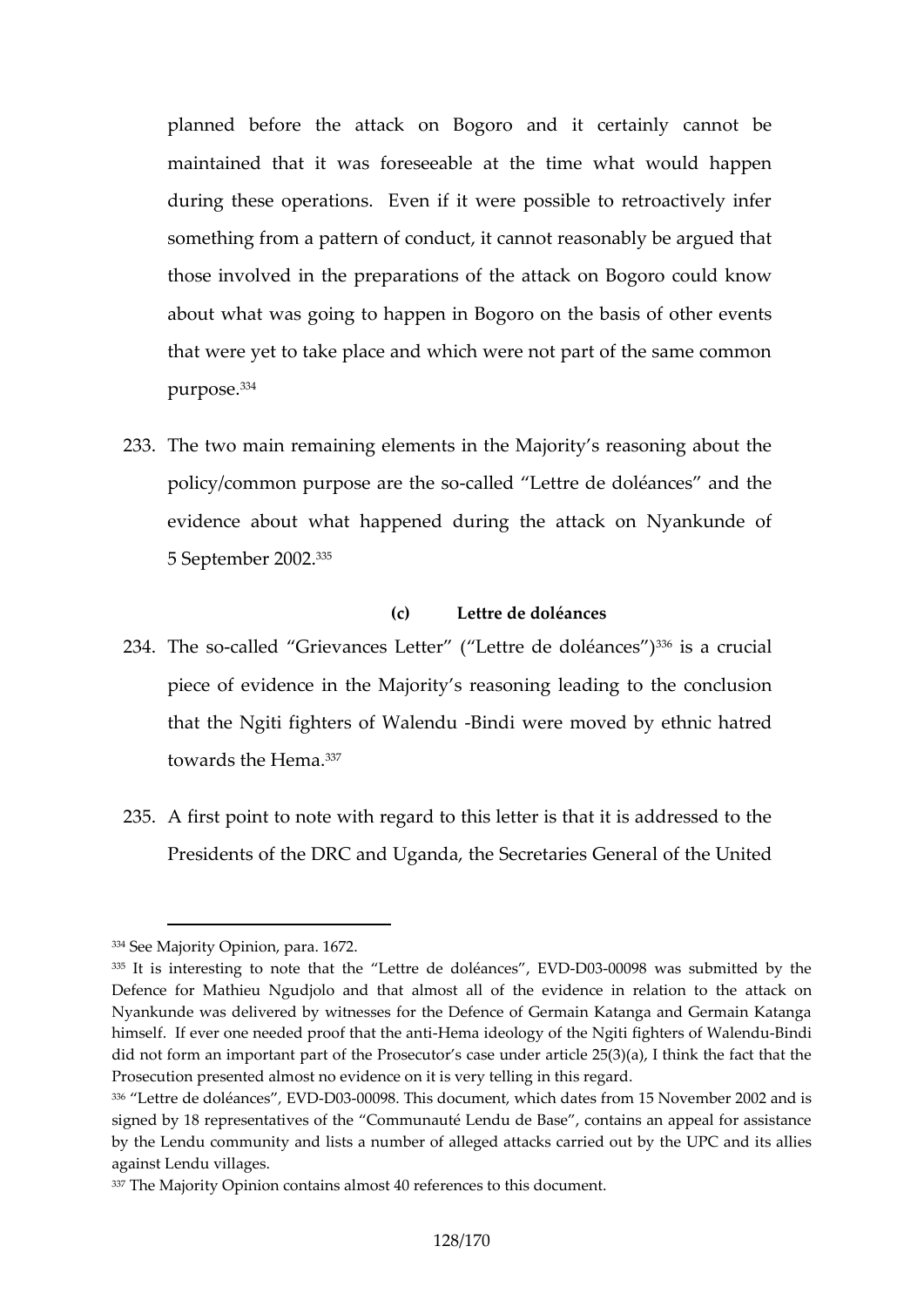Nations and the African Union, the President and Chief RCEXisML as well as <sup>3</sup>MONU@.attention to this point beca it seems rather unlikely that anyone would have addre authorities and exposehdeitocthem and plan to eliminate the Hema civilian population. It is important to bear this in when considering the Majority s interpretation of this do

- 236A second general observation pertains to the fact that doléascewas written in the name of the Communauté Base. Moreover, although the letter was drafted in A involvement of members-obelehometlicendfuom Zumbe during its visit to Aveba in November  $20002$ he commanders of the called  $N$ giti fighters  $e$  Efin Whalesnight and the document. Whatever the content of the document may be, it seer difficult to conclude anything from this beyond reasonal the mental state of the Ngiti fi-Bindie, rse we fin With the medyu were aware of its existence and content.
- 237. With regard to the content of the Lettre de doléances, see how this document constitutes proof of the alleg exterminate the Hema civilian populatizou. this order argument nevertheless, the Majority relies on a number assumptions.
- 238 First, the Majority posits that, in the eyes of the drafter doléances, UPC/RP and the Hema civilian population we sam<sup>3</sup> e. In der to come to this conclusion, the Majority

 $^{338}$  Lettrolee do léanc**és/-D**0300098 at -ODTRPC1904348.

 $339S$ ee Majority Opians  $\overline{a}$ .

 $340S$ ee Majority Opin7d $\delta$ , para.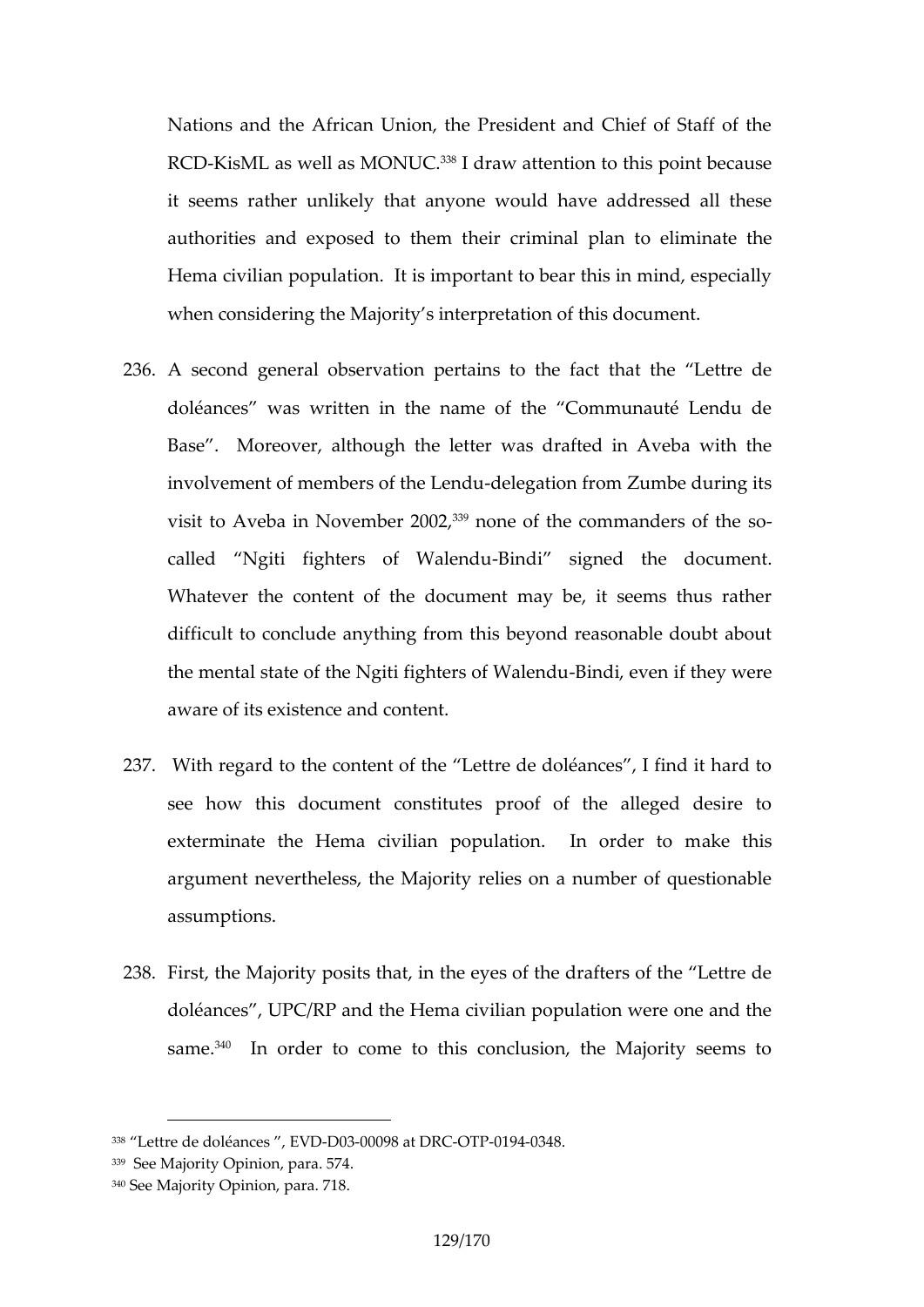assume that the drafters made the mistake of assuming UPC/RP members were Hema, this necessarily meant that also UPC/RP. This is of course not coyrehce, fastis illus that there were other Hema inpost interveduper organisations, su as PUSIC, and it is entirely possible that some Hema w affiliated with any political/military groups. Accordingly may be able to infeer Liertimethe doléances about the attitude of the Lendu de  $b$  as ies this UPC, this cannot be extrapolated wider Hema civilian population.

- 239Second, the Majority ignores the fact that the document mentions the UaPrOd/Ripes salli According to the Lettre de doléances, these allies are none other thanhbiganda and document even claims that all important decisions by t taken only with the approva<sup>342</sup>d fid **Kem**pthe very fact that the lettarms that the alleged ultimate goal of the UPC/ allies was to establish an indTeupt**es** in dempire embanich was supposed to have encompassed, apart from Ituri, both t provinces of Uganda, as well as Rwandya  $s$ ahnodw $s$ urundi), that the true concern of the drafters of the Lettre de do transcended any rivalry with the local Hema civilian pope
- 240 Finally, it needs to be said that the Majority is unable document, statement oromes wthmon by tfrelearly transpires that the Lendu, much less the Ngiti fighters of Walendu animated by a desire to harm Hema civilians. In fact,

 $341$ This is even mentioned tilmet ble entithing approport Circons  $\Omega$  énoinéciation de la planification de l extermination des résistants de base de l Ituri par L U et le RwanSoneaeLettre de doléaneDe0s-30,0Els 920 at ODTRP021994349.  $342S$  e e Lettre de sdo  $E$ 2000 $0098$  at  $-$ ODTRF00194352.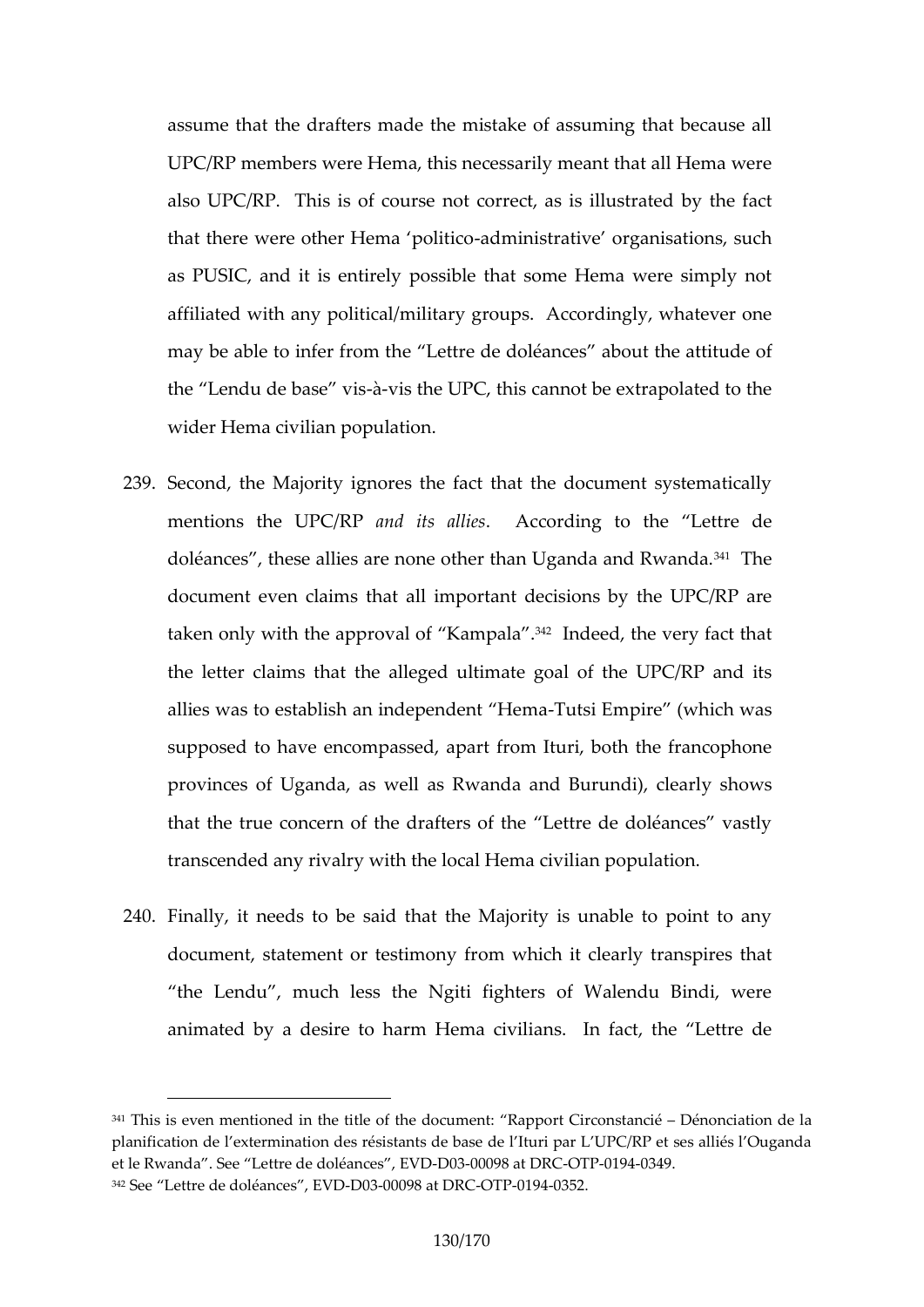doléances shows the exact opposite. Far from expressi ethnic veunlomess, the Lettre de doléances constitutes and of fear, a cry for help and an urgent requestior a return is telling, in this regard, that although the  $\mathsf{UPC}/\mathsf{RP}$  is p the executioner of the Lendpulathies of the surface of the order as  $p$ characterised as being the enemy.

(d) The attack on Nyankunde

241.It is no exaggeration to say that the at  $\mathcal{S}$  apkeombely ankund 2002 is the centrepiece of the Majority s reasoning with called -Hema ideology the supposed criminal intentions Ngiti fighters of BN aldeindulo attacke<sup>3</sup>d<sup>4</sup> Brogsonton.erefore. particularly important to consider the strength of the evidence tragic incident. In my view, apart from b tas inhageneralities and the meral very bad things happened in Nyankunde, it is impossible level of precision or certainty what exactly happened th the point, who did what to whom and why. This point is the fact that the Meaterdity heetestimony of the only witnes was actually present during  $0.2h$ 48 ewhen it comes to civilian cas<sup>3</sup>d<sup>5</sup> Iltioensically, the Majority does consider the witness particularly credible in relation to the relative fighters who participated an ptohion tabilar and testimony which

 $343$ This is demonstrated quite clearly in the final part called Suggestions restoring the power-KeisthMeL, RCeD pening schools, hospitals and infrastructu fact, they onequest in relation to the UPC/RP that is made is that the in condemn them and their allies fooersdoephoeyinSogionenstLiettre de doléances , EV D0300098 at -ODTRF001944353.

 $344$ The Majority Opinion conta $90$  srefferentheas to Nyakunde, in par $0.66$  cular, par 1151154.

 $345S$  ee Majority Opians  $65.9$ .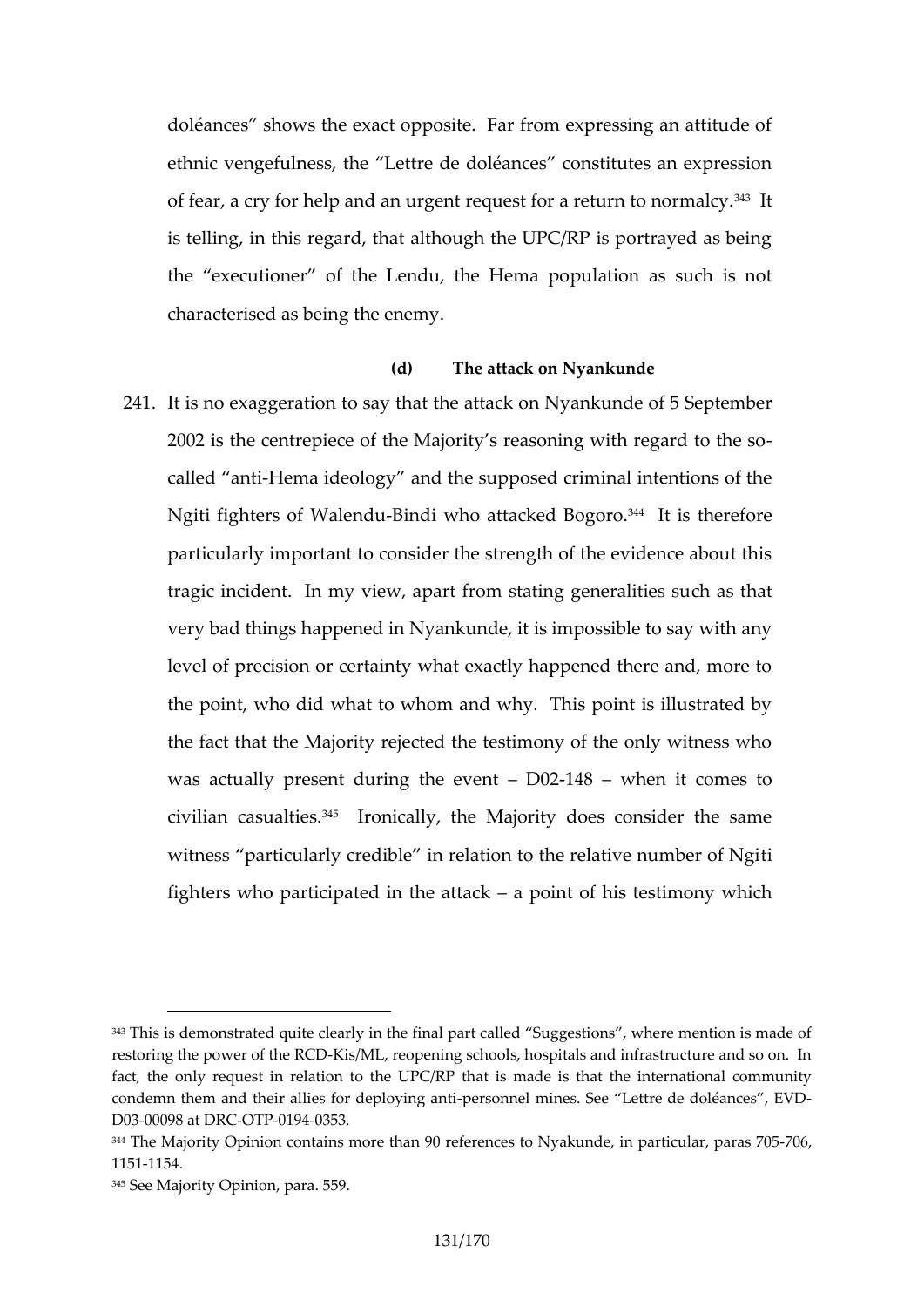fits nicely in the Majority s con<sup>erg</sup>e Apstion roe fsuely, entities. Majority is left with some anonymou<sup>s f</sup>inelaurds any eavidence report of UN investigatorsto the realtatein, al cannot fail but notice that it seems rather unconvincing to base a f reasonable doubt on a report that (a) has been proved in other  $\mathcal{P}$  and  $\mathcal{S}$  (b) which, in relation to the most important point point point point point point point point point point point point point point point point point point point point point point point point p i.e. the pornessibility for the civiliasimatleis lithopest From 80 survivors statements gatherealp**pe almi @tNrd &i**, holigiyiti forces were responsible f<sup>34</sup> Cheakliy lithis. is insufficient evidence for even the most basic friediangesin which demonstrates how important it was to have additional into what occurred in  ${}^{3}N$  y ankunde.

2420ne particularly important question with regard to Nyan killed most of the civilians. As the Majority acknowled was a cried out by a coalition of forces. This coalition b an APC battalion under the command of Major Faustin and and a number of a number of local Ngiti militia. With regard to the latter, the Majo Ngiti fighters were all unded othe Kacno of the communities is

 $346$ See Majo $\Phi$ iptiynion, para. 556.

<sup>347</sup>See, in particular, the vague and general testimony of several hears footnsteparagrha 558 of the Majority Opinion.

<sup>348</sup>For example, the findings in relation to the attack on Bogoro. See Unit Special reporthe events in Ituri, Danamaby 2000 30, THB 0006 ( UN Special Report ),  $pa6\overline{a} s64$ 

 $349$ (Emphasis added). See UN, $\mathbf{E}\psi$ B $\mathbf{Q}$ cT $\mathbf{R}0$  OP2 $\mathbf{\Theta}\rho$  para. 58.

<sup>350</sup>This point is reinforced by the fact that the Chamber did not allow all r UN Special RepOrt, FLEON2LD 6 about what happened in Nyankund bidult are videnc paragraph 555 and 659 were not admitted, even though they contain pote information about events at Nyankunde. This illustrates, once again, that an issue throughout the trial. See VLDPO BFD0@iQa6, Reeap6aa5staa5hBd6599  $351S$ ee Majority Opians $65.5$ .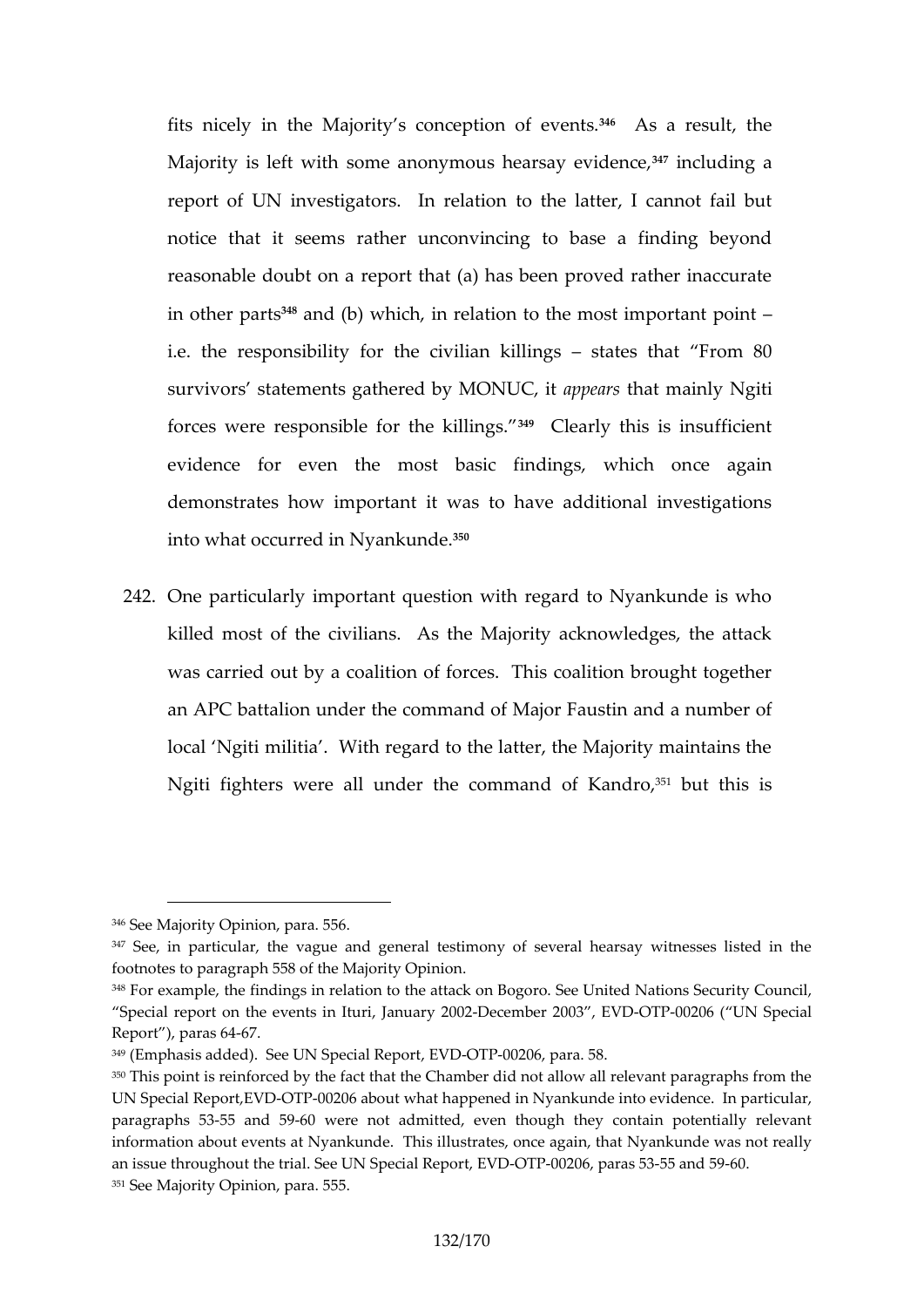clearly not the Cooabsrea. Matata was there as well with his Considering the evidence concerning the disagreement b and Cobra, who both bore the rank of colonel, and the former by the batterasher the attack on Nyankunde, I thin hard to sustain that Cobra s men were somehow und author<sup>358</sup>y. This point is important, because Cobra did not the attack on Bogoro. Accordingly, if it were mainly Co killed civilians in Nyankunde, it is difficult to infer any about the mental state of those who attacked Bogoro later.

243 Moreover, command over Kantohneo sG anrinitia a hanged twice between the attack on Nhyeanaktut adle am dBogoro. Whatever may have been Kandro s policies with regard population cannot, therefore, be assumed to have persi fact that his sule as wo led the attack against Bogoro also present at devankunte, in this regard, that the only who was part of the Garnison and who fought in Nyanke that:

The aim was to attack soldiers in their camp, and civi be injured, but the aim was nbthto the them or kil

244Accordingly, it is not at all clear who did most of the kill Nyankunde. I note in passing that there is simply no reliable to the evidence of about the scale of the massacre at Nyankunde. The M

 $352D02148.279$ , p.  $[$ the] most important commanders were Kandro and Cobra. 353After Nyankunde, Kandro was killed by Cobra and fighting ensued betw Cobra  $\infty$ oprs. See  $\infty$ -279p. p. 11 and 13.  $354D02148, 279$ , pp  $34$  $355D02148, 279$ , p. 55.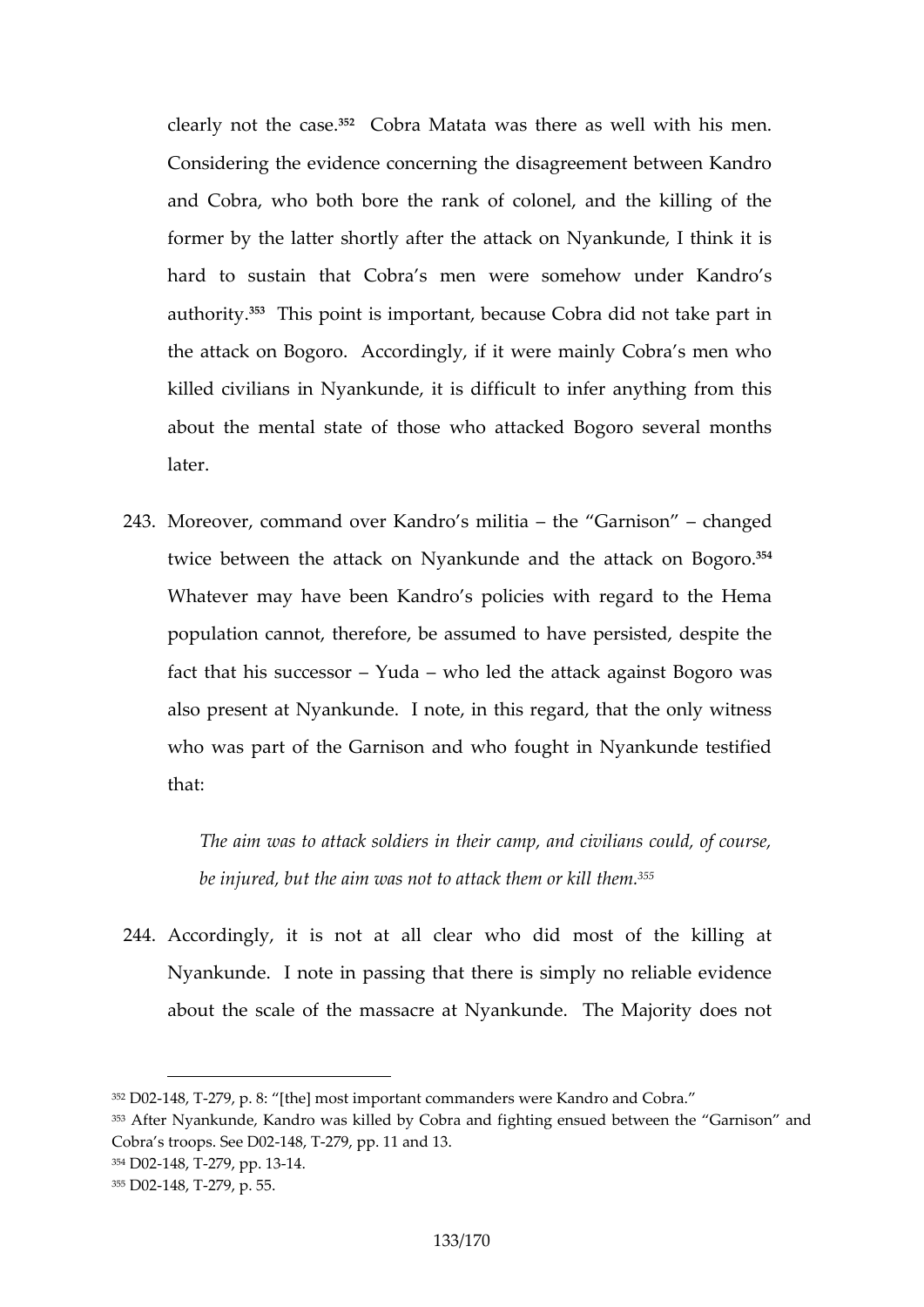venture to suggest a minimous unaut mibes to but simply informs us about what the UN Special Report has to say in this Chamber is not entitled to take judicial notice of finding wonders what the value of su<sup>36</sup>th Mand reeference mistly, one may awhether the Majority has carried out its responsib its own findings on the basis of the applicable standard event, in the absence of clear information about how ma killed, the proportion of catshuealtto easl wondthation and the number of UPC combatants, and, most importantly, w civilians were killed during the attack or in the days that is simply no solid basis for making any inference beyo doubt about the the troops who attacked Nyankunde.

- 245One particularly salient point about Nyankunde is that t of civilian casualties were not of Hema ethnicity. Instea acknowledges, most civilian victims at NyaBikuande belon ethnic  $q \hat{p} \tilde{v}$ up.  $\tilde{a}$ . 357  $\tilde{a}$  and  $\tilde{a}$  and  $\tilde{a}$  and  $\tilde{a}$  are any detrimental to any determination would seem detrimental to  $argument$  that Nyankunde could somehow be considered as  $q$ precedent for what happened in Bogoro and, therefore, of the criminal state of mind of the Mot Billinghters of Wal
- $246$ However, the Majority appears undaunted by the fact the group of victims at Nyankunde belonged to a different et the one who appears to have borne the brunt at Bogor Majority even states that:

 $356$ I note, in passing, that the UN Special Report, which did not apply the standard, has proved less than reliable mwiddouned gian dBologo othose victom pare, in regard, the alleged number of 260 victims with the findings beyond reaso See UN Special Re OD FRO 2E00D pS 5.a.  $357S$ ee Majority Opinion7,06aras 566,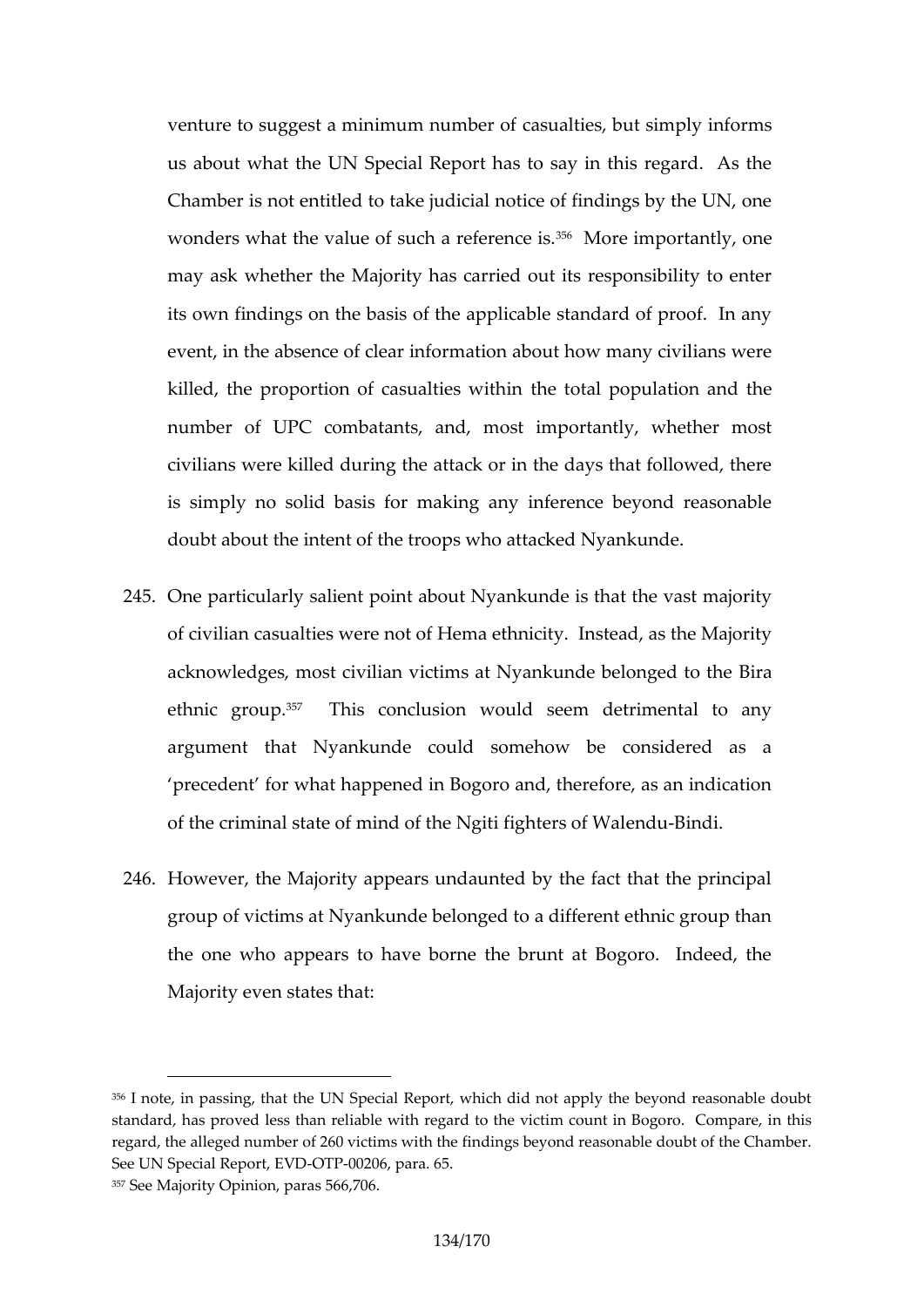[TRNSLATION] design to wipe out the Hema civilian p Bogoro is in sequel to another operation, which was carried out several months eail<sup>9</sup> er against Nyakunde.

247The Majority explains away this apparenting on the adiction the Bira (or at least part of that ethnic group) had side and that accordingly:

[TRANSLATItON] civilian population, for the most part Nyakunde, was at $S$ acc $rk$ ted on  $\infty$  002 because of its status as a as a status as a as as as as  $\infty$  as a status as  $\infty$ UPC/Hemâ<sup>59</sup>ally

248There are several fundamental problems with this state supposed alliance between the Hema and the Bira importantly, the alleged equation of the two by the Ngiti that was never litigated durionng timbogely tritablis **ac** opument will come as much of a surprise to the Defence as it did to say, it is fundamentally unfair when a Chamber bases findings on an alleged fact against which the Defence h opportunity efend its<sup>o</sup> e Moreover, in order to meaningfull respond to this surprising allegation, the Defence would able to investigate the matter further. As noted, the Ma Defence a meaningful opportum<sup>p<sub>pty</sub> in this regard.</sup>

249The Maijtoy also seems to have overlooked the fact that the

<sup>358</sup>See Majority Opin1650:1 peapaojet d effacer la population civile hema de B continuité d une autre opérations, id menéegque le lles mois plus tôt contre l' 359See Majority Opinion, peraste7e0r6: raison de ds antiliétadteut l UPC/Hema que population civile, essentiellement Bira dæe Nyearkbned e2,082 été attaquée le 5 360 note, in this regard, that the testimony of Germain Katanga upon whic for this finding relahtæssing ohethce Lendu and Ngiti from Nyankunde in August 2001 one year earlier), by the Bira and the UPDF.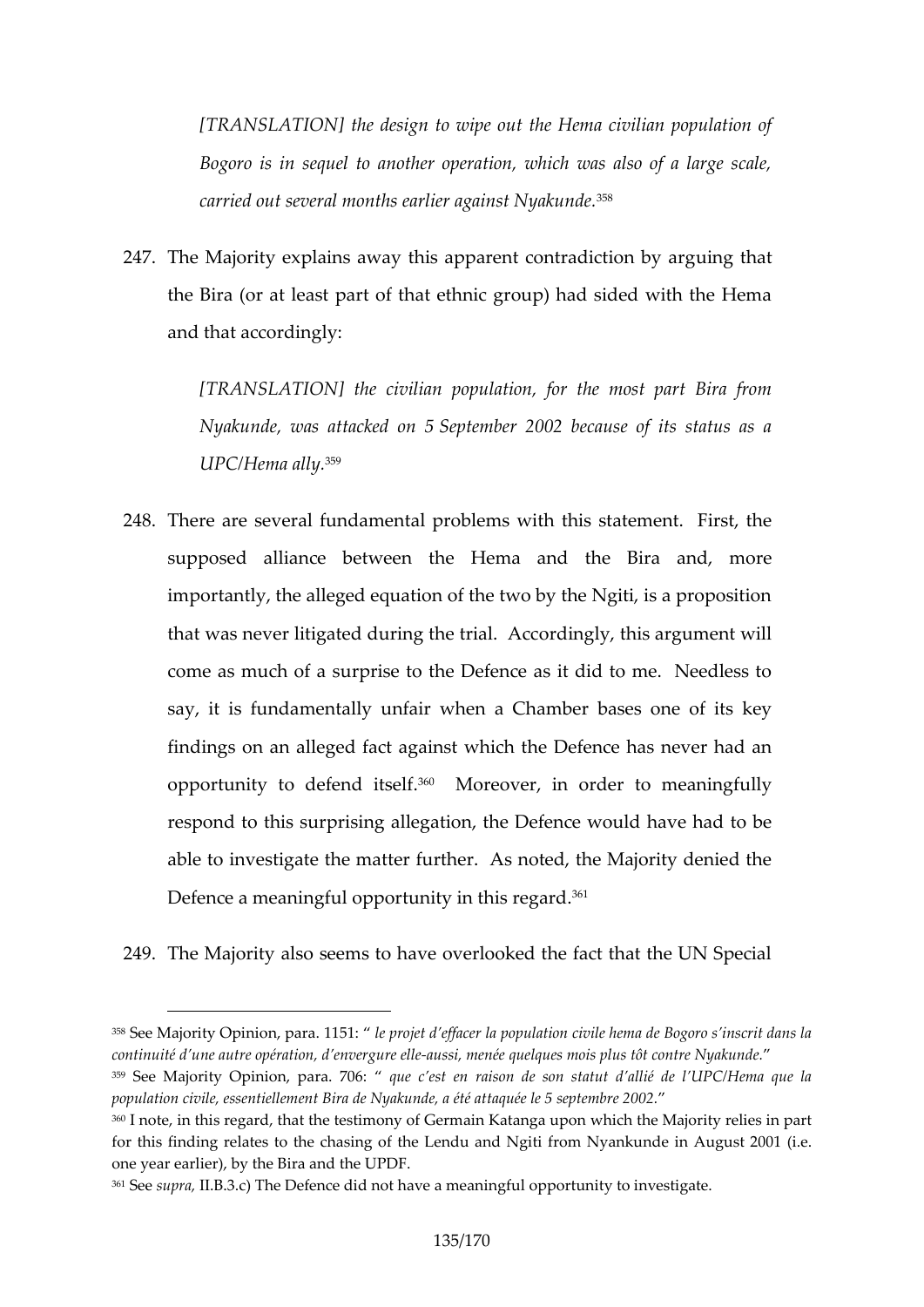Report which is relied upon by the Majority in the same states that:

Each time that they took **kagursot 2002** unaminal May 2003 UPC forces conducted admandament non duetmamid non -Iturians -Iturians -Iturians -Iturians -Iturians -Iturians whom they conside  $\mathbf{f}^{\text{eq}}$  d opponents

- 250This seems to be quite odd behaviour for an ally who is so close that the Ngiti treated them as if they were in Moreover, the Majority appears nto fing unique that as obviral participatende in ommission of crimes agains<sup>es</sup> Himema at Bog any event, even if it was indeed the case that the Ngiti Nyankunde as allied to their nemesis the Hema, this v constitute an anguamines antest matching is allowed motive behind the crimes against civilians in Nyankunde.
- 251Be that as it may, I would observe that, even if it were reasonable doubt that the persons or groups who attack on September 2002 veer by daidesire to kill the Bira popul as proxies for the Hema, this would still not constitut allegation that the Ngiti-Bionfdi W  $\omega$  heandauttacked Bogoro on  $24$ February 2003 were motivated by the same desire. number ead sons as to why this is so.
- 252.First, there is insufficient evidence to suggest that all t from Wale Bindudi who attacked Bogoro also took part in the Nyankunde. The Majority mentions that at least the

<sup>362</sup>UN Special RepoOrt, POED 20 Dp6ara. 37.

<sup>363</sup>See Majority Opinion, paras 734, 816, 842, 867, 885, 933, 941.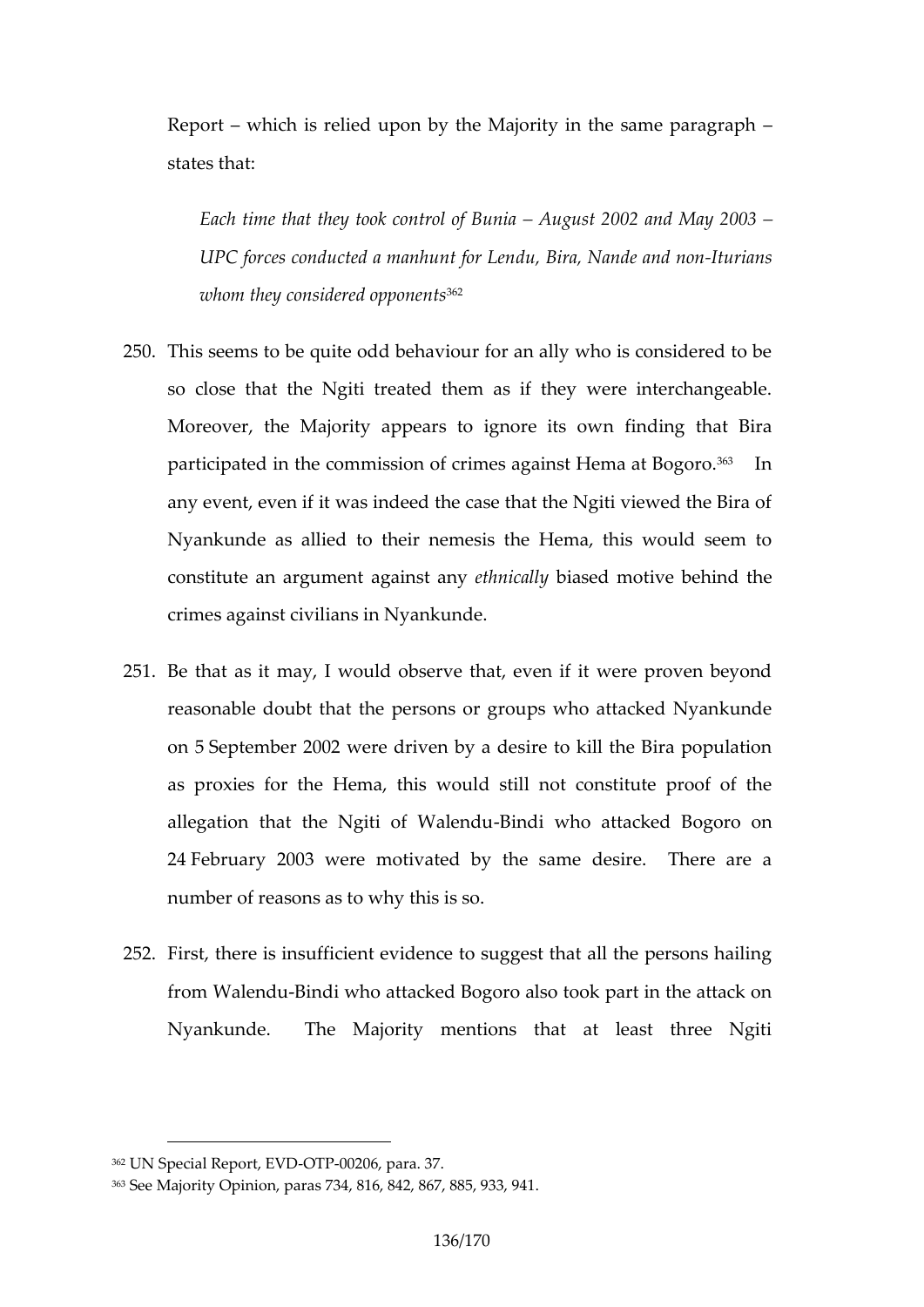commanders nwent weid in both optheline were reproduced only one of them who actually telstifiedde, nile @d2 he was motivated only ethnic grounds. There simply is no information about the the other two. Although there is no doe ast the there we fighters from WaBinechid who did participate in both events, nothing to suggest that the same is troure efvoernible major significant minodrind waiti fighters who fought at Bogoro. In there is not even clear elabod rather those who attacked Bog even knew what had exactly happened in Nyankunde or that they approved of it.

- $253S$  econd, even assuming that the maj-Bonintovi of figthter Walend who took part in Bogoro were alsondees the erroris when ku good evidence to show that they were the ones who cor against the Bira in Nyankunde. As already indicate unreasonable to think that most atrocities against do committed by Cobra Matata s ontetra, key ho ardid nnthe attack on Bogoro. It cannot be assumed that those who we Nyankunde and witnessed crimes being committed ther criminal intent with the perpetrators or approved of their
- 254Third, even assuming mtheatfightheerssa from -BIM ableindu perpetrated most of the crimes against Bira in Nyanku would not warrant one to infer beyond reasonable doubt attacked Bogoro with the intention to kill Hema civilian One incident mass is tatistically insignificant. In order to tendency to commit crimes on the basis of prior behaviour, my view, be necessary to show there was a series of sim

 $364S$ ee Majority Opiand 51.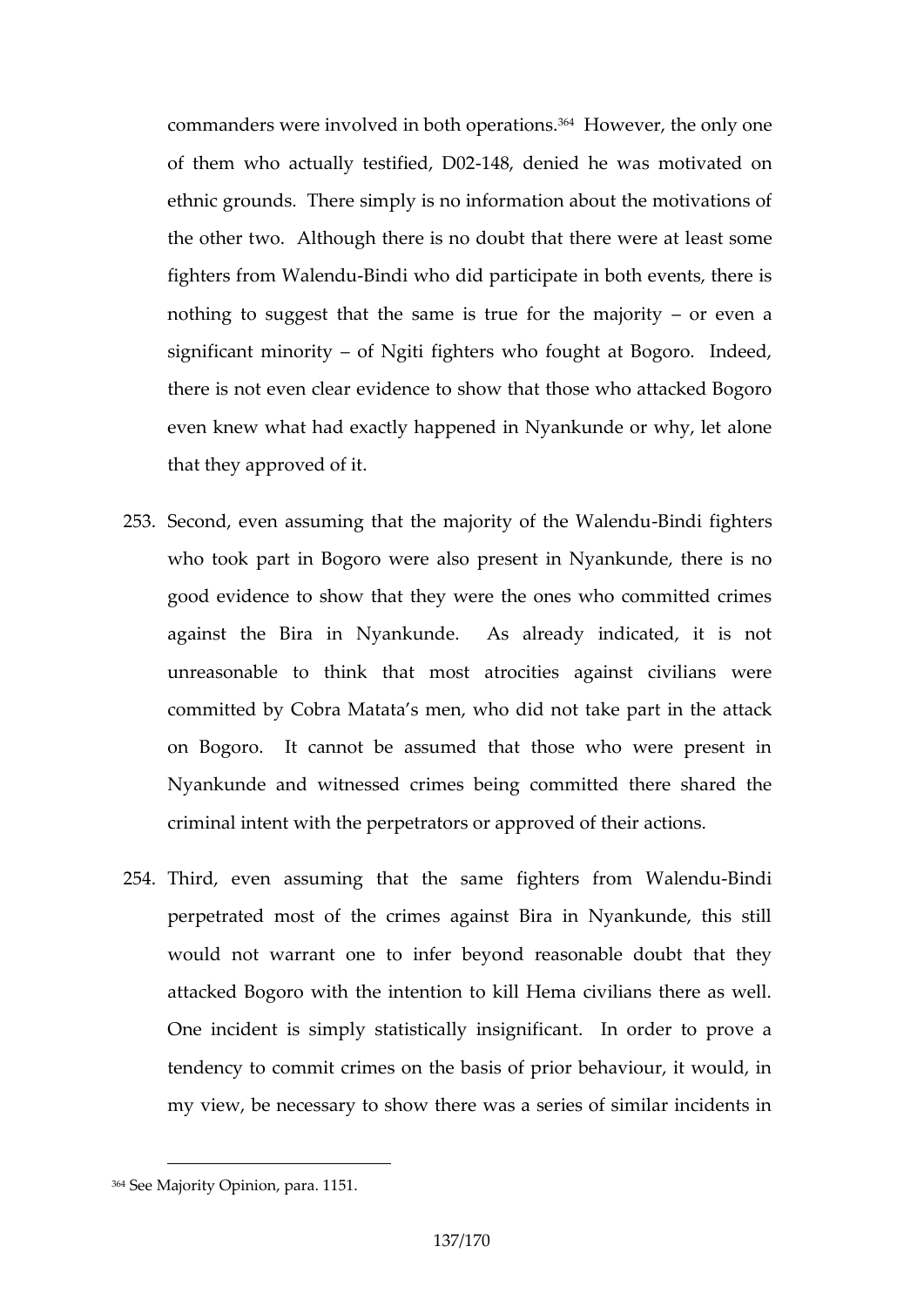which the same individuals behaved apauteling to a c Whatever one may believe about Nyankunde, it can neve the Ngiti always acted in the same manner.

- (e) Ethnic animosity does not automaticall equal criminal common purpose
- 255The Majority s position is that the prcioncipinal powerrteies of the Hema and the Lendu (including the Ngiti) and that groups simply allied themselves<sup>65</sup> which enter semectid  $\phi$  his way of presenting things grossly oversimplifies a v situati $\mathfrak{b}$ n.  $t$  may well be th $\mathfrak{b}$ atit many MaBeinnoldiu held deep grudges against the Hema population, at whose believed to have suffered<sup>36</sup>7d to a doeg, then teing ones enemy for being the enemy is not the same as denying their Indeed, the wish atio over ones enemy cannot simply be with intent to erase them from the face of the earth, as the Prosecutor and  $P$ the Majority seem to suggest.
- 256.It is on this point that my disagreement with the Majorit most pronounced. Iam, piantaicoler to come to the conclusion

## 365 See Majority Opian 7a0 2.

 $366$ The USN pecial Repo- $Q$ THBV  $D$ Orfientions, in paragraph 12, 18 different ethni which the Alur were supposed to be the biggest group. It must be pointe not explain the position of all the othere dethnlitour girolufptshew H-be hive a psopulation indeed intent on establishing hegemony over Ituri, this would quite nat other ethnic groups. Although the evidence in the case is insufficient in that the UN Special Report menthiothes that Ciad Buted an ethnic cleansing empty the town of its Lendu and Bira popula-titournisanas Noveme dile a contrime unriour. See UN Special Re $\varphi$  THO  $\varphi$   $\varphi$  of  $\varphi$  para. 5. There is no reliable information a this redgar

<sup>367</sup>However, it is noteworthy that the Majority Opinion states that several that it was common knowledge that the enemies of the Lendu were the I P-28 none of these witnesses are Ngith., SeeaMajOority TOpi Miagority also re Germain Katanga s testimony, but there is no indication that the APC of or even Lendu.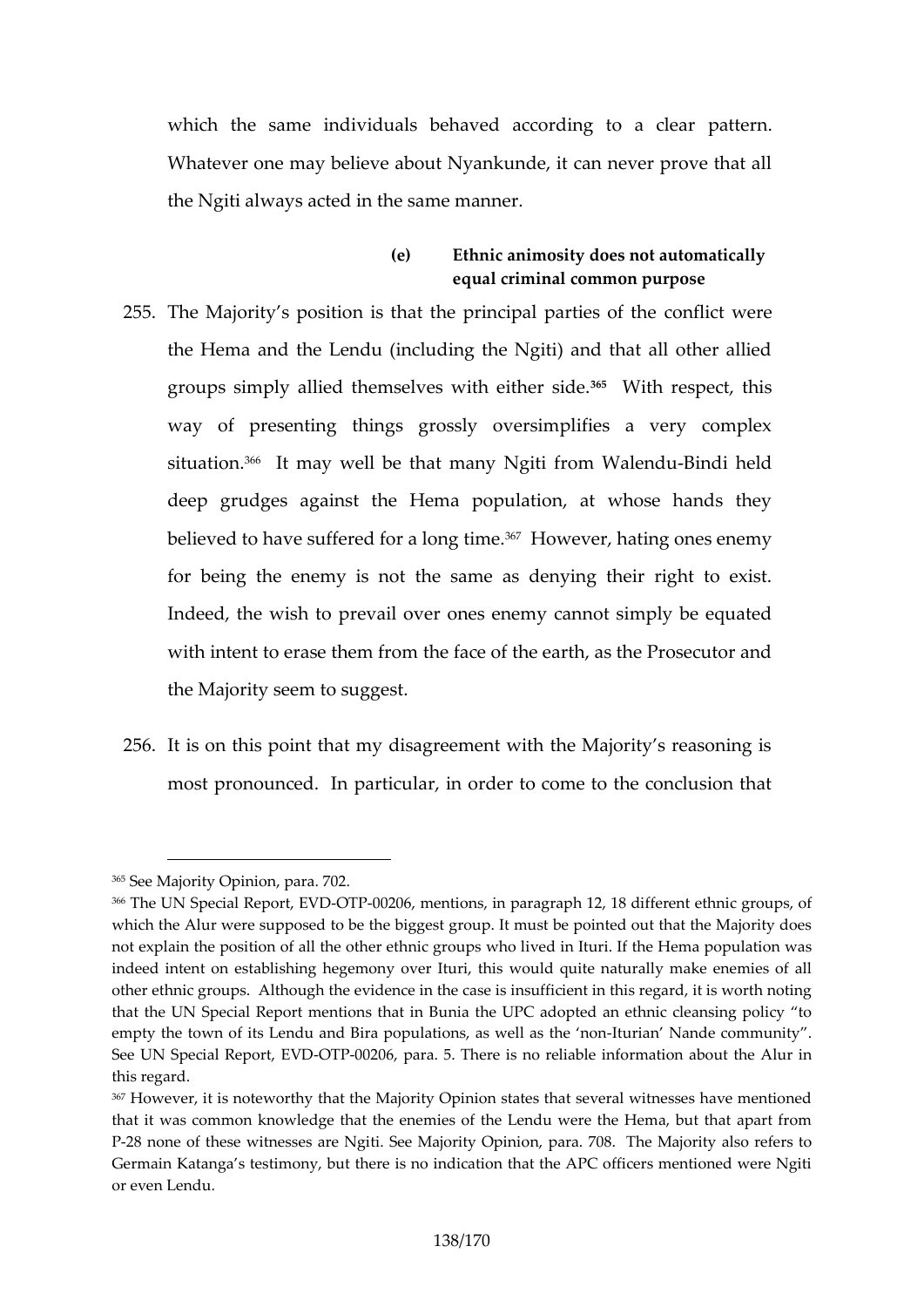the Ngiti fighters o-Bi Wobilevnide wed the entire Hema ethn group as a whole (i.e. including civilians) as their targe the Majority seems to adopt the following line of argum seen as the enemy; as the UPC is a predominantly Hema Ngiti identified the Hema with the enemy; as the Ngiti wanted to destroy the to destroy and the Ngiti wanted to their enemy, they wanted to destroy the entire Hema pop

- 257. note with concern, in this ræjopartdy,  $\theta$ hatades M selective reading of the evidence and sometimes misstates the evidence. For example, in paragraph 585, the Major comments made on a video recording by commander Dark is said to have spokehnic waar and to have linked this patriotic motives. However, when the transcript of Dark the video is read in its entirety, a rather different pict fact, Dark was responding to a question by a tjournalist the journalist was talking of ethnic war, but that this w was doiff On the contrary, Dark emphasises that his tro were occupying Bogoro at the time, had opened the main Bogoro for all, including the Hstemane dThais in pilse jurhich clearly illustrates a wider problem, namely that the Ma systematically ignore or downplay those parts of the ev not fit within its-ceethtme colit wiew on the case, while rout amplifying those pharts vidence that confirm it.
- 258Be that as it may, one should be extremely careful not significance of motives like ethnic hatred or desire Whereas ethnicity sometimes does play an important rol conflit took place in Ituri, it is essential not to fall

<sup>368</sup>Transcri**B81T**, p. 18.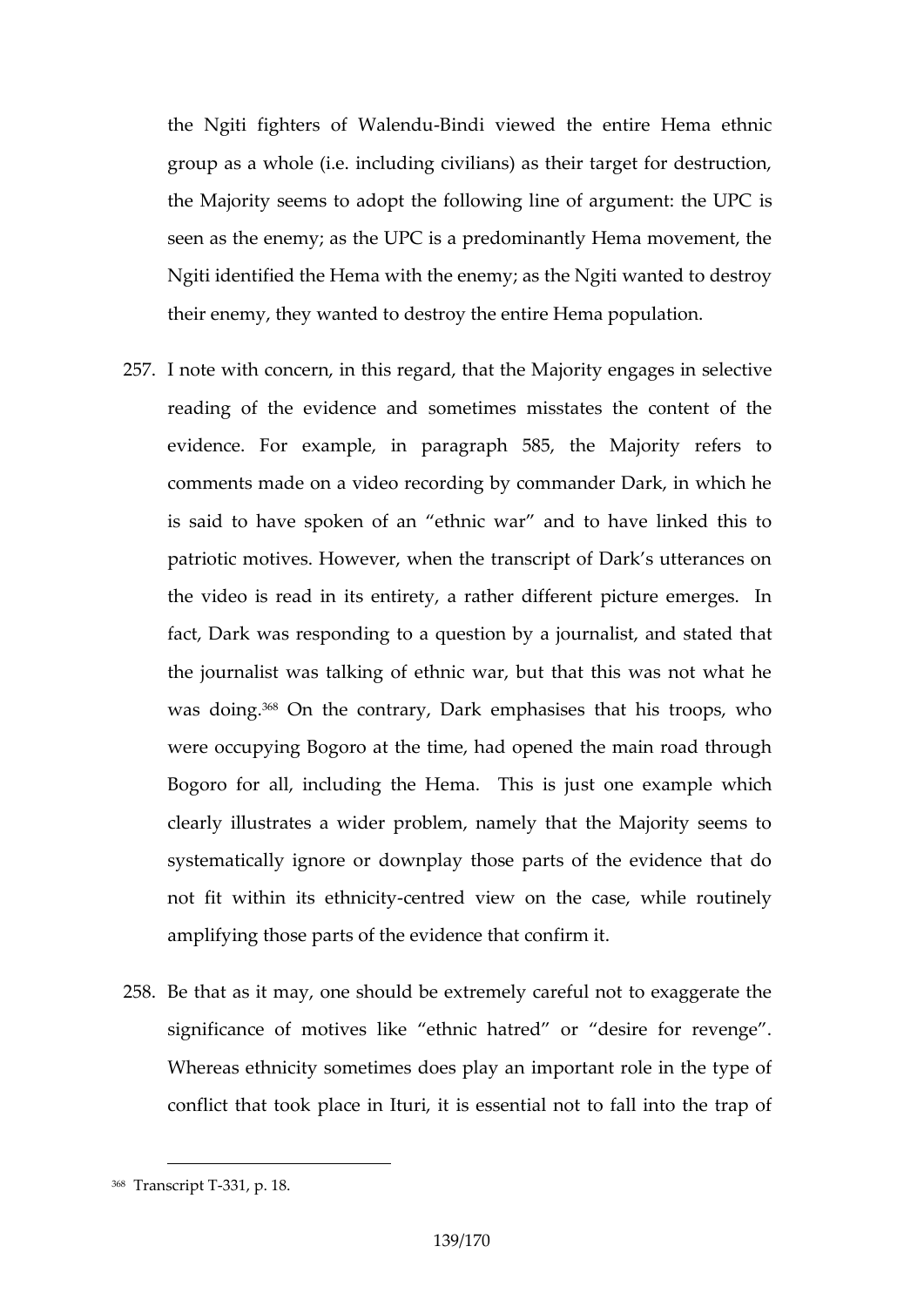oversimplification. There is a real danger in treating e or vast categories within a population, as abstract entition their own. Whatevers saoncologination pologists may be able teach us about the collective characteristics of social and is not permissible in a judicial context to extrapolate from traits any firm conclusions about how indigviodupal member acted or behaved in a particular context. Even though criminal law deals with what is sometimes described a mass criminality, its ultimate concern is with specific their personal criminal behave oure intappropriate to lump together entire populations and attribute collective crim all their members. Individuals are not predetermined to particular way simply because they belong to a certain group, even if a considerable majority of the group does way. Accordingly, without very solid and sufficiently sp showing that particular members of a certain social or actually shared the intenthes, commissimit out possible to speak a group acting with a common purpose in the sense of a

c) There is a more plausible interpretation of t 259Basednthe above considerations, I think it is fair to s Majority s ienttaetriporn of the available evidence is highly problematic. Indeed, the wholly artificial segregation of the EMOI alleged policy/common purpose of the Ng-Bindinghters of forces the Majority adopt a narrative whathers, in my implausible. In particular, if we are to believe the Maj accept that the Ngiti fighteBrisn do if whe allenge afraid of the  $im$  pending rise of  $t$ - $\overline{H}$   $\overline{e}$  at  $H$   $\overline{e}$  and  $\overline{e}$  and  $\overline{e}$  and  $t$  hat they developed an thile maideology which was atshosto that they multiple to eliminate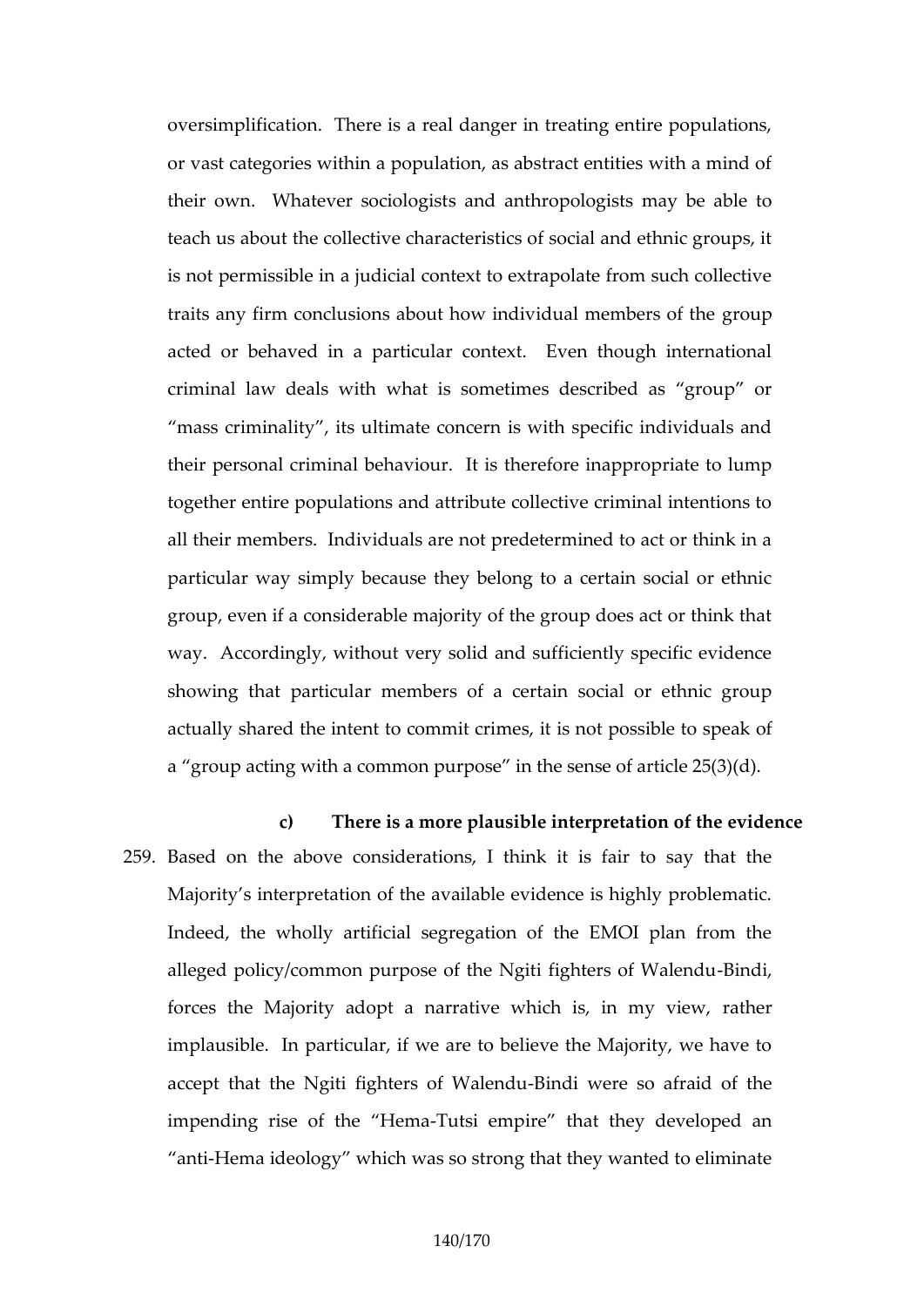all Hema from  $389$ d goorder to achieve this goal, they were to act as efand redder for the APC in the fight against the UI they did for the sole purpose of obtaining weapons and t from hem so that they would be able to satisfy their blood the Hema.

- 260Apart from the fact that there is simply no good evid proposition, it is a lot more plausible that the initiative  $UPC$  from Ituri by miliotaingyinfacted trom the authorities in Kinshasa and Beni, who enlisted several Ngiti command Germain Katanga and some former APC officers, for that planning and preparation was carried out under the au EMOI, which produsied the necessary logistical, tactical and support ncluding weapons and ammunitions. The EMOI legitimate and did not involve the commission of crime Hema civilian population. However, an indeterminate number fighters (together with others), deeply resented the Hem a lack of proper military discipline and adequate comma structures, were able to go on a rampage in Bogoro. spontaneously joined in this by dBoinnab aatmandit be and uwell as civilians (including women and children), from areas Bogoro.
- 261. do not pretend to know that this is how everything took lack of adequate evidence, we will never fully unde happened on  $24rF = 20003$  and especially who did what to and why. However, what I am saying is that this is a mo

<sup>369</sup>The Majority does not explain how eliminating **Biblg blieom avo cuil vail libeanse** fro reduced the threat posed by the UPC and its allies.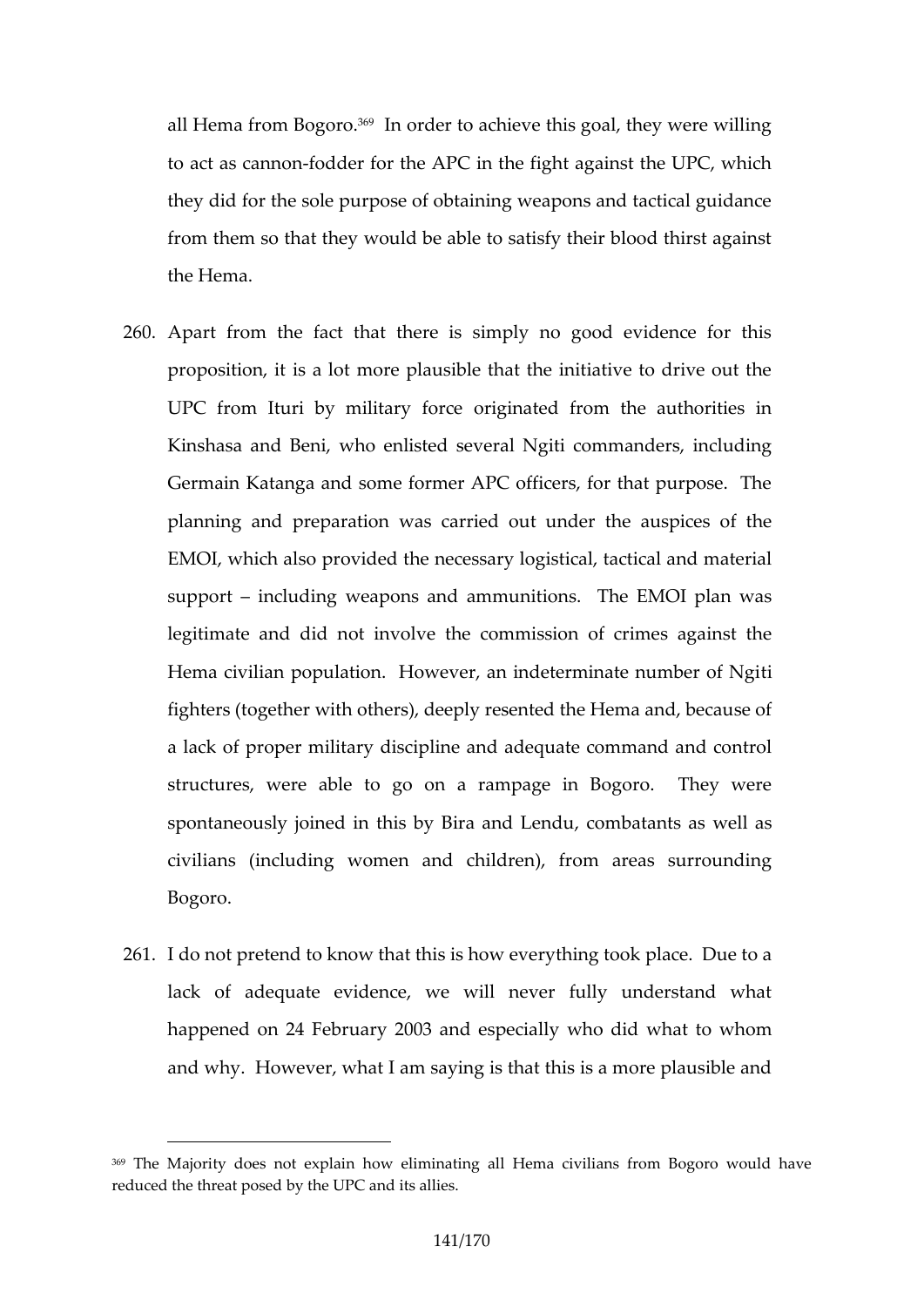realistic interpretation of the evidence. At the very reasonable reading of the evidence, which ncalses a serious theory of the Majority.

- 4. Conclusion
- 262Based on the cabside erations notude that the Majority s c under article  $25(3)(d)(ii)$  fails to persuade. Apart from simply is not enough reliable evidence to a pseust than it, I d impression that the Majority Opinion on several occas betray a certain tendency to accept evidence supportin theory of the case and reject anything else. In any case that the evidence leawnets riportation open. On the contrary am strongly of the view that there are other, more conv interpreting the evidence. Accordingly, it is not possibl the Majority s case under article  $25(3)(d)$  beigonals been established beyond be an established beyond between  $s$ reasonable doubt.
- D. There is insufficient evidence of crimes against 263Given my views on the evidence in general and more particular relation to the Majority s charges un<sup>3</sup> d'@une aretics en  $\alpha$  5(3)(d) real need for me tooncotrhen eandnitextual elements in this However, I wish to make the following few observations I am of the view that the conditions for the contextual article 7 have not been established.
- 1. No multiple commission
	- 264As faars the Multiple Commission Requirement (article concerned, I respectfully disagree with my colleagues

 $370S$ esup,rld I. Weakness of the Majority s case under article  $25(3)(d)(ii)$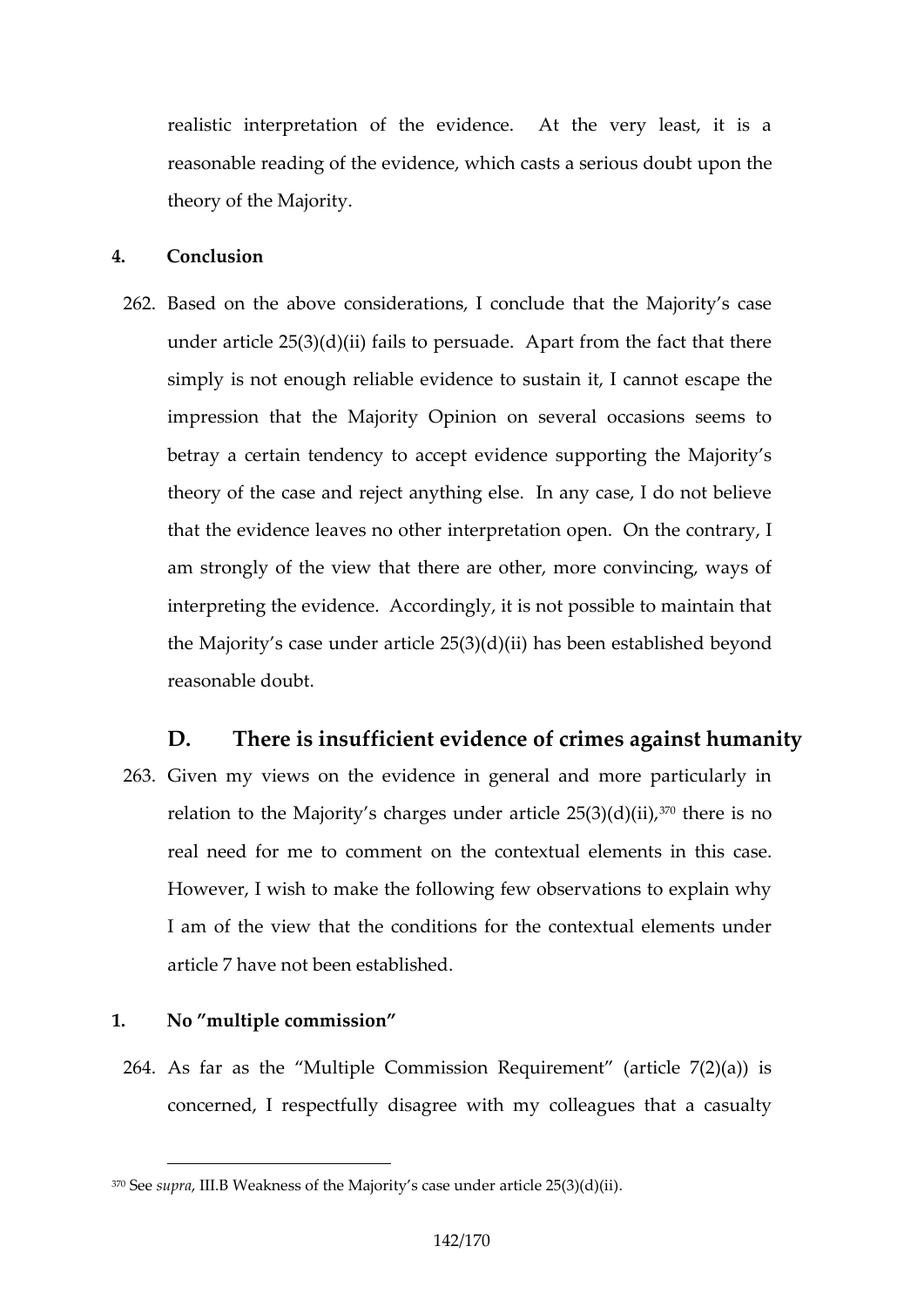count  $o^{471}$  Satisfies the minimum threshold. Without wi minimise the seriousness of even a stinglie dependent. I do such a relatively small number rises to the level of a humanity.

- 265In this regard, I believe that it is not permissible consideration conduct that is not categorised as crimes in order to meeut the M ultiple Commission Requirement, or inde Widespread or Systematic  $374$  According on think it is inappropriate for the Majority to make reference to acts destruction of civilian property, which are combarged under Statute. Instead, I believe that in order to satisfy the Commission Requirement, the Prosecutor must be able sufficient number of instances of crimes under article 7( committed by the perpetrtators rpur stude therance of a State organisational policy.
- 266Of course, it would have been theoretically possible that another organisation had fulfilled the Multiple C Requirement, in which case it would only hoawe been need that the crimes committed by the Ngit-Bifming hit were eof Wale

 $371$ This numbebaised on the Majority s count of 30 cases of killing and 3 slavery. As already indicated, I fundamentally object to the Majority s v the number of victims of killing went beyoindo, npo ar (ase 66M9 a jointy and you event, the Majority Opinion provides no order of magnitude, and this claim testimony of one with a sit (in probably safe to conclude that whatever add casualties the Major inty was id not fundamentally affect my argument.  $372$ Article 7(2)(a) quite clearly states that attack against a civilian po conduct involving the multipolie accot snm esterio end to  $[i\delta_a]$  p (ae mangin and shadded).  $373$ See Moait $\Omega$ piniomara. 138. It may well be that in certain circumstances amount to the crime of humanity of forcible transfer. However, such a fi this case. Moreover, it was never charged and deblen Chiam boefr interned epro regulation 55.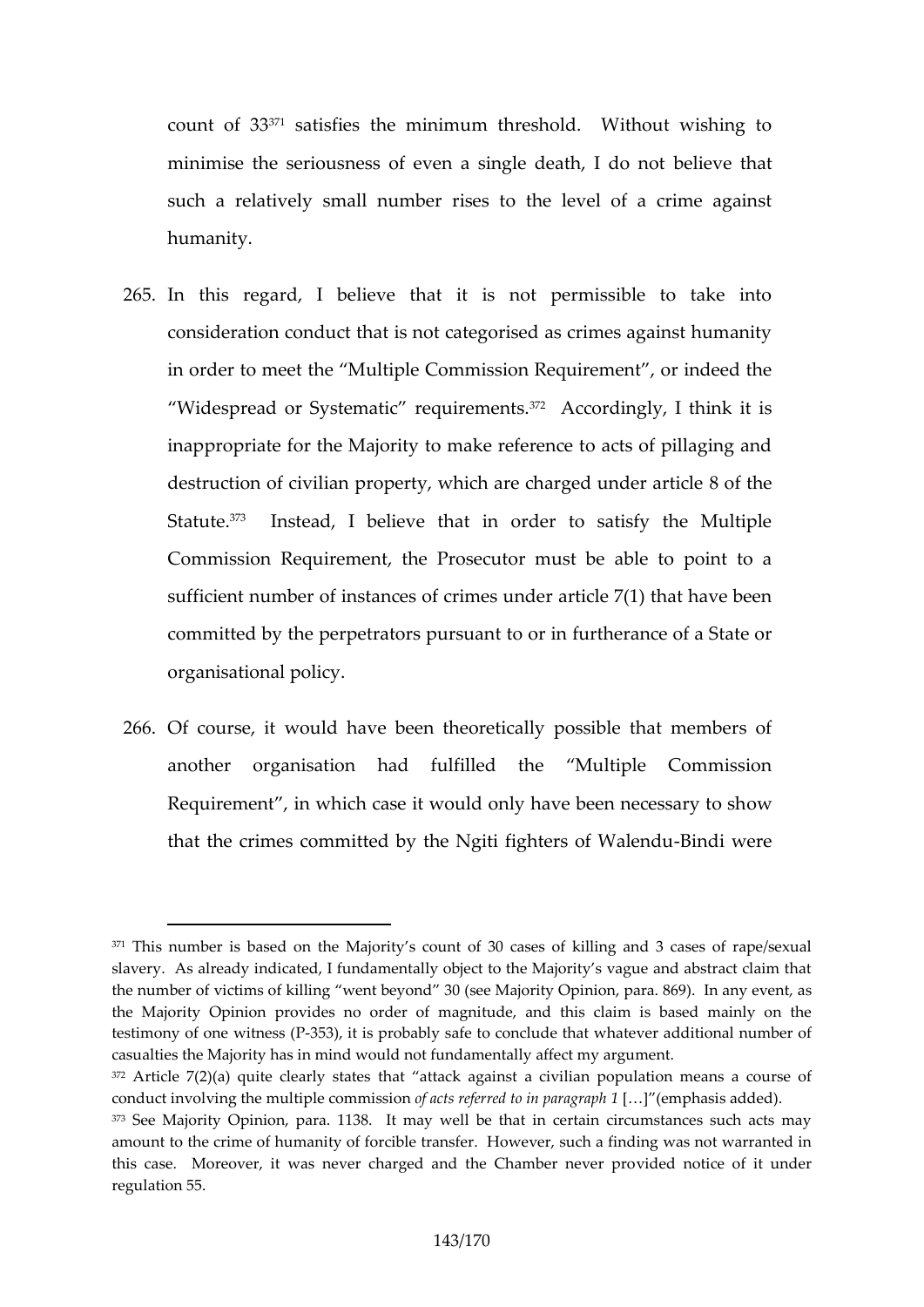committed as part of the widespread or systematic att the Majority only relies on what it sees as the course of Ngiti in order to find that tchimmes an atgrame region mitted.

- 2. Directed against any civilian population
- 267In relation to the requirement that the attack must have primarily against a civilian population, I refer to my opi existence of a crimi $\tilde{r}$  al pourcofosiee view that the evidence does not show beyond reasonable doubt that the  $He$ population of Bogoro was the primary target of the attac
- 3. No organisational policy
- 268As far as the requirement of an Organisational Policy als refer to my earlier findings in relation to the all common purp<sup>5</sup>o Fscer. the same reasons I do not think that a the sense of article 7(2)(a) has been proved.
- 4. No organisation
- 269 Moreover, even if one did not accepunt moy the expolicy rellation to the policy of the policy of the policy of the policy of the policy of the policy of the policy of the policy of the policy of the policy of the polic would still argue that the contextual circumstances of a been satisfied because I do not believe that whatever co socalled Nfggthiters of W-**Biedd**u took qualifies as an organisation insehefsarticle  $7(2)(a)$ . This conclusion valid, even if I accepted all of the Majority s findings structure and organisation of the Ngi-Biindichters of Walen

 $374S$  esupraparas  $2008$ .

<sup>375</sup>Sesuprbl, I.C.T. 2 e Ngiti fighters o-BibMobiled rid unot constitute a group acting commonurpose (article 25(3)(d)) or an organisation  $\alpha$  article  $\alpha$ ) dence of a common purpose or organisational policy to attack the Hema civilian po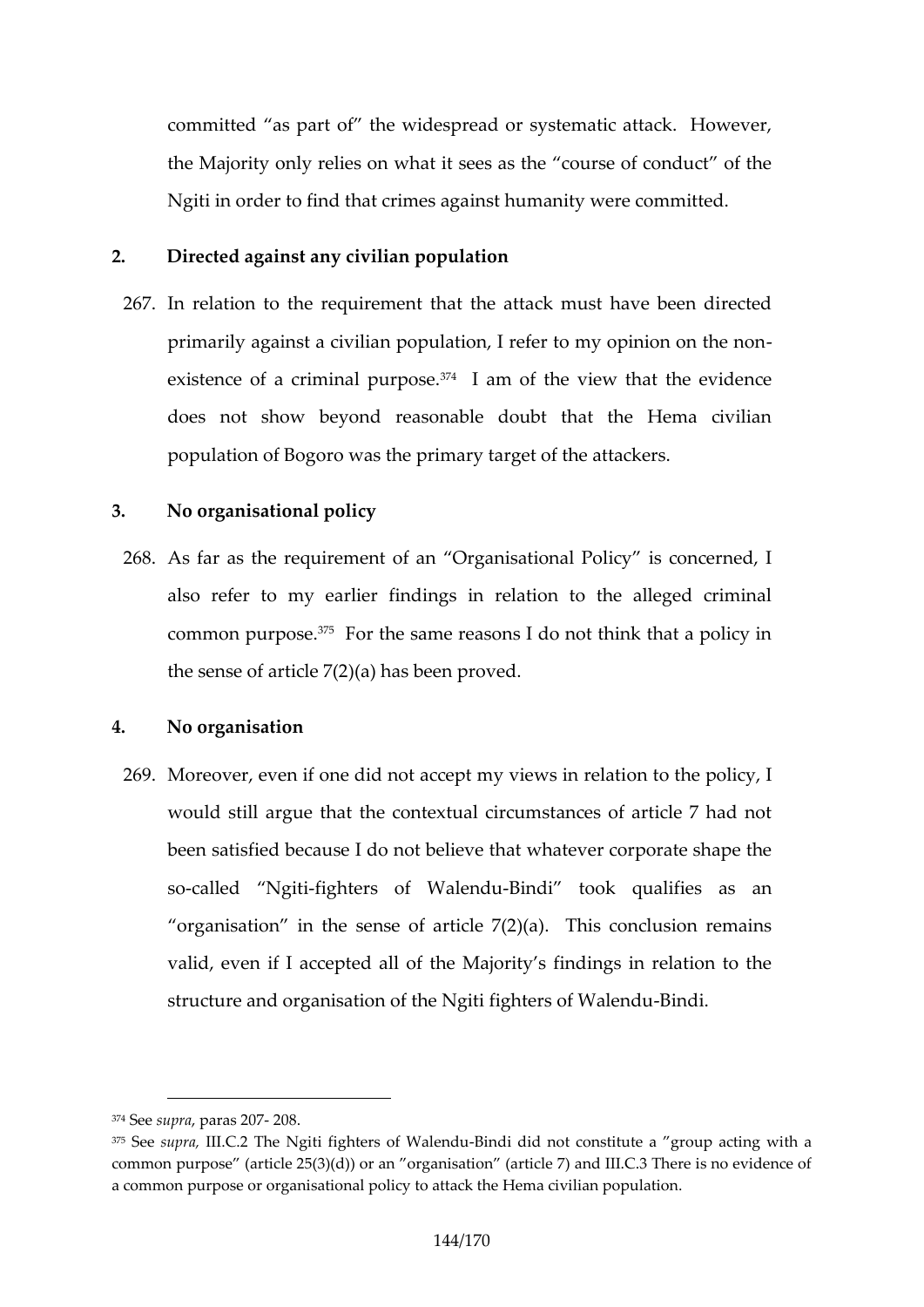## 5. Not systematic

- 270.Finally, I wish to distance mysell fy fsomin dhine g Mtanjat the attack on Bogoro qualified as a systematic attack in th 7(1) of the Statute.
- 271.First, I would simply like to observe that the Majority s strategy of the attackers made it velrivandipfolincullation the c to fl<sup>ee</sup> is not borne out by the <sup>3</sup> Vild time May atity is correct that the civilian population was consciously trapped in would stand to reason that there would be a much high victims, especimadly intualiaccount the alleged high numb attack<sup>3</sup> as a recall, in this regard, that I do not accept the evidence shows that Bogoro as such was indeed  $32^{\circ}$ ttacked from all
- 272Second, I disagree that the alleged fact that the atta distincti between combatants and civilians is an ind systematicity in the sense of article  $7(1)$  of the Statut regard that the  $\psi$ s alloefd a  $\mathbb{R}^3$  and allegation which I do not consider proven, considering the outnutruster of the insess not proof of systematicity either. It is quite plausible were searching Bogoro for hiding UPC soldiers.
- 273Third, as already noted, I object to my colleagues refe of pillaging and destrulctain on roofpectivi, which are charge under article 8 (war Norimes) of these two crimes is liste

 $380S$  ee Majority Oppained  $\triangle$  6.0.

<sup>376</sup>See Majority Opinion, para. 1159.

 $377S$  ee Majority Oppainmai  $\theta$   $\hbar$  34.

 $378S$  e seup road r al. 7.8

 $37\%$ esupral.C.3.b) $\sqrt{2a}$  $\sqrt{2a}$  ain which the attack was carried out

<sup>381</sup>See Majority Oppained d \$38.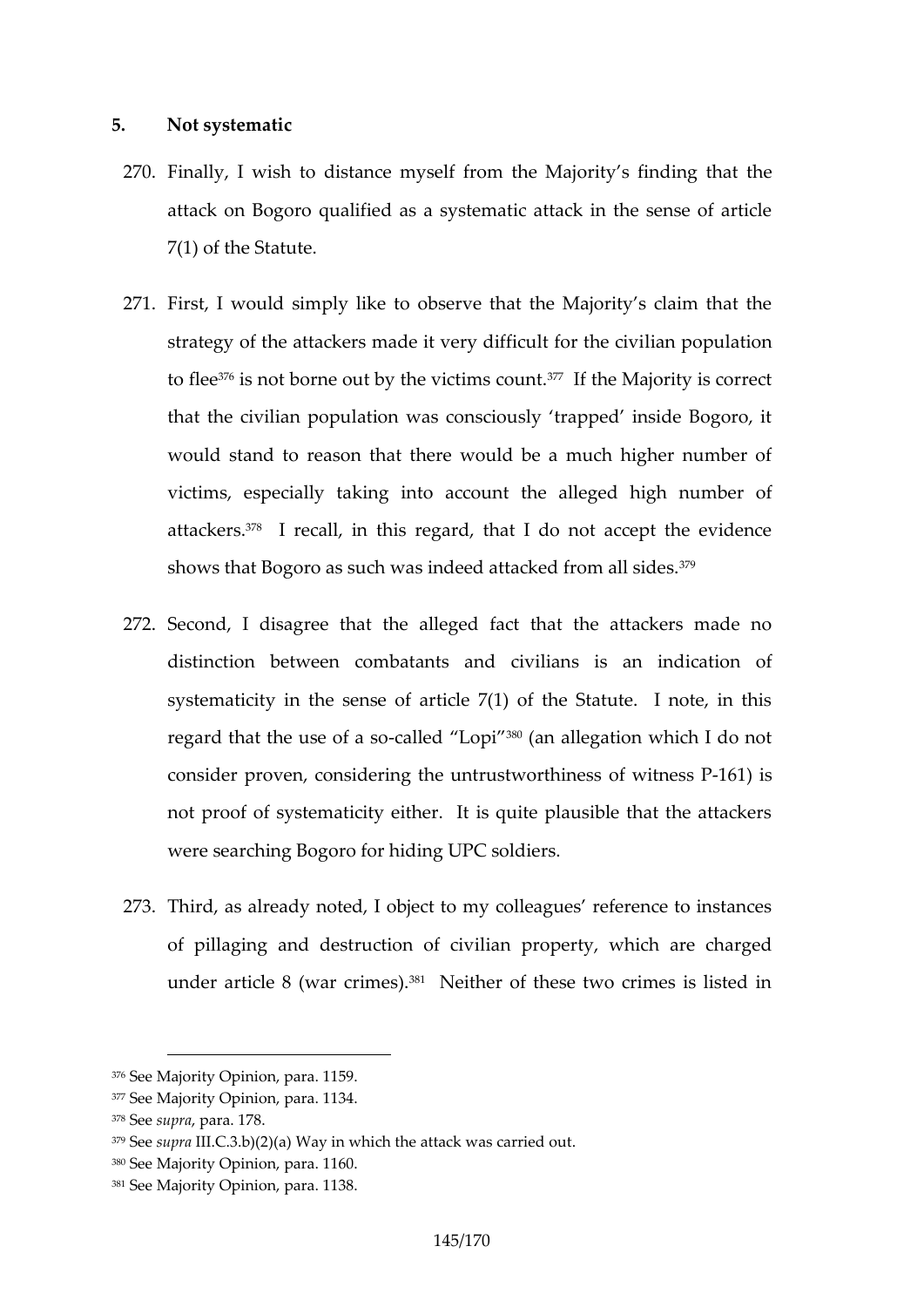article 7(1) and they can therefore not be taken into constant determination of the nature of the attack.

- $274$ . Fourth, so little isouktnown, awhen and by whom most of crimes against civilians were actually carried out that impossible to form any opinion about the systematic nature of
- 275.Finally, I want to stress that the fact that the military been ap ned and carried out in an organised and coordination at least as far as the APC and the Ng-Bitin filig huteernes of Wal concerned an hardly constitute evidence for the allegati crimes against the civilians werde caalsroiepllaonunted n aann organised and coordinated mannerscalle fraactitic threatliarnge of Lendu and Bira fighters in the commission of crimes contradicts such a claim. As there is no good evide coordination beew  $\phi$  and the Lendu or the Bira, it can be when  $\phi$  and the Lendu or the Bira only be assumed that their arrival at the scene disrupte the former might have planned (but for which there is a evidence).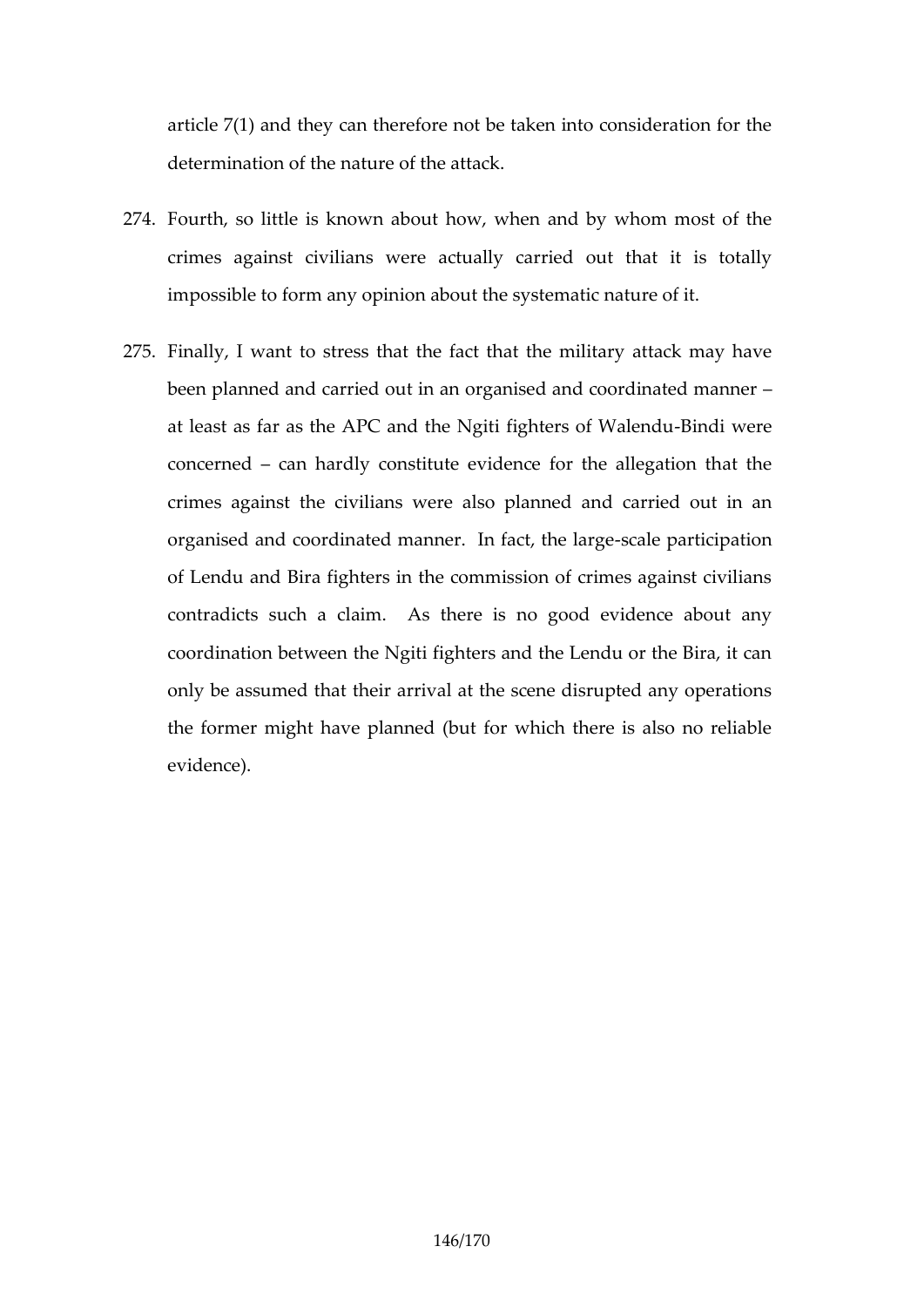E. The nature of the armed conflict

- 276The Majo@intion concludes that the nature of the arme nonnternational. I do not wish to take a firm position on law is far from settle d<sup>82</sup>am om yh ei e w qts of this case are particular complex on this pointo  $S$ au ffilt at it am of the view that, here against that the evidence is not sufficient to arrive at any conclusions doubt, as is required by the  $A^s\beta A$ eadsd $C$ mang beram unable agree with my colleagues in this regard.
	- F. Germain Kopatas responsibility under article has not been established
- 277L agree with the Majority that Germain Katanga s respo article  $25(3)(a)$  has not been established. I will therefore some observations in relatiito nst det the Majorsis.

 $278$ lt follows from the acquittal of  $3$ Mitchtahtietuhe Ngrundajrogleo of

indirect  $x$  copetration has been rejected. The Majority the not develop its views as to this form of responsibility.  $\lambda$ want to rtepweheat I said in my Concurring uno jpoilhoion in believe that the concept-poetrpientd arteion chas no place unde

 $382$ For example, the Majority Opinion relies on the overall control c jurisprudence. Whernetæsr, naatsiot minel I Court of Justice has Appolinct aet do on uno fint htehe Convention on the Prevention and Punishment of the Crime of Genocide ( Monteneguroodgment, 26 February 2007, plaCrua Resportents 12h0687may well be the appropriate criterion for determining the nature of an armed conflict, justification, as the ICJ has clearly rejected the rationale based on the also Dapo Akande, iChasosifacanted Conflicts: Relevant Legal Concepts, Wilmshurst (retobe.r), pational Law and the Class (Doctorion University Conflicts: 20 pp. 3729.

 $383A$ ppeals ChamPhrboesne, cutor v. M. UulikquaKrieun yatta ancids FKriarnimtih aMuura Decision on the appeal of Mr Francis Kirimi Muthaura and Mr Uhuru Muigai Kenyatta PreTrial Chamber II of 23 January 2012 entitled Decision on the confirmation Article  $61(7)(a)$  and (b) ad tutuent B. R204 m Med a Syt  $2001/0.092/0.4025$ , par  $33$ 384Seblgudjollodgment.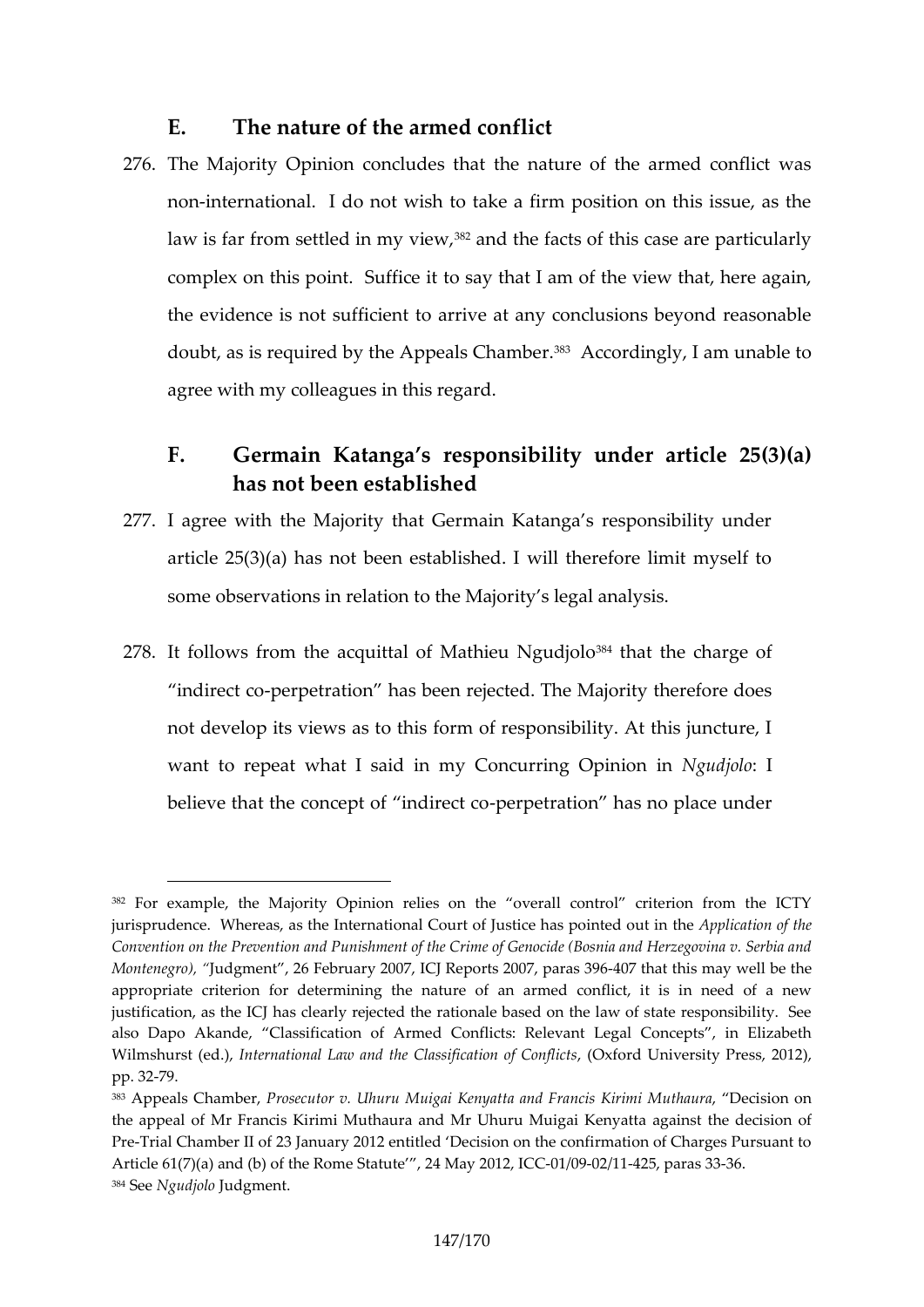the Statute as it is currently worded, because it adds responsibility to the three forms almetical  $\ell$  25( $d$ 3) $d$ (an), in namely perpetraction and perpetration through and person. I consider this to be an expansive interpretation inconsistent with article  $22(2)$  of the Statute and which be reje $e^{\theta}$ eed.

- 279.The Majord by a the control of the crime theory but, unlike  $\alpha$ previous cases where the control theory was adopted, re of a hierarchy of responsibilities  $\mathbf{\hat{w}}$ <sup>p</sup>itherique time ithe 2t $\mathbf{\hat{s}}$ (e3)(a). latter, but disagree with the forms of forme the ender  $m$  y Concurring OpiNicound jith is am not convinced that the control of the crime theory should quide the ICC s interpretation The Maj $\mathbf 0$ pinion has not persuaded me to change my mine
- 280Like Judge Fulflorde Ithban we should adopt the ordinary m of the language of article  $25(3)$  and interpret its terms a Concurring OpinNgudjolo concluded that a plain reading article  $25(3)(a)$  requires, for the purposes and form interpending perpetration on  $25(3)(a)$ those individuals whose acts make a direct contribution

<sup>385</sup>Se Ngudjoludgme@oncurring Opinion of Judge Christine Van den Wyngae 2012, ICC 6042/442 ( Concurring Opinion of Judge Van den Wyngaert ), para.  $386$ The Majority also rejects the -cialle ad the Dtrigt and is sa orionsherrschaft doctrine is a  $60$ constitutive element of indirect perpetration in the sense of article 25 para. 1406). While I agree with  $\mathbf s$ n yo coionltl, eagulous  $\mathbf s$  cootnatghriee with their suggestion that is  $\mathbf s$ Organisationsherrschaft can be used to assign individual criminal r perpetrators because control over an organisation provide enset A sml with c have expediin my Concurring Opinion of 18 December 2012, I can imagir organisation can be an important factor to demonstrate that willaccused of certain individuals who were part of this morguan is a a soens, cholon where over t organisation is used to demonstrate control by the indirect perpetrator o (i.e. the individual person(s)) and not control over the crime. See, Conc den Wyngaert,  $9 - 5a$ ras 4

<sup>387</sup>Concurring Opinion of Judge Vapmandae.n6Wyngaert,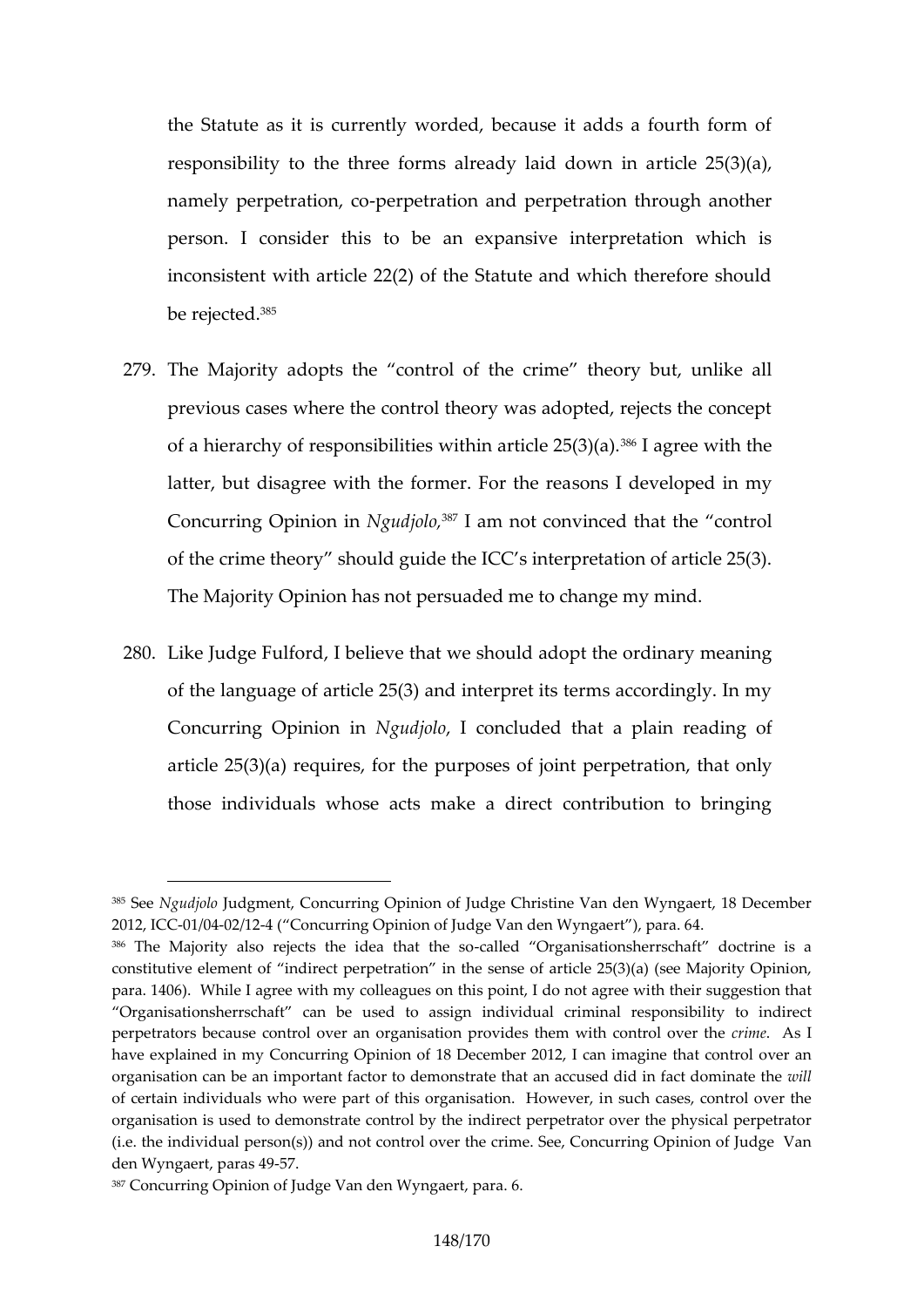about the material elements of the crime can be said  $p$ erpetrated the  $e$  crime.

281The new approach of the Majority may lack consistenc theory was natig adopted in the jurisprudence of this Co best way to separate principals and a<sup>so</sup> cTebes ories to methodology behind this separation was seen as particu so as to assign the masterminds or intellectual international crimes the label of committers under artic Statute. he notion of hierarchy is thus inherent in the co However, if there is no hierarchical arrangement between principals can be just thas botame extrasories. If this is true, why go to such theoretical lengths to divide principals a all? Instead of the control theory, why not just adopt meaning of the language of article  $25(3)$  odbibet Statute in and purpose, which is the interpretive standard for every in the St $e^{i\theta}$ Elvee? if it were conceded that the control th available when interpreting the Statute, on the Majority

<sup>388</sup>Concurring Opinion of Judge Vapmandae.n418Y.yngaert,

 $389$ Se $\oplus$  reTrial Chamb $\oplus$ ernoslecutor v. Thomas, LuDbeanigs ao Dyoiho the confirmation charges, 29 Januar  $\sqrt{912000}$   $\sqrt{70.80030}$  N, para-s 03.27

<sup>390</sup>SeePreTrial Chamber oblecutor v. Francis Kirimi Muthaura, Uhuru Muig Mohammed HusseDiencAslion on the Confirmation of Charges Pursuant to Art of the Rome Statute ,  $212$  JaO  $0.4902$   $/21308$   $R$  ed, para. 4-07  $9$ ial Pr $Q$ ehamber I, Prosecutor v. Abdallah Banda Abakaer Nourain and C Sarlighen Mohamamof mehde Je

Decision on the Confirmation of Charge02/0753M0492e10o2m00tr, ICHO2C/05

<sup>03/092-</sup>CorRed, para. 134(a); Confirmation Decision, para. 515.

 $391$ Vienna Convention on the Law of Treaties, 23 May 1969, 1155 United artic 31 das relied on as an interprAtpipve also u $\Omega$  be Photopes requentor v. KGaetam gaan

and Mathieu Ngudjolod  $G$  ment on the appeal of the Prosecutor against Evidentiary Scope of the Confirmation Hearing, Preventive Relocation and 67(2) of the Statute and Rule 77-TaifalthCeh & mabes lof Profensovem-06/02008, ICC 01/07776, para. 13; AppeasSist Centra on robein, the Democratic Republic of the onCongo and the Congo , Judgement on the oncongo  $1/107776$ , para. 13; AppeasSituation of the oncongo and the  $1/107776$ , para. the Prosecutor's Application for Extraordinaalry Chame beew of Bine March 20 Decision Delneyaing to Appeal, 15 J-01/y/ $@4686$ , pb $@6.33$ .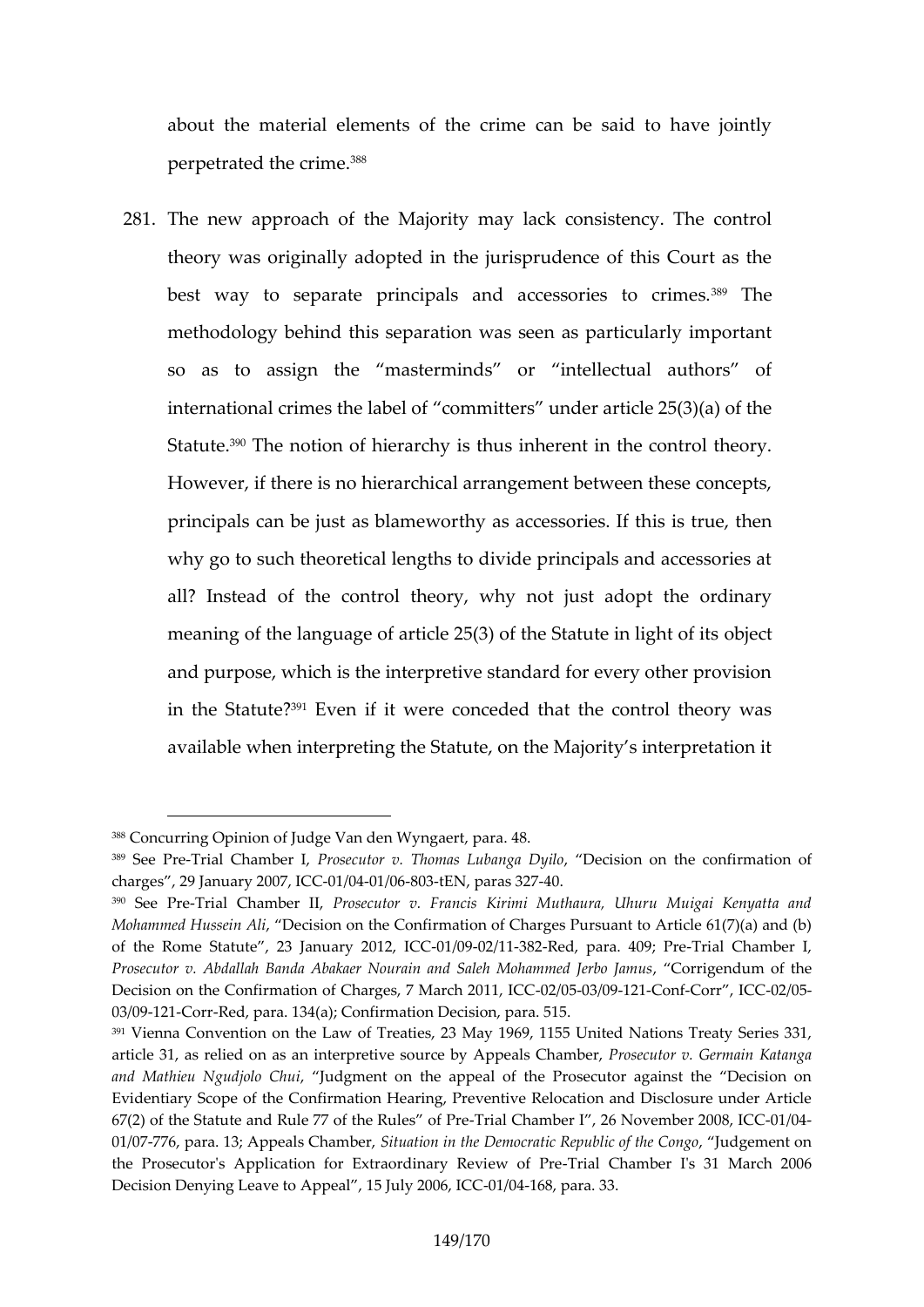is harder than ewehratoad ventage there is to using this the interpret article 25(3).

- G. Germain Katanga s responsibility under artic has not been established
- 282Under this heading I will discuss Germain Katanga s r article  $25(3)(d)(i)$  fifirst lowfier a few comments on how I see interpretation of this article. After that I will comm Majority s conclusions and present my own views of the
- 1. The law on article 25(3)(d)(ii)
- 283As to the applicable law for  $l$ iarbiiditey,  $25(3i)\eta$ d) myself generally in agreement with the approach<sup>92</sup>anden by the PreTrial Chambe-PrbsiencutMrbavrushim?alnavish only to briefly clarify my position in relation to four points.
- 284.First, any interpretatio( $\alpha$ ) of a at fifed et  $\mathcal Q$  and interpretation of common purpose group in article  $25(3)(d)$ , because the common purpose has to either commit or attempt the cor crimes for  $25(3)(d)$  Aisabiit its a utchat must commit or attempot commit crimes, there must, by definition, be joint as defined in artic<sup>op</sup>e  $A2c5c(3s)$  denotally, the group committing crimes for  $25(3)(d)$  liability must contain persons w

 $392S$ ee Majority Oppaimai 6 1161642.

<sup>393</sup>Se MbarushinQen fairmation Depcias book 228698

 $394$ Article 25(3)(d) of the Statute provides, in relevant part, that a p responsible and liable for punishment for a crime within the jurisdiction of [&] [i]n any other way contributes to the commission or attempted commi group of personsit a caincom w mon purpose.

 $395$ Articl $25(3)(a)$  of the Statute provides, in relevant part, that a person responsible and liable for punishment for a crime within the jurisdiction  $[8]$   $[**c**]$  om mits such a crime, whether as anainnod hyeid walth pointly and bither person in the  $n$  $[8]$ .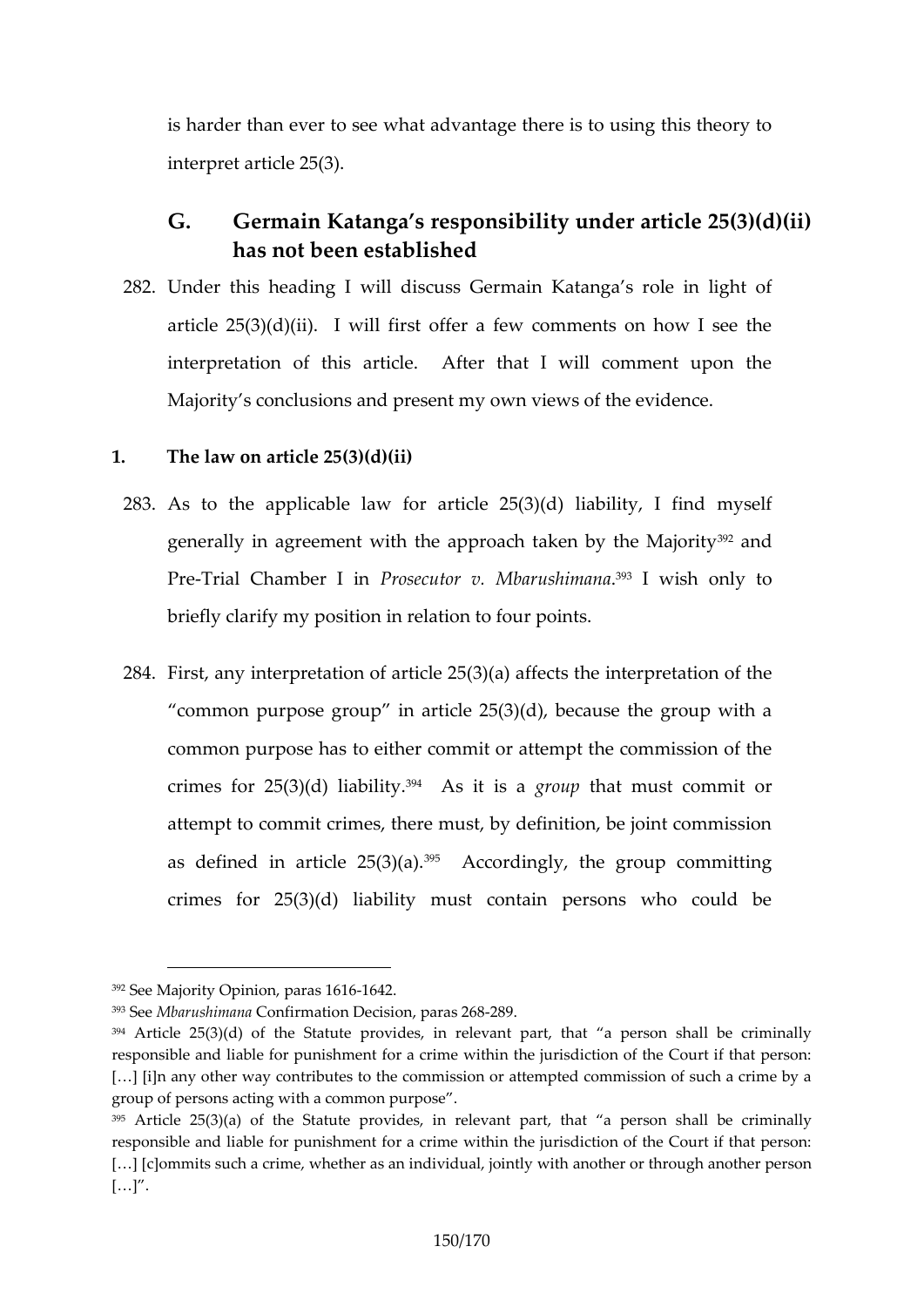considered as jointly perpetrating these  $\mathfrak{D}(\mathfrak{m})$  (as under article 25)

- $285$ .In accordance with my dNonucdiunst himies in that common purpose groups must fulfil the material elements of the include those who made direct contributions to bringin material elements, eitheorpehrsoomgahl<sup>3</sup>O<sup>7</sup>thAergroup consisting solely of persons who other Chambers woul indirect cometrators is insufficient for  $25(3)(d)$  liability as I do not consider this theory of commission to form  $25(3)(a)$  and  $S$  tared te.
- $286S$ econd, I read article  $25(3)(d)$  in such a way that the common the group acting with a common cprumpions. The unstrology is common purpose must be such that the group members aware that crimes will dben ctchme mount denary cour<sup>3g</sup> the vents. The Majority s analysis con<sup>4pp</sup>bmut it this spoint is, cusses how the group s common purpose need not be specifically commission of 4a<sup>1</sup> brangee that the relevant group for 25 purposmesy simultaneously have criminimathed nodunoponses. However, the criminal component must be such an inher common plan (i.e.wilthe extpeth in the ordinary course of events  $(\text{article } 30)$ ) that nothing is addedelby crain moindain gwthheen lab

398Concurring Opinion of Judge Van den 6 Wyngaert, paras 58

<sup>396</sup>Se Mbarushin Camaiirmation Decision, para. 271 (also linking the commo under article  $25(3)(d)$  with the notion of joint perpetration under article 2  $397$ Concurring Opinion of JuWlgy englan and  $44.$ 

 $399$ Seerticle 30(2)(b) of the Statute (definition of intent in relation to a computed as the statute given as that the statute  $(9.11)$ person means to cause that consequence ourisinatwhere eont dientary weblurenco events ).

 $400S$ ee Majority Oppaimai $@217$ .

<sup>401</sup>Idem.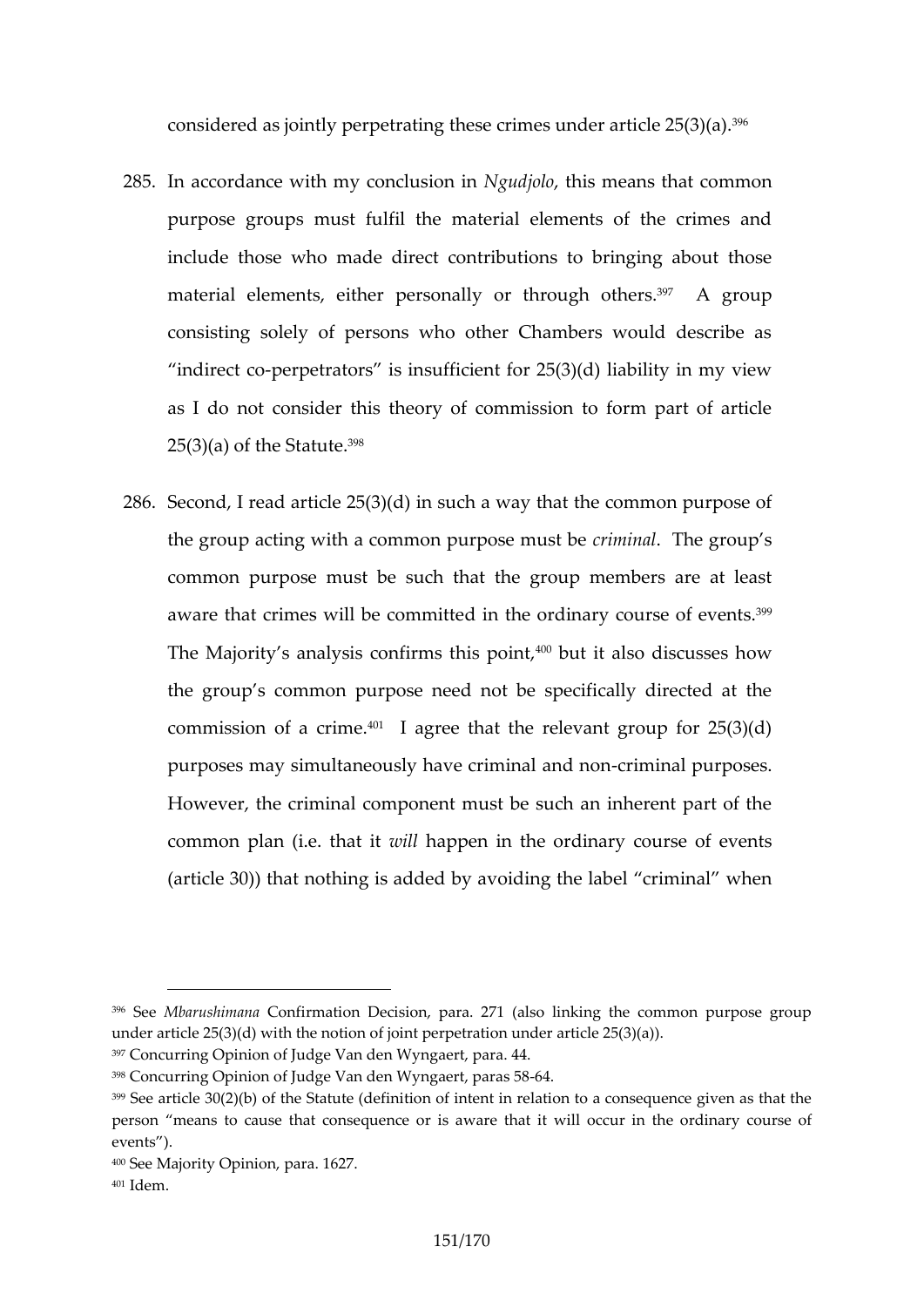describing the common pur  $\beta$  as a expunise duence, and on the subjective elements side of  $25(3)(d)$  liability, I als person s intentional contribution must be at least awar contributing ctronitrhanelctivities of the group.

287Third, the assessment of a significant contribution can which go above and beyond the origMhboalruins blionshime. I ist in In particular, I note the recent juardisphrounchlocolleeunce alsof the regard the specific direction requirement in the aiding contex<sup>4</sup>t. Just like with aiding and abetting liability at knowledge is a snudefinist if reasonability under article  $25(3)(d)$  (iii) the Stat uthout taking anyomod sidious stion as to whether customary international law has anything to say on aidi and, if so, whether or not it supports a requirement direction, I do consider that, when assessing the s someone s comtribution are good reasons for analysing someone s assistance is specifically directed to the c criminal part of a group s activities. Indeed, this may useful to determine whether particular generic contri

<sup>402</sup>See Majority Opinion, VIII.B.1.a).ii.a Droit applicable en vertu de l arti 403SeMbarushimCoomatirmation Doposinsaion, 2008, Prefection Pre-ial Chamber hfootunt blet following factors can assist in the assessment of a suspect s contributio nature of the participation after acquiring knowledge of the criminality purpose; (ii) the efforts madeato aptewient corrimi impede the efficient functi group s crimes; (iii) whether the person created or merely executes the  $\alpha$ of the suspect in the group or relative to the group; (v- $\hat{a}$ -vilise the le role is seriousness of the crimes committed .

<sup>404</sup>ICTY, Appeals C**Raomsbeecnuto animus vet. alludgmen2t3**, January 20051847A, IT

paras 1661571; ICTY, Appeals PCohsæmobeor, v. PMeorinaii Uoudgement, 28 February 2013, OMB 1A, paras 74; 5 ICTY, Trial Chams be utlor v. Jovica Staniai , and Frank Judgement (Volume II of II), 03609TM a wa2 0 31, 26641; 2586 6 L, Appeals Chamber Prosecutor v. Charles Guhuadngkmae Titaylor September 200, 1 paras 8471

 $405$ Article 25(3)(d) of the Statute provides, in relevant part, that [s] intentional and shall either: [&] or (ii) [b]e made in the knowledge of the commit the crime .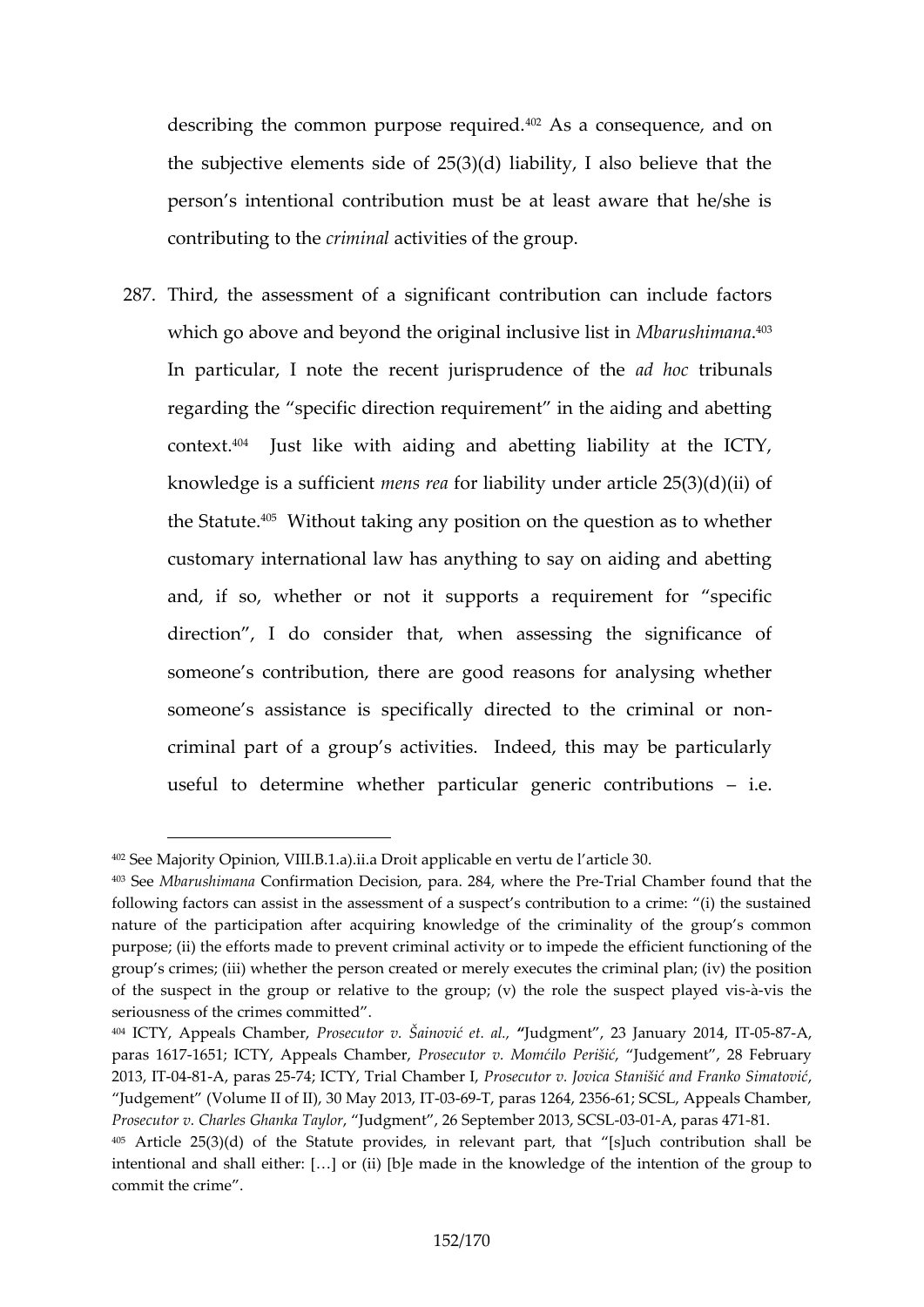contributions that, by their nature, could equally have legitimate pufp assectiminal or not. The need for such distinguishing element is especially acute in the con  $25(3)(d)$ , where bonoetrhs theoread the acture ush resholds are extremely low. That said, I see no need for incorporational specific direction rement  $25(3)(d)$  liability, but I believe relevance of specific direction for the determination of t any contribuntiton in sense of article  $25(3)(d)(ii)$  should not This is because there may otherwise be almost no criminal speak of in cases when someone makes a generic cor simple knowledge of the existence of a a common pacting w purpose.

 $288$ Fourth, and finally, the relationship bnetwee and the requir the particulars of the accused s understanding of the changes across article  $25(3)(d)(i)$  and  $25(3)(d)(ii)$ . speaks of furthee rainig mithal activity or criminal purpose group, where such activity or purpose involves the commission crime within the jurisdiction of the Coaucritime By aeferenci more general understanding of the group s comiminal purp liabil<sup>1</sup><sup>{</sup> $\gamma$ . By contrast, article 25(3)(d)(ii) speaks of contribution in the knowledge of the intention of the gi therime. By referencing the crime, the accused must h

<sup>406|</sup> bælvie this is what Judge Fernández de Gurmendi called neutral cont Opinion to the Appea, Refols and the v. Callixte Milodagons than at, he appeal of the  $\Omega$ Prosecutor against the dTeroiasi Com a mib Perre I wom bid of 12 and 1 entitled Decision on confirmation of charges , 340 1M6044 /245014, CSGeparate Opinion of Judge Fernández de Gurmendi ), para. 12.

<sup>&</sup>lt;sup>407</sup> SeeM barushim Caonnafirm a tion Decision, Dissenting **Opinion Mmo asel nu dinger** Monagepara. 128, discussing how all that is required for article  $25(3)(d)$ genecalminal activity or purpose of the group.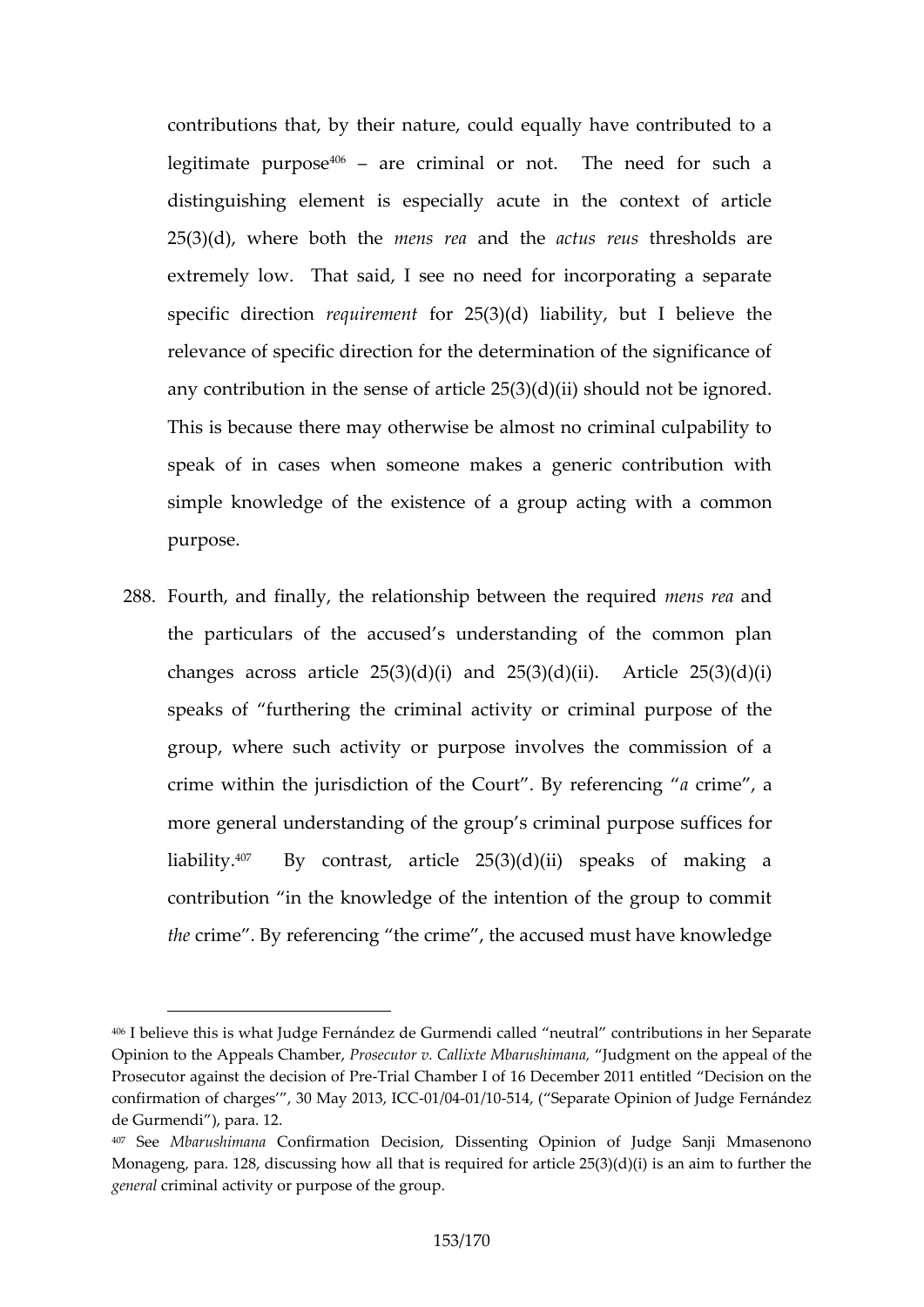of the specific crimes the grocoumpo minite and a tao more generalised knowledge of a criminal purpose would be in

- 2. The facts under article 25(3)(d)(ii)
- 289As will be clear from the analysis above, I am of the essential ingredients for criminal respo $\delta$ 5(8)(id)(iu)der a have not been established. The Bogoro attack of 24 Fe not an attack directed against a civilian population a existence of a group of Ngiti commanders/combatants a criminal purpose to attack a the mandcito which Germain Katanga allegedly contributed is not sustained by the  $\epsilon$ believe that Germain Katanga s alleged knowledge in the article  $25(3)(d)$  has not been established (infra, III.G.2) that has been established that Germain Katanga contributed to a group acting with a common purpose rather than to a legiti operation (infra, III.G.2.b).
	- a) Germain Katanga s alleged knowledge of the purpose
- 290In order to prove Germainal Keaptean gkanowledge of the crimin common purpose of the Ngiti fig-Estiennosi, of he Wallen, notively mainly relies on the following arguments. First, that G was aware of the manner in which war was conducte Second, that ai**G** erkmatanga knew about the massacre Nyankun<sup>e ge</sup>. Third, that Germain Katanga knew that Yud Garimbaya had been present during events at Songolo a

<sup>408</sup>See Majority Opinion, para. 1682.

<sup>409</sup>See Majority Opinion, 1 Ordara. 1683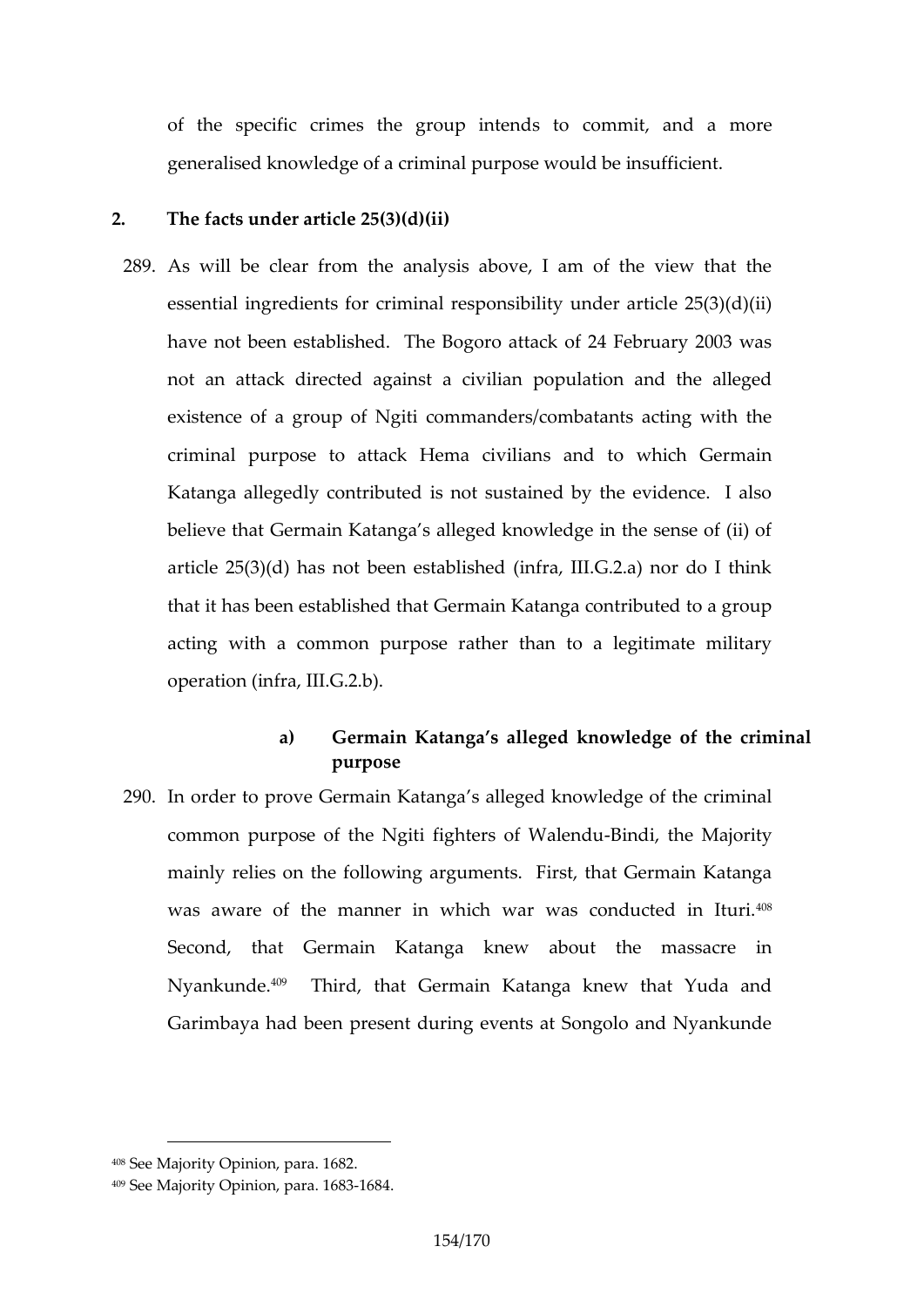and that they were going to take part i<sup>4</sup>n<sup>o</sup> Floeurahtack on B that Germaing **K** aktman w that the UPC was considered a Hem and that several members of his community harboured band of the HtmFaifth, that Germain Katanga kn<del>d</del>we madoout the a ideology and its origin, the perceived threat of the in Hem-Tutsi empiistin, that Germain Katanga was aware that the manuscule of  $\overline{A}$ authorities in Beni used the ethnic argument to mob combatants. the Majority claims that Germain Kata shared the Heammai ideo $4$ <sup>n</sup>ogy.

291Needless yto since I do not believe that there is sufficient show that there was a group acting with a criminal comalso do not believe that Germain Katanga was aware o Moreover, I do not believe that the  $\alpha$  ghene Mhat  $\mathfrak s$  oeintyployed are very convincing in showing that German Katanga kne purpose on behalf of the Ngiti fi-Bintel rst oo fsplikeadie inadaully exterminate the Hema civilian population of Bogoro. In not accept that the eshowdent that the way of conducting w Ituri was such that the civilian population was always extermin<sup>g</sup>feds I already explained, I also do not acc

 $410$ See Majority Opin in 668, 3  $\beta$  86  $\delta$  and Majority seems to assume that the mere these two individuals (who never testified) at those events, and the fact horrific things there, somehow proves that they were antimeated enday an i civilian population of Bogoro. Needless to say, I do not believe such a alone beyond reasonable doubt.

<sup>411</sup>See Majority Opinion, para. 1685.

 $412$  dem.

 $413$  dem..

 $414$  dem.

<sup>415</sup>Interestingly, to illustrate tahjiosripopinefetrise aM mong others, to Germain knowledge about the violence employed by the UPDF. Accordingly, we Majority believes that the phenomenon of killing of civilians was univer Ngiti fighteWsalendu adilobserve, in this regard, that if the killing of ci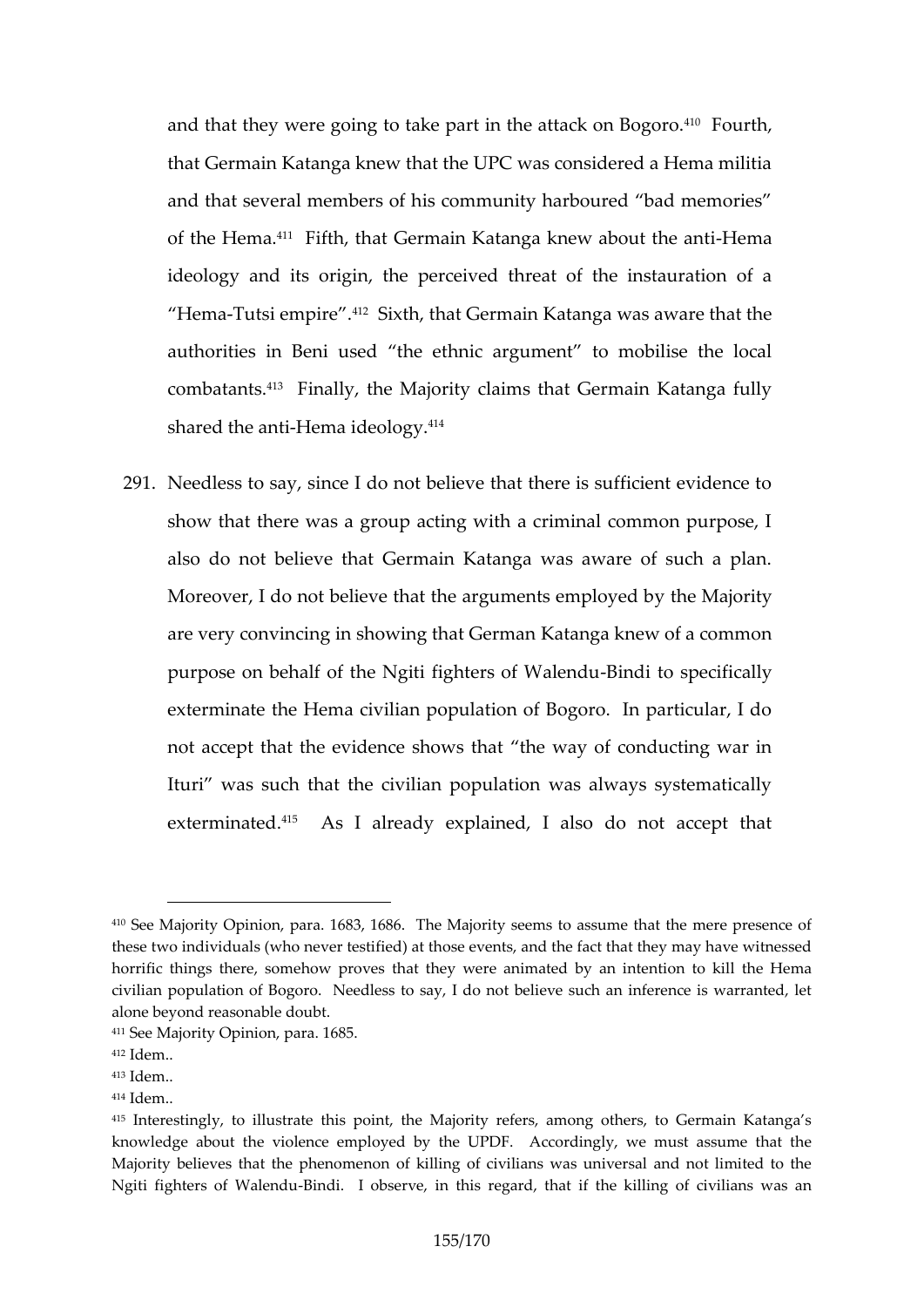knowledge about what happened in Nyankunde prove reasonable daotubheth same was inevitably going to happen Bogot<sup>1</sup> fo. The argument that many Ngiti identified the UPC Hema more generally is equally unconvincing. Indeed Second World War many allies probably referred to the Nazis and Nazis and Nazis and Nazis and Nazis and Nazis a Germans ut that does not mean that they were incap distinguishing the armed forces from the civilians. Finally not believe there is any solid evidence showing that the Hema ideology, which involved the inodiscallin Hiemate killing civilians. The fact that some may have manipulated fe

Hem-Tutsi empire to enlist the Ngiti for their own political does not prove that the Hema civilian population as such crimes. I therefore ecultine suggestion that Germain Ka knowledge about concerns over the UPC s alleged tendencies somehow shows that he was filled with a hat Hema civilian population in general that was so strong that eradate them all. I stress, in this regard, that there reliable item of evidence in this case which refers to a s Germain Katanga that could be -**Hema.** reted as anti

292.In the end, one wonders whether the eMangioratty Opinion developments about an all $\bigcirc$  as detidenod and the way in which tribal warfare was conducted in Ituri are not in horse for an argument thad to lius beased tubandiesed, when reading the Majority sOpinwolme, one cannot escape the impression that what Germain Katanga really stands ace he made a contribution to an operation which he knew in

inevitable corollary of conducting military operations in Ituri, including seems unnecessary to show any specific ethnic motivation.  $416S$ esupr $Id$ , C.3.b) $T_A(x)$ (da) ttack on Nyankunde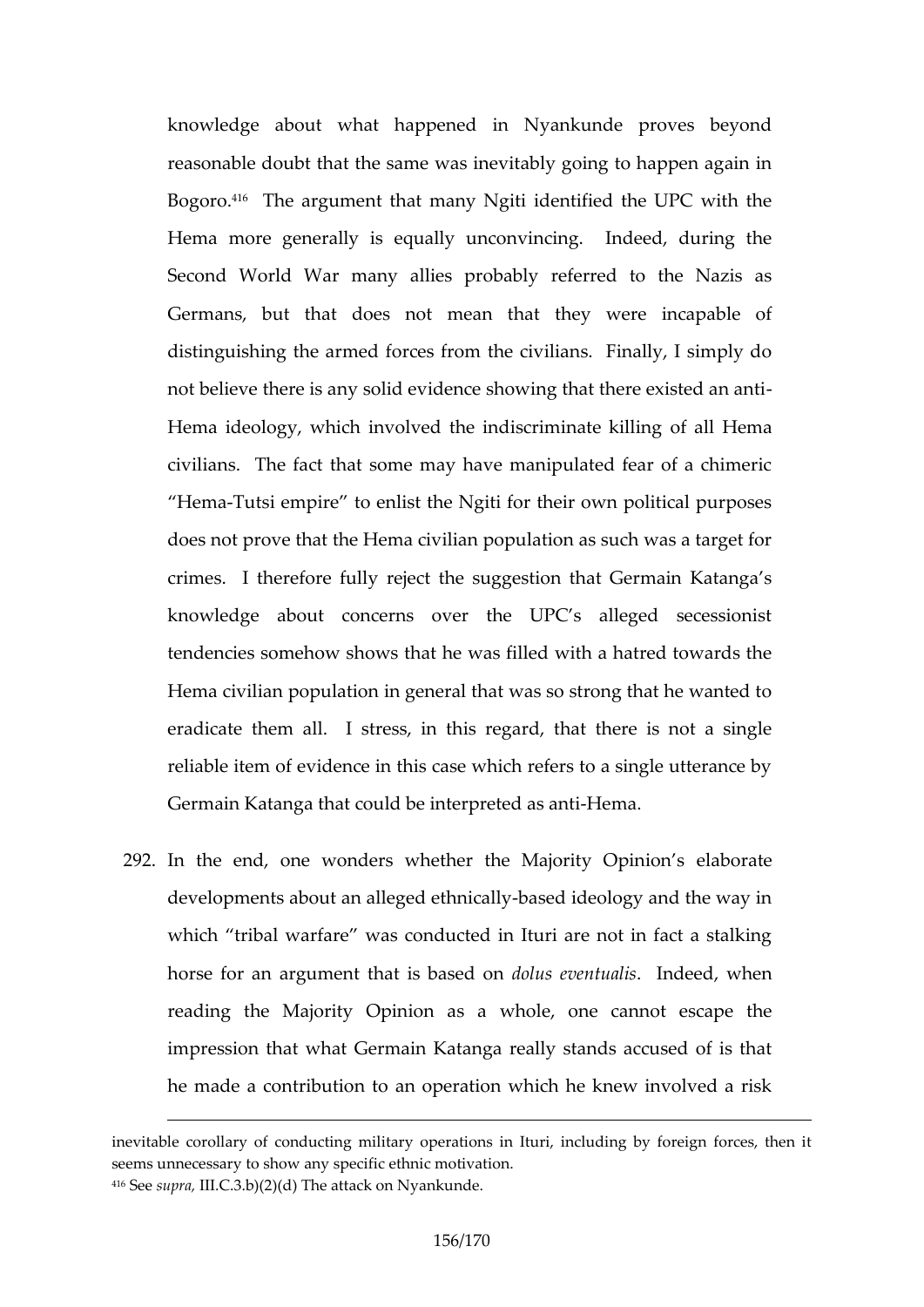that certain individuals, who lacked the necessary traini and wheld grudges against the Hema, might harm Hema they had the opportunity. However, as the Majority rightly the Statute, for better or for wor**se**, uslo es not hold all in slude is therefore inappropriate to meetynton estue the iding huey are dressed up under a different guise.

b) Germain Katanga s alleged contribution to the 293In terms of which contributions Germain Katanga is supp having provided, the Majority lists the following acts view, constitute significant contributions to the crimes  $B \circ g \circ f \circ g$ :

- (a)His role in establishing a coalition with the autho in devising a military strategy with them;
- $(b)$ His role in impressing upon the authortian exergin Ben for the Ngiti fighters -Boind Walendu e fight against Hema ;
- $(c)$ His role in facilitating good communications  $b$ commanders, the authorities in Beni and the sold including the settling of disputers manature  $\theta$  and all communications in  $\theta$
- (d) His role in receiving, stockpiling and distributin ammunitions coming from Beni.

294 With all due respect for my colleagues, I think this

<sup>417</sup>See Majority Opinion, para. 777.

<sup>4&</sup>lt;sup>18</sup>Concurring Opinion of Judge Christine aVan B-3886 n Wyngaert,

 $419S$  ee Majority on  $D$  parrial  $671$ .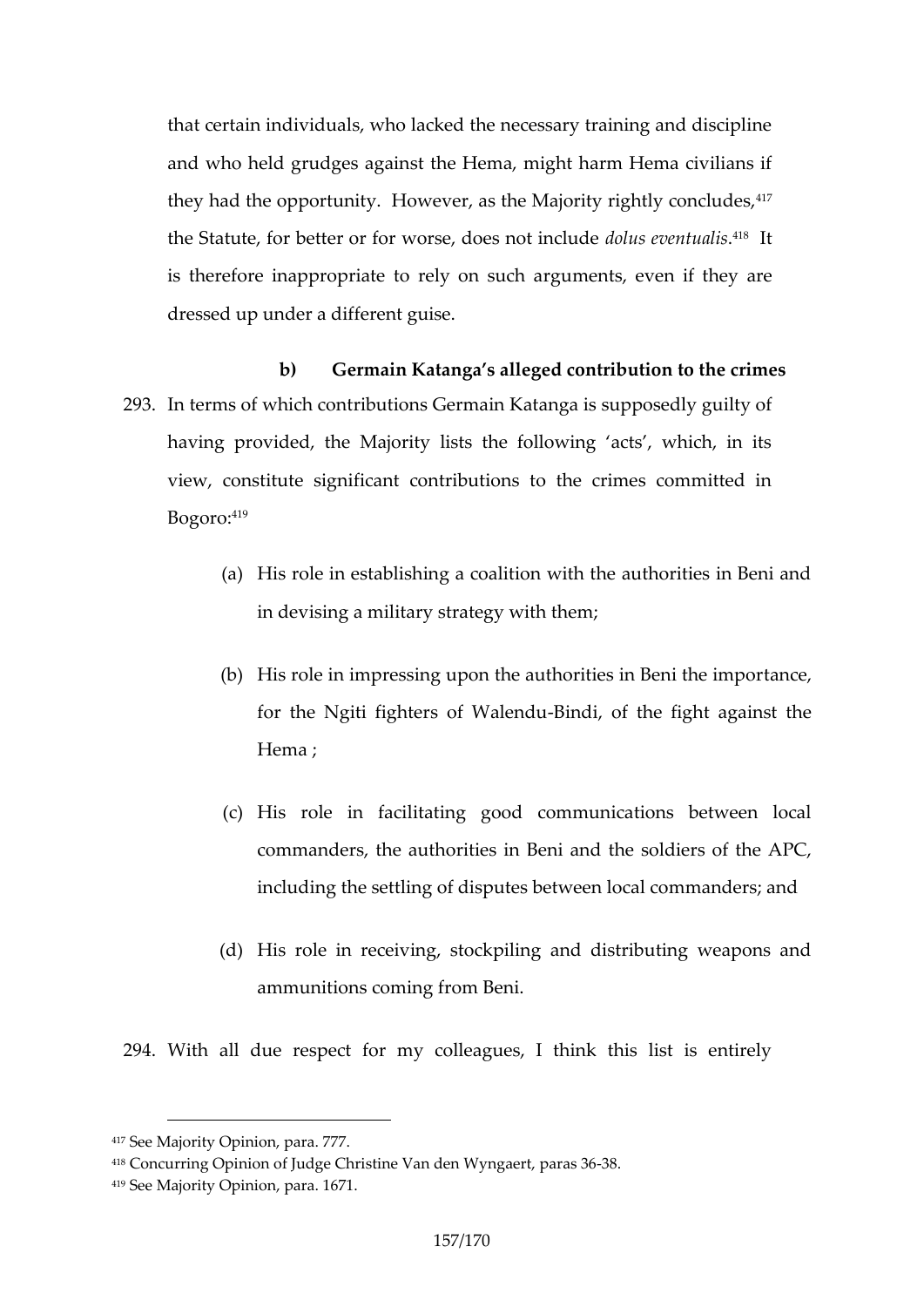unconvincing and falls far short of showing that Germain a signit contribution to the commission of crimes in example, I do not believe there is any indication that Go interventions had any influence on the planners in Beni this caused them to provide to if the Waldia fight the the means to attack Hema civilians. I also do not accept the argument the argument that Germain Katanga s involvement in facilitating communic distribution of weapons had any specific relation with the crimes agaimat chive ilians in Bogoro.

- 295However, there are two more fundamental underlying p the Majority Opinion in relation to the alleged role of, a made by, Germain Katanga.
	- (1) The evidence does not show Germain Ka president
- 296To ben with, the Majority Opinion misrepresents the evi there is no proof beyond reasonable doubt that Germain preside<sup>n</sup> of the Ngiti fighters -Boin Wialen almuy meaningful sense of that term. I have alreadolye colomonente alrown evidence on which the Majority grounds its findings and view, cannot sustain any of the findings beyond reason the Majority  $4$  $M$  akes.
- 297 First, I note that the Majority relies heav-218y ionn the test ths regard. I have already explained why I think this w and I consider it wholly inappropriate to rely on his test to the position held by the accused. The Majority al

 $42^{\circ}$ See Majopitty i Onl X. 6Germain Katanga: autorité de référence à Aveba.

 $421$ Sesupra II.C.  $2T$ . the existence of a ating word to paracommon purpose or an organisation .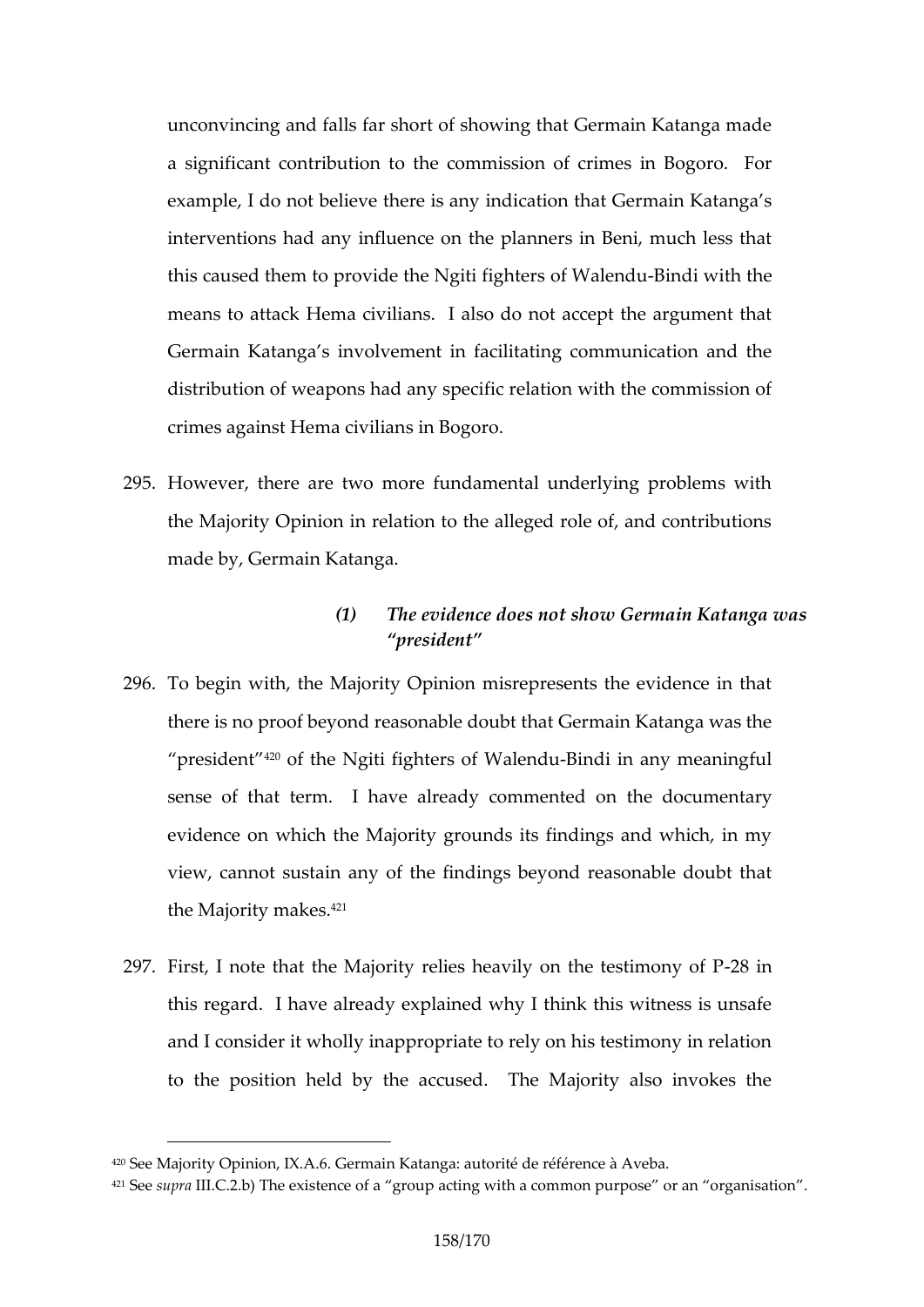testimony o-88D, Oe3ven though the basis wheat from ExBeoksoche and it is entirely unclear what the basis for his knowl organisation of the Ngiti figh $B$ erdi ow a My ald ndainy event, I stress that the witness denied having knowledge over the power in muruand never confirmed that Germain Katanga authority beyon $\theta^2$  A sebeagards  $2$   $\mathcal{D}\infty$ ,  $2$  a witness considered to be particularly trustworthy b<sup>2</sup>y<sup>3</sup>l the Mbanilo rit pnclude that the Majority s reading of the transcript is Mexeremely selection specifically, the Majority  $\mathcal{Q}f\mathcal{Z}$  Brms that the  $2q$  eneral principl that if one is responsible for the combatants then o responsible for all the comba-Baint s<sup>4</sup> Howe we med aloser inspection of the transs that the waitness actually said:

Question : What is the area in which he exercised that power that was area in which he exercised that being challenged by some, if I understood you correct

AnswerThank you abost patted to kakado wanted to put [Ge Katanga] in odhar e ecombatants, but he was faced with were against him; and when you are in charge of coml have to be in charge of all the combibination it the other wall words the whole administrativeBioendaintow bolfat Wavlaes and u unacceptable because you had to be in a position respected by Cobra Matata and others and those unacceptable, especially because Germain had just entered into the combattant environment all these privileges at such an early stage was not acceptable. So in Avel

 $422D0388$ ,  $3T05$ , p $-2.311n$  fact, it seems that the Majority is relying on the question in this instance, rather than on the testimony of the witness. 423See Majority Opinion, para. 1264.  $424S$  ee Majorpiitry i On, p1a2r6a6.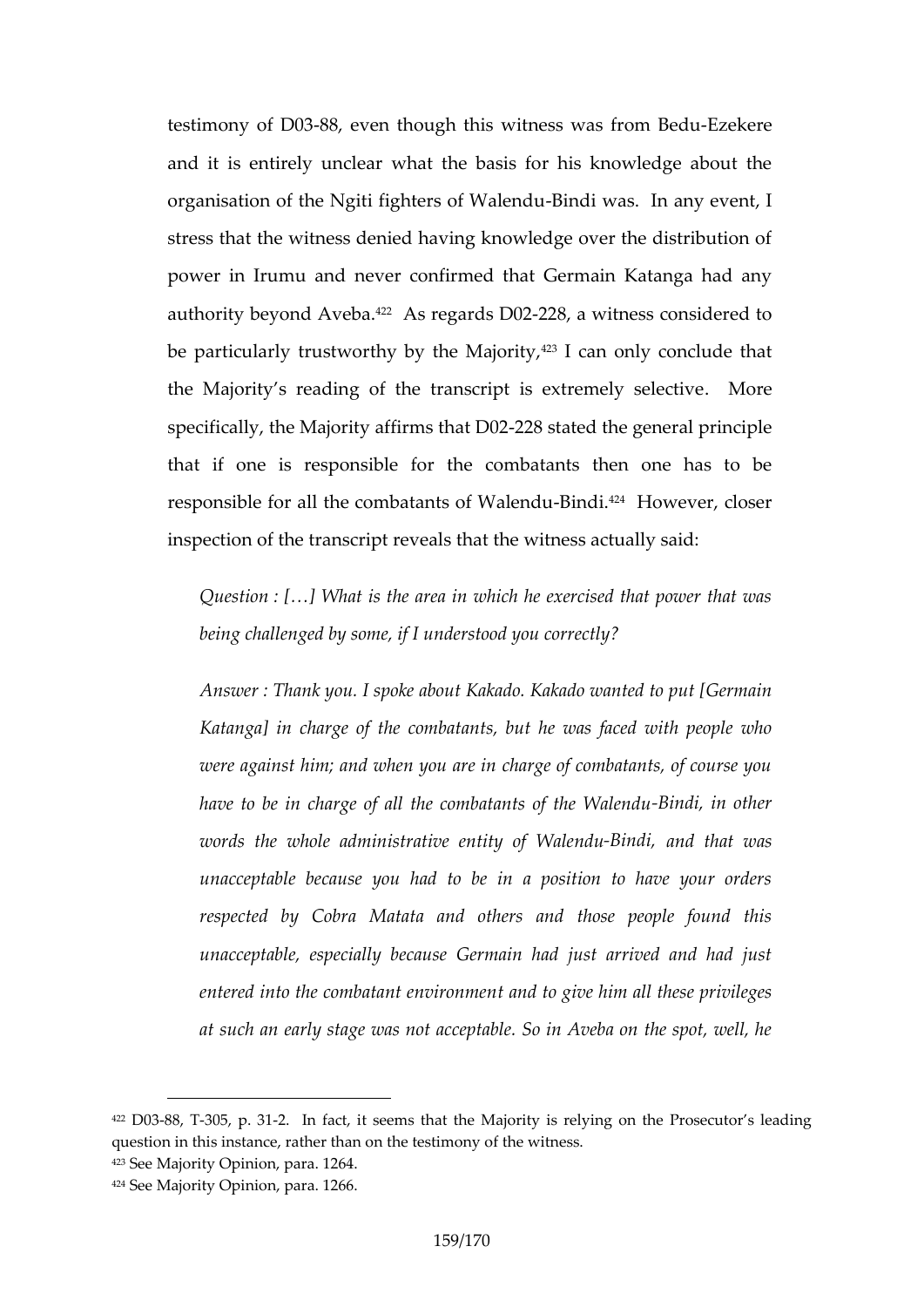could do s $\infty$ , obut donhete in to that posit<sup>42</sup> on else where.

298.As regards the document arrive poet and enning equation that none of the ahuors of any of these documents has been heard. should therefore by very reluctant to speculate about the of these doc $\mathfrak{t}$  imendseed, the Chansins benotes at Germain Katanga was the addressceedle of the fest see ele lessand arme<sup>4</sup> s<sup>7</sup>and Lettre Perception t<sup>28</sup> hap we sevel rothis name is not mentioned and he has not confirmed it. Accordingly, Majority can argue is that it is most plausible that Germ the one being addressed asset preexed dentithis is correct, the still does not prove that Germain Katanga<sup>429</sup>ortually held crucially, what powers this bestowed upon him. I note, that the content of both documents does not indicate that much deference for the authority of the president.  $O(n)$ one ( Défense de brandir les armes ) contains an instr other ( Perception  $\theta$  a seisn pdyor informs of a decision made unilaterally in order to avoid as wood takso nbe noted that the Majority fails to take into consideration two significant documents, (i.e. Plaint?) and be Rappa Mondteata

 $425D02228, 252$ , pp. 636.2

 $426S$ esuprapar $2a0$  @ t seq.

427 Lettre Défense de brand VDO TRO0268.,

<sup>428</sup> <code>Lettre Perception</code> ,the  $\overline{\text{BA}}$  Corrolled  $239$  .

 $429$ It should be nohtesd, reigratd, that Lettrebr $a$  enfobeins beensed eaw anse sapparently written Kasaki, the number two of Kakado, -2w218o, waand end Gongrminca iPh Katanga have the position of president. It may thus well be that the stiale used measure of wishful thinking on his part. This is of course speculatio Majority s assumption that the mere fact that a particular letter uses pa means that they reflect reality. 430 Plaintee Colobra Matata 0 0 2020 02043.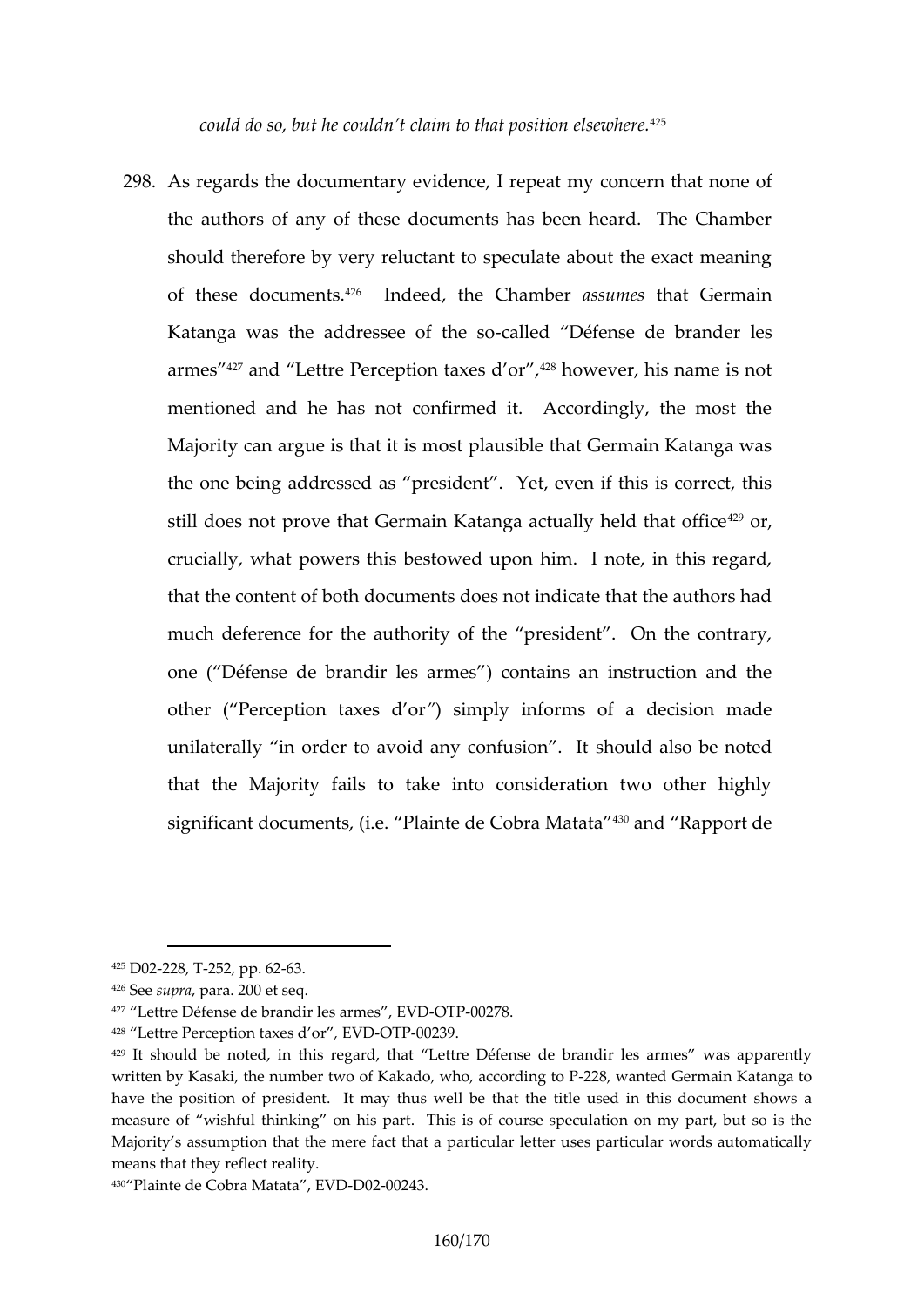servi $e^3\phi$ ,neither of which mentions the presence of a pr Aveba and which oal as to use the upon the proposition that  $C$ Matata recognised Germain Katanga as his superior befo Bogoro.

- 299Finally, the Majority attaches considerable importance t by Germain Katanga in events that took apfaoe in the March  $24030B$ owever, these events are only significant to that the Majority rejects the Defence s argument that G was nominated president of the combailmadhits on f Walen 3 March 2003. As I already not the idion at the abit the bear of the Majority discards this version of events a little too easily. For share my colleagues view that it is surprising that s have mentioned th<sup>33</sup> Onvethe contrary I note that the two witnesses wdhomednitioniie. D20228 and -1D4032 were two ranking officers, whereas the other witnesses who did n were never asked about it and  $(b)$  were-ranther civilians Moreover, I recall that it is not suttwiction estate that Majori they are not convinced by the Defence s argument. reasons must be given for why the Defence s claim cann true. I am afraid that I am not persuaded by the Majorit regard.
- 300In any case, ot belineve the evidence shows beyond rea doubt that Germain Katanga was recognised as the lead when he participated in the delegation to Beni in Novem he was the President of the movement of low-al combata

 $431$  Rapport de se $E$  Wild  $200231$ .

<sup>432</sup>See Majority Opinion, paras 1348 et seq.

<sup>433</sup>See Majority Opinion, para. 1332.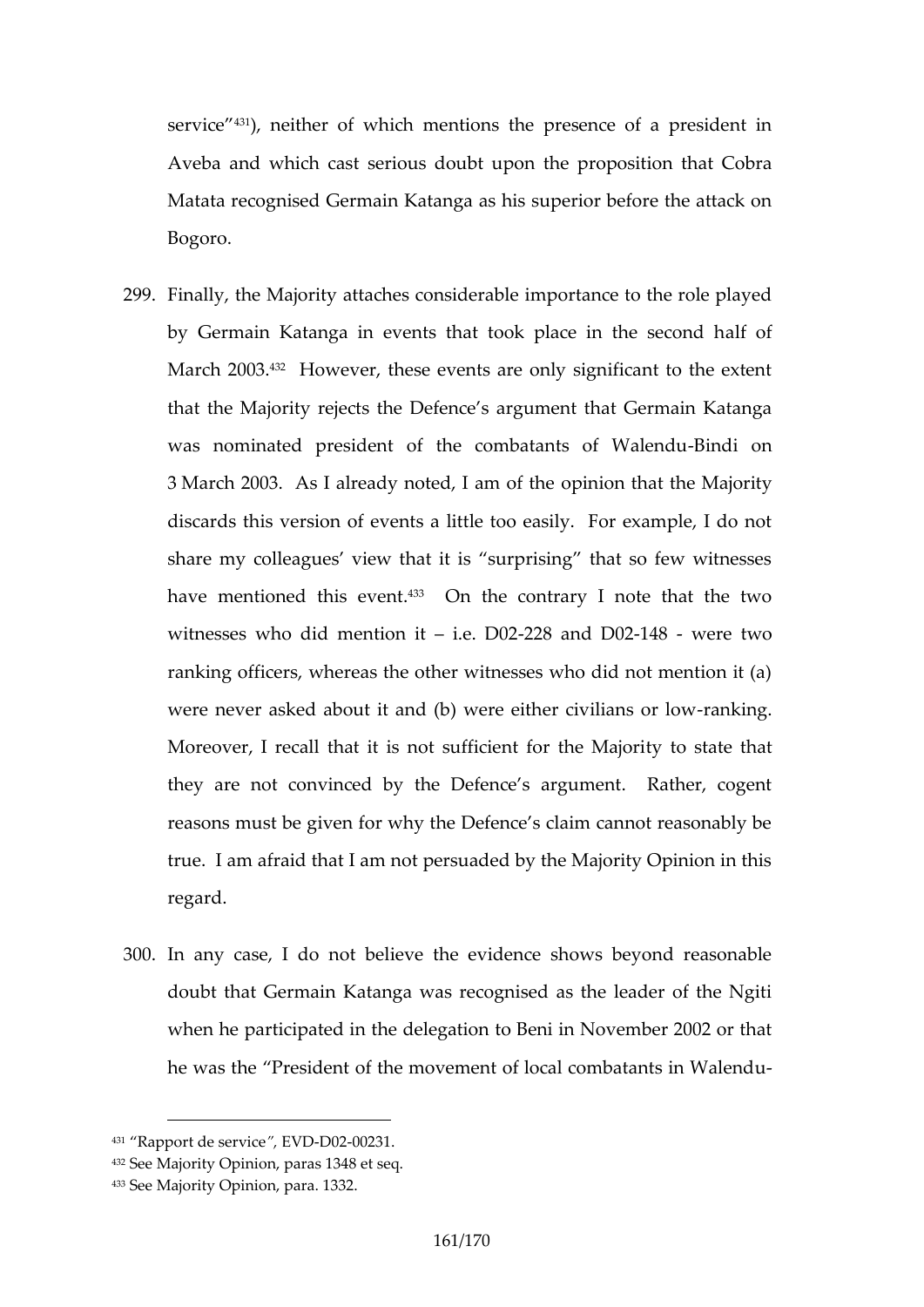Bindi in any meaningful sense of this term before the at

- (2) The evidence does not show that Germain Katanga s contribution was made to a cr plan
- 301Second, there is simply no evidence showing that Ger established comtand wuthorities in Beni and continued to with them, in order to further the local criminal purpos fighters of W-Biad  $\mathbf{d}$ . The same is true with regard to German  $\mathbf{d}$ Katanga s role in relation to the receptuion, soto rage and  $\mathbf x$ weapons of ammunitions. Indeed, as the <sup>43</sup> the and the acknowledge solutions. weapons and ammunitions were essential to the success against the UPC and there is no indication that they we distributed with the purpos  $e$  ivilians mithe Majority simpl assumest this was the case, but points to no evidence that prove it beyond reasonable doubt. For example the Ma states that Germain Katanga aided the Ngiti militia by  $\epsilon$ importae of the fight against the Hema enemy during his the authorities<sup>43</sup> $\theta$ rHoBwenwer, there is not a shred of evide suggest that Germain Katanga ever raised the issue of civilians, either in his contactive swith  $B$ the in authoring the  $\epsilon$  in Beni or elsewhere.
- 302Ln my view there is more evidence to suggest that Ge acted as the middle man between Beni and the local Ng and that he did so in the first place on behalf and for the Indeed, tange iw which I read the evidence in this case is

<sup>434</sup> note, in this regard, that Germain Katanga went to Beni in November 2 Opinism hates that he only knew about the alleged common purpose of the N Walendus of December 2002. See Majority Opinion, para. 1690. 435See Majority Opinion, para. 1674. 436See Majority Opinion, para. 1671.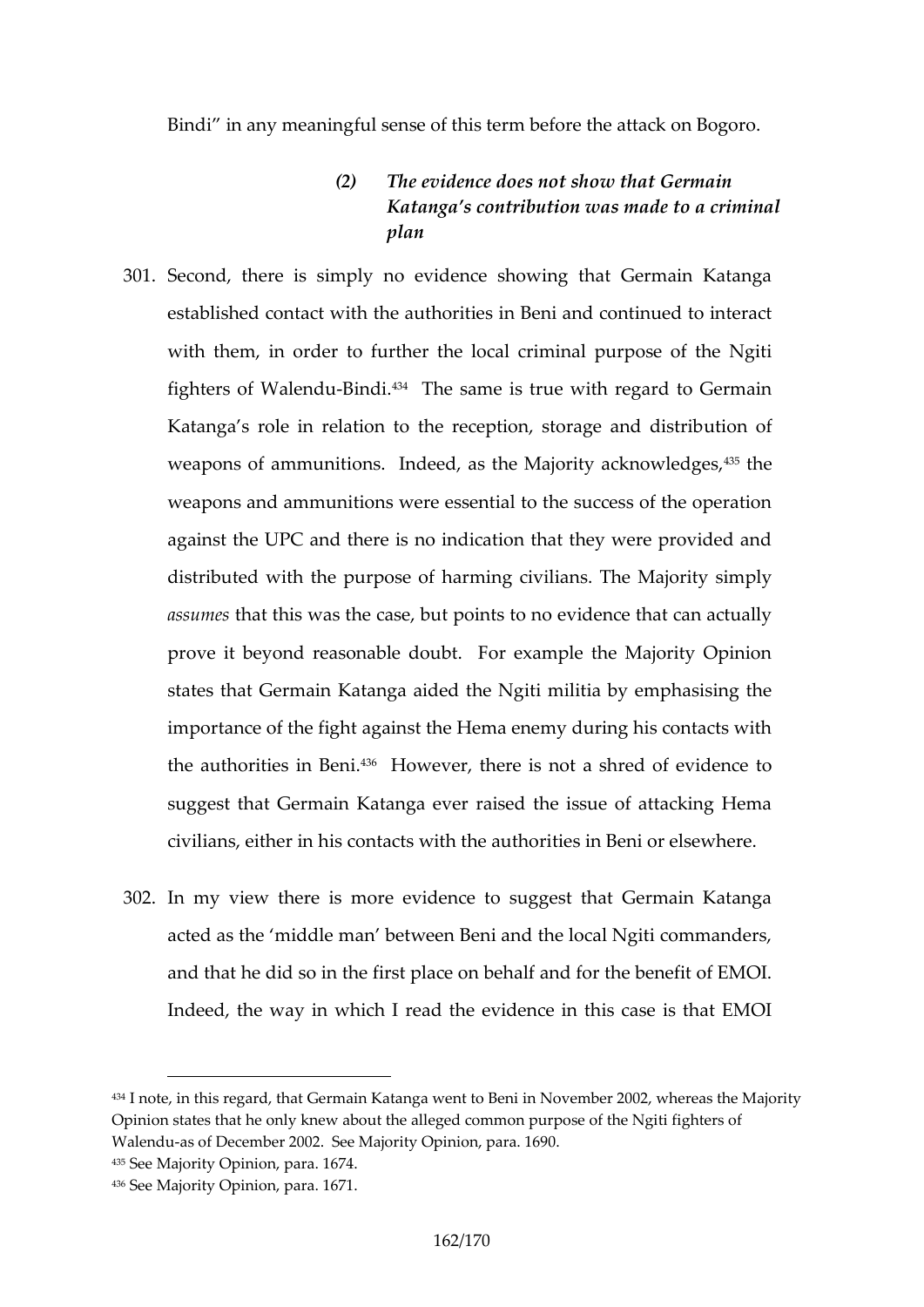used the local Ngiti fighters for its goal to reconquer It way aro t<sup>3</sup> in this sense I see Germain Katanga s role mo Benis man in  $\overline{\mathbb{B}}$  ian deinduather thalen alphain Morias man in Beni . At least I believe this is an entirely reasonable in evidence, which colours everything in a significantly diff

- 303Ln any event, given that the Majority insists that there v plan<sup>as</sup>, the significance of Germain Katanga s contribution crimes is impacted by the reasonable possibility that he contributions towards the EMOI plan to reconquer Bogoro (or the overlapping aspect of the  $N$  gim m  $S$  naldequends  $\mathbf{e}$  )  $\mathbf{w}$ and not the criminal aspect of the common purpose of the of WalenBdud<sup>39</sup> As the Majority charges Germain Katanga article  $25(3)(d)(ii)$ , I believe it is important to consider Katanga s contwiasut intectually directed at the crimes that part of the criminal com $4$   $100$  purpose.
- 304There is no evidence showing that any of the contributions Germain Katanga is alleged to have made were specifically commission of crimecs.  $in$ OBotohoer contrary, all of the alleged  $i$ contributions could just as easily have been made to th reconquer Bogoro. In fact, I think a reasonable inter evidence shows precisely this. The Majority acknowled bututns it upside down, when it states that the fact that the accused constituted a contribution to the military operation

<sup>437</sup>As I have already notobeod neo atribier hi, e ive the Ngiti figh-Bioin mand and a conrol on inal purpose to attack the civilian Hemuap publique and  $\mathcal{S}$  behave of a acting goup with a common purpose or an organisation 438See my critique of thuips, rial in Grand Gringhere was only one plan 439Sesuprial.C. 3Thaore was only one plan  $440S$ esuprapar $2a8.7$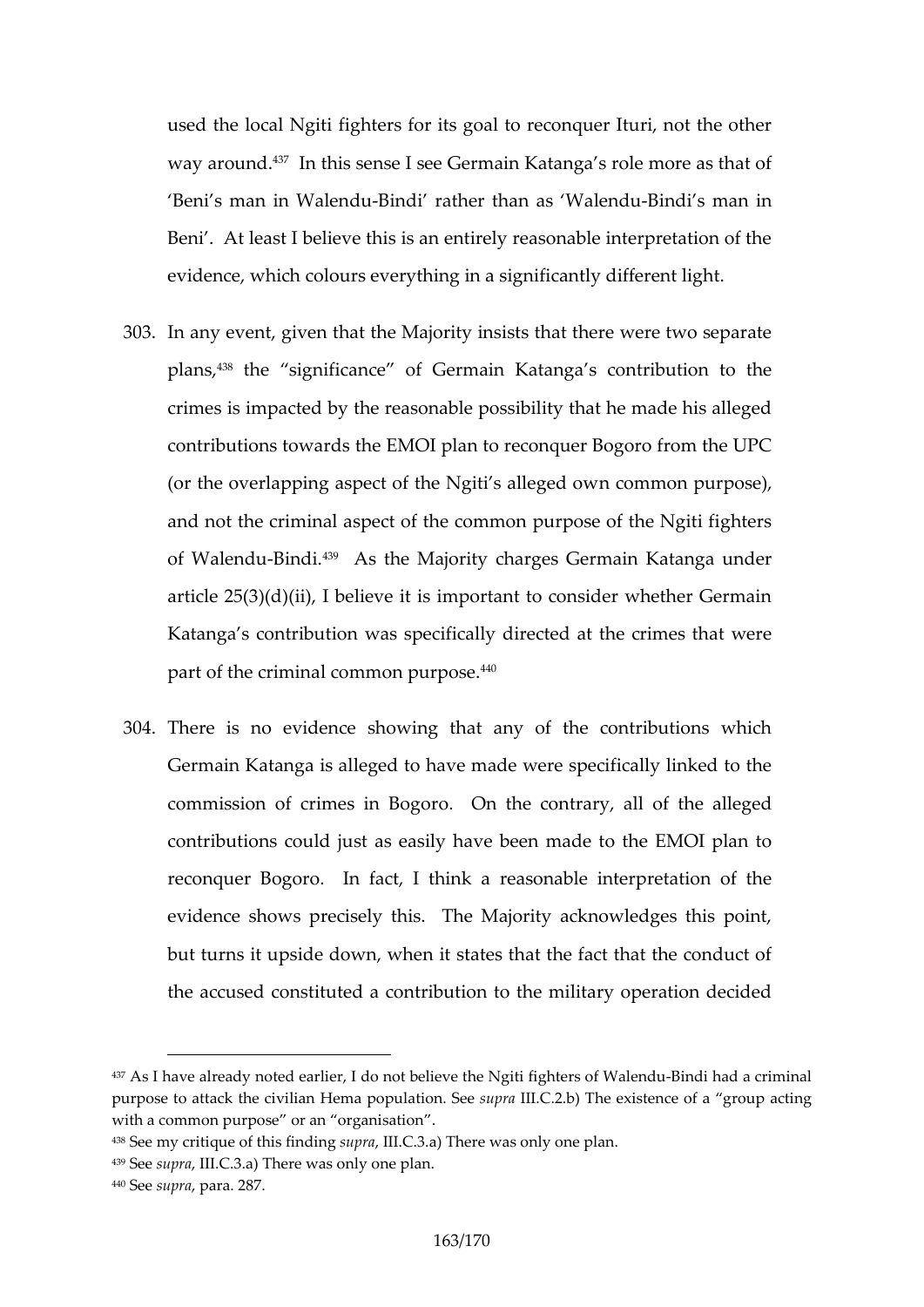by Beni does not exclude that his conduct could also ha contribution to the commissbionthoef Napiinhiesmilitia under article  $2.5^{4}(43)(d)$ .

- 305.In other words, the Majority Opinion alleges that the N Walen Bundi were simultaneously executing two differen overlappim dans and that a contribution to dyne plan auto constituted a contribution to the other. However, even that there were two different plans, and that Germain have made a contribution to a group acting with a crim purpose by contributing to the of leagnibinhear equiplanm, I am strongly of the view that Germain Katanga s contributio removed from the actual commission of crimes and the reach the threshold of article  $25(3)(d)(ii)$  for lack of  $n$ ormative  $442n$ k.
- 306The only way in which Germain Katanga s contributions plan could be construed as having furthered the Ng common purpose is by arguing that the attack on the necessary firsathsutedple to overincommober to heavree iform to attack the civilian population. In other words, in this in success of the legitimate plap reovo EN folio to thas sauccess of the alleged criminal plan of the NgitBindthenters of W Therefore, if Getamagia Made a contribution to the legit

<sup>441</sup>See Majority Opinion, para. 1673.

 $442$ See, for this last conceptor Septatuade e Opylvia Fernández de Gurmendi, pa  $443$ The Majority seems to make this arg1u6m7@nbfinthpeara@uppenhoen it is stated that the Ngiti combatants did not have the means to launch an attack a object to erase Bogoro without the logistical support in weapons [TRANSLATION bignificantly influenced their occurrence and the manner committe(de. Ile a influé de manière importante sur lae wma suivèree nobannote i lasinosmit qé commis. ).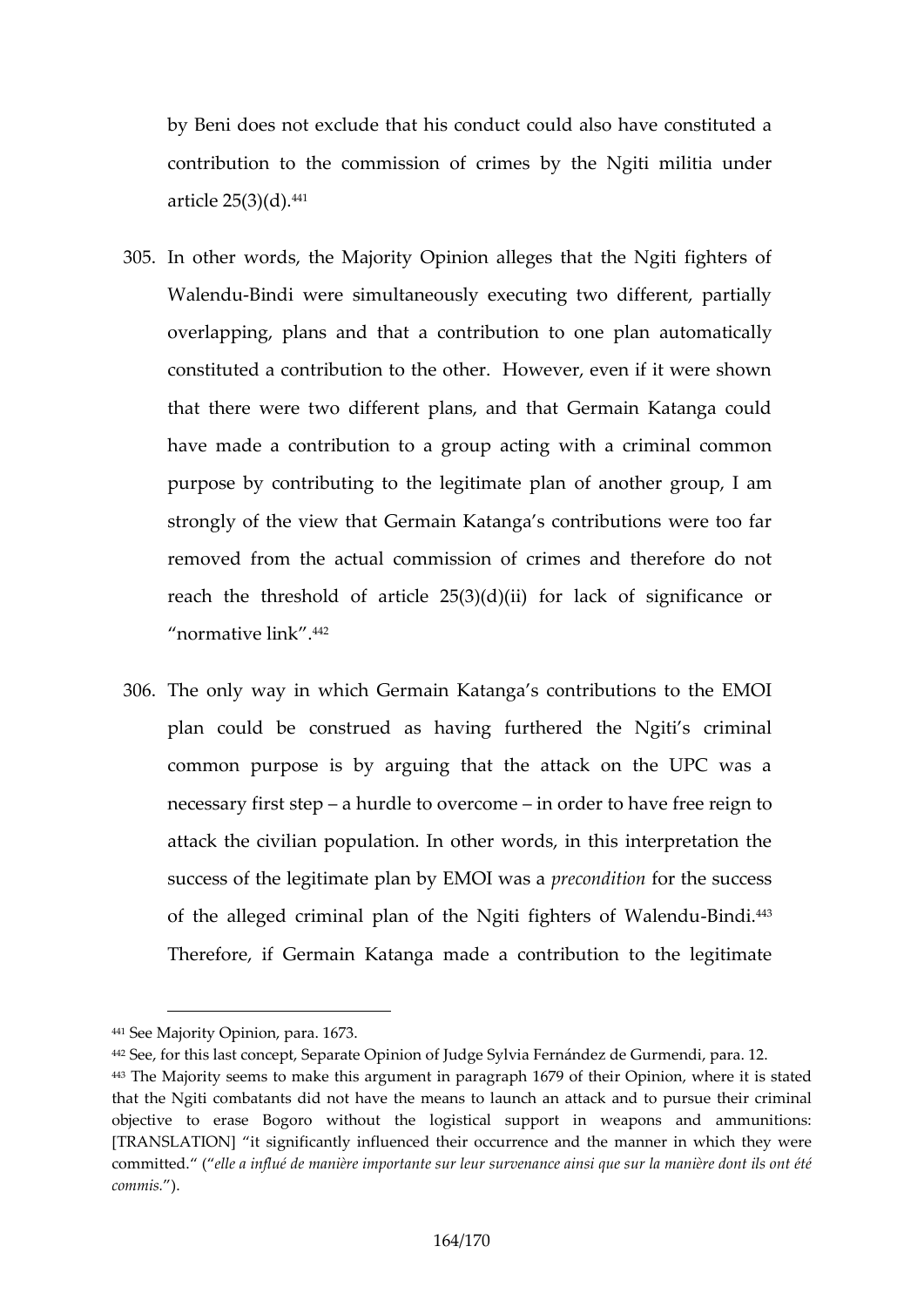attack on the UPC, he also indirectly contributed to the against the Hema civilian population by taking away a m the UP $\circ$ hich preventesd caleuslitack on the civilians.

- 307. However such an argument would, it seems to me, be put before hase Even if it were true that the Ngiti fighters of Bindi assimilated the UPC with the Hema population, the be the case that the UPC was tto be take the  $\frac{1}{4}$  table on. suggest that the UPC was simply a hindrance that had to order to allow the commission of crimes against the population is not sustained by any evidence and, in my implausible.
- 308.In shtq the Majority cannot have it both ways; either it r point to evidence that EMOI was complicit in the crimina Ngiti fighters of-BNadendur, if there were indeed two comp distinct plans, the Majorit  $\psi$  ompuss in the oable dence proving beyond reasonable doubt that Germain Katanga significa to the Ngiti s criminal plan and not EMOI s objective. **H** no reliable evidence for either proposition and for this but dastce my soeth fpletfelbym the Majority s case against Ger Katanga under article 25(3)(d)(ii).

<sup>444</sup> am aware that, according to the Majority Opinion (para. 1665), the all primarily ( à titre principal ) to erase the Hema civilian population from have explain bide re (ssuepe, dl. CT here is no evidence of a common purpose or o policy to attack the Hema civililan comospionleatiton in propodseivion in the angle evidentiary basis.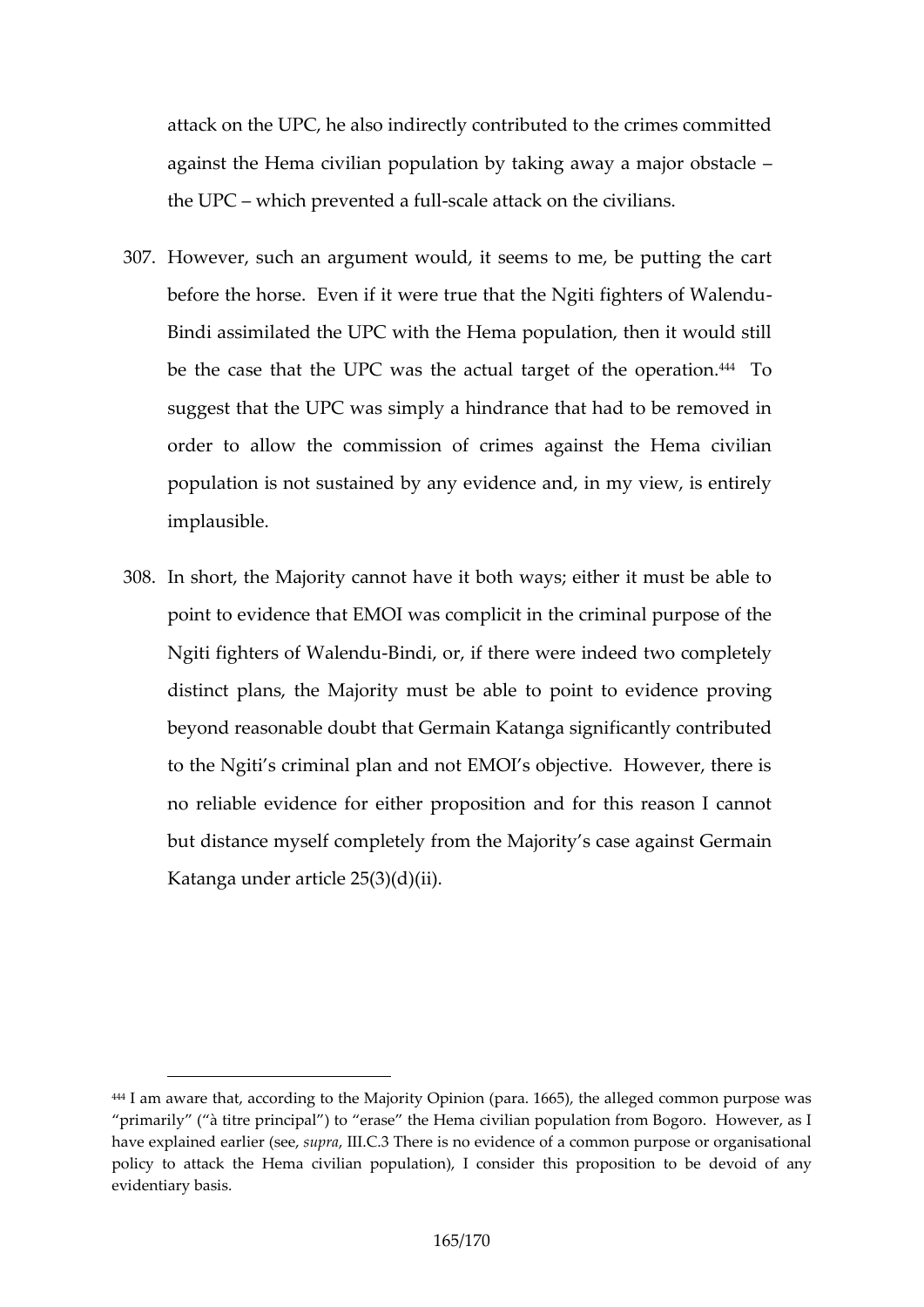## IV. CONCLUSION

- 309As will be clear from the above, the divergence of opin Majority and mysel-fansgiwideand profilomundnly do I stron gly disagree with the alteration of the form of responsibility, particularly at this very late stage in the also firmly believe that the evidence adduced in this cas to warrant a finding of guiltabley od out breason painst the accused, be it on the basis of the original charges under the recharacterised charges unde $M$  are  $\alpha v$  er  $25(3b)$  (d) $(4i)$ . believe the evidence meets the criteria for crimes again am uarble to agree with the arguments for recharacterising the armed conflict.
- 310While it is not for me to speculate about the reasons wh take such a different view on so many issues, I do want  $my$  own reflections. The these are difficult and complex both from a legal and evidentiar Woop converof the beyw are challenging on the human plet helifor the victims plight and  $\alpha$ an urgent awareness that this Court is crailtlyed auppon to end in the impute  $\alpha$ powerful stimutl, the Court s success or failure cannot be just in terms of bad guys being convicted and inno receiving repaSuctionents or failure is determined first and by whether or not thespacscaewinmode, have been fair and ju
- 311This raises the question by which standard fairness and evaluate by view is that the trial must be first and for towards the accounseed erations about procedural fairness Prosecutor and the victims and their Legal Representatives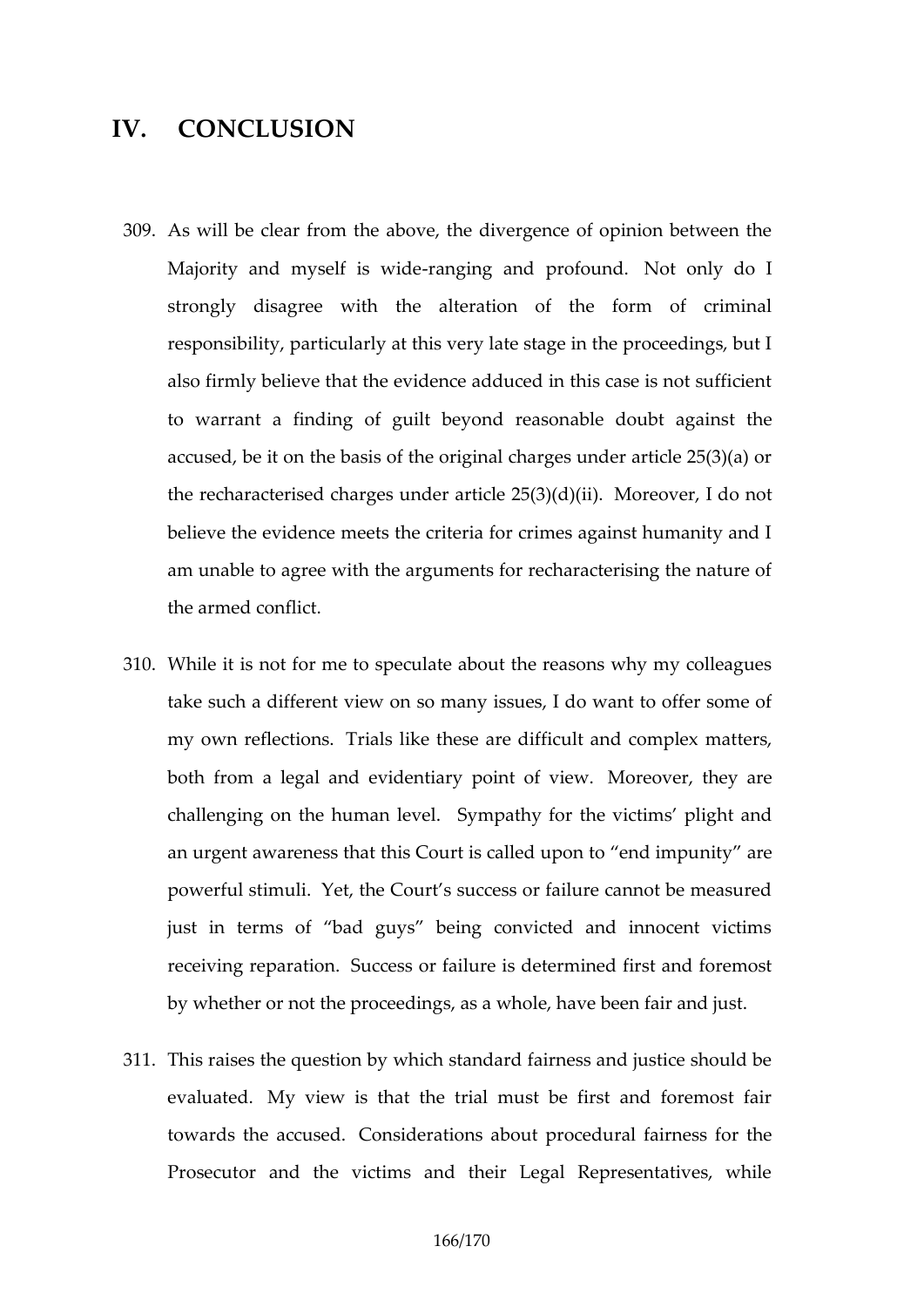certainly relevant, cannot trump the righttesr  $\alpha$  filthe accu when all is said and done, it ind the yather seemed hupsed stands trial and risks losinged hoiso preentend commoder for a court of law to have the legal and moral authority to moral judgment on someone, especially when it relates allegations as international crimes, it is essential, i scrupulously eothervairness of the proceedings and to a standard of proof consistently tainsd not good the sugh that most of the trial ha $\triangle$ Ib  $\oplus$   $\oplus$  nitfaniust be fair.

- $312$ .It is my considered view that it was not possible to compare Katanga on the basis of article  $25(3)(d)(ii)$  while maintaining the set of article 25(3) $(d)(ii)$  while main standards of fain peassicular, as set out in further detail Opinion, I am of the view that the Majority Opinion in several fundamental rights of the accused.
- 313.Fist and foremost, I believe it is wholly inappropriate to change the legal characterisation of the charges after the courset. bears repeating that these proceedings were c 1,969 days without anyoneing weartimotent 2c5M(73h)a(td)is more, when the Defence finally challenged the Majority recharacterise the charges, none of the other parties Prosecutor, stood up limisuphous tquite clear that the cha against  $G$ erm Katanga under article  $25(3)(d)(ii)$  are a cre Majority alone, presumably in order to arrive at a ground because none was available under article 25(3)(a).
- $314$ It is important to be clear in this regard: Regundation 55 order to stop the vooked impunity gap, in the sense the allows Chambers to caal voedd tseachnical alco quue trearls, it is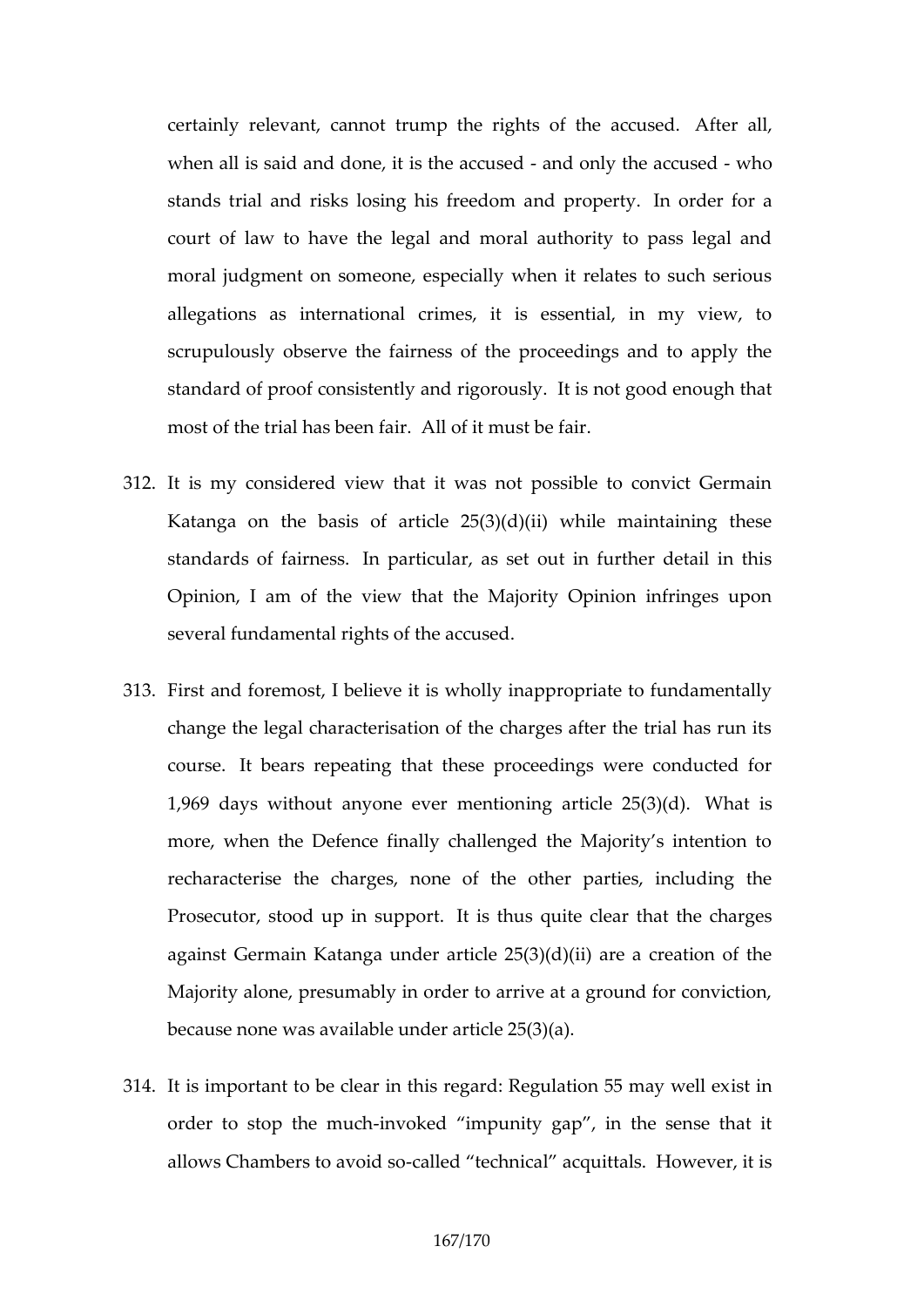not a licence to turn the entire factual and legal fram upside down just in order acquited. this is precisely what has happened in this case.

- 315Moreover, even if it were permissible to entirely reshap the end of the trial, this can only ever be done fairly receives a genuine and meaniithy gful doepf put himself agains the new chalrigies presupposes that the accused should be with the same level of precision and detail about the fa including the evidence that is said to support them, charges. addition, the Defence must have a reasonable o conduct a meaningful in Weels high a bib nihese conditions was m in this case.
- 316. am furthermore of the view that the decision to activat such a late pointalinhaben ereidlessly prolonged the length proceedings and has therefore violated Germain Katang expeditious trial in direct violation of articles  $64(2)$  ard Statutendeed, the tardiness of the  $25(3)\phi$ ch)(ii) Notice combined with the lengthy and infelicitously handled pr followed, have resulted in unjustifiable delays that co almost entirely avoided if the Majority had provided regulation  $55(2)$  Meae beer, I also that these delays are incompatible with the Chamber s obligation under rule Rules of the Court to render its judgment within a reasonable time after the Chamber has retired to deliberate.
- 317Be that as it may, even ufndbe  $x$  that  $\deg$  s25(3)(d)(ii) were properly before this Chamber, I would still not have ag Germain Katameareason for this is very simple: the evidence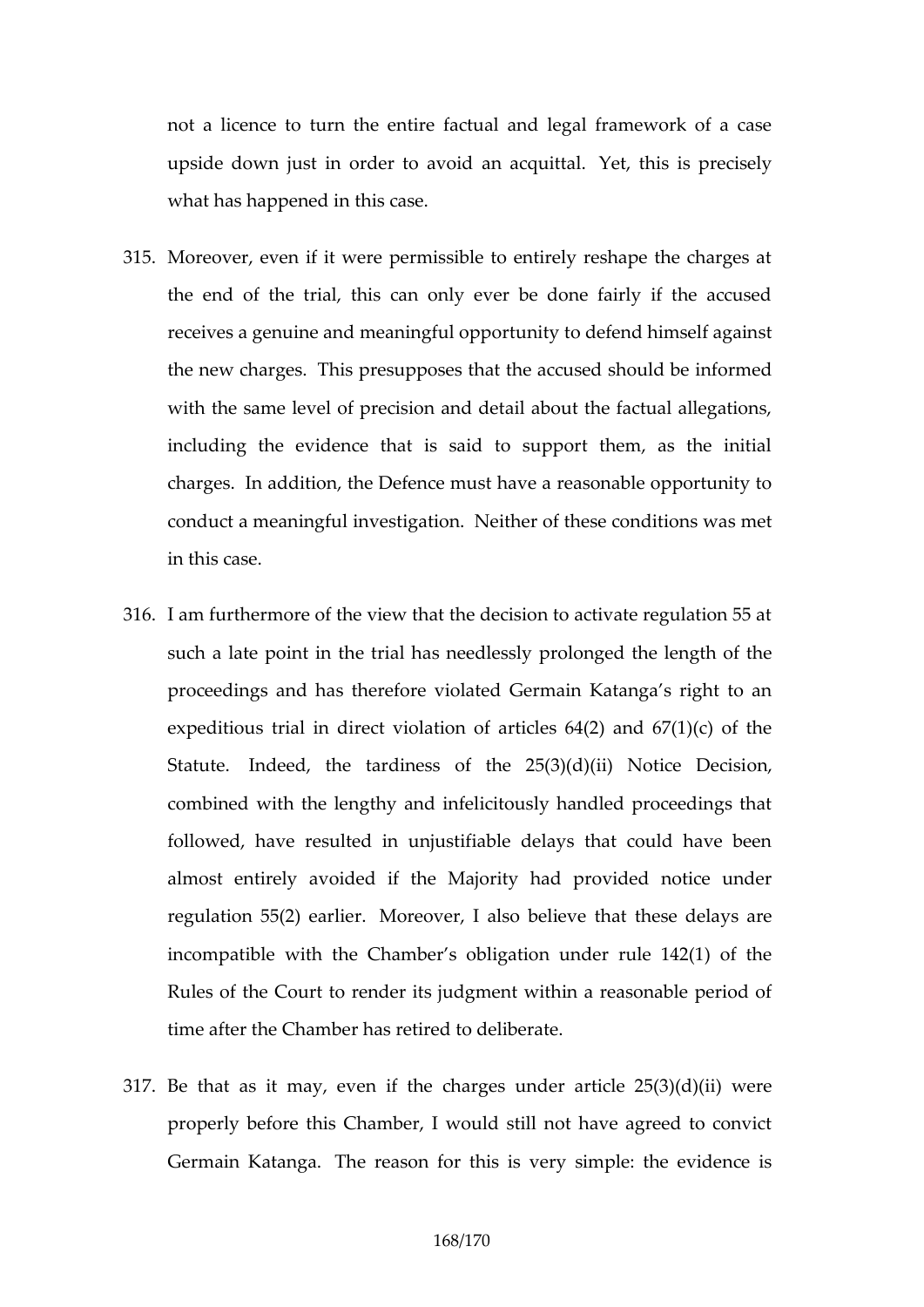insufficient to meet the staM  $d$  aeds peed ficcoafl.ly, I find that lot fopotentially relevant evidence is missing from the c that quite a lot of the available evidence suffers from serious problem ander these circumstances, it is simply not pose opinion, to come to any megaintgeful binderasonable doubt n fact, I am firmly of the view that a different int the evidence is possible, if not more plausible.

- 318L understand that some may find this result unsatisfac after a trial that has llast that for clear that bad things happened in Bogoro on 24 Fletwrewerry, 2002a3n.not say in good conscience that I understand exactly what really took place strong reasons to believe that Germain Katanga intention to the commission of crimes by the Ngiti-fighters of BindMoreover, as I have tried to explain in this Opinion the Majority Opinion attaches too much importance to the of this classies. is not to deny threat seithnwice samain important motive for the individuals who committed crimes again Bogorb.owever, I firmly believe that it is factually wrong this case, and especially the reasons of the different I commanders ritoripating in the operation against the UPC, fear and/or h& troehd. oversimplification may fit nicely wi particular conception of how certain groups of people b parts of the world, but I fear it grobisty, miniscupines fants reading the meaning of the world, but I fear it grobisty, miniscupines fants reading to the world, but I fear it grobisty, miniscupines fants reading to the w more complitealso implicitly absolves others from respons
- 319 Let me be clear, I do not claim to know more about the than my colleagues or to have a better understanding of EasteDRC in 02200030n the contrary, I am keenly aware of limitations of the available evidence, which makes it im